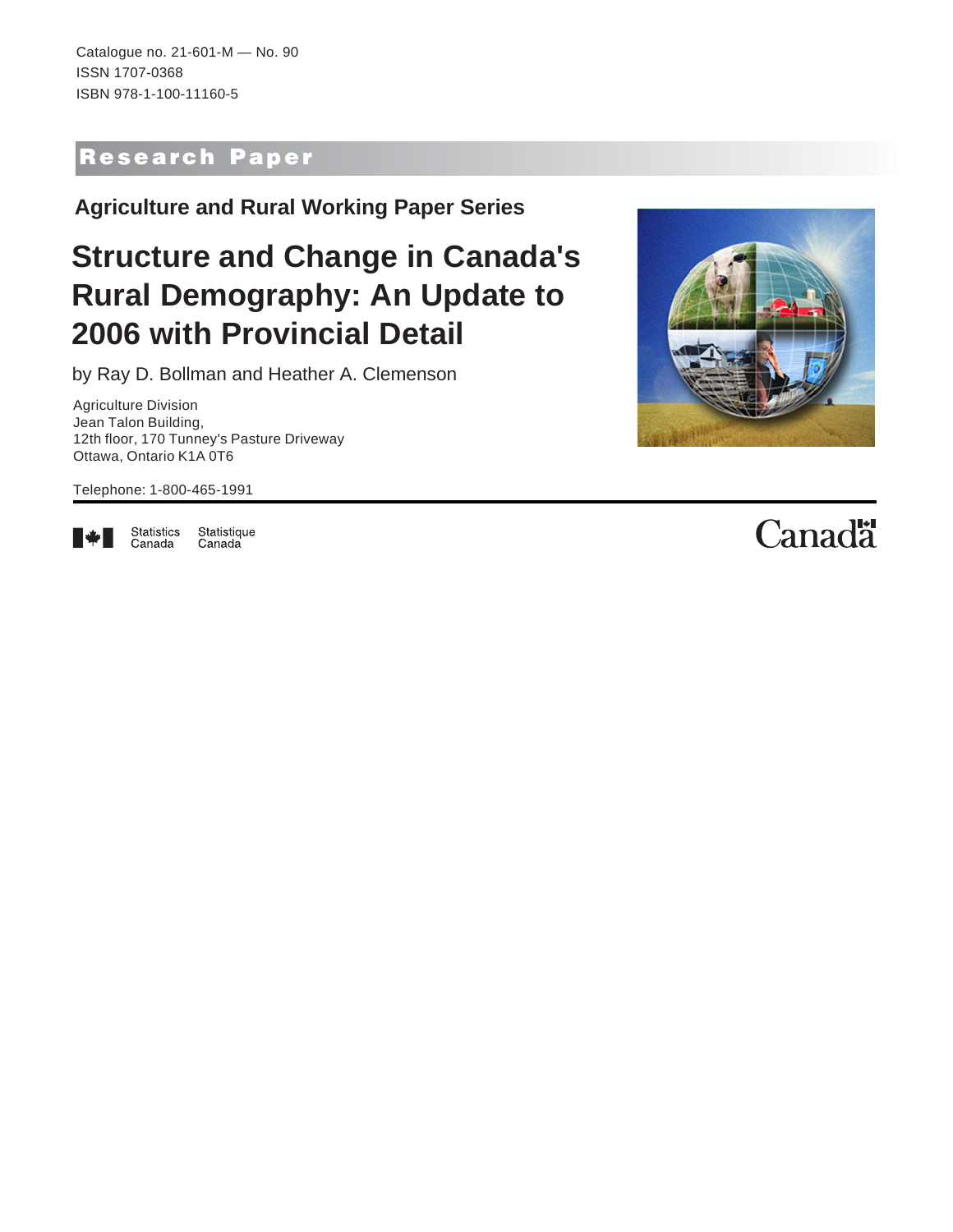### **Agriculture and Rural Working Paper Series**

# **Structure and Change in Canada's Rural Demography: An Update to 2006 with Provincial Detail**

1851 to 2006

December 2008

Catalogue No. 21-601-M – No. 90

ISSN 1707-0368

ISBN 978-1-100-11160-5

Frequency: Occasional

**Ottawa** 

La version française est disponible sur demande  $(n^{\circ} 21 - 601 - M - N^{\circ} 90$  au catalogue)

Published by authority of the Minister responsible for Statistics Canada.

© Minister of Industry, 2008

All rights reserved. The content of this electronic publication may be reproduced, in whole or in part, and by any means, without further permission from Statistics Canada, subject to the following conditions: that it be done solely for the purposes of private study, research, criticism, review or newspaper summary, and/or for non-commercial purposes; and that Statistics Canada be fully acknowledged as follows: Source (or "Adapted from", if appropriate): Statistics Canada, year of publication, name of product, catalogue number, volume and issue numbers, reference period and page(s). Otherwise, no part of this publication may be reproduced, stored in a retrieval system or transmitted in any form, by any means—electronic, mechanical or photocopy—or for any purposes, without prior written permission of Licensing Services, Client Services Division, Statistics Canada, Ontario, Canada K1A 0T6.

#### **Note of appreciation**

Canada owes the success of its statistical system to a long-standing partnership between Statistics Canada, the citizens of Canada, its businesses, governments and other institutions. Accurate and timely statistical information could not be produced without their continued cooperation and goodwill.

#### **Standards of service to the public**

Statistics Canada is committed to serving its clients in a prompt, reliable and courteous manner. To this end, Statistics Canada has developed standards of service that its employees observe. To obtain a copy of these service standards, please contact Statistics Canada toll free at 1-800-263-1136. The service standards are also published on www.statcan.gc.ca under "About us" > "Providing services to Canadians".

#### **Symbols**

The following standard symbols are used in Statistics Canada publications:

- . not available for any reference period .. not available for a specific reference
- period
- … not applicable
- 0 true zero or a value rounded to zero
- $0<sup>s</sup>$  value rounded to 0 (zero) where there is a meaningful distinction between true zero and the value that was rounded  $\frac{p}{q}$
- preliminary
- revised
- x suppressed to meet the confidentiality requirements of the *Statistics Act*
- A excellent
- B very good
- C good
- D acceptable
- use with caution
- F too unreliable to be published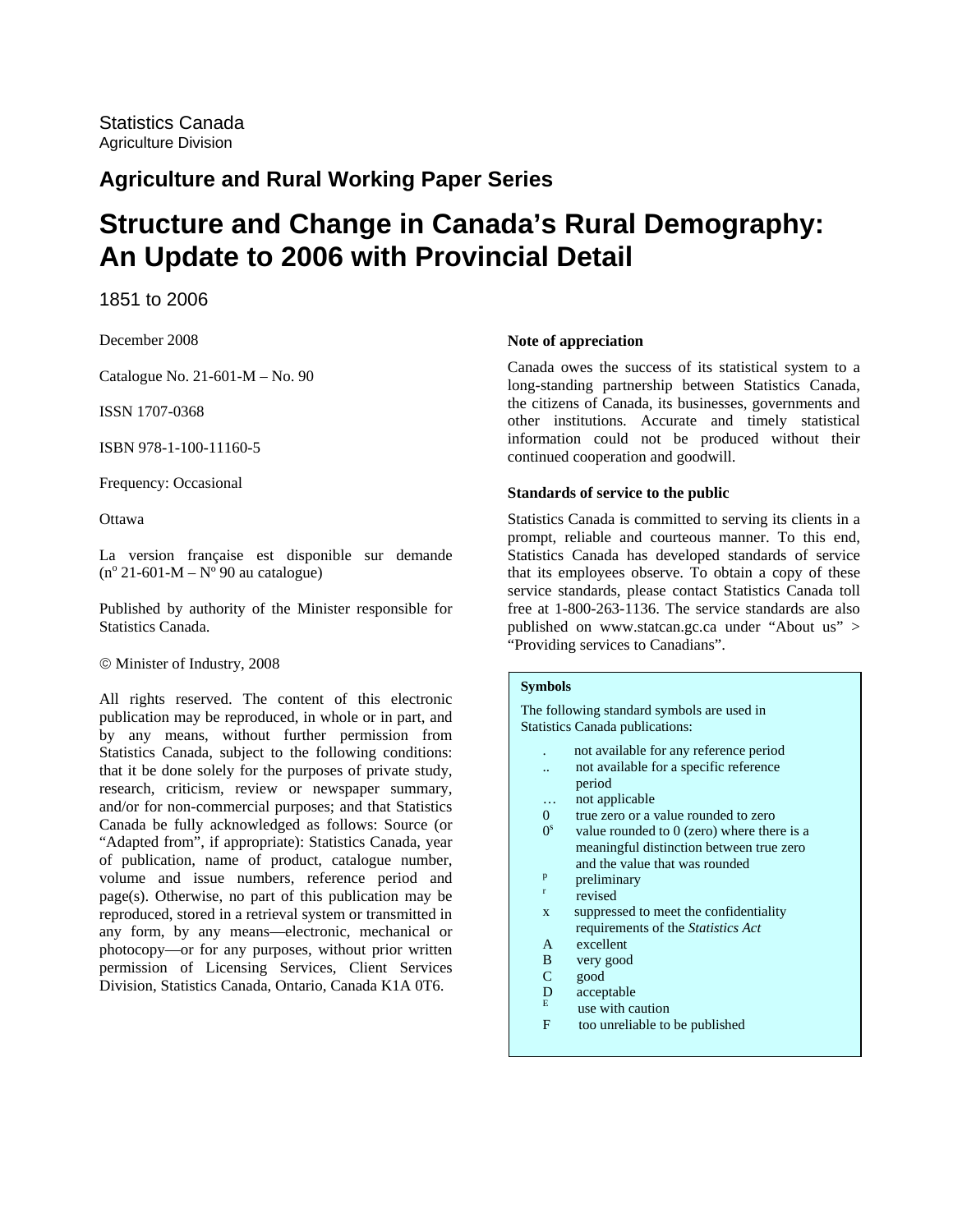#### **Abstract**

For Canada as a whole, the rural population is growing. Most, but not all, of the growth is in areas adjacent to metro areas. Growth of the rural population is less than the growth in urban areas. Thus the rural share of Canada's total population continues to decline. The rural population is not growing in all provinces. Each province and territory has reported rural population growth and rural population decline in recent decades. Depending on how rural is defined, in 2006, 19% to 30% of Canadians were living in a rural area.

#### **Introduction**

Demography is a key aspect of rural development. How many people live in rural Canada? Is the rural population increasing or decreasing? Is this a short-term fluctuation or a long term trend? The size and pattern of growth of the rural population is typically the first question of interest to rural policy analysts, organizations and researchers.

The objective of this working paper is to document the structure and trends for the rural population of Canada, using three major definitions of rural Canada: the "census rural" definition, the "rural and small town" definition and the OECD "predominantly rural region" definition. These definitions are explained in Box 1. Each definition illustrates a specific aspect of rural Canada. As discussed by du Plessis *et al.* (2001), the choice of a definition should be driven by the rural issue or question being considered. Some examples are provided in Box 1.

At the Canada level, the general trends are similar, regardless of the definition used. The differences are found in the details because the results for the three different definitions of rural capture population trends at differing geographic scales.

The overall picture, at the Canadian level, is that the rural population is growing. Most, but not all, of this growth is taking place in areas adjacent to larger urban centres. However, rural population growth is less than the growth in urban areas. As a result, the rural share of Canada's total population continues to decline. Moreover, the rural population is not growing in all provinces. Each province and territory has reported rural population growth and rural population decline in recent decades.

The trends described by the census rural definition add a longer temporal perspective to this broad picture and show the turning points in Canada's urbanization pattern. The rural and small town definition emphasizes the labour market dimension of urban agglomerations. Differences within rural and small town areas, classified by using Metropolitan Influenced Zones, show how the proximity to major agglomerations has an important impact on population growth patterns. The OECD definition of predominantly rural regions emphasizes that when a broader, regional scale is used to delineate the rural population, the size of the rural population is larger than when the rural population is documented at a smaller scale of locality or community.

This analysis is entirely based on data from the Census of Population from 1981 to 2006 (Statistics Canada, 2007).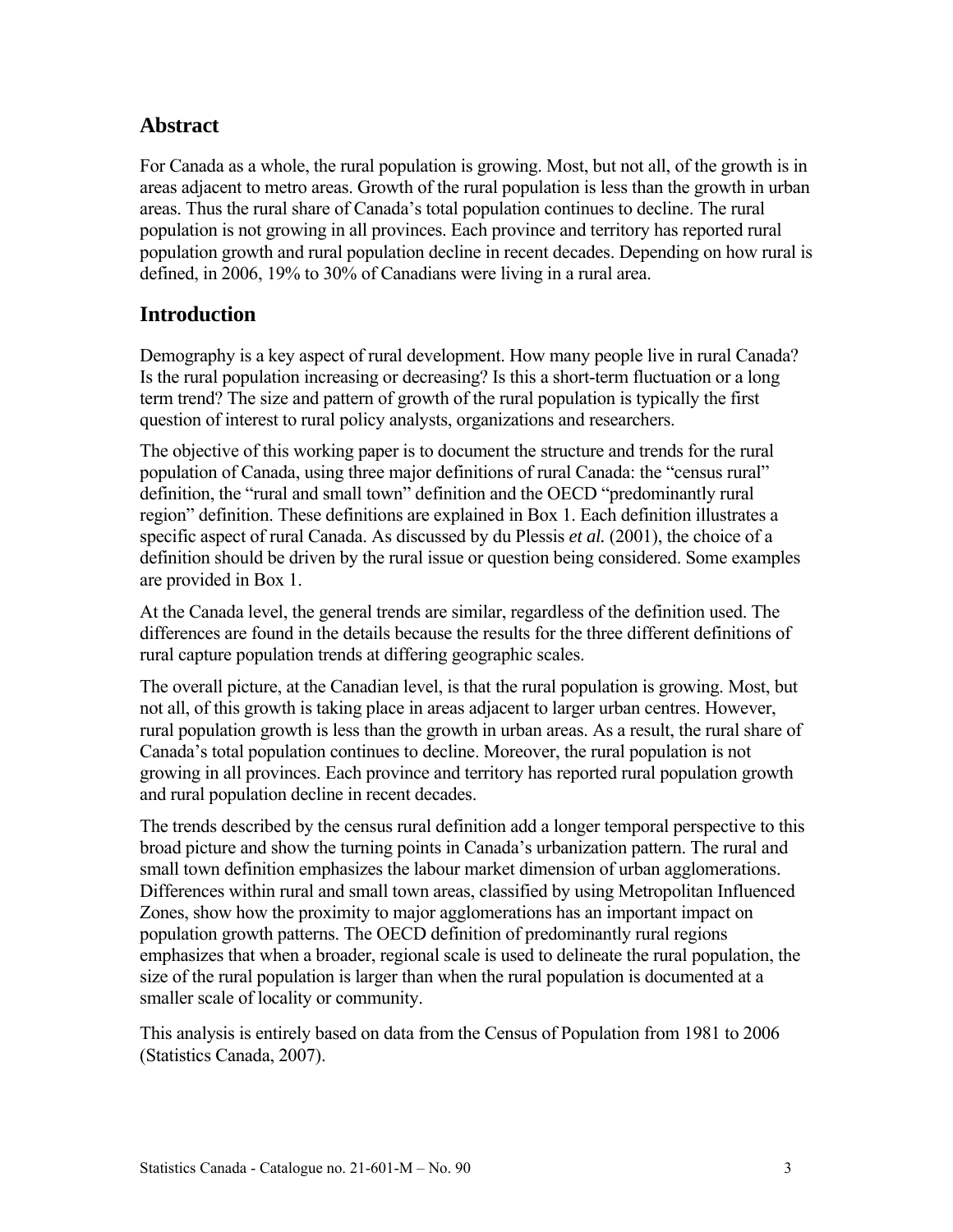#### **Box 1 Definitions of rural**

Various rural definitions are presented in the bulletin by du Plessis *et al.* (2001) and more details are available in the longer working paper (du Plessis *et al.*, 2002).

**Census rural**: This is the definition of rural used by Statistics Canada's Census of Population. This definition has changed over time (see Appendix A in du Plessis *et al.*, 2002). Typically, it has referred to the population living outside settlements of 1,000 or more inhabitants. The current definition states that census rural is the population outside settlements with 1,000 or more population with a population density of 400 or more inhabitants per square kilometre (Statistics Canada, 2007).

**Rural and Small Town (RST)** refers to areas outside Census Metropolitan Areas (CMAs) and Census Agglomerations (CAs). A CMA has a total population of 100,000 or more with 50,000 or more in the urban core and a CA has an urban core of 10,000 or more. Both CMAs and CAs include neighbouring towns and municipalities where 50% of more of the workforce commutes to the urban core (Statistics Canada, 2007). The term **Larger Urban Centre** (LUC) refers to both CMAs and CAs. In 2001, there were 471 towns and municipalities (census subdivisions) classified as part of one of Canada's 27 CMAs and there were 524 towns and municipalities classified as part of one of the 113 CAs in Canada (Statistics Canada, 2002, Table 1 and Table 3).

**Metropolitan Influenced Zone (MIZ):** The RST population may be disaggregated according to the degree of influence of larger urban centres (du Plessis *et al.* 2002, McNiven *et al.* 2000). Towns and municipalities (i.e. census subdivisions) are classified according to the share of workers who commute to a larger urban centre. The categories are **Strong MIZ** (where 30% or more of the workforce commutes to an urban core), **Moderate MIZ**  (where 5% to 29% commute to any urban core); **Weak MIZ** (where greater than 0% but less than 5% commute to any urban core) and **No MIZ** (where there are no residents commuting to an urban core).

**Predominantly rural regions**: The OECD (1994) defined a "predominantly rural region" as having more than 50% of the population living in rural communities where a "rural community" has a population density less than 150 persons per square kilometre. In Canada, the census division has been used to represent "regions" and census consolidated sub-divisions have been used to represent "communities". **Intermediate regions** have 15% to 49% of their population living in a rural community. **Predominantly urban regions** have less than 15% of their population living in a rural community. Predominantly rural regions are classified **as rural metro-adjacent, rural non-metro-adjacent** and **rural northern**, following Ehrensaft and Beeman (1992). Rural metro-adjacent regions are predominantly rural census divisions which are adjacent to metropolitan centres while rural non-metro-adjacent regions are those predominantly rural census divisions which are not adjacent to metropolitan centres. Rural northern regions are predominantly rural census divisions that are found either entirely or mostly above the following lines of parallel in each province: Newfoundland and Labrador, 50<sup>th</sup>; Quebec and Ontario, 54<sup>th</sup>; Manitoba, 53<sup>rd</sup>; Saskatchewan, Alberta and British Columbia, 54<sup>th</sup>. As well, rural northern regions encompass all of the Yukon, Northwest Territories and Nunavut.

Du Plessis *et al.* (2001) emphasize that the choice of the definition of rural by an analyst should be determined by the topic being addressed. A rural definition based on small building blocks (i.e. each geographic unit that is assigned as "rural") should be used for the analysis of issues requiring a local solution. Examples might include day care services or quality of local well water (but, of course, sometimes these issues are managed at different scales in different situations). The delineation of census urban and census rural uses small geographic units.

A rural definition where incorporated towns and municipalities are delineated as urban or rural should be used for the analysis of issues that are the responsibility of towns and municipalities. Suggested examples might be the provision of roads and libraries (but, again, sometimes these issues are managed at different scales in different situations). The RST definition is delineated by assigning complete towns and municipalities as RST.

A rural definition where regions (i.e. groups of communities, towns or municipalities) are classified as urban or rural should be used for the analysis of regional issues. Economic development and labour market issues (e.g. training programs) are regional issues because individuals can commute from one community to another. Thus, groups of communities would be expected to work together to promote mutual economic development and to improve their shared workforce. The OECD definition classifies regions as predominantly urban, intermediate or predominantly rural regions.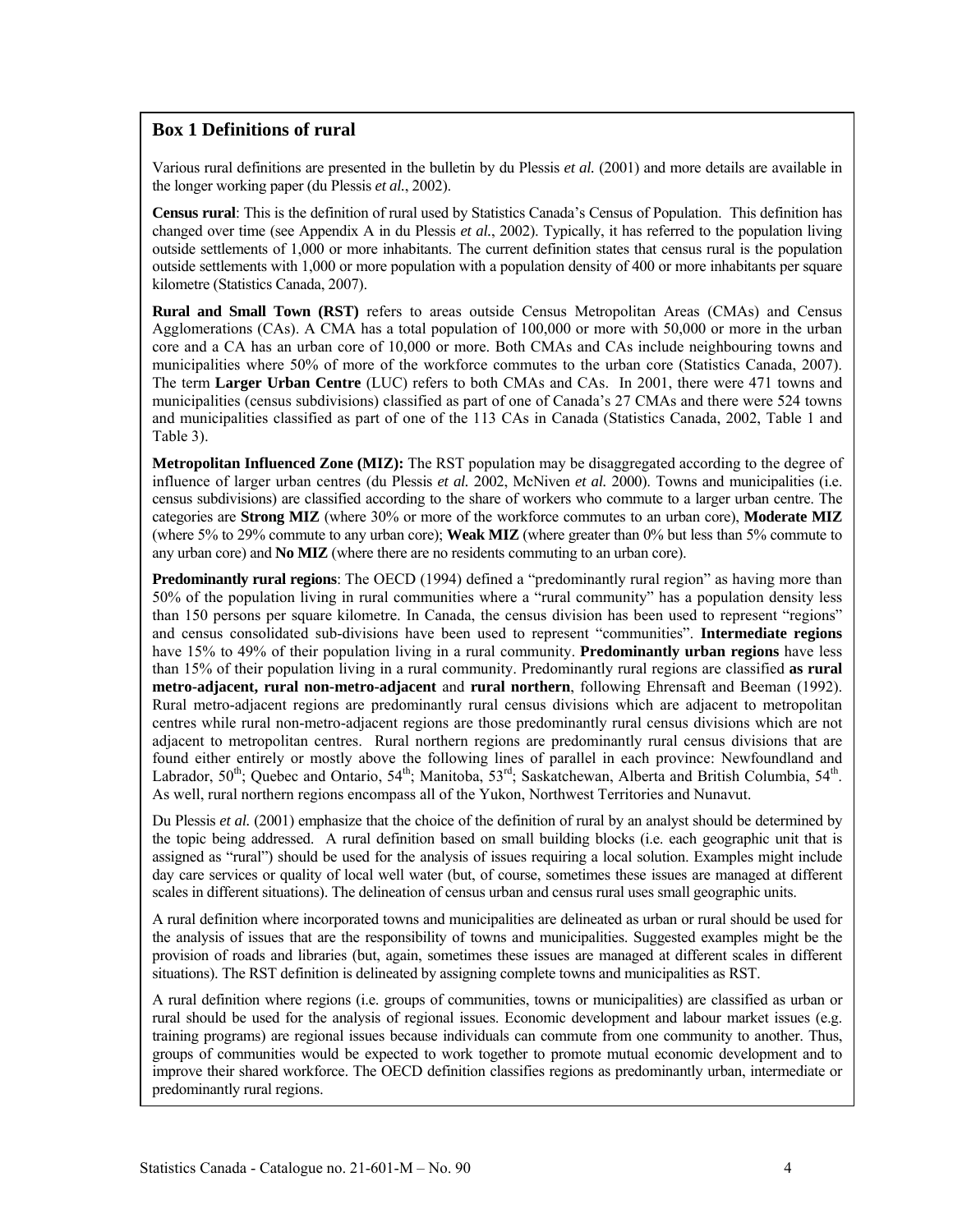





Note: Data are tabulated in the boundaries applicable at the time of the given census. Source: Statistics Canada, Census of Population, 1851 to 2006.

The pattern of population trends is shown by province in the charts in Appendix A and in the tables in Appendix J. The rate and degree of urbanization varies across the provinces. Ontario and Quebec first recorded more census urban than census rural people in 1911 (Table 1).

The formula for calculating the share of Canada's population that was rural in 2006 is:

 $\mu = \beta/\alpha * 100$ 

Where:  $\mu$  = 2006 Census rural population as share of total population (%)  $β = 2006$  census rural population  $\alpha$  = 2006 total population

However, Prince Edward Island and Nunavut still have more census rural residents than census urban residents. In 2006, the Northwest Territories recorded more census urban than census rural residents for the first time. In the case of New Brunswick, the census rural population was a minority from 1966 to 1981; then was a (marginal) majority from 1986 to 2001; and became a minority again in 2006.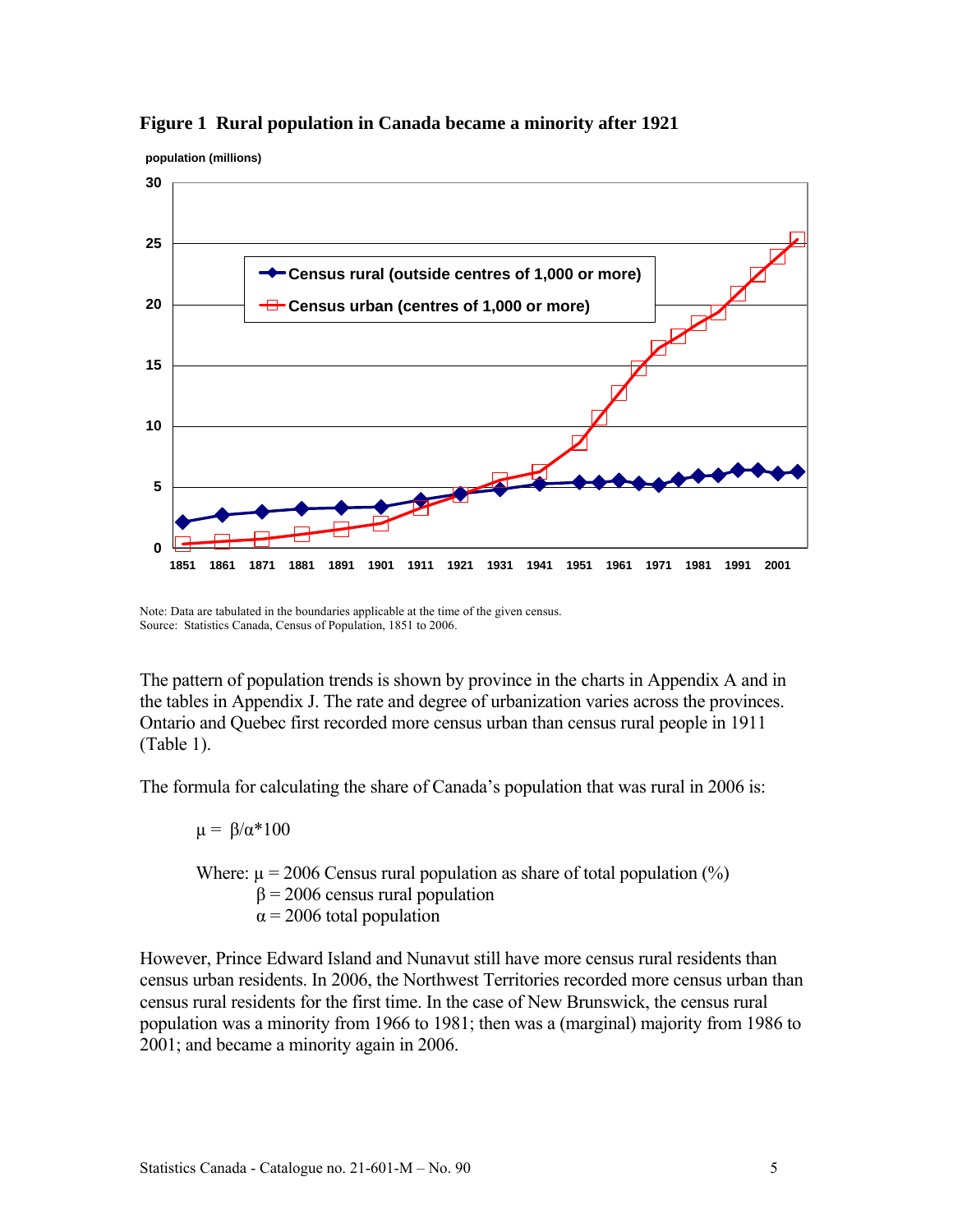|                         | Year when census<br>rural population<br>became a minority | Total<br>population<br>in 2006 | Census<br>rural<br>population<br>in 2006 | Percent of<br>population<br>that was<br>census<br>rural in<br>2006 | Provincial<br>census rural<br>population as<br>a percent of<br>Canada's<br>census rural<br>population in<br>2006 |
|-------------------------|-----------------------------------------------------------|--------------------------------|------------------------------------------|--------------------------------------------------------------------|------------------------------------------------------------------------------------------------------------------|
| Newfoundland            |                                                           |                                |                                          |                                                                    |                                                                                                                  |
| and Labrador            | 1961                                                      | 505,469                        | 213,370                                  | 42                                                                 | 3.4                                                                                                              |
| <b>Prince Edward</b>    |                                                           |                                |                                          |                                                                    |                                                                                                                  |
| Island                  | still a majority                                          | 135,851                        | 74,678                                   | 55                                                                 | 1.2                                                                                                              |
| Nova Scotia             | 1951                                                      | 913,462                        | 406,530                                  | 45                                                                 | 6.5                                                                                                              |
| <b>New Brunswick</b>    | 1966 to 1981 and                                          |                                |                                          |                                                                    |                                                                                                                  |
|                         | 2006                                                      | 729,997                        | 357,062                                  | 49                                                                 | 5.7                                                                                                              |
| Quebec                  | 1911                                                      | 7,546,131                      | 1,495,785                                | 20                                                                 | 23.9                                                                                                             |
| Ontario                 | 1911                                                      | 12,160,282                     | 1,809,147                                | 15                                                                 | 28.9                                                                                                             |
| Manitoba                | 1951                                                      | 1,148,401                      | 327,479                                  | 29                                                                 | 5.2                                                                                                              |
| Saskatchewan            | 1971                                                      | 968,157                        | 339,244                                  | 35                                                                 | 5.4                                                                                                              |
| Alberta                 | 1956                                                      | 3,290,350                      | 590,499                                  | 18                                                                 | 9.4                                                                                                              |
| <b>British Columbia</b> | 1931                                                      | 4,113,487                      | 602,187                                  | 15                                                                 | 9.6                                                                                                              |
| Yukon                   | 1971                                                      | 30,372                         | 12,250                                   | 40                                                                 | 0.2                                                                                                              |
| <b>Northwest</b>        |                                                           |                                |                                          |                                                                    |                                                                                                                  |
| <b>Territories</b>      | 2006                                                      | 41,464                         | 17,248                                   | 42                                                                 | 0.3                                                                                                              |
| Nunavut                 | still a majority                                          | 29,474                         | 16,675                                   | 57                                                                 | 0.3                                                                                                              |
| Canada                  | 1931                                                      | 31,612,897                     | 6,262,154                                | 20                                                                 | 100.0                                                                                                            |

#### **Table 1 Distribution of census rural population by province, 2006**

Source: Statistics Canada., Census of Population, 1851 to 2006.

Within each province in 2006, the share of the total population that was census rural ranged from a low of 15% in Ontario and British Columbia to a high of 55% in Prince Edward Island and 57% in Nunavut.

However, over one-half of Canada's census rural population lives in Ontario (with 29% and in Quebec (with 24%).

Although the census rural population as remained relatively stable at the Canada level, not every province has shown the same stability in its census rural population over the last six decades. Notably, the census rural population of Saskatchewan has continually declined over the last six decades (Table 2). Only Alberta and Manitoba have shown a consistent growth in their census rural population in recent quinquennial periods. The growth at the Canada level between 2001 and 2006 was due to significant growth in four provinces (Quebec, Ontario, Manitoba and Alberta) and two territories (Yukon and Northwest Territories).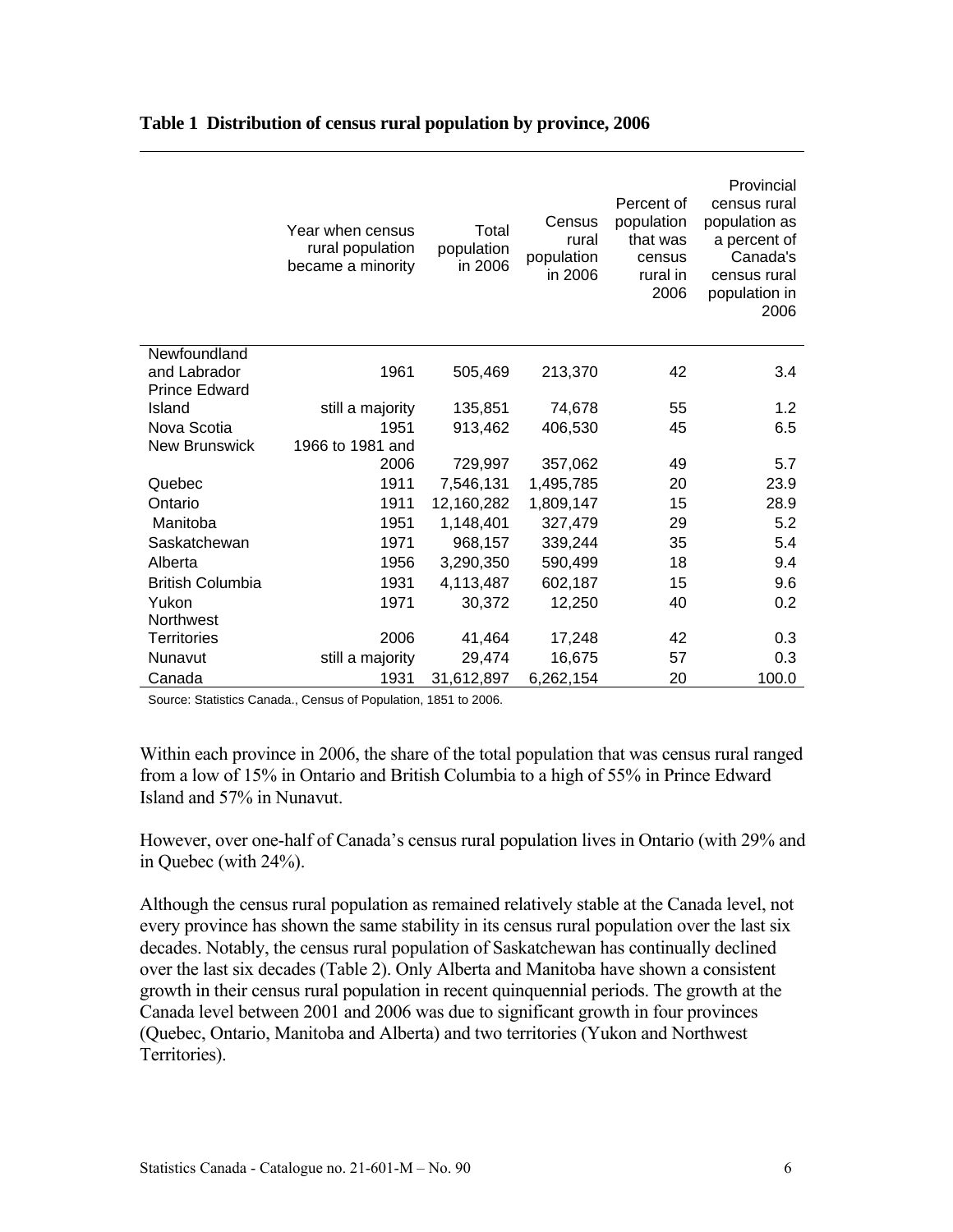Details of the quinquennial rate of change of the census rural and census urban population in each province are presented in the charts in Appendix B and in the tables in Appendix J.

|                          | 1951<br>to<br>1956 | 1956<br>to<br>1961 | 1961<br>to<br>1966 | 1966<br>to<br>1971 | 1971<br>to<br>1976 | 1976<br>to<br>1981 | 1981<br>to<br>1986 | 1986<br>to<br>1991 | 1991<br>to<br>1996 | 1996<br>to<br>2001 | 2001<br>to<br>2006 |
|--------------------------|--------------------|--------------------|--------------------|--------------------|--------------------|--------------------|--------------------|--------------------|--------------------|--------------------|--------------------|
|                          |                    |                    |                    |                    |                    | percent change     |                    |                    |                    |                    |                    |
| Newfoundland and         |                    |                    |                    |                    |                    |                    |                    |                    |                    |                    |                    |
| Labrador                 | 11.2               | $-1.7$             | 0.4                | $-1.5$             | 2.8                | 2.3                | $-0.5$             | 13.0               | $-9.9$             | $-8.9$             | $-1.6$             |
| <b>Prince Edward</b>     |                    |                    |                    |                    |                    |                    |                    |                    |                    |                    |                    |
| Island                   | $-6.7$             | 2.8                | $-2.7$             | 0.1                | 8.0                | 4.9                | 0.5                | $-0.5$             | $-3.7$             | $-0.6$             | 0.1                |
| Nova Scotia              | $-0.7$             | 13.8               | $-5.8$             | 7.7                | 7.1                | 4.0                | 5.6                | 4.1                | $-1.7$             | $-2.5$             | 1.4                |
| New Brunswick            | $-0.1$             | 6.5                | $-4.8$             | $-10.2$            | 18.1               | 6.3                | 4.6                | 5.4                | $-0.3$             | $-4.3$             | $-1.3$             |
| Quebec                   | 2.1                | $-2.5$             | $-7.2$             | $-7.1$             | 11.6               | 11.0               | $-0.1$             | 7.0                | $-0.2$             | $-7.8$             | 5.3                |
| Ontario                  | $-3.3$             | 8.5                | $-3.2$             | $-0.6$             | 14.5               | 1.4                | 3.4                | 12.2               | $-2.0$             | $-2.6$             | 3.5                |
| Manitoba                 | 0.7                | $-1.9$             | $-4.8$             | $-4.8$             | 1.7                | $-3.7$             | 0.2                | 2.9                | 3.0                | 0.1                | 4.2                |
| Saskatchewan             | $-3.6$             | $-5.7$             | $-7.6$             | $-10.6$            | $-5.9$             | $-1.2$             | $-3.9$             | $-6.1$             | $-0.7$             | $-3.6$             | $-3.0$             |
| Alberta                  | $-0.5$             | 0.3                | $-6.7$             | $-5.3$             | 6.3                | 11.2               | $-4.3$             | 5.4                | 7.6                | 2.8                | 3.7                |
| <b>British Columbia</b>  | 0.1                | 20.2               | 3.6                | 14.5               | 7.4                | 6.2                | $-1.1$             | 7.3                | 3.9                | $-10.4$            | 0.7                |
| Yukon                    | 48.0               | $-0.2$             | $-21.3$            | $-5.1$             | 18.9               | $-2.2$             | $-0.4$             | 38.0               | 7.5                | $-4.0$             | 3.5                |
| Northwest                |                    |                    |                    |                    |                    |                    |                    |                    |                    |                    |                    |
| Territories <sup>2</sup> | 11.2               | $-4.8$             | 22.4               | 4.5                | 19.3               | 10.8               | 18.0               | 30.2               | 1.4                | $-9.2$             | 11.1               |
| Nunavut <sup>1</sup>     | $\cdots$           | $\cdots$           | .                  | .                  | $\cdots$           | .                  | .                  | .                  | $\cdots$           | $\cdots$           | $-7.6$             |
|                          |                    |                    |                    |                    |                    |                    |                    |                    |                    |                    |                    |
| Canada                   | $-0.3$             | 3.2                | $-4.5$             | $-2.5$             | 9.1                | 5.0                | 0.8                | 7.3                | $-0.1$             | $-4.5$             | 2.7                |

#### Table 2 Population change<sup>1</sup> in census rural areas, Canada, provinces and territories, **1951 to 2006**

Note: Data are tabulated in boundaries applicable at the time of the given census.

- 1. Population change, as calculated in this table, includes the change due to population growth or decline 'plus' the change due to reclassification of areas from rural to urban (or urban to rural). In general, reclassification makes only a small impact on the calculated change at the level of provinces or territories. However, for Nunavut in the 2001 to 2006 period, reclassification of areas from rural to urban resulted in a decline in the rural population (-7.6%, as reported here) but, within the rural areas that were not reclassified, the rural population grew by +12%.
- 2. Care should be exercised in comparing the Northwest Territories 2006 Census population counts with counts from the 2001 Census. In 2001, the net undercount for the overall Northwest Territories population was estimated at 8.11%, substantially higher than the national level of 2.99%, and almost double its 1996 level. The increase in the overall population between 2001 and 2006 is likely overstated due to improvements in coverage of the Northwest Territories in 2006.

Source: Statistics Canada, Census of Population, 1951 to 2006.

To emphasize the continuous growth of the census urban population, Figure 2 shows that in each five-year period in the last fifty-five years, the census urban population has grown by 5% or more. On the other hand, the census rural population declined during the strong urban growth of the 1960s, then grew as part of the population turnaround of the 1970s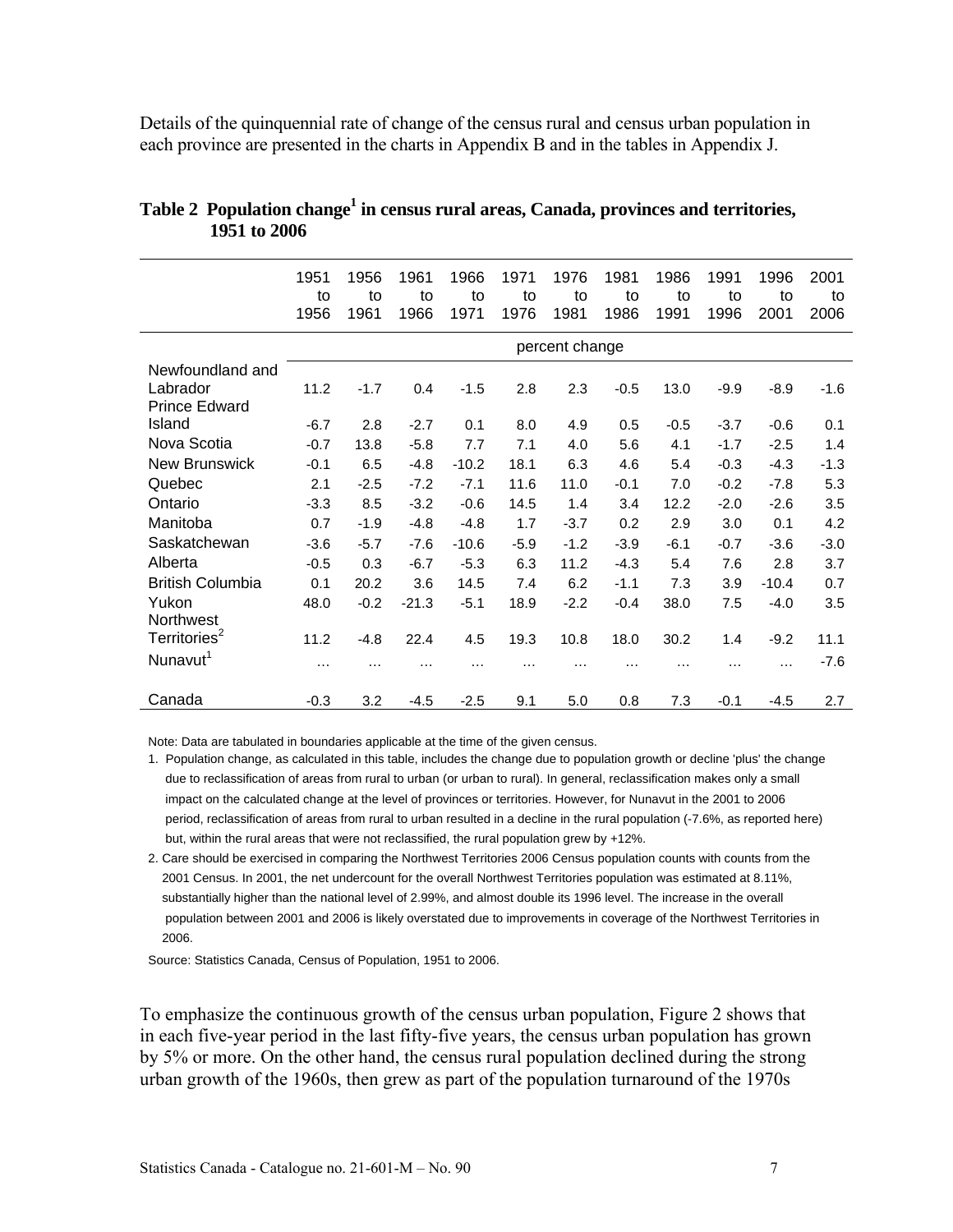and the 1980s (Rothwell *et al.* 2002a, with provincial detail in Rothwell *et al.* 2002b), declined in the 1990s and grew again from 2001 to 2006.

As emphasized by du Plessis *et al.* (2001), the choice of rural definition should be determined by the question being addressed. When Canadians lived in the "short distance society" (Persson *et al.*, 1997, Figure 10.2a), the census rural definition was appropriate because nearly all aspects of social interaction, including the place of work, was local. However, as Canadian society has moved to the "industrial society" and then to the "open society" (Persson *et al.*, 1997, Figures 10.2b and 10.2c), employment and social interaction is occurring across more and more space. Commuting longer distances is now a way of life for many workers.

#### **Figure 2 The census rural population grew in the 1950s, 1970s, 1980s and 2001 to 2006**



**five-year percent change in total population**

Note: Data are tabulated in the boundaries applicable at the time of the given census. Thus, the reported change is due to population growth or decline plus the net impact of the re-classification of population as census urban or census rural. Source: Statistics Canada, Census of Population, 1951 to 2006.

Statistics Canada delineates the commuting shed for larger urban centres (CMAs and CAs) by examining commuting patterns (Box 1). Not surprisingly, many census rural residents now live within the commuting zone of a larger urban centre. Specifically, by 2006, 35% of Canada's census rural population lived within the commuting zone of a larger urban centre and thus in close proximity to urban job opportunities (Figure 3).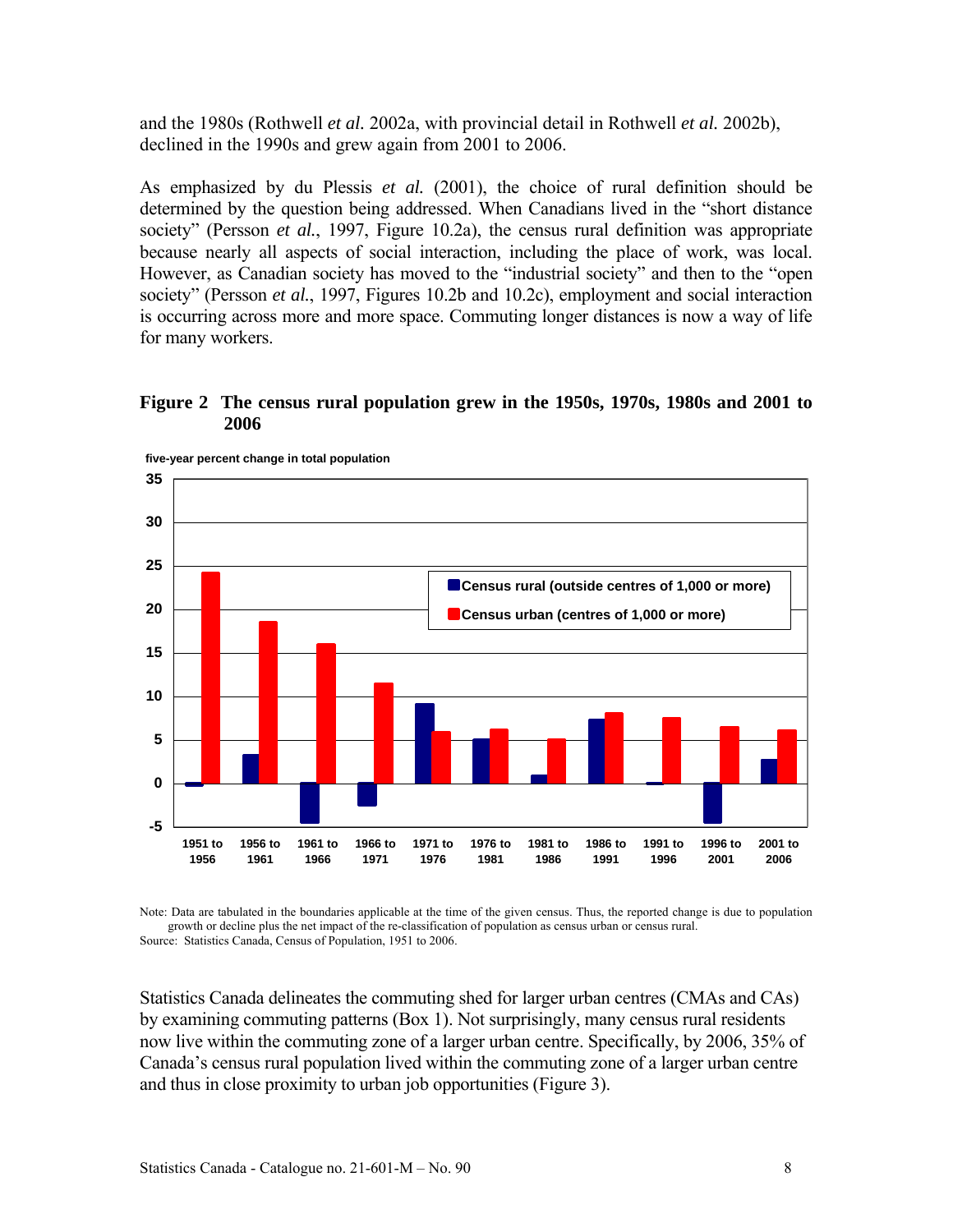#### **Figure 3 The share of the census rural population residing within urban labour markets has more than doubled since 1976**



**percent of "census rural" population that lives within Census Metropolitan Areas (CMAs) and Census Agglomerations (CAs)**

Note: "Census rural" refers to the population outside settlements of 1,000 or more. In 2006, a CMA has a population of 100,000 or more (with 50,000 or more in the urban core). A CA has an urban core population of 10,000 or more. Both include the population in neighbouring towns or municipalities where 50% or more of the workforce commutes into the urban core. Data are tabulated in boundaries applicable at the time of the given census.

Source: Statistics Canada, Census of Population, 1976 to 2006.

#### **Demographic trends of larger urban centres and in rural and small town areas**

As noted by Persson *et al.* (1997), Canadian society has transformed from a "short-distance society" to a more "open society." Driving long distances is becoming more common – thanks to better vehicles and better roads – although the recent trends indicate that the price of transporting people is now increasing (Bollman and Prud'homme 2006). Thus, in order to understand the trends in the number of people living in rural and small town labour markets (i.e. in areas outside the commuting shed of larger urban centres), the demographic trends for Canada's rural and small town population are presented here.

In 1966, there were 7.6 million Canadians living in rural and small town labour markets (Figure 4). Residents in these areas are outside the main commuting zone of a town of 10,000 or more<sup>1</sup>. This population has tended to grow in each inter-censal period–note that the line for RST slopes upward between each census period (except for  $1996$  to  $2001$ )<sup>2</sup>.

l

<sup>1.</sup> These individuals do not have (easy) access to the type of occupations associated with larger urban centres. Thus, the "type of labour market" in which they reside is rural and small town.

<sup>2.</sup> In Figure 4, each year has two data points. The data point for the population tabulated within the boundary of a given year is connected with a line to the data point for the previous census year where that data has been tabulated within the boundaries of the given census year. Thus, the line shows the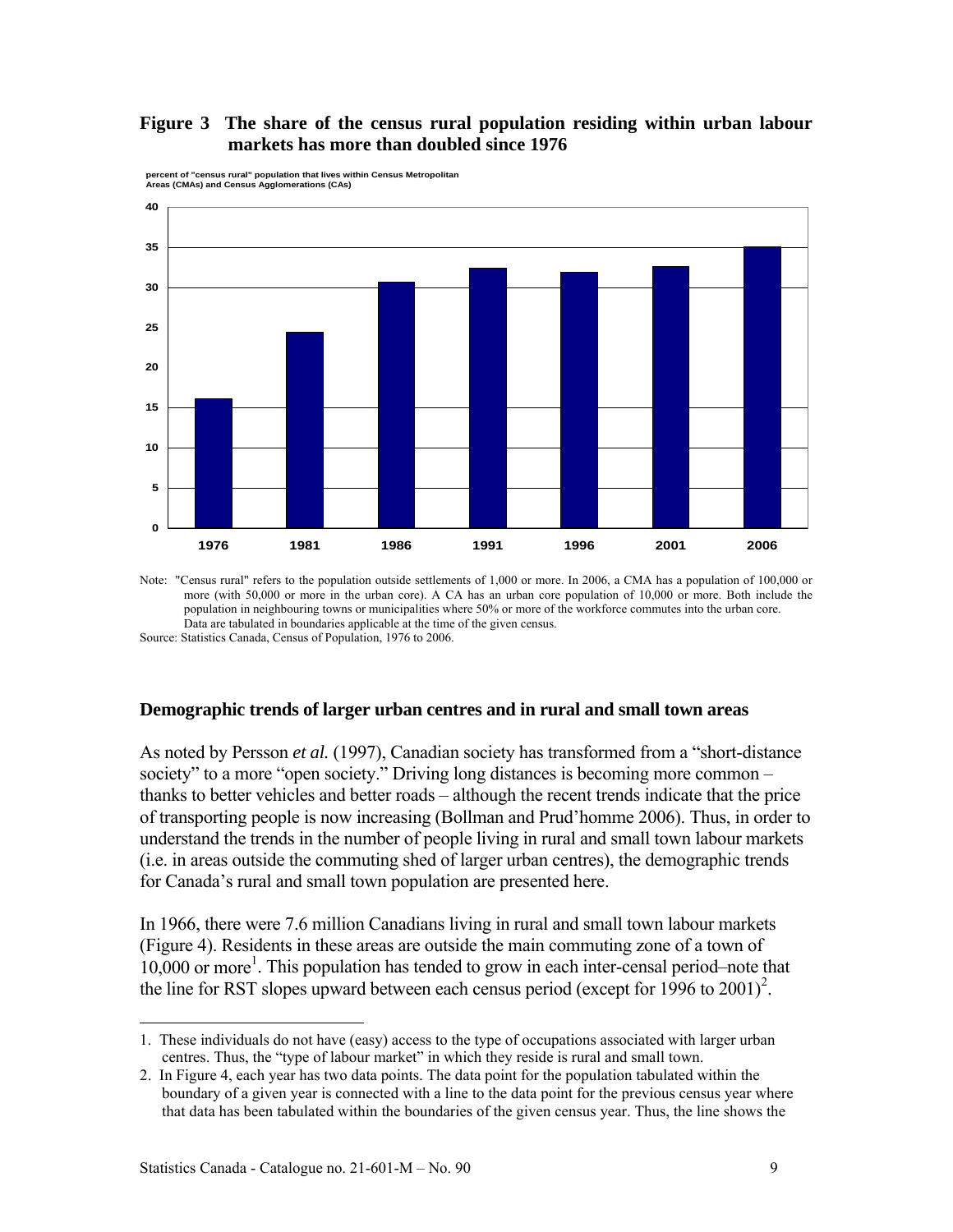

**Figure 4 In 2006, 6 million individuals were living in rural and small town areas** 

Note: In 2006, Census Metropolitan Areas (CMAs) have 50,000 or more inhabitants in the urban core with a total population of 100,000 or more and Census Agglomerations (CAs) have 10,000 or more in the urban core. Both Census Metropolitain Areas (CMAs) and Census Agglomerations (CAs) include surrounding towns and municipalities where 50% or more of the workforce commutes to the urban core. Rural and small town (RST) refers to the population outside Census Metropolitan Areas (CMAs) and outside Census Agglomerations (CAs). The two data points for each year show the adjusted population count (due to reclassification) in order to make comparisons over time within constant boundaries.

Source: Statistics Canada, Census of Population, 1966 to 2006.

-

Since 1981, there have been about six million individuals living in RST areas. There was a marginal decline from 1996 to 2001. There was a one percent increase from 2001 to 2006. In 2006, there were six million inhabitants in RST areas<sup>3</sup>.

population change within the (constant) boundaries of the end year of a five-year inter-censal period. For any given year, the difference between the two dots is the size of the population that is reclassified according to the definition of the subsequent census (five years later). Reclassification of population includes the impact of a change in the boundaries of towns and municipalities, the impact of changes in which rural census subdivisions are assigned to a Census Metropolitan Area (CMA) or Census Agglomeration (CA) as commuting patterns change and the impact of settlements becoming classified as a Census Agglomeration (CA) as the size of the settlement grows (or, as population declines, there are cases where Census Agglomerations (CAs) are re-classified to rural and small town (RST) areas).

3. Note that rural and small town (RST) residents are not the same population as the census rural population. Recall that one-third of the census rural population lives in the countryside and in smaller settlements within Census Metropolitan Areas (CMAs) and Census Agglomerations (CAs). Thus, twothirds of the census rural population lives in rural and small town (RST) areas. The other residents of rural and small town (RST) areas are census urban residents–inhabitants of settlements of 1,000 to 9,999.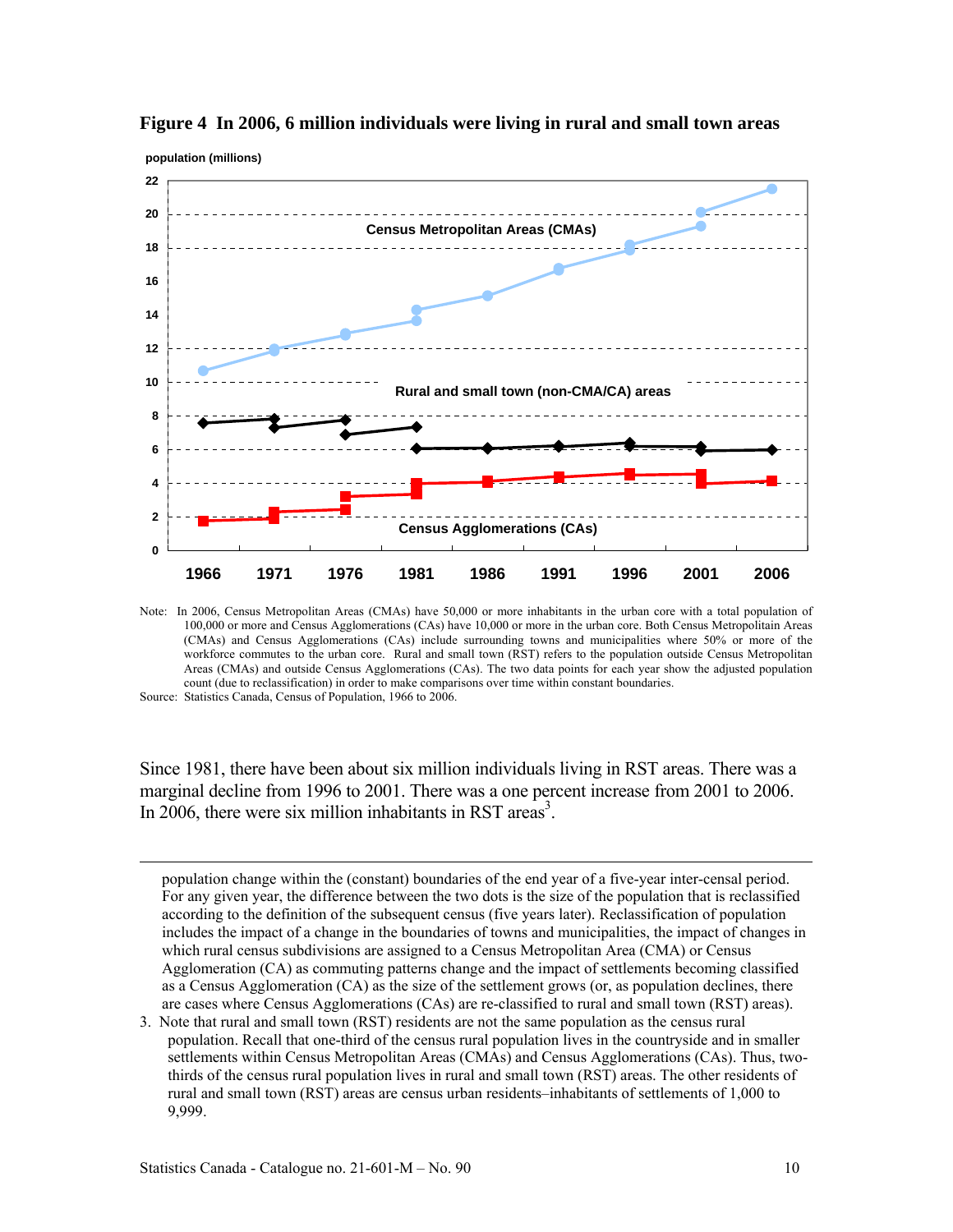Note also that the RST population is larger than the population living in smaller cities (Census Agglomerations with an urban core population of 10,000 or more). In 2006, there were 4.1 million inhabitants in Census Agglomerations.

A review of the population structure depicted in the charts in Appendix D (and the data presented in the tables in Appendix K) provides the following observations:

- Among provinces with a CMA population<sup>4</sup>, the size of the CMA population is larger than the CA or RST population in each province with two exceptions. In Newfoundland and Labrador and in New Brunswick, the size of the RST population is larger than the CMA population (in St. John's in Newfoundland and Labrador and in Saint John and Moncton in New Brunswick);
- At the Canada level and in most provinces and territories, the size of the RST population in larger than the CA population. Exceptions are Prince Edward Island (where the population of Charlottetown and Summerside is larger than the population in the rest of the province), in British Columbia (where the RST population is only 13% of the total provincial population) and the Yukon (where the population of Whitehorse is larger than the population in the rest of the Yukon);
- Thus, generally, Canada's population is associated with CMAs (68%) or it is associated with RST areas (19%). CAs represent only 13%of Canada's population and the CA share ranks lower than the RST share in 8 provinces. (As noted, Prince Edward Island and British Columbia are the exceptions.)

The RST population has grown in each period since 1966, with the exception of the 1996 to 2001 period (Figure 5). However, at the Canada level, RST areas have grown slower than smaller cities (CAs) which, in turn, have grown slower than the larger cities (CMAs). There was one exception–in the 1976 to 1981 period, RST areas grew faster than the CMAs or CAs. One contributing factor was the so-called "turnaround" of rural-urban migration patterns. Canada had experienced net rural-to-urban migration for decades. In the 1970s, there was a "turnaround" in this pattern as there was net urban-to-rural migration. Specifically, more people moved from urban to rural than moved from rural to urban (Rothwell *et al.*, 2002a, 2002b).

Again, the patterns of growth are quite variable among the provinces and territories. The quinquennial rates of change by province are shown in the charts in Appendix D and in the tables in Appendix K.

l 4. Only Prince Edward Island and each of the Territories have no Census Metropolitan Areas (CMAs).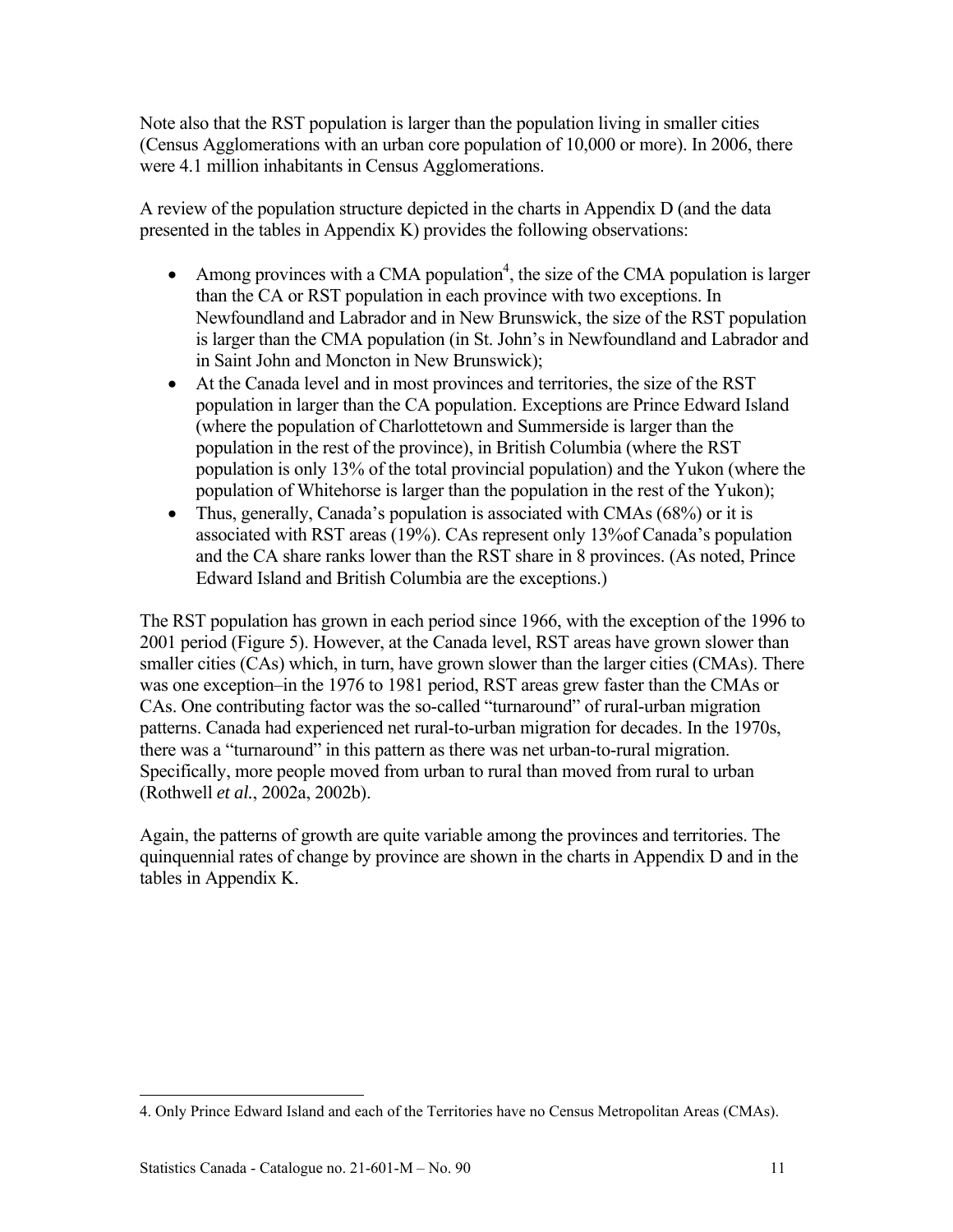#### **Figure 5 Larger cities grew more than smaller cities and (except from 1976 to 1981) smaller cities grew more than rural and small town areas**



**percent change in population within constant boundaries(1)**

1. Each 5-year change is tabulated within the boundaries applicable to the census at the end of the 5-year period.

Note: In 2006, Census Metropolitan Areas (CMAs) have a total population of 100,000 or more (with an urban core of 50,000 or more) and they include neighbouring towns and municipalities where 50% or more of the workforce commutes to the urban core. Census Agglomerations (CAs) have an urban core of 10,000 or more persons plus neighbouring towns and municipalities where 50% or more of the workforce commutes to the urban core. Rural and small town (RST) areas are outside the commuting zones of Census Metropolitan Areas (CMAs) and Census Agglomerations (CAs).

Source: Statistics Canada, Census of Population, 1971 to 2006.

Due both to population reclassification and slower rural population growth, the share of Canada's population living in rural and small town areas has declined from 36% in 1971 to 19% in 2006 (Figure 6). This decline is continuing in a context where the rural and small town population has been steady at around 6 million inhabitants for the past 25 years.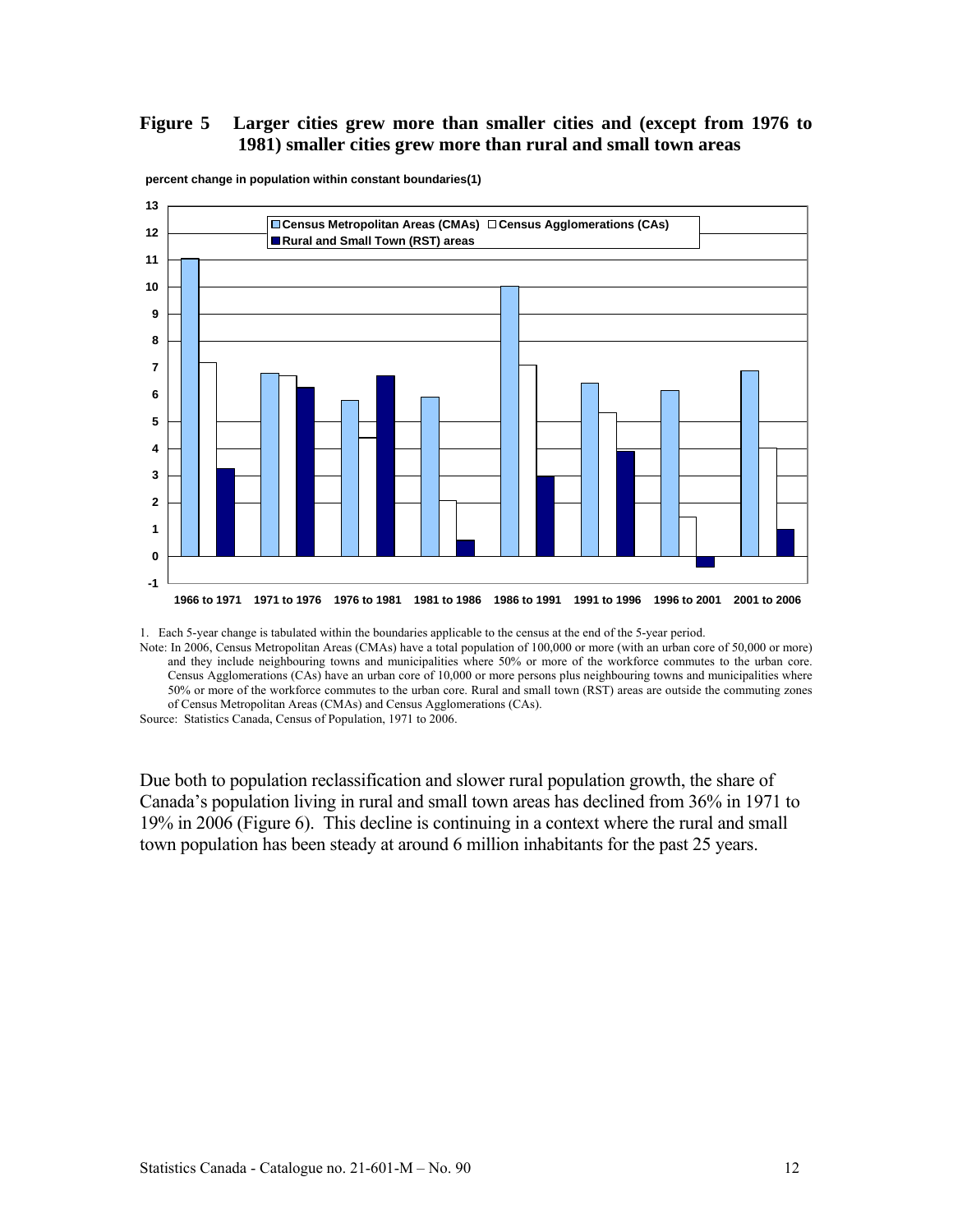#### **Figure 6 Share of population in rural and small town areas declined to 19% in 2006**



**percent of Canada's population living in rural and small town areas**

Again, there is a wide range across the provinces in terms of the share of the population living in RST areas. In 2006, only 12% of Ontario's population was living in RST areas. In contrast, 100% of Nunavut's population is classified as rural and small town (Figure 7). The sharp decline from 2001 to 2006 in the share of the New Brunswick population living in RST areas was due to the classification of Miramichi as a CA (with a 2001 population of 25,274) plus an expansion in the boundaries of the Bathurst CA (8,588 residents in 2001 were re-classified into the CA) and an expansion in the boundaries of the New Brunswick component of the Campbellton CA (2,555 residents in 2001 were re-classified into the CA). This reclassification of 36,417 individuals reduced the RST share of the New Brunswick population by 5.1 percentage points. Note also that the RST share of the total population of Newfoundland and Labrador increased from 2001 to 2006 due to the re-classification of the former CAs of Gander and Labrador City to RST areas. This was partially offset by the classification of Bay Roberts as a CA in this period.

Although a relatively small share of Ontario's population is RST, these 1.4 million inhabitants constitute 24% of Canada's RST population (Figure 8). Quebec contributes a slightly higher share of Canada's RST population, at 25% in 2006. Thus, although the RST residents of Ontario and Quebec are a relatively small share of the population within their respective provinces, these residents comprise one-half of all RST residents in Canada.

Note: Rural and small town refers to the population outside Census Metropolitan Areas (CMAs) and Census Agglomerations (CAs). Data are tabulated within the boundaries applicable at the time of the given census. Source: Statistics Canada, Census of Population, 1971 to 2006.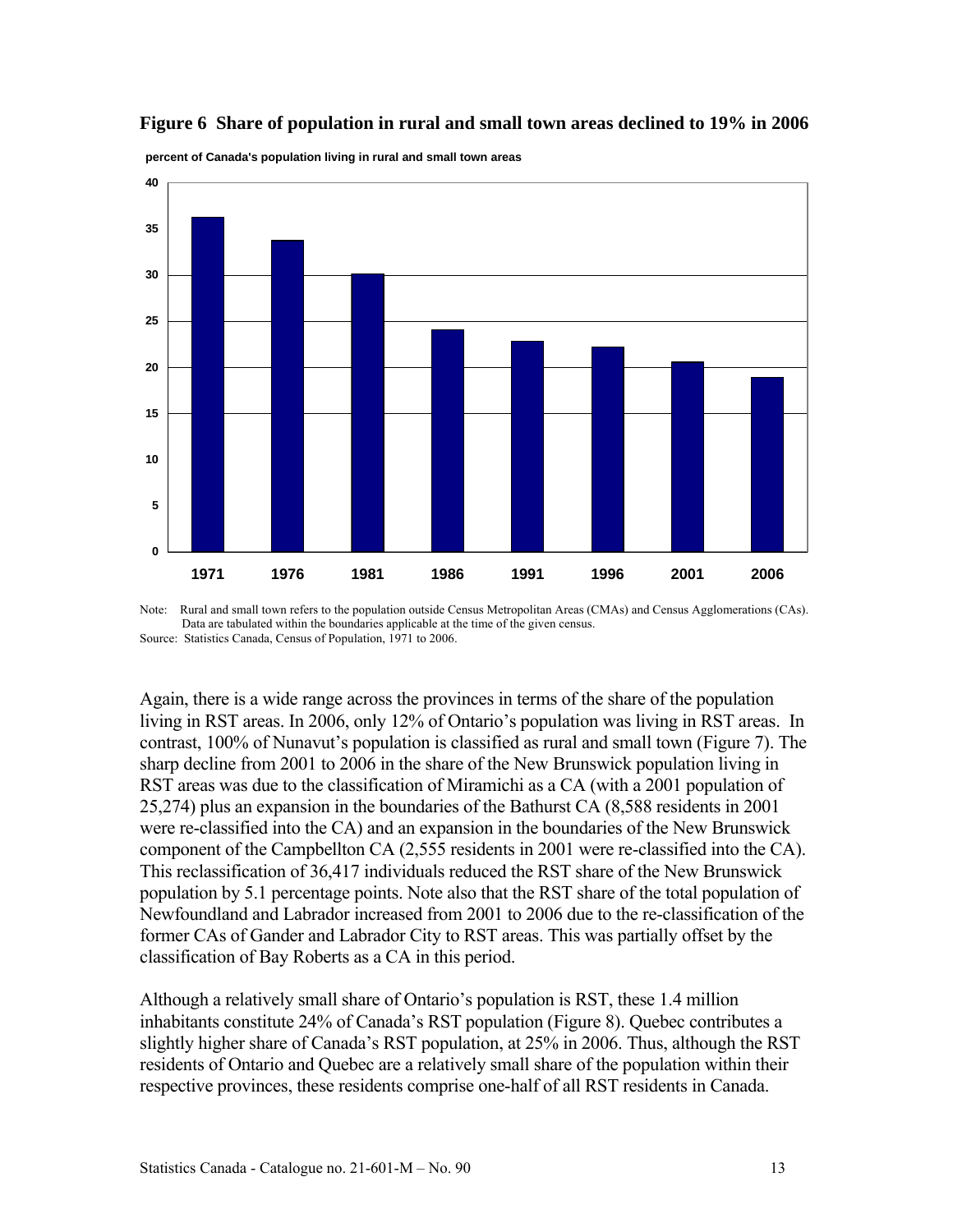

**Figure 7 Canada's most populous provinces are the least rural** 

Note: Rural and small town refers to the population outside Census Metropolitan Areas (CMAs) and outside Census Agglomerations (CAs). Data are tabulated in the boundaries applicable at the time of the given census. Source: Statistics Canada, Census of Population, 1966 to 2006.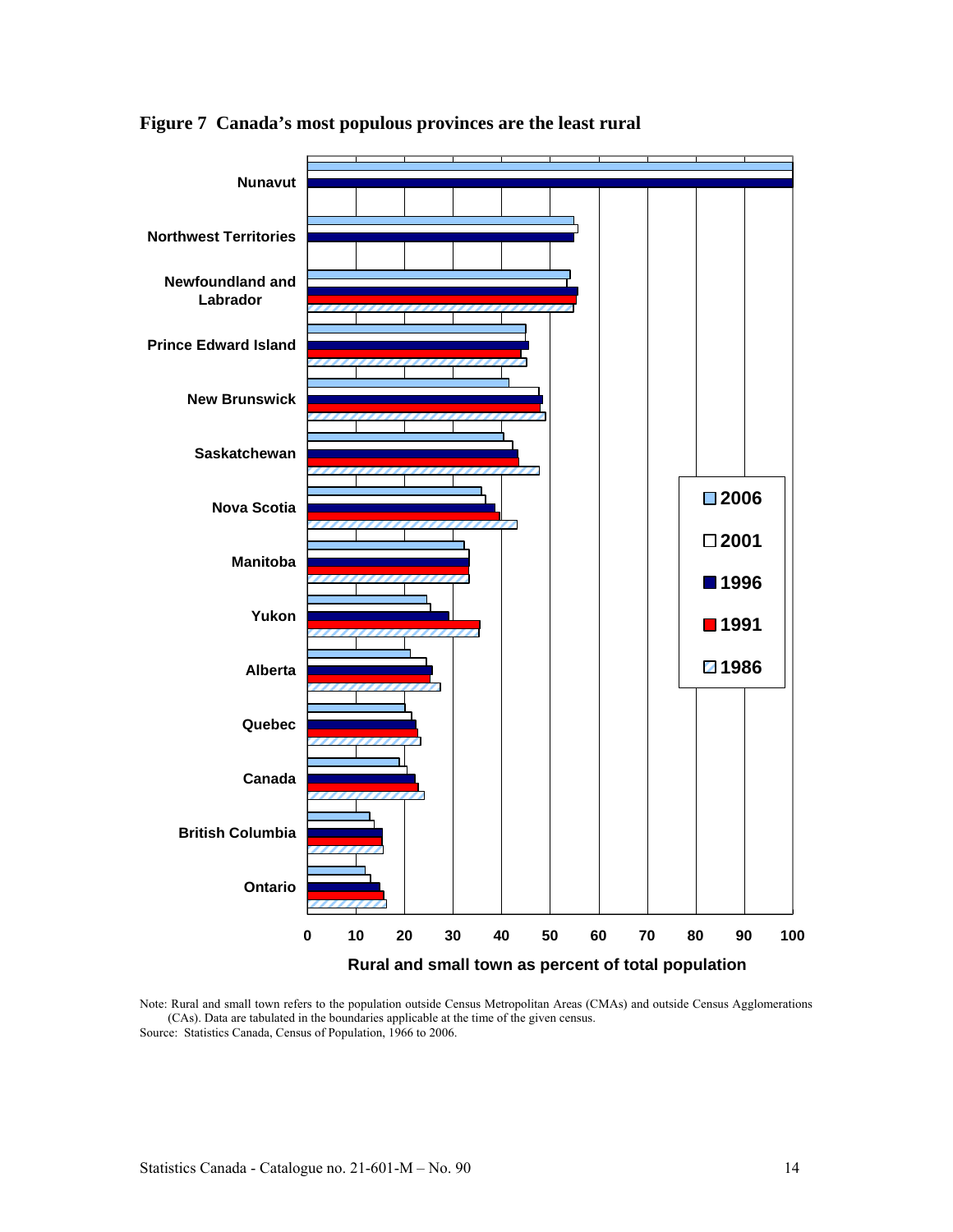

#### **Figure 8 In 2006, Quebec and Ontario had one-half of Canada's rural and small town population**

Note: Rural and small town refers to the population outside Census Metropolitan Areas (CMAs) and outside Census Agglomerations (CAs).

Data are tabulated in the boundaries applicable at the time of the given census. Source: Statistics Canada, Census of Population, 1986 to 2006.

#### **Differences within rural and small town areas: population by Metropolitan Influenced Zone**

Not all rural and small town areas are the same. One way to differentiate among RST areas is to classify them according to their degree to which they are influenced by larger urban centres. The Statistics Canada MIZ (Metropolitan Influenced Zone) coding for each town and municipality is used for this purpose (Box 1).

In 2006, the six million RST residents were distributed as follows:

- About 1.4 million were living in a Strong MIZ.
- About 2.2 million were living in a Moderate MIZ.
- Another 2.0 million were living a Weak MIZ.
- Only about 0.3 million were living in a No MIZ.
- 0.06 million were living outside the CAs of Yellowknife and Whitehorse in the Territories (Figure 9).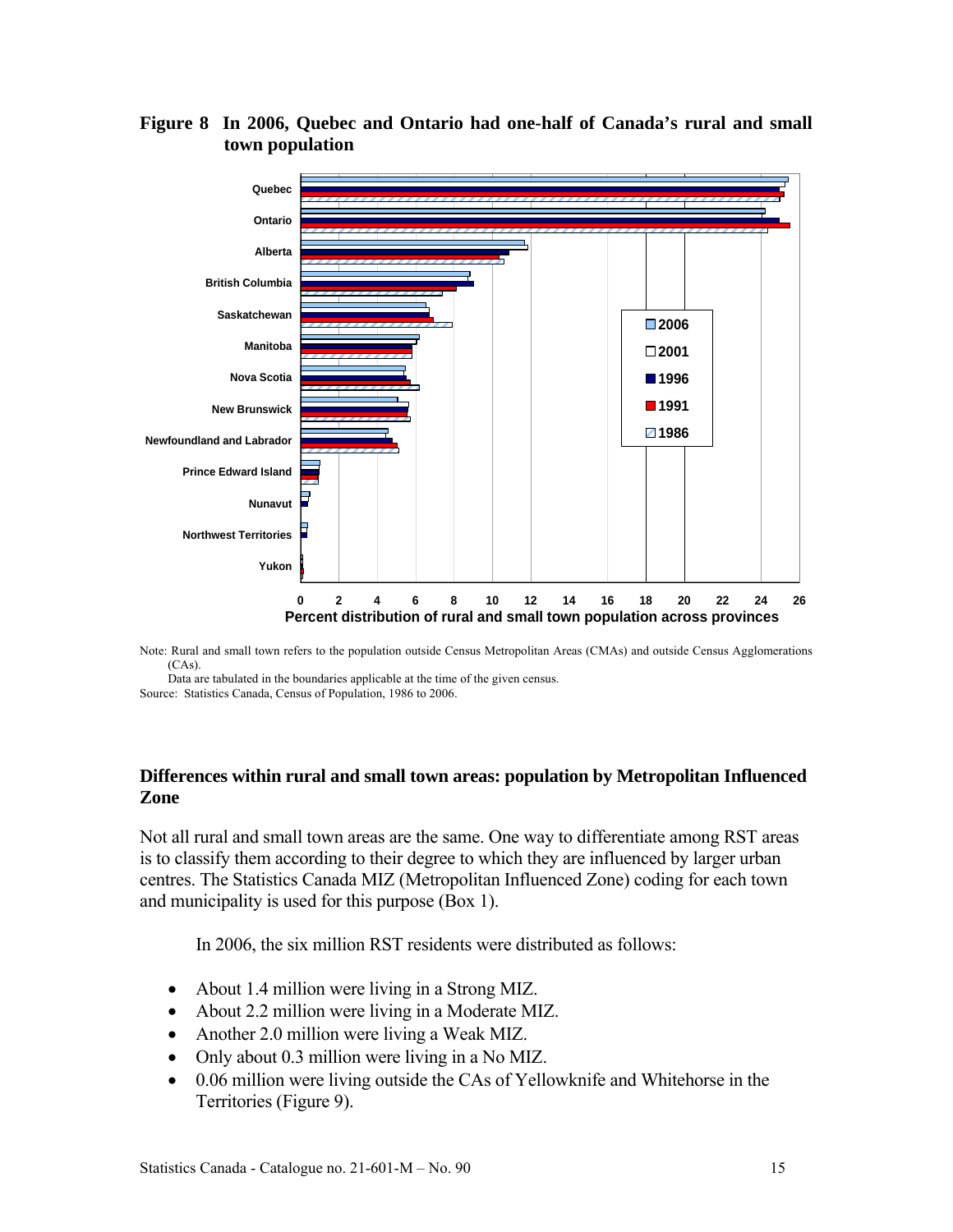#### **Figure 9 Within rural and small town areas in 2006, 4.2 million people were living in either a moderate or weak Metropolitan Influenced Zone (MIZ)**



**population (millions)**

Note: Data are tabulated within boundaries applicable at the time of the given census.

In 2006, Census Metropolitan Areas (CMAs) have a population of 100,000 or more (with 50,000 or more in the urban core) and includes all neighbouring towns and municipalities where 50% or more of the workforce commutes to the urban core. Census Agglomerations (CAs) have 10,000 or more in the urban core and includes all neighbouring towns and municipalities where 50% or more of the workforce commutes to the urban core. Metropolitan Influenced Zones (MIZ) are assigned on the basis of the share of the workforce that commutes to any CMA or CA (Strong MIZ: 30% or more; Moderate MIZ: 5 to 29%; Weak MIZ: 1 to 5 percent; No MIZ: no commuters).

Source: Statistics Canada, Census of Population, 1991 to 2006.

The distribution of population across the MIZ zones varies considerably across the provinces and territories, as shown in the charts in Appendix E and in the tables in Appendix K.

In most provinces, the bulk of the RST population lives in Moderate or Weak MIZ:

- In 5 provinces, the largest share of the RST population lives in Weak MIZ (Nova Scotia, Manitoba, Saskatchewan, Alberta and British Columbia);
- In 2 provinces, paralleling the Canada-level situation, the share of the population in Moderate and Weak MIZ is similar (Newfoundland and Labrador and New Brunswick);
- In 2 provinces, a higher share lives in Moderate MIZ (Prince Edward Island and Quebec); but
- Only in Ontario do we find a higher share of RST population residing in Strong MIZ. In Ontario, the population of Strong MIZ is 616 thousand individuals. This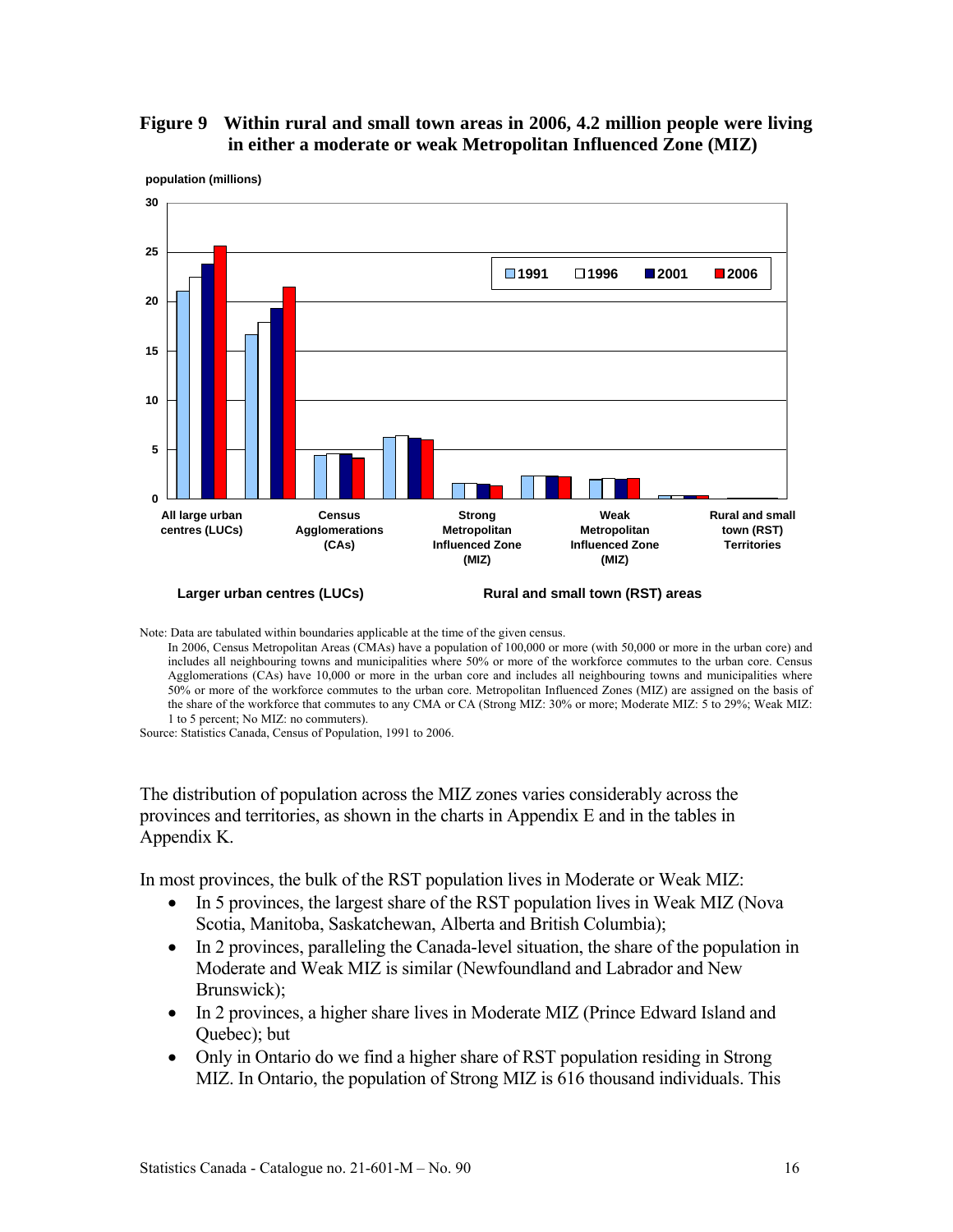represents 42% of Ontario's RST population, 6% of Ontario's total population and fully 46% of all Strong MIZ residents across Canada.

It has already been noted that larger cities (CMAs) grew faster than smaller cities (CAs) which, in turn, tended to grow faster than RST areas. Here again the influence of the larger urban centres is evident. In each five-year period since 1986, Strong MIZ grew faster than Moderate MIZ which, in turn, grew faster than Weak MIZ (Figure 10). However, the population of No MIZ and the RST areas in the Territories fluctuate more – part of the growth is due to higher birth rates among the Aboriginal population. In 2001, 19% of Canada's population was under 15 years of age but 25% of the No MIZ population was under 15 years of age (Sorenson and Aylward, 2005, Table 3.)

#### **Figure 10 In each period, strong Metropolitan Influenced Zone (MIZ) grew faster than in the moderate Metropolitan Influenced Zone (MIZ) which, in turn, grew faster than in the weak Metropolitan Influenced Zone (MIZ)**



Note: Within each 5-year period, the data are tabulated within the (constant) boundaries applicable to the census year at the end of the 5-year period.

In 2006, Census Metropolitan Areas (CMAs) have a total population of 100,000 or more (with 50,000 or more in the urban core) and includes all neighbouring towns and municipalities where 50% or more of the workforce commutes to the urban core. Census Agglomerations (CAs) have 10,000 or more in the urban core and includes all neighbouring towns and municipalities where 50% or more of the workforce commutes to the urban core. Metropolitan Influenced Zones (MIZ) are assigned on the basis of the share of the workforce that commutes to any Census Metropolitan Area (CMA) or Census Agglomeration (CA) (Strong Metropolitan Influenced Zone (MIZ): 30% or more; Moderate Metropolitan Influenced Zone (MIZ): 5% to 29%; Weak Metropolitan Influenced Zone (MIZ): 1% to 5%; No Metropolitan Influenced Zone (MIZ): no commuters).

Source: Statistics Canada, Census of Population, 1986 to 2006.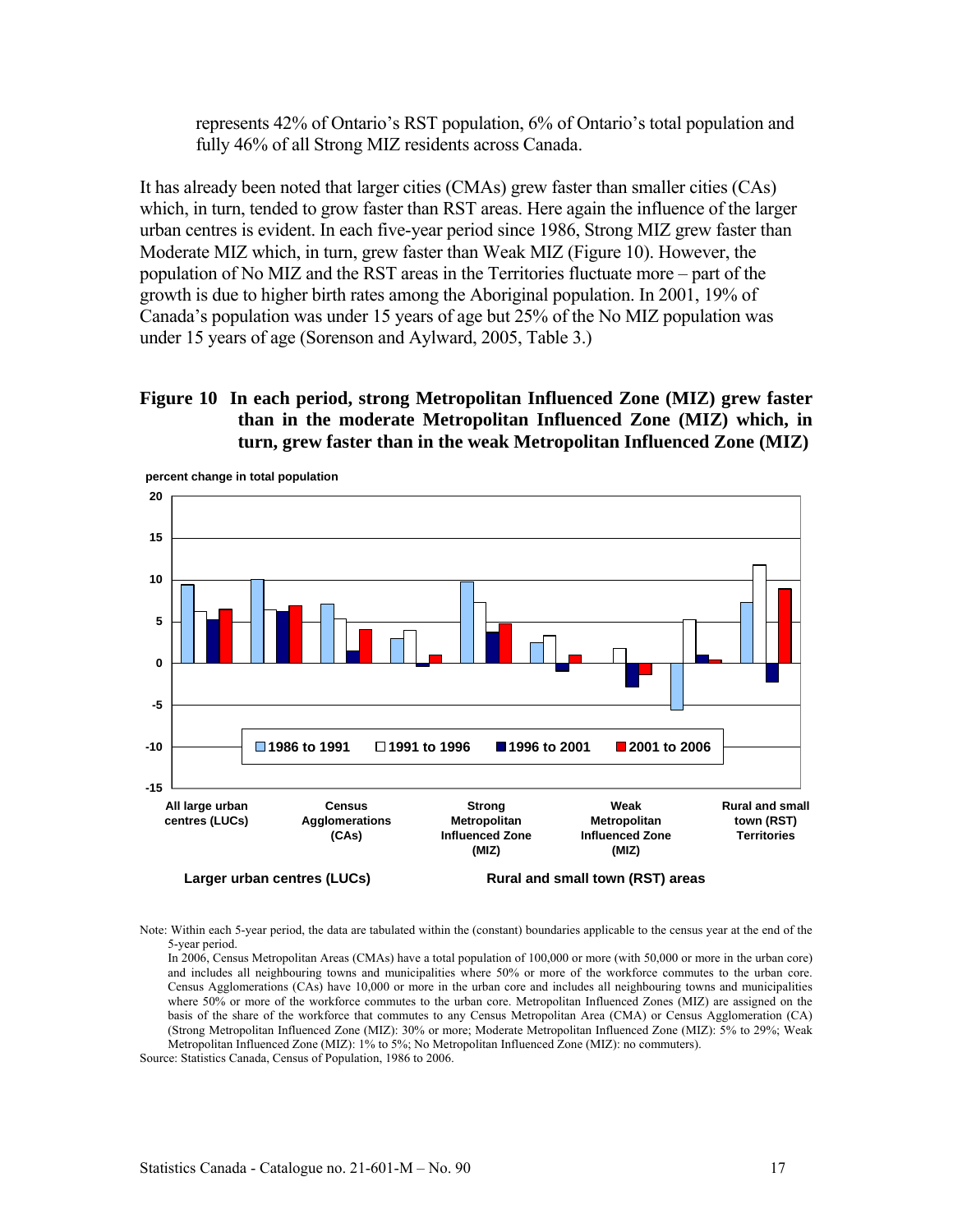This general growth pattern appears in most provinces in most periods (Appendix F and Appendix K) For example, the higher growth in Strong MIZ at the Canada level is due to high growth in Strong MIZ in Quebec, Ontario, Manitoba, Alberta and British Columbia over the 1986 to 2006 period (Table 3). However, there was no growth in the Strong MIZ of Newfoundland and Labrador since 1986.

The bulk of Canada's RST population lives in Moderate and Weak MIZ. At the Canada level, Moderate MIZ showed population growth in every period except 1996 to 2006 while Weak MIZ showed no change between 1986 and 1991, some growth between 1991 and 1996 and a decline in the 1996 to 2001 and the 2001 to 2006 periods.

Among the provinces, the Moderate MIZ of Newfoundland and Labrador and Saskatchewan saw a decline in population in every five-year period from 1986 to 2006. In contrast, the Moderate MIZ of Manitoba, Alberta and British Columbia experienced population growth in every period.

The only province to experience population growth in every period from 1986 to 2006 in its Weak MIZ was Alberta. The Weak MIZ of Newfoundland and Labrador, Prince Edward Island, Nova Scotia and Saskatchewan saw a decline in every period from 1986 to 2006.

The population of No MIZ is Aboriginal intensive. However, the higher birth rates of the Aboriginal population did not trigger continuous growth in No MIZ in most jurisdictions in the 1986 to 2006 period. Despite this, Canada's No MIZ has seen population growth in every five-year period since 1991. This growth has been mainly driven by the No MIZ of Ontario and Alberta which have experienced substantial population growth during these periods.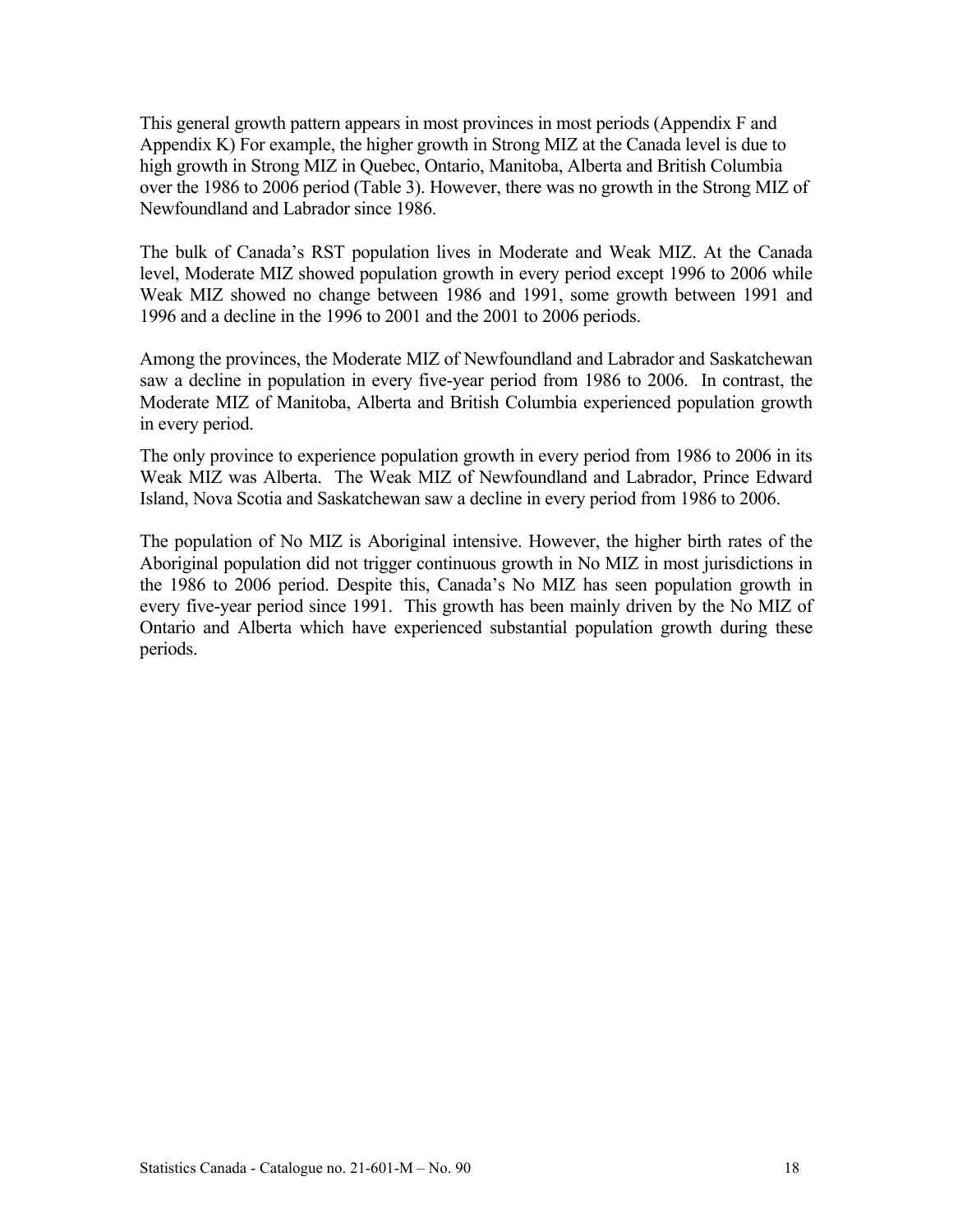|                      |              | All rural<br>and<br>small<br>town<br>areas | Strong<br>Metropolitan<br>Influenced<br>Zone (MIZ) | Moderate<br>Metropolitan<br>Influenced<br>Zone (MIZ) | Weak<br>Metropolitan<br>Influenced<br>Zone (MIZ) | No<br>Metropolitan<br>Influenced<br>Zone (MIZ) | Rural<br>and<br>small<br>town<br>(RST)<br>territories |  |  |  |
|----------------------|--------------|--------------------------------------------|----------------------------------------------------|------------------------------------------------------|--------------------------------------------------|------------------------------------------------|-------------------------------------------------------|--|--|--|
|                      |              |                                            | percent change                                     |                                                      |                                                  |                                                |                                                       |  |  |  |
|                      | 1986 to 1991 | $-3.0$                                     | $-3.5$                                             | $-4.3$                                               | $-1.0$                                           | $-4.9$                                         |                                                       |  |  |  |
| Newfoundland         | 1991 to 1996 | $-5.1$                                     | $-4.0$                                             | $-6.5$                                               | $-3.1$                                           | $-7.5$                                         | .                                                     |  |  |  |
| and Labrador         | 1996 to 2001 | $-10.6$                                    | $-10.7$                                            | $-10.9$                                              | $-10.0$                                          | $-11.2$                                        | .                                                     |  |  |  |
|                      | 2001 to 2006 | $-5.6$                                     | $-0.2$                                             | $-6.6$                                               | $-5.6$                                           | $-6.4$                                         | .                                                     |  |  |  |
|                      | 1986 to 1991 | $-0.2$                                     | 1.6                                                | $-0.9$                                               | $-0.5$                                           | $-7.8$                                         | .                                                     |  |  |  |
| <b>Prince Edward</b> | 1991 to 1996 | 2.4                                        | 5.9                                                | 1.7                                                  | $-0.1$                                           | $-10.2$                                        | .                                                     |  |  |  |
| Island               | 1996 to 2001 | $-1.0$                                     | 0.1                                                | $-1.2$                                               | $-2.0$                                           | $-5.8$                                         | .                                                     |  |  |  |
|                      | 2001 to 2006 | $-1.3$                                     | 0.0                                                | $-1.6$                                               | $-2.7$                                           | 2.1                                            | $\cdots$                                              |  |  |  |
| Nova Scotia          | 1986 to 1991 | 0.5                                        | 4.6                                                | 0.9                                                  | $-0.2$                                           | $-2.0$                                         | .                                                     |  |  |  |
|                      | 1991 to 1996 | $-0.6$                                     | 5.0                                                | 1.2                                                  | $-2.2$                                           | 2.5                                            | .                                                     |  |  |  |
|                      | 1996 to 2001 | $-2.3$                                     | 4.9                                                | $-2.1$                                               | $-3.2$                                           | $-1.3$                                         | .                                                     |  |  |  |
|                      | 2001 to 2006 | $-1.8$                                     | 2.7                                                | $-0.2$                                               | $-2.9$                                           | $-2.7$                                         | .                                                     |  |  |  |
|                      | 1986 to 1991 | $-0.2$                                     | 1.5                                                | $-1.0$                                               | 0.8                                              | $-6.7$                                         | $\cdots$                                              |  |  |  |
| <b>New</b>           | 1991 to 1996 | 1.3                                        | 2.0                                                | 1.2                                                  | $-0.2$                                           | 14.1                                           | .                                                     |  |  |  |
| <b>Brunswick</b>     | 1996 to 2001 | $-2.7$                                     | $-1.6$                                             | $-3.5$                                               | $-2.9$                                           | 3.0                                            | .                                                     |  |  |  |
|                      | 2001 to 2006 | $-2.5$                                     | 2.8                                                | $-3.4$                                               | $-2.8$                                           | $-4.2$                                         | $\cdots$                                              |  |  |  |
|                      | 1986 to 1991 | 1.6                                        | 9.2                                                | $-0.4$                                               | $-1.6$                                           | $-3.8$                                         | $\cdots$                                              |  |  |  |
| Quebec               | 1991 to 1996 | 3.5                                        | 8.0                                                | 2.2                                                  | 0.8                                              | 4.1                                            | .                                                     |  |  |  |
|                      | 1996 to 2001 | $-0.8$                                     | 2.3                                                | $-1.3$                                               | $-4.4$                                           | $-0.4$                                         | .                                                     |  |  |  |
|                      | 2001 to 2006 | 2.2                                        | 6.0                                                | 1.6                                                  | $-0.8$                                           | 0.8                                            | $\cdots$                                              |  |  |  |
|                      | 1986 to 1991 | 9.3                                        | 12.8                                               | 7.7                                                  | 6.2                                              | $-14.4$                                        | .                                                     |  |  |  |
| Ontario              | 1991 to 1996 | 4.7                                        | 6.6                                                | 3.6                                                  | 1.0                                              | 10.1                                           | .                                                     |  |  |  |
|                      | 1996 to 2001 | 1.5                                        | 4.1                                                | $-0.1$                                               | $-2.9$                                           | 11.6                                           | $\cdots$                                              |  |  |  |
|                      | 2001 to 2006 | 2.4                                        | 3.5                                                | 1.7                                                  | $-1.1$                                           | 25.4                                           | $\cdots$                                              |  |  |  |
|                      | 1986 to 1991 | 0.5                                        | 7.4                                                | 1.6                                                  | $-1.3$                                           | $-3.7$                                         | .                                                     |  |  |  |
| Manitoba             | 1991 to 1996 | 4.4                                        | 7.8                                                | 4.4                                                  | 2.3                                              | 10.2                                           | .                                                     |  |  |  |
|                      | 1996 to 2001 | 0.5                                        | 3.1                                                | 1.8                                                  | $-1.3$                                           | 1.4                                            | .                                                     |  |  |  |
|                      | 2001 to 2006 | 2.4                                        | 5.2                                                | 3.5                                                  | 2.2                                              | $-2.7$                                         | .                                                     |  |  |  |

#### **Table 3 Population change in rural and small town areas by Metropolitan Influenced Zone (MIZ), Canada, provinces and territories, 1986 to 2006**

See note at end of table.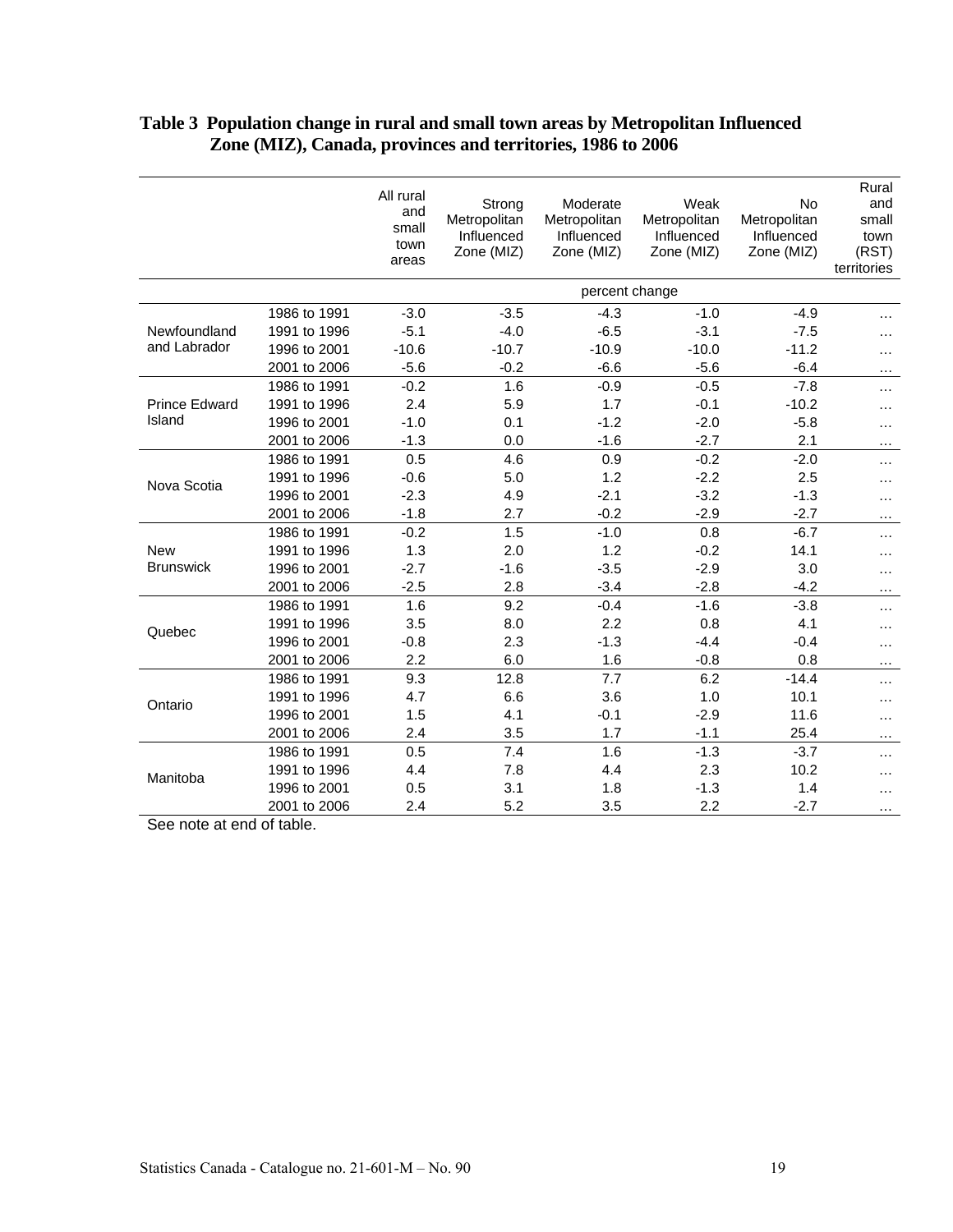|                              |              | All rural<br>and small<br>town<br>areas | Strong<br>Metropolitan<br>Influenced<br>Zone (MIZ) | Moderate<br>Metropolitan<br>Influenced<br>Zone (MIZ) | Weak<br>Metropolitan<br>Influenced<br>Zone (MIZ) | No<br>Metropolitan<br>Influenced<br>Zone (MIZ) | Rural and<br>small town<br>(RST)<br>territories |
|------------------------------|--------------|-----------------------------------------|----------------------------------------------------|------------------------------------------------------|--------------------------------------------------|------------------------------------------------|-------------------------------------------------|
|                              |              |                                         |                                                    |                                                      |                                                  |                                                |                                                 |
|                              | 1986 to 1991 | $-6.9$                                  | $-6.3$                                             | $-6.4$                                               | $-6.7$                                           | $-8.0$                                         | .                                               |
| Saskatchewan                 | 1991 to 1996 | $-2.0$                                  | $-1.9$                                             | $-2.3$                                               | $-2.2$                                           | $-1.1$                                         | $\cdots$                                        |
|                              | 1996 to 2001 | $-3.5$                                  | 0.8                                                | $-2.6$                                               | $-4.4$                                           | $-3.5$                                         | .                                               |
|                              | 2001 to 2006 | $-4.7$                                  | 0.3                                                | $-4.8$                                               | $-4.8$                                           | $-5.7$                                         | .                                               |
|                              | 1986 to 1991 | 3.1                                     | 7.8                                                | 4.0                                                  | 1.9                                              | $-3.5$                                         | $\cdots$                                        |
| Alberta                      | 1991 to 1996 | 7.8                                     | 12.6                                               | 7.0                                                  | 5.8                                              | 19.7                                           | $\cdots$                                        |
|                              | 1996 to 2001 | 5.5                                     | 12.7                                               | 5.9                                                  | 1.8                                              | 17.9                                           | $\cdots$                                        |
|                              | 2001 to 2006 | 3.8                                     | 12.9                                               | 3.4                                                  | 1.6                                              | 14.1                                           | $\cdots$                                        |
|                              | 1986 to 1991 | 7.2                                     | 7.9                                                | 15.0                                                 | 1.4                                              | 8.6                                            | $\cdots$                                        |
| <b>British</b>               | 1991 to 1996 | 12.8                                    | 14.0                                               | 17.6                                                 | 8.6                                              | 14.3                                           | $\cdots$                                        |
| Columbia                     | 1996 to 2001 | $-1.1$                                  | 2.5                                                | 0.7                                                  | $-3.9$                                           | 1.1                                            | $\cdots$                                        |
|                              | 2001 to 2006 | 0.8                                     | 4.8                                                | 4.6                                                  | $-2.8$                                           | 0.1                                            | $\cdots$                                        |
|                              | 1986 to 1991 | 18.9                                    | $\cdots$                                           | .                                                    | $\cdots$                                         | $\cdots$                                       | 18.9                                            |
| Yukon                        | 1991 to 1996 | 16.0                                    | .                                                  | .                                                    | $\cdots$                                         | .                                              | 16.0                                            |
|                              | 1996 to 2001 | $-18.9$                                 | .                                                  | .                                                    | $\cdots$                                         | $\cdots$                                       | $-18.9$                                         |
|                              | 2001 to 2006 | 2.8                                     | $\cdots$                                           | .                                                    | $\cdots$                                         | $\cdots$                                       | 2.8                                             |
| Northwest                    | 1986 to 1991 | 4.9                                     | $\cdots$                                           | $\cdots$                                             | $\cdots$                                         | $\cdots$                                       | 4.9                                             |
| Territories <sup>1</sup> and | 1991 to 1996 | 11.0                                    |                                                    | .                                                    | $\cdots$                                         | .                                              | 11.0                                            |
| Nunvavut                     | 1996 to 2001 | 0.9                                     | $\cdots$                                           | .                                                    | $\cdots$                                         | $\cdots$                                       | 0.9                                             |
|                              | 2001 to 2006 | 9.8                                     | $\cdots$                                           | $\cdots$                                             | $\cdots$                                         | $\cdots$                                       | 9.8                                             |
|                              | 1986 to 1991 | 3.0                                     | 9.7                                                | 2.4                                                  | 0.0                                              | $-5.6$                                         | 7.3                                             |
| Canada                       | 1991 to 1996 | 3.9                                     | 7.3                                                | 3.3                                                  | 1.8                                              | 5.2                                            | 11.7                                            |
|                              | 1996 to 2001 | $-0.4$                                  | 3.7                                                | $-0.9$                                               | $-2.9$                                           | 1.0                                            | $-2.2$                                          |
|                              | 2001 to 2006 | 1.0                                     | 4.7                                                | 0.9                                                  | $-1.4$                                           | 0.4                                            | 8.9                                             |

#### **Table 3 Population change in rural and small town areas by Metropolitan Influenced Zone (MIZ), Canada, provinces and territories, 1986 to 2006** (continued)

1. Care should be exercised in comparing the Northwest Territories 2006 Census population counts with counts from the 2001 Census. In 2001, the net undercount for the overall Northwest Territories population was estimated at 8.11%, substantially higher than the national level of 2.99%, and almost double its 1996 level. The increase in the overall population between 2001 and 2006 is likely overstated due to improvements in coverage of the Northwest Territories in 2006.

Note: Data are calculated within the (constant) boundary of the census year at the end of each 5-year period. Source: Statistics Canada. Census of Population, 1986 to 2006.

#### **Demographic trends inside and outside predominantly rural regions**

The final rural definition considered here is the definition used by the Organisation for Economic Co-operation and Development (OECD) which provides a broader, regional focus with which to examine census data (Box 1). Census divisions are used as the unit representing "regions". The OECD definition of rural is based on the population structure in 1996 (see Appendix–The rural quandary–for an explanation of the issues surrounding rural/urban boundaries).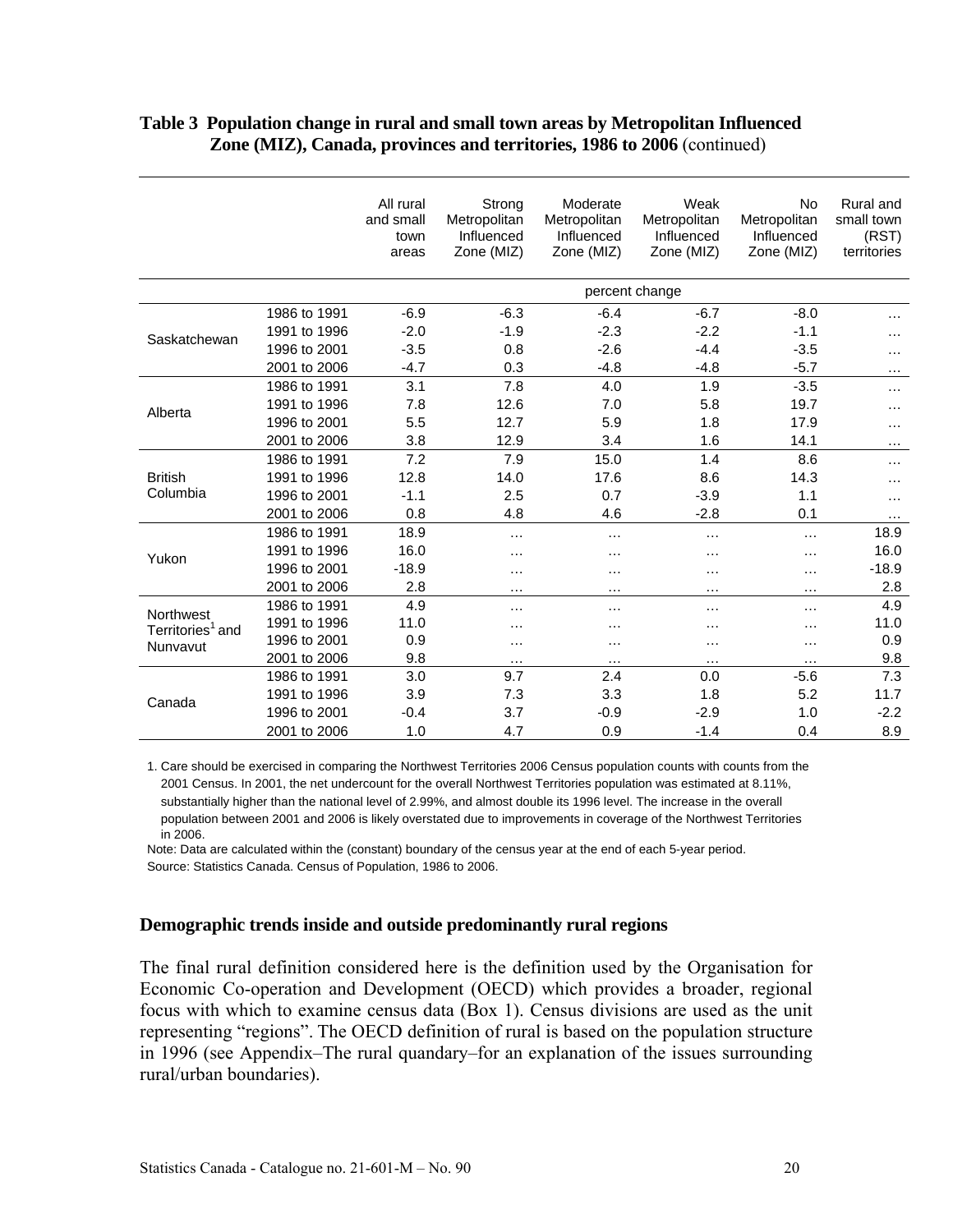In 1981, the population in predominantly rural regions was 8.1 million (Figure 11). The population in predominantly rural regions increased in each inter-censal period from 1981 to 2006, reaching 9.4 million in 2006.

Within predominantly rural regions, the population in rural metro-adjacent regions increased in each period, reaching 4.8 million in 2006. The population in rural non-metro adjacent regions has experienced very slightly growth over this 25-year period, reaching 3.9 million residents in 2006.

Meanwhile, the population in Canada's rural northern regions remained almost constant, recording 0.6 million residents in 2006.



**Figure 11 Growing population in rural metro-adjacent regions** 

Predominantly urban and intermediate regions recorded strong population growth over the 1981 to 2006 period. Growth in these regions was over 9% in the 1986 to 1991 period and over 6% in the most recent 2001 to 2006 period (Figure 12). During that latter period, the predominantly rural population growth was 4.8%. In each period, the predominantly rural population grew more slowly than in the more urban regions. Also, rural metro-adjacent population grew in each period whereas the population in the more rural regions (i.e. in rural non-metro-adjacent regions and rural northern regions) declined in some intercensal periods.

Note: This chart uses the Organisation for Economic Co-operation and Development (OECD) regional typology. As a result, the data are tabulated within constant 1996 boundaries and apply to the non-institutional population only. Source: Statistics Canada, Census of Population, 1981 to 2006.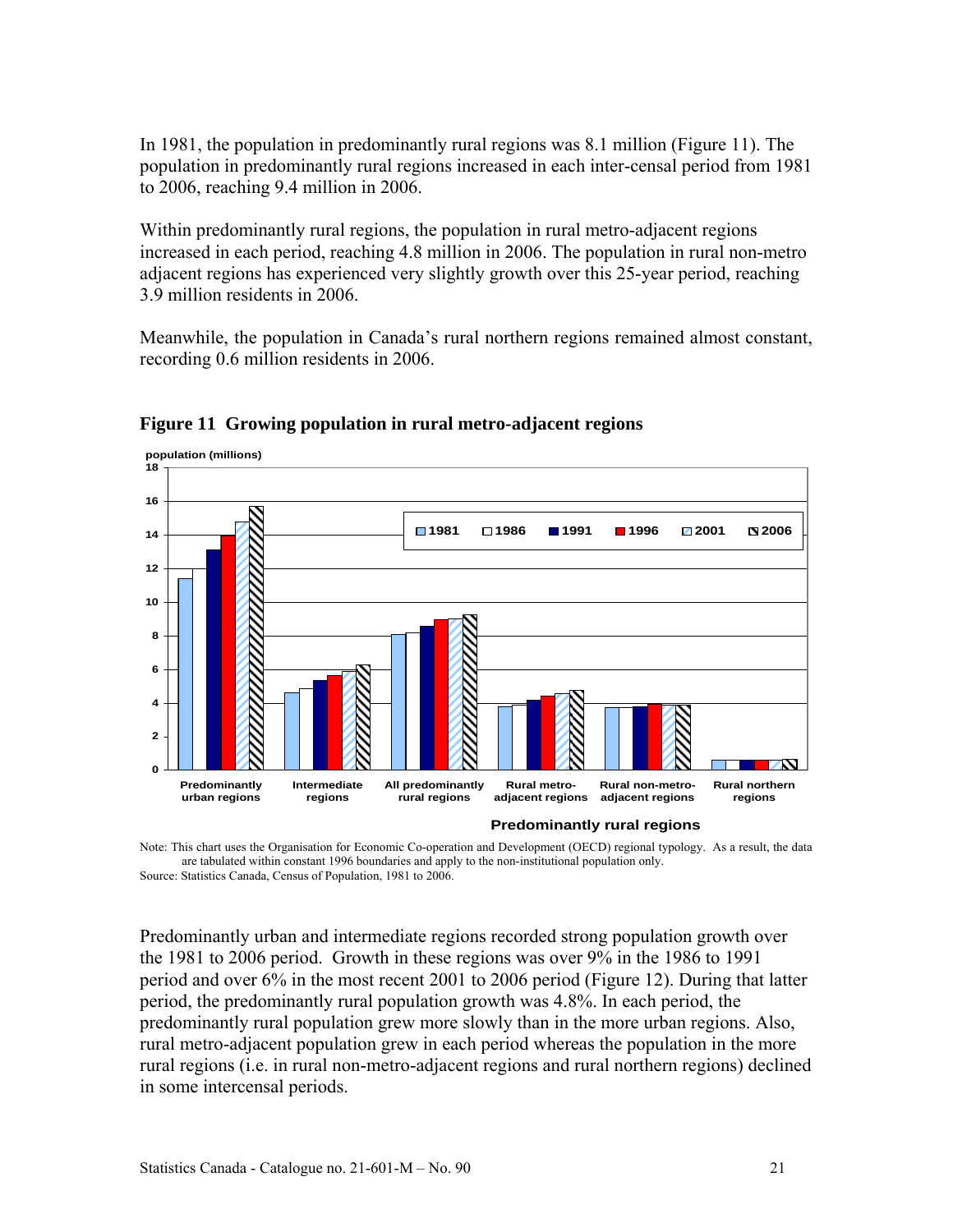



Note: This chart uses the Organisation for Economic Co-operation and Development (OECD) regional typology. As a result, the data are tabulated within constant 1996 boundaries and apply to the non-institutional population only. Source: Statistics Canada. Census of Population, 1981 to 2006.

Among the provinces and territories, the population growth in predominantly rural regions has varied across the country. In the Atlantic Provinces, only Prince Edward Island has seen continuous growth, whereas Newfoundland and Labrador has witnessed a steady population decline in its predominantly rural regions in all census periods since 1981 (Table 4). Both New Brunswick and Nova Scotia have experienced predominantly rural population decline in at least two intercensal periods. Elsewhere, Saskatchewan has declined since 1986 and Quebec declined in the 1981 to 1986 period and the 1996 to 2001 period. In contrast, Prince Edward Island, Ontario, Manitoba, Alberta and British Columbia have seen a population increase in every 5-year period from 1981 to 2006 in their predominantly rural regions.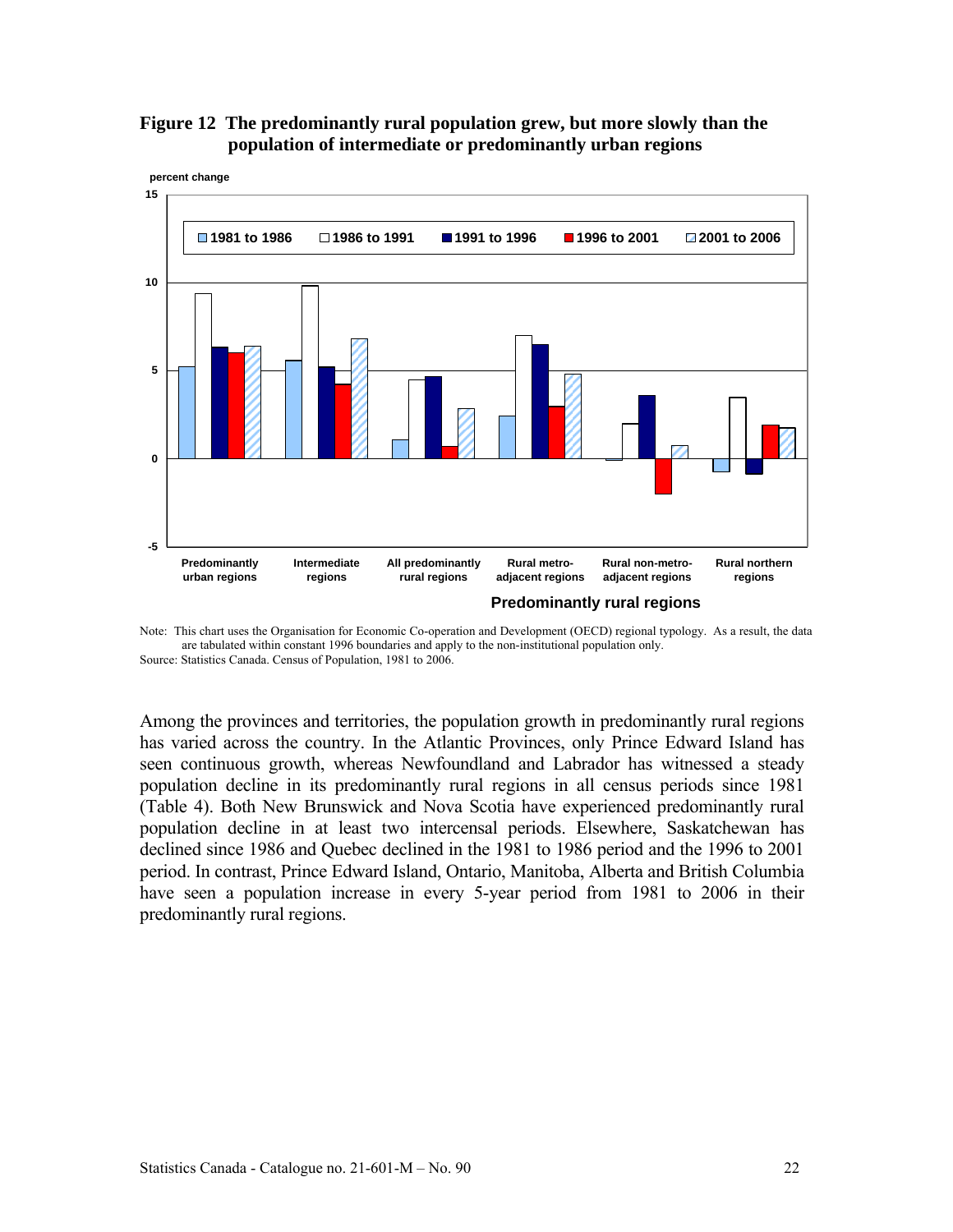#### **Table 4 Population change by type of region, Canada, provinces and territories, 1981 to 2006**

|                      |              | <b>Predominantly rural regions</b> |           |                                |                |                         |           |                  |
|----------------------|--------------|------------------------------------|-----------|--------------------------------|----------------|-------------------------|-----------|------------------|
|                      |              | Predominantly                      |           | Intermediate All predominantly | Rural metro-   | Rural non-              | Rural     | All types of     |
|                      |              | urban regions                      | regions   | rural regions                  |                | adjacent metro-adjacent | northern  | regions          |
|                      |              |                                    |           |                                | regions        | regions                 | regions   |                  |
|                      |              |                                    |           |                                | percent change |                         |           |                  |
|                      | 1981 to 1986 | $\cdots$                           | 2.8       | $-2.0$                         |                | $-1.5$                  | $-4.2$    | 0.0              |
| Newfoundland         | 1986 to 1991 |                                    | 2.9       | $-2.2$                         | $\ddotsc$      | $-2.9$                  | 1.2       | 0.0              |
| and Labrador         | 1991 to 1996 |                                    | $-0.6$    | $-4.9$                         | $\ddotsc$      | $-4.6$                  | $-6.1$    | $-3.0$           |
|                      | 1996 to 2001 | $\ddotsc$                          | $-3.4$    | $-10.2$                        | $\ddotsc$      | $-10.7$                 | $-8.0$    | $-7.1$           |
|                      | 2001 to 2006 |                                    | 2.4       | $-4.9$                         | $\cdots$       | $-4.4$                  | $-7.3$    | $-1.5$           |
|                      | 1981 to 1986 |                                    |           | 3.2                            | 4.7            | 1.7                     |           | 3.2              |
| <b>Prince Edward</b> | 1986 to 1991 | $\cdots$                           | $\ddotsc$ | 2.4                            | 5.8            | $-1.0$                  | $\cdots$  | 2.4              |
| Island               | 1991 to 1996 |                                    |           | 3.7                            | 5.0            | 2.3                     | $\cdots$  | 3.7              |
|                      | 1996 to 2001 | $\cdots$                           | $\ddotsc$ | 0.4                            | 1.5            | $-0.8$                  |           | 0.4              |
|                      | 2001 to 2006 | $\cdots$                           | $\cdots$  | 0.6                            | 1.8            | $-0.7$                  | $\cdots$  | 0.6              |
|                      | 1981 to 1986 |                                    | 6.1       | 1.3                            | 0.9            | 1.7                     |           | 2.9              |
| Nova Scotia          | 1986 to 1991 |                                    | 8.1       | 0.4                            | 0.4            | 0.5                     | $\ddotsc$ | 3.1              |
|                      | 1991 to 1996 | $\ddotsc$                          | 3.7       | $-0.6$                         | 0.0            | $-1.1$                  | $\cdots$  | 1.0              |
|                      | 1996 to 2001 |                                    | 4.6       | $-3.2$                         | $-3.3$         | $-3.2$                  | $\cdots$  | $-0.3$           |
|                      | 2001 to 2006 | $\ddotsc$                          | 3.8       | $-1.5$                         | $-1.2$         | $-1.8$                  | $\ddotsc$ | 0.6              |
|                      | 1981 to 1986 | $-4.0$                             | 3.9       | 2.4                            | 4.7            | 0.3                     |           | 1.8              |
|                      | 1986 to 1991 | $-1.3$                             | 6.7       | 1.9                            | 4.3            | $-0.4$                  |           | 2.1              |
| <b>New Brunswick</b> | 1991 to 1996 | $-2.6$                             | 4.2       | 2.1                            | 4.0            | 0.2                     | $\cdots$  | 1.8              |
|                      | 1996 to 2001 | $-3.5$                             | 1.4       | $-1.5$                         | 1.1            | $-4.3$                  | $\cdots$  | $-1.4$           |
|                      | 2001 to 2006 | $-2.7$                             | 4.3       | $-0.3$                         | 3.2            | $-4.3$                  | $\cdots$  | 0.0              |
|                      | 1981 to 1986 | 2.2                                | 2.6       | $-1.3$                         | 0.5            | $-2.6$                  | $-2.3$    | 1.3              |
|                      | 1986 to 1991 | 6.9                                | 6.7       | 1.4                            | 4.8            | $-0.9$                  | $-1.1$    | 5.5              |
| Quebec               | 1991 to 1996 | 3.3                                | 4.3       | 3.2                            | 5.6            | 1.5                     | 2.2       | 3.5              |
|                      | 1996 to 2001 | 2.3                                | 1.0       | $-1.5$                         | 1.1            | $-3.5$                  | $-1.9$    | 1.1              |
|                      | 2001 to 2006 | 4.6                                | 5.4       | 2.9                            | 5.7            | 0.9                     | $-0.3$    | 4.3              |
|                      | 1981 to 1986 | 6.3                                | 6.9       | 1.6                            | 3.1            | 0.3                     | $-6.4$    | $\overline{5.5}$ |
|                      | 1986 to 1991 | 9.6                                | 13.7      | 10.3                           | 11.6           | 8.4                     | 4.1       | 10.8             |
| Ontario              | 1991 to 1996 | 6.9                                | 6.9       | 5.6                            | 6.8            | 3.0                     | 2.7       | 6.7              |
|                      | 1996 to 2001 | 6.9                                | 7.0       | 2.4                            | 4.3            | $-0.9$                  | $-6.2$    | 6.0              |
|                      | 2001 to 2006 | 6.2                                | 8.9       | 4.4                            | 5.4            | 2.7                     | $-0.2$    | 6.6              |
|                      | 1981 to 1986 | 5.2                                |           | 1.5                            | 5.1            | $-2.7$                  | 5.6       | 3.5              |
|                      | 1986 to 1991 | 3.9                                |           | 1.6                            | 6.2            | $-1.7$                  | $-0.7$    | 2.9              |
| Manitoba             | 1991 to 1996 | 0.5                                | $\cdots$  | 3.8                            | 5.3            | 1.6                     | 6.5       | 1.9              |
|                      | 1996 to 2001 | $-0.2$                             | $\cdots$  | 0.9                            | 4.6            | $-1.6$                  | $-2.6$    | 0.3              |
|                      | 2001 to 2006 | 2.5                                |           | 2.9                            | 5.8            | $-0.1$                  | 2.5       | 2.7              |

See note at end of table.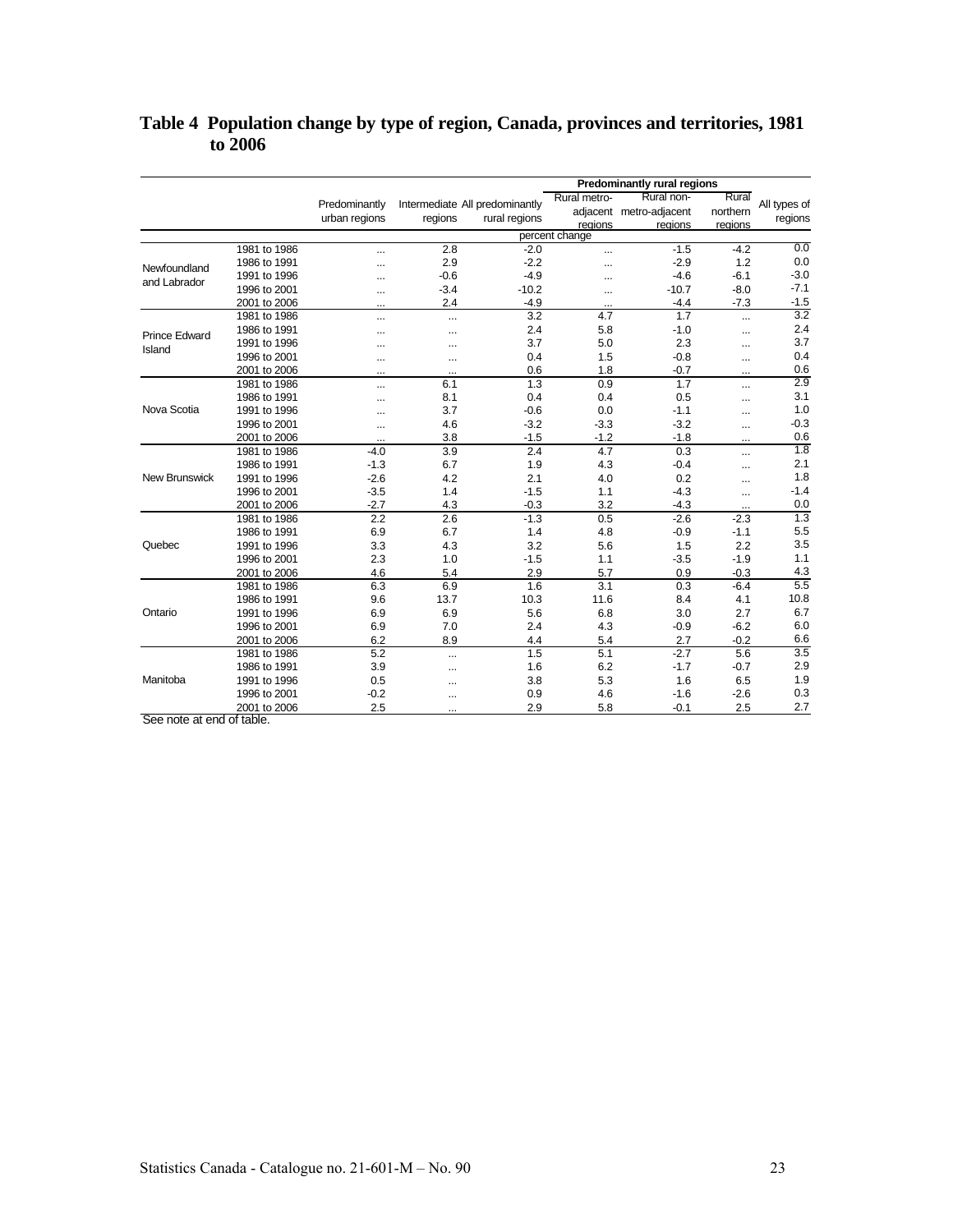|                              |              |                                |           |                                                                     |                | Predominantly rural regions             |                              |                         |
|------------------------------|--------------|--------------------------------|-----------|---------------------------------------------------------------------|----------------|-----------------------------------------|------------------------------|-------------------------|
|                              |              | Predominantly<br>urban regions | regions   | Intermediate All predominantly<br>rural regions<br>adjacent regions |                | Rural non-<br>metro-adjacent<br>regions | Rural<br>northern<br>reaions | All types of<br>regions |
|                              |              |                                |           |                                                                     | percent change |                                         |                              |                         |
|                              | 1981 to 1986 |                                | 9.5       | 0.6                                                                 | 1.4            | $-0.1$                                  | 0.1                          | 4.2                     |
|                              | 1986 to 1991 | $\ddotsc$                      | 2.9       | $-5.8$                                                              | $-4.8$         | $-7.6$                                  | 4.9                          | $-2.1$                  |
| Saskatchewan                 | 1991 to 1996 | $\cdots$                       | 2.0       | $-1.5$                                                              | $-1.5$         | $-3.2$                                  | 16.4                         | 0.1                     |
|                              | 1996 to 2001 |                                | 0.7       | $-3.1$                                                              | $-2.2$         | $-4.6$                                  | 2.8                          | $-1.4$                  |
|                              | 2001 to 2006 | $\cdots$                       | 1.9       | $-3.5$                                                              | $-2.8$         | $-5.3$                                  | 6.1                          | $-1.0$                  |
|                              | 1981 to 1986 | 6.5                            |           | 4.4                                                                 | 3.6            | 4.9                                     | 12.8                         | 5.7                     |
|                              | 1986 to 1991 | 10.4                           | $\ddotsc$ | 2.6                                                                 | 3.9            | 0.4                                     | 0.2                          | 7.6                     |
| Alberta                      | 1991 to 1996 | 5.9                            |           | 6.1                                                                 | 6.7            | 6.1                                     | $-3.1$                       | 6.0                     |
|                              | 1996 to 2001 | 12.0                           | $\cdots$  | 6.7                                                                 | 7.8            | 3.0                                     | 17.6                         | 10.2                    |
|                              | 2001 to 2006 | 12.2                           | $\cdots$  | 7.8                                                                 | 7.7            | 5.5                                     | 23.6                         | 10.7                    |
|                              | 1981 to 1986 | 8.4                            | $\cdots$  | 0.8                                                                 | 0.9            | 1.5                                     | $-4.3$                       | 5.0                     |
| <b>British Columbia</b>      | 1986 to 1991 | 15.8                           |           | 11.5                                                                | 14.3           | 11.0                                    | 3.8                          | 14.0                    |
|                              | 1991 to 1996 | 13.2                           | $\ddotsc$ | 14.2                                                                | 16.6           | 14.0                                    | 5.3                          | 13.6                    |
|                              | 1996 to 2001 | 7.6                            | $\ddotsc$ | 1.2                                                                 | 2.4            | 1.3                                     | $-5.9$                       | 4.9                     |
|                              | 2001 to 2006 | 6.5                            |           | 3.5                                                                 | 5.5            | 3.5                                     | $-6.6$                       | 5.3                     |
|                              | 1981 to 1986 | $\cdots$                       | $\cdots$  | 1.2                                                                 | $\cdots$       | $\cdots$                                | 1.2                          | 1.2                     |
|                              | 1986 to 1991 |                                |           | 18.4                                                                |                |                                         | 18.4                         | 18.4                    |
| Yukon                        | 1991 to 1996 | $\cdots$                       | $\ddotsc$ | 10.8                                                                |                | $\cdots$                                | 10.8                         | 10.8                    |
|                              | 1996 to 2001 | $\cdots$                       | $\cdots$  | $-7.0$                                                              | $\cdots$       |                                         | $-7.0$                       | $-7.0$                  |
|                              | 2001 to 2006 | $\cdots$                       | $\cdots$  | 5.9                                                                 | $\cdots$       | $\cdots$                                | 5.9                          | 5.9                     |
|                              | 1981 to 1986 |                                |           | 14.3                                                                | $\ddotsc$      |                                         | 14.3                         | 14.3                    |
| Northwest                    | 1986 to 1991 | $\cdots$                       |           | 10.4                                                                | $\cdots$       | $\ddotsc$                               | 10.4                         | 10.4                    |
| Territories <sup>1</sup> and | 1991 to 1996 | $\cdots$                       | $\cdots$  | 11.6                                                                | $\cdots$       |                                         | 11.6                         | 11.6                    |
| Nunavut                      | 1996 to 2001 |                                | $\ddotsc$ | $-0.5$                                                              |                |                                         | $-0.5$                       | $-0.5$                  |
|                              | 2001 to 2006 | $\cdots$                       | $\cdots$  | 10.4                                                                | $\cdots$       | $\ddotsc$                               | 10.4                         | 10.4                    |
|                              | 1981 to 1986 | 5.2                            | 5.6       | 1.1                                                                 | 2.4            | $-0.1$                                  | $-0.7$                       | 3.9                     |
|                              | 1986 to 1991 | 9.4                            | 9.8       | 4.5                                                                 | 7.0            | 2.0                                     | 3.5                          | 7.9                     |
| Canada                       | 1991 to 1996 | 6.3                            | 5.2       | 4.7                                                                 | 6.5            | 3.6                                     | $-0.9$                       | 5.6                     |
|                              | 1996 to 2001 | 6.0                            | 4.2       | 0.7                                                                 | 3.0            | $-2.0$                                  | 1.9                          | 4.0                     |
|                              | 2001 to 2006 | 6.4                            | 6.8       | 2.9                                                                 | 4.8            | 0.7                                     | 1.8                          | 5.4                     |

#### **Table 4 Population change by type of region, Canada, provinces and territories, 1981 to 2006** (continued)

1. Care should be exercised in comparing the Northwest Territories 2006 Census population counts with counts from the 2001 Census. In 2001,

 the net undercount for the overall Northwest Territories population was estimated at 8.11%, substantially higher than the national level of 2.99%, and almost double its 1996 level. The increase in the overall population between 2001 and 2006 is likely overstated due to

improvements in coverage of the Northwest Territories in 2006.

Note: This chart uses the Organisation for Economic Co-operation and Development (OECD) regional typology. As a result, the data are tabulated within constant 1996 boundaries and apply to the non-institutional population only.

Source: Statistic Canada. Census of Population, 1981 to 2006.

Due to the relatively strong growth of population in predominantly urban and intermediate regions, the share of Canada's population in predominantly rural regions declined to 30% in 2006 (Figure 13). Recall that this is in the context of continuous (but relatively smaller) population growth in predominantly rural regions. The greatest decline in share was in rural non-metro-adjacent regions where the share fell from 15% in 1981 to 12% by 2006. In contrast, the share of Canada's population living in predominantly urban regions rose from 47% in 1981 to 50% by 2006.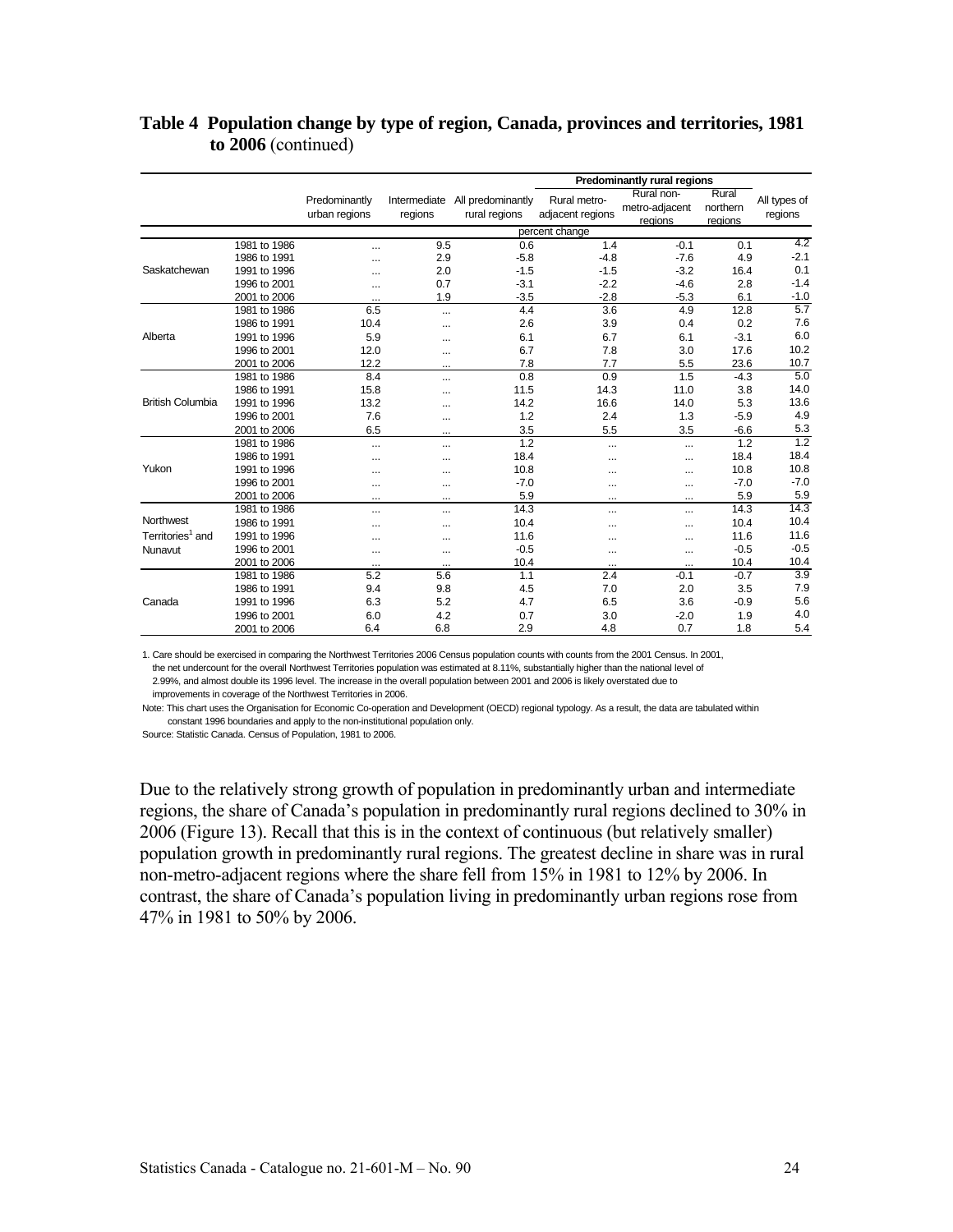

#### **Figure 13 Declining share of population in each type of rural region**

Note: This chart uses the Organisation for Economic Co-operation and Development (OECD) regional typology. As a result, the data are tabulated within constant 1996 boundaries and apply to the non-institutional population only. Source: Statistics Canada. Census of Population, 1981 to 2006.

This pattern of declining population shares of rural regions was mirrored in the majority of provinces for all types of rural regions. However, in Prince Edward Island, New Brunswick and in Manitoba, the share of the total population in rural metro-adjacent regions increased slightly over time.

The number of residents within each type of region for each province is shown in the charts in Appendix G, the distributional shares of the population are shown for each province in the charts in Appendix H, the rate of growth by type of region for each province is shown in the charts in Appendix I and the data are shown in the tables in Appendix L.

At the Canada level, the predominantly rural population is roughly evenly split between rural metro-adjacent and rural non-metro-adjacent regions (Figure 13). This is the general pattern in six provinces (Prince Edward Island, Nova Scotia, New Brunswick, Quebec, Manitoba and Saskatchewan). In two provinces, a larger share resides in rural non-metroadjacent regions (Newfoundland and Labrador and British Columbia). In the remaining two provinces, a larger share resides in rural metro-adjacent regions (Ontario and Alberta).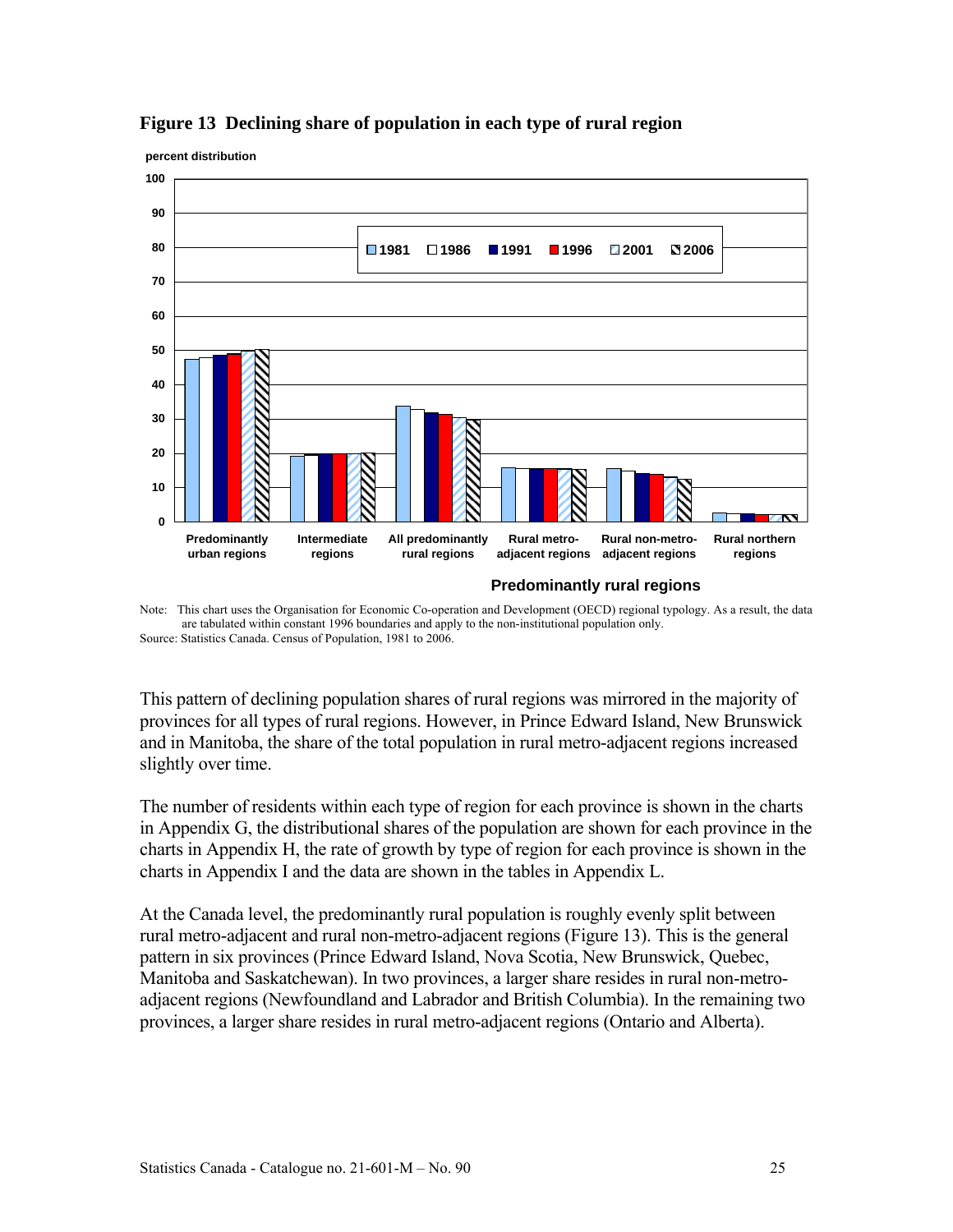#### **Summary**

This paper has provided provincial details for the rural population using three alternative definitions of rural. Using the first definition, census rural Canadians became a minority shortly after 1921. This transition varied by province. Saskatchewan's rural population became a minority only in 1971. In New Brunswick, the rural and urban population has been about even for the past 25 years with the census rural population representing 49% of the provincial population in 2006. Prince Edward Island and Nunavut remain as the only two jurisdictions where the census rural population represents a majority.

Over time, a larger and larger share of the census rural population (living outside settlements of 1,000 or more) has been living within the commuting zone of larger urban centres. Among individuals living in the countryside (i.e. the census rural population) in 2006, over one-third (35%) were living relatively near the jobs (and other services) of a larger urban centre.

Turning to the second definition of rural, the rural and small town population (living outside the commuting zone of larger urban centres) shows that this population has maintained a level of about six million inhabitants since 1981. However, stronger growth among the population of larger urban centres means these six million individuals represent a smaller and smaller share of Canada's total population. Their share was down to 19% of Canada's population in 2006.

However, the population of rural and small town areas remains larger than the overall population of all smaller cities. In 2006, six million individuals lived in rural and small town areas, but only 4.1 million individuals lived in towns or cities with a population of 10,000 to 99,999 (i.e. Census Agglomerations).

Nearly one-quarter (23%) of rural and small town Canadians live within a (long) commute of a larger urban centre–i.e. they live in strong Metropolitan Influenced Zones. Thus, over three-quarters of rural and small town Canadians rely almost<sup>5</sup> solely on labour markets outside centres of 10,000 or more.

At the broader regional level of analysis, which represents the final definition of rural, the trends and patterns are similar to that of other rural definitions. Generally, the total population in rural regions has increased but the share of the total population has declined (to 30%) relative to the share in urban and intermediate areas. As with the rural and small town areas, those rural regions adjacent to metropolitan areas witnessed the highest growth from 1981 to 2006.

In plain words, the results show that the size of the rural population has remained stable over the last 25 years, although with a modest positive growth. However due to a rapid urban population growth, the weight of the rural population in the national demographic

l 5. In 2001 within Strong MIZ, 41% of the resident workers commuted to a larger urban centre. For other MIZ categories, the share of resident workers commuting to a larger urban centre was small (13% in moderate MIZ and 1% in weak MIZ) (Harris *et al.*, 2008).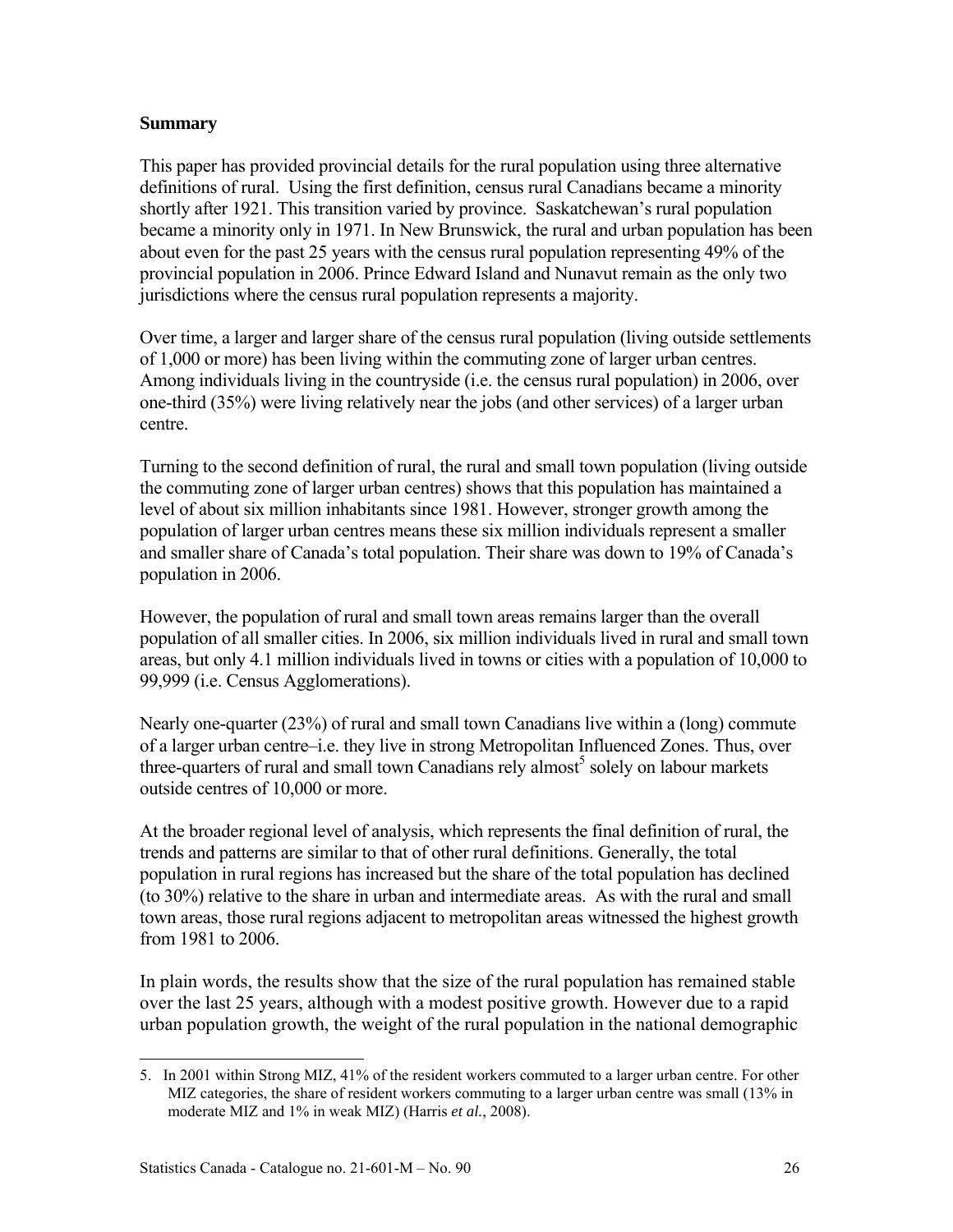picture has declined steadily. The differences lie in the detailed actual numbers and the geography represented. As stated at the outset, the choice of a definition should be driven by the rural issue or question being addressed.

#### **References**

- Bollman, Ray D. and Marc Prud'homme. (2006) "Trends in the prices of rurality", **Rural and Small Town Canada Analysis Bulletin** Vol. 6, No. 7 (Ottawa: Statistics Canada, Catalogue no. 21-006-X) (http://www.statcan.ca/cgibin/downpub/listpub.cgi?catno=21-006-XIE2005007.htm).
- du Plessis, Valerie, Roland Beshiri, Ray D. Bollman and Heather Clemenson. (2001) "Definitions of Rural", **Rural and Small Town Canada Analysis Bulletin** Vol. 3, No. 3 (Ottawa: Statistics Canada, Catalogue no. 21-006-X) (http://www.statcan.ca/cgi-bin/downpub/listpub.cgi?catno=21-006- XIE2001003.htm).
- du Plessis, Valerie, Roland Beshiri, Ray D. Bollman and Heather Clemenson. (2002) **Definitions of Rural** (Ottawa: Statistics Canada, Agriculture and Rural Working Paper No. 61, Catalogue no. 21-601-M) (http://www.statcan.gc.ca/english/research/21-601-MIE/21-601- MIE2002061.htm).
- Ehrensaft, Philip and Jennifer Beeman. (1992) "Distance and Diversity in Nonmetropolitan Economies", Chapter 9 in Ray D. Bollman, **Rural and Small Town Canada** (Toronto: Thompson Educational Publishing), pp. 193-224.
- Harris, Spencer, Alessandro Alasia and Ray D. Bollman. (2008) "Rural commuting: Its relevance to rural and urban labour markets", **Rural and Small Town Canada Analysis Bulletin,** Vol. 7, No. 6 (Ottawa: Statistics Canada, Catalogue. no. 21-006-X) (http://www.statcan.gc.ca/english/freepub/ 21-006-XIE/21-006- XIE2007006.htm).
- McNiven, Chuck, Henry Puderer and Darryl Janes. (2000) **Census Metropolitan Area and Census Agglomeration Influenced Zones (MIZ): A Description of the Methodology** (Ottawa: Statistics Canada, Geography Working Paper Series No. 2000-2, Catalogue no. 92F0138M) (http://www.statcan.gc.ca/cgibin/downpub/listpub.cgi?catno=92F0138MIE2000002.htm).
- OECD. (1994) **Creating Rural Indicators for Shaping Territorial Policies** (Paris: OECD).
- Mwansa, Pius and Ray D. Bollman. (2005) "Community demographic trends within their regional context", **Rural and Small Town Canada Analysis Bulletin** Vol. 6, No. 3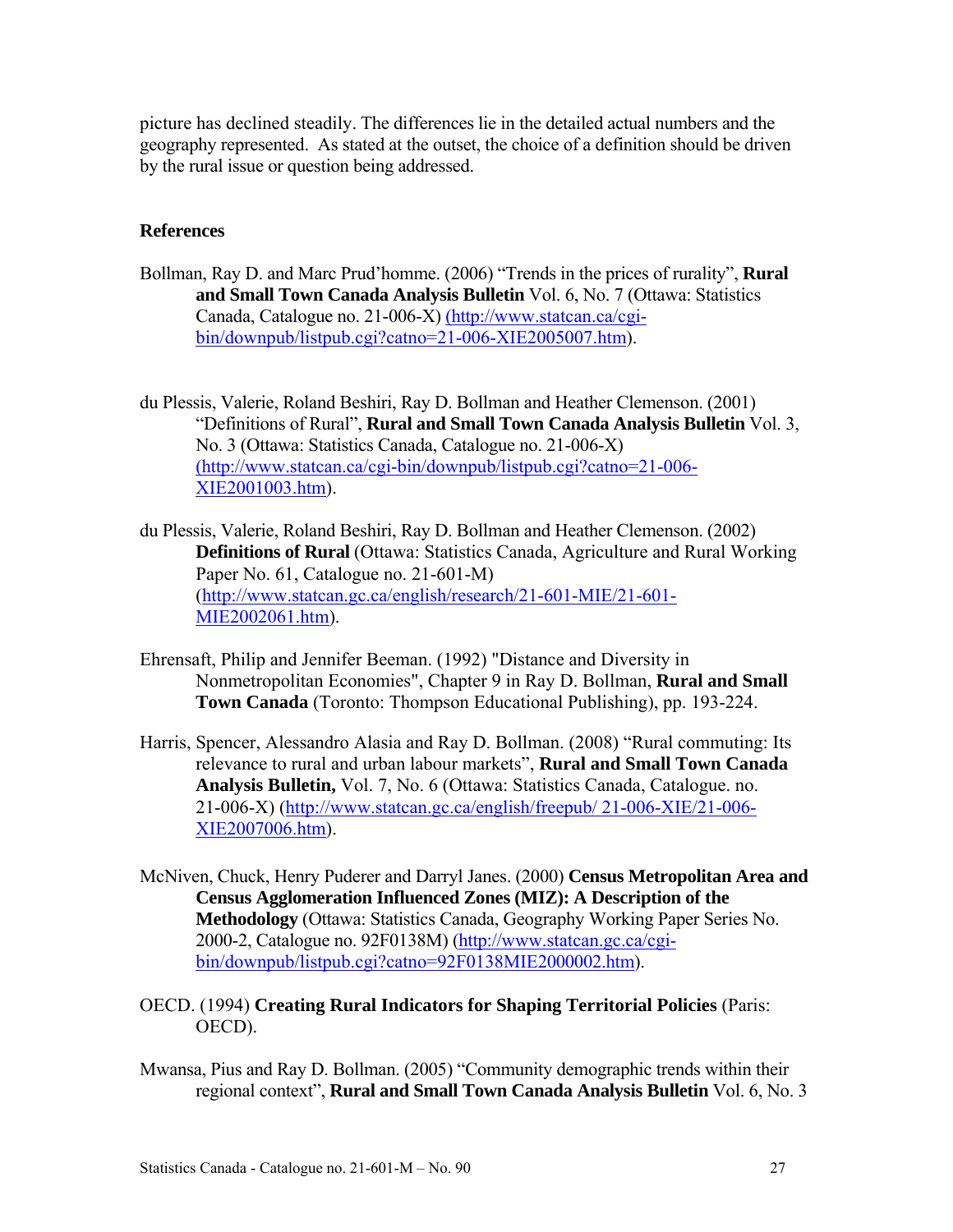(Ottawa: Statistics Canada, Catalogue no. 21-006-X) (http://www.statcan.ca/cgibin/downpub/listpub.cgi?catno=21-006-XIE2005003.htm).

- Persson, Lars Olaf, Erik Westholm and Tony Fuller. (1997) "Two Contexts, One Outcome: The Importance of Lifestyle Choice in Creating Rural Jobs in Canada and Sweden," Chapter 10 in Ray D. Bollman and John M. Bryden (ed.) **Rural Employment: An International Perspective** (Brandon: Brandon University for the Canadian Rural Revitalization Foundation and Wallingford, U.K.: CAB International). Pp. 136 – 163.
- Rothwell, Neil, Ray D. Bollman, Juno Tremblay and Jeff Marshall. (2002a) "Migration to and from Rural and Small Town Canada", **Rural and Small Town Canada Analysis Bulletin** Vol. 3, No. 6 (Ottawa: Statistics Canada, Catalogue no. 21-006- X) (http://www.statcan.ca/cgi-bin/downpub/listpub.cgi?catno=21-006- XIE2001006.htm).
- Rothwell, Neil, Ray D. Bollman, Juno Tremblay and Jeff Marshall. (2002b) **Recent Migration Patterns in Rural and Small Town Canada** (Ottawa: Statistics Canada, Agriculture and Rural Working Paper No. 55, Catalogue no. 21-601-M) (http://www.statcan.gc.ca/cgi-bin/downpub/listpub.cgi?catno=21-601- MIE2002055.htm).
- Sorenson, Marianne and Jesse Aylward. (2005) **Rural Canada Profile: A Ten Year Census Analysis (1991 – 2001)** (Ottawa: Rural Secretariat) (http://www.rural.gc.ca/research/profile/index\_e.phtml).
- Statistics Canada. (2002) **2001 Census Dictionary** (Ottawa: Statistics Canada, Catalogue no. 92-378) (http://www12.statcan.gc.ca/english/census01/Products/Reference/dict/index.htm) .
- Statistics Canada. (2007) **2006 Census Dictionary** (Ottawa: Statistics Canada, Catalogue no. 92-566) (http://www.statcan.ca/bsolc/english/bsolc?catno=92-566-X.htm).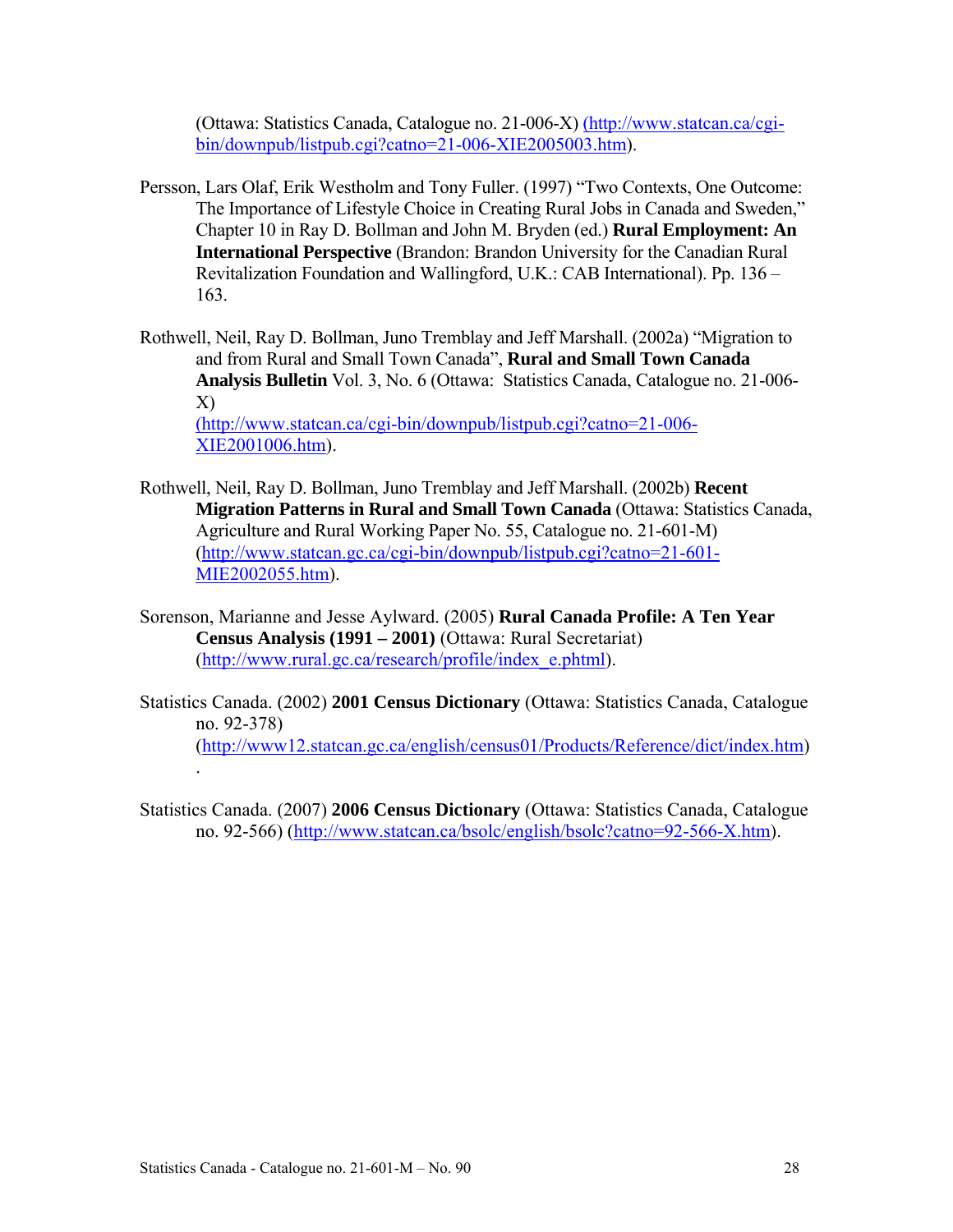#### **List of appendices**

- Appendix A: Trend in census urban and census rural population up to 2006: Charts for each province and territory
- Appendix B: Five-year percent change in census urban and census rural population up to 2006: Charts for each province and territory
- Appendix C: Trend in rural and small town population up to 2006: Charts for each province and territory
- Appendix D: Five-year percent change in population for Census Metropolitan Areas (CMAs), Census Agglomerations (CAs) and Rural and Small Town (RST) areas up to 2006: Charts for each province and territory.
- Appendix E: Percent distribution of population across Census Metropolitan Areas (CMAs), Census Agglomerations (CAs) and each Metropolitan Influenced Zone (MIZ); Charts for each province and territory
- Appendix F: Five-year percent change in population for Census Metropolitan Areas (CMAs), Census Agglomerations (CAs) and Metropolitan Influence Zones (MIZ) up to 2006: Charts for each province and territory
- Appendix G: Population for Predominantly Urban, Intermediate and Predominantly Rural Regions up to 2006: Charts for each province and territory
- Appendix H: Percent distribution of population across Predominantly Urban, Intermediate and Predominantly Rural Regions: Charts for each province and territory
- Appendix I: Five-year percent change in population for Predominantly Urban, Intermediate and Predominantly Rural Regions up to 2006: Charts for each province and territory
- Appendix J: Census rural and census urban population up to 2006: Tables for Canada and for each province and territory
- Appendix K: Population in Census Metropolitan Areas (CMAs), Census Agglomerations (CAs) and each Metropolitan Influence Zone (MUZ) up to 2006: Tables for Canada and for each province and territory
- Appendix L: Population in Predominantly Urban, Intermediate and Predominantly Rural Regions up to 2006: Tables for Canada and for each province and territory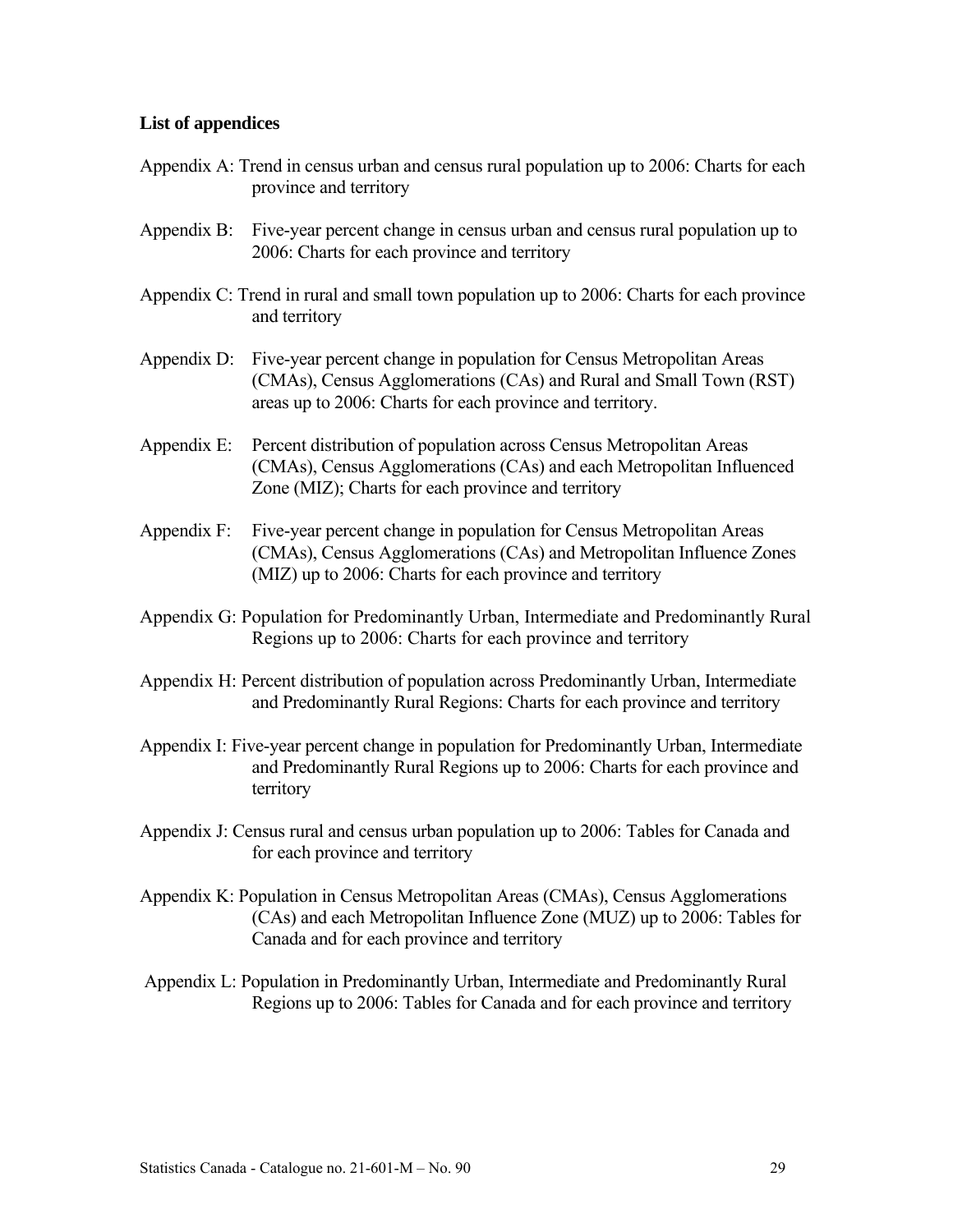#### **Appendix A: Trend in census urban and census rural population up to 2006: Charts for each province and territory**



**Figure A.1 Population trends — rural minority in Newfoundland in 1966** 

Source: Statistics Canada, Census of Population, 1851 to 2006.



**Figure A.2 Population trends — rural majority in Prince Edward Island** 

Source: Statistics Canada., Census of Population, 1851 to 2006.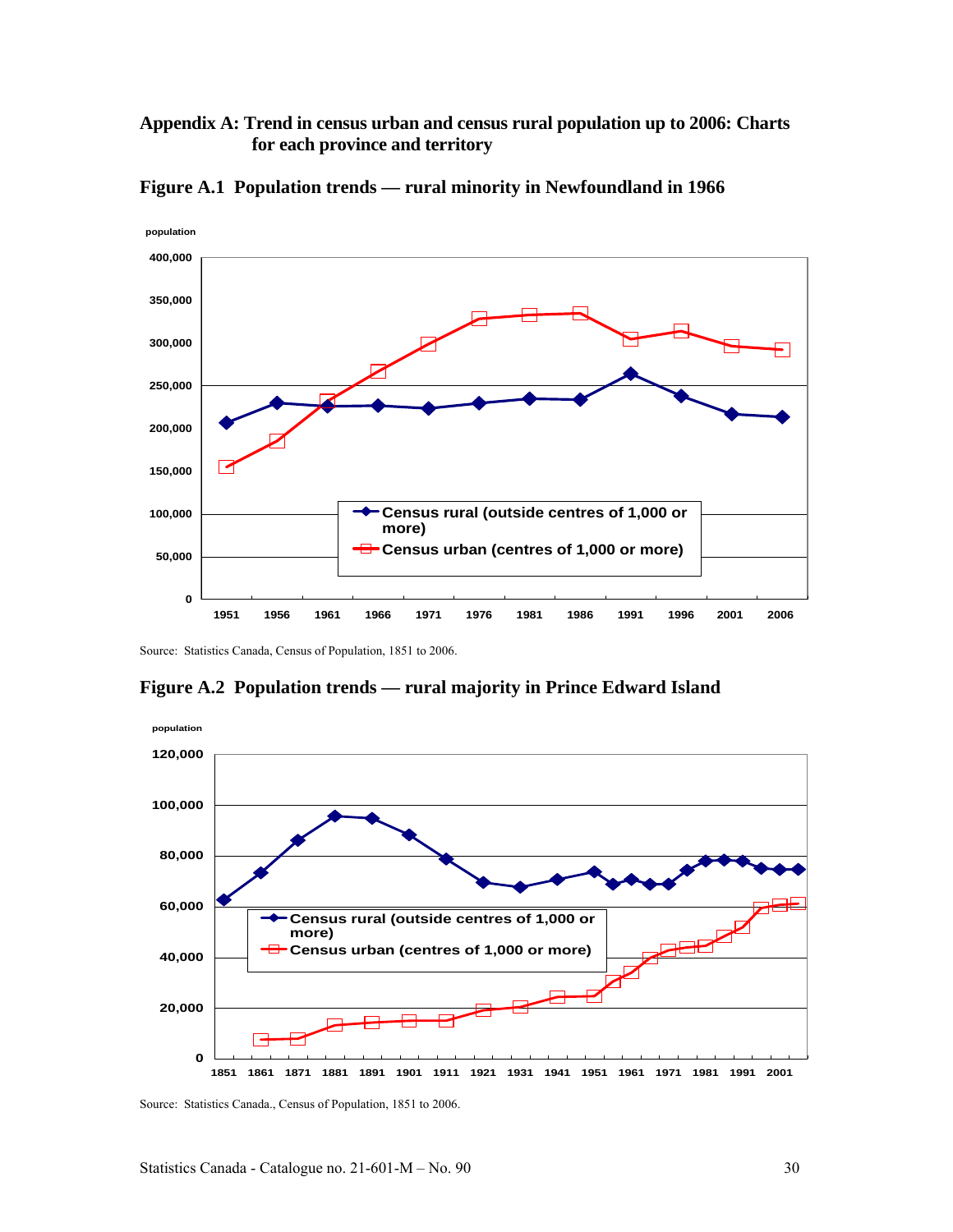

**Figure A.3 Population trends — rural minority in Nova Scotia in 1951** 

Source: Statistics Canada, Census of Population, 1851 to 2006.

#### **Figure A.4 Population trends — Rural minority in New Brunswick, 1966 to 1981 and 2001 – 2006**



Source: Statistics Canada, Census of Population, 1851 to 2006.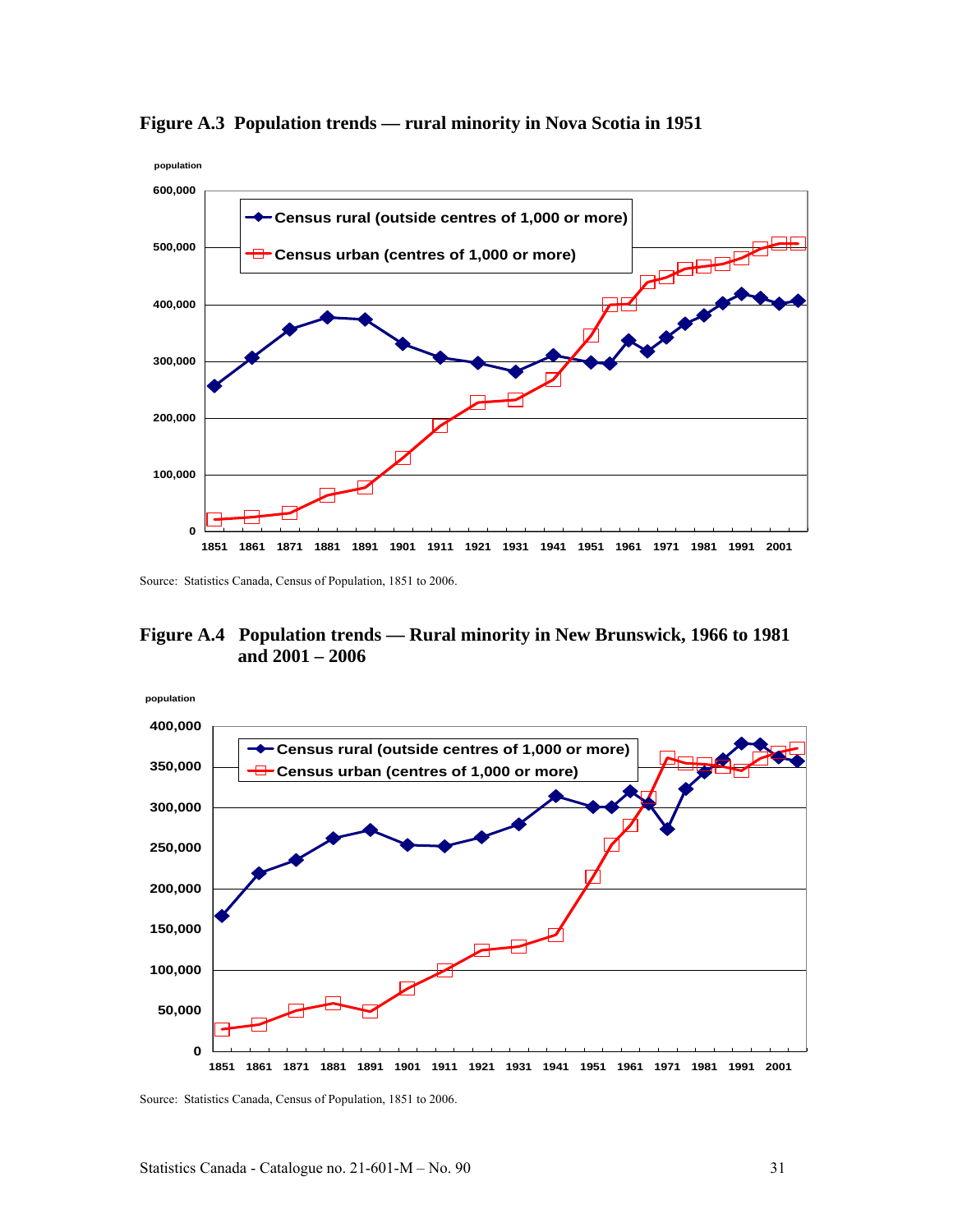

**Figure A.5 Population trends — Rural minority in Quebec in 1921** 

Source: Statistics Canada, Census of Population, 1851 to 2006.





Source: Statistics Canada, Census of Population, 1851 to 2006.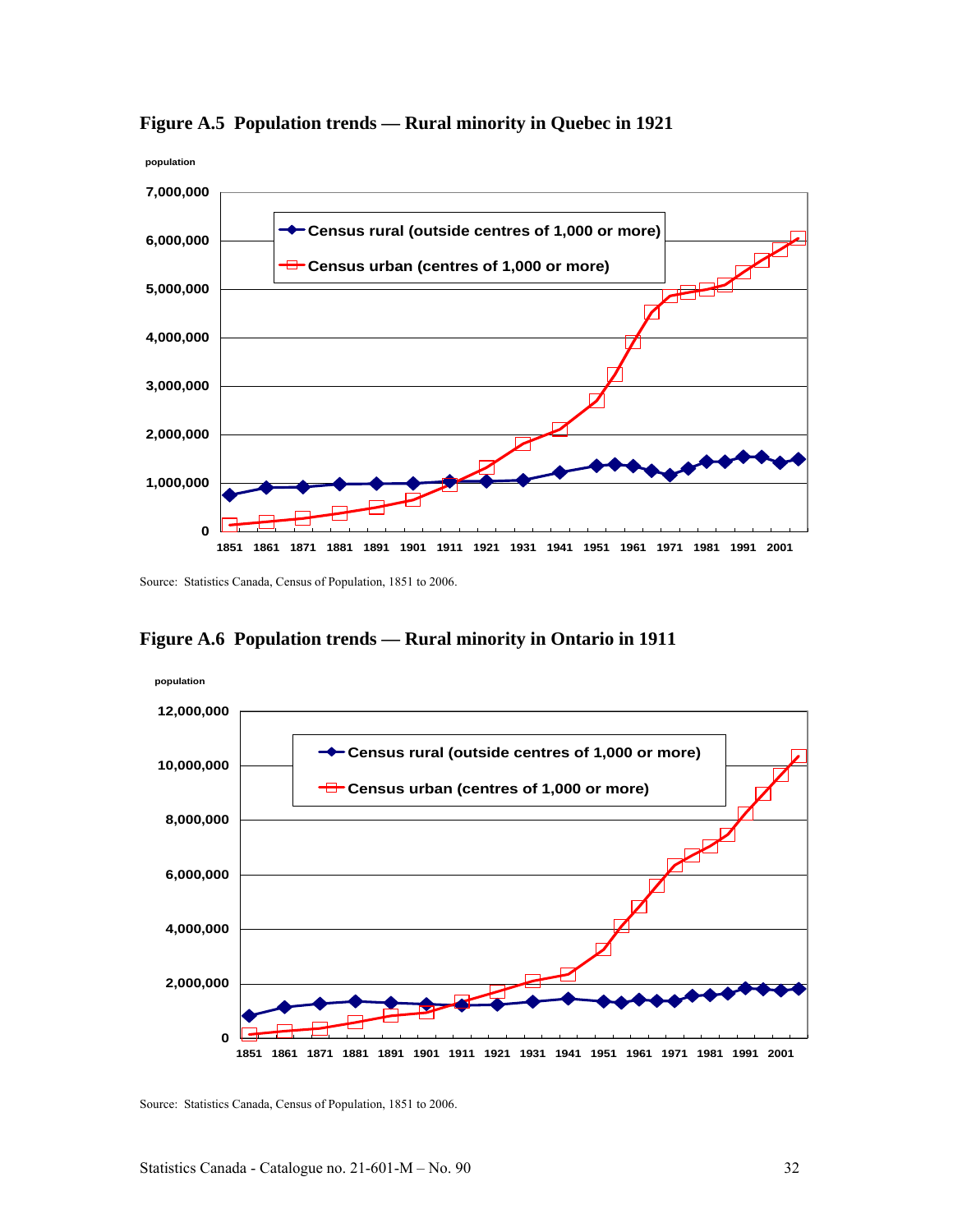

**Figure A.7 Population trends — Rural minority in Manitoba in 1951 population**

Source: Statistics Canada, Census of Population, 1851 to 2006.

**Figure A.8 Population trends — Rural minority in Saskatchewan in 1971** 



Source: Statistics Canada, Census of Population, 1901 to 2006.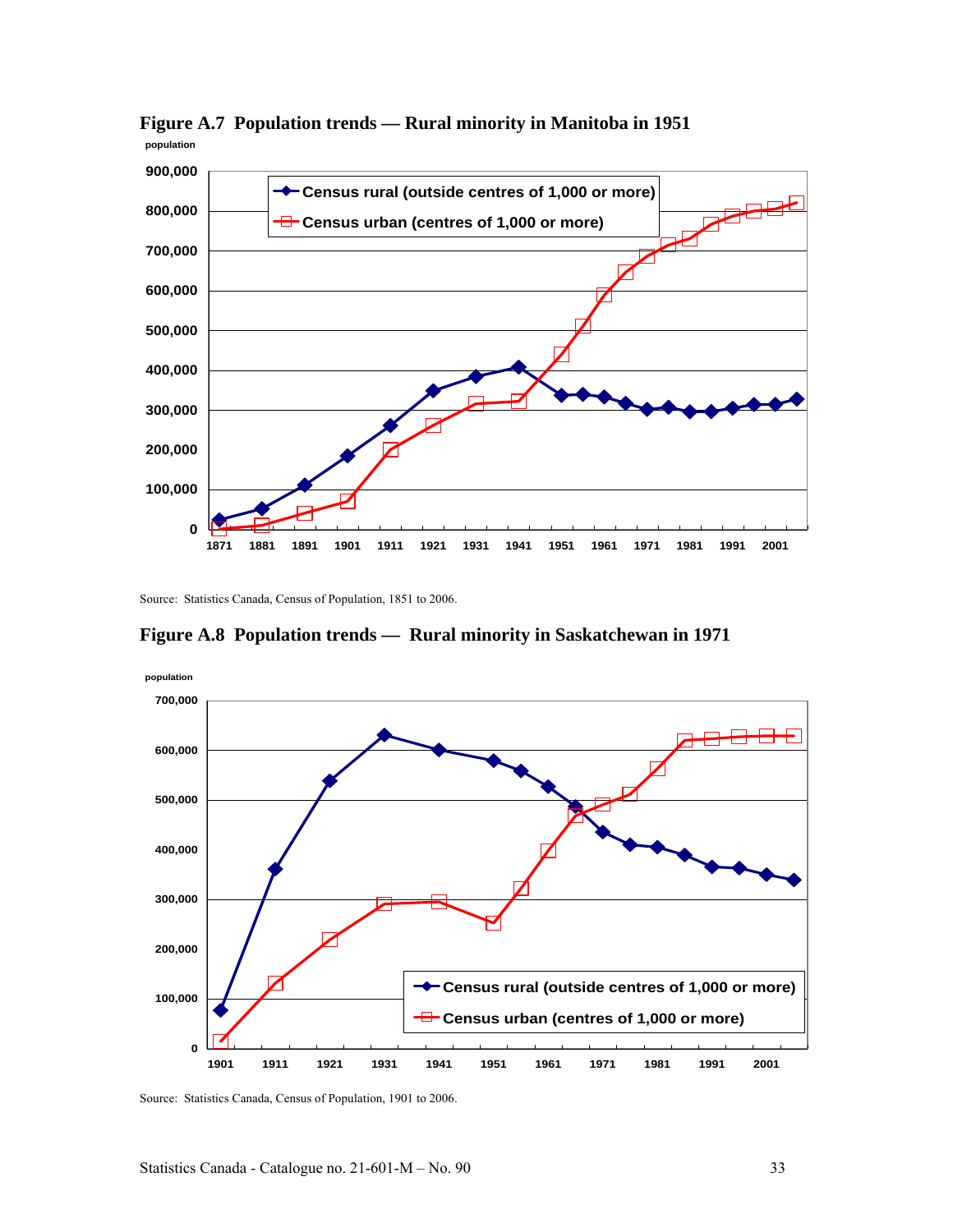

**Figure A.9 Population trends — Rural minority in Alberta in 1956** 

Source: Statistics Canada, Census of Population, 1901 to 2006.





Source: Statistics Canada, Census of Population, 1851 to 2006.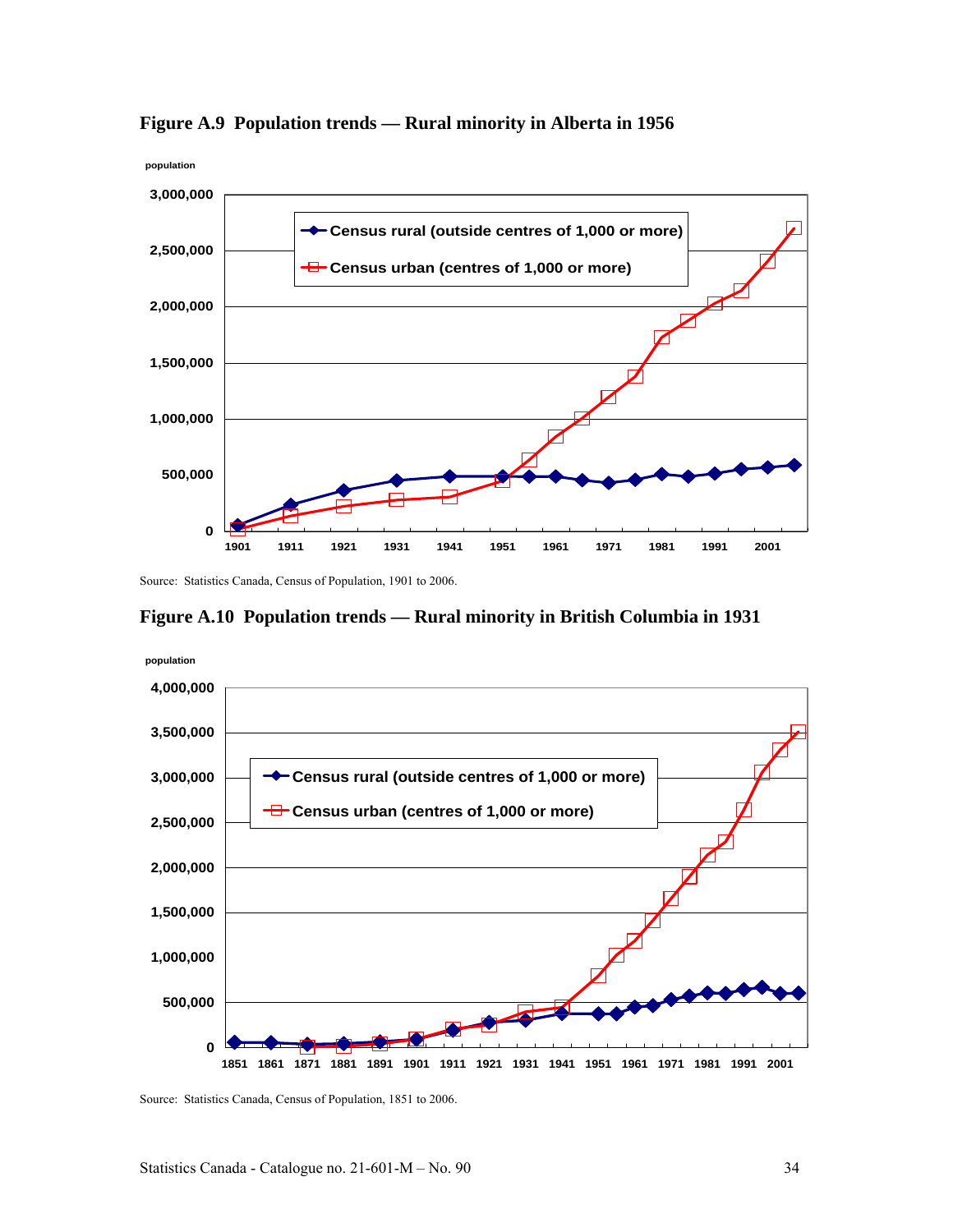

**Figure A.11 Population trends — Rural minority in the Yukon in 1971** 

Source: Statistics Canada, Census of Population, 1901 to 2006.

#### **Figure A.12 Population trends — Rural minority in the Northwest Territories and Nunavut in 2006**



Source: Statistics Canada, Census of Population, 1911 to 2006.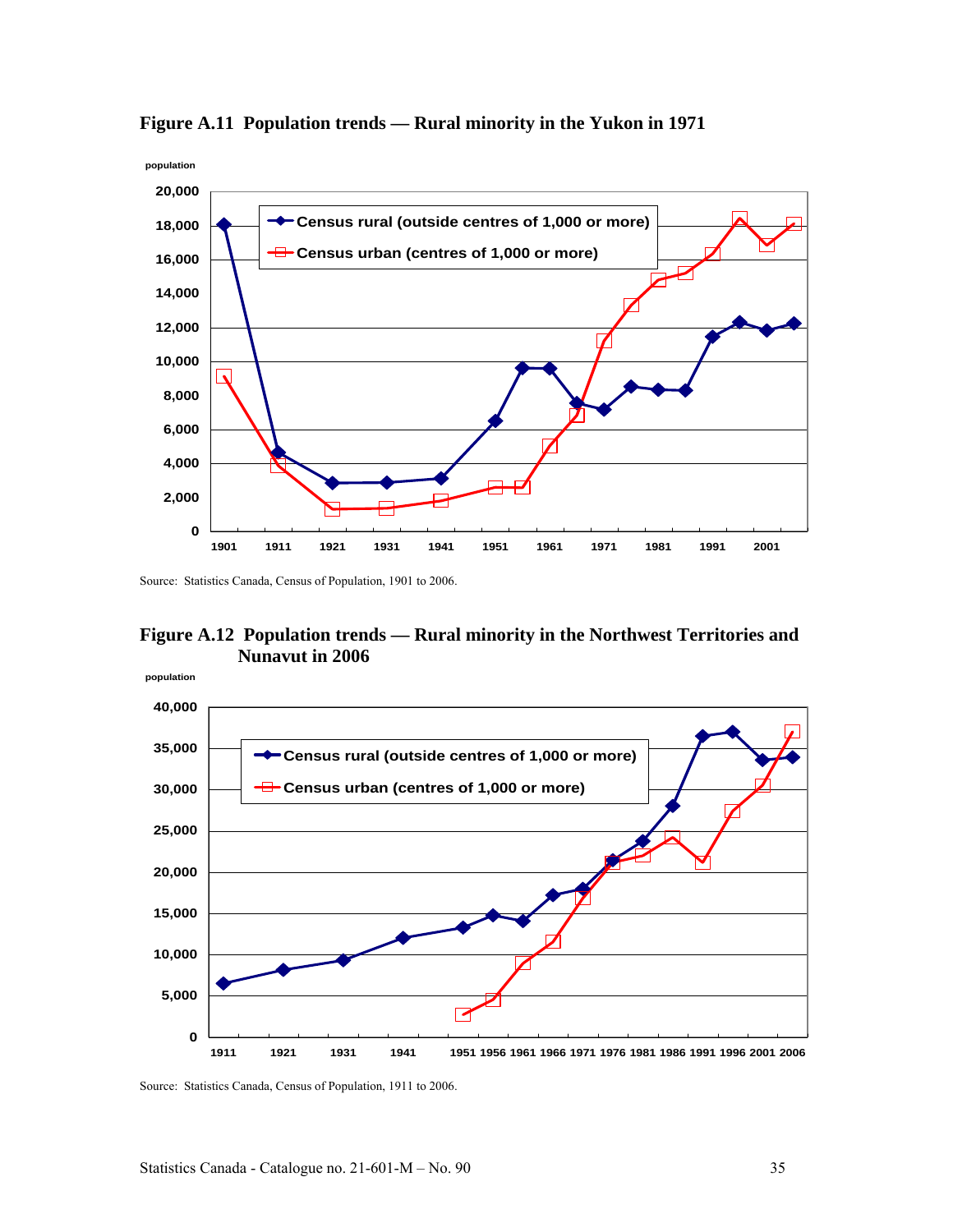#### **Appendix B: Five-year percent change in census urban and census rural population up to 2006: Charts for each province and territory**



**Figure B.1 Rural population decline since 1991 in Newfoundland and Labrador** 

Source: Statistics Canada, Census of Population, 1951 to 2006.

#### **Figure B.2 No growth in census rural population since 1981 in Prince Edward Island**



 **percent change in total population**

Source: Statistics Canada, Census of Population, 1951 to 2006.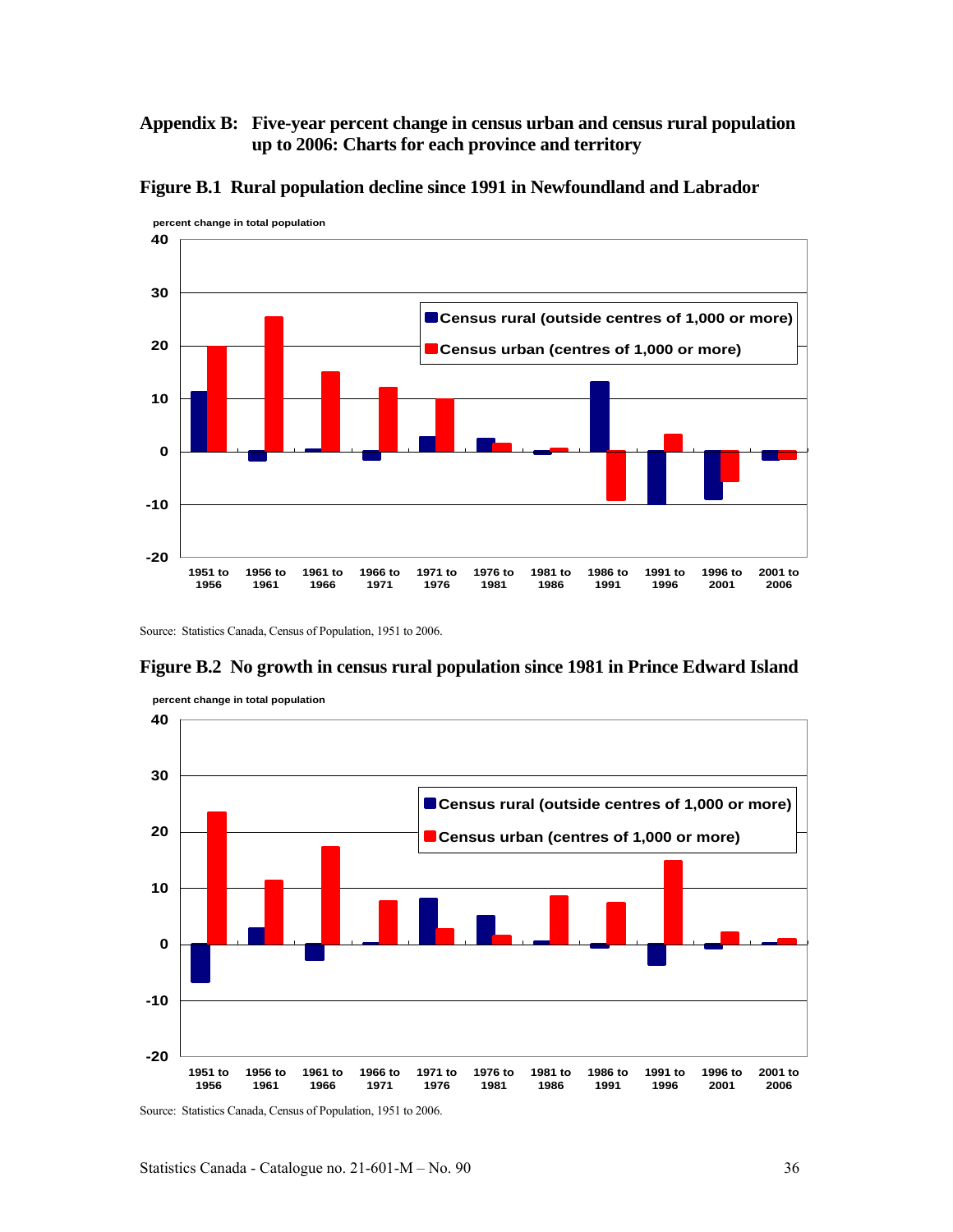

# **Figure B.3 Growth in census rural population since 1966, except in the 1990s in Nova Scotia**

Source: Statistics Canada, Census of Population, 1951 to 2006.

#### **-20 -10 0 10 20 30 40 1951 to 1956 1956 to 1961 1961 to 1966 1966 to 1971 1971 to 1976 1976 to 1981 1981 to 1986 1986 to 1991 1991 to 1996 1996 to 2001 2001 to 2006 percent change in total population Census rural (outside centres of 1,000 or more) Census urban (centres of 1,000 or more)**

**Figure B.4 Declining census rural population since 1991 in New Brunswick**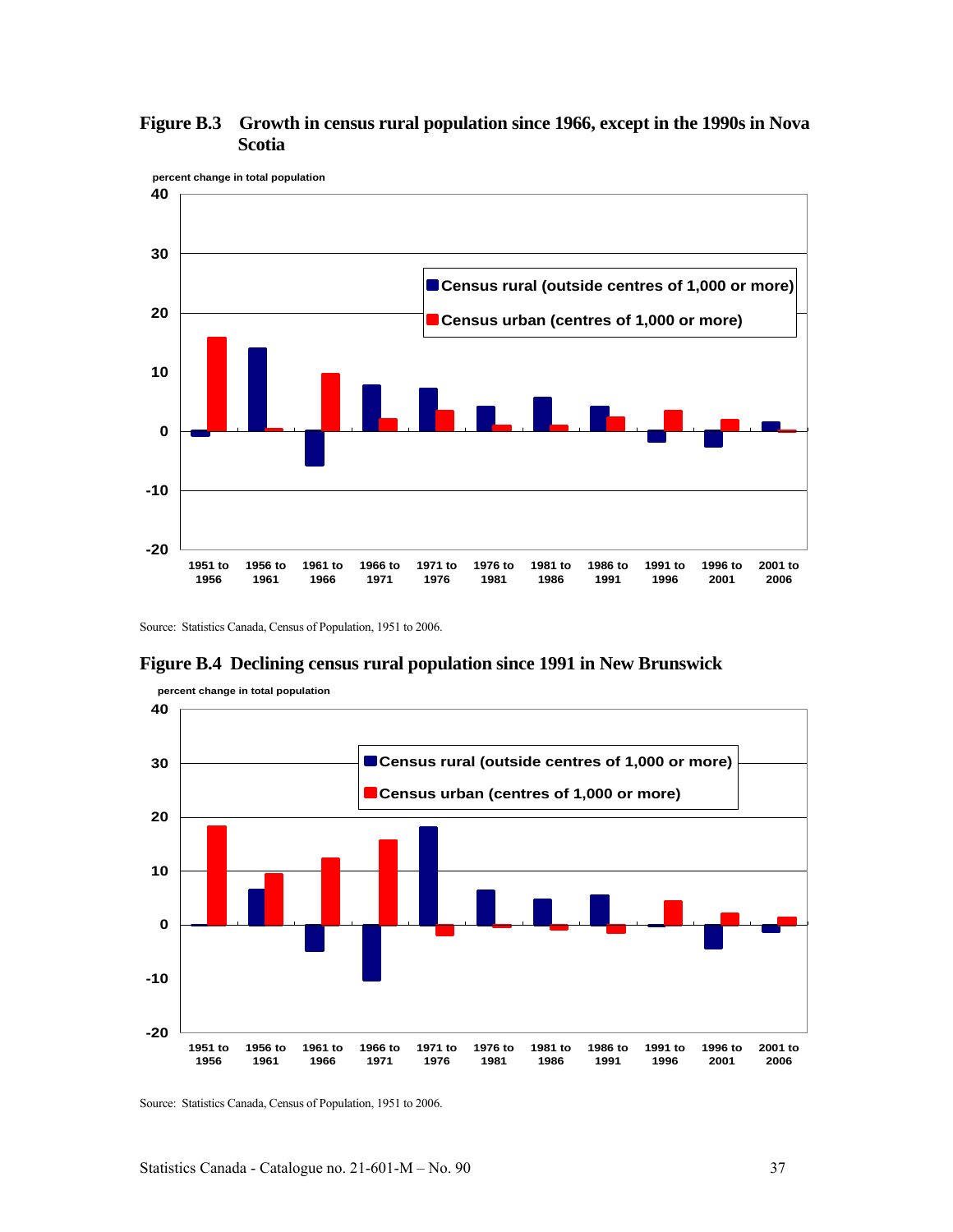# **Figure B.5 From 2001 to 2006, census rural population grew faster than the census urban population in Quebec**



# **Figure B.6 Growth in census rural population from 2001 to 2006 in Ontario**



**percent change in total population**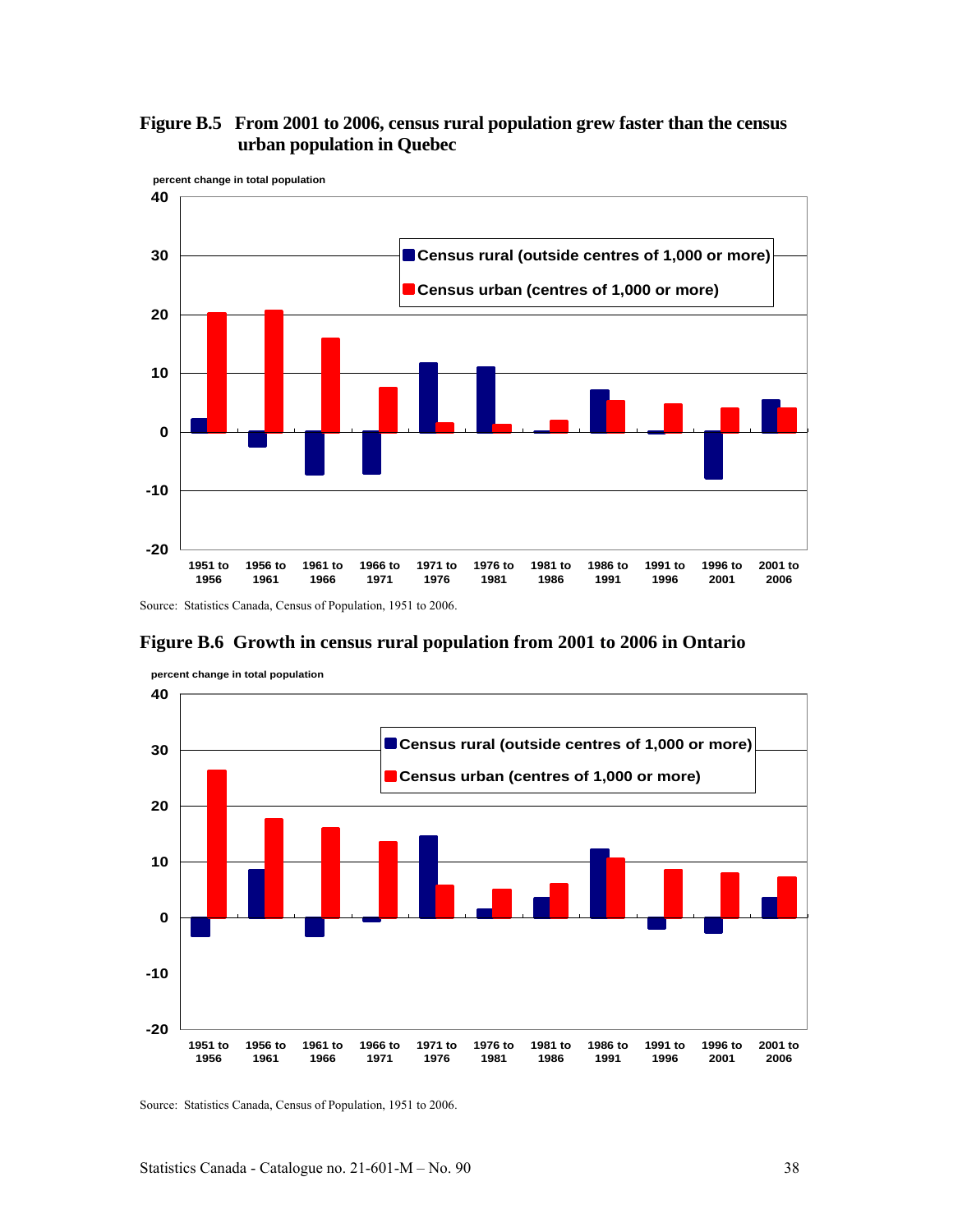



**Figure B.8 Census rural population has declined since 1951 in Saskatchewan** 



**percent change in total population**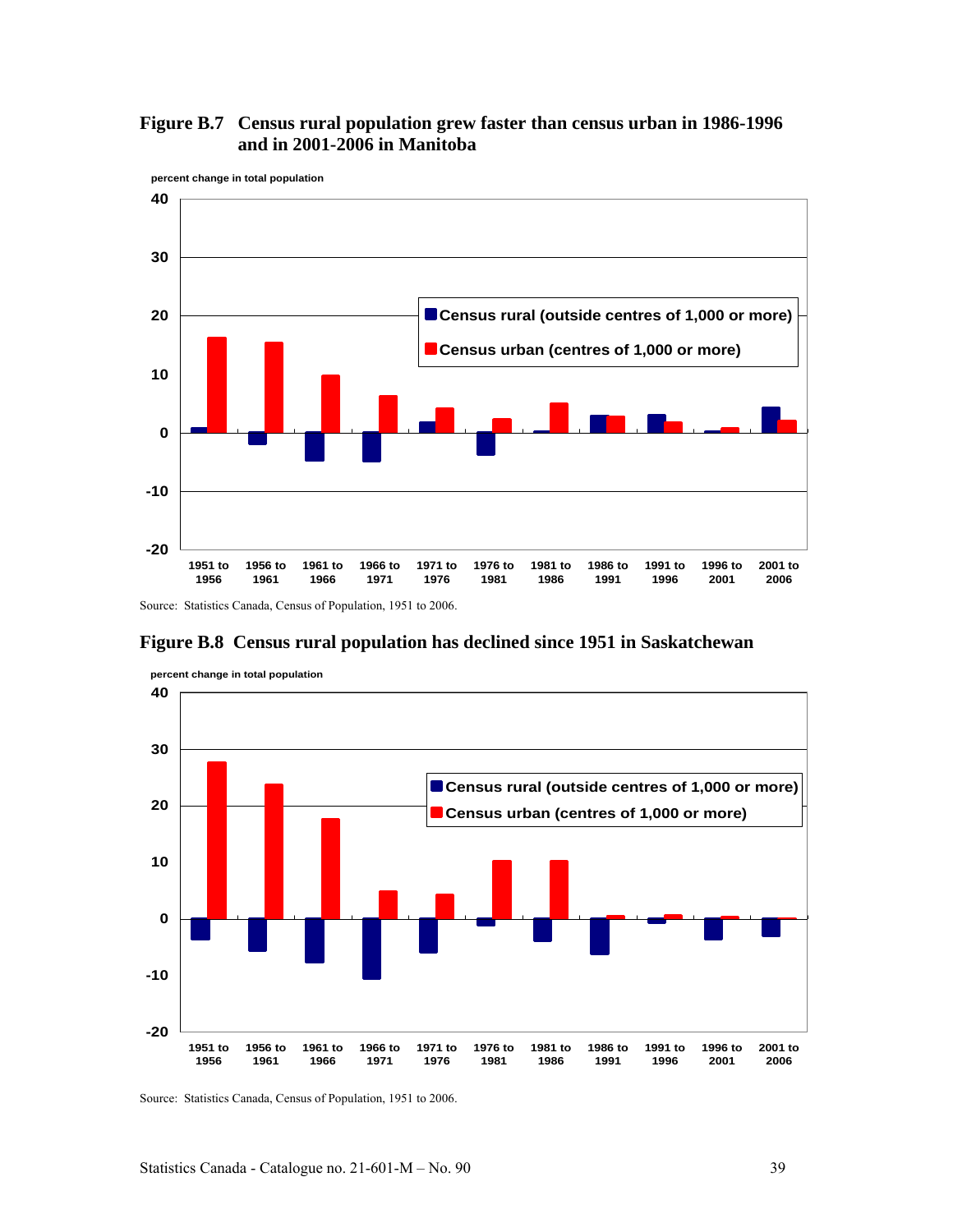



Source: Statistics Canada, Census of Population, 1951 to 2006.



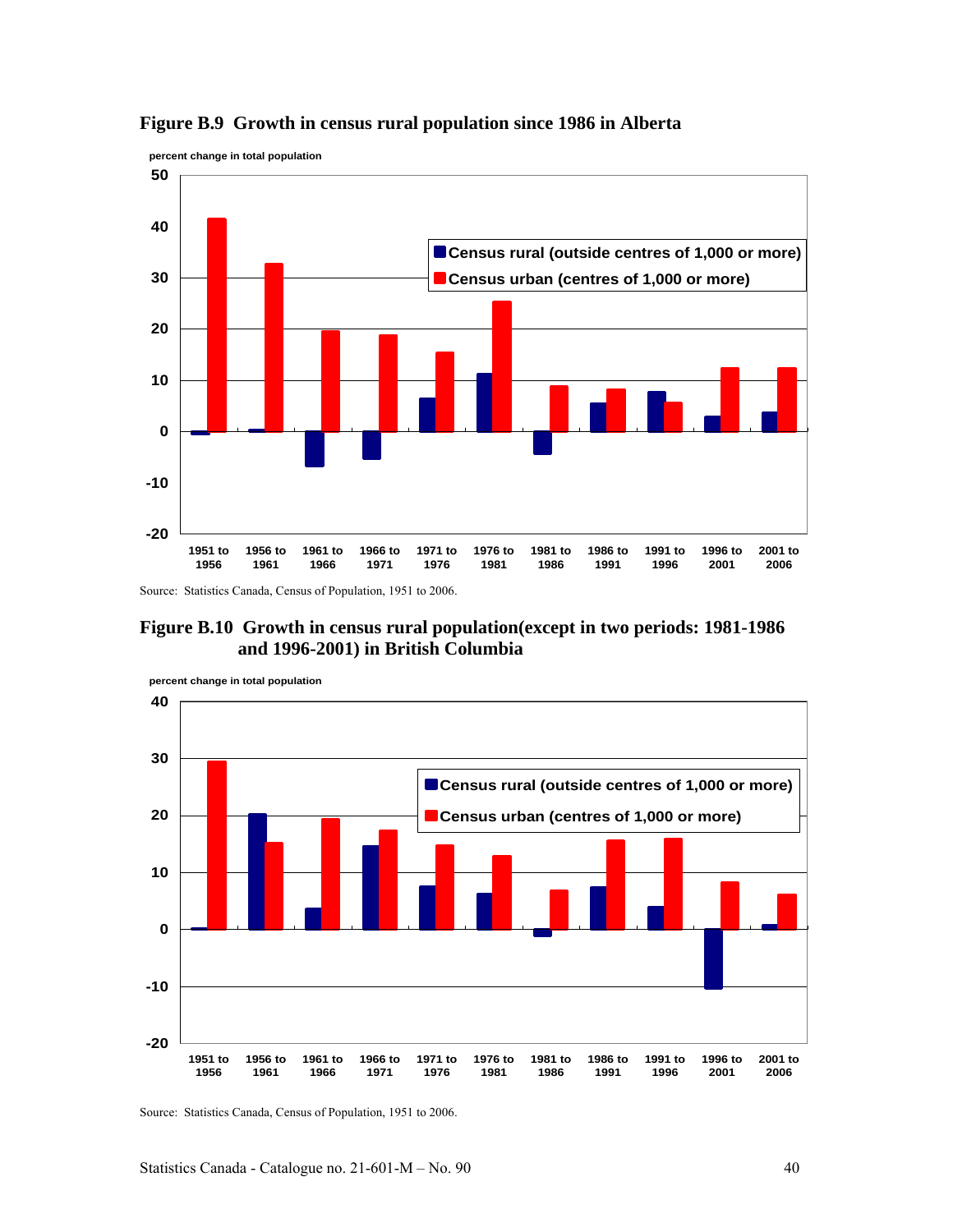



Source: Statistics Canada, Census of Population, 1951 to 2006.

# **Figure B.12 Wide fluctuations in census rural population in the Northwest Territories and Nunavut**



**percent change in total population**

 **percent change in total population**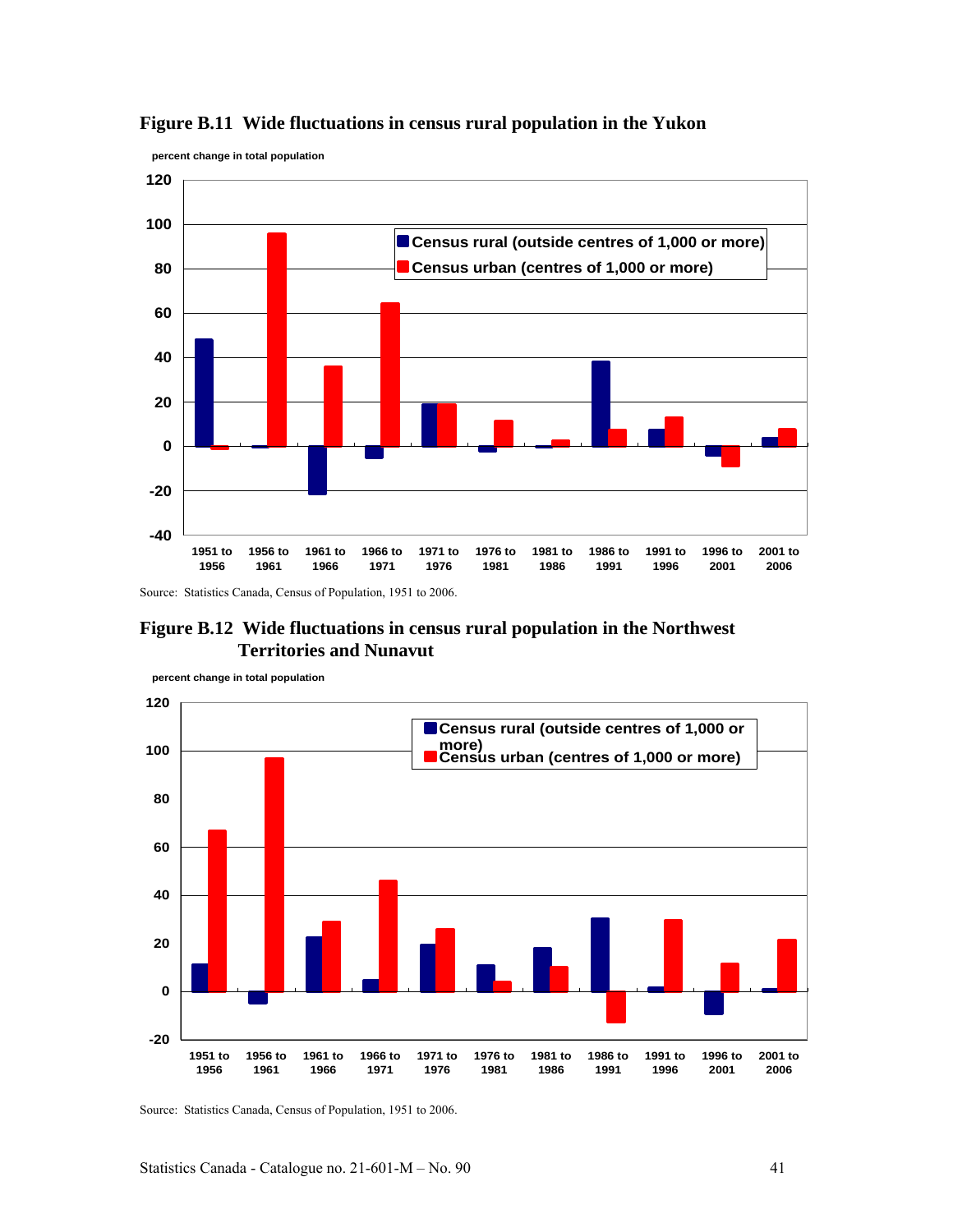# **Appendix C: Trend in rural and small town population up to 2006: Charts for each province and territory**





Note: In 2006, Census Metropolitan Areas (CMAs) have 50,000 or more inhabitants in the urban core with a total population of 100,000 or more and Census Agglomerations (CAs) have 10,000 or more in the urban core. Both Census Metorpolitan Areas (CMAs) and Census Agglomerations (CAs) include surrounding towns and municipalities where 50% or more of the workforce commutes to the urban core. Rural and small town (RST) refers to the population outside Census Metropolitan Areas (CMAs) and outside Census Agglomerations (CAs). The two data points for each year show the adjusted population count (due to reclassification) in order to make comparisons over time within constant boundaries.

Source: Statistics Canada, Census of Population, 1966 to 2006.

# **Figure C.2 In 2006, 61,000 individuals were living in rural and small town areas in Prince Edward Island**



Note: In 2006, Census Metropolitan Areas (CMAs) have 50,000 or more inhabitants in the urban core with a total population of 100,000 or more and Census Agglomerations (CAs) have 10,000 or more in the urban core. Both Census Metropolitan Areas (CMAs) and Census Agglomerations (CAs) include surrounding towns and municipalities where 50% or more of the workforce commutes to the urban core. Rural and small town (RST) refers to the population outside Census Metropolitan Areas (CMAs) and outside Census Agglomerations (CAs). The two data points for each year show the adjusted population count (due to reclassification) in order to make comparisons over time within constant boundaries.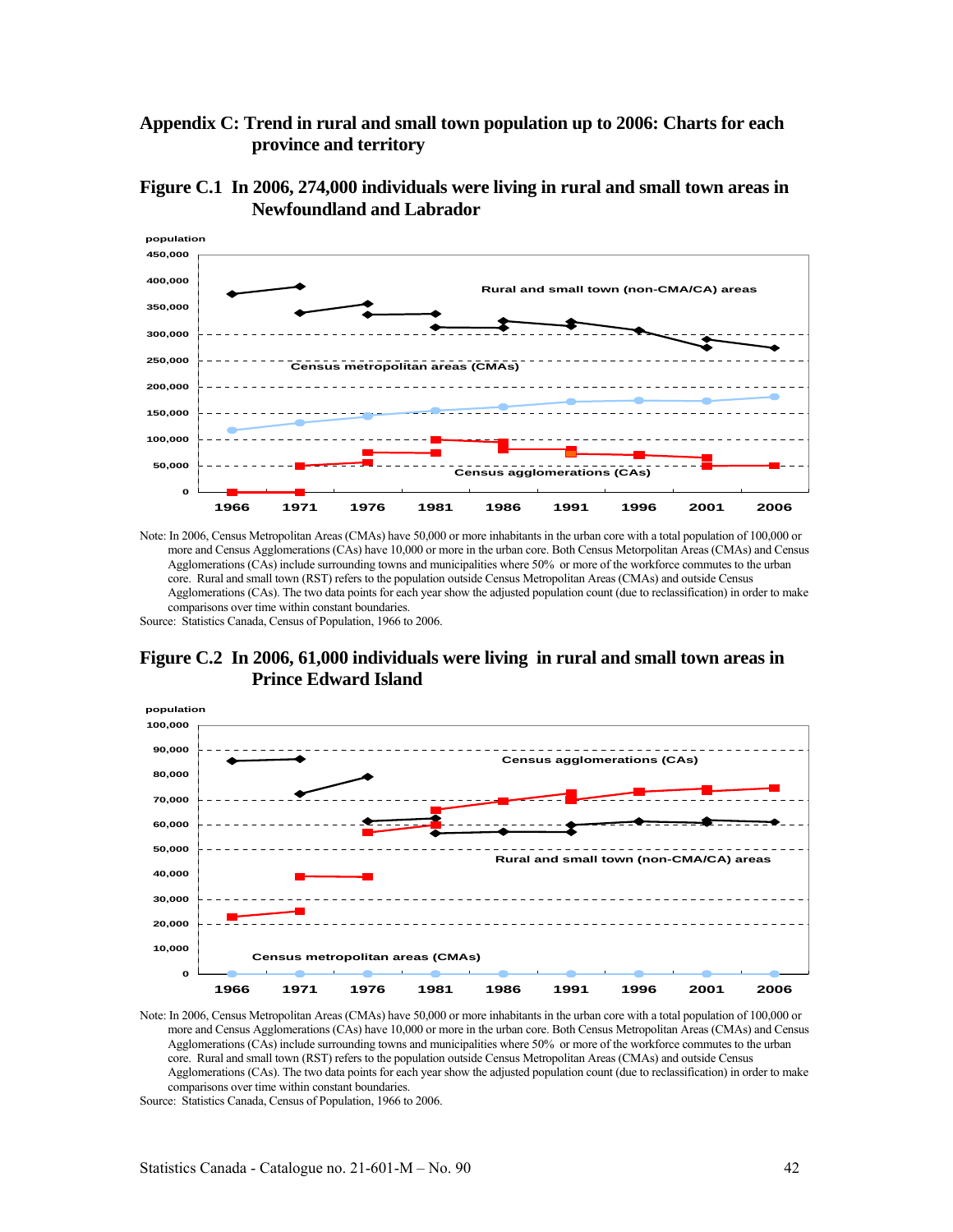

**Figure C.3 In 2006, 327,000 individuals were living in rural and small town areas in Nova Scotia** 

Source: Statistics Canada, Census of Population, 1966 to 2006.





Note: In 2006, Census Metropolitan Areas (CMAs) have 50,000 or more inhabitants in the urban core with a total population of 100,000 or more and Census Agglomerations (CAs) have 10,000 or more in the urban core. Both Census Metropolitan Areas (CMAs) and Census Agglomerations (CAs) include surrounding towns and municipalities where 50% or more of the workforce commutes to the urban core. Rural and small town (RST) refers to the population outside Census Metropolitan Areas (CMAs) and outside Census Agglomerations (CAs). The two data points for each year show the adjusted population count (due to reclassification) in order to make comparisons over time within constant boundaries.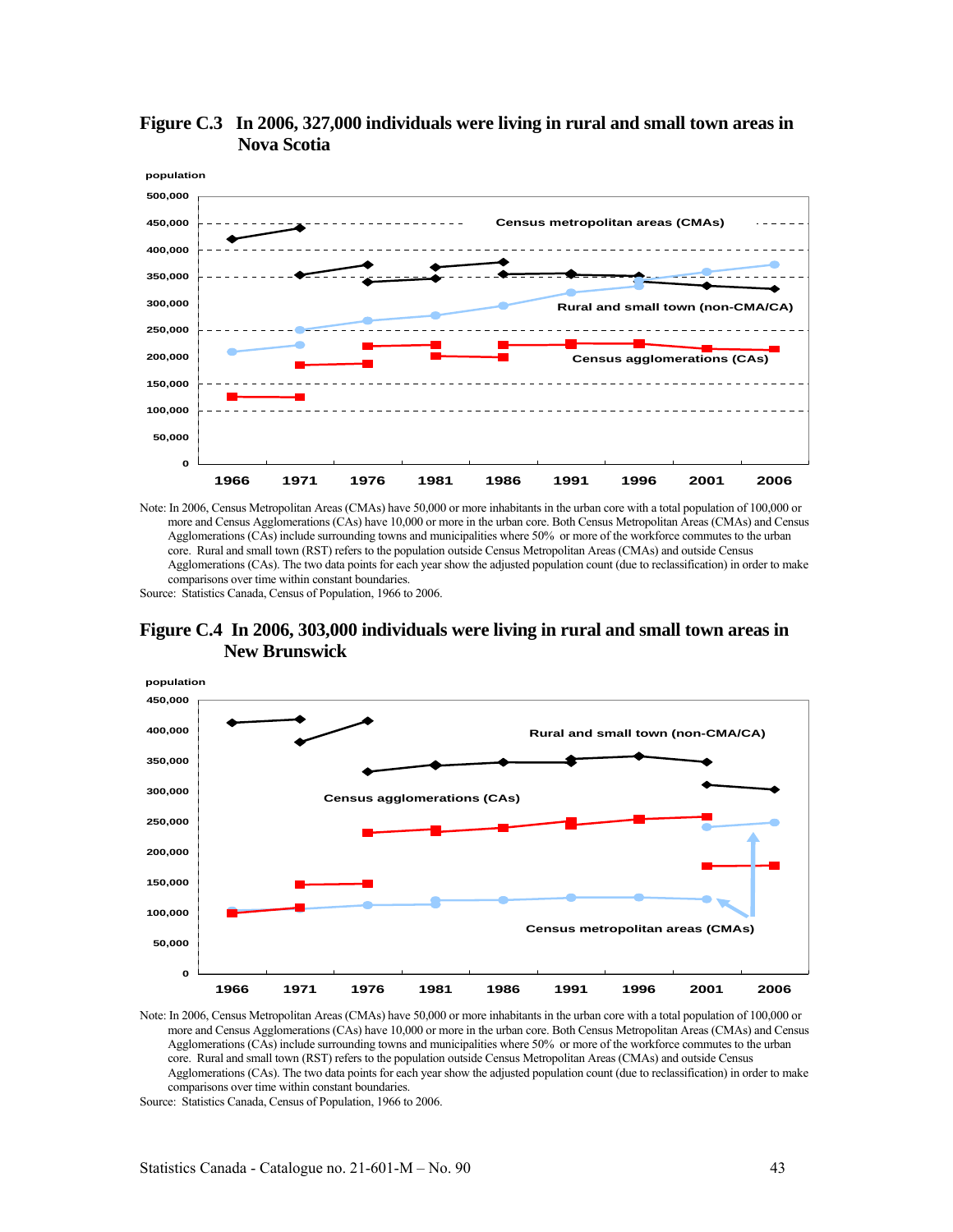



# **Figure C.6 In 2006, 1.4 million individuals were living in rural and small town areas in Ontario**



Note: In 2006, Census Metropolitan Areas (CMAs) have 50,000 or more inhabitants in the urban core with a total population of 100,000 or more and Census Agglomerations (CAs) have 10,000 or more in the urban core. Both Census Metropolitan Areas (CMAs) and Census Agglomerations (CAs) include surrounding towns and municipalities where 50% or more of the workforce commutes to the urban core. Rural and small town (RST) refers to the population outside Census Metropolitan Areas (CMAs) and outside Census Agglomerations (CAs). The two data points for each year show the adjusted population count (due to reclassification) in order to make comparisons over time within constant boundaries.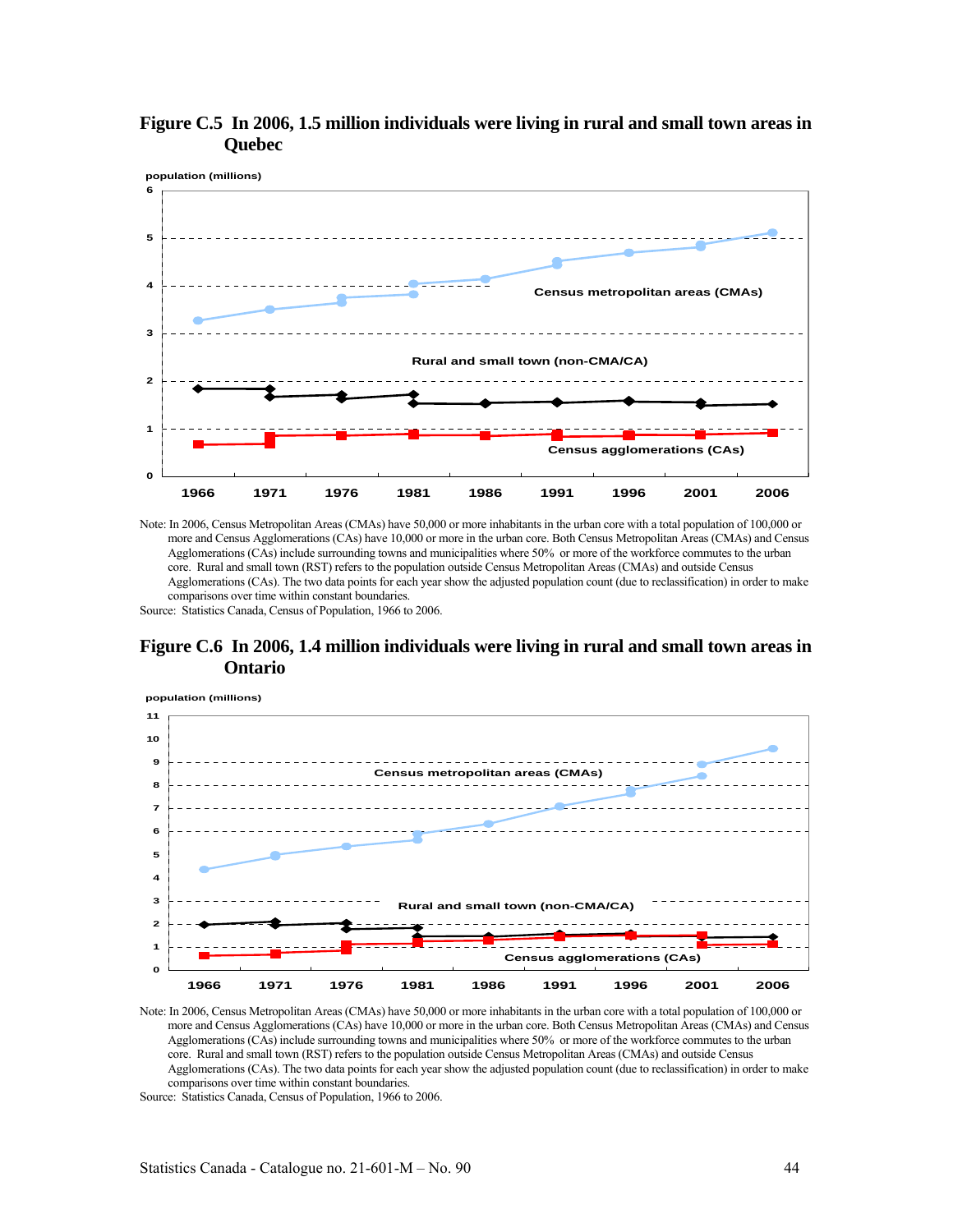







Note: In 2006, Census Metropolitan Areas (CMAs) have 50,000 or more inhabitants in the urban core with a total population of 100,000 or more and Census Agglomerations (CAs) have 10,000 or more in the urban core. Both Census Metropolitan Areas (CMAs) and Census Agglomerations (CAs) include surrounding towns and municipalities where 50% or more of the workforce commutes to the urban core. Rural and small town (RST) refers to the population outside Census Metropolitan Areas (CMAs) and outside Census Agglomerations (CAs). The two data points for each year show the adjusted population count (due to reclassification) in order to make comparisons over time within constant boundaries.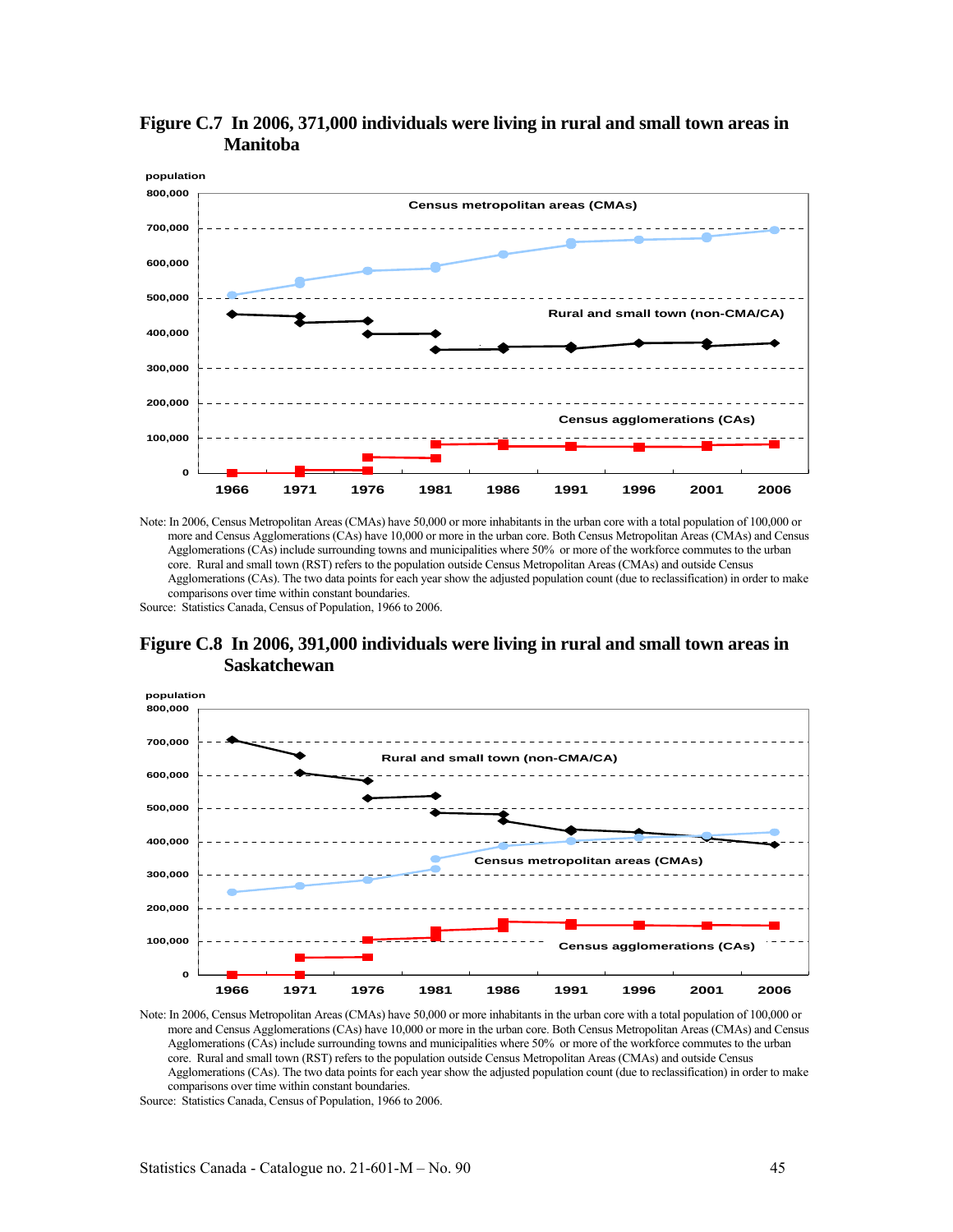







Note: In 2006, Census Metropolitan Areas (CMAs) have 50,000 or more inhabitants in the urban core with a total population of 100,000 or more and Census Agglomerations (CAs) have 10,000 or more in the urban core. Both Census Metropolitan Areas (CMAs) and Census Agglomerations (CAs) include surrounding towns and municipalities where 50% or more of the workforce commutes to the urban core. Rural and small town (RST) refers to the population outside Census Metropolitan Areas (CMAs) and outside Census Agglomerations (CAs). The two data points for each year show the adjusted population count (due to reclassification) in order to make comparisons over time within constant boundaries.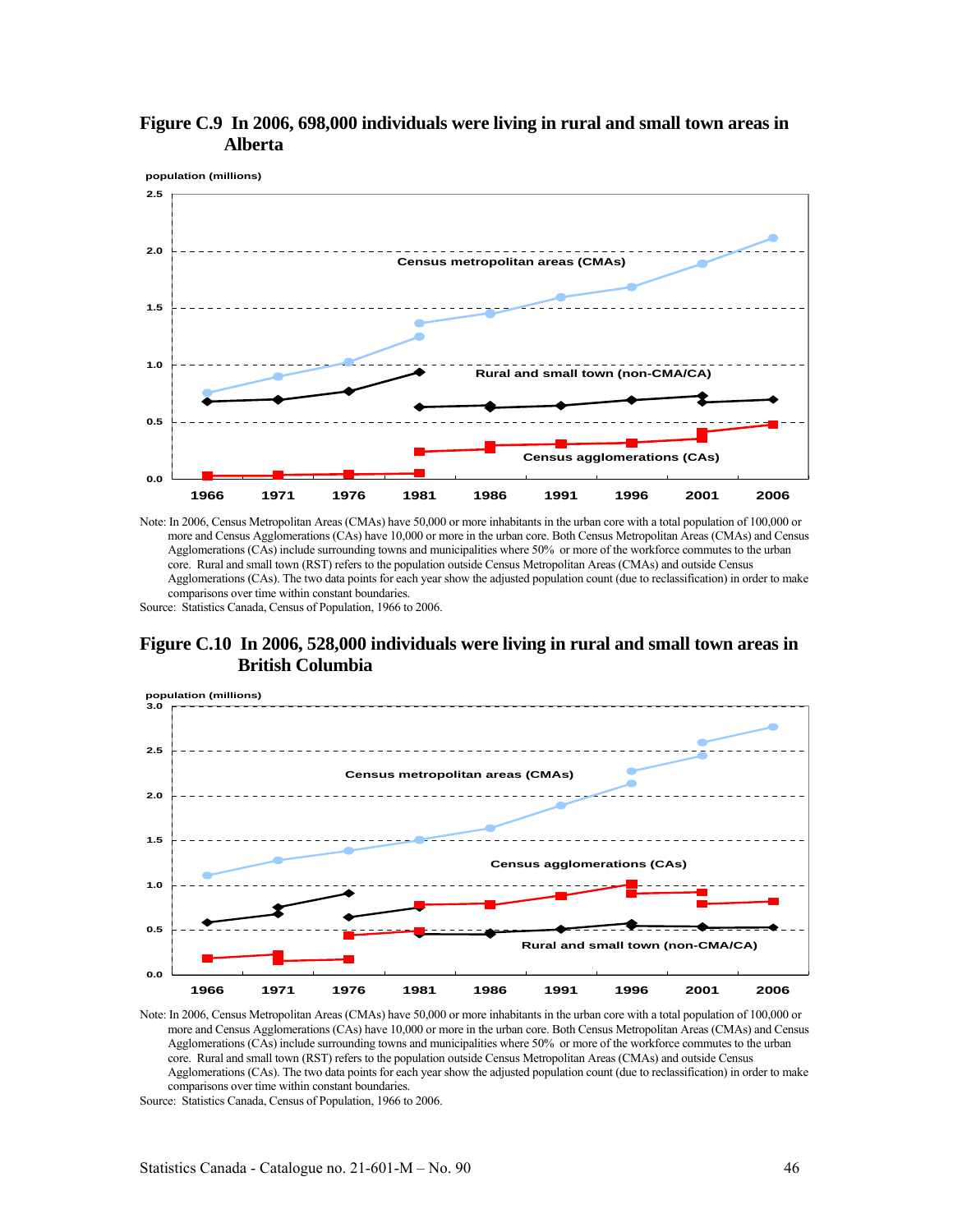

**Figure C.11 In 2006, 7,500 individuals were living in rural and small town areas in the Yukon** 

**Figure C.12 In 2006, 23,00 individuals were living in rural and small town areas in the Northwest Territories** 



Note: In 2006, Census Metropolitan Areas (CMAs) have 50,000 or more inhabitants in the urban core with a total population of 100,000 or more and Census Agglomerations (CAs) have 10,000 or more in the urban core. Both Census Metropolitan Areas (CMAs) and Census Agglomerations (CAs) include surrounding towns and municipalities where 50% or more of the workforce commutes to the urban core. Rural and small town (RST) refers to the population outside Census Metropolitan Areas (CMAs) and outside Census Agglomerations (CAs). The two data points for each year show the adjusted population count (due to reclassification) in order to make comparisons over time within constant boundaries.

Source: Statistics Canada, Census of Population, 1966 to 2006.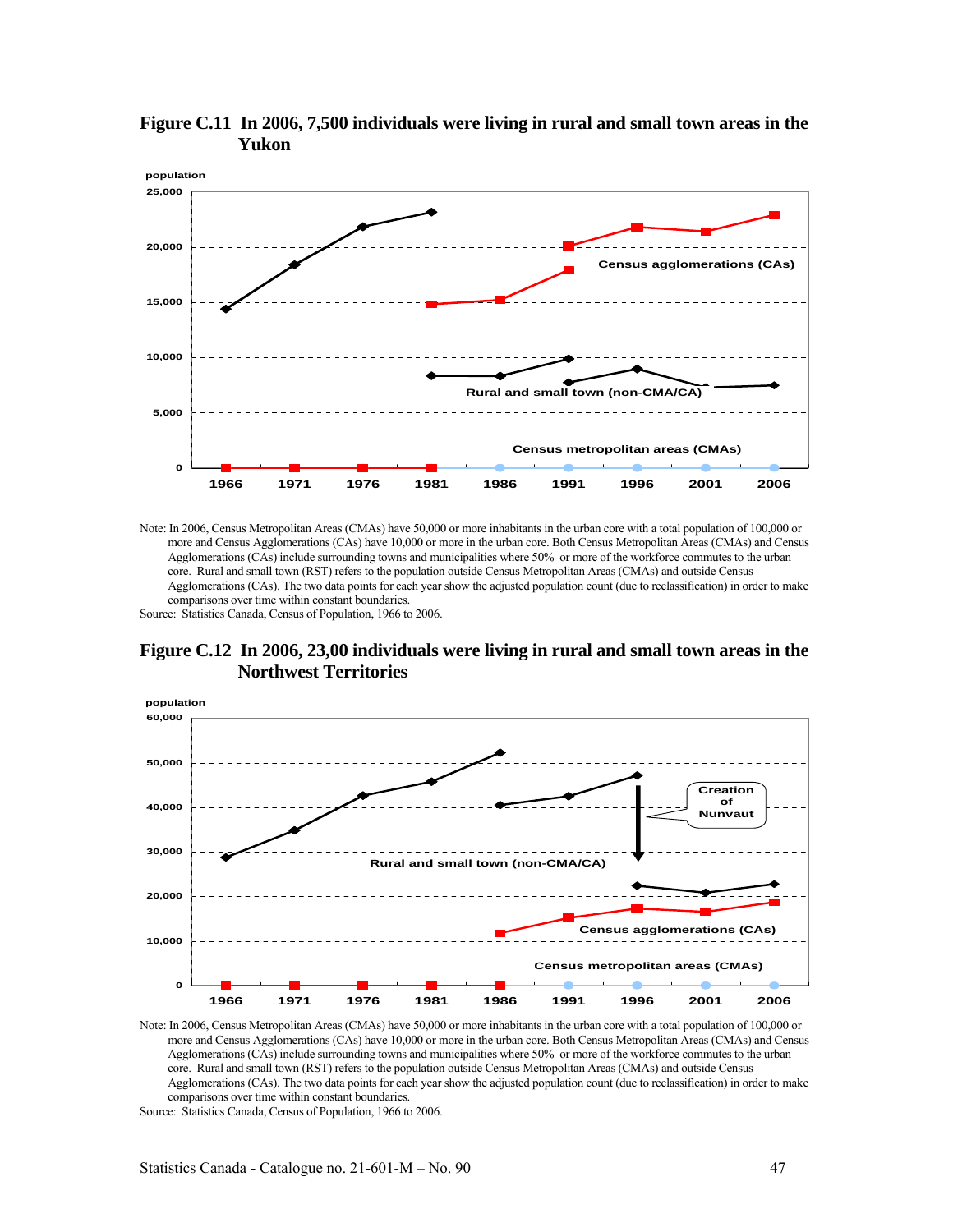# **Appendix D: Five-year percent change in population for Census Metropolitan Areas (CMAs), Census Agglomerations (CAs) and Rural and Small Town (RST) areas up to 2006: Charts for each province and territory**

# **Figure D.1 Decline in rural and small town population since 1981, Newfoundland and Labrador**



**percent change in population within constant boundaries**

Note: Census Metropolitan Areas (CMAs) have an urban core of 100,000 persons plus neighbouring municipalities where 50% or more of the workforce commutes to the urban core.

Census Agglomerations (CAs) have an urban core of 10,000 to 99,999 persons plus neighbouring municipalities where 50% or more of the workforce commutes to the urban core.

Rural and small town (RST) areas are outside the commuting zones of Census Metropolitan Areas (CMAs) and Census Agglomerations (CAs).

Source: Statistics Canada, Census of Population, 1966 to 2006.

# **Figure D.2 Decline in rural and small town population since 1996, Prince Edward Island**



**percent change in population within constant boundaries**

**1966 to 1971 1971 to 1976 1976 to 1981 1981 to 1986 1986 to 1991 1991 to 1996 1996 to 2001 2001 to 2006**

Note: Census Metropolitan Areas (CMAs) have an urban core of 100,000 persons plus neighbouring municipalities where 50% or more of the workforce commutes to the urban core.

Census Agglomerations (CAs) have an urban core of 10,000 to 99,999 persons plus neighbouring municipalities where 50% or more of the workforce commutes to the urban core.

Rural and small town (RST) areas are outside the commuting zones of Census Metropolitan Areas (CMAs) and Census Agglomerations (CAs).

Source: Statistics Canada, Census of Population, 1966 to 2006.

**-10**

**-5**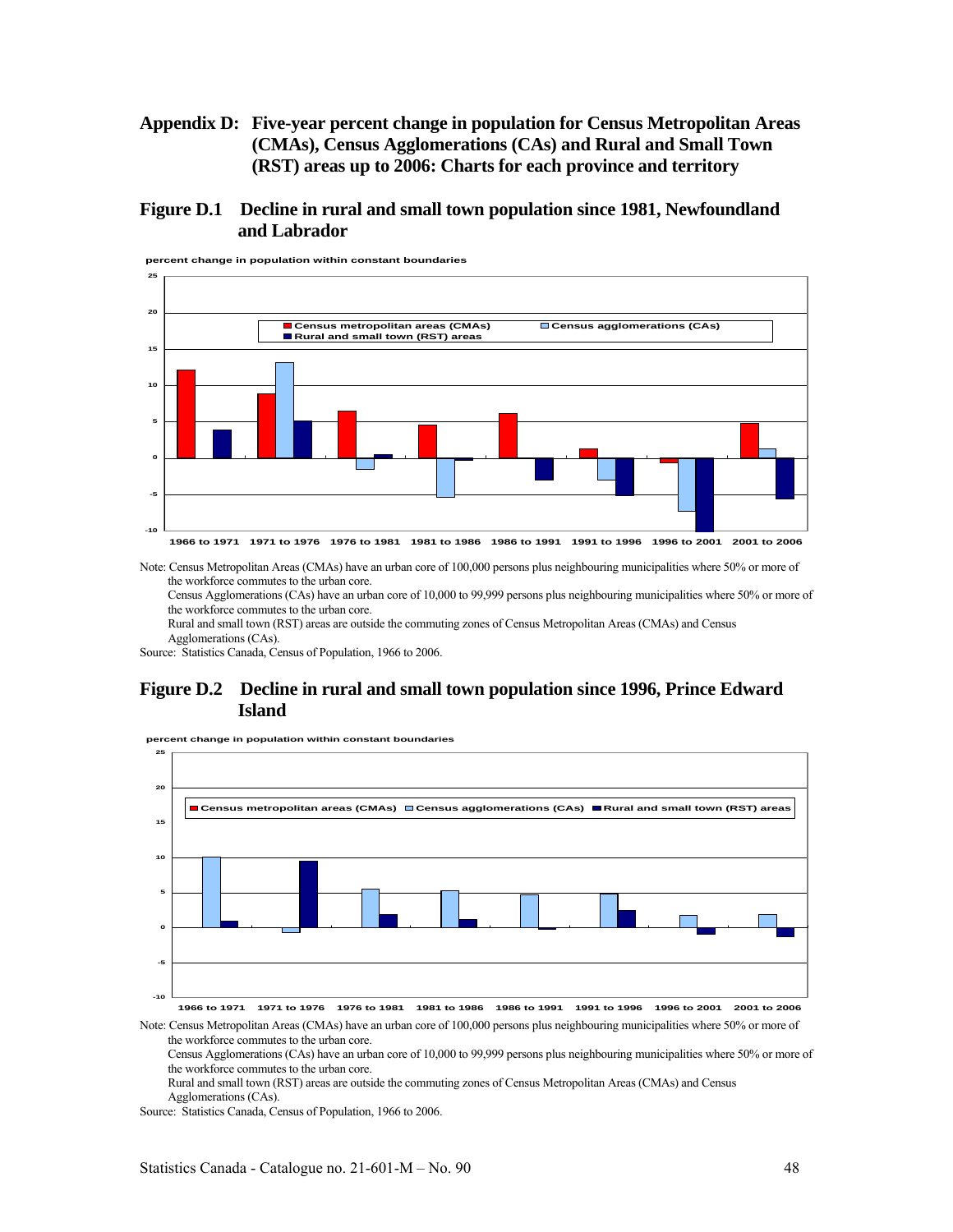

**percent change in population within constant boundaries**



Note: Census Metropolitan Areas (CMAs) have an urban core of 100,000 persons plus neighbouring municipalities where 50% or more of the workforce commutes to the urban core.

Census Agglomerations (CAs) have an urban core of 10,000 to 99,999 persons plus neighbouring municipalities where 50% or more of the workforce commutes to the urban core.

Rural and small town (RST) areas are outside the commuting zones of Census Metropolitan Areas (CMAs) and Census Agglomerations (CAs).

Source: Statistics Canada, Census of Population, 1966 to 2006.

# **Figure D.4 Declining rural and small town since 1996, New Brunswick**



**percent change in population within constant boundaries**

**1966 to 1971 1971 to 1976 1976 to 1981 1981 to 1986 1986 to 1991 1991 to 1996 1996 to 2001 2001 to 2006**

Note: Census Metropolitan Areas (CMAs) have an urban core of 100,000 persons plus neighbouring municipalities where 50% or more of the workforce commutes to the urban core.

Census Agglomerations (CAs) have an urban core of 10,000 to 99,999 persons plus neighbouring municipalities where 50% or more of the workforce commutes to the urban core.

Rural and small town (RST) areas are outside the commuting zones of Census Metropolitan Areas (CMAs) and Census Agglomerations (CAs).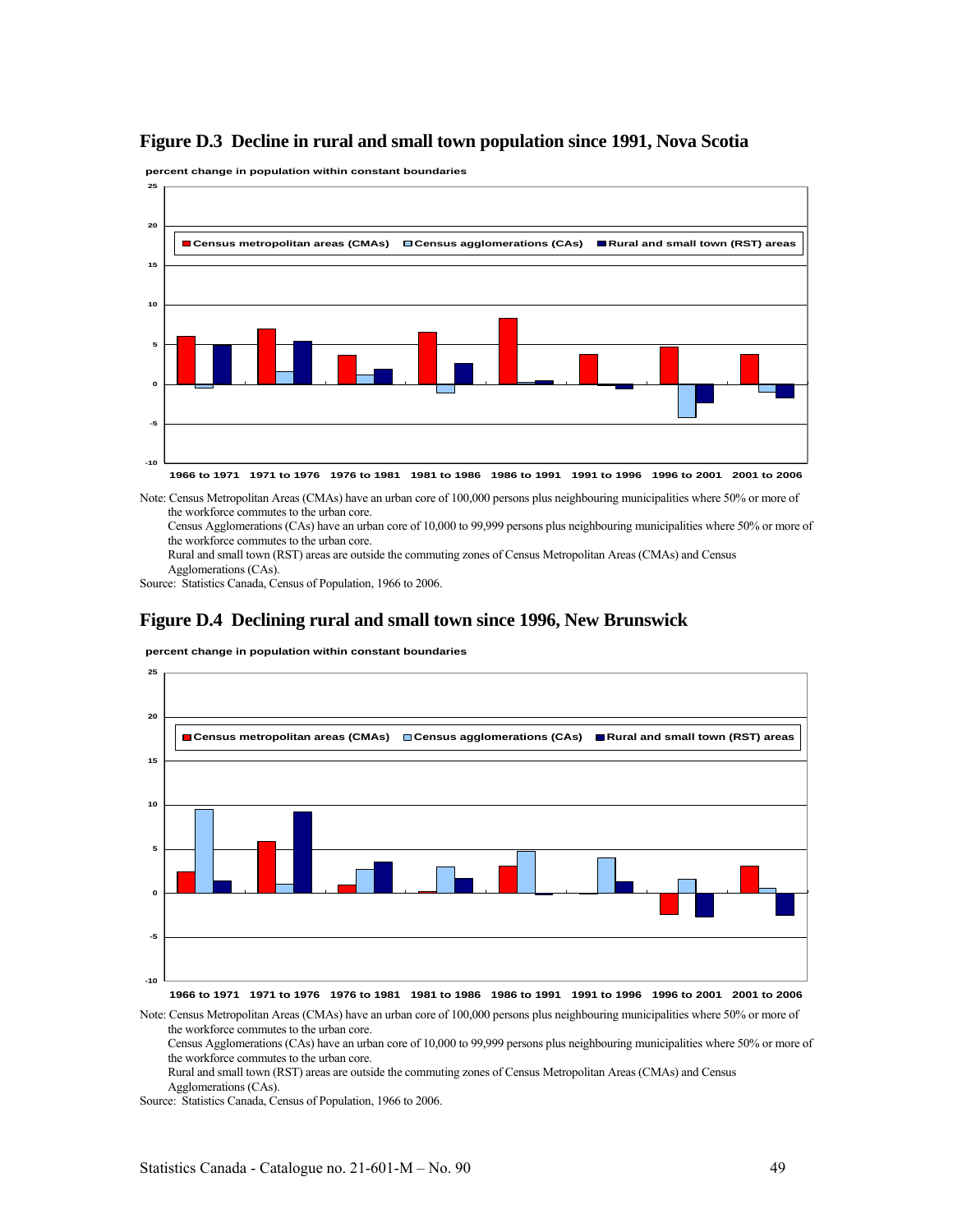# **Figure D.5 Growth in each type of area, 2001 to 2006, Quebec**

**percent change in population within constant boundaries**



**1966 to 1971 1971 to 1976 1976 to 1981 1981 to 1986 1986 to 1991 1991 to 1996 1996 to 2001 2001 to 2006**

Note: Census Metropolitan Areas (CMAs) have an urban core of 100,000 persons plus neighbouring municipalities where 50% or more of the workforce commutes to the urban core.

Census Agglomerations (CAs) have an urban core of 10,000 to 99,999 persons plus neighbouring municipalities where 50% or more of the workforce commutes to the urban core.

Rural and small town (RST) areas are outside the commuting zones of Census Metropolitan Areas (CMAs) and Census Agglomerations (CAs).

Source: Statistics Canada, Census of Population, 1966 to 2006.

### **Figure D.6 Growth in each type of area from 1966 to 2006, Ontario**

**percent change in population within constant boundaries**



Note: Census Metropolitan Areas (CMAs) have an urban core of 100,000 persons plus neighbouring municipalities where 50% or more of the workforce commutes to the urban core.

Census Agglomerations (CAs) have an urban core of 10,000 to 99,999 persons plus neighbouring municipalities where 50% or more of the workforce commutes to the urban core.

Rural and small town (RST) areas are outside the commuting zones of Census Metropolitan Areas (CMAs) and Census

Agglomerations (CAs).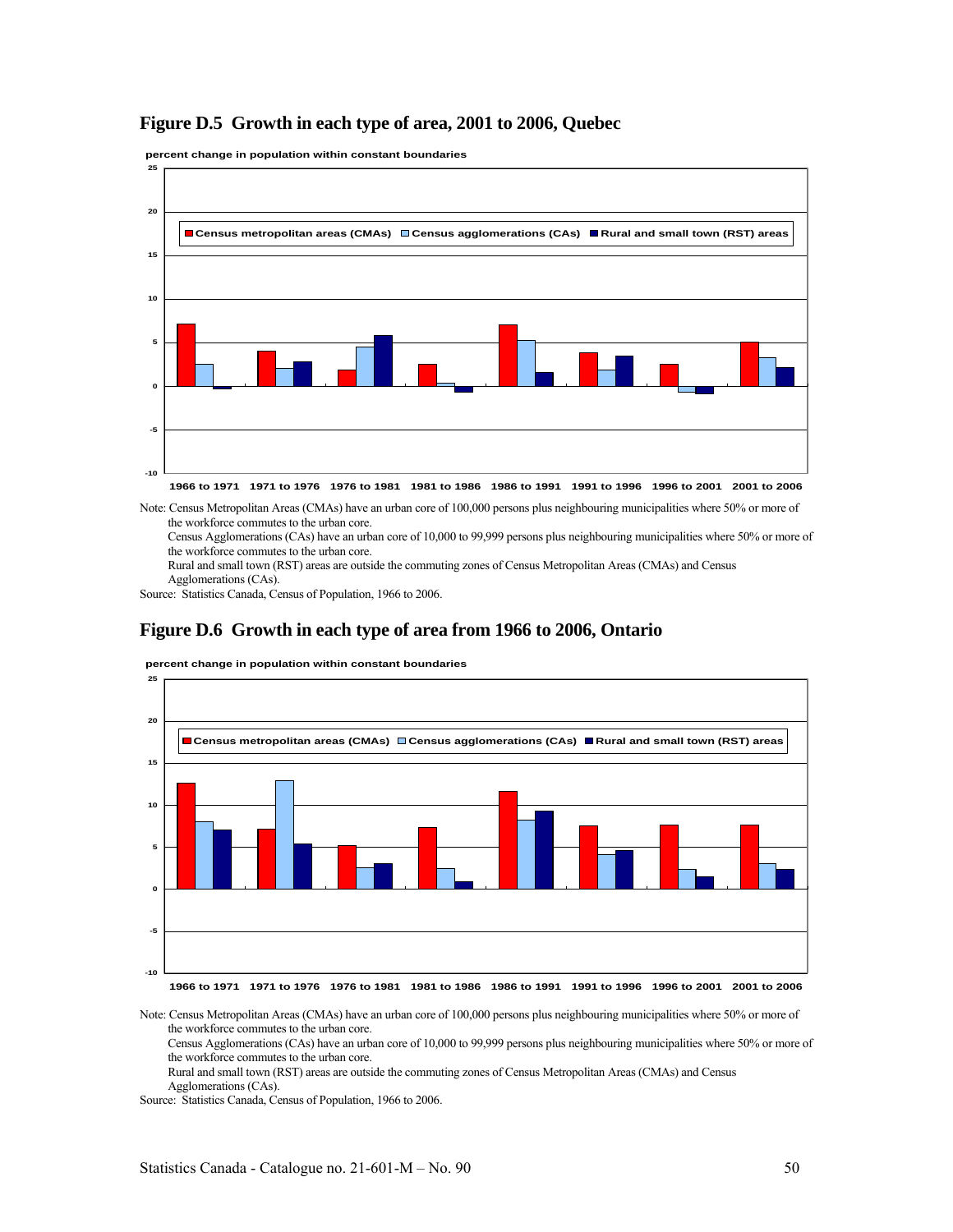# **Figure D.7 Growth in each type of area, 2001 to 2006, Manitoba**

**percent change in population within constant boundaries**



Note: Census Metropolitan Areas (CMAs) have an urban core of 100,000 persons plus neighbouring municipalities where 50% or more of the workforce commutes to the urban core.

Census Agglomerations (CAs) have an urban core of 10,000 to 99,999 persons plus neighbouring municipalities where 50% or more of the workforce commutes to the urban core.

Rural and small town (RST) areas are outside the commuting zones of Census Metropolitan Areas (CMAs) and Census Agglomerations (CAs).

Source: Statistics Canada, Census of Population, 1966 to 2006.

### **Figure D.8 Only growth in Regina and Saskatoon since 1991, Saskatchewan**



**percent change in population within constant boundaries**

Note: Census Metropolitan Areas (CMAs) have an urban core of 100,000 persons plus neighbouring municipalities where 50% or more of the workforce commutes to the urban core.

Census Agglomerations (CAs) have an urban core of 10,000 to 99,999 persons plus neighbouring municipalities where 50% or more of the workforce commutes to the urban core.

Rural and small town (RST) areas are outside the commuting zones of Census Metropolitan Areas (CMAs) and Census

Agglomerations (CAs).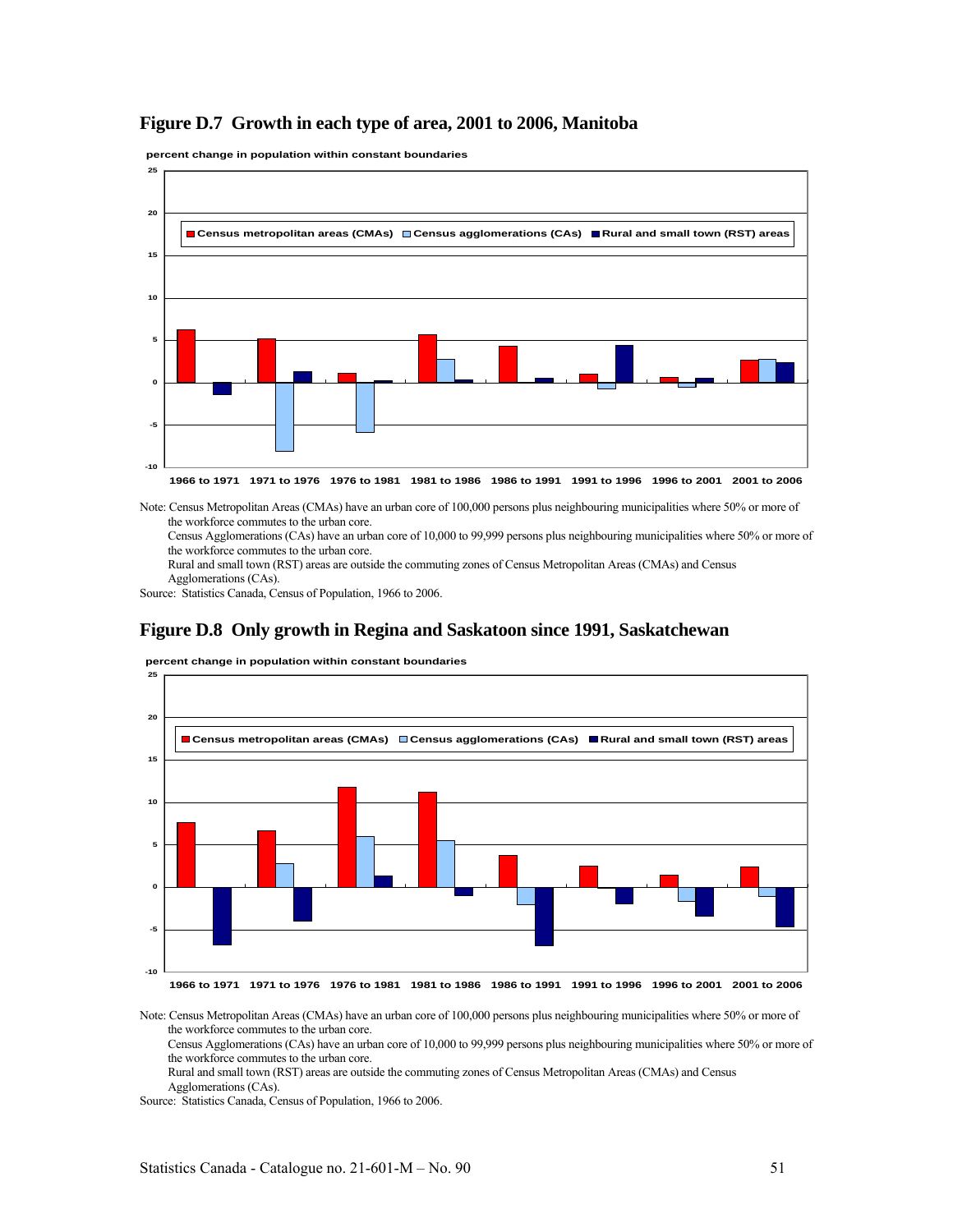# **Figure D.9 Growth in all types of areas since 1966, Alberta**

**percent change in population within constant boundaries**



**1966 to 1971 1971 to 1976 1976 to 1981 1981 to 1986 1986 to 1991 1991 to 1996 1996 to 2001 2001 to 2006**

Note: Census Metropolitan Areas (CMAs) have an urban core of 100,000 persons plus neighbouring municipalities where 50% or more of the workforce commutes to the urban core.

Census Agglomerations (CAs) have an urban core of 10,000 to 99,999 persons plus neighbouring municipalities where 50% or more of the workforce commutes to the urban core.

Rural and small town (RST) areas are outside the commuting zones of Census Metropolitan Areas (CMAs) and Census Agglomerations (CAs).

Source: Statistics Canada, Census of Population, 1966 to 2006.

# **Figure D.10 Small population change in rural and small town areas since 1996, British Columbia**



**percent change in population within constant boundaries**

Note: Census Metropolitan Areas (CMAs) have an urban core of 100,000 persons plus neighbouring municipalities where 50% or more of the workforce commutes to the urban core.

Census Agglomerations (CAs) have an urban core of 10,000 to 99,999 persons plus neighbouring municipalities where 50% or more of the workforce commutes to the urban core.

Rural and small town (RST) areas are outside the commuting zones of Census Metropolitan Areas (CMAs) and Census Agglomerations (CAs).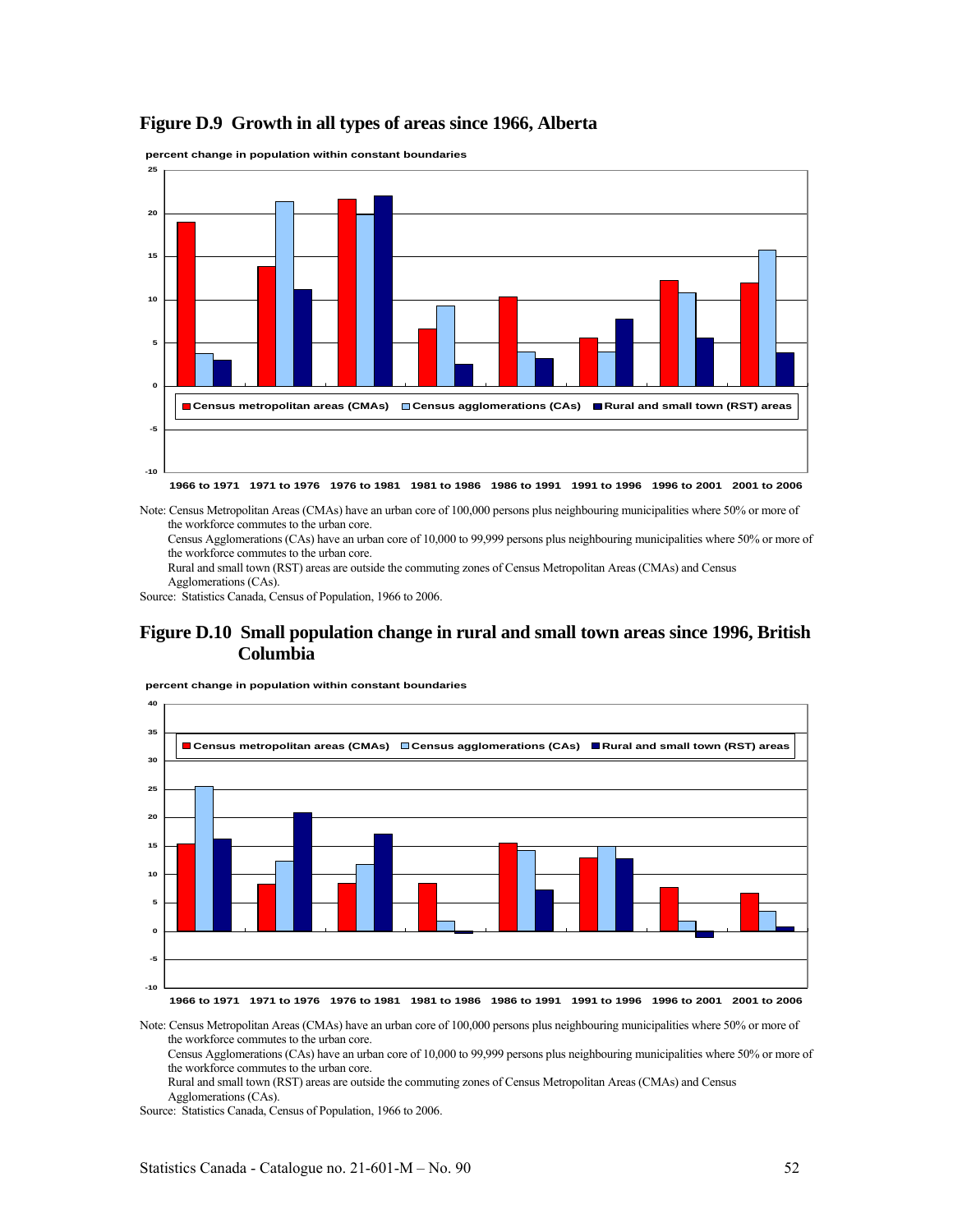- **Appendix E: Percent distribution of population across Census Metropolitan Areas (CMAs), Census Agglomerations (CAs) and each Metropolitan Influenced Zone (MIZ); Charts for each province and territory**
- **Figure E.1 From 2001 to 2006, the share of the population increased in the St. John's Census Metropolitan Area (CMA); the share declined in Census Agglomerations (CAs) (due to reclassification) and increased (due to reclassification) in rural and small town areas, Newfoundland and Labrador**



Note: MIZ = Metropolitan Influenced Zone; CMA = Census Metropolitan Area; LUC = Larger Urban Centre; RST = Rural and small town; CA = Census Agglomeration.

Census Metropolitan Areas (CMAs) have 100,000 or more in the urban core and includes all neighbouring towns and municipalities where 50% or more of the workforce commutes to the urban core.

Census Agglomerations (CAs) have 10,000 to 99,999 in the urban core and includes all neighbouring towns and municipalities where 50% or more of the workforce commutes to the urban core.

Metropolitan Influenced Zones (MIZ) are assigned on the basis of the share of the workforce that commutes to any Census Metropolitan Area (CMA) or Census Agglomeration (CA) (Strong Metropolitan Influenced Zone (MIZ): 30% to 49%; Moderate Metropolitan Influenced Zone (MIZ): 5% to 29%; Weak Metropolitan Influenced Zone (MIZ): 1% to 5%; No Metropolitan Influenced Zone (MIZ): no commuters).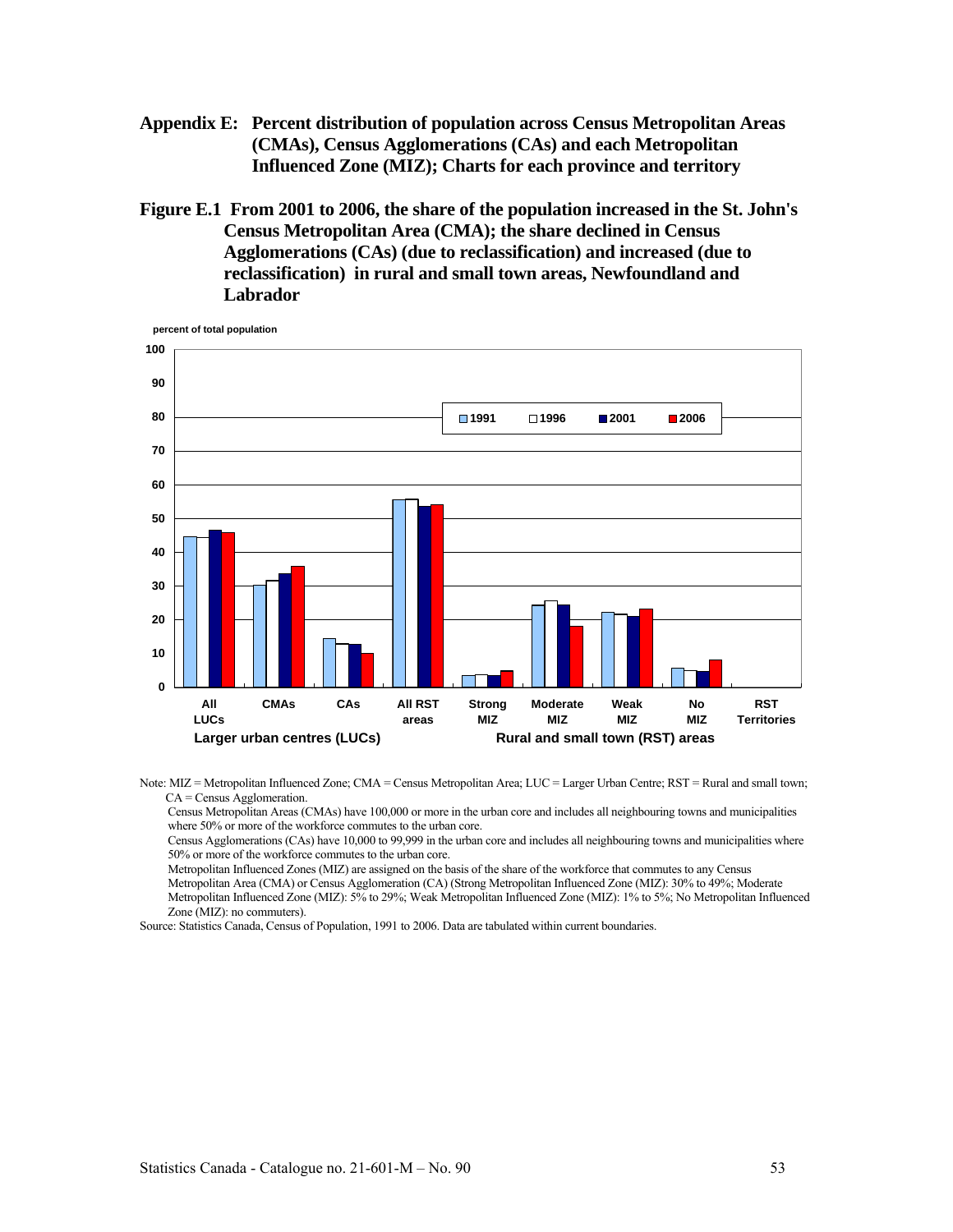

**Figure E.2 The share of the population (2001 to 2006) increased (due to reclassification) in moderate Metropolitan Influenced Zone (MIZ), Prince Edward Island** 

**Larger urban centres (LUCs) Rural and small town (RST) areas**

Note: MIZ = Metropolitan Influenced Zone; CMA = Census Metropolitan Area; LUC = Larger Urban Centre; RST = Rural and small town; CA = Census Agglomeration.

Census Metropolitan Areas (CMAs) have 100,000 or more in the urban core and includes all neighbouring towns and municipalities where 50% or more of the workforce commutes to the urban core.

Census Agglomerations (CAs) have 10,000 to 99,999 in the urban core and includes all neighbouring towns and municipalities where 50% or more of the workforce commutes to the urban core.

Metropolitan Influenced Zones (MIZ) are assigned on the basis of the share of the workforce that commutes to any Census Metropolitan Area (CMA) or Census Agglomeration (CA) (Strong Metropolitan Influenced Zone (MIZ): 30% to 49%; Moderate

Metropolitan Influenced Zone (MIZ): 5% to 29%; Weak Metropolitan Influenced Zone (MIZ): 1% to 5%; No Metropolitan Influenced Zone (MIZ): no commuters).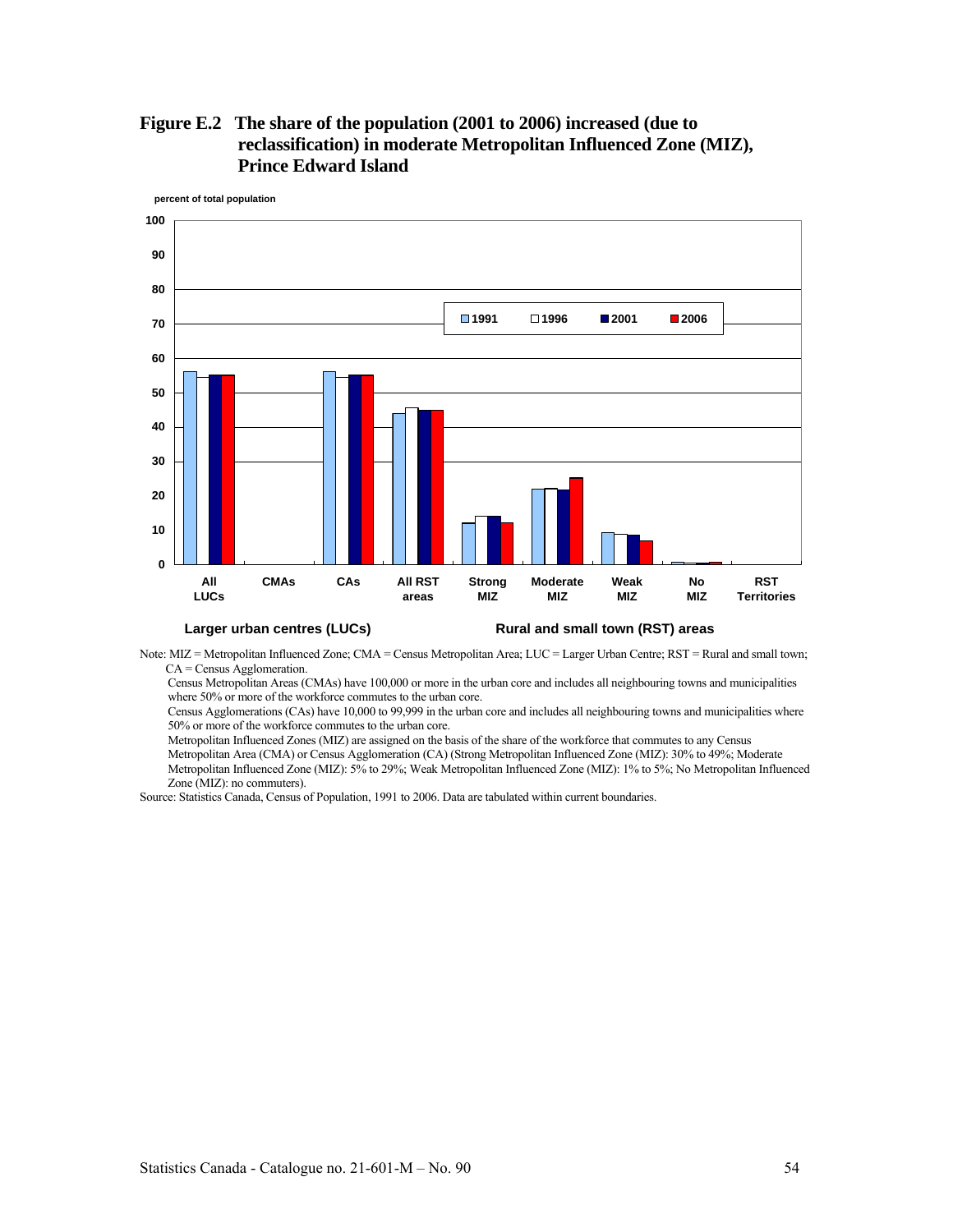

# **Figure E.3 The share of the population is increasing in the Census Metropolitan Area (CMA) of Halifax, Nova Scotia**

### **Larger urban centres (LUCs) Rural and small town (RST) areas**

Note: MIZ = Metropolitan Influenced Zone; CMA = Census Metropolitan Area; LUC = Larger Urban Centre; RST = Rural and small town; CA = Census Agglomeration.

Census Metropolitan Areas (CMAs) have 100,000 or more in the urban core and includes all neighbouring towns and municipalities where 50% or more of the workforce commutes to the urban core.

Census Agglomerations (CAs) have 10,000 to 99,999 in the urban core and includes all neighbouring towns and municipalities where 50% or more of the workforce commutes to the urban core.

Metropolitan Influenced Zones (MIZ) are assigned on the basis of the share of the workforce that commutes to any Census

Metropolitan Area (CMA) or Census Agglomeration (CA) (Strong Metropolitan Influenced Zone (MIZ): 30% to 49%; Moderate Metropolitan Influenced Zone (MIZ): 5% to 29%; Weak Metropolitan Influenced Zone (MIZ): 1% to 5%; No Metropolitan Influenced Zone (MIZ): no commuters).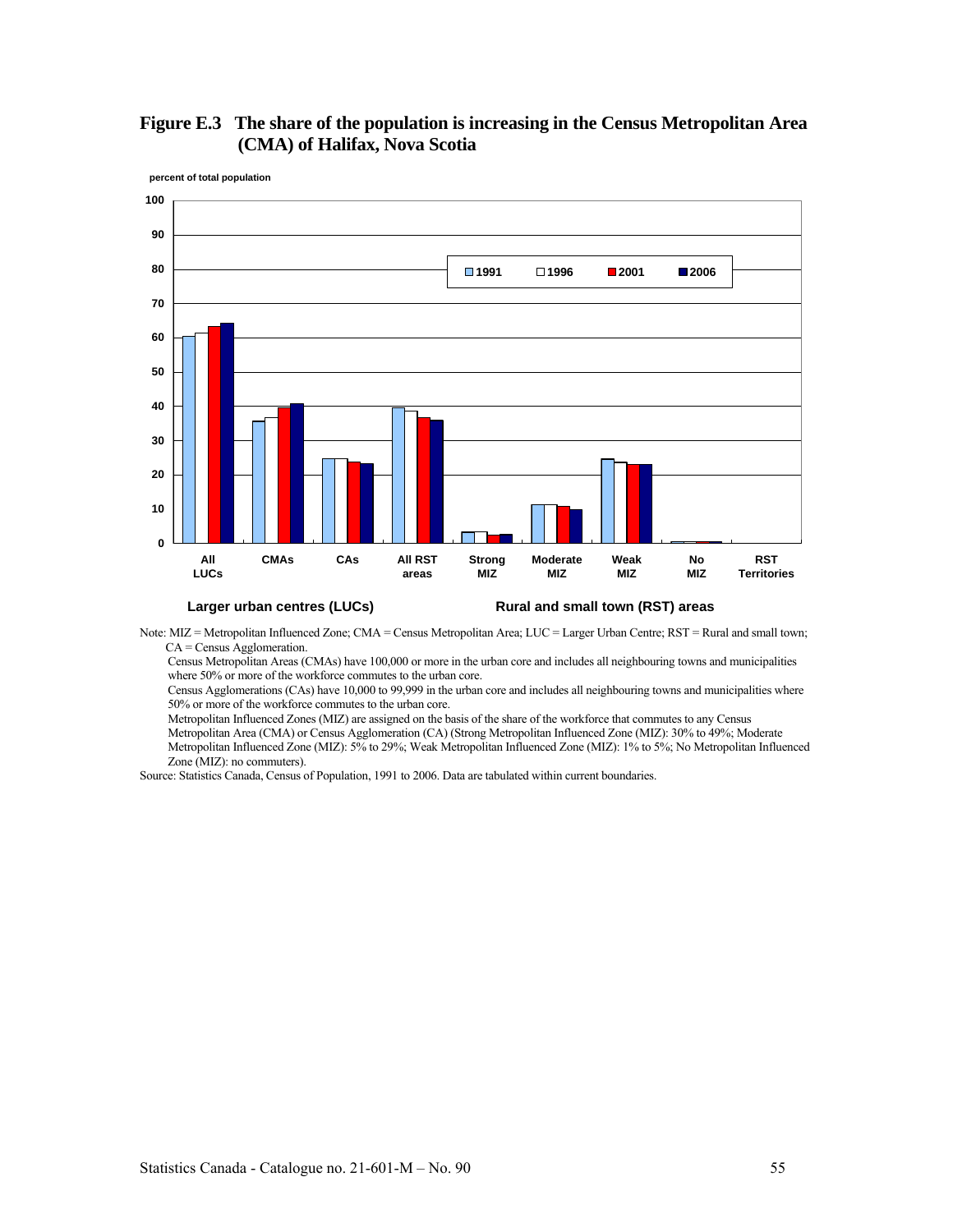



Note: MIZ = Metropolitan Influenced Zone; CMA = Census Metropolitan Area; LUC = Larger Urban Centre; RST = Rural and small town; CA = Census Agglomeration.

Census Metropolitan Areas (CMAs) have 100,000 or more in the urban core and includes all neighbouring towns and municipalities where 50% or more of the workforce commutes to the urban core.

Census Agglomerations (CAs) have 10,000 to 99,999 in the urban core and includes all neighbouring towns and municipalities where 50% or more of the workforce commutes to the urban core.

Metropolitan Influenced Zones (MIZ) are assigned on the basis of the share of the workforce that commutes to any Census

Metropolitan Area (CMA) or Census Agglomeration (CA) (Strong Metropolitan Influenced Zone (MIZ): 30% to 49%; Moderate Metropolitan Influenced Zone (MIZ): 5% to 29%; Weak Metropolitan Influenced Zone (MIZ): 1% to 5%; No Metropolitan Influenced Zone (MIZ): no commuters).

Source: Statistics Canada, Census of Population, 1991 to 2006. Data are tabulated within current boundaries.

# **100**

**percent of total population**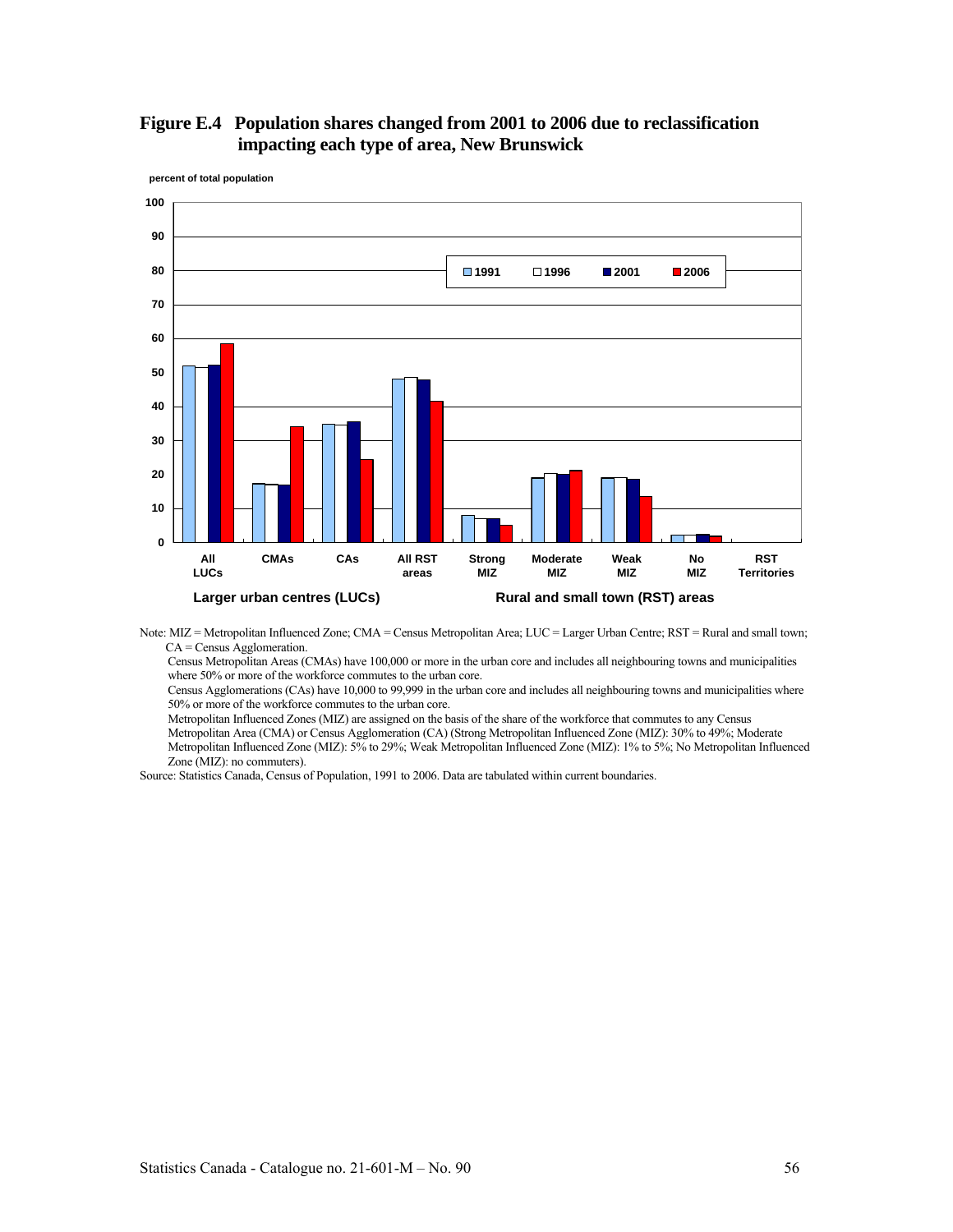



Note: MIZ = Metropolitan Influenced Zone; CMA = Census Metropolitan Area; LUC = Larger Urban Centre; RST = Rural and small town; CA = Census Agglomeration.

Census Metropolitan Areas (CMAs) have 100,000 or more in the urban core and includes all neighbouring towns and municipalities where 50% or more of the workforce commutes to the urban core.

Census Agglomerations (CAs) have 10,000 to 99,999 in the urban core and includes all neighbouring towns and municipalities where 50% or more of the workforce commutes to the urban core.

Metropolitan Influenced Zones (MIZ) are assigned on the basis of the share of the workforce that commutes to any Census Metropolitan Area (CMA) or Census Agglomeration (CA) (Strong Metropolitan Influenced Zone (MIZ): 30% to 49%; Moderate

Metropolitan Influenced Zone (MIZ): 5% to 29%; Weak Metropolitan Influenced Zone (MIZ): 1% to 5%; No Metropolitan Influenced Zone (MIZ): no commuters).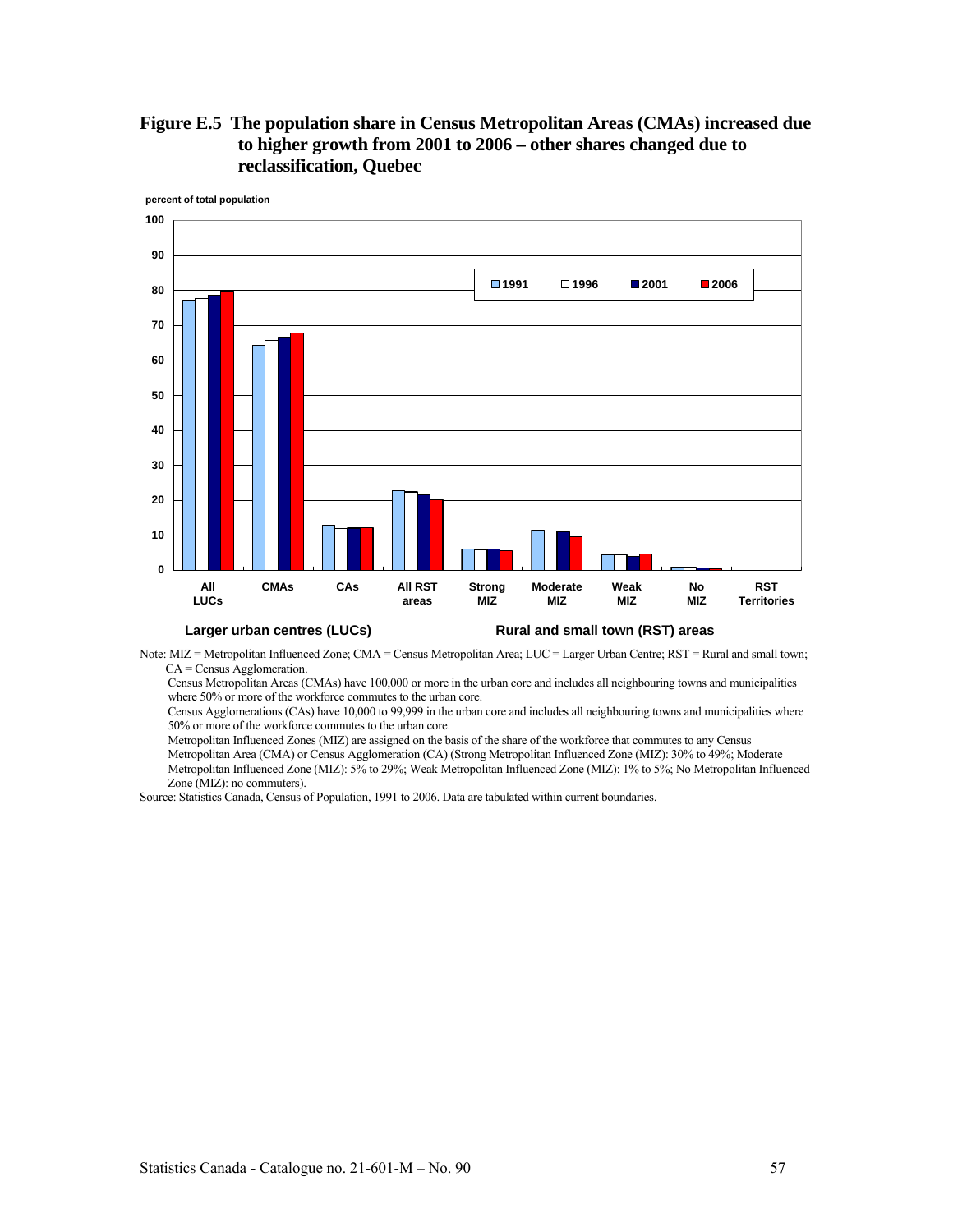**Figure E.6 From 2001 to 2006, the population share in Census Metropolitan Areas (CMAs) increased due to higher growth and reclassification – other areas lost share to lower growth and reclassification, Ontario** 



**Larger urban centres (LUCs) Rural and small town (RST) areas**

Note: MIZ = Metropolitan Influenced Zone; CMA = Census Metropolitan Area; LUC = Larger Urban Centre; RST = Rural and small town; CA = Census Agglomeration.

Census Metropolitan Areas (CMAs) have 100,000 or more in the urban core and includes all neighbouring towns and municipalities where 50% or more of the workforce commutes to the urban core.

Census Agglomerations (CAs) have 10,000 to 99,999 in the urban core and includes all neighbouring towns and municipalities where 50% or more of the workforce commutes to the urban core.

Metropolitan Influenced Zones (MIZ) are assigned on the basis of the share of the workforce that commutes to any Census Metropolitan Area (CMA) or Census Agglomeration (CA) (Strong Metropolitan Influenced Zone (MIZ): 30% to 49%; Moderate

Metropolitan Influenced Zone (MIZ): 5% to 29%; Weak Metropolitan Influenced Zone (MIZ): 1% to 5%; No Metropolitan Influenced Zone (MIZ): no commuters).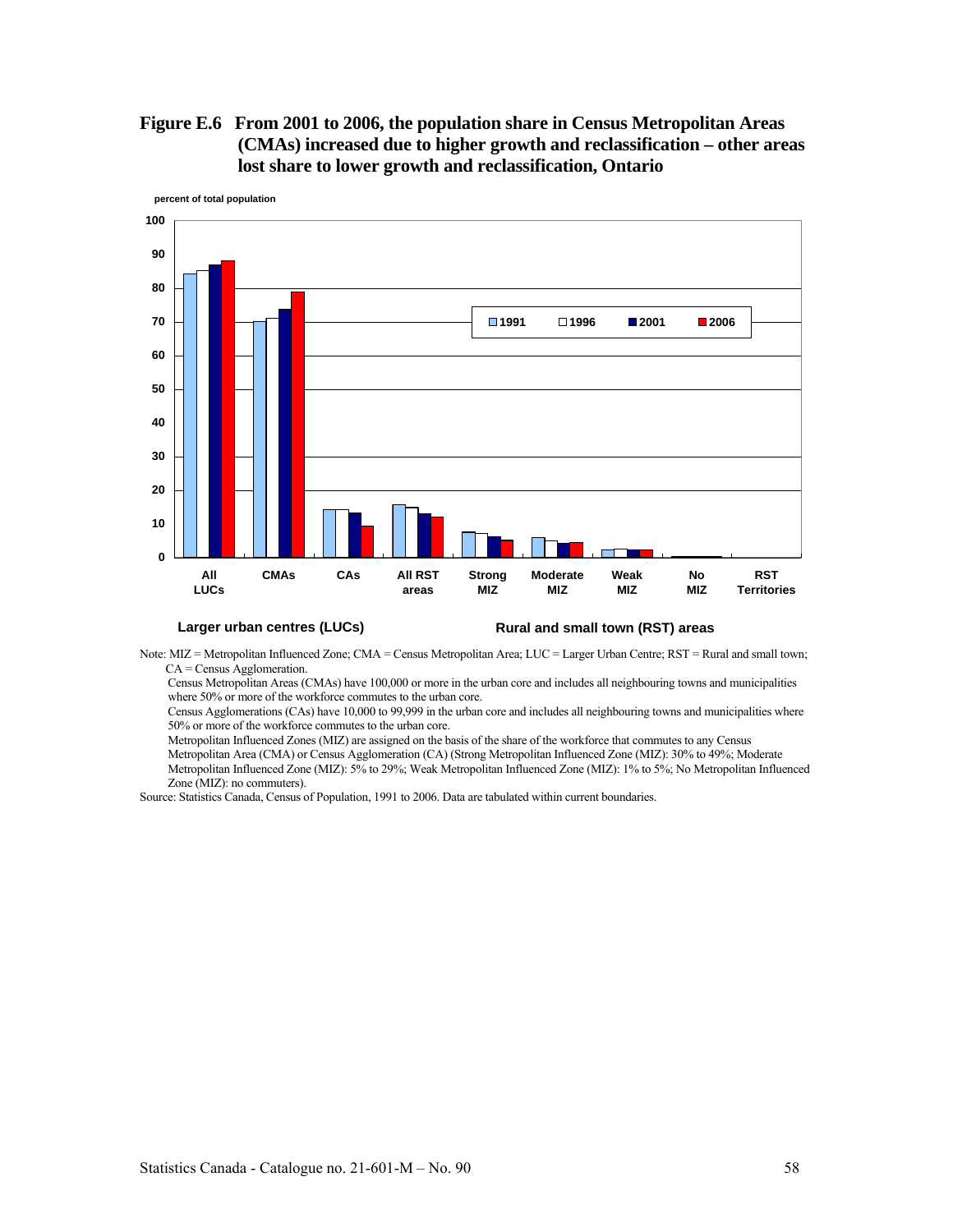# **Figure E.7 Population shares remained constant over time (the population share in Weak Metropolitan Influenced Zone (MIZ) increased (2001 to 2006) due to reclassification), Manitoba**



#### Note: MIZ = Metropolitan Influenced Zone; CMA = Census Metropolitan Area; LUC = Larger Urban Centre; RST = Rural and small town; CA = Census Agglomeration.

Census Metropolitan Areas (CMAs) have 100,000 or more in the urban core and includes all neighbouring towns and municipalities where 50% or more of the workforce commutes to the urban core.

Census Agglomerations (CAs) have 10,000 to 99,999 in the urban core and includes all neighbouring towns and municipalities where 50% or more of the workforce commutes to the urban core.

Metropolitan Influenced Zones (MIZ) are assigned on the basis of the share of the workforce that commutes to any Census

Metropolitan Area (CMA) or Census Agglomeration (CA) (Strong Metropolitan Influenced Zone (MIZ): 30% to 49%; Moderate Metropolitan Influenced Zone (MIZ): 5% to 29%; Weak Metropolitan Influenced Zone (MIZ): 1% to 5%; No Metropolitan Influenced Zone (MIZ): no commuters).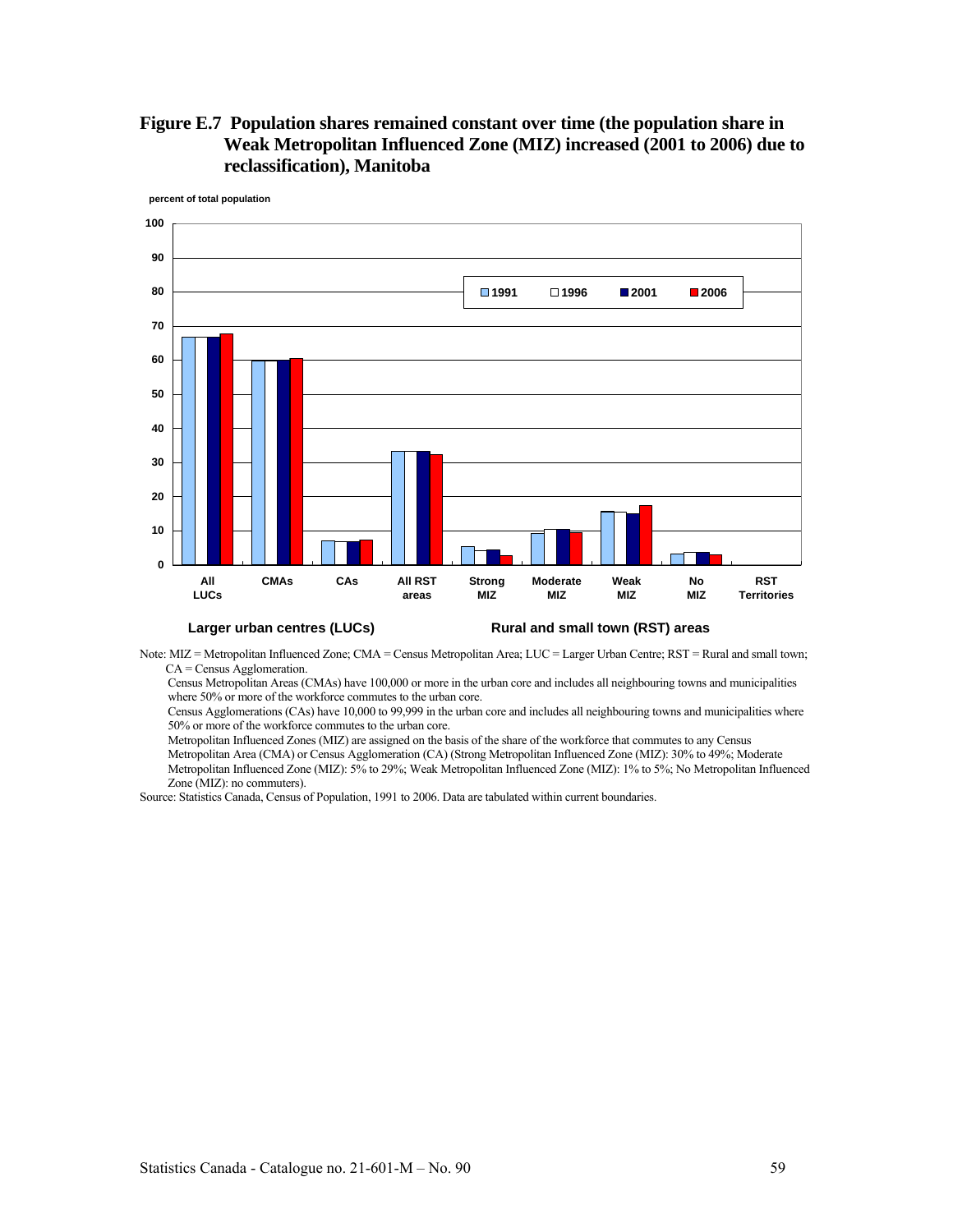



Note: MIZ = Metropolitan Influenced Zone; CMA = Census Metropolitan Area; LUC = Larger Urban Centre; RST = Rural and small town; CA = Census Agglomeration.

Census Metropolitan Areas (CMAs) have 100,000 or more in the urban core and includes all neighbouring towns and municipalities where 50% or more of the workforce commutes to the urban core.

Census Agglomerations (CAs) have 10,000 to 99,999 in the urban core and includes all neighbouring towns and municipalities where 50% or more of the workforce commutes to the urban core.

Metropolitan Influenced Zones (MIZ) are assigned on the basis of the share of the workforce that commutes to any Census

Metropolitan Area (CMA) or Census Agglomeration (CA) (Strong Metropolitan Influenced Zone (MIZ): 30% to 49%; Moderate Metropolitan Influenced Zone (MIZ): 5% to 29%; Weak Metropolitan Influenced Zone (MIZ): 1% to 5%; No Metropolitan Influenced Zone (MIZ): no commuters).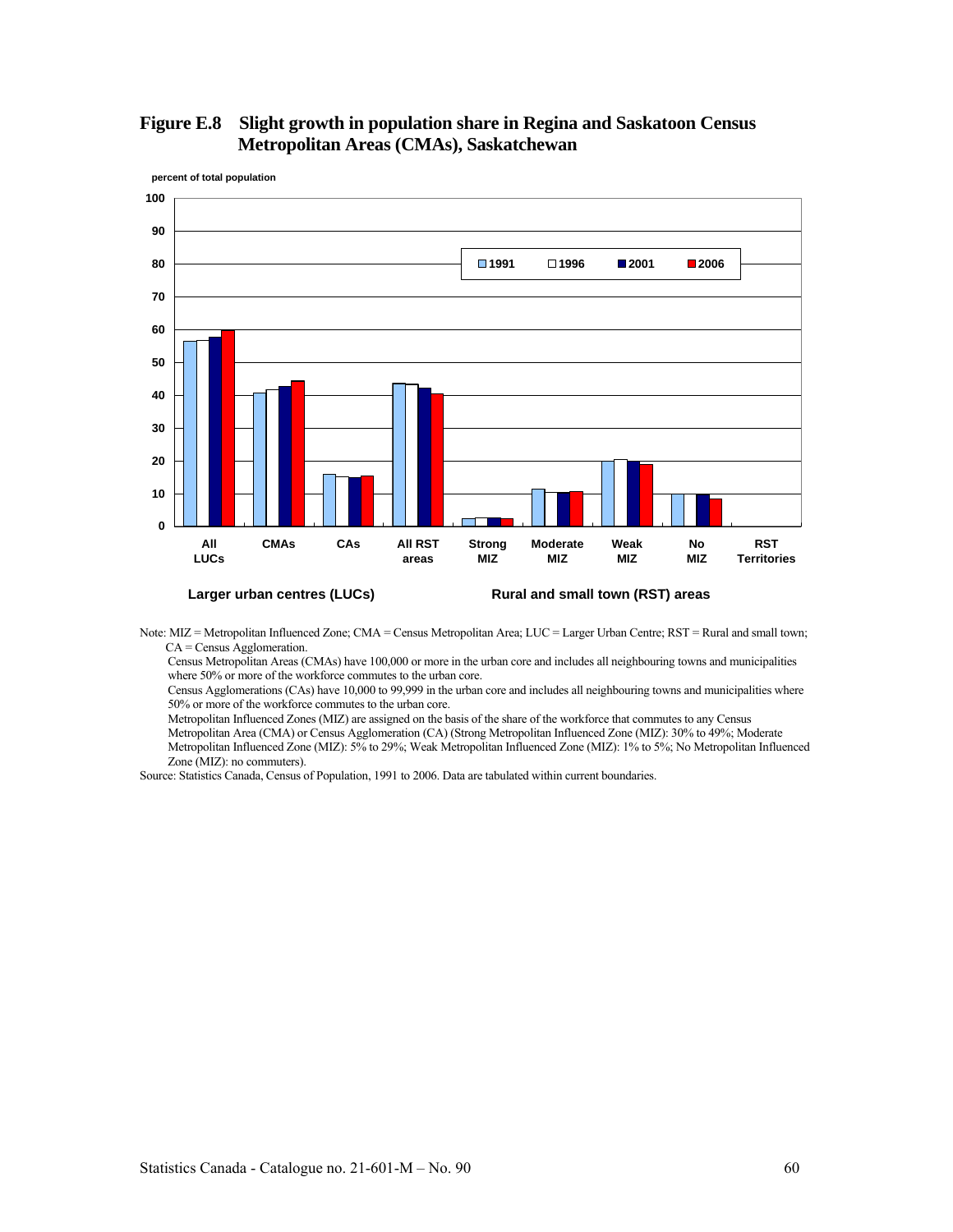# **Figure E.9 Slight growth in population share in Calgary and Edmonton Census Metropolitan Areas (CMAs); rural and small town (RST) areas lost share (2001-2006) due to lower growth and reclassification, Alberta**



Note: MIZ = Metropolitan Influenced Zone; CMA = Census Metropolitan Area; LUC = Larger Urban Centre; RST = Rural and small town; CA = Census Agglomeration.

Census Metropolitan Areas (CMAs) have 100,000 or more in the urban core and includes all neighbouring towns and municipalities where 50% or more of the workforce commutes to the urban core.

Census Agglomerations (CAs) have 10,000 to 99,999 in the urban core and includes all neighbouring towns and municipalities where 50% or more of the workforce commutes to the urban core.

Metropolitan Influenced Zones (MIZ) are assigned on the basis of the share of the workforce that commutes to any Census Metropolitan Area (CMA) or Census Agglomeration (CA) (Strong Metropolitan Influenced Zone (MIZ): 30% to 49%; Moderate

Metropolitan Influenced Zone (MIZ): 5% to 29%; Weak Metropolitan Influenced Zone (MIZ): 1% to 5%; No Metropolitan Influenced Zone (MIZ): no commuters).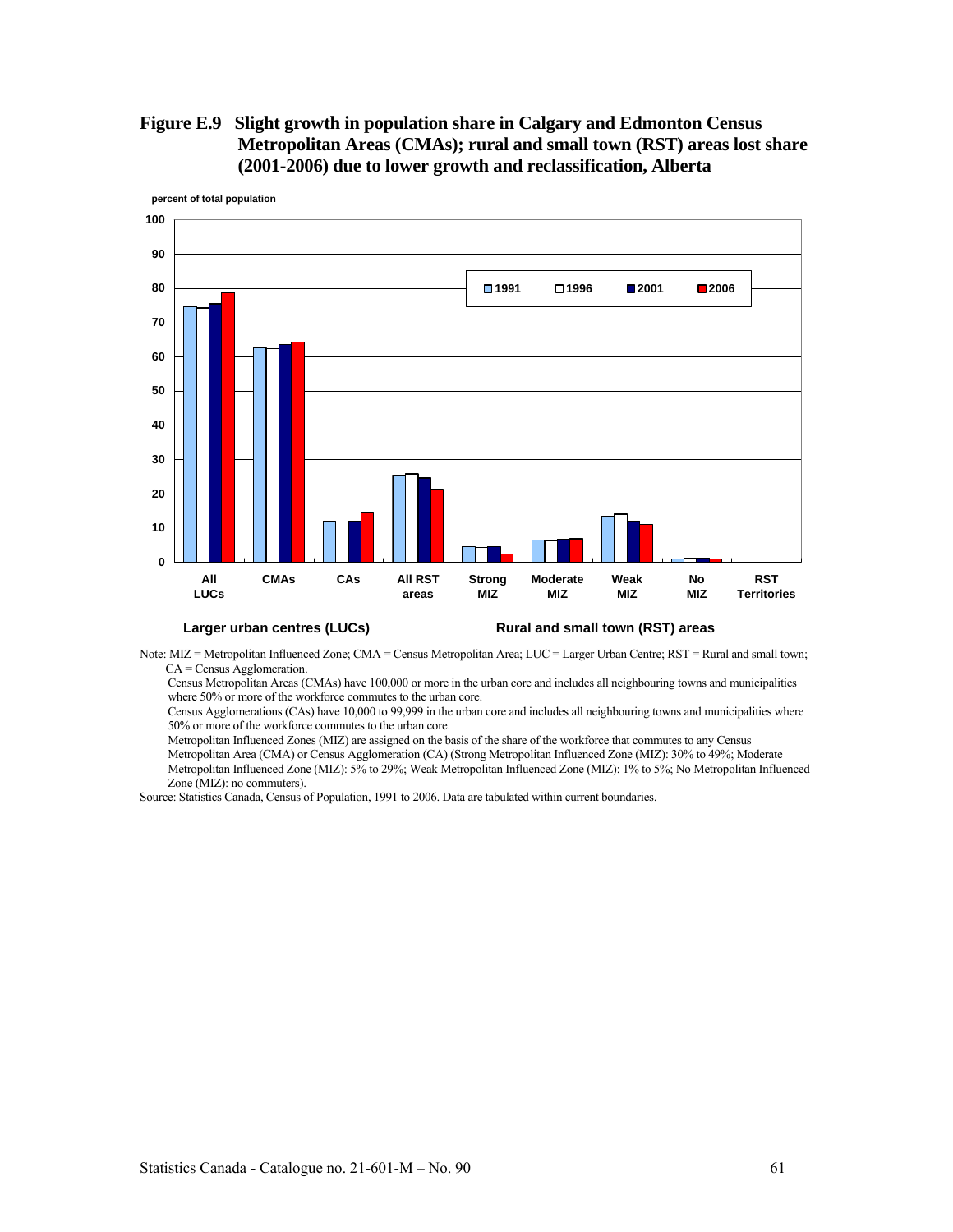# **Figure E.10 Declining population share in rural and small town areas due to lower growth and reclassification (in 2001 and 2006), British Columbia**



**percent of total population**

Census Metropolitan Areas (CMAs) have 100,000 or more in the urban core and includes all neighbouring towns and municipalities where 50% or more of the workforce commutes to the urban core.

Census Agglomerations (CAs) have 10,000 to 99,999 in the urban core and includes all neighbouring towns and municipalities where 50% or more of the workforce commutes to the urban core.

Metropolitan Influenced Zones (MIZ) are assigned on the basis of the share of the workforce that commutes to any Census

Metropolitan Area (CMA) or Census Agglomeration (CA) (Strong Metropolitan Influenced Zone (MIZ): 30% to 49%; Moderate Metropolitan Influenced Zone (MIZ): 5% to 29%; Weak Metropolitan Influenced Zone (MIZ): 1% to 5%; No Metropolitan Influenced Zone (MIZ): no commuters).

Note: MIZ = Metropolitan Influenced Zone; CMA = Census Metropolitan Area; LUC = Larger Urban Centre; RST = Rural and small town; CA = Census Agglomeration.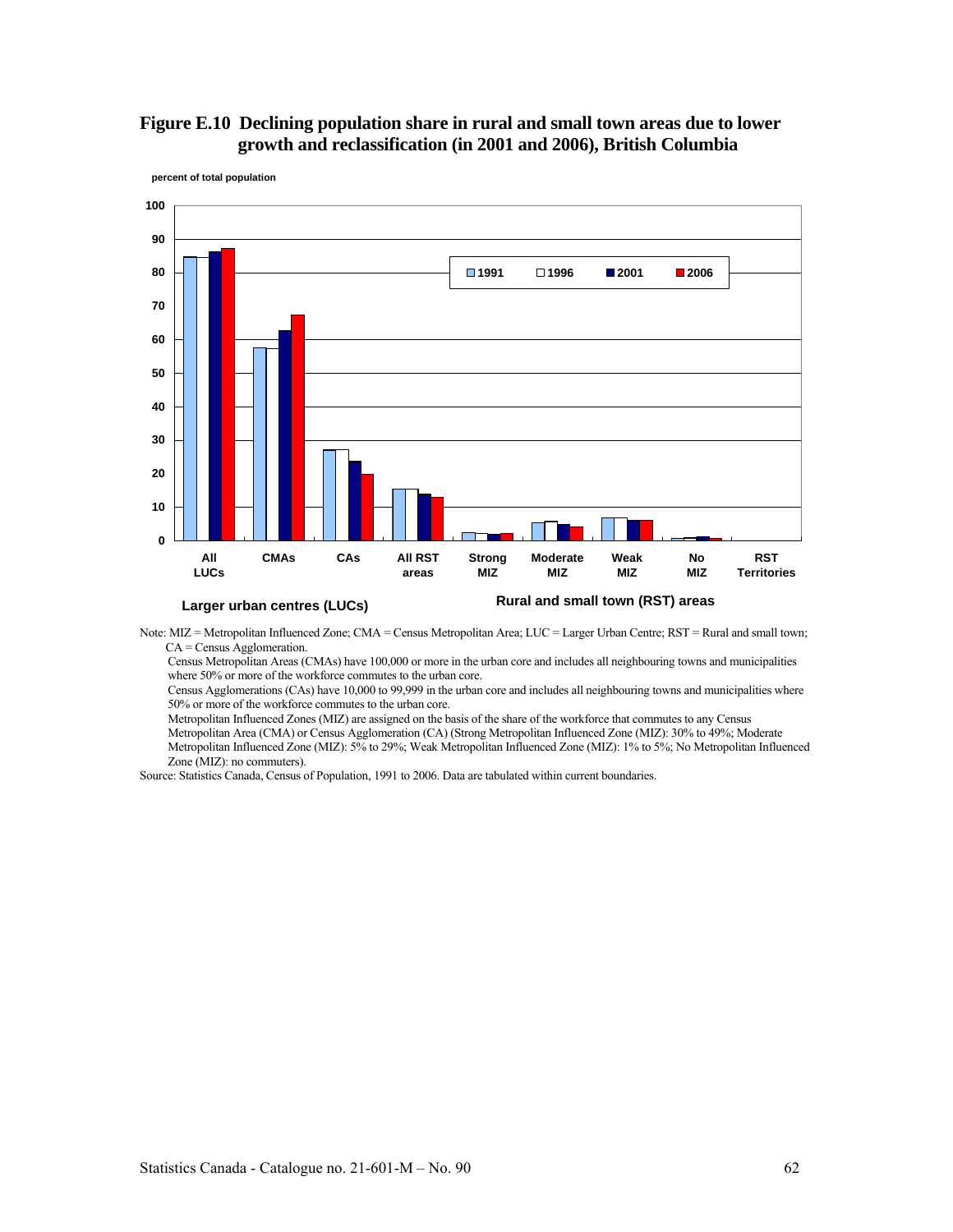# **Figure E.11 The share of the population is increasing in the Whitehorse Census Agglomeration (CA) due to stronger growth, Yukon**



**percent of total population**

Note: MIZ = Metropolitan Influenced Zone; CMA = Census Metropolitan Area; LUC = Larger Urban Centre; RST = Rural and small town; CA = Census Agglomeration.

Census Metropolitan Areas (CMAs) have 100,000 or more in the urban core and includes all neighbouring towns and municipalities where 50% or more of the workforce commutes to the urban core.

Census Agglomerations (CAs) have 10,000 to 99,999 in the urban core and includes all neighbouring towns and municipalities where 50% or more of the workforce commutes to the urban core.

Metropolitan Influenced Zones (MIZ) are assigned on the basis of the share of the workforce that commutes to any Census

Metropolitan Area (CMA) or Census Agglomeration (CA) (Strong Metropolitan Influenced Zone (MIZ): 30% to 49%; Moderate Metropolitan Influenced Zone (MIZ): 5% to 29%; Weak Metropolitan Influenced Zone (MIZ): 1% to 5%; No Metropolitan Influenced Zone (MIZ): no commuters).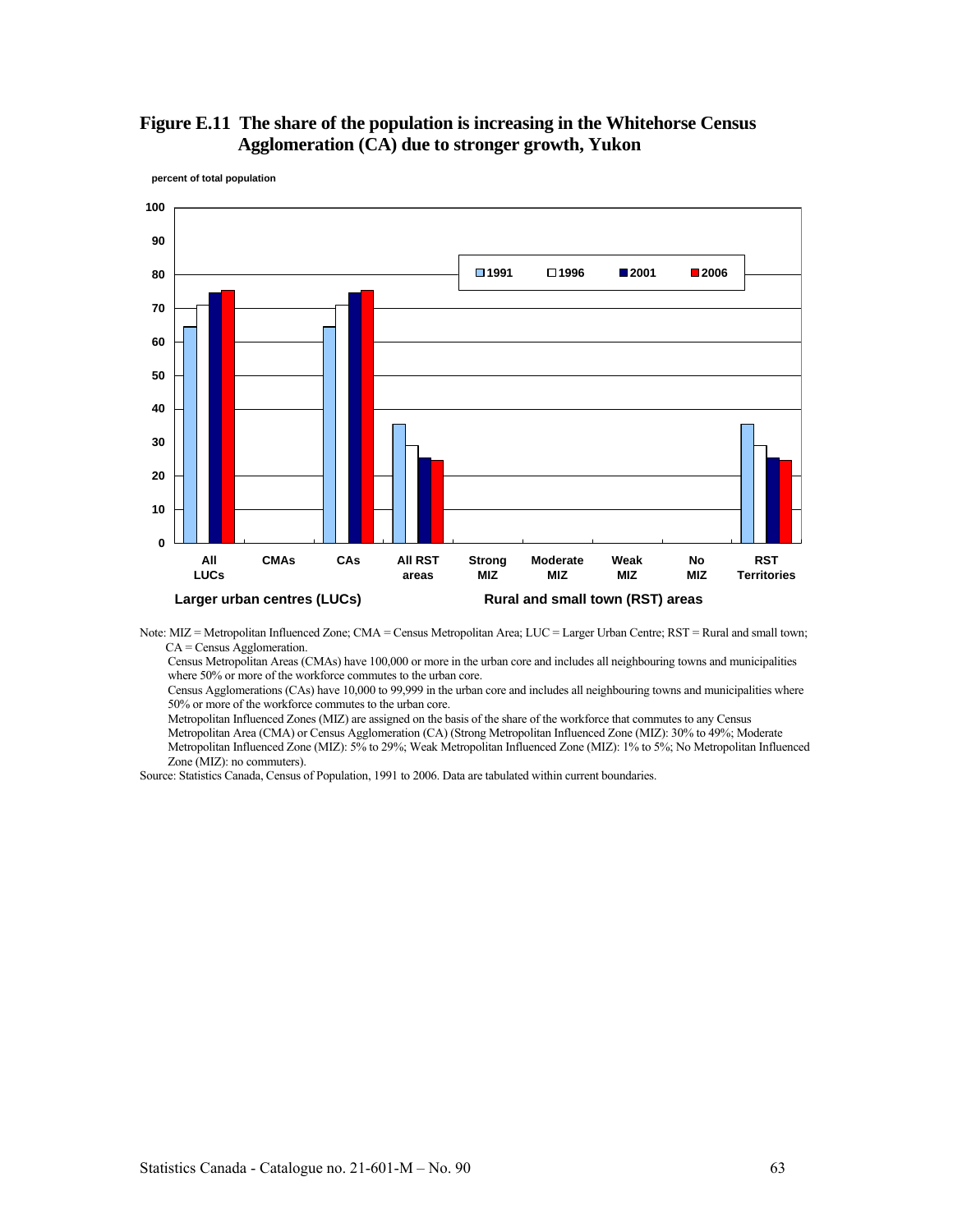



Note: MIZ = Metropolitan Influenced Zone; CMA = Census Metropolitan Area; LUC = Larger Urban Centre; RST = Rural and small town; CA = Census Agglomeration.

Census Metropolitan Areas (CMAs) have 100,000 or more in the urban core and includes all neighbouring towns and municipalities where 50% or more of the workforce commutes to the urban core.

Census Agglomerations (CAs) have 10,000 to 99,999 in the urban core and includes all neighbouring towns and municipalities where 50% or more of the workforce commutes to the urban core.

Metropolitan Influenced Zones (MIZ) are assigned on the basis of the share of the workforce that commutes to any Census Metropolitan Area (CMA) or Census Agglomeration (CA) (Strong Metropolitan Influenced Zone (MIZ): 30% to 49%; Moderate Metropolitan Influenced Zone (MIZ): 5% to 29%; Weak Metropolitan Influenced Zone (MIZ): 1% to 5%; No Metropolitan Influenced

Source: Statistics Canada, Census of Population, 1991 to 2006. Data are tabulated within current boundaries.

Zone (MIZ): no commuters).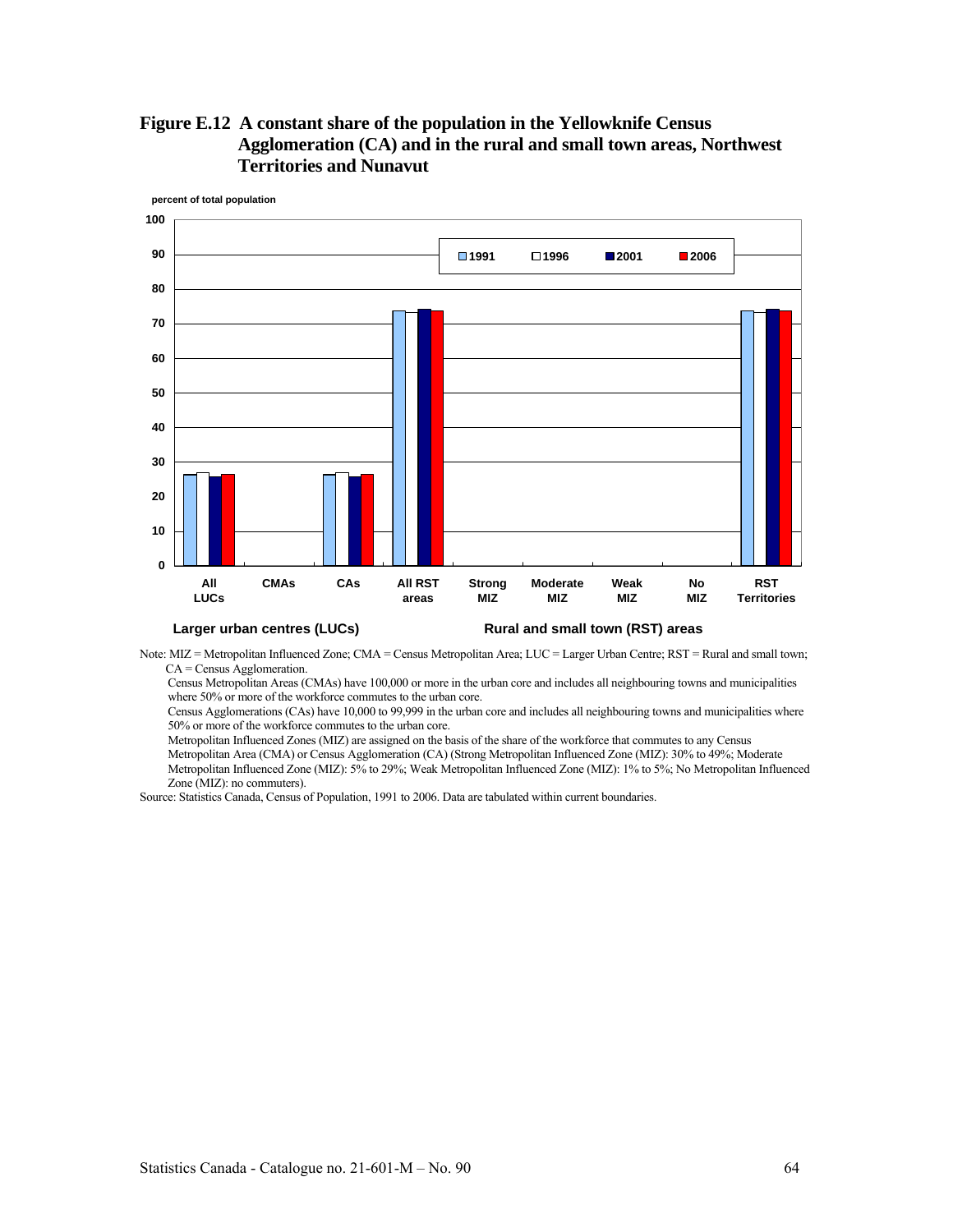# **Appendix F: Five-year percent change in population for Census Metropolitan Areas (CMAs), Census Agglomerations (CAs) and Metropolitan Influence Zones (MIZ) up to 2006: Charts for each province and territory**

**Figure F.1 Rural and small town areas report a declining population since 1986, Newfoundland and Labrador** 



**percent change in total population**

Note: MIZ = Metropolitan Influenced Zone; CMA = Census Metropolitan Area; LUC = Larger Urban Centre; RST = Rural and small town; CA = Census Agglomeration.

Census Metropolitan Areas (CMAs) have 100,000 or more in the urban core and includes all neighbouring towns and municipalities where 50% or more of the workforce commutes to the urban core.

Census Agglomerations (CAs) have 10,000 to 99,999 in the urban core and includes all neighbouring towns and municipalities where 50% or more of the workforce commutes to the urban core.

Metropolitan Influenced Zones (MIZ) are assigned on the basis of the share of the workforce that commutes to any Census

Metropolitan Area (CMA) or Census Agglomeration (CA) (Strong Metropolitan Influenced Zone (MIZ): 30% to 49%; Moderate Metropolitan Influenced Zone (MIZ): 5% to 29%; Weak Metropolitan Influenced Zone (MIZ): 1% to 5%; No Metropolitan Influenced Zone (MIZ): no commuters).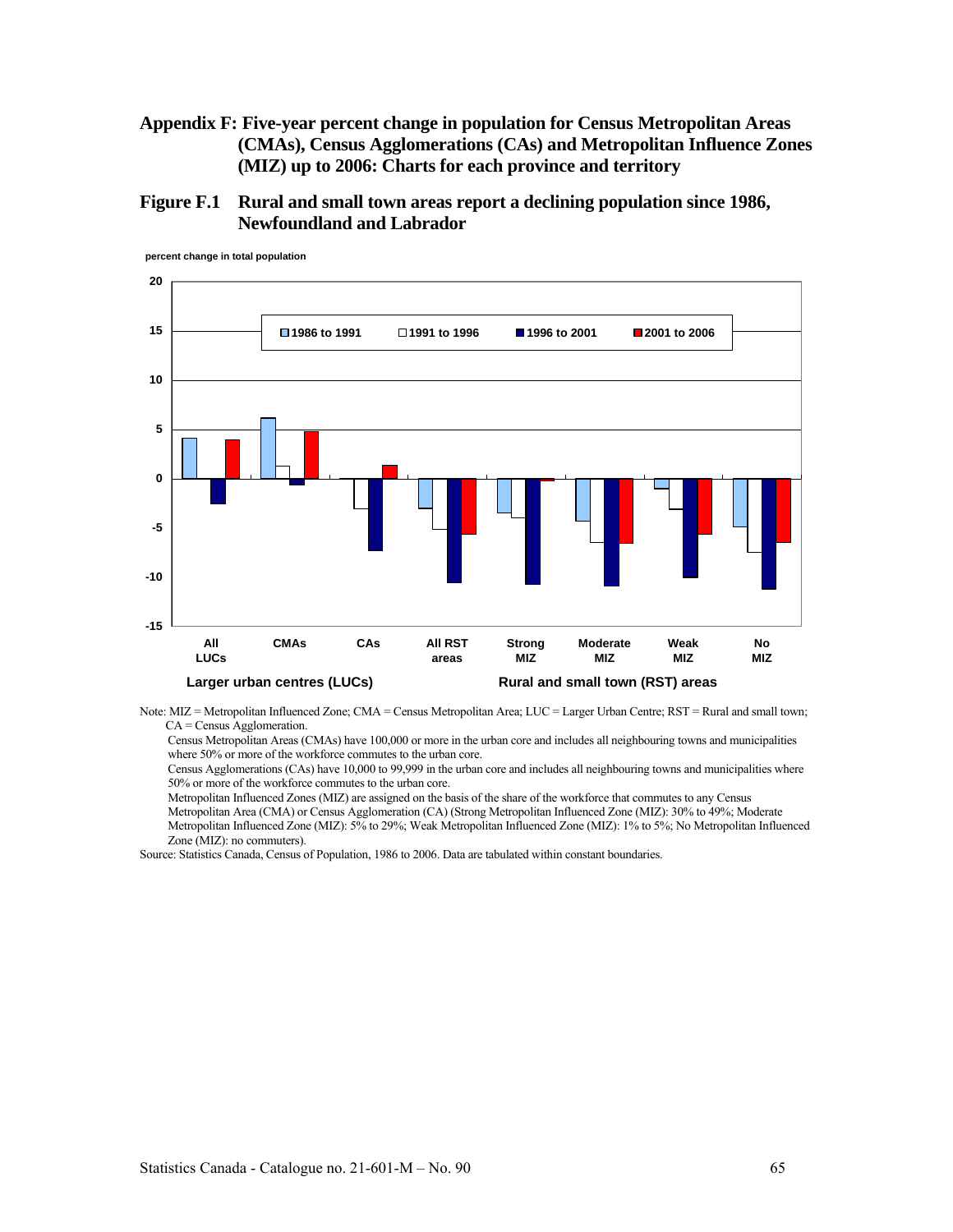# **Figure F.2 In Prince Edward Island, rural and small town population grew only from 1991 to 1996 – due to growth in the strong Metropolitan Influenced Zones (MIZ)**



**percent change in total population**

Note: MIZ = Metropolitan Influenced Zone; CMA = Census Metropolitan Area; LUC = Larger Urban Centre; RST = Rural and small town; CA = Census Agglomeration.

Census Metropolitan Areas (CMAs) have 100,000 or more in the urban core and includes all neighbouring towns and municipalities where 50% or more of the workforce commutes to the urban core.

Census Agglomerations (CAs) have 10,000 to 99,999 in the urban core and includes all neighbouring towns and municipalities where 50% or more of the workforce commutes to the urban core.

Metropolitan Influenced Zones (MIZ) are assigned on the basis of the share of the workforce that commutes to any Census Metropolitan Area (CMA) or Census Agglomeration (CA) (Strong Metropolitan Influenced Zone (MIZ): 30% to 49%; Moderate Metropolitan Influenced Zone (MIZ): 5% to 29%; Weak Metropolitan Influenced Zone (MIZ): 1% to 5%; No Metropolitan Influenced Zone (MIZ): no commuters).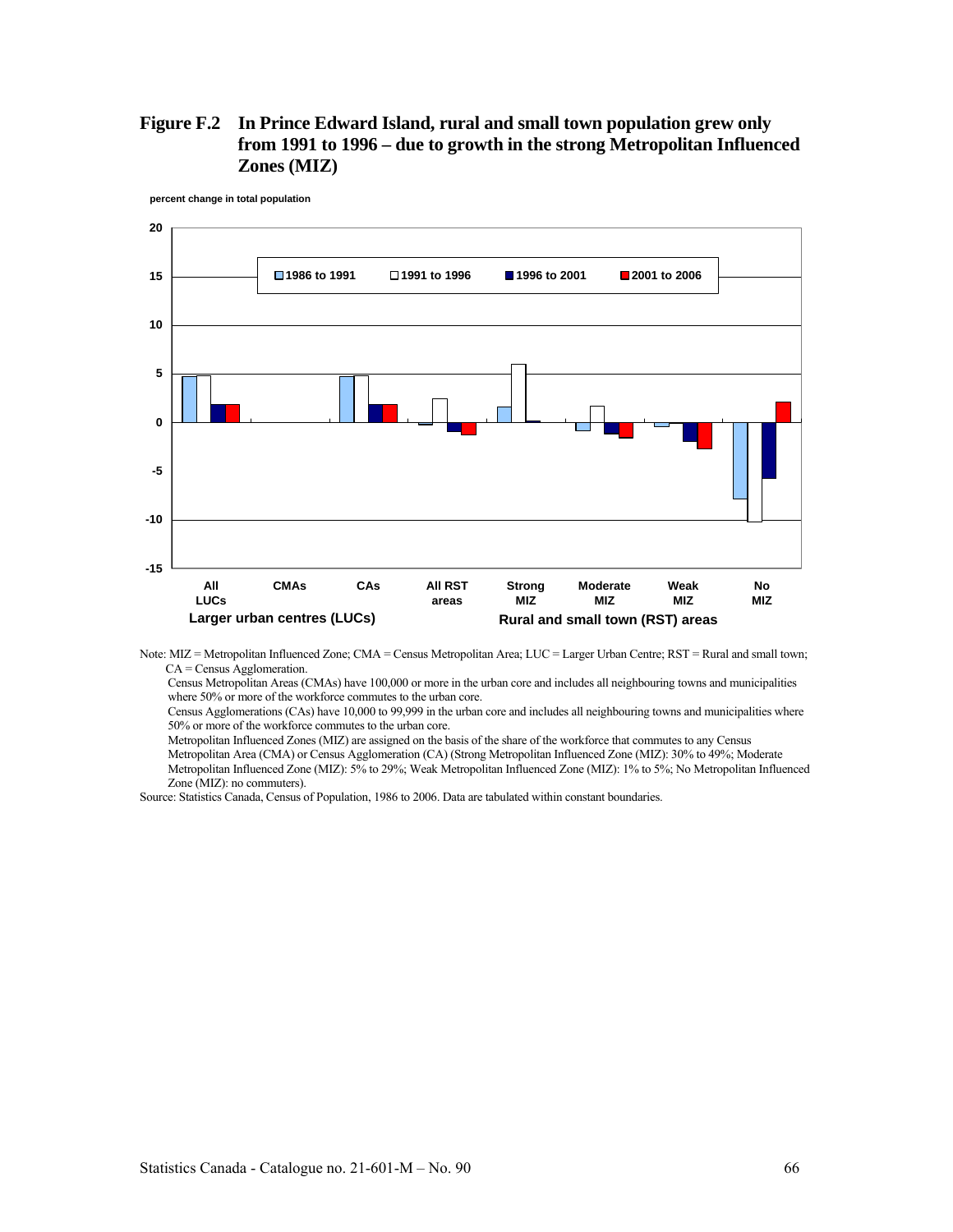# **Figure F.3 In Nova Scotia, continuous growth in the Halifax Census Metropolitan Area (CMA) and in the strong Metropolitan Influenced Zones (MIZ)**



**percent change in total population**

Note: MIZ = Metropolitan Influenced Zone; CMA = Census Metropolitan Area; LUC = Larger Urban Centre; RST = Rural and small town; CA = Census Agglomeration.

Census Metropolitan Areas (CMAs) have 100,000 or more in the urban core and includes all neighbouring towns and municipalities where 50% or more of the workforce commutes to the urban core.

Census Agglomerations (CAs) have 10,000 to 99,999 in the urban core and includes all neighbouring towns and municipalities where 50% or more of the workforce commutes to the urban core.

Metropolitan Influenced Zones (MIZ) are assigned on the basis of the share of the workforce that commutes to any Census

Metropolitan Area (CMA) or Census Agglomeration (CA) (Strong Metropolitan Influenced Zone (MIZ): 30% to 49%; Moderate Metropolitan Influenced Zone (MIZ): 5% to 29%; Weak Metropolitan Influenced Zone (MIZ): 1% to 5%; No Metropolitan Influenced Zone (MIZ): no commuters).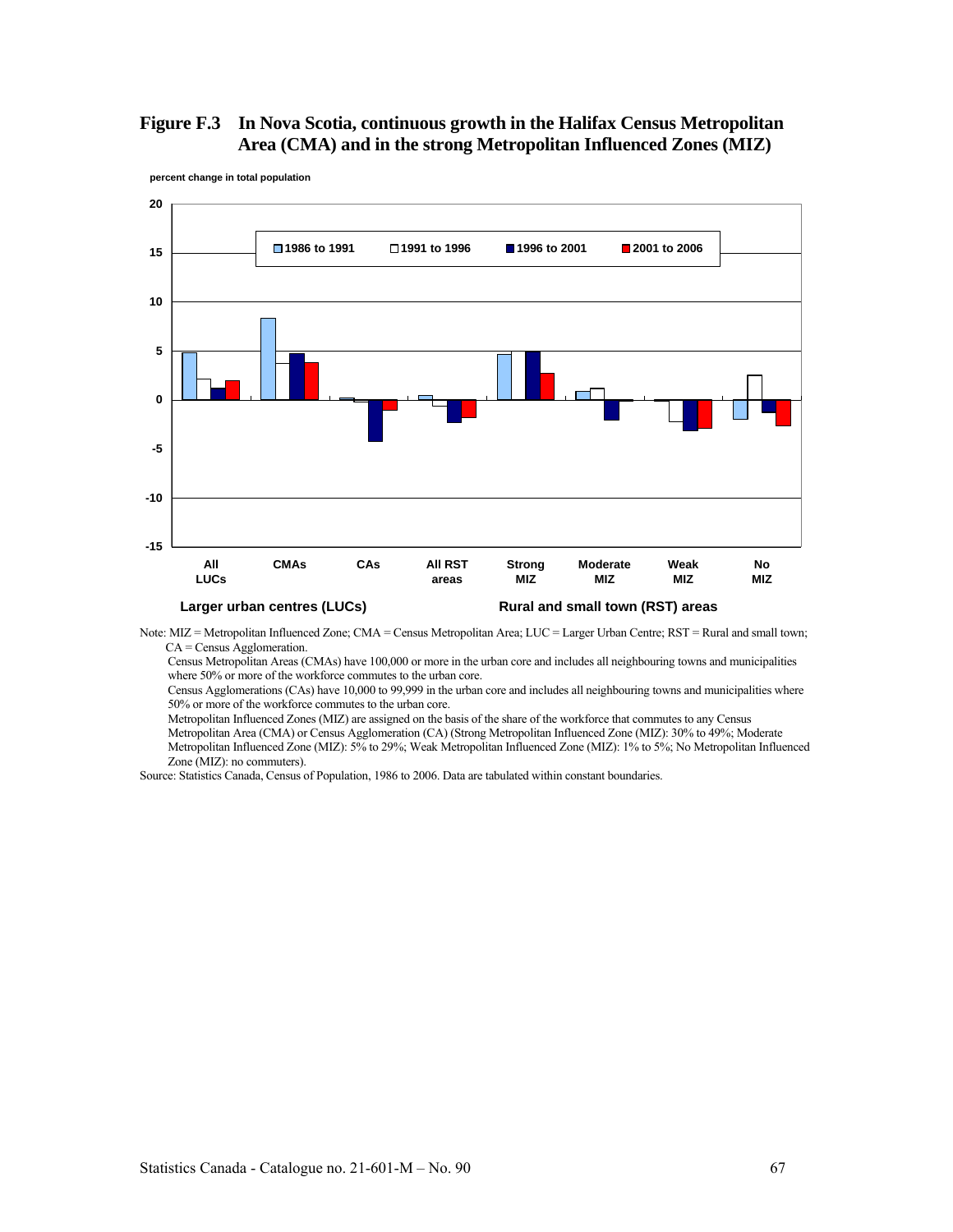# **Figure F.4 In New Brunswick, from 2001 to 2006, stronger population growth in the Census Metropolitan Areas (CMAs) (Saint John and Moncton) and in strong Metropolitan Influenced Zones (MIZ)**



**percent change in total population**

Note: MIZ = Metropolitan Influenced Zone; CMA = Census Metropolitan Area; LUC = Larger Urban Centre; RST = Rural and small town; CA = Census Agglomeration.

Census Metropolitan Areas (CMAs) have 100,000 or more in the urban core and includes all neighbouring towns and municipalities where 50% or more of the workforce commutes to the urban core.

Census Agglomerations (CAs) have 10,000 to 99,999 in the urban core and includes all neighbouring towns and municipalities where 50% or more of the workforce commutes to the urban core.

Metropolitan Influenced Zones (MIZ) are assigned on the basis of the share of the workforce that commutes to any Census Metropolitan Area (CMA) or Census Agglomeration (CA) (Strong Metropolitan Influenced Zone (MIZ): 30% to 49%; Moderate Metropolitan Influenced Zone (MIZ): 5% to 29%; Weak Metropolitan Influenced Zone (MIZ): 1% to 5%; No Metropolitan Influenced Zone (MIZ): no commuters).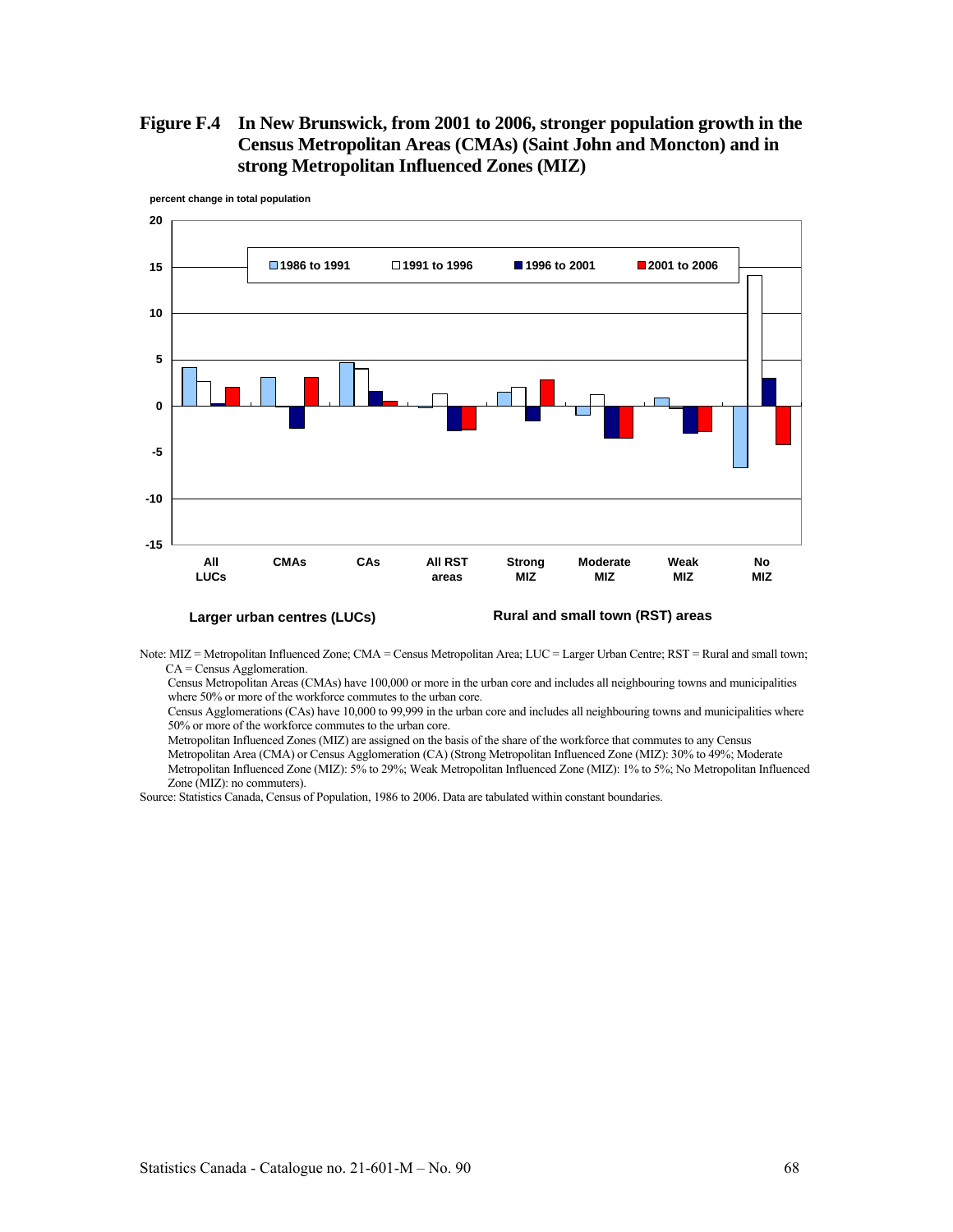# **Figure F.5 In Quebec, from 2001 to 2006, strong population growth in the larger cities Census Metropolitan Areas (CMAs) and in strong Metropolitan Influenced Zones (MIZ)**



**percent change in total population**

Note: MIZ = Metropolitan Influenced Zone; CMA = Census Metropolitan Area; LUC = Larger Urban Centre; RST = Rural and small town; CA = Census Agglomeration.

Census Metropolitan Areas (CMAs) have 100,000 or more in the urban core and includes all neighbouring towns and municipalities where 50% or more of the workforce commutes to the urban core.

Census Agglomerations (CAs) have 10,000 to 99,999 in the urban core and includes all neighbouring towns and municipalities where 50% or more of the workforce commutes to the urban core.

Metropolitan Influenced Zones (MIZ) are assigned on the basis of the share of the workforce that commutes to any Census

Metropolitan Area (CMA) or Census Agglomeration (CA) (Strong Metropolitan Influenced Zone (MIZ): 30% to 49%; Moderate Metropolitan Influenced Zone (MIZ): 5% to 29%; Weak Metropolitan Influenced Zone (MIZ): 1% to 5%; No Metropolitan Influenced Zone (MIZ): no commuters).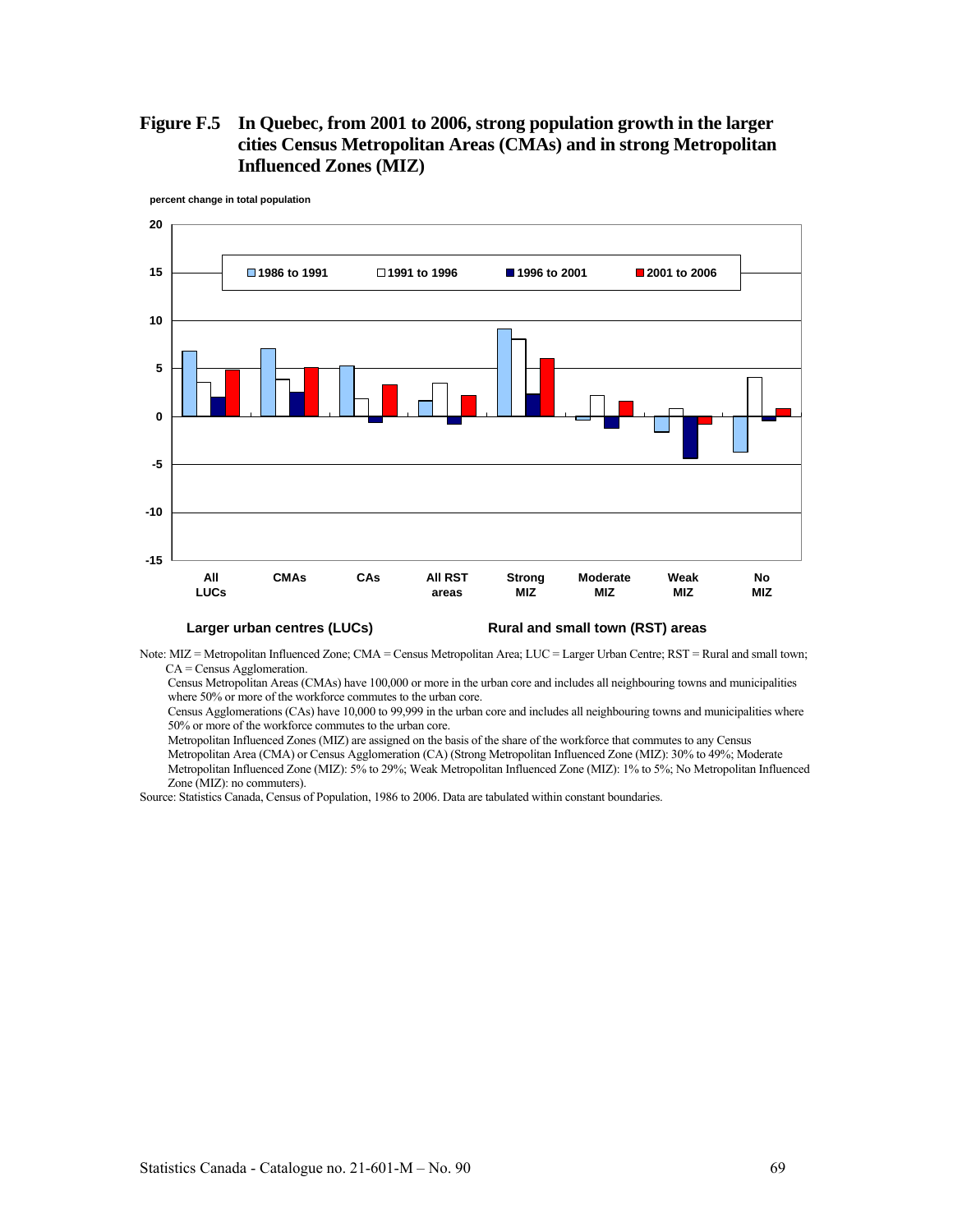# **Figure F.6 In Ontario, 2001 to 2006 strong population growth in the larger cities Census Metropolitan Areas (CMAs) and in No Metropolitan Influenced Zones (MIZ)**



**percent change in total population**

Note: MIZ = Metropolitan Influenced Zone; CMA = Census Metropolitan Area; LUC = Larger Urban Centre; RST = Rural and small town; CA = Census Agglomeration.

Census Metropolitan Areas (CMAs) have 100,000 or more in the urban core and includes all neighbouring towns and municipalities where 50% or more of the workforce commutes to the urban core.

Census Agglomerations (CAs) have 10,000 to 99,999 in the urban core and includes all neighbouring towns and municipalities where 50% or more of the workforce commutes to the urban core.

Metropolitan Influenced Zones (MIZ) are assigned on the basis of the share of the workforce that commutes to any Census Metropolitan Area (CMA) or Census Agglomeration (CA) (Strong Metropolitan Influenced Zone (MIZ): 30% to 49%; Moderate Metropolitan Influenced Zone (MIZ): 5% to 29%; Weak Metropolitan Influenced Zone (MIZ): 1% to 5%; No Metropolitan Influenced Zone (MIZ): no commuters).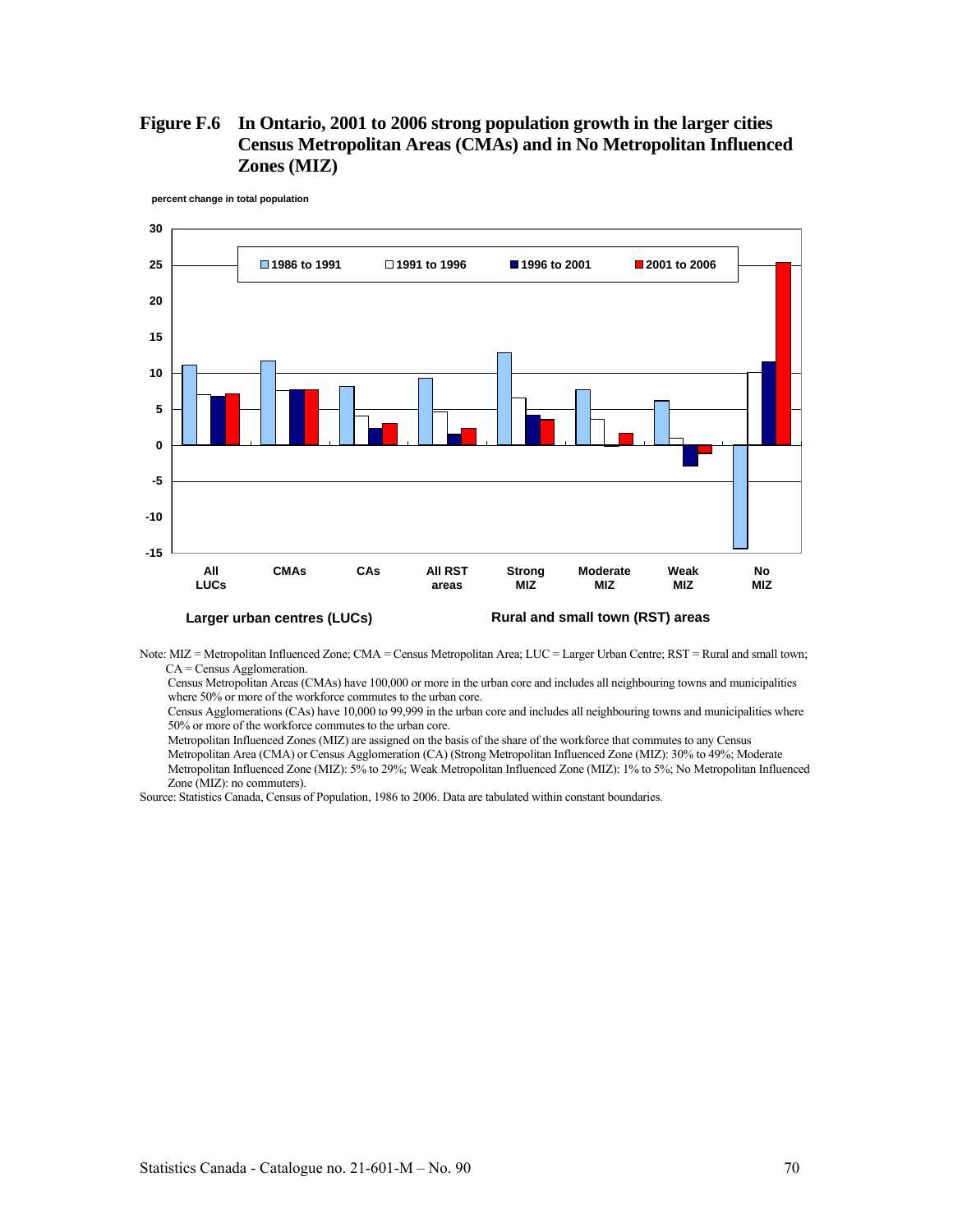# **Figure F.7 In Manitoba, consistent strong population growth in strong Metropolitan Influenced Zones (MIZ)**



**percent change in total population**

#### Larger urban centres (LUCs) **Rural and small town (RST) areas**

Note: MIZ = Metropolitan Influenced Zone; CMA = Census Metropolitan Area; LUC = Larger Urban Centre; RST = Rural and small town; CA = Census Agglomeration.

Census Metropolitan Areas (CMAs) have 100,000 or more in the urban core and includes all neighbouring towns and municipalities where 50% or more of the workforce commutes to the urban core.

Census Agglomerations (CAs) have 10,000 to 99,999 in the urban core and includes all neighbouring towns and municipalities where 50% or more of the workforce commutes to the urban core.

Metropolitan Influenced Zones (MIZ) are assigned on the basis of the share of the workforce that commutes to any Census

Metropolitan Area (CMA) or Census Agglomeration (CA) (Strong Metropolitan Influenced Zone (MIZ): 30% to 49%; Moderate

Metropolitan Influenced Zone (MIZ): 5% to 29%; Weak Metropolitan Influenced Zone (MIZ): 1% to 5%; No Metropolitan Influenced Zone (MIZ): no commuters).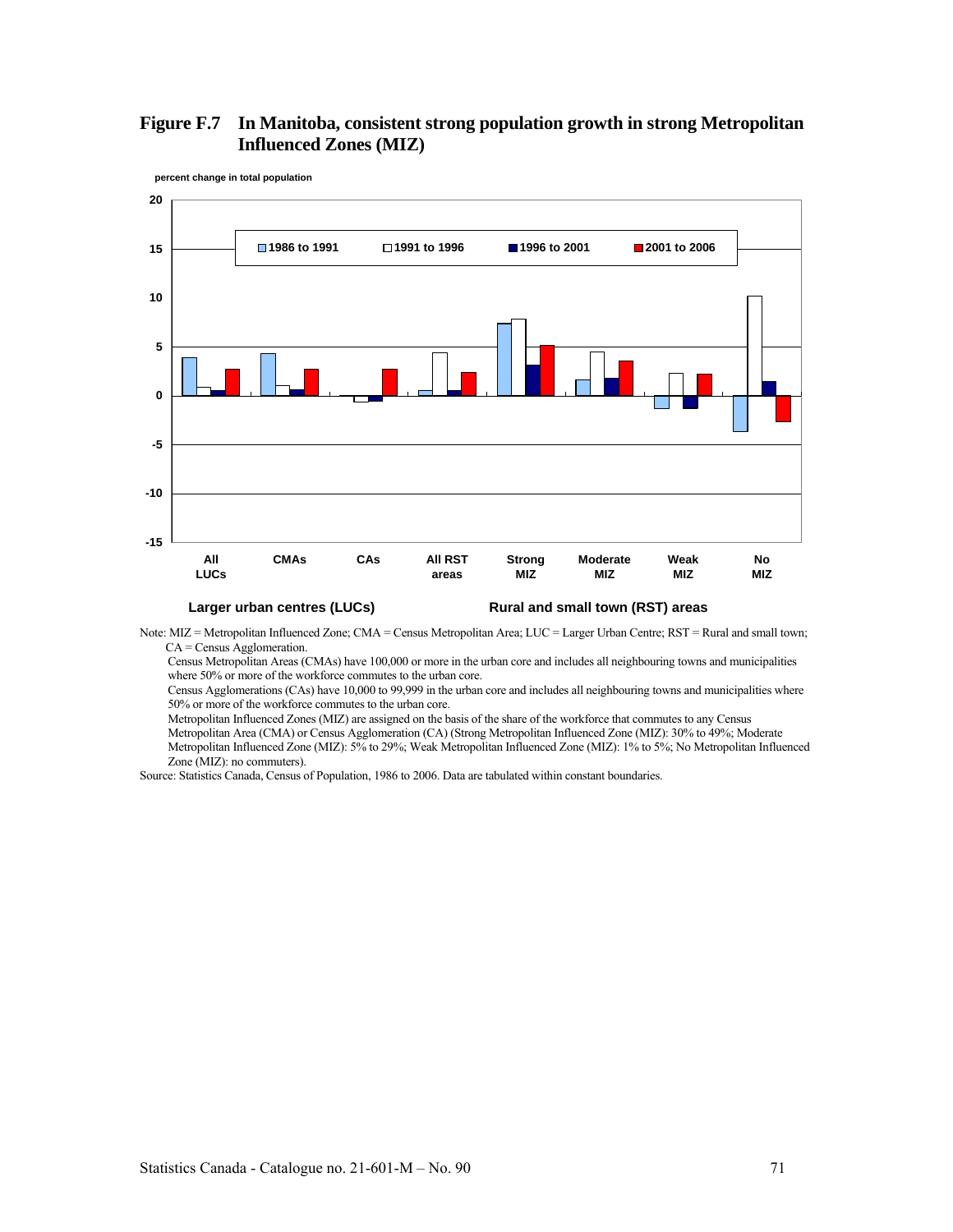# **Figure F.8 In Saskatchewan, population growth only in the Census Metropolitan Areas (CMAs) of Regina and Saskatoon in the 1986 to 2001 period**



**percent change in total population**

Note: MIZ = Metropolitan Influenced Zone; CMA = Census Metropolitan Area; LUC = Larger Urban Centre; RST = Rural and small town; CA = Census Agglomeration.

Census Metropolitan Areas (CMAs) have 100,000 or more in the urban core and includes all neighbouring towns and municipalities where 50% or more of the workforce commutes to the urban core.

Census Agglomerations (CAs) have 10,000 to 99,999 in the urban core and includes all neighbouring towns and municipalities where 50% or more of the workforce commutes to the urban core.

Metropolitan Influenced Zones (MIZ) are assigned on the basis of the share of the workforce that commutes to any Census

Metropolitan Area (CMA) or Census Agglomeration (CA) (Strong Metropolitan Influenced Zone (MIZ): 30% to 49%; Moderate Metropolitan Influenced Zone (MIZ): 5% to 29%; Weak Metropolitan Influenced Zone (MIZ): 1% to 5%; No Metropolitan Influenced Zone (MIZ): no commuters).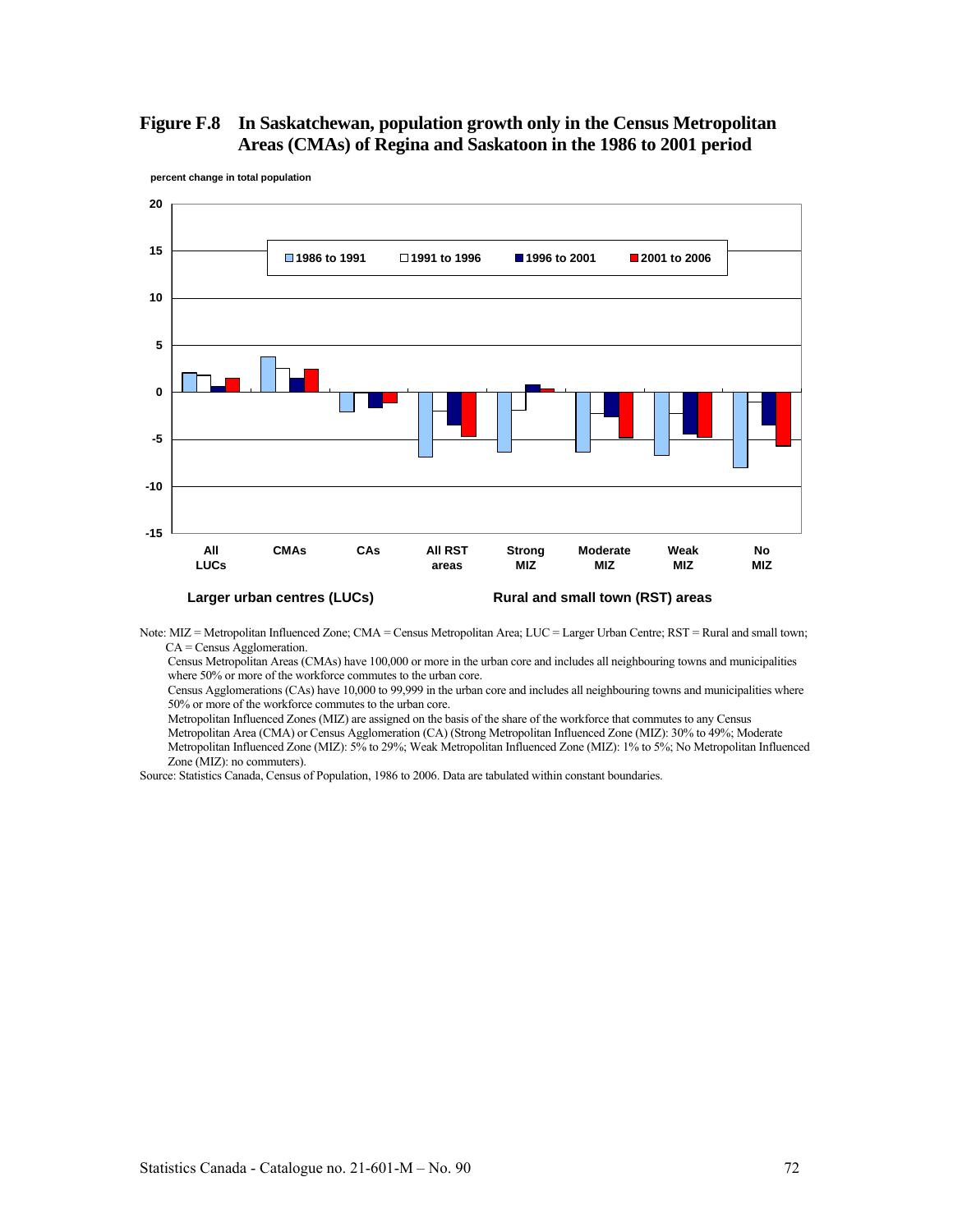# **Figure F.9 In Alberta, population growth was strongest in the 1990s in strong Metropolitan Influenced Zones (MIZ) and in no Metropolitan Influenced Zones (MIZ)**



**percent change in total population**

Note: MIZ = Metropolitan Influenced Zone; CMA = Census Metropolitan Area; LUC = Larger Urban Centre; RST = Rural and small town; CA = Census Agglomeration.

Census Metropolitan Areas (CMAs) have 100,000 or more in the urban core and includes all neighbouring towns and municipalities where 50% or more of the workforce commutes to the urban core.

Census Agglomerations (CAs) have 10,000 to 99,999 in the urban core and includes all neighbouring towns and municipalities where 50% or more of the workforce commutes to the urban core.

Metropolitan Influenced Zones (MIZ) are assigned on the basis of the share of the workforce that commutes to any Census Metropolitan Area (CMA) or Census Agglomeration (CA) (Strong Metropolitan Influenced Zone (MIZ): 30% to 49%; Moderate Metropolitan Influenced Zone (MIZ): 5% to 29%; Weak Metropolitan Influenced Zone (MIZ): 1% to 5%; No Metropolitan Influenced Zone (MIZ): no commuters).

Source: Statistics Canada, Census of Population, 1986 to 2006. Data are tabulated within constant boundaries.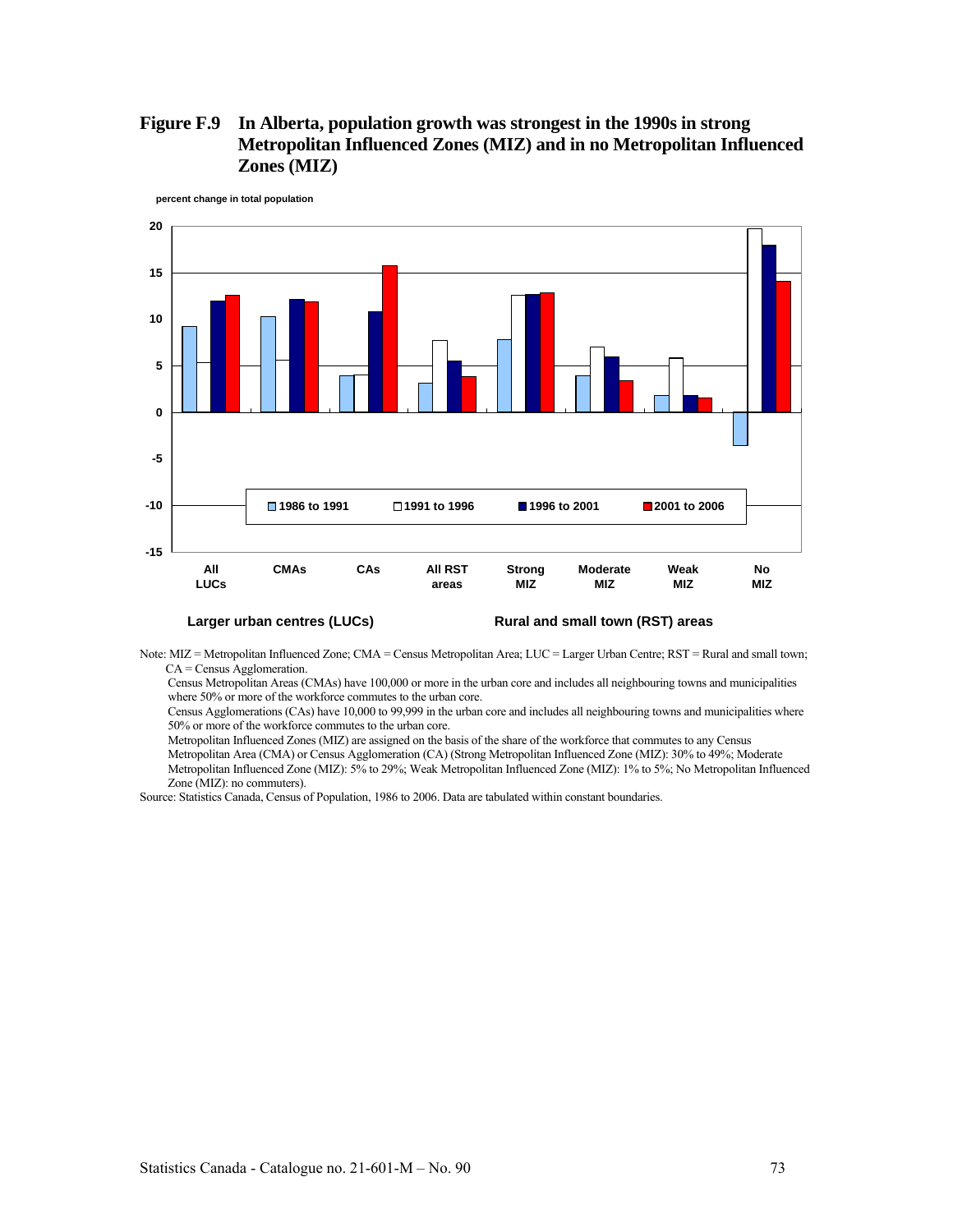# **Figure F.10 In British Columbia, population grew more (1996 to 2001) in the larger cities (Census Metropolitan Areas (CMAs): Vancouver, Victoria and Abbotsford) and in strong Metropolitan Influenced Zones (MIZ)**



**percent change in total population**

Note: MIZ = Metropolitan Influenced Zone; CMA = Census Metropolitan Area; LUC = Larger Urban Centre; RST = Rural and small town; CA = Census Agglomeration.

Census Metropolitan Areas (CMAs) have 100,000 or more in the urban core and includes all neighbouring towns and municipalities where 50% or more of the workforce commutes to the urban core.

Census Agglomerations (CAs) have 10,000 to 99,999 in the urban core and includes all neighbouring towns and municipalities where 50% or more of the workforce commutes to the urban core.

Metropolitan Influenced Zones (MIZ) are assigned on the basis of the share of the workforce that commutes to any Census Metropolitan Area (CMA) or Census Agglomeration (CA) (Strong Metropolitan Influenced Zone (MIZ): 30% to 49%; Moderate Metropolitan Influenced Zone (MIZ): 5% to 29%; Weak Metropolitan Influenced Zone (MIZ): 1% to 5%; No Metropolitan Influenced Zone (MIZ): no commuters).

Source: Statistics Canada, Census of Population, 1986 to 2006. Data are tabulated within constant boundaries.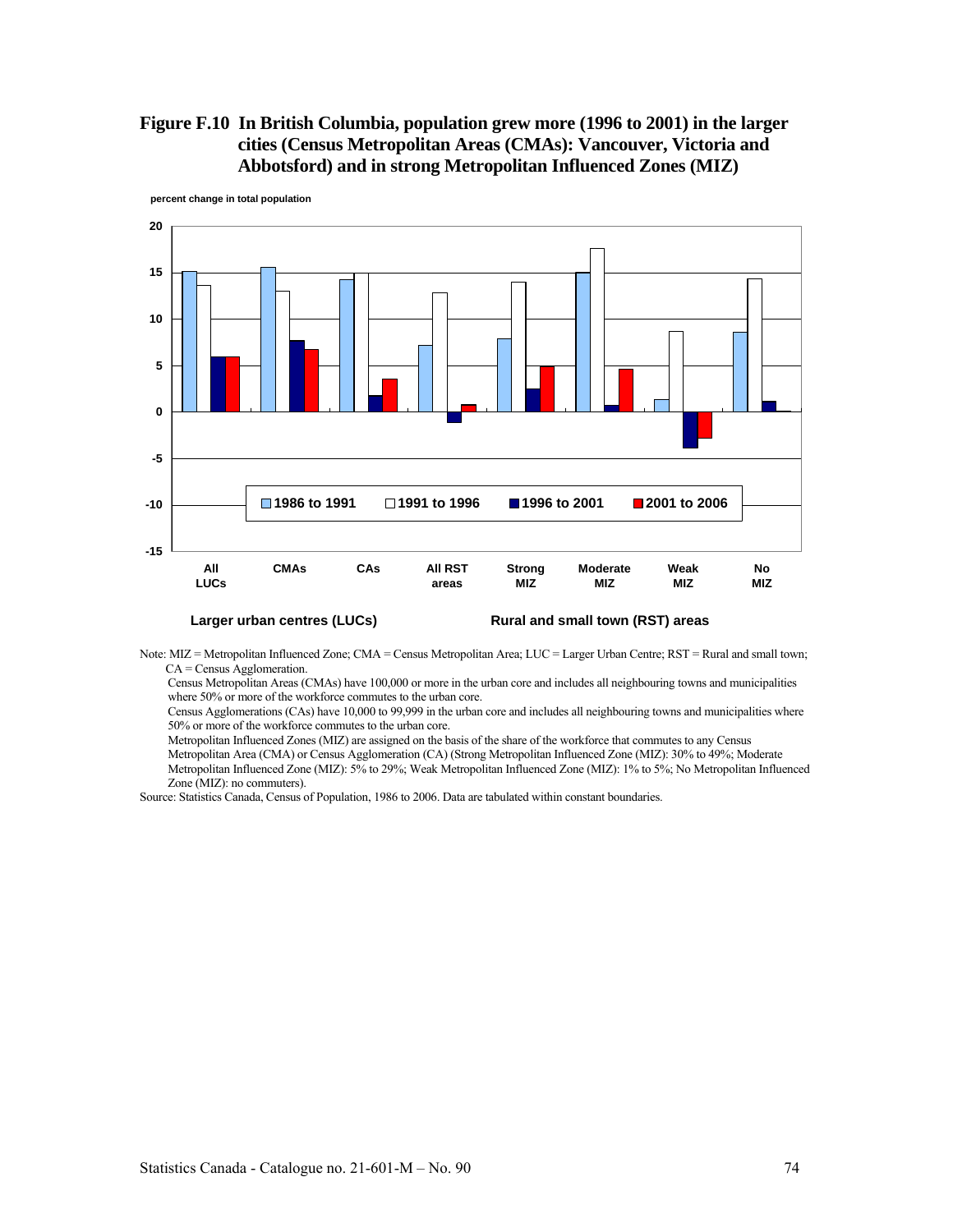# **Appendix G: Population for Predominantly Urban, Intermediate and Predominantly Rural Regions up to 2006: Charts for each province and territory**





Note: Data are tabulated within constant 1996 boundaries. Source: Statistics Canada, Census of Population, 1981 to 2006.

**Figure G.2 Growing population in rural metro-adjacent regions, Prince Edward Island** 



**Predominantly rural regions**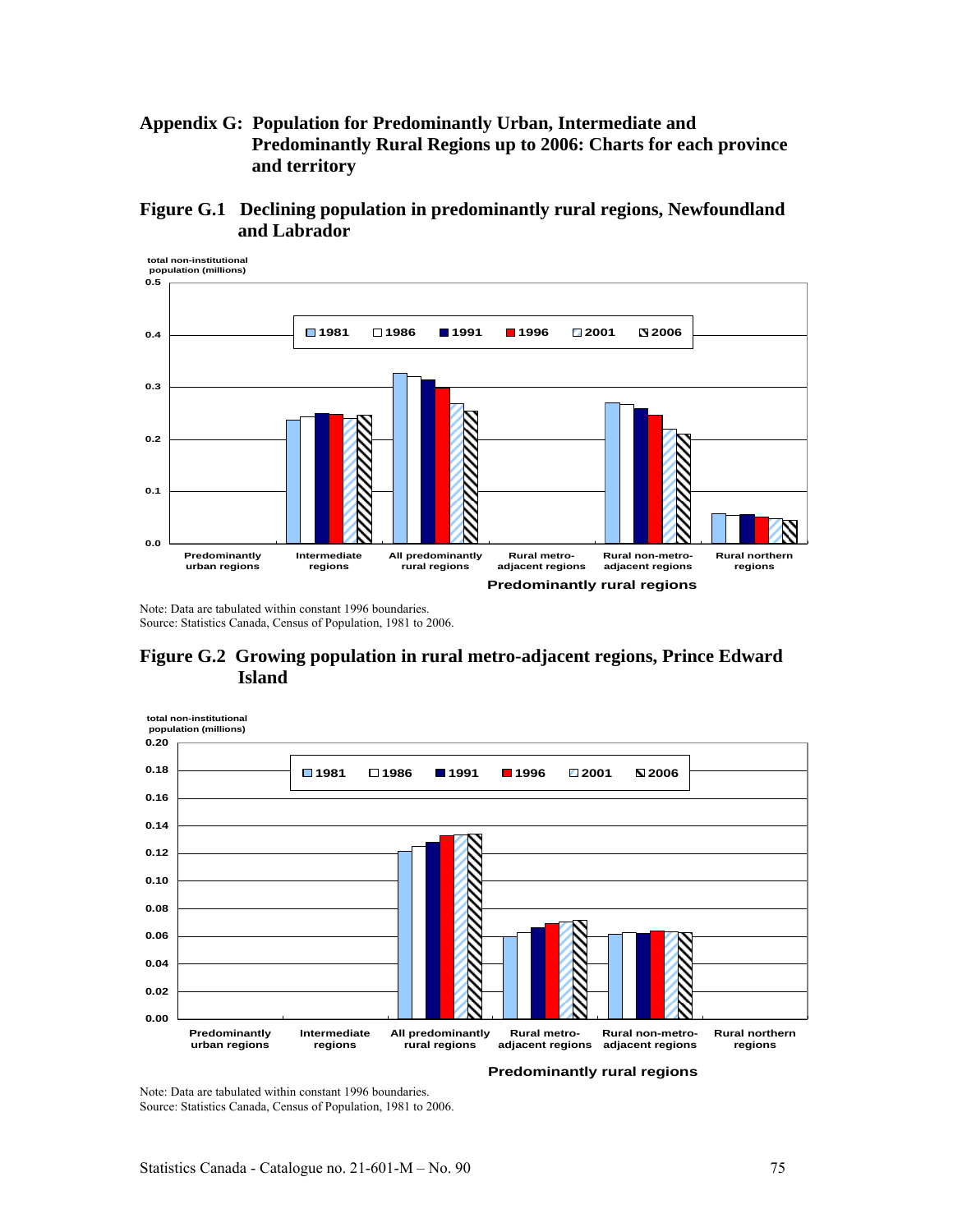

# **Figure G.3 Declining population in predominantly rural regions since 1991 in Nova Scotia**

Note: Data are tabulated within constant 1996 boundaries. Source: Statistics Canada, Census of Population, 1981 to 2006.



# **Figure G.4 Growing population in rural metro-adjacent regions, New Brunwsick**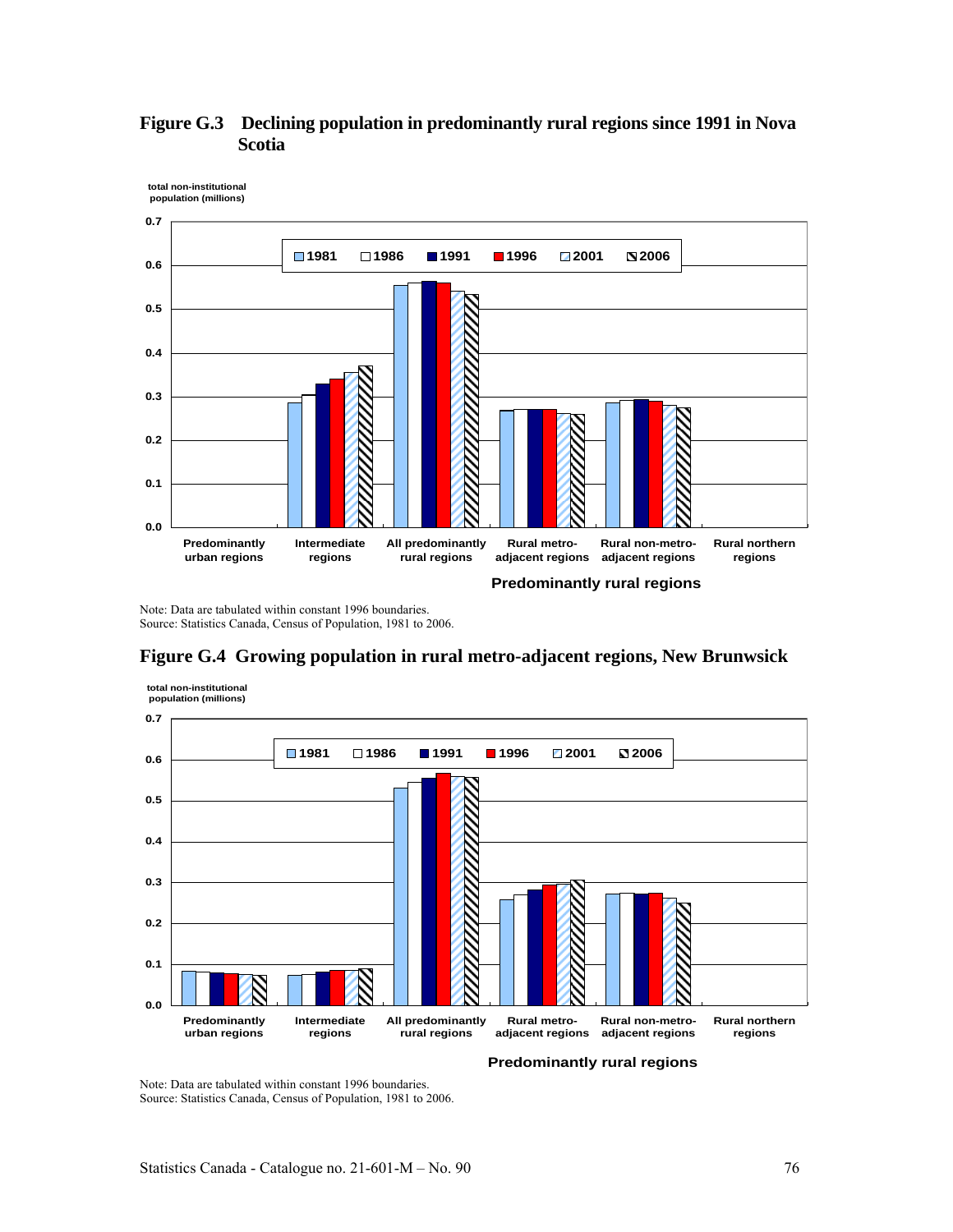

## **Figure G.5 Growing population in rural metro-adjacent regions, Quebec**

Note: Data are tabulated within constant 1996 boundaries. Source: Statistics Canada, Census of Population, 1981 to 2006.



# **Figure G.6 Growing population in rural metro-adjacent regions, Ontario**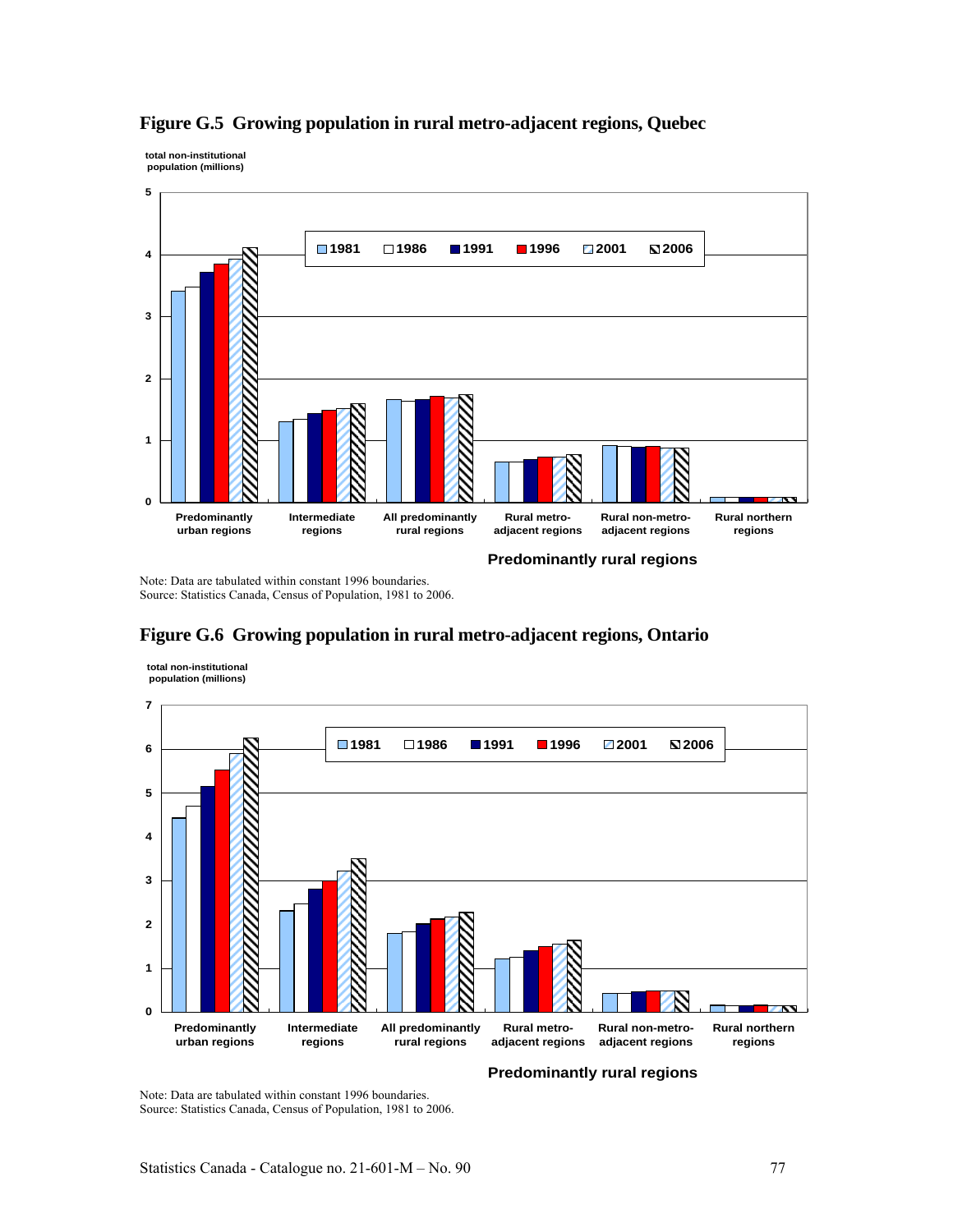

**Figure G.7 Growing population in rural metro-adjacent regions, Manitoba** 

Note: Data are tabulated within constant 1996 boundaries. Source: Statistics Canada, Census of Population, 1981 to 2006.



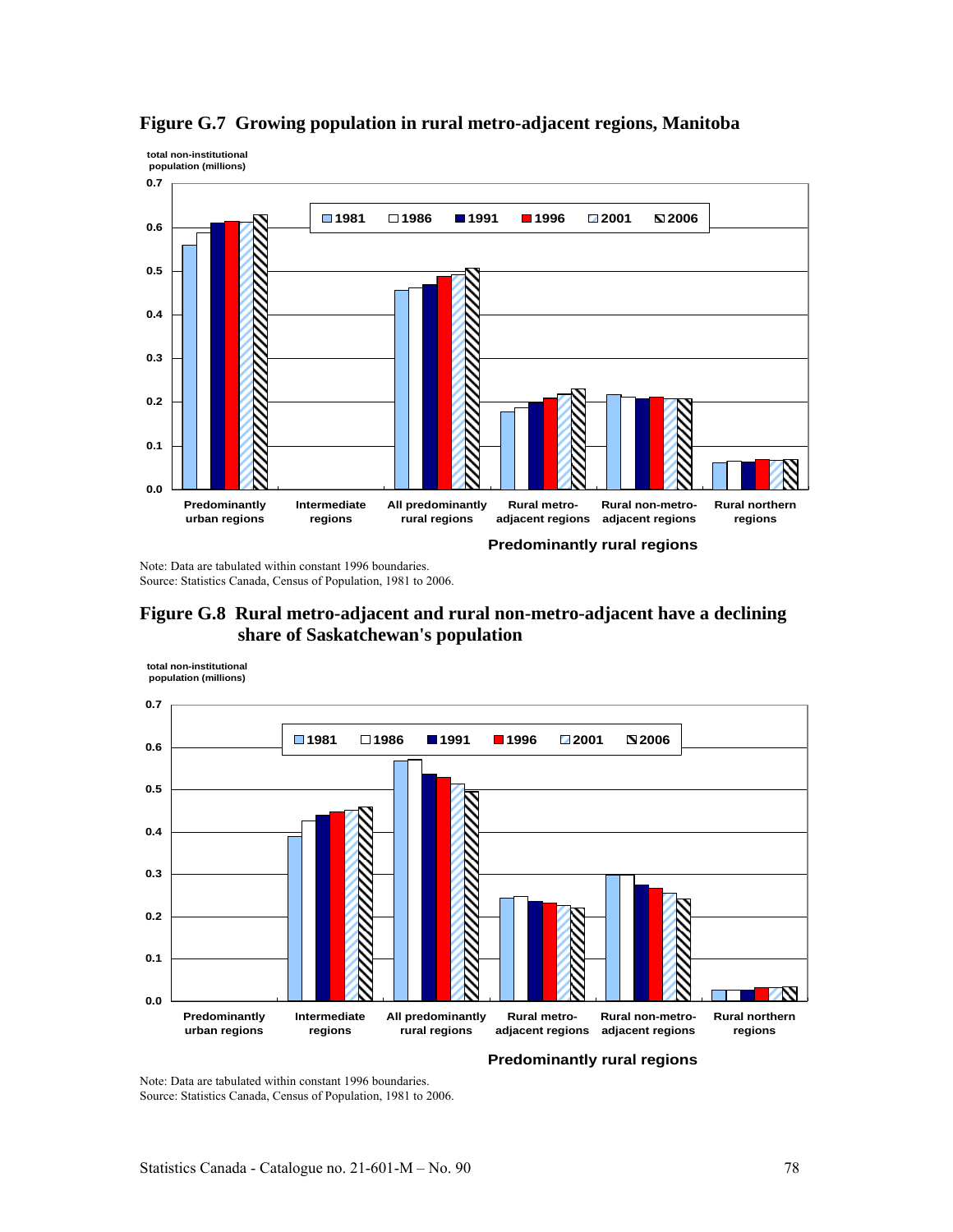



Note: Data are tabulated within constant 1996 boundaries. Source: Statistics Canada, Census of Population, 1981 to 2006.



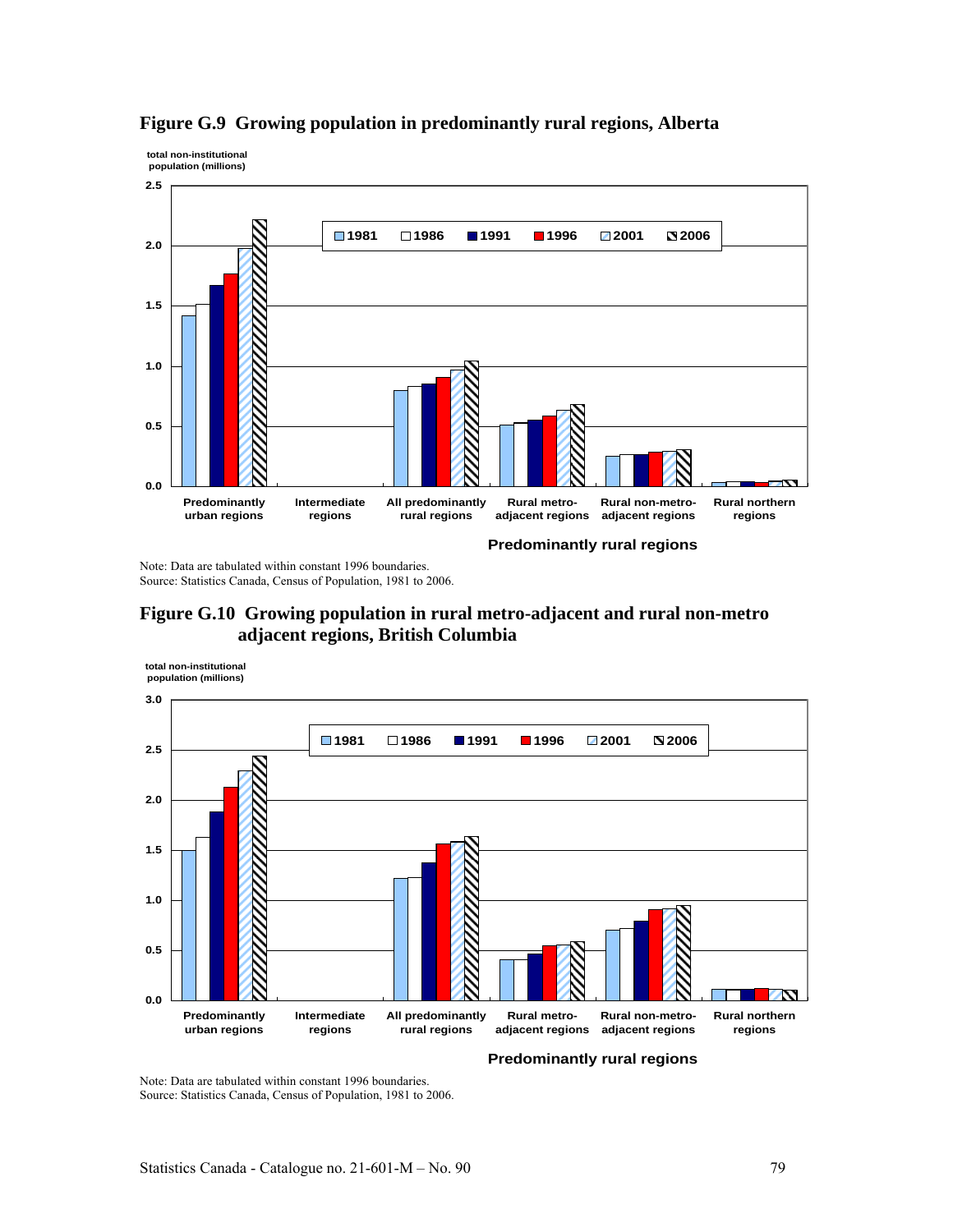

## **Figure G.11 Little change in Yukon population since 1991**

Note: Data are tabulated within constant 1996 boundaries. Source: Statistics Canada, Census of Population, 1981 to 2006.

## **Figure G.12 Growing population in Northwest Territories and Nunavut**



**Predominantly rural regions**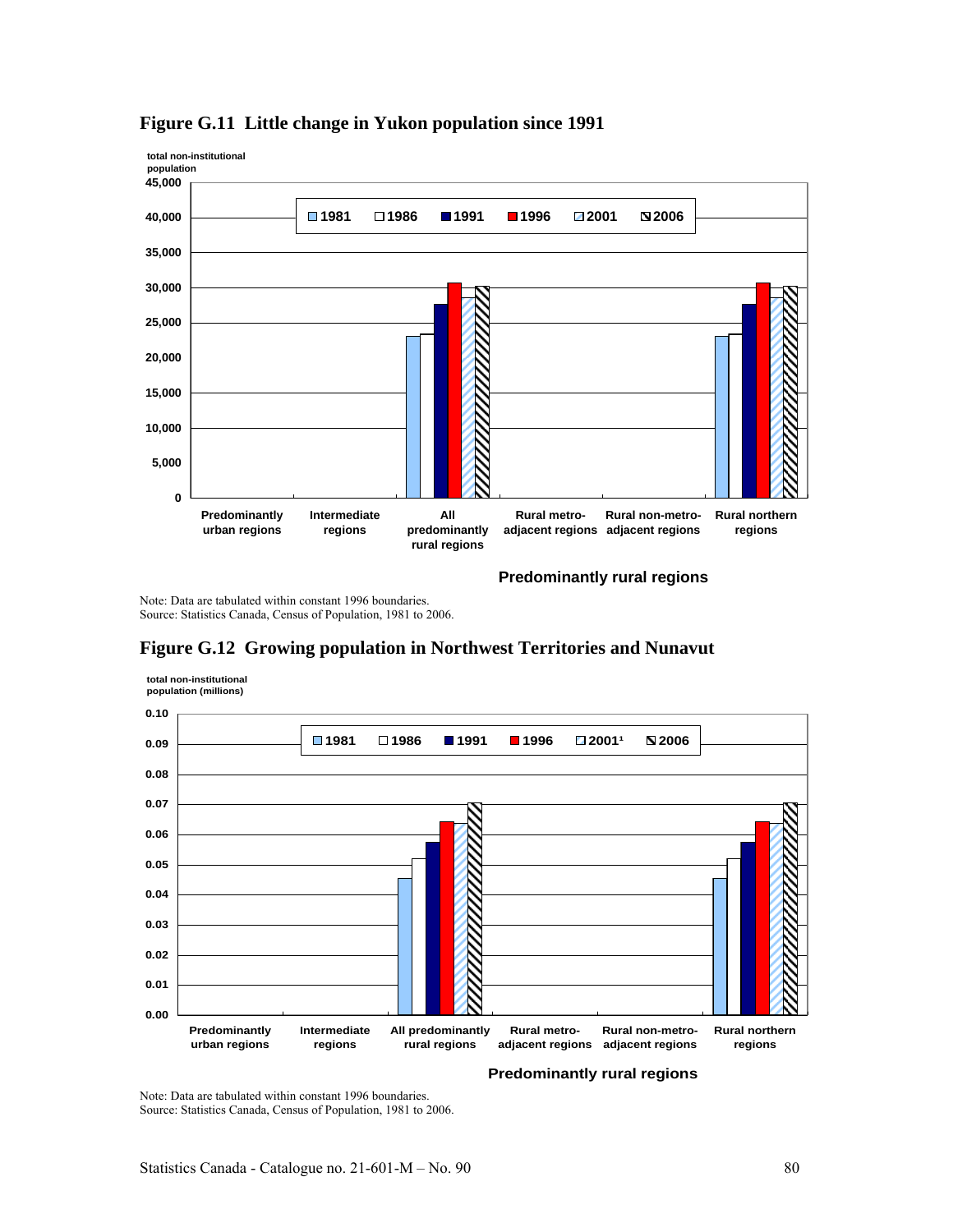# **Appendix H Percent distribution of population across predominantly urban, intermediate and predominantly rural regions — Charts for each province and territory**

# **Figure H.1 Declining share of total population in each type of rural region, Newfoundland and Labrador**



Note: Data are tabulated within constant 1996 boundaries. Source: Statistics Canada, Census of Population, 1981 to 2006.

# **Figure H.2 Declining share of total population in rural non-metro-adjacent regions, Prince Edward Island**

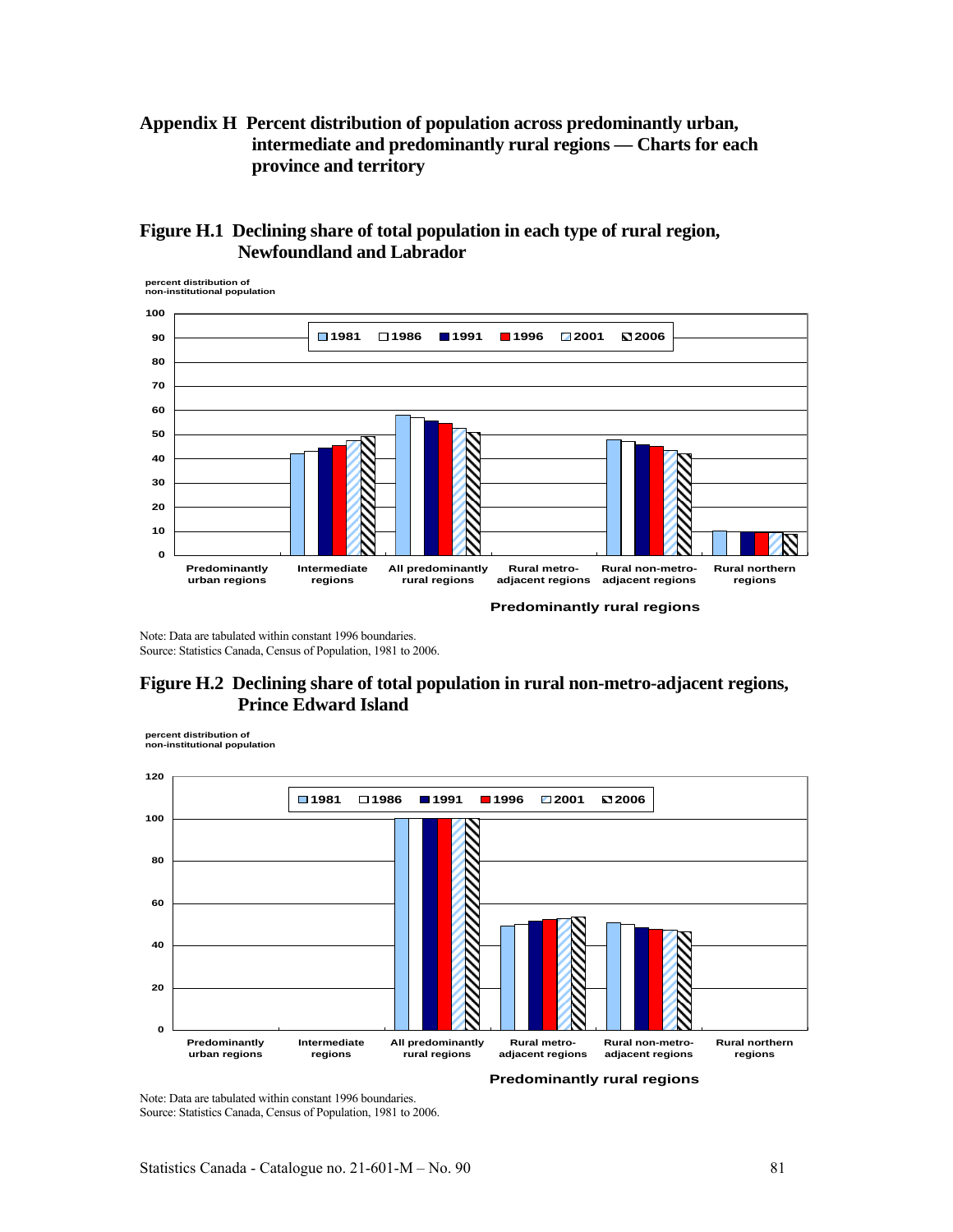

**Figure H.3 Declining share of total population in each type of rural region, Nova Scotia** 

Note: Data are tabulated within constant 1996 boundaries. Source: Statistics Canada, Census of Population, 1981 to 2006.



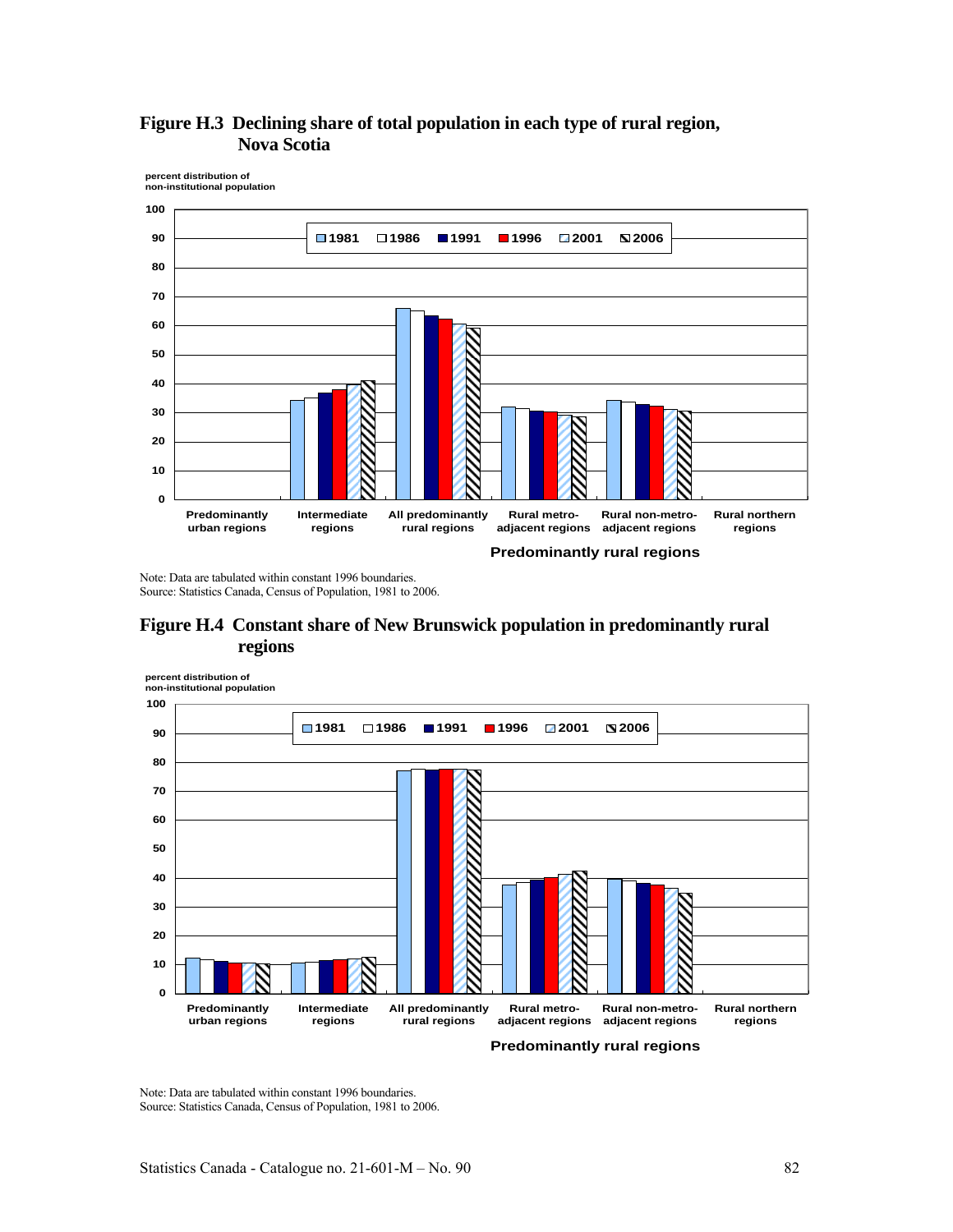

## **Figure H.5 Declining share of total population in each type of rural region, Quebec**

Note: Data are tabulated within constant 1996 boundaries. Source: Statistics Canada, Census of Population, 1981 to 2006.

## **Figure H.6 Declining share of total population in each type of rural region, Ontario**



**percent distribution of non-institutional population**

**percent distribution of**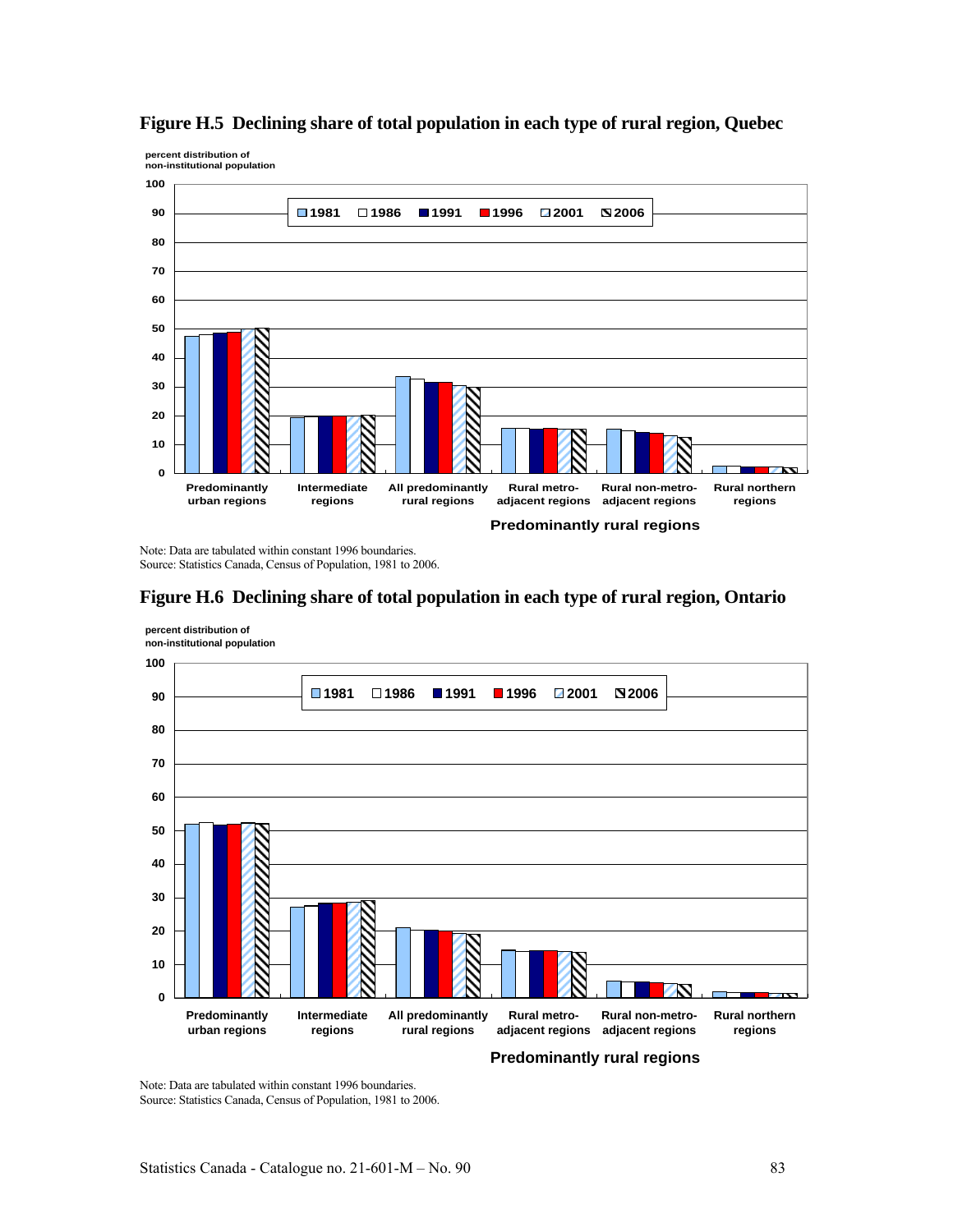



Note: Data are tabulated within constant 1996 boundaries. Source: Statistics Canada, Census of Population, 1981 to 2006.

# **Figure H.8 Declining share of total population in each type of rural region, Saskatchewan**

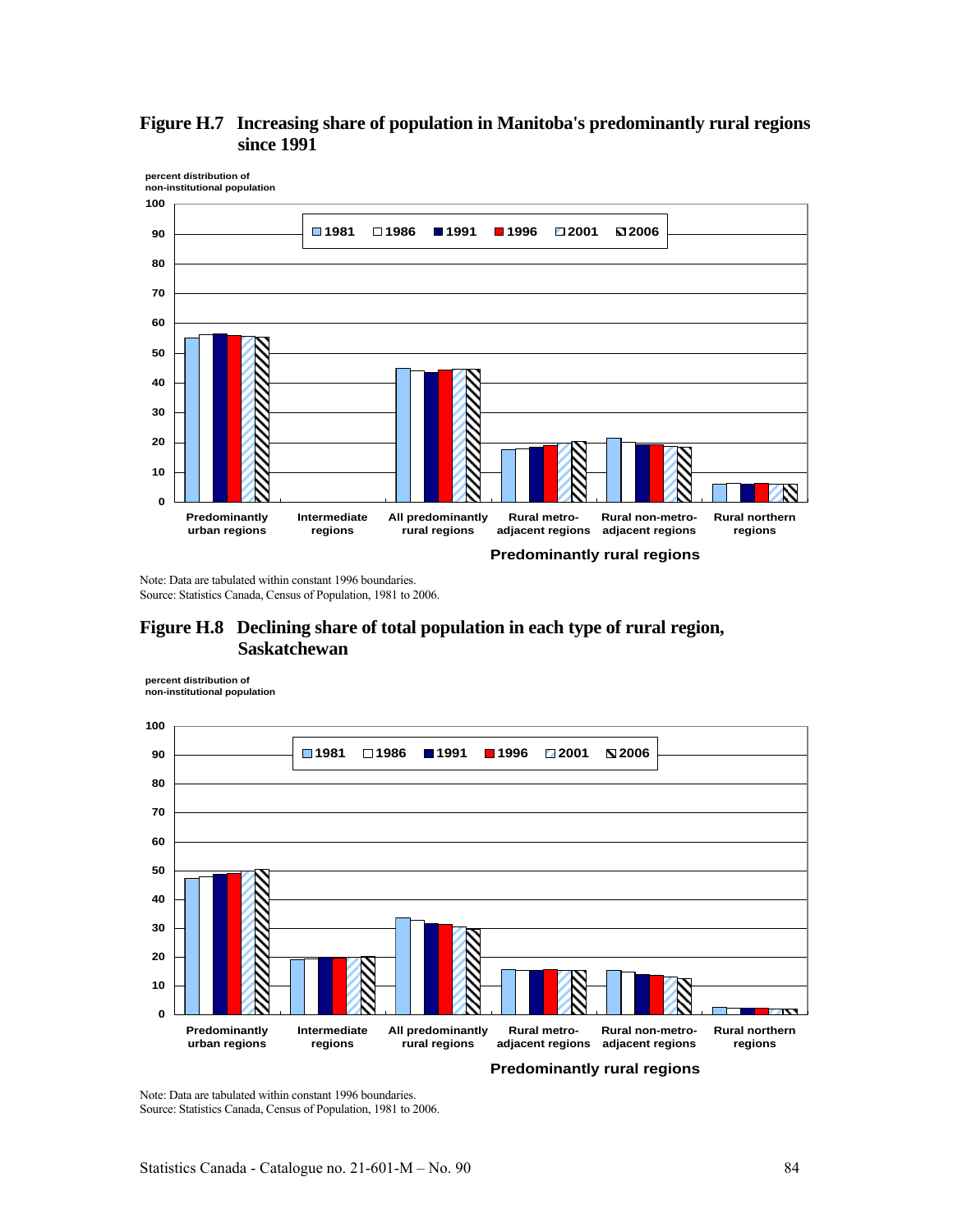



Note: Data are tabulated within constant 1996 boundaries. Source: Statistics Canada, Census of Population, 1981 to 2006.

## **Figure H.10 Declining share of total population in each type of rural region, British Columbia**

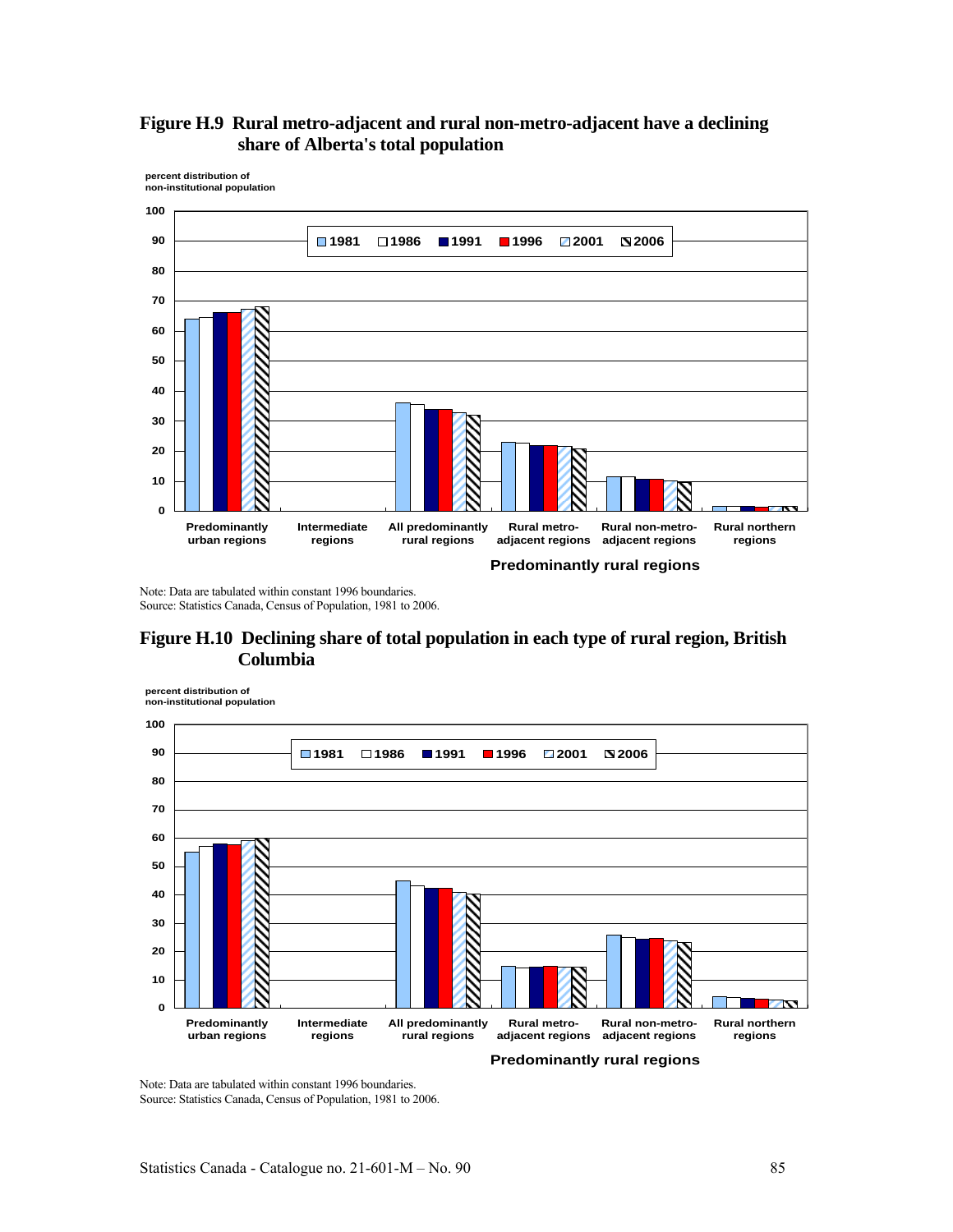# **Appendix I: Five-year percent change in population for predominantly urban, intermediate and predominantly rural regions up to 2006: Charts for each province and territory**

**Figure I.1 Continuous decline in predominantly rural population in Newfoundland and Labrador** 



Note: Data are tabulated within constant 1996 boundaries. Source: Statistics Canada, Census of Population, 1981 to 2006.

# **Figure I.2 Continuous growth in rural metro-adjacent regions in Prince Edward Island**

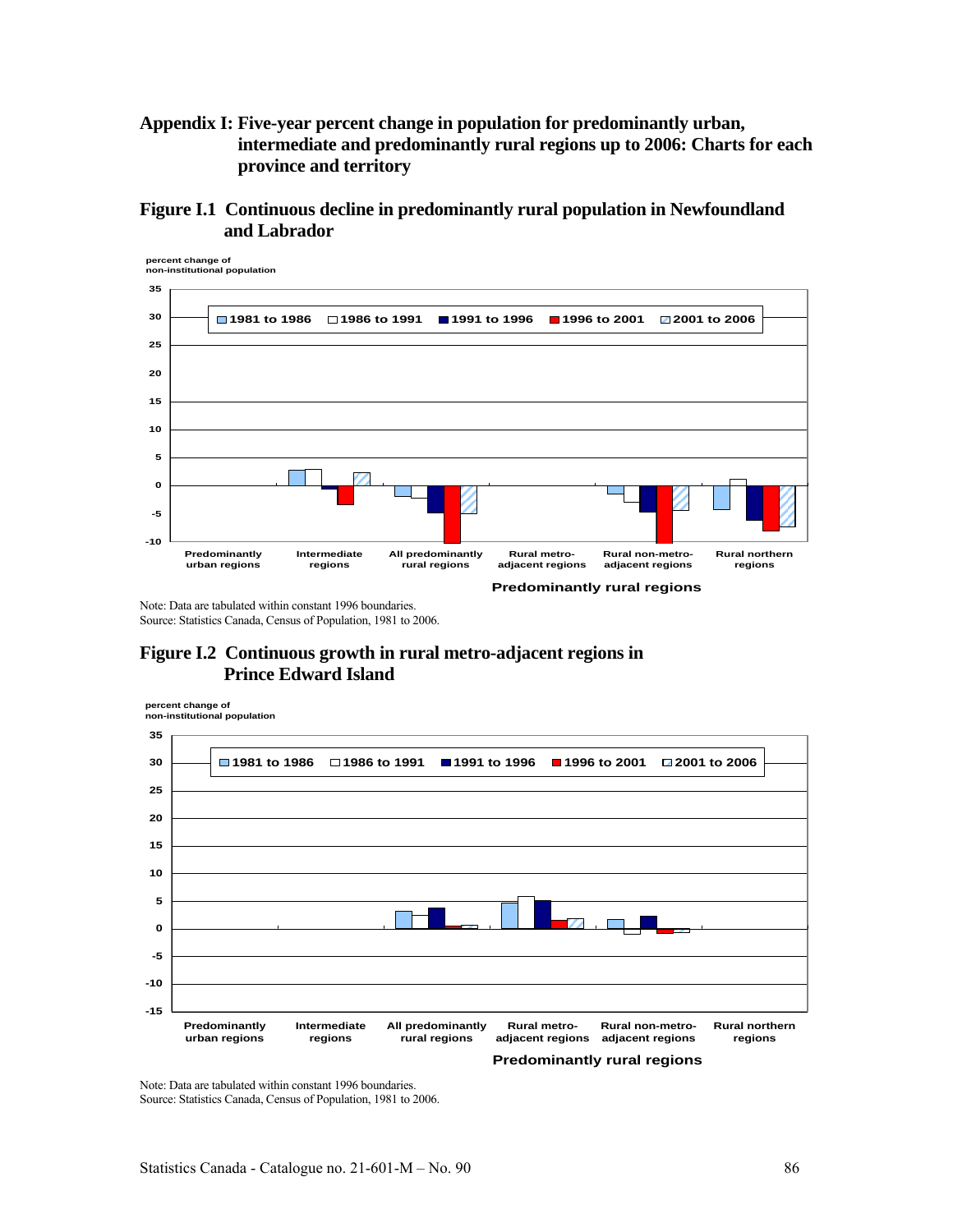

## **Figure I.3 Predominantly rural population decline since 1991 in Nova Scotia**

Note: Data are tabulated within constant 1996 boundaries. Source: Statistics Canada, Census of Population, 1981 to 2006.

**percent change of**

## **Figure I.4 Population decline in rural non-metro-adjacent regions since 1996 in New Brunswick**

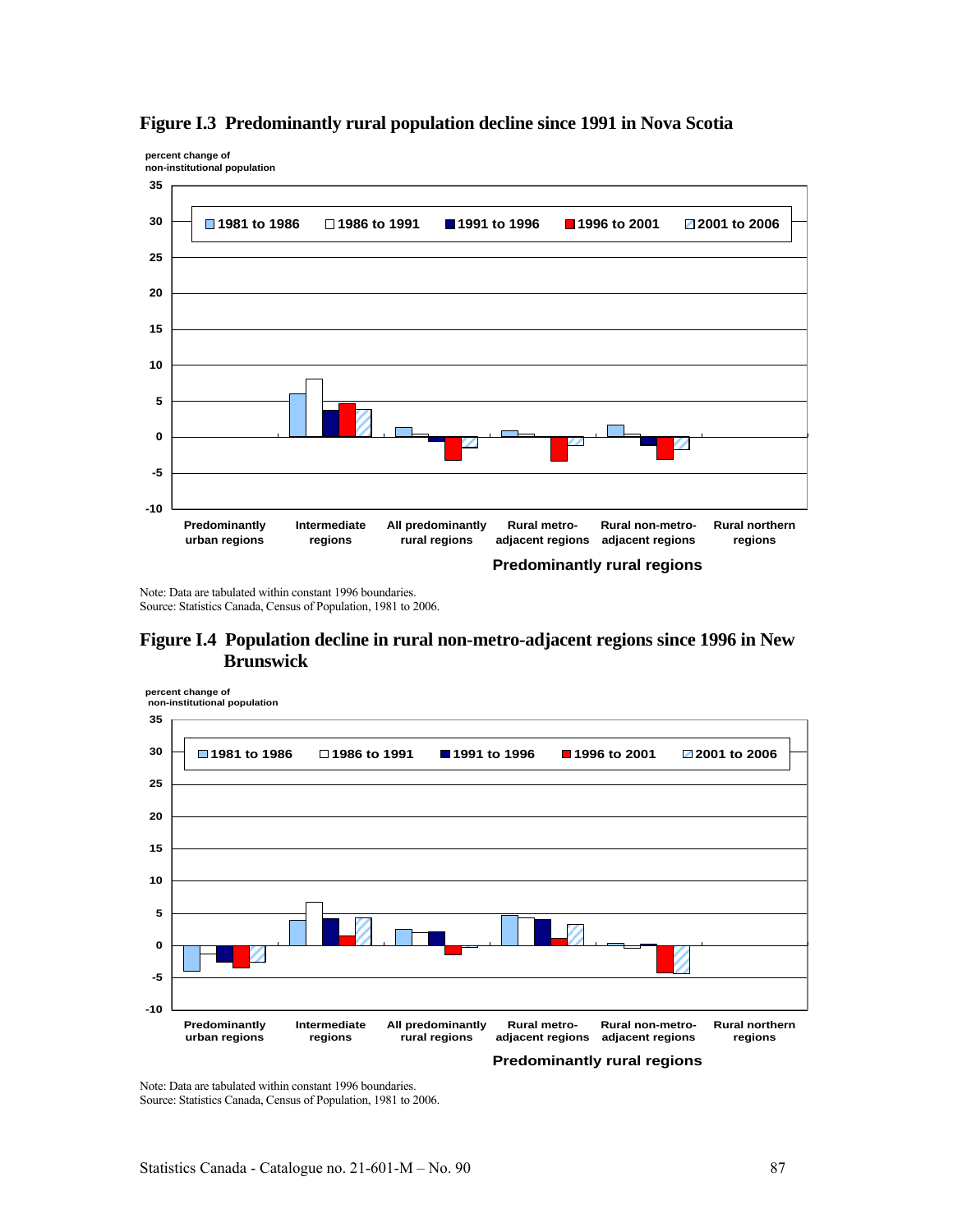

## **Figure I.5 Decline in population in rural northern regions since 1996 in Quebec**

Note: Data are tabulated within constant 1996 boundaries. Source: Statistics Canada, Census of Population, 1981 to 2006.

**percent change of**



# **Figure I.6 Declining population in rural northern regions since 1996 in Ontario**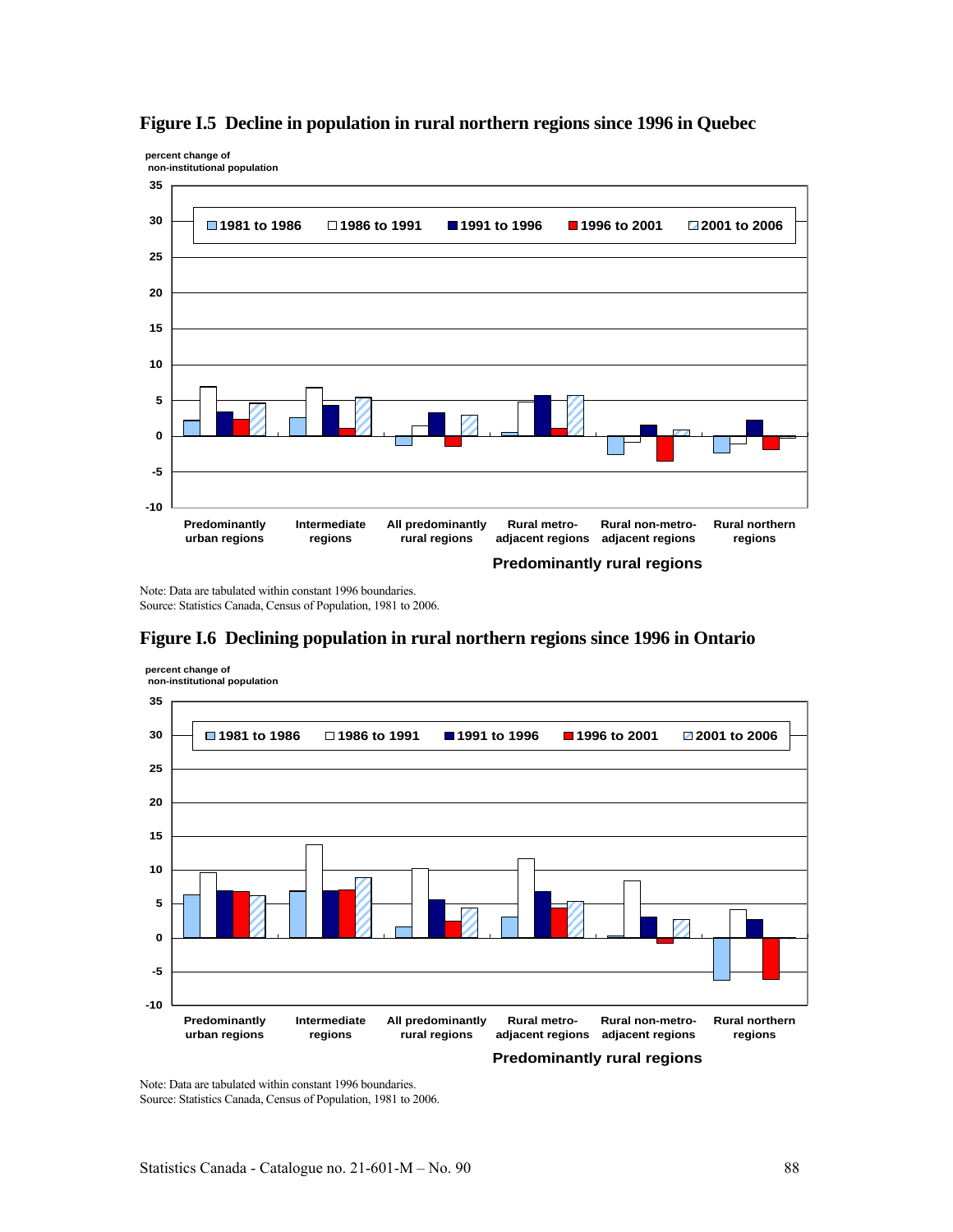



Note: Data are tabulated within constant 1996 boundaries. Source: Statistics Canada, Census of Population, 1981 to 2006.

## **Figure I.8 Continuous population growth in rural northern regions of Saskatchewan, 1981 to 2006**

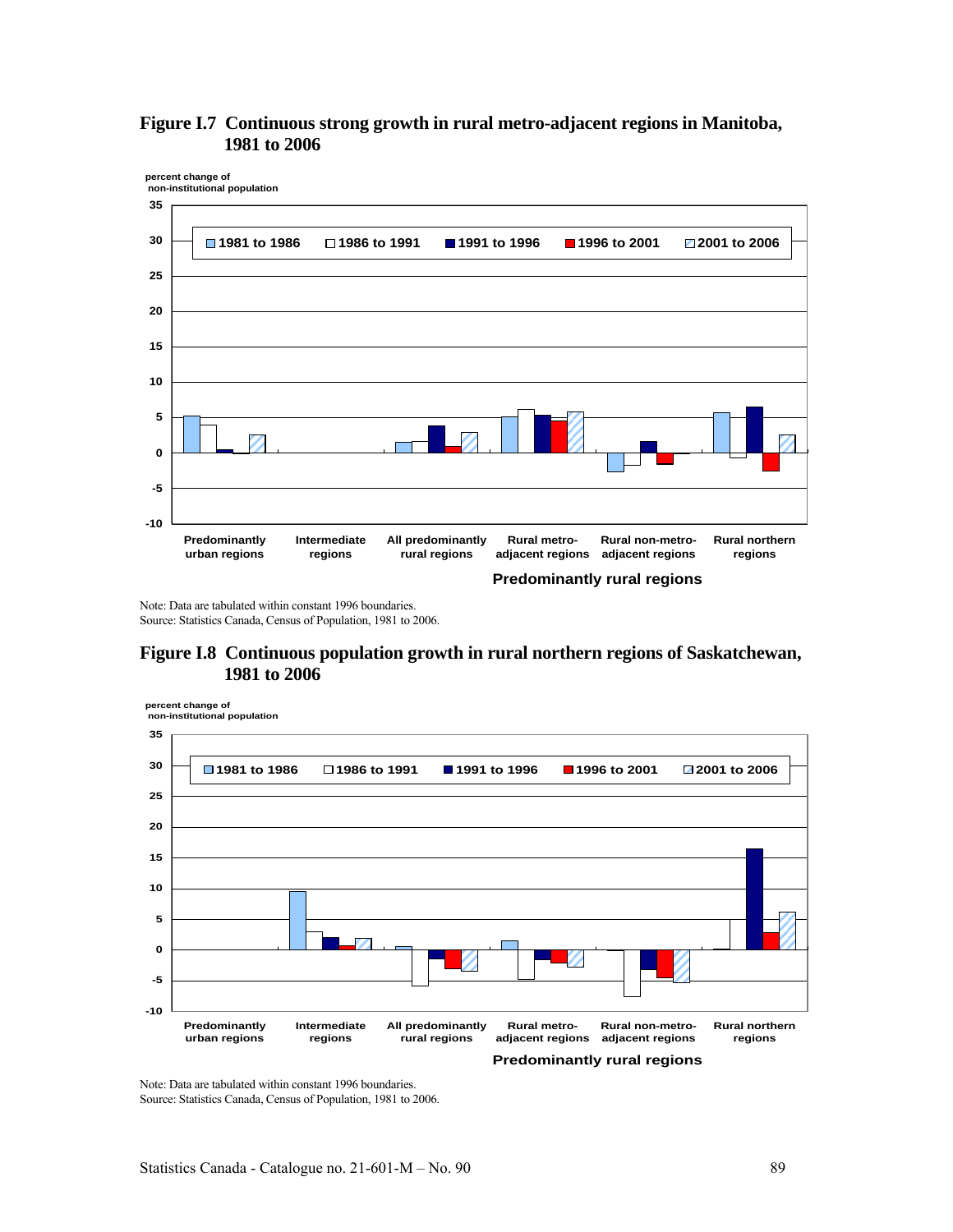

## **Figure I.9 Strong population growth in rural northern regions since 1996 in Alberta**

Note: Data are tabulated within constant 1996 boundaries. Source: Statistics Canada, Census of Population, 1981 to 2006.

# **Figure I.10 Declining population in rural northern regions since 1996 in British Columbia**

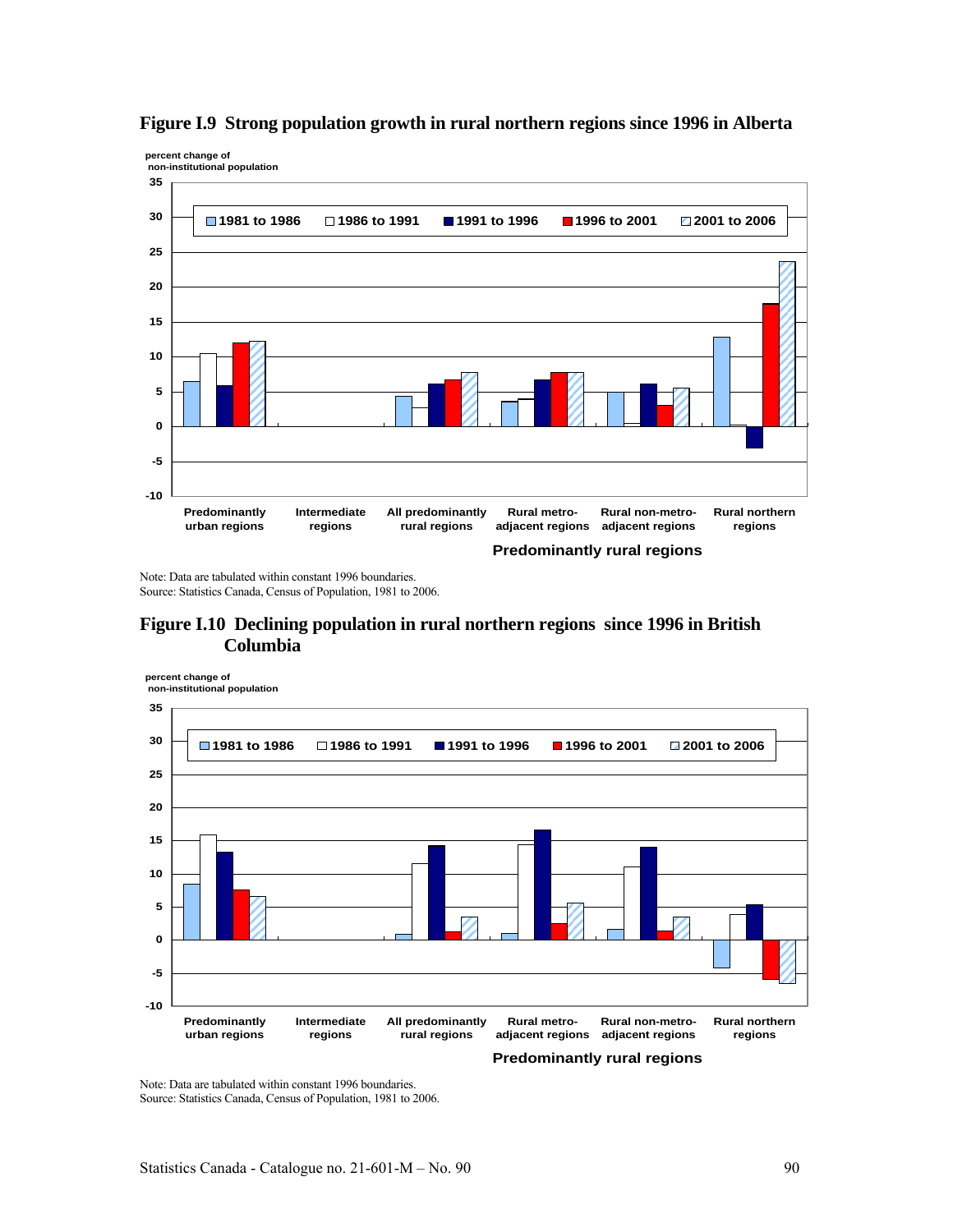

## **Figure I.11 Population decline in Yukon from 1996 to 2001**

**percent change of**

Note: Data are tabulated within constant 1996 boundaries. Source: Statistics Canada, Census of Population, 1981 to 2006.

# **Figure I.12 Population growth in most intercensal periods, Northwest Territories and Nunavut, 1981 to 2006**

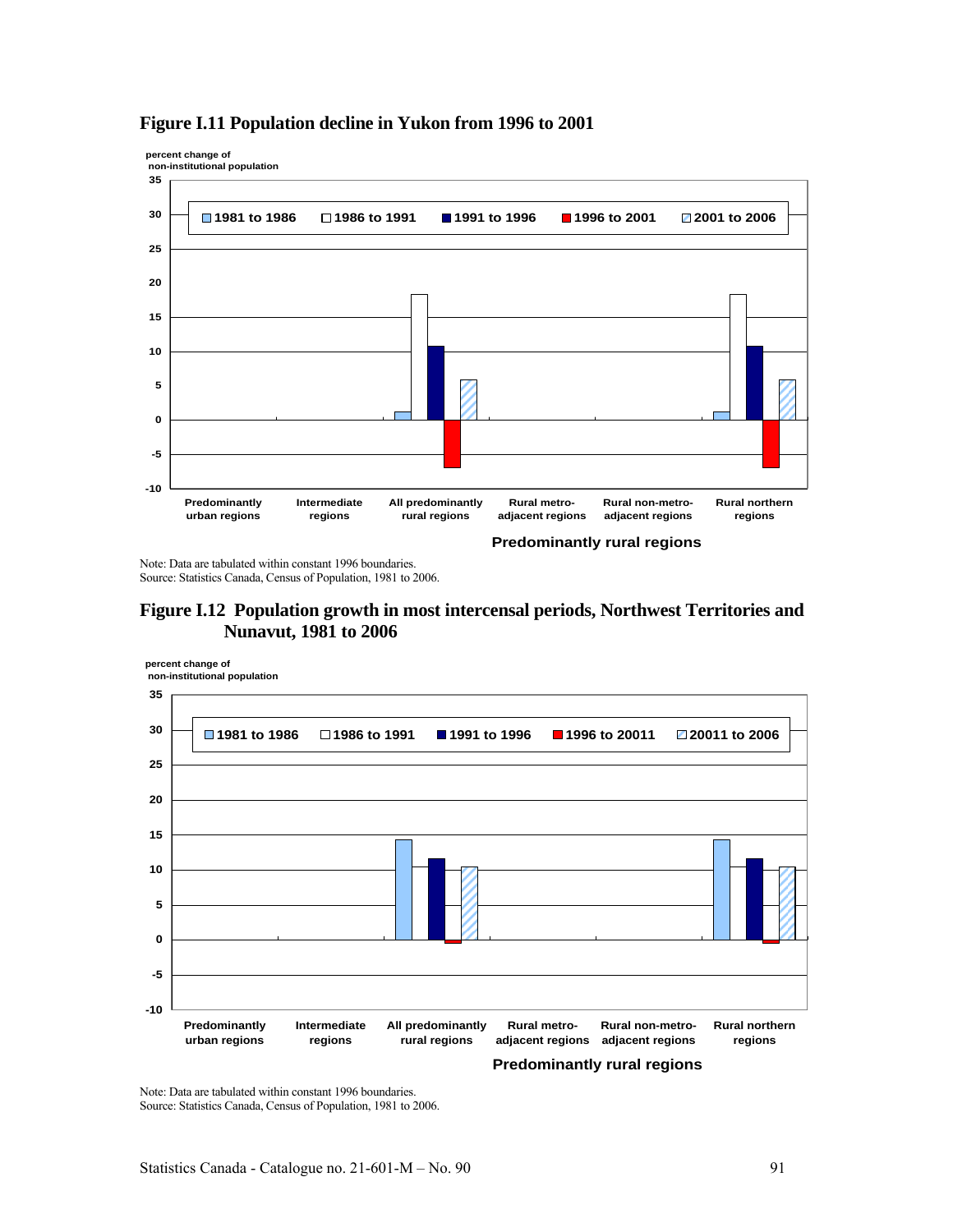# **Appendix J Census rural and census urban population up to 2006: Tables for Canada and for each province and territory**

|      |                 | Total farm population       |            |                 | Total non-farm population |                      | Total<br>population | Total urban<br>population | Total rural<br>population | Rural farm<br>population as<br>a percent of<br>total rural | Percent of<br>farm<br>population that<br>is census | Rural<br>population as a<br>percent of the | population      | Five-year percent<br>change in total |
|------|-----------------|-----------------------------|------------|-----------------|---------------------------|----------------------|---------------------|---------------------------|---------------------------|------------------------------------------------------------|----------------------------------------------------|--------------------------------------------|-----------------|--------------------------------------|
|      | Census<br>urban | Census<br>rural             | Total      | Census<br>urban | Census<br>rural           | Total                |                     |                           |                           | population                                                 | urban                                              | total population                           | Census<br>urbar | Census<br>rural                      |
|      | (1)             | (2)                         | (3)        | (4)             | (5)                       | (6)                  | (7)                 | (8)                       | (9)                       | (10)                                                       | (11)                                               | (12)                                       |                 |                                      |
|      |                 |                             | $=(1)+(2)$ |                 |                           | $=(4)+(5)$           | $=(3)+(6)$          | $= (1) + (4)$             | $(2)+(5)$                 | $=((2)/(9))^*100$                                          | $=((1)/(3))^*100$                                  | $= ((9)/(7))^*100$                         |                 |                                      |
| 1851 |                 |                             |            |                 |                           |                      | 2,436,297           |                           | 318,079 2,118,218         | $\ddot{\phantom{a}}$                                       | $\ddot{\phantom{a}}$                               | 87                                         | $\cdots$        |                                      |
| 1861 |                 |                             |            |                 |                           |                      | 3,229,633           |                           | 527,220 2,702,413         |                                                            |                                                    | 84                                         | 33              | 14                                   |
| 1871 |                 |                             |            |                 |                           |                      | 3,689,257           | 722.343                   | 2,966,914                 | $\ddotsc$                                                  | $\ddot{\phantom{a}}$                               | 80                                         | 19              | 5                                    |
| 1881 |                 |                             |            |                 |                           |                      | 4,324,810           | 1,109,507                 | 3,215,303                 | $\ddot{\phantom{a}}$                                       | $\ddotsc$                                          | 74                                         | 27              |                                      |
| 1891 |                 |                             |            |                 |                           |                      | 4,833,239           | 1,537,098                 | 3,296,141                 |                                                            | $\ddot{\phantom{0}}$                               | 68                                         | 19              |                                      |
| 1901 |                 |                             |            |                 |                           |                      | 5,371,315           |                           | 2,014,222 3,357,093       |                                                            | $\ddotsc$                                          | 63                                         | 16              |                                      |
| 1911 |                 |                             |            |                 |                           |                      | 7.206.643           | 3,272,947                 | 3,933,696                 | $\ddot{\phantom{a}}$                                       | $\ddot{\phantom{a}}$                               | 55                                         | 31              | 9                                    |
| 1921 |                 |                             |            |                 |                           |                      | 8,787,949           |                           | 4,352,122 4,435,827       |                                                            |                                                    | 50                                         | 16              | 6                                    |
| 1931 |                 | 65,718 3,223,422 3,289,140  |            | 5,504,980       | 1,568,713                 | 7,073,693            | 10,362,833          | 5,570,698                 | 4,792,135                 | 67                                                         | $\overline{2}$                                     | 46                                         | 14              |                                      |
| 1941 |                 | 35,527 3,116,922 3,152,449  |            |                 | 6,215,092 2,122,172       | 8,337,264            | 11,489,713          |                           | 6,250,619 5,239,094       | 59                                                         |                                                    | 46                                         | 6               |                                      |
| 1951 |                 | 84,254 2,827,660 2,911,914  |            | 8.538.681       | 2.533.734                 | 11,072,415           | 13,984,329          | 8,622,935                 | 5,361,394                 | 53                                                         | 3                                                  | 38                                         | 19              |                                      |
| 1956 |                 | 115,168 2,631,535 2,746,703 |            | 10,592,572      | 2,710,013                 | 13,302,585           | 16,049,288          | 10,707,740                | 5,341,548                 | 49                                                         |                                                    | 33                                         | 24              | 0                                    |
| 1961 |                 | 55,615 2,072,720 2,128,335  |            | 12,630,806      | 3,441,480                 | 16,072,286           | 18,200,621          | 12,686,421                | 5,514,200                 | 38                                                         | 3                                                  | 30                                         | 18              | 3                                    |
| 1966 |                 | 46,821 1,913,622 1,960,443  |            | 14,661,576      | 3,349,741                 | 18,011,317           | 19,971,760          | 14,708,397                | 5,263,363                 | 36                                                         | $\overline{c}$                                     | 26                                         | 16              | -5                                   |
| 1971 |                 | 69,770 1,419,715 1,489,485  |            | 16,312,970      | 3,712,655                 | 20,025,625           | 21,515,110          | 16,382,740                | 5,132,370                 | 28                                                         | 5                                                  | 24                                         | 11              | $-2$                                 |
| 1976 |                 | 30,210 1,225,485 1,255,695  |            | 17,302,285      |                           | 4,370,170 21,672,455 | 22,928,150          | 17,332,495                | 5,595,655                 | 22                                                         |                                                    | 24                                         | 6               | 9                                    |
| 1981 |                 | 41,797 1,039,840            | 1,081,637  | 18,357,331      |                           | 4,835,319 23,192,650 | 24,274,287          | 18,399,128                | 5,875,159                 | 18                                                         |                                                    | 24                                         | 6               | 5                                    |
| 1986 | 40,235          | 890,480                     | 930,715    | 19,272,435      |                           | 5,030,440 24,302,875 | 25,233,590          | 19,312,670                | 5,920,920                 | 15                                                         |                                                    | 23                                         | 5               |                                      |
| 1991 | 34,905          | 830.990                     | 865,895    | 20,834,475      |                           | 5,511,040 26,345,515 | 27,211,410          | 20,869,380                | 6,342,030                 | 13                                                         |                                                    | 23                                         | 8               |                                      |
| 1996 | 32,305          | 819,105                     | 851,410    | 22,383,060      | 5,517,120                 | 27,900,180           | 28,751,590          | 22,415,365                | 6,336,225                 | 13                                                         |                                                    | 22                                         | $\overline{7}$  | 0                                    |
| 2001 | 31,380          | 695,750                     | 727,125    | 23,829,468      |                           | 5,357,717 29,187,185 | 29,914,315          | 23,860,848                | 6,053,467                 | 11                                                         |                                                    | 20                                         | 6               | -4                                   |
| 2006 | $\cdot\cdot$    | $\ddotsc$                   |            | $\cdot\cdot$    |                           |                      | 31,511,587          | 25,295,606                | 6,215,981                 |                                                            |                                                    | 20                                         | 6               | 3                                    |

**Table J.1-1 Farm versus Non-farm and Census Rural versus Census Urban Population, Canada (excluding Yukon, Northwest Territories and Nunavut), 1851 to 2006**

Note: The "census rural" population for 1981 to 2001 refers to persons living outside centres with 1,000 population and outside areas with 400 persons per square kilometre.

Previous to 1981, the definitions differed slightly but consistently referred to populations outside centres of 1,000 population.

Note that in order to be consistent with the other data, the 1976 farm population is presented for all agricultural holdings with gross sales of \$50 or more in the previous

year.<br>Published data for the 1976 farm population refer to the population on agricultural holdings with sales of \$1,200 or more in the previous year.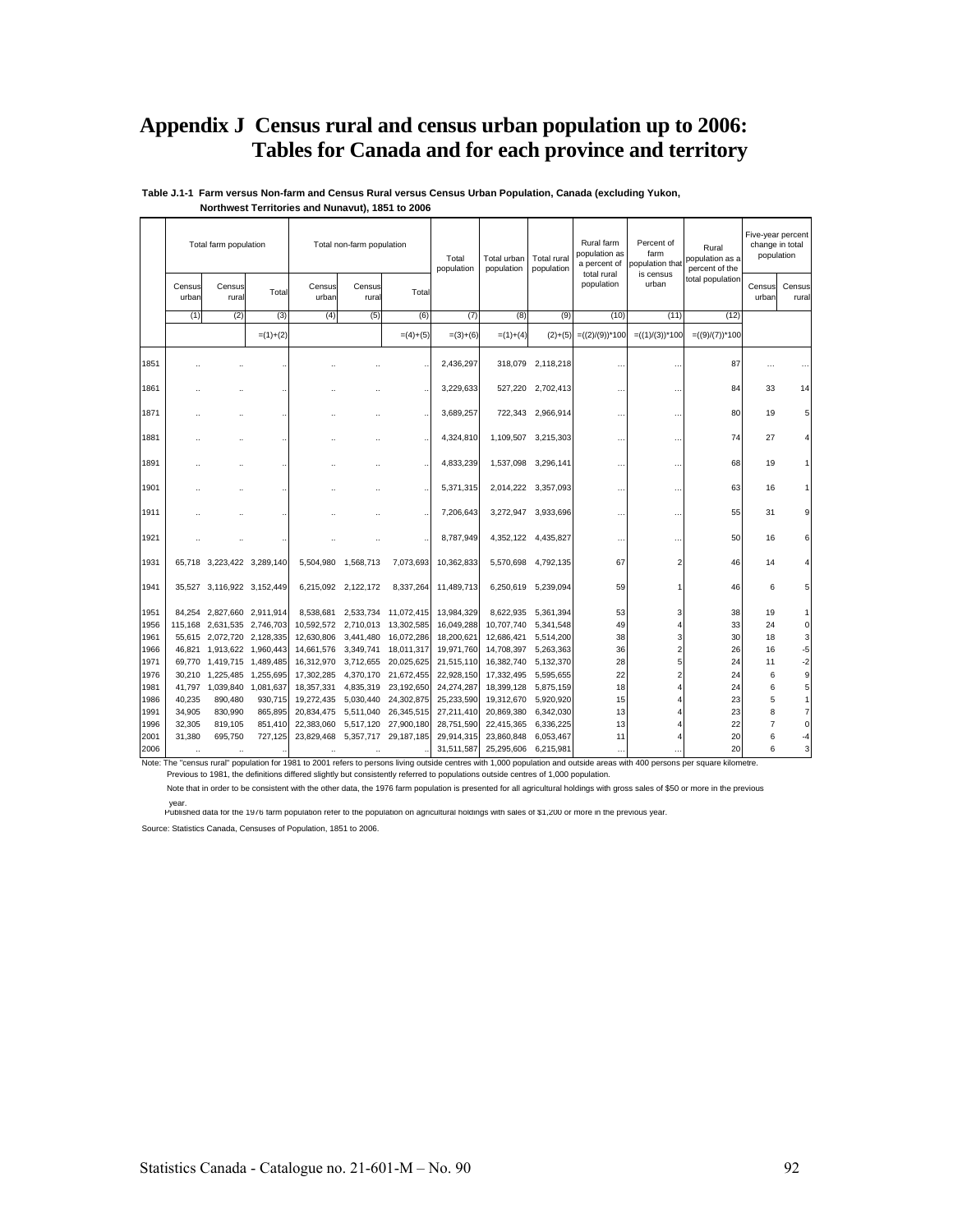|      |                      | Total farm population |                      |                 | Total non-farm population |            | Total<br>population | Total urban<br>population | Total rural<br>population | Rural farm<br>population as<br>total rural | Percent of<br>farm<br>a percent of population that<br>is census | Rural<br>population as<br>a percent of<br>the total | Five-year percent<br>change in total<br>population |                 |
|------|----------------------|-----------------------|----------------------|-----------------|---------------------------|------------|---------------------|---------------------------|---------------------------|--------------------------------------------|-----------------------------------------------------------------|-----------------------------------------------------|----------------------------------------------------|-----------------|
|      | Census<br>urban      | Census<br>rural       | Total                | Census<br>urban | Census<br>rural           | Total      |                     |                           |                           | population                                 | urban                                                           | population                                          | Census<br>urban                                    | Census<br>rural |
|      | (1)                  | (2)                   | (3)                  | (4)             | (5)                       | (6)        | (7)                 | (8)                       | (9)                       | (10)                                       | (11)                                                            | (12)                                                |                                                    |                 |
|      |                      |                       | $=(1)+(2)$           |                 |                           | $=(4)+(5)$ | $=(3)+(6)$          | $= (1)+(4)$               | $(2)+(5)$                 | $=((2)/(9))^*100$                          | $=((1)/(3))^*100$                                               | $=((9)/(7))^*100$                                   |                                                    |                 |
| 1851 |                      |                       |                      |                 | ٠.                        |            | 2,436,297           |                           | 318,079 2,118,218         | $\ddot{\phantom{a}}$                       | $\ddot{\phantom{0}}$                                            | 87                                                  |                                                    |                 |
| 1861 |                      |                       |                      |                 |                           |            | 3,229,633           |                           | 527,220 2,702,413         |                                            | $\ddot{\phantom{0}}$                                            | 84                                                  | 33                                                 | 14              |
| 1871 |                      |                       |                      |                 |                           |            | 3,689,257           |                           | 722,343 2,966,914         | $\sim$                                     | $\ddot{\phantom{a}}$                                            | 80                                                  | 19                                                 | 5               |
| 1881 |                      |                       |                      |                 |                           |            | 4,324,810           |                           | 1,109,507 3,215,303       | $\cdots$                                   | $\ddotsc$                                                       | 74                                                  | 27                                                 |                 |
| 1891 |                      |                       |                      |                 | ٠.                        |            | 4,833,239           |                           | 1,537,098 3,296,141       | $\ddotsc$                                  | $\ddot{\phantom{0}}$                                            | 68                                                  | 19                                                 |                 |
| 1901 |                      |                       |                      |                 |                           |            | 5,371,315           |                           | 2,014,222 3,357,093       | .                                          | $\ddot{\phantom{0}}$                                            | 63                                                  | 16                                                 |                 |
| 1911 |                      |                       |                      |                 |                           |            | 7,221,662           |                           | 3,276,812 3,944,850       | $\ddotsc$                                  | $\ddotsc$                                                       | 55                                                  | 31                                                 | 9               |
| 1921 |                      | $\ddot{\phantom{a}}$  |                      |                 |                           |            | 8,800,249           |                           | 4,353,428 4,446,821       | $\ddotsc$                                  | $\cdot$ .                                                       | 51                                                  | 16                                                 | 6               |
| 1931 |                      |                       |                      |                 |                           |            | 10,376,379          | 5,572,058                 | 4,804,321                 | $\ddot{\phantom{a}}$                       | $\ddot{\phantom{a}}$                                            | 46                                                  | 14                                                 |                 |
| 1941 |                      |                       |                      |                 |                           |            | 11,506,655          |                           | 6,252,416 5,254,239       |                                            | $\ddot{\phantom{0}}$                                            | 46                                                  | 6                                                  | 5               |
| 1951 |                      | ä.                    |                      |                 | à.                        |            | 14,009,429          | 8,628,253                 | 5,381,176                 | $\sim$                                     | $\ddotsc$                                                       | 38                                                  | 19                                                 |                 |
| 1956 |                      | $\ddot{\phantom{a}}$  |                      |                 |                           |            | 16,080,791          | 10,714,855                | 5,365,936                 | $\cdots$                                   | $\ddotsc$                                                       | 33                                                  | 24                                                 | $\overline{0}$  |
| 1961 |                      | $\ddot{\phantom{a}}$  | $\ddot{\phantom{a}}$ |                 | à.                        |            | 18,238,247          | 12,700,390                | 5,537,857                 | $\cdots$                                   | $\ddotsc$                                                       | 30                                                  | 19                                                 | $\overline{3}$  |
| 1966 |                      | ٠.                    |                      |                 | ä,                        |            | 20,014,880          | 14,726,759                | 5,288,121                 |                                            |                                                                 | 26                                                  | 16                                                 | $-5$            |
| 1971 |                      | $\ddot{\phantom{a}}$  |                      |                 | ٠.                        |            | 21,568,305          | 16,410,785                | 5,157,520                 | $\cdots$                                   | $\cdots$                                                        | 24                                                  | 11                                                 | $-2$            |
| 1976 |                      | ٠.                    |                      |                 |                           |            | 22,992,595          | 17,366,970                | 5,625,625                 | .                                          | $\ddot{\phantom{0}}$                                            | 24                                                  | 6                                                  | $\overline{9}$  |
| 1981 |                      |                       |                      |                 |                           |            | 24,343,177          | 18,435,923                | 5,907,254                 | $\cdots$                                   | $\ddotsc$                                                       | 24                                                  | 6                                                  | 5 <sup>1</sup>  |
| 1986 |                      |                       |                      |                 | z.                        |            | 25,309,330          | 19,352,080                | 5,957,250                 | $\cdots$                                   | $\ddotsc$                                                       | 24                                                  | 5                                                  | 1               |
| 1991 |                      |                       |                      |                 | z.                        |            | 27,296,856          | 20,906,872                | 6,389,984                 | $\cdots$                                   | $\ddots$                                                        | 23                                                  | 8                                                  | $\overline{7}$  |
| 1996 |                      | $\ddot{\phantom{a}}$  |                      |                 |                           |            | 28,846,758          | 22,461,207                | 6,385,551                 | $\cdots$                                   | $\ddotsc$                                                       | 22<br>20                                            | $\overline{7}$                                     | $\overline{0}$  |
| 2001 |                      |                       |                      |                 |                           |            | 30,007,094          | 23,908,211                | 6,098,883                 | $\cdots$                                   | $\ddotsc$                                                       |                                                     | 6                                                  | -4              |
| 2006 | $\ddot{\phantom{a}}$ |                       |                      | ٠.              | $\ddot{\phantom{a}}$      |            | 31,612,897          | 25,350,743 6,262,154      |                           | $\cdots$                                   |                                                                 | 20                                                  | 6                                                  | $\mathbf{3}$    |

|  | Table J.1-2 Farm versus Non-farm and Census Rural versus Census Urban Population, Canada, 1851 to 2006 |  |  |  |  |
|--|--------------------------------------------------------------------------------------------------------|--|--|--|--|
|  |                                                                                                        |  |  |  |  |

Note: The "census rural" population for 1981 to 2001 refers to persons living outside centres with 1,000 population and outside areas with 400 persons per square kilometre.<br>Previous to 1981, the definitions differed slight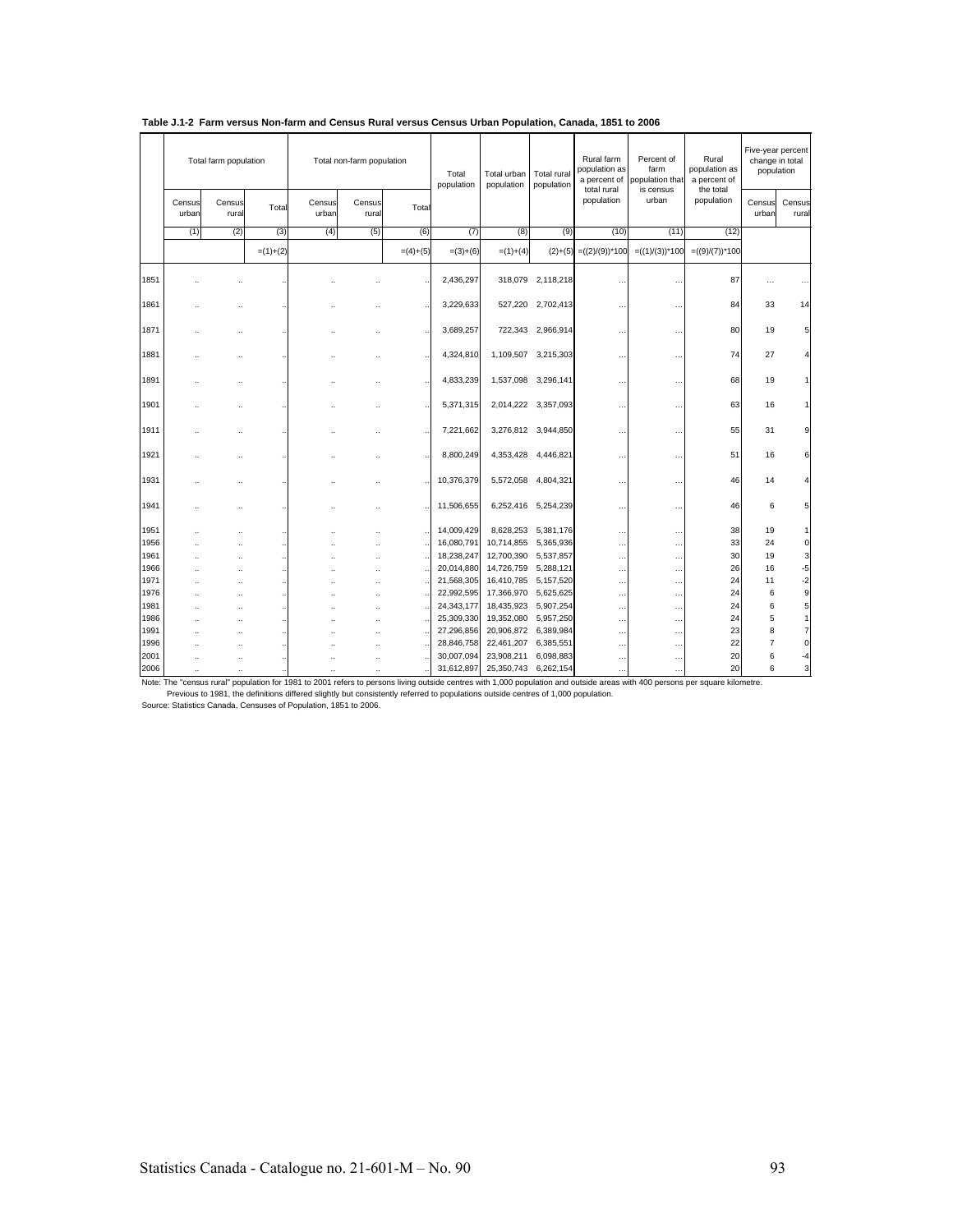#### **Table J.2 Farm versus Non-farm and Census Rural versus Census Urban Population, Newfoundland and Labrador, 1951 to 2006**

|      |                 | Total farm population |            |                      | Total non-farm population |            | Total<br>population | Total urban<br>population | Total rural<br>population | Rural farm<br>population as<br>a percent of<br>total rural | Percent of<br>farm<br>population that | Rural<br>population as<br>a percent of | change in total | Five-year percent<br>population |
|------|-----------------|-----------------------|------------|----------------------|---------------------------|------------|---------------------|---------------------------|---------------------------|------------------------------------------------------------|---------------------------------------|----------------------------------------|-----------------|---------------------------------|
|      | Census<br>urban | Census<br>rural       | Total      | Census<br>urban      | Census<br>rural           | Total      |                     |                           |                           | population                                                 | is census<br>urban                    | the total<br>population                | Census<br>urban | Census<br>rural                 |
|      | (1)             | (2)                   | (3)        | (4)                  | (5)                       | (6)        | (7)                 | (8)                       | (9)                       | (10)                                                       | (11)                                  | (12)                                   |                 |                                 |
|      |                 |                       | $=(1)+(2)$ |                      |                           | $=(4)+(5)$ | $=(3)+(6)$          | $=(1)+(4)$                | $(2)+(5)$                 | $=((2)/(9))^*100$                                          | $= ((1)/(3))^*100$                    | $= ((9)/(7))^*100$                     |                 |                                 |
| 1951 | 4,519           | 15.456                | 19,975     | 150.276              | 191.165                   | 341,441    | 361.416             | 154,795                   | 206,621                   |                                                            | 23                                    | 57                                     | $\cdots$        |                                 |
| 1956 | 2.917           | 10.138                | 13.055     | 182.335              | 219.684                   | 402.019    | 415.074             | 185.252                   | 229,822                   |                                                            | 22                                    | 55                                     | 20              | 11                              |
| 1961 | 2.013           | 9.077                 | 11.090     | 230.007              | 216.756                   | 446.763    | 457.853             | 232.020                   | 225.833                   |                                                            | 18                                    | 49                                     | 25              | $-2$                            |
| 1966 | 781             | 8.455                 | 9,236      | 265.908              | 218.252                   | 484.160    | 493.396             | 266.689                   | 226,707                   |                                                            | 8                                     | 46                                     | 15              | $\mathbf 0$                     |
| 1971 | 631             | 4.525                 | 5.156      | 298.169              | 218,775                   | 516,944    | 522.100             | 298,800                   | 223,300                   |                                                            | 12                                    | 43                                     | 12              | $-2$                            |
| 1976 | 685             | 3.070                 | 3.755      | 327.585              | 226,380                   | 553,965    | 557,720             | 328,270                   | 229,450                   |                                                            | 18                                    | 41                                     | 10              | 3                               |
| 1981 | 569             | 1,925                 | 2,494      | 332.329              | 232,858                   | 565,187    | 567.681             | 332,898                   | 234,783                   |                                                            | 23                                    | 41                                     | 1               | $\overline{2}$                  |
| 1986 | 420             | 1.685                 | 2,105      | 334.310              | 231.935                   | 566,245    | 568,350             | 334.730                   | 233,620                   |                                                            | 20                                    | 41                                     | 1               | $\mathbf 0$                     |
| 1991 | 410             | 1.645                 | 2.055      | 304.045              | 262.378                   | 566,423    | 568.475             | 304.455                   | 264,023                   |                                                            | 20                                    | 46                                     | -9              | 13                              |
| 1996 | 300             | 1.380                 | 1.680      | 313.520              | 236,595                   | 550.115    | 551.790             | 313.820                   | 237.975                   |                                                            | 18                                    | 43                                     | 3               | $-10$                           |
| 2001 | 225             | 930                   | 1.155      | 295,971              | 215,804                   | 511.775    | 512.930             | 296.196                   | 216,734                   |                                                            | 19                                    | 42                                     | $-6$            | -9                              |
| 2006 |                 | $\ddot{\phantom{a}}$  |            | $\ddot{\phantom{0}}$ |                           |            | 505,469             | 292,099                   | 213,370                   |                                                            | $\cdots$                              | 42                                     | $-1$            | $-2$                            |

Note: The "census rural" population for 1981 to 2001 refers to persons living outside centres with 1,000 population and outside areas with 400 persons per square kilometre.

Previous to 1981, the definitions differed slightly but consistently referred to populations outside centres of 1,000 population.<br>Note that in order to be consistent with the other data, the 1976 farm population is present

previous year.<br>Published data tor the 1976 farm population refer to the population on agricultural holdings with sales of \$1,200 or more in the previous year.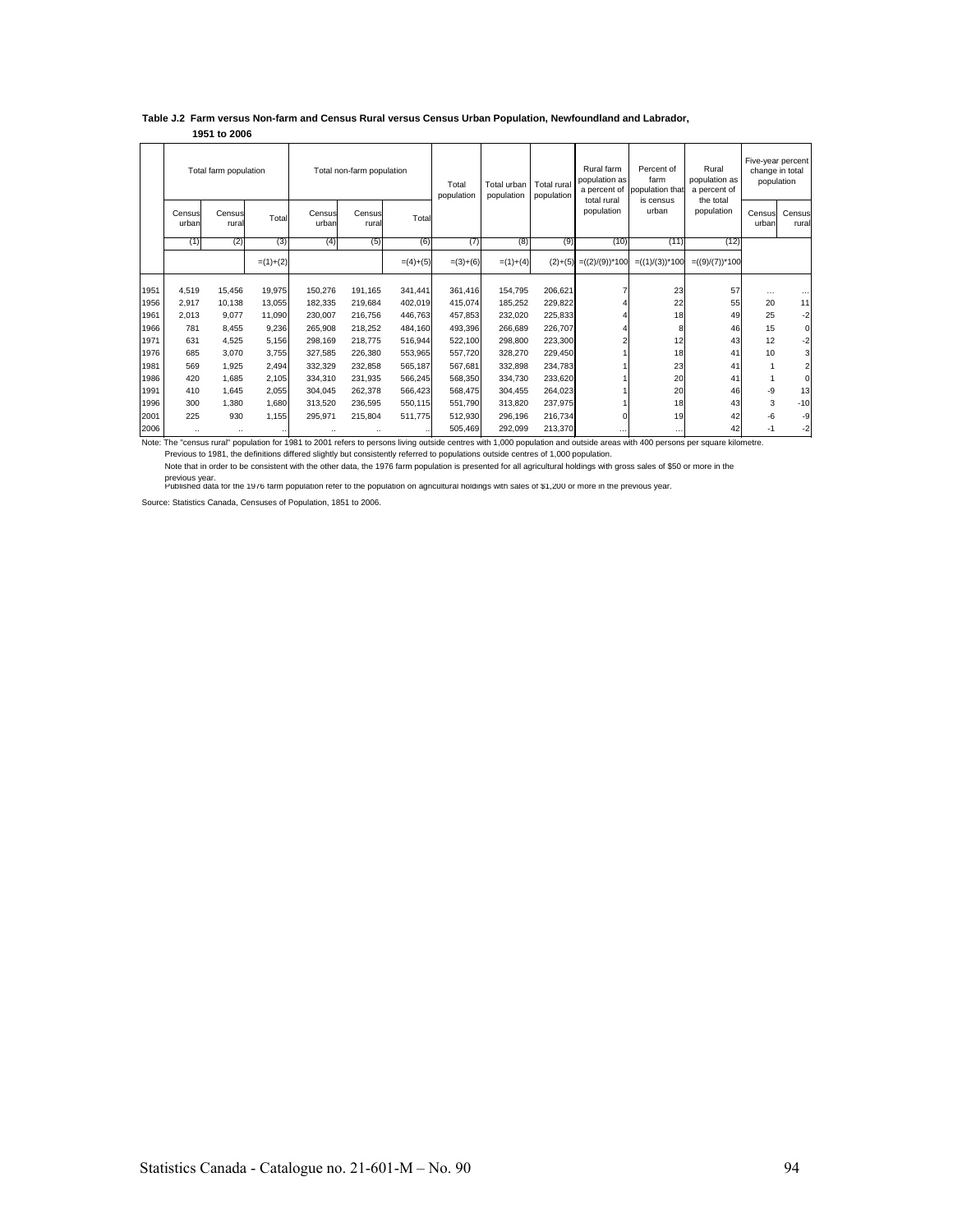|      |                 | Total farm population |            |                 | Total non-farm population |            | Total<br>population | Total urban<br>population | Total rural<br>population | Rural farm<br>population as<br>a percent of | Percent of<br>farm<br>population | Rural<br>population as<br>a percent of | Five-year percent<br>change in total | population              |
|------|-----------------|-----------------------|------------|-----------------|---------------------------|------------|---------------------|---------------------------|---------------------------|---------------------------------------------|----------------------------------|----------------------------------------|--------------------------------------|-------------------------|
|      | Census<br>urbar | Census<br>rural       | Total      | Census<br>urban | Census<br>rural           | Total      |                     |                           |                           | total rural<br>population                   | that is census<br>urban          | the total<br>population                | Census<br>urban                      | Census<br>rural         |
|      | (1)             | (2)                   | (3)        | (4)             | (5)                       | (6)        | (7)                 | (8)                       | (9)                       | (10)                                        | (11)                             | (12)                                   |                                      |                         |
|      |                 |                       | $=(1)+(2)$ |                 |                           | $=(4)+(5)$ | $=(3)+(6)$          | $=(1)+(4)$                | $(2)+(5)$                 | $=((2)/(9))^*100$                           | $=((1)/(3))^*100$                | $=((9)/(7))^*100$                      |                                      |                         |
| 1851 |                 |                       |            |                 |                           |            | 62,678              | $\mathbf 0$               | 62,678                    |                                             | $\ddot{\phantom{0}}$             | 100                                    |                                      |                         |
| 1861 |                 |                       |            |                 |                           |            | 80,857              | 7,537                     | 73,320                    |                                             | $\ddot{\phantom{a}}$             | 91                                     | $\cdots$                             | 8                       |
| 1871 |                 |                       |            |                 |                           |            | 94,021              | 7,872                     | 86,149                    | $\ddotsc$                                   |                                  | 92                                     | $\overline{2}$                       | q                       |
| 1881 |                 |                       |            |                 |                           |            | 108,891             | 13,198                    | 95,693                    | $\ddotsc$                                   | $\ddotsc$                        | 88                                     | 34                                   | 6                       |
| 1891 |                 |                       |            |                 |                           |            | 109,078             | 14,255                    | 94,823                    |                                             | ٠.                               | 87                                     | 4                                    | $\mathbf 0$             |
| 1901 |                 |                       |            |                 |                           |            | 103,259             | 14,955                    | 88,304                    | $\ddotsc$                                   |                                  | 86                                     | 2                                    | -3                      |
| 1911 |                 |                       |            |                 |                           |            | 93,728              | 14,970                    | 78,758                    | $\ddotsc$                                   | $\ddotsc$                        | 84                                     | $\cdots$                             | -5                      |
| 1921 |                 |                       |            |                 |                           |            | 88,615              | 19,093                    | 69,522                    | $\ddotsc$                                   | ٠.                               | 78                                     | 14                                   | -6                      |
| 1931 | 515             | 54,963                | 55,478     | 19,870          | 12,690                    | 32,560     | 88,038              | 20,385                    | 67,653                    | 81                                          |                                  | 77                                     | 3                                    | -1                      |
| 1941 | 335             | 50,732                | 51,067     | 24,005          | 19,975                    | 43,980     | 95,047              | 24,340                    | 70,707                    | 72                                          |                                  | 74                                     | 10                                   | $\overline{2}$          |
| 1951 | 98              | 46,757                | 46,855     | 24,587          | 26,987                    | 51,574     | 98,429              | 24,685                    | 73,744                    | 63                                          | $\Omega$                         | 75                                     | $\mathbf{1}$                         | $\overline{\mathbf{c}}$ |
| 1956 | 184             | 43,112                | 43,296     | 30,286          | 25,703                    | 55,989     | 99,285              | 30,470                    | 68,815                    | 63                                          | $\Omega$                         | 69                                     | 23                                   | $-7$                    |
| 1961 | 239             | 34,514                | 34,753     | 33,670          | 36,206                    | 69,876     | 104,629             | 33,909                    | 70,720                    | 49                                          |                                  | 68                                     | 11                                   | $\mathbf{3}$            |
| 1966 | 200             | 30,841                | 31,041     | 39,547          | 37,947                    | 77,494     | 108,535             | 39,747                    | 68,788                    | 45                                          |                                  | 63                                     | 17                                   | $-3$                    |
| 1971 | 258             | 21,130                | 21,388     | 42,522          | 47,725                    | 90,247     | 111,635             | 42,780                    | 68,855                    | 31                                          |                                  | 62                                     | 8                                    | $\mathbf 0$             |
| 1976 | 115             | 15,675                | 15,790     | 43,760          | 58,675                    | 102,435    | 118,225             | 43,875                    | 74,350                    | 21                                          |                                  | 63                                     | 3                                    | 8                       |
| 1981 | 145             | 12,015                | 12,160     | 44,370          | 65,976                    | 110,346    | 122,506             | 44,515                    | 77,991                    | 15                                          |                                  | 64                                     | $\mathbf{1}$                         | 5                       |
| 1986 | 110             | 10,270                | 10,380     | 48,175          | 68,085                    | 116,260    | 126,640             | 48,285                    | 78,355                    | 13                                          |                                  | 62                                     | 8                                    | $\mathbf 0$             |
| 1991 | 110             | 8,555                 | 8,665      | 51,703          | 69,397                    | 121,100    | 129,765             | 51,813                    | 77,952                    | 11                                          |                                  | 60                                     | $\overline{7}$                       | $-1$                    |
| 1996 | 20              | 7,785                 | 7,805      | 59,440          | 67,312                    | 126,752    | 134,557             | 59,460                    | 75,097                    | 10                                          | $\Omega$                         | 56                                     | 15                                   | $-4$                    |
| 2001 | 120             | 5,940                 | 6,055      | 60,555          | 68,679                    | 129,239    | 135,294             | 60,675                    | 74,619                    | 8                                           |                                  | 55                                     | $\overline{\mathbf{c}}$              | $-1$                    |
| 2006 | $\ddotsc$       | $\ddotsc$             | $\cdot$    | $\ddotsc$       | $\ddotsc$                 |            | 135,851             | 61,173                    | 74,678                    | $\ddotsc$                                   |                                  | 55                                     | $\mathbf{1}$                         | $\pmb{0}$               |

#### **Table J.3 Farm versus Non-farm and Census Rural versus Census Urban Population, Prince Edward Island, 1851 to 2006**

Note: The "census rural" population for 1981 to 2001 refers to persons living outside centres with 1,000 population and outside areas with 400 persons per square kilometre. Previous to 1981, the definitions differed slightly but consistently referred to populations outside centres of 1,000 population.

Note that in order to be consistent with the other data, the 1976 farm population is presented for all agricultural holdings with gross sales of \$50 or more in the previous year.<br>Published data tor the 1976 farm population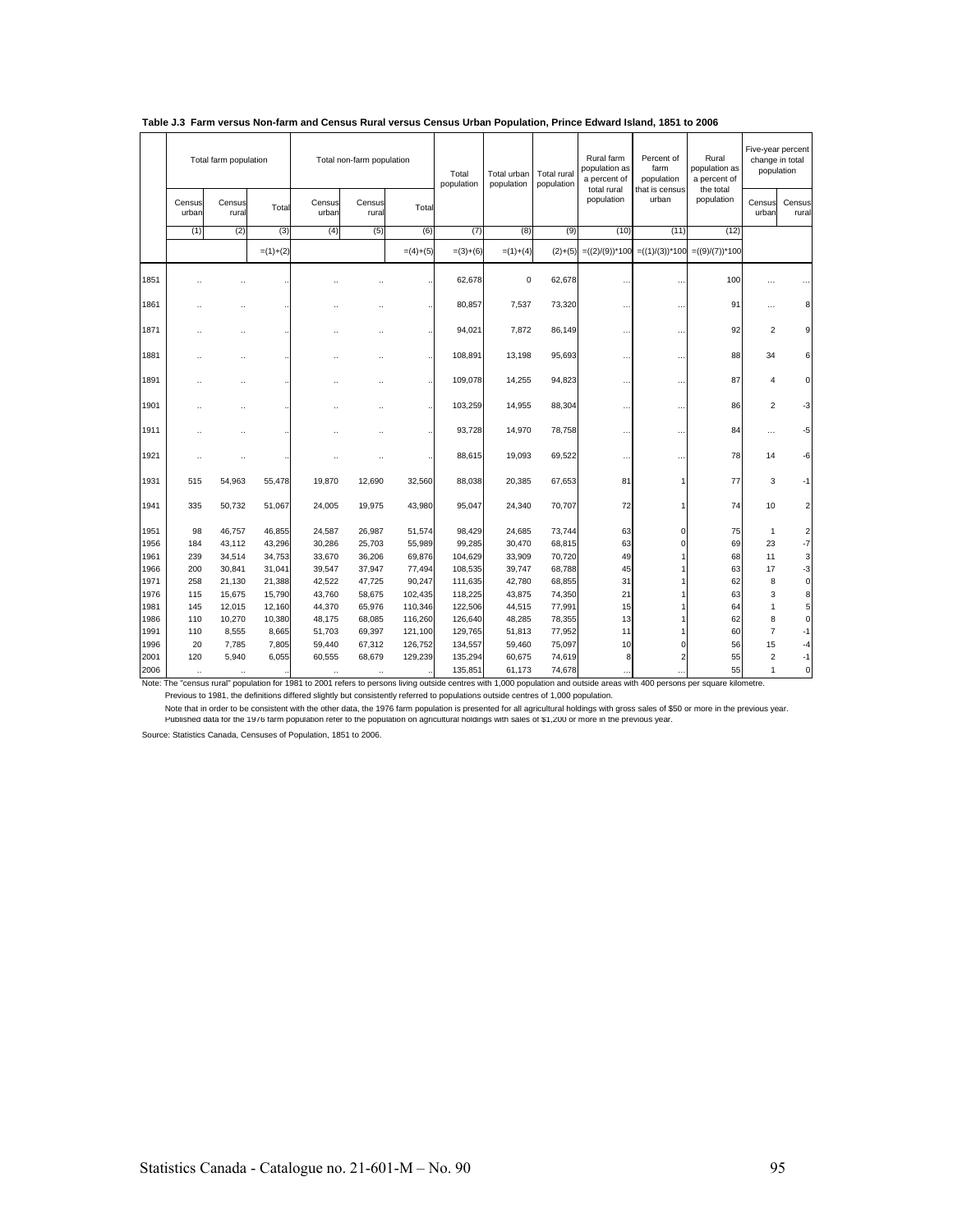|              |                      | Total farm population |                  |                    | Total non-farm population |                    | Total<br>population | Total urban<br>population | Total rural<br>population | Rural farm<br>population as<br>a percent of | Percent of farm<br>population that<br>is census | Rural<br>population as<br>a percent of | Five-year percent<br>change in total<br>population |                     |
|--------------|----------------------|-----------------------|------------------|--------------------|---------------------------|--------------------|---------------------|---------------------------|---------------------------|---------------------------------------------|-------------------------------------------------|----------------------------------------|----------------------------------------------------|---------------------|
|              | Census<br>urban      | Census<br>rural       | Total            | Census<br>urban    | Census<br>rura            | Total              |                     |                           |                           | total rural<br>population                   | urban                                           | the total<br>population                | Census<br>urban                                    | Census<br>rural     |
|              | (1)                  | (2)                   | (3)              | (4)                | (5)                       | (6)                | (7)                 | (8)                       | (9)                       | (10)                                        | (11)                                            | (12)                                   |                                                    |                     |
|              |                      |                       | $=(1)+(2)$       |                    |                           | $=(4)+(5)$         | $=(3)+(6)$          | $=(1)+(4)$                | $(2)+(5)$                 | $=((2)/(9))^*100$                           | $= ((1)/(3))^*100$                              | $= ((9)/(7))^*100$                     |                                                    |                     |
| 1851         |                      |                       |                  |                    |                           |                    | 276,854             | 20,749                    | 256,105                   | $\ddot{\phantom{a}}$                        |                                                 | 93                                     |                                                    |                     |
| 1861         |                      |                       |                  |                    |                           |                    | 330.857             | 25.026                    | 305,831                   | $\ddot{\phantom{a}}$                        |                                                 | 92                                     | 10                                                 | 10                  |
| 1871         |                      |                       |                  |                    |                           |                    | 387,800             | 32,082                    | 355,718                   | $\ddot{\phantom{a}}$                        | $\ddot{\phantom{a}}$                            | 92                                     | 14                                                 | 8                   |
| 1881         |                      |                       |                  |                    |                           |                    | 440,572             | 63,542                    | 377,030                   |                                             |                                                 | 86                                     | 49                                                 | 3                   |
| 1891         |                      |                       |                  |                    |                           |                    | 450,396             | 76,993                    | 373,403                   | .,                                          | $\ddot{\phantom{0}}$                            | 83                                     | 11                                                 | $\mathbf 0$         |
| 1901         |                      |                       |                  |                    |                           |                    | 459,574             | 129,383                   | 330,191                   | $\ddot{\phantom{a}}$                        |                                                 | 72                                     | 34                                                 | -6                  |
| 1911         |                      |                       |                  |                    |                           |                    | 492,338             | 186,128                   | 306,210                   | $\ddot{\phantom{0}}$                        |                                                 | 62                                     | 22                                                 | -4                  |
| 1921         |                      |                       |                  |                    |                           |                    | 523,837             | 227,038                   | 296,799                   | $\ddot{\phantom{0}}$                        | 44                                              | 57                                     | 11                                                 | $-2$                |
| 1931         | 3,725                | 173,965               | 177,690          | 227,929            | 107,227                   | 335,156            | 512,846             | 231,654                   | 281,192                   | 62                                          | $\overline{2}$                                  | 55                                     | 1                                                  | -3                  |
| 1941         | 2.527                | 141,182               | 143,709          | 265,013            | 169,240                   | 434,253            | 577,962             | 267,540                   | 310,422                   | 45                                          |                                                 | 54                                     | 8                                                  | 5                   |
| 1951         | 3,279                | 112,135               | 115,414          | 341,552            | 185,618                   | 527,170            | 642,584             | 344,831                   | 297,753                   | 38                                          | 3                                               | 46                                     | 14                                                 | $-2$                |
| 1956         | 3,563                | 95,381                | 98,944           | 395,531            | 200,242                   | 595,773            | 694,717             | 399,094                   | 295,623                   | 32                                          |                                                 | 43                                     | 16                                                 | $-1$                |
| 1961         | 1,188                | 56,832                | 58,020           | 399,324            | 279,663                   | 678,987            | 737,007             | 400,512                   | 336,495                   | 17                                          | $\overline{2}$                                  | 46                                     | $\pmb{0}$                                          | 14                  |
| 1966         | 1,032                | 45,251                | 46,283           | 437,875            | 271,881                   | 709,756            | 756,039             | 438,907                   | 317,132                   | 14                                          | $\overline{c}$                                  | 42                                     | 10                                                 | $-6$                |
| 1971         | 707                  | 26,270                | 26,977           | 446,698            | 315,290                   | 761,988            | 788,965             | 447,405                   | 341,560                   | 8                                           | $\overline{\mathbf{3}}$                         | 43                                     | $\overline{c}$                                     | $\bf8$              |
| 1976         | 475                  | 20,970                | 21,445           | 462,115            | 345,005                   | 807,120            | 828,570             | 462,590                   | 365,975                   | 6                                           | $\overline{2}$                                  | 44                                     | 3                                                  | $\overline{7}$      |
| 1981<br>1986 | 435<br>405           | 17,681<br>14,170      | 18.116<br>14,575 | 466.407<br>470,720 | 362.919<br>387,880        | 829,326<br>858,600 | 847,442<br>873,175  | 466.842<br>471,125        | 380,600<br>402,050        |                                             | $\overline{2}$<br>3                             | 45<br>46                               | 1<br>1                                             | $\overline{4}$<br>6 |
| 1991         | 315                  | 12,220                | 12,535           | 481,193            | 406,214                   | 887,407            | 899,942             | 481,508                   | 418,434                   | 3                                           | 3                                               | 46                                     | $\overline{2}$                                     | 4                   |
| 1996         | 275                  | 12,785                | 13,060           | 497,583            | 398,639                   | 896,222            | 909,282             | 497,858                   | 411,424                   | 3                                           |                                                 | 45                                     | 3                                                  | $-2$                |
| 2001         | 320                  | 10,155                | 10,475           | 506,689            | 390,843                   | 897,532            | 908,007             | 507,009                   | 400,998                   | 3                                           |                                                 | 44                                     | $\overline{c}$                                     | $-3$                |
| 2006         | $\ddot{\phantom{0}}$ | $\ddotsc$             |                  | $\ldots$           | $\ddot{\phantom{a}}$      |                    | 913,462             | 506,932                   | 406,530                   |                                             |                                                 | 45                                     | 0                                                  | $\mathbf{1}$        |

### **Table J.4 Farm versus Non-farm and Census Rural versus Census Urban Population, Nova Scotia, 1851 to 2006**

Note: The "census rural" population for 1981 to 2001 refers to persons living outside centres with 1,000 population and outside areas with 400 persons per square kilometre.<br>Previous to 1981, the definitions differed slight Note that in order to be consistent with the other data, the 1976 farm population is presented for all agricultural holdings with gross sales of \$50 or more in the

previous year.<br>Published data for the 1976 farm population refer to the population on agricultural holdings with sales of \$1,200 or more in the previous year.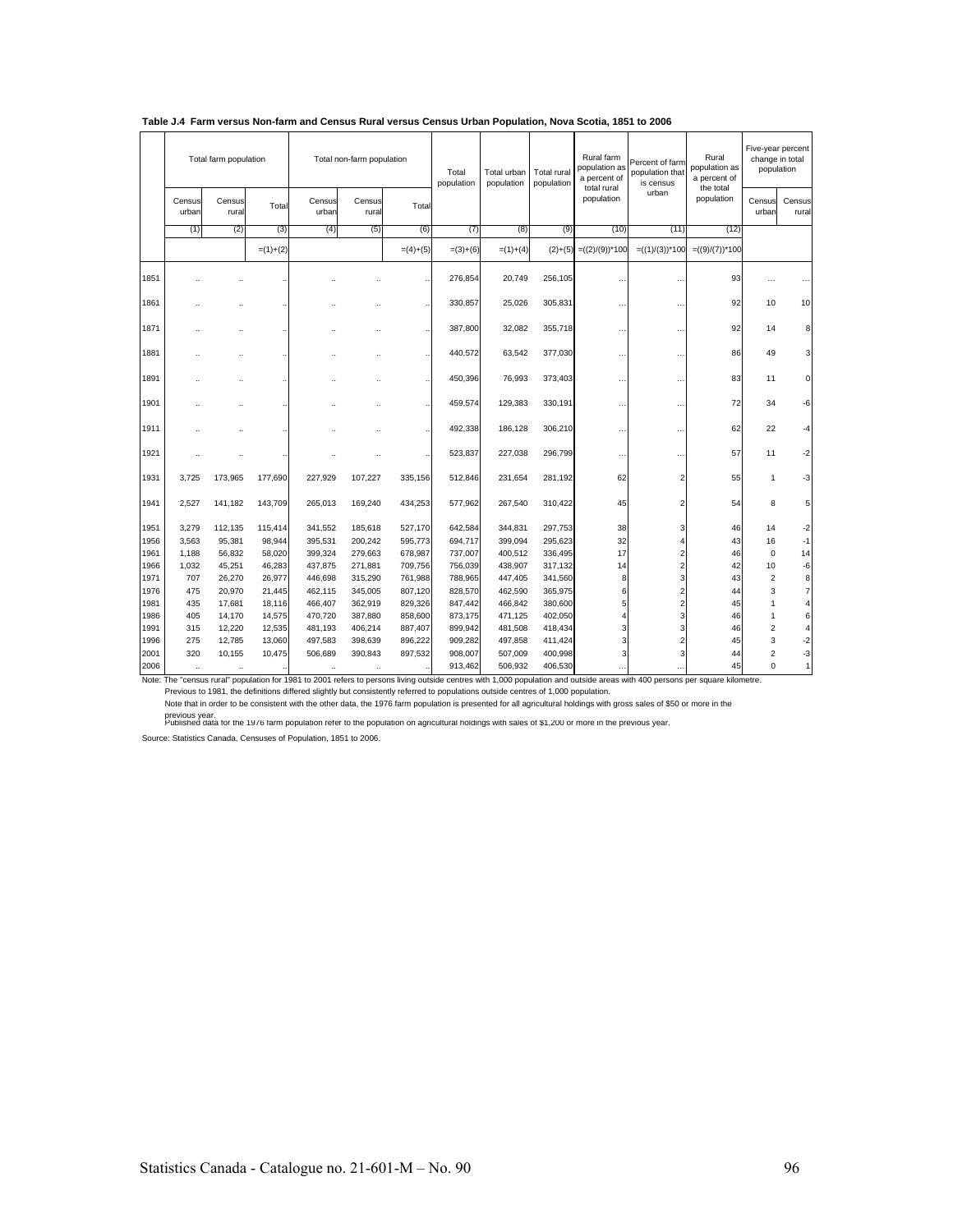|      |                      | Total farm population |            |                      | Total non-farm population |            | Total<br>population | Total urban<br>population | Total rural<br>population | Rural farm<br>population as<br>a percent of | Percent of<br>farm<br>population | Rural<br>population as<br>a percent of | change in total | Five-year percent<br>population |
|------|----------------------|-----------------------|------------|----------------------|---------------------------|------------|---------------------|---------------------------|---------------------------|---------------------------------------------|----------------------------------|----------------------------------------|-----------------|---------------------------------|
|      | Census<br>urban      | Census<br>rural       | Total      | Census<br>urban      | Census<br>rural           | Total      |                     |                           |                           | total rural<br>population                   | that is census<br>urban          | the total<br>population                | Census<br>urban | Census<br>rural                 |
|      | (1)                  | (2)                   | (3)        | (4)                  | (5)                       | (6)        | (7)                 | (8)                       | (9)                       | (10)                                        | (11)                             | (12)                                   |                 |                                 |
|      |                      |                       | $=(1)+(2)$ |                      |                           | $=(4)+(5)$ | $=(3)+(6)$          | $=(1)+(4)$                | $(2)+(5)$                 | $=((2)/(9))^*100$                           | $= ((1)/(3))^*100$               | $= ((9)/(7))^*100$                     |                 |                                 |
| 1851 |                      |                       |            |                      |                           |            | 193,800             | 27,203                    | 166,597                   | $\ddot{\phantom{0}}$                        |                                  | 86                                     |                 |                                 |
| 1861 |                      |                       |            |                      |                           |            | 252,047             | 32,969                    | 219,078                   |                                             |                                  | 87                                     | 11              | 16                              |
| 1871 |                      |                       |            |                      |                           |            | 285,594             | 50,213                    | 235,381                   |                                             |                                  | 82                                     | 26              | $\overline{4}$                  |
| 1881 |                      |                       |            |                      |                           |            | 321,233             | 59,092                    | 262,141                   |                                             | دده                              | 82                                     | 9               | 6                               |
| 1891 |                      |                       |            |                      |                           |            | 321,263             | 48,901                    | 272,362                   | $\ddot{\phantom{a}}$                        | . .                              | 85                                     | -9              | $\overline{2}$                  |
| 1901 |                      |                       |            |                      |                           |            | 331,120             | 77,285                    | 253,835                   | $\ddot{\phantom{a}}$                        | $\ddot{\phantom{a}}$             | 77                                     | 29              | $-3$                            |
| 1911 |                      |                       |            |                      |                           |            | 351,889             | 99,547                    | 252,342                   |                                             | ٠.                               | 72                                     | 14              | $\overline{0}$                  |
| 1921 |                      |                       |            |                      |                           |            | 387,876             | 124,444                   | 263,432                   |                                             | $\ddot{\phantom{a}}$             | 68                                     | 13              | $\overline{2}$                  |
| 1931 | 1,720                | 178,494               | 180,214    | 127,220              | 100,785                   | 228,005    | 408,219             | 128,940                   | 279,279                   | 64                                          |                                  | 68                                     | $\overline{2}$  | $\overline{\mathbf{3}}$         |
| 1941 | 639                  | 163,067               | 163,706    | 142.784              | 150,911                   | 293,695    | 457,401             | 143,423                   | 313,978                   | 52                                          | $\Omega$                         | 69                                     | 6               | 6                               |
| 1951 | 4,145                | 145,771               | 149,916    | 210,866              | 154,915                   | 365,781    | 515,697             | 215,011                   | 300,686                   | 48                                          | 3                                | 58                                     | 25              | $-2$                            |
| 1956 | 3.967                | 125,011               | 128,978    | 250,323              | 175,315                   | 425,638    | 554,616             | 254,290                   | 300,326                   | 42                                          |                                  | 54                                     | 18              | $\circ$                         |
| 1961 | 1,069                | 62,265                | 63,334     | 276,944              | 257,658                   | 534,602    | 597,936             | 278,013                   | 319,923                   | 19                                          |                                  | 54                                     | 9               | $\overline{7}$                  |
| 1966 | 538                  | 51,504                | 52,042     | 311,687              | 253,059                   | 564,746    | 616,788             | 312,225                   | 304,563                   | 17                                          |                                  | 49                                     | 12              | $-5$                            |
| 1971 | 1,888                | 25,565                | 27,453     | 359,262              | 247,845                   | 607,107    | 634,560             | 361,150                   | 273,410                   | 9                                           |                                  | 43                                     | 16              | $-10$                           |
| 1976 | 755                  | 18,520                | 19,275     | 353,665              | 304,310                   | 657,975    | 677,250             | 354,420                   | 322,830                   | 6                                           |                                  | 48                                     | $-2$            | 18                              |
| 1981 | 464                  | 14,972                | 15,436     | 352,756              | 328,211                   | 680,967    | 696,403             | 353,220                   | 343,183                   |                                             |                                  | 49                                     | $\mathbf 0$     | 6                               |
| 1986 | 385                  | 12,110                | 12,495     | 349,920              | 347,030                   | 696,950    | 709,445             | 350,305                   | 359,140                   | 3                                           |                                  | 51                                     | $-1$            | 5 <sup>1</sup>                  |
| 1991 | 490                  | 10,510                | 11,000     | 344,724              | 368,176                   | 712,900    | 723,900             | 345,214                   | 378,686                   | 3                                           |                                  | 52                                     | $-1$            | 5 <sub>5</sub>                  |
| 1996 | 295                  | 10,055                | 10,350     | 360,126              | 367,657                   | 727,783    | 738,133             | 360,421                   | 377,712                   |                                             |                                  | 51                                     | 4               | $\circ$                         |
| 2001 | 230                  | 7,920                 | 8,150      | 367,672              | 353,676                   | 721,348    | 729,498             | 367,902                   | 361,596                   | 2                                           |                                  | 50                                     | 2               | -4                              |
| 2006 | $\ddot{\phantom{a}}$ |                       |            | $\ddot{\phantom{a}}$ | $\ddot{\phantom{a}}$      |            | 729,997             | 372,935                   | 357,062                   |                                             |                                  | 49                                     | 1               | $-1$                            |

### **Table J.5 Farm versus Non-farm and Census Rural versus Census Urban Population, New Brunswick, 1851 to 2006**

Note: The "census rural" population for 1981 to 2001 refers to persons living outside centres with 1,000 population and outside areas with 400 persons per square kilometre.<br>Previous to 1981, the definitions differed slight

Note that in order to be consistent with the other data, the 1976 farm population is presented for all agricultural holdings with gross sales of \$50 or more in the

previous year.<br>Published data for the 1976 farm population refer to the population on agricultural holdings with sales of \$1,200 or more in the previous year.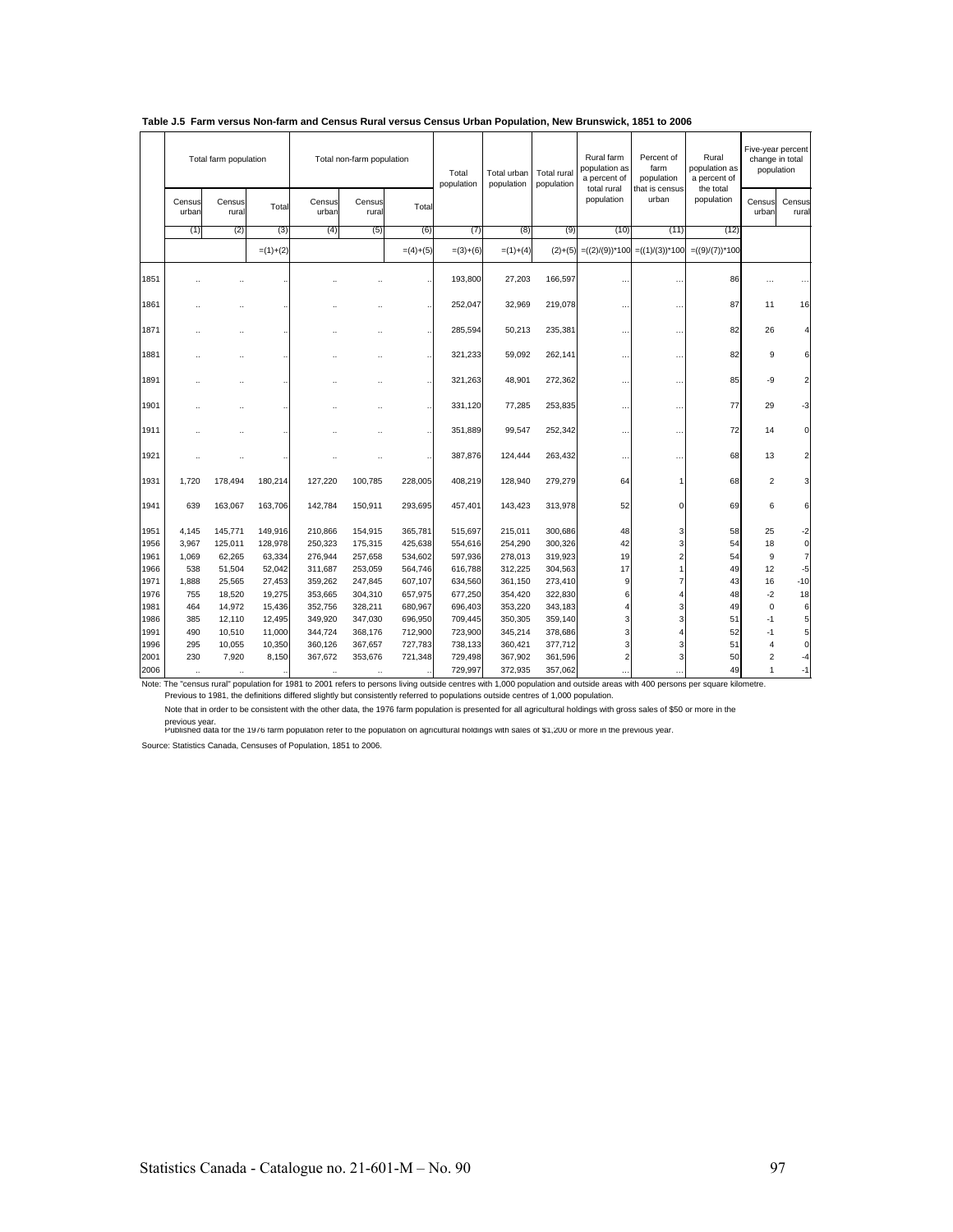|              |                      | Total farm population |                    |                        | Total non-farm population |                        | Total<br>population    | Total urban<br>population | Total rural<br>population | Rural farm<br>population as a<br>percent of total | Percent of<br>farm<br>population that | Rural<br>population as<br>a percent of | Five-year percent<br>change in total<br>population |                 |
|--------------|----------------------|-----------------------|--------------------|------------------------|---------------------------|------------------------|------------------------|---------------------------|---------------------------|---------------------------------------------------|---------------------------------------|----------------------------------------|----------------------------------------------------|-----------------|
|              | Census<br>urban      | Census<br>rural       | Total              | Census<br>urban        | Census<br>rural           | Total                  |                        |                           |                           | rural population                                  | is census<br>urban                    | the total<br>population                | Census<br>urban                                    | Census<br>rural |
|              | (1)                  | (2)                   | (3)                | (4)                    | (5)                       | (6)                    | (7)                    | (8)                       | (9)                       | (10)                                              | (11)                                  | (12)                                   |                                                    |                 |
|              |                      |                       | $=(1)+(2)$         |                        |                           | $=(4)+(5)$             | $=(3)+(6)$             | $=(1)+(4)$                | $(2)+(5)$                 | $=((2)/(9))^*100$                                 | $=((1)/(3))^*100$                     | $=((9)/(7))^*100$                      |                                                    |                 |
| 1851         |                      |                       |                    |                        |                           |                        | 892,061                | 136,664                   | 753,597                   |                                                   |                                       | 84                                     |                                                    |                 |
| 1861         |                      |                       |                    |                        |                           |                        | 1,111,566              | 203,496                   | 908,070                   |                                                   |                                       | 82                                     | 24                                                 | 10              |
| 1871         |                      |                       |                    |                        |                           |                        | 1,191,516              | 271,851                   | 919,665                   |                                                   | $\ddot{\phantom{0}}$                  | 77                                     | 17                                                 | 1               |
| 1881         |                      |                       |                    |                        |                           |                        | 1.359.027              | 378.512                   | 980,515                   |                                                   |                                       | 72                                     | 20                                                 | 3               |
| 1891         |                      |                       |                    |                        |                           |                        | 1,488,535              | 499,715                   | 988,820                   |                                                   |                                       | 66                                     | 16                                                 | $\Omega$        |
| 1901         |                      |                       |                    |                        |                           |                        | 1,648,898              | 654,065                   | 994,833                   |                                                   |                                       | 60                                     | 15                                                 | $\overline{0}$  |
| 1911         |                      |                       |                    |                        |                           |                        | 2,005,776              | 966,842                   | 1,038,934                 |                                                   |                                       | 52                                     | 24                                                 | $\overline{c}$  |
| 1921         |                      |                       |                    |                        |                           |                        | 2,360,665              | 1,322,569                 | 1,038,096                 |                                                   |                                       | 44                                     | 18                                                 | $\overline{0}$  |
| 1931         | 33.419               | 743,598               | 777,017            | 1,780,187              | 317,051                   | 2,097,238              | 2,874,255              | 1,813,606                 | 1,060,649                 | 70                                                | 4                                     | 37                                     | 19                                                 |                 |
| 1941         | 15.070               | 823,791               | 838,861            | 2,094,614              | 398,407                   | 2,493,021              | 3,331,882              | 2,109,684                 | 1,222,192                 | 67                                                | $\overline{2}$                        | 37                                     | 8                                                  | 8               |
| 1951         | 25.846               | 766,910               | 792,756            | 2,671,472              | 591,453                   | 3,262,925              | 4,055,681              | 2,697,318                 | 1,358,363                 | 56                                                | 3                                     | 33                                     | 14                                                 | 6               |
| 1956         | 25,072               | 740,387               | 765,459            | 3,215,766              | 647,153                   | 3,862,919              | 4,628,378              | 3,240,838                 | 1,387,540                 | 53                                                | 3                                     | 30                                     | 20                                                 | $\overline{c}$  |
| 1961         | 20.659               | 564,826               | 585,485            | 3,885,745              | 787,981                   | 4,673,726              | 5,259,211              | 3,906,404                 | 1,352,807                 | 42                                                | 4                                     | 26                                     | 21                                                 | $-3$            |
| 1966         | 14.302               | 493,567               | 507,869            | 4,510,812              | 762,164                   | 5,372,976              | 5,780,845              | 4,525,114                 | 1,255,731                 | 39                                                | 3                                     | 22                                     | 16                                                 | $-7$            |
| 1971         | 29.729               | 305,300               | 335,029            | 4,831,511              | 861,215                   | 5,692,726              | 6,027,765              | 4,861,240                 | 1,166,515                 | 26                                                | 9                                     | 19                                     | $\overline{7}$                                     | $-7$            |
| 1976<br>1981 | 9,245<br>8.790       | 234,285<br>186,362    | 243,530<br>195,152 | 4,923,505<br>4,985,049 | 1,067,410<br>1,258,202    | 5,990,915<br>6,243,251 | 6,234,445<br>6,438,403 | 4,932,750<br>4,993,839    | 1,301,695<br>1,444,564    | 18<br>13                                          | 4<br>5                                | 21<br>22                               | $\mathbf{1}$<br>$\mathbf{1}$                       | 12<br>11        |
| 1986         | 7.950                | 143,380               | 151,330            | 5,081,045              | 1,300,085                 | 6,381,110              | 6,532,460              | 5,088,985                 | 1,443,465                 | 10                                                | 5                                     | 22                                     | $\overline{2}$                                     | $\overline{0}$  |
| 1991         | 4,820                | 123,605               | 128,425            | 5,346,391              | 1,421,147                 | 6,767,538              | 6,895,963              | 5,351,211                 | 1,544,752                 | 8                                                 |                                       | 22                                     | 5                                                  | $\overline{7}$  |
| 1996         | 5,145                | 109,460               | 114,605            | 5,592,480              | 1,431,710                 | 7,024,190              | 7,138,795              | 5,597,625                 | 1,541,170                 | $\overline{7}$                                    |                                       | 22                                     | 5                                                  | $\overline{0}$  |
| 2001         | 5,220                | 91,455                | 96,675             | 5,811,929              | 1,328,875                 | 7,140,804              | 7,237,479              | 5,817,149                 | 1,420,330                 | 6                                                 |                                       | 20                                     | 4                                                  | -8              |
| 2006         | $\ddot{\phantom{a}}$ | $\ldots$              |                    | $\ddot{\phantom{a}}$   | $\ldots$                  |                        | 7,546,131              | 6,050,346                 | 1,495,785                 |                                                   |                                       | 20                                     | 4                                                  | $5\overline{a}$ |

### **Table J.6 Farm versus Non-farm and Census Rural versus Census Urban Population, Quebec, 1851 to 2006**

Note: The "census rural" population for 1981 to 2001 refers to persons living outside centres with 1,000 population and outside areas with 400 persons per square kilometre.<br>Previous to 1981, the definitions differed slight

Note that in order to be consistent with the other data, the 1976 farm population is presented for all agricultural holdings with gross sales of \$50 or more in the

previous year.<br>Published data for the 1976 farm population refer to the population on agricultural holdings with sales of \$1,200 or more in the previous year.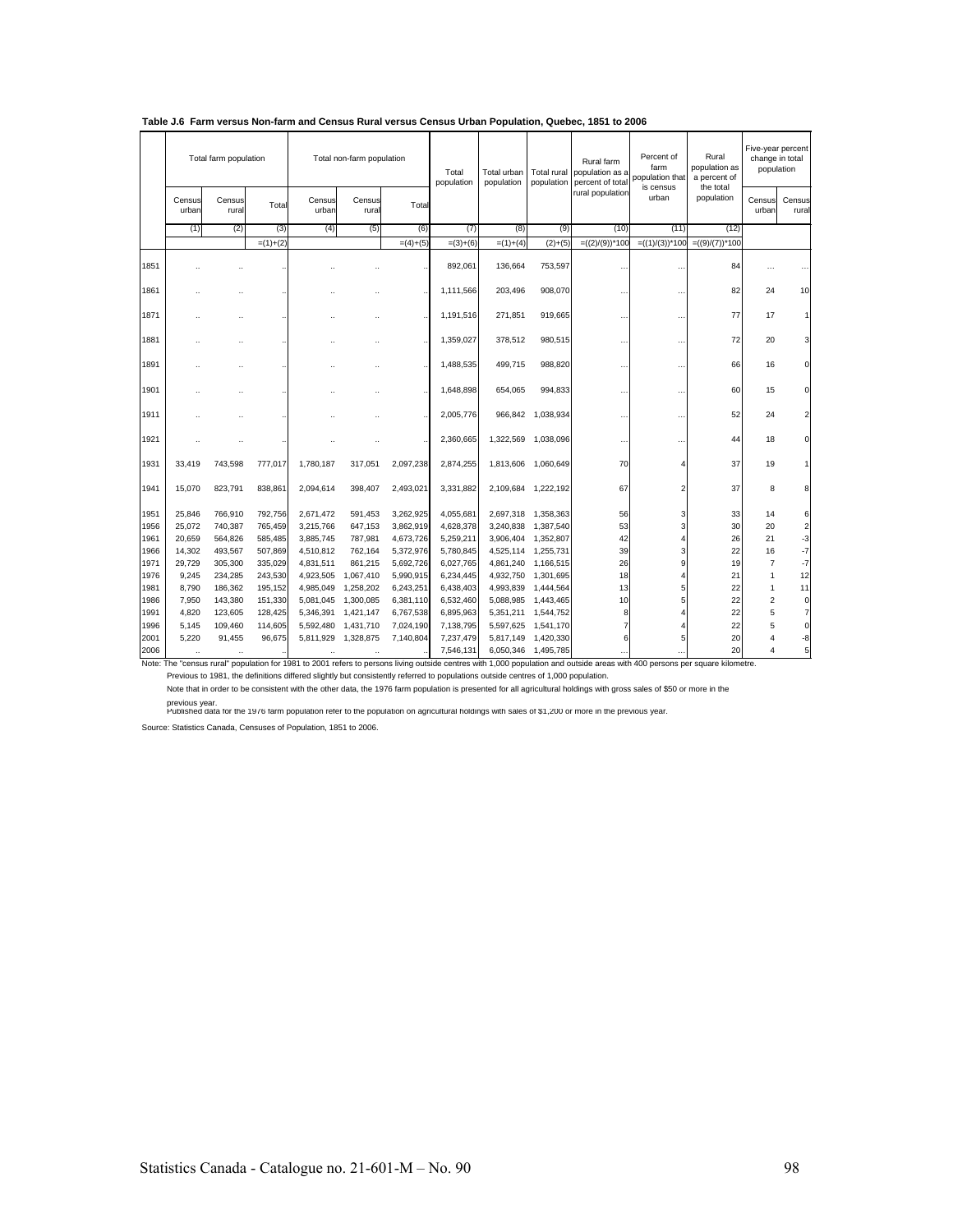|              |                 | Total farm population |                    |                        | Total non-farm population |                         | Total<br>population      | Total urban<br>population | Total rural<br>population | Rural farm<br>population as<br>a percent of | Percent of<br>farm<br>population that | Rural<br>population as<br>a percent of |                 | Five-year percent<br>change in total<br>population |
|--------------|-----------------|-----------------------|--------------------|------------------------|---------------------------|-------------------------|--------------------------|---------------------------|---------------------------|---------------------------------------------|---------------------------------------|----------------------------------------|-----------------|----------------------------------------------------|
|              | Census<br>urban | Census<br>rural       | Total              | Census<br>urban        | Census<br>rural           | Total                   |                          |                           |                           | total rural<br>population                   | is census<br>urban                    | the total<br>population                | Census<br>urban | Census<br>rural                                    |
|              | (1)             | (2)                   | (3)                | (4)                    | (5)                       | (6)                     | (7)                      | (8)                       | (9)                       | (10)                                        | (11)                                  | (12)                                   |                 |                                                    |
|              |                 |                       | $=(1)+(2)$         |                        |                           | $=(4)+(5)$              | $=(3)+(6)$               | $=(1)+(4)$                | $(2)+(5)$                 | $=((2)/(9))^*100$                           | $=((1)/(3))^*100$                     | $=((9)/(7))^*100$                      |                 |                                                    |
| 1851         |                 |                       |                    |                        |                           |                         | 952,004                  | 133,463                   | 818,541                   |                                             | $\ddot{\phantom{a}}$                  | 86                                     | $\cdots$        |                                                    |
| 1861         |                 |                       |                    |                        |                           |                         | 1,396,091                |                           | 258,192 1,137,899         | $\ddotsc$                                   |                                       | 82                                     | 47              | 20                                                 |
| 1871         |                 |                       |                    |                        |                           |                         | 1,620,851                |                           | 355,997 1,264,854         | $\ddotsc$                                   | $\ddot{\phantom{a}}$                  | 78                                     | 19              | 6                                                  |
| 1881         |                 |                       |                    |                        |                           |                         | 1.926.922                |                           | 575,848 1,351,074         |                                             | $\ddot{\phantom{a}}$                  | 70                                     | 31              | $\mathbf{3}$                                       |
| 1891         |                 |                       |                    |                        |                           |                         | 2,114,321                |                           | 818,998 1,295,323         |                                             | $\ddot{\phantom{a}}$                  | 61                                     | 21              | $-2$                                               |
| 1901         |                 |                       |                    |                        |                           |                         | 2,182,947                |                           | 935,978 1,246,969         | $\ddotsc$                                   | $\ddot{\phantom{0}}$                  | 57                                     | $\overline{7}$  | $-2$                                               |
| 1911         |                 |                       |                    |                        |                           |                         | 2,527,292                | 1,328,489                 | 1,198,803                 |                                             | $\ddot{\phantom{0}}$                  | 47                                     | 21              | $-2$                                               |
| 1921         |                 |                       |                    |                        |                           |                         | 2,933,662                |                           | 1,706,632 1,227,030       | $\ddotsc$                                   | $\ddot{\phantom{a}}$                  | 42                                     | 14              | 1                                                  |
| 1931         | 15,410          | 785,550               | 800,960            | 2,080,582              | 550.141                   | 2,630,723               | 3,431,683                |                           | 2,095,992 1,335,691       | 59                                          |                                       | 39                                     | 11              |                                                    |
| 1941         | 9,736           | 694,684               | 704,420            | 2,328,897              | 754,338                   | 3,083,235               | 3,787,655                |                           | 2,338,633 1,449,022       | 48                                          |                                       | 38                                     | 6               | 4                                                  |
| 1951         | 24.735          | 678.043               | 702,778            | 3.226.364              | 668.400                   | 3,894,764               | 4,597,542                | 3,251,099                 | 1,346,443                 | 50                                          |                                       | 29                                     | 20              | -4                                                 |
| 1956         | 50,995          | 632,153               | 683,148            | 4,051,924              | 669,861                   | 4,721,785               | 5,404,933                | 4,102,919                 | 1,302,014                 | 49                                          |                                       | 24                                     | 26              | $-3$                                               |
| 1961         | 18,791          | 505,699               | 524,490            | 4,804,738              | 906,864                   | 5,711,602               | 6,236,092                | 4,823,529                 | 1,412,563                 | 36                                          |                                       | 23                                     | 18              | 8                                                  |
| 1966         | 16,330          | 481,695               | 498,025            | 5,577,110              | 885,735                   | 6,462,845               | 6,960,870                | 5,593,440                 | 1,367,430                 | 35                                          |                                       | 20                                     | 16              | $-3$                                               |
| 1971         | 28.073          | 363,640               | 391,713            | 6,315,557              | 995,840                   | 7,311,397               | 7,703,105                | 6,343,630                 | 1,359,480                 | 27                                          |                                       | 18                                     | 13              | $-1$                                               |
| 1976         | 9.600           | 331,510               | 341,110            | 6,698,920              | 1,224,435                 | 7,923,355               | 8,264,465                | 6,708,520                 | 1,555,945                 | 21                                          |                                       | 19                                     | 6               | 14                                                 |
| 1981         | 8,917           | 279,826               | 288,743            | 7,038,115              | 1,298,249                 | 8,336,364               | 8,625,107                |                           | 7,047,032 1,578,075       | 18                                          |                                       | 18                                     | 5               | $\mathbf{1}$                                       |
| 1986         | 7.940           | 232,790               | 240,730            | 7,461,480              | 1,399,485                 | 8,860,965               | 9,101,695                | 7,469,420                 | 1,632,275                 | 14                                          |                                       | 18                                     | 6               | 3                                                  |
| 1991<br>1996 | 6,175           | 220,505               | 226,680            | 8,247,667              | 1,610,538                 | 9,858,205<br>10,532,343 | 10,084,885               |                           | 8,253,842 1,831,043       | 12<br>12                                    |                                       | 18<br>17                               | 11<br>9         | 12                                                 |
| 2001         | 5,755<br>5.180  | 215,475<br>180,905    | 221,230<br>186,085 | 8,952,986<br>9,657,367 | 1,579,357<br>1,566,594    | 11,223,961              | 10,753,573<br>11.410.046 | 8,958,741<br>9,662,547    | 1,794,832<br>1,747,499    | 10                                          |                                       | 15                                     | 8               | $-2$<br>$-3$                                       |
| 2006         | $\ddotsc$       | $\ddotsc$             |                    |                        | $\ddot{\phantom{a}}$      |                         | 12,160,282               | 10,351,135                | 1,809,147                 | $\cdots$                                    |                                       | 15                                     | $\overline{7}$  | $\overline{4}$                                     |

| Table J.7 Farm versus Non-farm and Census Rural versus Census Urban Population, Ontario, 1851 to 2006 |  |  |  |  |  |  |  |  |  |  |  |
|-------------------------------------------------------------------------------------------------------|--|--|--|--|--|--|--|--|--|--|--|
|-------------------------------------------------------------------------------------------------------|--|--|--|--|--|--|--|--|--|--|--|

Note: The "census rural" population for 1981 to 2001 refers to persons living outside centres with 1,000 population and outside areas with 400 persons per square kilometre.<br>Previous to 1981, the definitions differed slight

Note that in order to be consistent with the other data, the 1976 farm population is presented for all agricultural holdings with gross sales of \$50 or more in the previous year.<br>Published data tor the 1976 farm population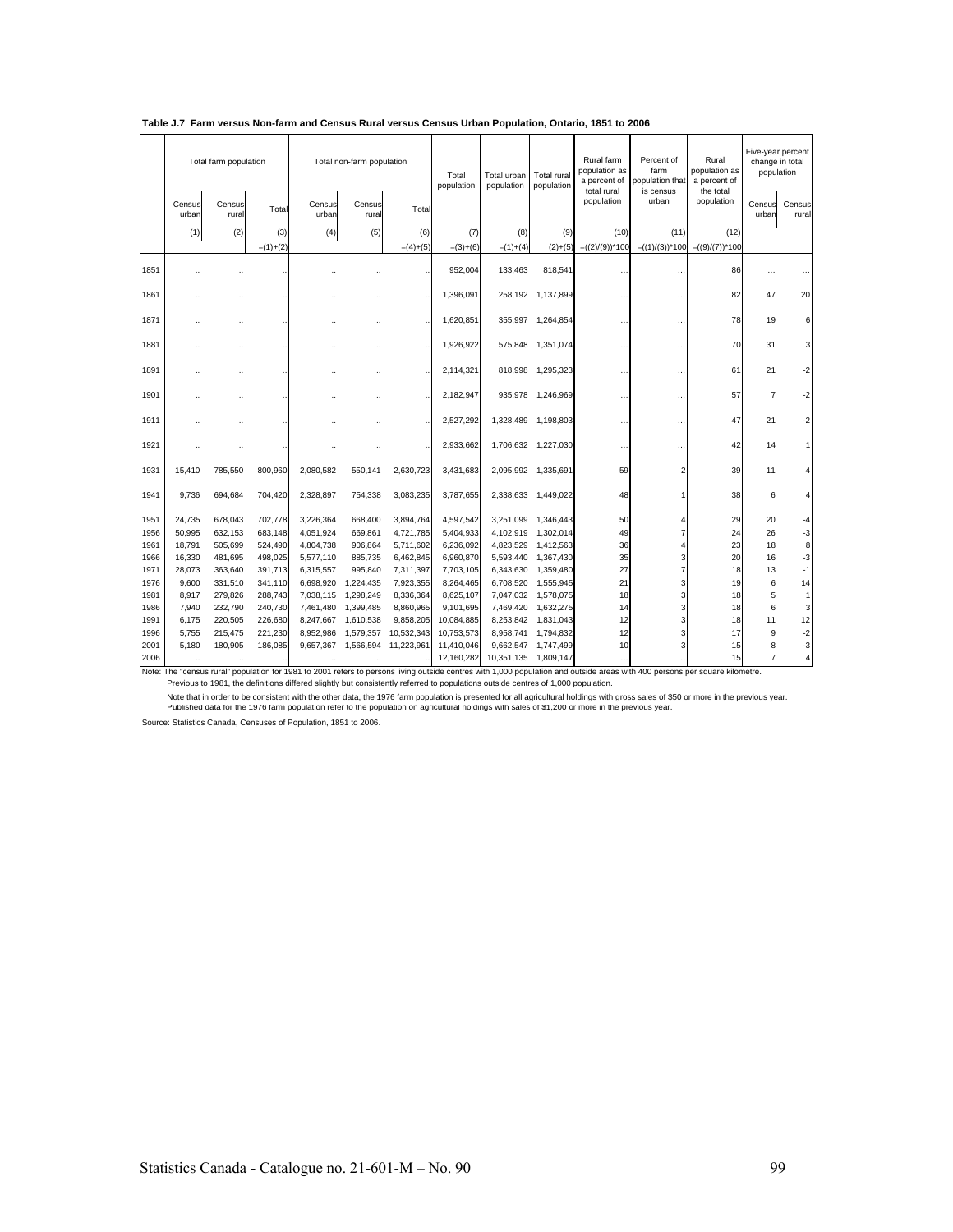|              |                 | Total farm population |                  |                    | Total non-farm population |                        | Total<br>population    | Total urban<br>population | Total rural<br>population | Rural farm<br>population as<br>a percent of<br>total rural | Percent of<br>farm<br>population that<br>is census | Rural<br>population as<br>a percent of<br>the total |                         | Five-year percent<br>change in total<br>population |
|--------------|-----------------|-----------------------|------------------|--------------------|---------------------------|------------------------|------------------------|---------------------------|---------------------------|------------------------------------------------------------|----------------------------------------------------|-----------------------------------------------------|-------------------------|----------------------------------------------------|
|              | Census<br>urban | Census<br>rural       | Total            | Census<br>urban    | Census<br>rural           | Total                  |                        |                           |                           | population                                                 | urban                                              | population                                          | Census<br>urban         | Census<br>rural                                    |
|              | (1)             | (2)                   | (3)              | (4)                | (5)                       | (6)                    | (7)                    | (8)                       | (9)                       | (10)                                                       | (11)                                               | (12)                                                |                         |                                                    |
|              |                 |                       | $=(1)+(2)$       |                    |                           | $=(4)+(5)$             | $=(3)+(6)$             | $=(1)+(4)$                | $(2)+(5)$                 | $=((2)/(9))^*100$                                          | $=((1)/(3))^*100$                                  | $=((9)/(7))^*100$                                   |                         |                                                    |
| 1871         |                 |                       |                  |                    |                           |                        | 25,228                 | 1,058                     | 24,170                    |                                                            | $\ddot{\phantom{a}}$                               | 96                                                  | $\sim$                  |                                                    |
| 1881         |                 |                       |                  |                    |                           |                        | 62.260                 | 10,245                    | 52,015                    |                                                            |                                                    | 84                                                  | 434                     | 58                                                 |
| 1891         |                 |                       |                  |                    |                           |                        | 152,506                | 41,008                    | 111,498                   |                                                            |                                                    | 73                                                  | 150                     | 57                                                 |
| 1901         |                 |                       |                  |                    |                           |                        | 255,211                | 70,436                    | 184,775                   | $\ddotsc$                                                  |                                                    | 72                                                  | 36                      | 33                                                 |
| 1911         |                 |                       |                  |                    |                           |                        | 461,394                | 200,365                   | 261,029                   | $\ddotsc$                                                  | $\ddot{\phantom{0}}$                               | 57                                                  | 92                      | 21                                                 |
| 1921         |                 |                       |                  |                    |                           |                        | 610,118                | 261,616                   | 348,502                   | $\cdots$                                                   | $\sim$                                             | 57                                                  | 15                      | 17                                                 |
| 1931         | 2.003           | 254.302               | 256.305          | 313.966            | 129.868                   | 443,834                | 700.139                | 315,969                   | 384,170                   | 66                                                         |                                                    | 55                                                  | 10                      | 5                                                  |
| 1941         | 915             | 248,684               | 249,599          | 320,958            | 159,187                   | 480,145                | 729,744                | 321,873                   | 407,871                   | 61                                                         | n                                                  | 56                                                  | 1                       | 3                                                  |
| 1951         | 4.798           | 214,435               | 219,233          | 434.782            | 122,526                   | 557,308                | 776.541                | 439,580                   | 336,961                   | 64                                                         |                                                    | 43                                                  | 18                      | -9                                                 |
| 1956         | 4,566           | 202,163               | 206,729          | 506,017            | 137,294                   | 643,311                | 850,040                | 510,583                   | 339,457                   | 60                                                         |                                                    | 40                                                  | 16                      | 1                                                  |
| 1961         | 1,474           | 171,472               | 172,946          | 587,333            | 161,407                   | 748,740                | 921,686                | 588,807                   | 332,879                   | 52                                                         |                                                    | 36                                                  | 15                      | $-2$                                               |
| 1966         | 1,790           | 159,872               | 161,662          | 644,258            | 157,146                   | 801,404                | 963,066                | 646,048                   | 317,018                   | 50                                                         |                                                    | 33                                                  | 10                      | $-5$                                               |
| 1971         | 792             | 130,410               | 131,202          | 685,653            | 171,390                   | 857,043                | 988,245                | 686,445                   | 301,800                   | 43                                                         |                                                    | 31                                                  | 6                       | $-5$                                               |
| 1976         | 565             | 113,550               | 114,115          | 713,915            | 193,475                   | 907,390                | 1,021,505              | 714,480                   | 307,025                   | 37                                                         |                                                    | 30                                                  | 4                       | $\overline{a}$                                     |
| 1981         | 1,981           | 96,394                | 98,375           | 728,678            | 199,188                   | 927,866                | 1,026,241              | 730,659                   | 295,582                   | 33                                                         |                                                    | 29                                                  | $\overline{2}$          | $-4$                                               |
| 1986<br>1991 | 1.815<br>1.195  | 84,690                | 86,505<br>79,275 | 765,035<br>785,980 | 211,475<br>226,687        | 976,510                | 1,063,015              | 766,850<br>787,175        | 296,165<br>304,767        | 29<br>26                                                   |                                                    | 28<br>28                                            | 5<br>3                  | $\mathbf 0$                                        |
| 1996         | 1,370           | 78,080<br>78,470      | 79,840           | 798,693            | 235,365                   | 1,012,667<br>1,034,058 | 1,091,942<br>1,113,898 | 800,063                   | 313,835                   | 25                                                         |                                                    | 28                                                  | $\overline{\mathbf{c}}$ | 3<br>3                                             |
| 2001         | 940             | 67,190                | 68.135           | 804,381            | 247,072                   | 1,051,448              | 1,119,583              | 805,321                   | 314,262                   | 21                                                         |                                                    | 28                                                  | 1                       | $\mathbf 0$                                        |
| 2006         |                 | $\ddotsc$             | $\cdots$         |                    | $\ldots$                  |                        | 1.148.401              | 820.922                   | 327,479                   | $\cdots$                                                   |                                                    | 29                                                  | $\overline{2}$          | 4                                                  |

#### **Table J.8 Farm versus Non-farm and Census Rural versus Census Urban Population, Manitoba, 1871 to 2006**

Note: The "census rural" population for 1981 to 2001 refers to persons living outside centres with 1,000 population and outside areas with 400 persons per square kilometre. Previous The "census rural" population for 1981 to 2001 refers to persons living outside centres with 1,000 population and outside are<br>Previous to 1981, the definitions differed slightly but consistently referred to popula

Note that in order to be consistent with the other data, the 1976 farm population is presented for all agricultural holdings with gross sales of \$50 or more in the previous year.<br>Published data tor the 1976 farm population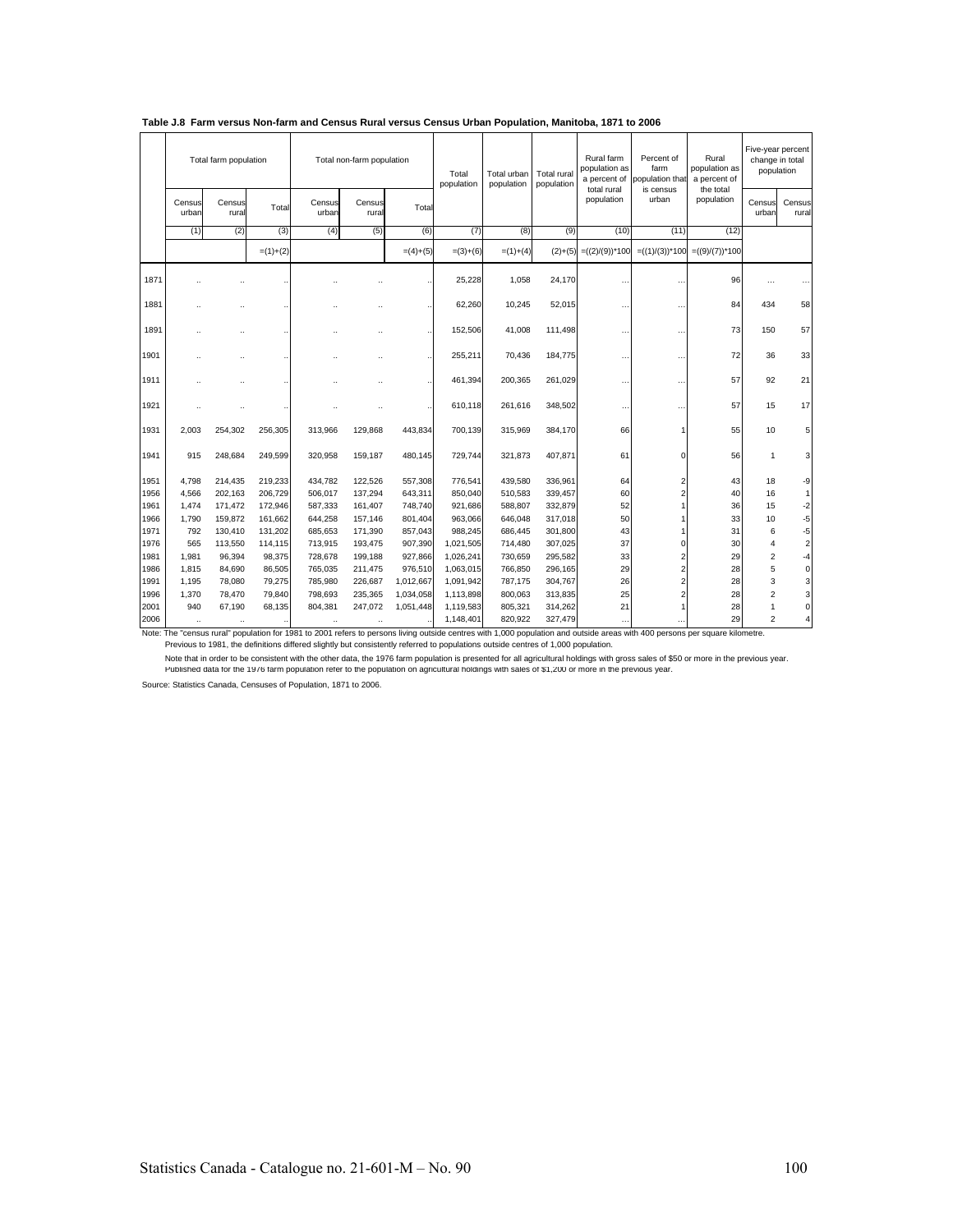|              |                               | Total farm population |            |                                 | Total non-farm population |            | Total<br>population | Total urban<br>population | <b>Total rural</b><br>population | Rural farm<br>population as<br>a percent of<br>total rural | Percent of<br>farm<br>population that<br>is census | Rural<br>population as<br>a percent of<br>the total |                      | Five-year percent<br>change in total<br>population |
|--------------|-------------------------------|-----------------------|------------|---------------------------------|---------------------------|------------|---------------------|---------------------------|----------------------------------|------------------------------------------------------------|----------------------------------------------------|-----------------------------------------------------|----------------------|----------------------------------------------------|
|              | Census<br>urban               | Census<br>rural       | Total      | Census<br>urban                 | Census<br>rura            | Total      |                     |                           |                                  | population                                                 | urban                                              | population                                          | Census<br>urban      | Census<br>rural                                    |
|              | (1)                           | (2)                   | (3)        | (4)                             | (5)                       | (6)        | (7)                 | (8)                       | (9)                              | (10)                                                       | (11)                                               | (12)                                                |                      |                                                    |
|              |                               |                       | $=(1)+(2)$ |                                 |                           | $=(4)+(5)$ | $=(3)+(6)$          | $=(1)+(4)$                | $(2)+(5)$                        | $=((2)/(9))^*100$                                          | $= ((1)/(3))^*100$                                 | $= ((9)/(7))^*100$                                  |                      |                                                    |
| 1901         |                               |                       |            |                                 |                           |            | 91.279              | 14,266                    | 77.013                           |                                                            |                                                    | 84                                                  |                      |                                                    |
| 1911         |                               |                       |            |                                 |                           |            | 492.432             | 131,395                   | 361.037                          |                                                            | $\ddot{\phantom{a}}$                               | 73                                                  | 411                  | 184                                                |
| 1921         |                               |                       |            |                                 |                           |            | 757,510             | 218,958                   | 538,552                          |                                                            | $\ddotsc$                                          | 71                                                  | 33                   | 25                                                 |
| 1931         | 2,605                         | 561,407               | 564,012    | 288,300                         | 69,473                    | 357,773    | 921,785             | 290,905                   | 630,880                          | 89                                                         | $\Omega$                                           | 68                                                  | 16                   | 9                                                  |
| 1941         | 1.398                         | 513.279               | 514,677    | 293.748                         | 87.567                    | 381,315    | 895.992             | 295.146                   | 600.846                          | 85                                                         | $\Omega$                                           | 67                                                  | 1                    | $-2$                                               |
| 1951         | 1.194                         | 398.279               | 399.473    | 251.276                         | 180.979                   | 432,255    | 831.728             | 252.470                   | 579.258                          | 69                                                         | $\Omega$                                           | 70                                                  | $-7$                 | $-2$                                               |
| 1956         | 1.580                         | 360.651               | 362,231    | 320.423                         | 198.011                   | 518,434    | 880.665             | 322.003                   | 558.662                          | 65                                                         | $\Omega$                                           | 63                                                  | 28                   | $-4$                                               |
| 1961         | 1.068                         | 304.672               | 305.740    | 397.023                         | 222.418                   | 619,441    | 925.181             | 398.091                   | 527.090                          | 58                                                         | $\Omega$                                           | 57                                                  | 24                   | $-6$                                               |
| 1966         | 1.447                         | 279,642               | 281,089    | 466,880                         | 207,375                   | 674,255    | 955,344             | 468,327                   | 487,017                          | 57                                                         |                                                    | 51                                                  | 18                   | -8                                                 |
| 1971         | 457                           | 233,335               | 233,792    | 490.173                         | 202,280                   | 692,453    | 926,240             | 490,630                   | 435,615                          | 54                                                         | $\Omega$                                           | 47                                                  | 5                    | $-11$                                              |
| 1976         | 600                           | 202,110               | 202,710    | 510,730                         | 207,880                   | 718,610    | 921,325             | 511,330                   | 409,990                          | 49                                                         | O                                                  | 45                                                  | $\overline{4}$       | -6                                                 |
| 1981         | 6.908                         | 180,255               | 187,163    | 556,258                         | 224,892                   | 781,150    | 968,313             | 563,166                   | 405,147                          | 44                                                         |                                                    | 42                                                  | 10                   | $-1$                                               |
| 1986         | 7.010                         | 161,495               | 168,505    | 613,185                         | 227,920                   | 841,105    | 1,009,610           | 620,195                   | 389,415                          | 41                                                         |                                                    | 39                                                  | 10                   | $-4$                                               |
| 1991         | 7,495                         | 151,795               | 159,290    | 615,902                         | 213,736                   | 829,638    | 988,928             | 623,397                   | 365,531                          | 42                                                         | 5                                                  | 37                                                  | 1                    | $-6$                                               |
| 1996         | 5.215                         | 140,345               | 145,560    | 621.963                         | 222.714                   | 844,677    | 990.237             | 627,178                   | 363,059                          | 39                                                         |                                                    | 37                                                  | 1                    | $-1$                                               |
| 2001<br>2006 | 4.945<br>$\ddot{\phantom{a}}$ | 118,440<br>           | 123,385    | 624.091<br>$\ddot{\phantom{a}}$ | 231.457                   | 855.548    | 978.933<br>968.157  | 629.036<br>628,913        | 349.897<br>339.244               | 34<br>$\cdots$                                             | .                                                  | 36<br>35                                            | $\Omega$<br>$\Omega$ | -4<br>$-3$                                         |

**Table J.9 Farm versus Non-farm and Census Rural versus Census Urban Population, Saskatchewan, 1901 to 2006**

Note: The "census rural" population for 1981 to 2001 refers to persons living outside centres with 1,000 population and outside areas with 400 persons per square kilometre. Previous to 1981, the definitions differed slightly but consistently referred to populations outside centres of 1,000 population.

Note that in order to be consistent with the other data, the 1976 farm population is presented for all agricultural holdings with gross sales of \$50 or more in the previous year.<br>Published data tor the 1976 farm population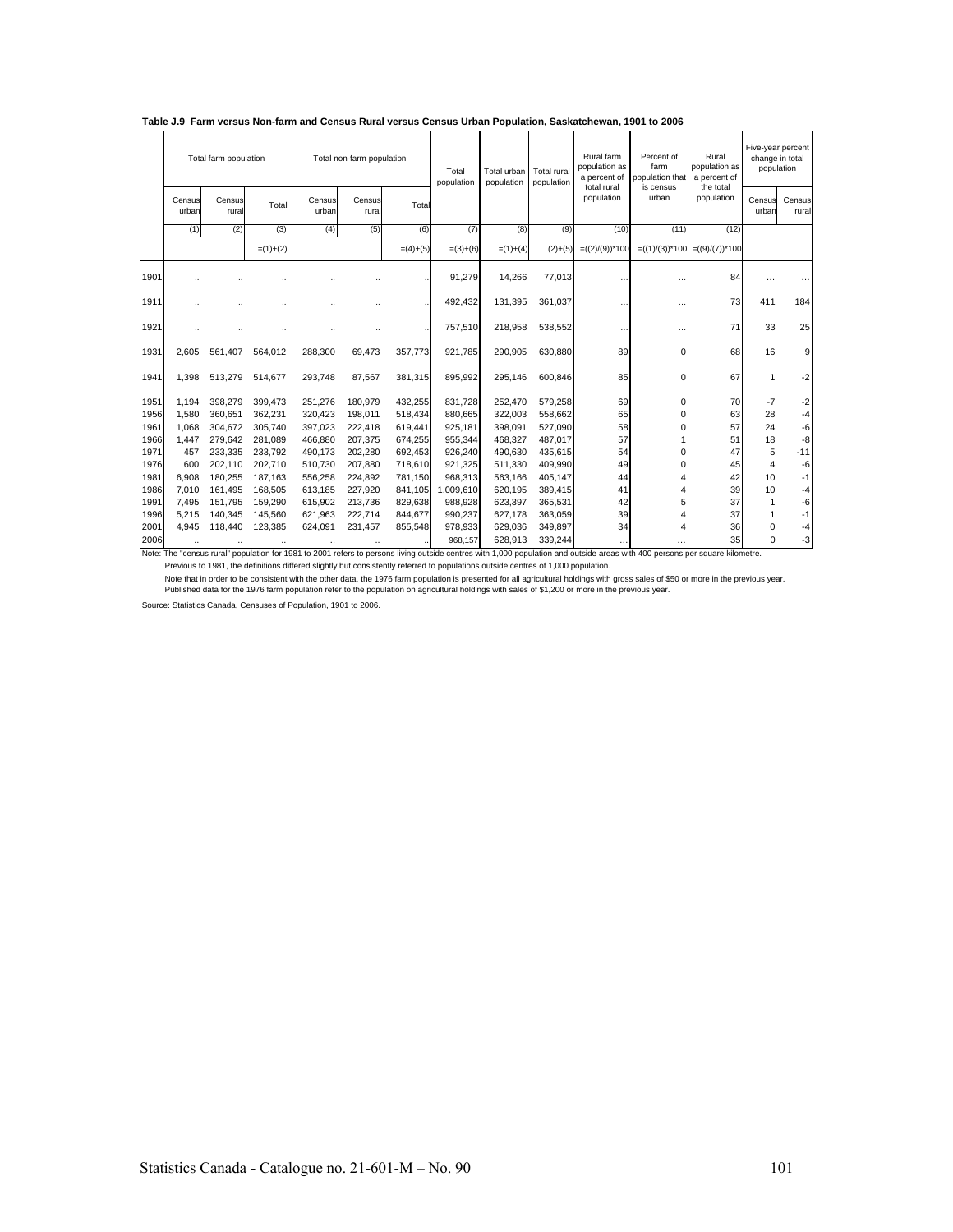|              |                               | Total farm population           |                     |                                   | Total non-farm population       |            | Total<br>population    | Total urban<br>population | <b>Total rural</b><br>population | Rural farm<br>population as<br>a percent of<br>total rural | Percent of farm<br>population that<br>is census | Rural<br>population as<br>a percent of<br>the total |                 | Five-year percent<br>change in total<br>population |
|--------------|-------------------------------|---------------------------------|---------------------|-----------------------------------|---------------------------------|------------|------------------------|---------------------------|----------------------------------|------------------------------------------------------------|-------------------------------------------------|-----------------------------------------------------|-----------------|----------------------------------------------------|
|              | Census<br>urban               | Census<br>rural                 | Total               | Census<br>urban                   | Census<br>rural                 | Total      |                        |                           |                                  | population                                                 | urban                                           | population                                          | Census<br>urban | Census<br>rural                                    |
|              | (1)                           | (2)                             | (3)                 | (4)                               | (5)                             | (6)        | (7)                    | (8)                       | (9)                              | (10)                                                       | (11)                                            | (12)                                                |                 |                                                    |
|              |                               |                                 | $=(1)+(2)$          |                                   |                                 | $=(4)+(5)$ | $=(3)+(6)$             | $= (1)+(4)$               | $(2)+(5)$                        | $=((2)/(9))^*100$                                          | $=((1)/(3))^*100$                               | $= ((9)/(7))^*100$                                  |                 |                                                    |
| 1901         |                               |                                 |                     |                                   |                                 |            | 73,022                 | 18,533                    | 54,489                           |                                                            | $\ddotsc$                                       | 75                                                  |                 |                                                    |
| 1911         |                               |                                 |                     |                                   |                                 |            | 374,295                | 137.662                   | 236,633                          | $\ddotsc$                                                  | $\ddot{\phantom{a}}$                            | 63                                                  | 321             | 167                                                |
| 1921         |                               |                                 |                     |                                   |                                 |            | 588,454                | 222.904                   | 365,550                          |                                                            | $\ddot{\phantom{a}}$                            | 62                                                  | 31              | 27                                                 |
| 1931         | 4.198                         | 370.899                         | 375,097             | 274.310                           | 82.198                          | 356,508    | 731.605                | 278.508                   | 453,097                          | 82                                                         |                                                 | 62                                                  | 12              | 12                                                 |
| 1941         | 3.271                         | 380.693                         | 383,964             | 303.315                           | 108.890                         | 412,205    | 796.169                | 306.586                   | 489,583                          | 78                                                         |                                                 | 61                                                  | 5               | 4                                                  |
| 1951         | 5.267                         | 339.955                         | 345.222             | 444.408                           | 149.871                         | 594.279    | 939.501                | 449.675                   | 489.826                          | 69                                                         | $\overline{2}$                                  | 52                                                  | 23              | $\mathbf 0$                                        |
| 1956         | 4.990                         | 327.201                         | 332,191             | 630.834                           | 160.091                         | 790.925    | 1.123.116              | 635.824                   | 487.292                          | 67                                                         |                                                 | 43                                                  | 41              | $-1$                                               |
| 1961         | 1.991                         | 285.823                         | 287,814             | 841.220                           | 202,910                         | 1.044.130  | 1,331,944              | 843,211                   | 488,733                          | 58                                                         |                                                 | 37                                                  | 33              | 0                                                  |
| 1966         | 3.985                         | 277,598                         | 281,583             | 1,003,422                         | 178,198                         | 1.181.620  | 1,463,203              | 1,007,407                 | 455,796                          | 61                                                         |                                                 | 31                                                  | 19              | $-7$                                               |
| 1971         | 1.899                         | 236,025                         | 237,924             | 1,194,351                         | 195,590                         | 1,389,941  | 1,627,875              | 1,196,250                 | 431,615                          | 55                                                         |                                                 | 27                                                  | 19              | $-5$                                               |
| 1976         | 1.390                         | 217.915                         | 219,305             | 1,377,780                         | 240,955                         | 1.618.735  | 1,838,035              | 1,379,170                 | 458,870                          | 47                                                         |                                                 | 25                                                  | 15              | 6                                                  |
| 1981         | 4.529                         | 190.755                         | 195,284             | 1.723.016                         | 319,424                         | 2.042.440  | 2,237,724              | 1,727,545                 | 510,179                          | 37                                                         | $\overline{c}$                                  | 23                                                  | 25              | 11                                                 |
| 1986         | 5.720                         | 178.115                         | 183,835             | 1,872,040                         | 309,955                         | 2,181,995  | 2,365,830              | 1,877,760                 | 488,070                          | 36                                                         | 3                                               | 21                                                  | 9               | $-4$                                               |
| 1991         | 5,245                         | 171,695                         | 176,940             | 2,025,648                         | 342,965                         | 2,368,613  | 2,545,553              | 2,030,893                 | 514,660                          | 33                                                         | 3                                               | 20                                                  | 8               | 5                                                  |
| 1996         | 4,560                         | 183,950                         | 188,510             | 2,138,255                         | 370,061                         | 2,508,316  | 2,696,826              | 2,142,815                 | 554,011                          | 33                                                         |                                                 | 21                                                  | 6               | 8                                                  |
| 2001<br>2006 | 4.205<br>$\ddot{\phantom{a}}$ | 161.445<br>$\ddot{\phantom{a}}$ | 165,650<br>$\cdots$ | 2.400.955<br>$\ddot{\phantom{a}}$ | 408,202<br>$\ddot{\phantom{a}}$ | 2.806.157  | 2,974,807<br>3,290,350 | 2,405,160<br>2.699.851    | 569,647<br>590,499               | 28<br>$\cdots$                                             | $\cdots$                                        | 19<br>18                                            | 12<br>12        | 3<br>4                                             |

#### **Table J.10 Farm versus Non-farm and Census Rural versus Census Urban Population, Alberta, 1901 to 2006**

Note: The "census rural" population for 1981 to 2001 refers to persons living outside centres with 1,000 population and outside areas with 400 persons per square kilometre. Previous to 1981, the definitions differed slightly but consistently referred to populations outside centres of 1,000 population.

Published data for the 1976 farm population refer to the population on agricultural holdings with sales of \$1,200 or more in the previous year. Note that in order to be consistent with the other data, the 1976 farm population is presented for all agricultural holdings with gross sales of \$50 or more in the previous year.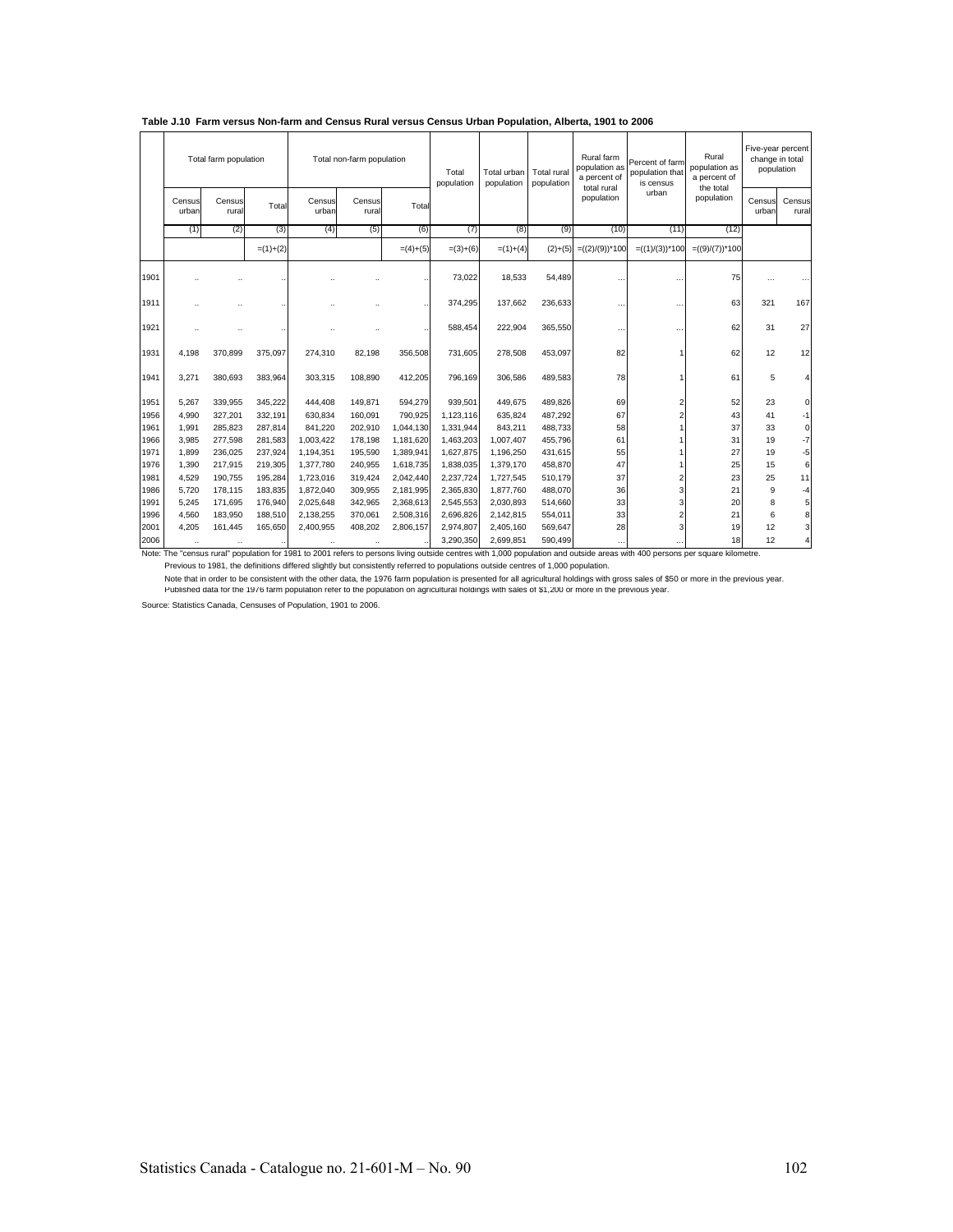|              |                 | Total farm population |                  |                        | Total non-farm population |                        | Total<br>population    | Total urban<br>population | Total rural<br>population | Rural farm<br>population as a<br>percent of total | Percent of<br>farm<br>population | Rural<br>population as<br>a percent of | Five-year percent<br>change in total<br>population |                     |
|--------------|-----------------|-----------------------|------------------|------------------------|---------------------------|------------------------|------------------------|---------------------------|---------------------------|---------------------------------------------------|----------------------------------|----------------------------------------|----------------------------------------------------|---------------------|
|              | Census<br>urban | Census<br>rural       | Total            | Census<br>urban        | Census<br>rural           | Total                  |                        |                           |                           | rural population                                  | that is census<br>urban          | the total<br>population                | Census<br>urban                                    | Census<br>rural     |
|              | (1)             | (2)                   | (3)              | (4)                    | (5)                       | (6)                    | (7)                    | (8)                       | (9)                       | (10)                                              | (11)                             | (12)                                   |                                                    |                     |
|              |                 |                       | $=(1)+(2)$       |                        |                           | $=(4)+(5)$             | $=(3)+(6)$             | $=(1)+(4)$                | $(2)+(5)$                 | $=((2)/(9))^*100$                                 | $=((1)/(3))^*100$                | $=((9)/(7))^*100$                      |                                                    |                     |
| 1851         |                 |                       |                  |                        |                           |                        | 55,000                 | $\mathbf 0$               | 55,000                    | $\ddot{\phantom{0}}$                              |                                  | 100                                    |                                                    |                     |
| 1861         |                 |                       |                  |                        |                           |                        | 51,524                 | $\mathbf 0$               | 51,524                    | $\ddot{\phantom{0}}$                              |                                  | 100                                    | $\cdots$                                           | -3                  |
| 1871         |                 |                       |                  |                        |                           |                        | 36,247                 | 2,270                     | 32,977                    | $\ddot{\phantom{0}}$                              | $\ddot{\phantom{a}}$             | 91                                     | .                                                  | $-18$               |
| 1881         |                 |                       |                  |                        |                           |                        | 49.459                 | 9,070                     | 40,389                    | $\cdots$                                          | $\ddot{\phantom{0}}$             | 82                                     | 150                                                | 11                  |
| 1891         |                 |                       |                  |                        |                           |                        | 98.173                 | 37,228                    | 60,945                    |                                                   | $\ddot{\phantom{0}}$             | 62                                     | 155                                                | 25                  |
| 1901         |                 |                       |                  |                        |                           |                        | 178,657                | 90,179                    | 88,478                    |                                                   | $\ddot{\phantom{0}}$             | 50                                     | 71                                                 | 23                  |
| 1911         |                 |                       |                  |                        |                           |                        | 392,480                | 203,684                   | 188,796                   | $\ddotsc$                                         | $\ddot{\phantom{0}}$             | 48                                     | 63                                                 | 57                  |
| 1921         |                 |                       |                  |                        |                           |                        | 524,582                | 247,562                   | 277,020                   | $\ddotsc$                                         |                                  | 53                                     | 11                                                 | 23                  |
| 1931         | 2,123           | 100,244               | 102,367          | 392,616                | 199,280                   | 591,896                | 694,263                | 394,739                   | 299,524                   | 33                                                | $\overline{2}$                   | 43                                     | 30                                                 | $\overline{4}$      |
| 1941         | 1.636           | 100,810               | 102.446          | 441,758                | 273,657                   | 715,415                | 817,861                | 443,394                   | 374,467                   | 27                                                | $\overline{2}$                   | 46                                     | 6                                                  | 13                  |
| 1951         | 10,373          | 109,919               | 120,292          | 783,098                | 261,820                   | 1,044,918              | 1,165,210              | 793,471                   | 371,739                   | 30                                                | 9                                | 32                                     | 39                                                 | $\mathbf 0$         |
| 1956         | 17,330          | 95,338                | 112,668          | 1,009,137              | 276,659                   | 1,285,796              | 1,398,464              | 1,026,467                 | 371,997                   | 26                                                | 15                               | 27                                     | 29                                                 | $\mathbf 0$         |
| 1961         | 7,115           | 77,540                | 84,655           | 1,174,810              | 369,617                   | 1,544,427              | 1,629,082              | 1,181,925                 | 447,157                   | 17                                                | 8                                | 27                                     | 15                                                 | 20                  |
| 1966         | 6,246           | 85,197                | 91,443           | 1,404,247              | 377,984                   | 1,782,231              | 1,873,674              | 1,410,493                 | 463,181                   | 18                                                | $\overline{7}$                   | 25                                     | 19                                                 | $\overline{4}$      |
| 1971         | 5,833           | 73,520                | 79,353           | 1,648,572              | 456,700                   | 2,105,272              | 2,184,620              | 1,654,405                 | 530,220                   | 14                                                | $\overline{7}$                   | 24                                     | 17                                                 | 14                  |
| 1976<br>1981 | 6.780           | 67,885                | 74,665<br>68,714 | 1,890,305              | 501,635                   | 2,391,940              | 2,466,610              | 1,897,085                 | 569,520<br>605,055        | 12<br>10                                          | $\overline{9}$<br>13             | 23<br>22                               | 15<br>13                                           | $\overline{7}$<br>6 |
| 1986         | 9,059<br>8,480  | 59,655<br>51,775      | 60,255           | 2,130,353<br>2,276,525 | 545,400<br>546,590        | 2,675,753<br>2,823,115 | 2,744,467<br>2,883,370 | 2,139,412<br>2,285,005    | 598,365                   | 9                                                 | 14                               | 21                                     | $\overline{7}$                                     | $-1$                |
| 1991         | 8,650           | 52,385                | 61,035           | 2,631,489              | 589,537                   | 3,221,026              | 3,282,061              | 2,640,139                 | 641,922                   | 8                                                 | 14                               | 20                                     | 16                                                 | $\overline{7}$      |
| 1996         | 9,370           | 59,400                | 68,770           | 3,048,018              | 607,712                   | 3,655,730              | 3,724,500              | 3,057,388                 | 667,112                   | 9                                                 | 14                               | 18                                     | 16                                                 | $\overline{4}$      |
| 2001         | 9,995           | 51,375                | 61,370           | 3,299,858              | 546,510                   | 3,846,368              | 3,907,738              | 3,309,853                 | 597,885                   | 9                                                 | 16                               | 15                                     | 8                                                  | $-10$               |
| 2006         | $\ddotsc$       | $\ddotsc$             |                  | $\ddotsc$              | $\ldots$                  |                        | 4,113,487              | 3,511,300                 | 602,187                   |                                                   |                                  | 15                                     | 6                                                  | $\mathbf{1}$        |

### **Table J.11 Farm versus Non-farm and Census Rural versus Census Urban Population, British Columbia, 1851 to 2006**

Note: The "census rural" population for 1981 to 2001 refers to persons living outside centres with 1,000 population and outside areas with 400 persons per square kilometre.<br>Previous to 1981, the definitions differed slight

Note that in order to be consistent with the other data, the 1976 farm population is presented for all agricultural holdings with gross sales of \$50 or more in the previous year.<br>Published data tor the 1976 farm population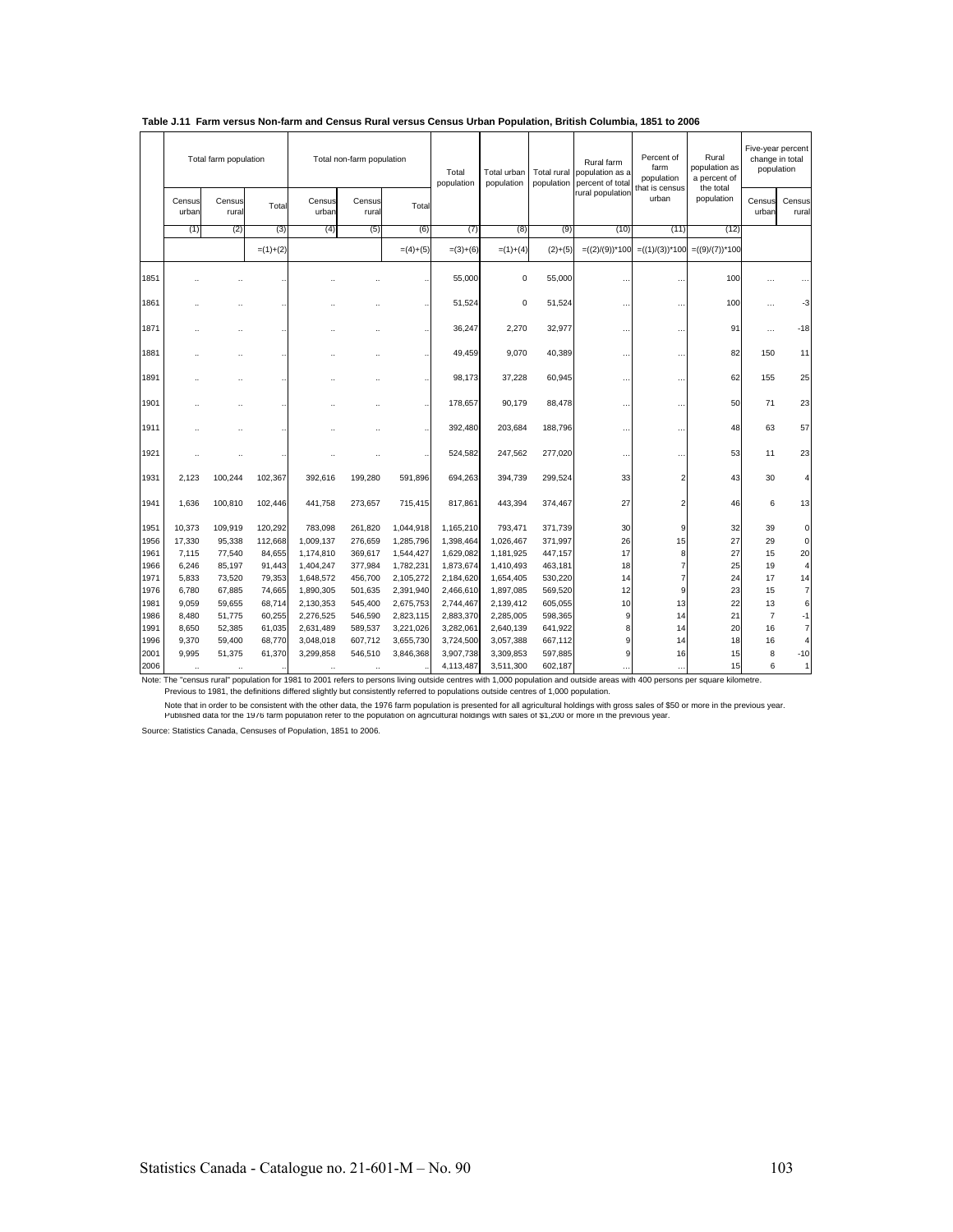|      | Total farm population |                      |            | Total non-farm population |                      | Total<br>population | Total urban<br>population | Total rural<br>population | Rural farm<br>population as<br>a percent of<br>total rural | Percent of<br>farm<br>population tha<br>is census | Rural<br>population as a<br>percent of the |                   | Five-year percent<br>change in total<br>population |                 |
|------|-----------------------|----------------------|------------|---------------------------|----------------------|---------------------|---------------------------|---------------------------|------------------------------------------------------------|---------------------------------------------------|--------------------------------------------|-------------------|----------------------------------------------------|-----------------|
|      | Census<br>urban       | Census<br>rural      | Total      | Census<br>urban           | Census<br>rural      | Total               |                           |                           |                                                            | population                                        | urban                                      | total population  | Census<br>urban                                    | Census<br>rural |
|      | (1)                   | (2)                  | (3)        | (4)                       | (5)                  | (6)                 | (7)                       | (8)                       | (9)                                                        | (10)                                              | (11)                                       | (12)              |                                                    |                 |
|      |                       |                      | $=(1)+(2)$ |                           |                      | $=(4)+(5)$          | $=(3)+(6)$                | $=(1)+(4)$                | $(2)+(5)$                                                  | $=((2)/(9))^*100$                                 | $=((1)/(3))^*100$                          | $=((9)/(7))^*100$ |                                                    |                 |
| 1901 |                       |                      |            |                           |                      |                     | 27,219                    | 9,142                     | 18,077                                                     |                                                   |                                            | 66                | .                                                  |                 |
| 1911 |                       |                      |            |                           |                      |                     | 8,512                     | 3,865                     | 4,647                                                      |                                                   |                                            | 55                | $-29$                                              | $-37$           |
| 1921 |                       |                      |            |                           |                      |                     | 4,157                     | 1,306                     | 2,851                                                      |                                                   |                                            | 69                | $-33$                                              | $-19$           |
| 1931 |                       |                      |            |                           |                      |                     | 4,230                     | 1,360                     | 2,870                                                      |                                                   |                                            | 68                | 2                                                  | $\Omega$        |
| 1941 |                       |                      |            |                           |                      |                     | 4,914                     | 1,797                     | 3,117                                                      | $\ddotsc$                                         |                                            | 63                | 16                                                 | $\vert$         |
| 1951 | $\ddot{\phantom{a}}$  | $\ddotsc$            |            |                           |                      |                     | 9,096                     | 2,594                     | 6,502                                                      | $\cdots$                                          |                                            | 71                | 22                                                 | 54              |
| 1956 | $\ddotsc$             | 40                   | 40         | 2,570                     | 9,580                | 12,150              | 12,190                    | 2,570                     | 9,620                                                      | 0                                                 | $\Omega$                                   | 79                | $-1$                                               | 48              |
| 1961 | $\ddotsc$             | 47                   | 47         | 5,031                     | 9,550                | 14,581              | 14,628                    | 5,031                     | 9,597                                                      | 0                                                 | $\Omega$                                   | 66                | 96                                                 | $\overline{0}$  |
| 1966 | $\ddot{\phantom{a}}$  | 62                   | 62         | 6.828                     | 7.492                | 14,320              | 14,382                    | 6.828                     | 7,554                                                      |                                                   | O                                          | 53                | 36                                                 | $-21$           |
| 1971 | $\ddot{\phantom{0}}$  | 55                   | 55         | 11.215                    | 7,120                | 18,335              | 18,390                    | 11,215                    | 7,170                                                      |                                                   | $\Omega$                                   | 39                | 64                                                 | $-5$            |
| 1976 | $\ddot{\phantom{a}}$  | $\ddot{\phantom{a}}$ |            |                           | $\ddot{\phantom{a}}$ |                     | 21,835                    | 13,310                    | 8,525                                                      | $\sim$                                            | $\cdots$                                   | 39                | 19                                                 | 19              |
| 1981 | $\ddot{\phantom{a}}$  | $\ddot{\phantom{a}}$ |            |                           | $\ddot{\phantom{a}}$ |                     | 23,150                    | 14,810                    | 8,340                                                      | $\cdots$                                          | .                                          | 36                | 11                                                 | $-2$            |
| 1986 | $\ddot{\phantom{a}}$  | $\ddot{\phantom{a}}$ |            |                           |                      |                     | 23,505                    | 15,200                    | 8,305                                                      | $\cdots$                                          | .                                          | 35                | 3                                                  | $\circ$         |
| 1991 | ٠.                    | $\ddot{\phantom{a}}$ |            |                           |                      |                     | 27,797                    | 16,335                    | 11,462                                                     | $\cdots$                                          | $\cdots$                                   | 41                | $\overline{7}$                                     | 38              |
| 1996 | $\ddot{\phantom{0}}$  | $\ddot{\phantom{a}}$ |            |                           |                      |                     | 30,766                    | 18,447                    | 12,319                                                     | $\cdots$                                          | $\cdots$                                   | 40                | 13                                                 | $\overline{7}$  |
| 2001 | $\ddot{\phantom{a}}$  | $\ddot{\phantom{a}}$ |            |                           |                      |                     | 28,674                    | 16,843                    | 11,831                                                     | $\cdots$                                          | $\cdots$                                   | 41                | -9                                                 | $-4$            |
| 2006 | $\ddot{\phantom{a}}$  | $\ddot{\phantom{a}}$ |            |                           |                      |                     | 30,372                    | 18,122                    | 12,250                                                     | $\cdots$                                          | $\ddotsc$                                  | 40                | 8                                                  | $\overline{4}$  |

### **Table J.12 Farm versus Non-farm and Census Rural versus Census Urban Population, Yukon, 1901 to 2006**

Note: The "census rural" population for 1981 to 2001 refers to persons living outside centres with 1,000 population and outside areas with 400 persons per square kilometre.<br>Previous to 1981, the definitions differed slight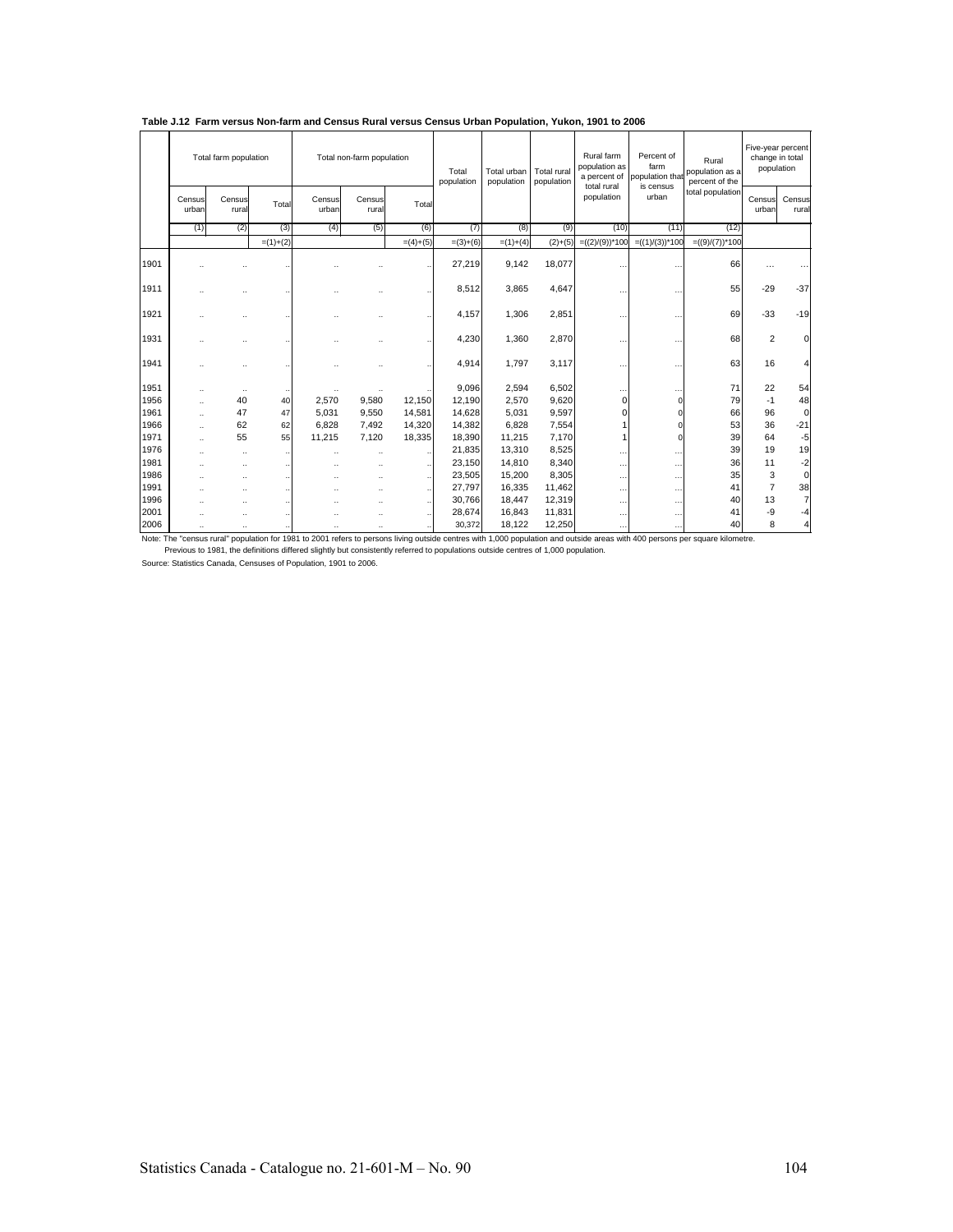|                     | Total farm population |                      |            | Total non-farm population |                      | Total<br>population  | Total urban<br>population | Total rural<br>population | Rural farm<br>population as<br>a percent of<br>total rural | Percent of<br>farm<br>population that<br>is census | Rural<br>population as a<br>percent of the | Five-year percent<br>change in total<br>population |                 |                 |
|---------------------|-----------------------|----------------------|------------|---------------------------|----------------------|----------------------|---------------------------|---------------------------|------------------------------------------------------------|----------------------------------------------------|--------------------------------------------|----------------------------------------------------|-----------------|-----------------|
|                     | Census<br>urban       | Census<br>rural      | Total      | Census<br>urban           | Census<br>rural      | Total                |                           |                           |                                                            | population                                         | urban                                      | total population                                   | Census<br>urban | Census<br>rural |
|                     | (1)                   | (2)                  | (3)        | (4)                       | (5)                  | (6)                  | (7)                       | (8)                       | (9)                                                        | (10)                                               | (11)                                       | (12)                                               |                 |                 |
|                     |                       |                      | $=(1)+(2)$ |                           |                      | $=(4)+(5)$           | $=(3)+(6)$                | $=(1)+(4)$                | $(2)+(5)$                                                  | $=((2)/(9))^*100$                                  | $=((1)/(3))^*100$                          | $=((9)/(7))^*100$                                  |                 |                 |
| 1871                |                       |                      |            |                           |                      |                      | 48,000                    | 0                         | 48,000                                                     | $\ddot{\phantom{a}}$                               | $\ddot{\phantom{a}}$                       | 100                                                |                 |                 |
| 1881                |                       |                      |            |                           |                      |                      | 56,446                    | 0                         | 56,446                                                     | $\ddot{\phantom{0}}$                               | $\cdot$ .                                  | 100                                                | $\cdots$        | 9               |
| 1891                |                       |                      |            |                           |                      |                      | 98,967                    | 0                         | 98,967                                                     | $\ddot{\phantom{a}}$                               | $\ddot{\phantom{a}}$                       | 100                                                | $\cdots$        | 38              |
| 1901-               |                       |                      |            |                           |                      |                      | 20,129                    | 0                         | 20,129                                                     | $\ddot{\phantom{a}}$                               | $\ddot{\phantom{a}}$                       | 100                                                | $\cdots$        | $-40$           |
| 1911 <sup>-</sup>   |                       |                      |            |                           |                      |                      | 6,507                     | 0                         | 6,507                                                      | $\ddot{\phantom{a}}$                               | $\ddot{\phantom{a}}$                       | 100                                                | $\cdots$        | $-34$           |
| 1921                |                       |                      |            |                           |                      |                      | 8.143                     | 0                         | 8,143                                                      | $\ddotsc$                                          | $\cdots$                                   | 100                                                | $\ddotsc$       | 13              |
| 1931*               |                       |                      |            |                           |                      |                      | 9,316                     | 0                         | 9,316                                                      | $\ddot{\phantom{a}}$                               | $\ddot{\phantom{a}}$                       | 100                                                | $\cdots$        | $\overline{7}$  |
| $1941 -$            |                       |                      |            |                           |                      |                      | 12,028                    | 0                         | 12,028                                                     | $\ddotsc$                                          | $\ddotsc$                                  | 100                                                | $\ddotsc$       | 15              |
| $1951 -$            |                       | $\ldots$             |            |                           |                      |                      | 16.004                    | 2.724                     | 13,280                                                     | $\ddotsc$                                          |                                            | 83                                                 | $\cdots$        | 5               |
| 1956                | ä.                    | 12                   | 12         | 4.545                     | 14,756               | 19,301               | 19,313                    | 4,545                     | 14,768                                                     | 0                                                  | $\mathbf 0$                                | 76                                                 | 67              | 11              |
| 1961-               | $\ddot{\phantom{a}}$  | 18                   | 18         | 8,933                     | 14,060               | 22,993               | 22,998                    | 8,938                     | 14,060                                                     | $\overline{0}$                                     | 0                                          | 61                                                 | 97              | $-5$            |
| 1966-               | ä.                    | 30                   | 30         | 11,534                    | 17,174               | 28,708               | 28,738                    | 11,534                    | 17,204                                                     | $\overline{0}$                                     | $\mathbf 0$                                | 60                                                 | 29              | 22              |
| 19711               | ä.                    | 25                   | 25         | 16,830                    | 17,955               | 34,785               | 34,805                    | 16,830                    | 17,980                                                     | $\overline{0}$                                     | $\mathbf 0$                                | 52                                                 | 46              | 5               |
| $19/6$ <sup>-</sup> | и.                    | а.                   | $\ddotsc$  | а.                        | $\ddot{\phantom{a}}$ |                      | 42,610                    | 21,165                    | 21,445                                                     | $\sim$                                             | $\cdots$                                   | 50                                                 | 26              | 19              |
| 1981                |                       |                      |            |                           | $\ddot{\phantom{0}}$ |                      | 45,740                    | 21,985                    | 23,755                                                     | .                                                  | $\cdots$                                   | 52                                                 | $\overline{4}$  | 11              |
| 1986                |                       |                      |            |                           |                      | $\ddot{\phantom{a}}$ | 52,235                    | 24,210                    | 28,025                                                     | $\ddotsc$                                          | $\ddotsc$                                  | 54                                                 | 10              | 18              |
| 1991.               |                       | $\ddot{\phantom{0}}$ |            |                           | ä.                   |                      | 57,649                    | 21,157                    | 36,492                                                     |                                                    | $\cdots$                                   | 63                                                 | $-13$           | 30              |
| 1996                |                       |                      |            |                           | ٠.                   | $\ddot{\phantom{a}}$ | 64,402                    | 27,395                    | 37,007                                                     | $\cdots$                                           | $\ddotsc$                                  | 57                                                 | 29              | $\mathbf{1}$    |
| 2001                |                       |                      |            |                           | ٠.                   |                      | 64,105                    | 30,520                    | 33,585                                                     | $\ddotsc$                                          | $\ddotsc$                                  | 52                                                 | 11              | -9              |
| 2006                | ٠.                    | $\ddot{\phantom{a}}$ |            | $\ddot{\phantom{a}}$      | $\ddot{\phantom{a}}$ |                      | 70,938                    | 37,015                    | 33,923                                                     | $\cdots$                                           | $\cdots$                                   | 48                                                 | 21              | $\mathbf{1}$    |

#### **Table J.13 Farm versus Non-farm and Census Rural versus Census Urban Population, Northwest Territories and Nunavut, 1871 to 2006**

1. Includes the population of what is now Saskatchewan, Alberta and the Yukon. 2. The population of what is now Saskatchewan, Alberta and the Yukon is shown separately starting in 1901.

3. Care should be exercised in comparing the Northwest Territories 2006 Census population counts with counts from the 2001 Census. In 2001, the net undercount for the overall Northwest Territories population was estimated at 8.11%, substantially higher than the national level of 2.99%, and almost double its 1996 level. The increase in the overall population between 2001 and 2006 is likely overstated due to improvements in coverage of the Northwest Territories in 2006.

Note: The "census rural" population for 1981 to 2001 refers to persons living outside centres with 1,000 population and outside areas with 400 persons per square kilometre.

Previous to 1981, the definitions differed slightly but consistently referred to populations outside centres of 1,000 population.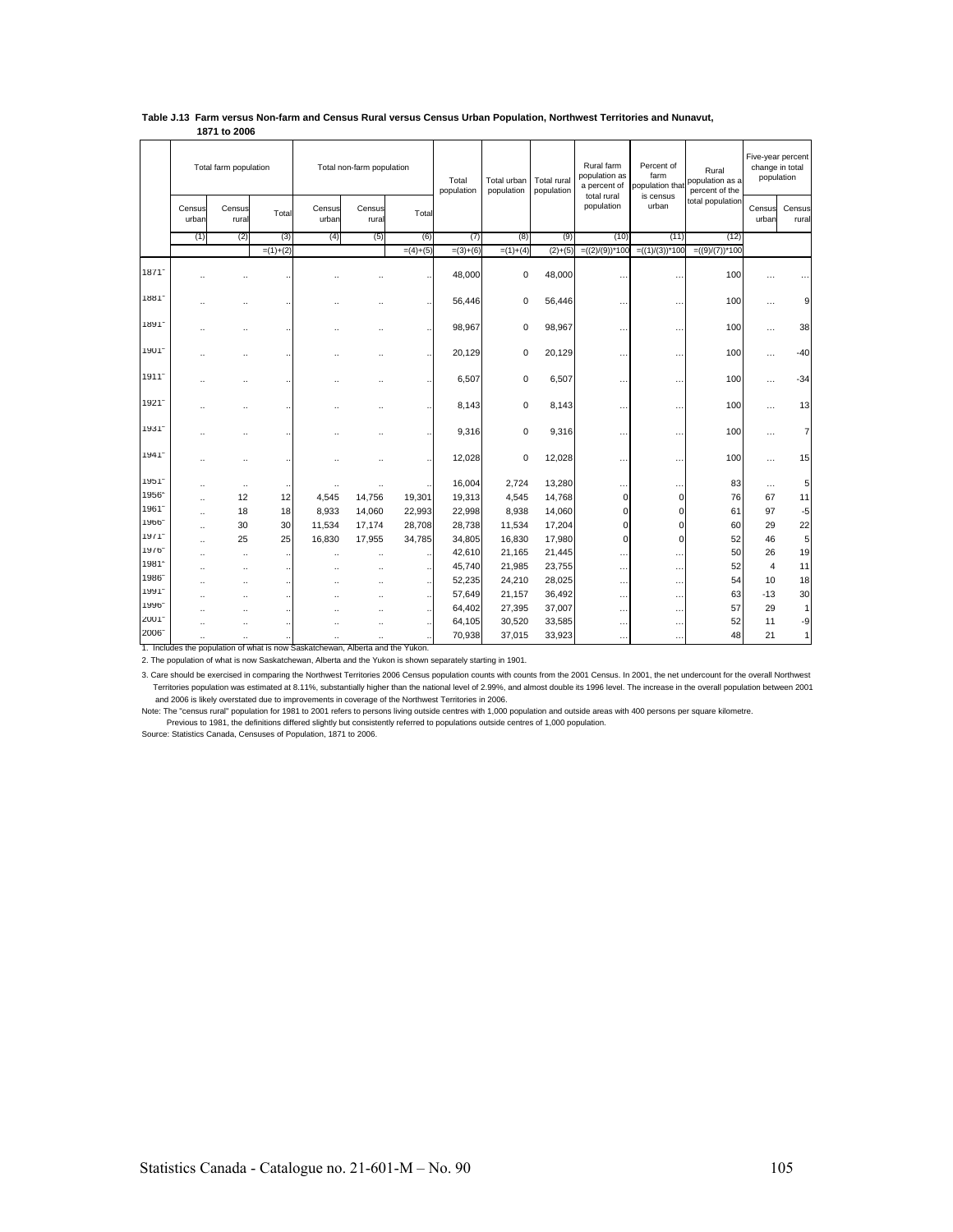#### **Table J.14 Farm versus Non-farm and Census Rural versus Census Urban Population, Northwest Territories, 2001 to 2006**

|              |                                                  | Total farm population |                      |                 | Total non-farm population |            | Total<br>population | Total urban<br>population | Total rural<br>population | Rural farm<br>population as<br>a percent of | Percent of<br>farm<br>population that | Rural<br>population as a<br>percent of the | population      | Five-year percent<br>change in total |
|--------------|--------------------------------------------------|-----------------------|----------------------|-----------------|---------------------------|------------|---------------------|---------------------------|---------------------------|---------------------------------------------|---------------------------------------|--------------------------------------------|-----------------|--------------------------------------|
|              | Census<br>Census<br>urban<br>rural<br>(2)<br>(1) |                       | Total                | Census<br>urban | Census<br>rural           | Total      |                     |                           |                           | total rural<br>population                   | is census<br>urban                    | total population                           | Census<br>urban | Census<br>rural                      |
|              |                                                  |                       | (3)                  | (4)             | (5)                       | (6)        | (7)                 | (8)                       | (9)                       | (10)                                        | (11)                                  | (12)                                       |                 |                                      |
|              |                                                  |                       | $=(1)+(2)$           |                 |                           | $=(4)+(5)$ | $=(3)+(6)$          | $=(1)+(4)$                |                           | $(2)+(5) = ((2)/(9))^*100$                  | $=((1)/(3))^*100$                     | $= ((9)/(7))^*100$                         |                 |                                      |
| 2001<br>2006 | <br>                                             | <br>                  | $\cdots$<br>$\cdots$ | <br>            | $\ddotsc$<br>             |            | 37,360<br>41.464    | 21,831<br>24.216          | 15,529<br>17.248          | <br>$\cdots$                                | $\cdots$<br>$\cdots$                  | 42<br>42                                   | $\cdots$<br>11  | <br>11                               |

1. Care should be exercised in comparing the Northwest Territories 2006 Census population counts with counts from the 2001 Census. In 2001, the net undercount for the overall Northwest<br>Territories population was estimated and 2006 is likely overstated due to improvements in coverage of the Northwest Territories in 2006.

Note: The "census rural" population refers to persons living outside centres with 1,000 population and outside areas with 400 persons per square kilometre.

Source: Statistics Canada, Censuses of Population, 2001 to 2006.

|              | Total farm population  |                 |            |                              | Total non-farm population |            | Total<br>population | Total urban<br>population | Total rural<br>population | Rural farm<br>population as<br>a percent of<br>total rural | Percent of<br>farm<br>population that | Rural<br>population as a<br>percent of the |                 | Five-year percent<br>change in total<br>population |
|--------------|------------------------|-----------------|------------|------------------------------|---------------------------|------------|---------------------|---------------------------|---------------------------|------------------------------------------------------------|---------------------------------------|--------------------------------------------|-----------------|----------------------------------------------------|
|              | Census<br>urban        | Census<br>rural | Total      | Census<br>urban              | Census<br>rural           | Total      |                     |                           |                           | population                                                 | is census<br>urban                    | total population                           | Census<br>urban | Census<br>rural                                    |
|              | (1)                    |                 | (3)        | (4)                          | (5)                       | (6)        |                     | (8)                       | (9)                       | (10)                                                       | (11)                                  | (12)                                       |                 |                                                    |
|              | (2)                    |                 | $=(1)+(2)$ |                              |                           | $=(4)+(5)$ | $=(3)+(6)$          | $=(1)+(4)$                |                           | $(2)+(5)$ = $((2)/(9))^*100$                               | $=((1)/(3))^*100$                     | $=((9)/(7))^*100$                          |                 |                                                    |
| 2001<br>2006 | $\ddotsc$<br>$\ddotsc$ | <br>            |            | $\cdots$<br><br>$\cdots$<br> |                           |            | 26,745<br>29,474    | 8,689<br>12.799           | 18,056<br>16,675          | <br>                                                       | $\cdots$<br>$\cdots$                  | 68<br>57                                   | $\cdots$<br>47  | .<br>-8                                            |
| 2001         |                        | $\cdot$         |            | $\cdots$                     |                           |            | 26,745              | 11.897                    | 14,848                    |                                                            | $\cdots$                              | 56                                         | $\cdots$        |                                                    |
| <b>SOOR.</b> |                        |                 |            |                              |                           |            | 29 474              | 12799                     | 16 675                    |                                                            |                                       | 57                                         | 8               | 12                                                 |

#### **Table J.15 Farm versus Non-farm and Census Rural versus Census Urban Population, Nunavut, 2001 to 2006**

.. .. .. .. .. .. 29,474 12,799 16,675 … … 57 8 12 1. Census rural and census urban population are reported in the boundaries according to the given census. Reclassification of population from census rural to census urban in Nunavut between 2001 and 2006 made a significant difference to the calculated percent change in population in census rural and census urban areas and thus the data within constant 2006 boundaries are shown here.

Source: Statistics Canada, Censuses of Population, 2001 to 2006. Note: The "census rural" population refers to persons living outside centres with 1,000 population and outside areas with 400 persons per square kilometre.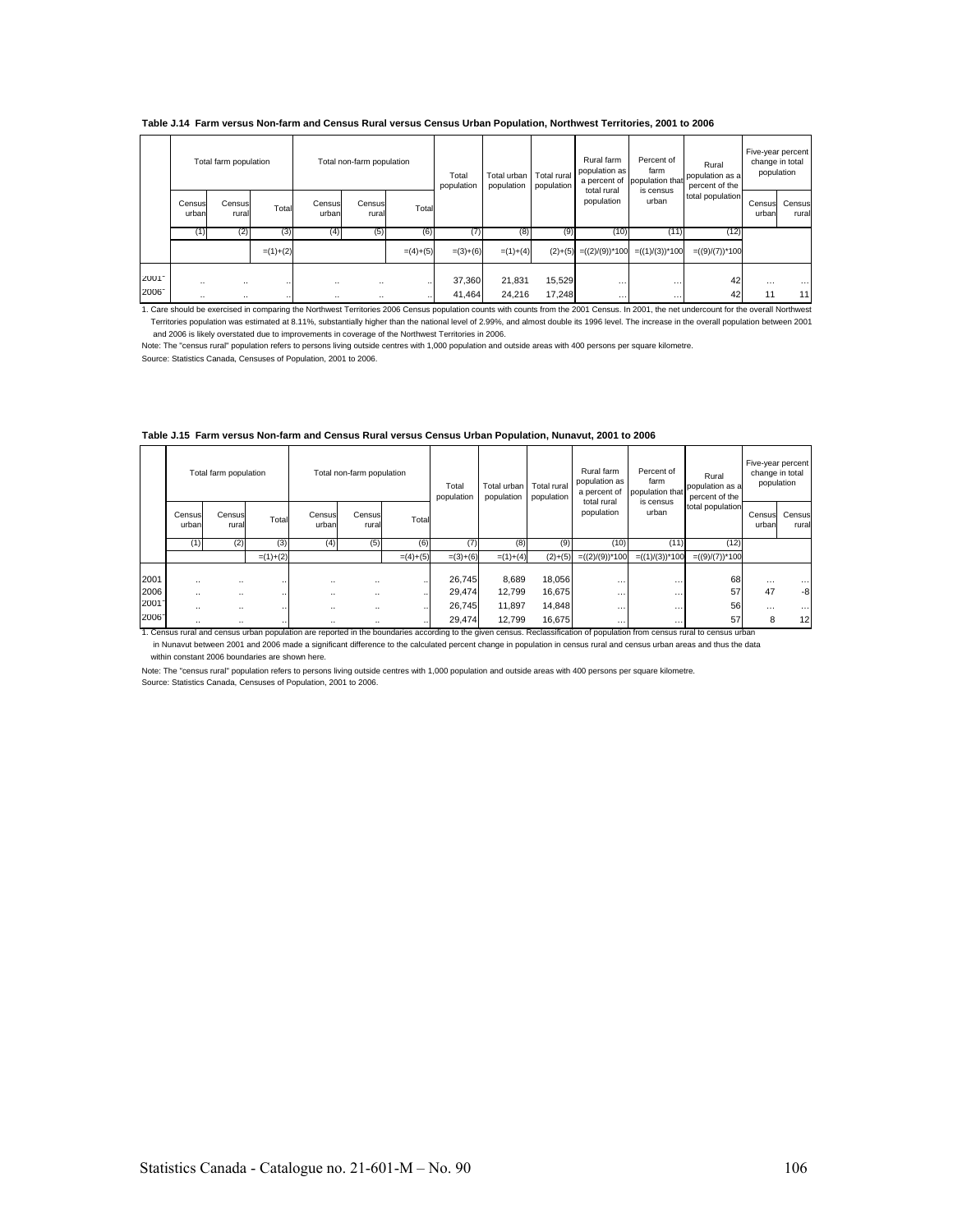# **Appendix K Population in Census Metropolitan Areas (CMAs), Census Agglomerations (CAs) and each Metropolitan Influence Zone (MIZ) up to 2006: Tables for Canada and for each province and territory**

|                                                |                        |            |                        |            | <b>Population</b>      |            |                        |            |                           | Distribution of population |                           |      |                           |         |                           | Change |                 |      |                         |                 |
|------------------------------------------------|------------------------|------------|------------------------|------------|------------------------|------------|------------------------|------------|---------------------------|----------------------------|---------------------------|------|---------------------------|---------|---------------------------|--------|-----------------|------|-------------------------|-----------------|
|                                                | Within 1991 boundaries |            | Within 1996 boundaries |            | Within 2001 boundaries |            | Within 2006 boundaries |            | Within 1991<br>boundaries |                            | Within 1996<br>boundaries |      | Within 2001<br>boundaries |         | Within 2006<br>boundaries |        | 1986 to<br>1991 | 1996 | 1991 to 1996 to<br>2001 | 2001 to<br>2006 |
|                                                | 1986                   | 1991       | 1991                   | 1996       | 1996                   | 2001       | 2001                   | 2006       | 1986                      | 1991                       | 1991                      | 1996 | 1996                      | 2001    | 2001                      | 2006   |                 |      |                         |                 |
|                                                |                        |            |                        | number     |                        |            |                        |            |                           |                            |                           |      |                           | percent |                           |        |                 |      |                         |                 |
| Larger urban centres (LUC)                     | 19,258,780             | 21,067,214 | 21,140,156             | 22,449,855 | 22,654,692             | 23,839,086 | 24,084,698             | 25,631,557 | 76                        | 77                         | 77                        | 78   | 79                        | 79      | 80                        | 81     | 9.4             | 6.2  | 5.2                     | 6.4             |
| Census metropolitan areas                      | 15,148,604             | 16,665,360 | 16,787,118             | 17,864,646 | 18,178,597             | 19,296,926 | 20,121,461             | 21,508,575 | 60                        | 61                         | 61                        | 62   | 63                        | 64      | 67                        | 68     | 10.0            | 6.4  | 6.2                     | 6.9             |
| Census agglomerations                          | 4,110,176              | 4,401,854  | 4,353,038              | 4,585,209  | 4,476,095              | 4,542,160  | 3,963,237              | 4,122,982  | 16                        |                            | 16                        | 16   | 16                        |         | 13                        | 13     | 7.1             | 5.3  | 1.5                     | 4.0             |
| <b>Rural and small town (RST)</b><br>areas     | 6,050,552              | 6,229,645  | 6,156,703              | 6,396,906  | 6,192,069              | 6,168,008  | 5,922,396              | 5,981,340  | 24                        | 23                         | 23                        | 22   | 21                        | 21      | 20                        | 19     | 3.0             | 3.9  | $-0.4$                  | 1.0             |
| Strong Metropolitan<br>Influenced Zone (MIZ)   | 1,435,028              | 1,574,359  | 1,458,448              | 1,564,700  | 1.470.493              | 1,524,579  | 1,289,265              | 1,350,098  | 6                         |                            | 5                         |      | 5                         |         |                           |        | 9.7             | 7.3  | 3.7                     | 4.7             |
| Moderate Metropolitan<br>Influenced Zone (MIZ) | 2,280,052              | 2,335,157  | 2,289,911              | 2,365,175  | 2,307,387              | 2,285,538  | 2,203,563              | 2,224,347  | $\mathbf{Q}$              |                            | 8                         |      | 8                         |         |                           |        | 2.4             | 3.3  | $-0.9$                  | 0.9             |
| Weak Metropolitan Influenced<br>Zone (MIZ)     | 1,952,122              | 1,951,974  | 2,041,871              | 2,078,342  | 2,027,488              | 1,969,211  | 2,077,950              | 2,049,199  | 8                         |                            |                           |      |                           |         |                           |        | 0.0             | 1.8  | $-2.9$                  | $-1.4$          |
| No Metropolitan Influenced<br>Zone (MIZ)       | 334,560                | 315,813    | 316,281                | 332,604    | 330,616                | 333,847    | 296,785                | 297,984    |                           |                            |                           |      |                           |         |                           |        | $-5.6$          | 5.2  | 1.0                     | 0.4             |
| Rural and Small Town (RST)<br>Territories      | 48.790                 | 52,342     | 50.192                 | 56.085     | 56.085                 | 54.833     | 54.833                 | 59,712     | $\Omega$                  |                            | $\Omega$                  |      | $\Omega$                  |         | $\Omega$                  |        | 7.3             | 11.7 | $-2.2$                  | 8.9             |
| <b>Total</b>                                   | 25,309,332             | 27,296,859 | 27.296.859             | 28.846.761 | 28.846.761             | 30,007,094 | 30.007.094             | 31.612.897 | 100                       | 100                        | 100                       | 100  | 100                       | 100     | 100                       | 100    | 7.9             | 5.7  | 4.0                     | 5.4             |

#### **Table K.1 Population structure and change by metropolitan influenced zone, Canada, 1986 to 2006**

Notes: Census Metropolitan Areas (CMAs) have 100,000 or more in the urban core and includes all neighbouring towns and municipalities where 50% or more of the workforce commutes to the urban core.

Census Agglomerations (CAs) have 10,000 to 99,999 in the urban core and includes all neighbouring towns and municipalities where 50% or more of the workforce commutes to the urban core.

Metropolitan Influenced Zones (MIZ) are assigned on the basis of the share of the workforce that commutes to any Census Metropolitan Area (CMA) or Census Agglomeration (CA) (Strong Metropolitan Influenced Zone (MIZ): 30 to 49%; Moderate Metropolitan Influenced Zone (MIZ): 5 to 29%; Weak Metropolitan Influenced Zone (MIZ): 1 to 5%; No Metropolitan Influenced Zone (MIZ): no commuters.

The data for the 1991 and 1996 Metropolitan Influenced Zone (MIZ) have been adjusted to be consistent with the 2001 protocol whereby non-Census Metropolitan Area (CMA)/Census Agglomeration (CA) towns and municipalities in the Territories were not allocated to a Metropolitan Influenced Zone (MIZ) classification.

The designation of Metropolitan Influenced Zone (MIZ) for 1991 and 1996 were obtained from Sheila Rambeau and Kathleen Todd. (2000) **Census Metropolitan Area and Census Agglomeration Influenced Zones (MIZ)** with census data (Ottawa: Statistics Canada, Geography Working Paper Series No. 2000-1, Catalogue no. 92F0138MIE) (www.statcan.gc.ca/cgi-bin/downpub/listpub.cgi?catno=92F0138MIE). Note that the Rambeau and Todd designation of Metropolitan Influenced Zone (MIZ) for 1991 used the preliminary 1996 Census Metropolitan Area (CMA)/Census Agglomeration (CA) delineations, but still using 1991 boundaries. For this table, we have re-imposed the 1991 Census Metropolitan Area (CMA)/Census Agglomeration (CA) delineation and we have assigned "strong Metropolitan Influenced Zone (MIZ)" in 1991 for towns or municipalities that had been coded into a Census Metropolitan Area (CMA)/Census Agglomeration (CA) for 1996.

 The designation of Metropolitan Influenced Zone (MIZ) for 2001 was obtained from Statistics Canada, **GeoSuite, 2001 Census** (Ottawa: Statistics Canada, Catalogue no. 92F0085XCB). Source: Statistics Canada, Census of Population, 1986 to 2006.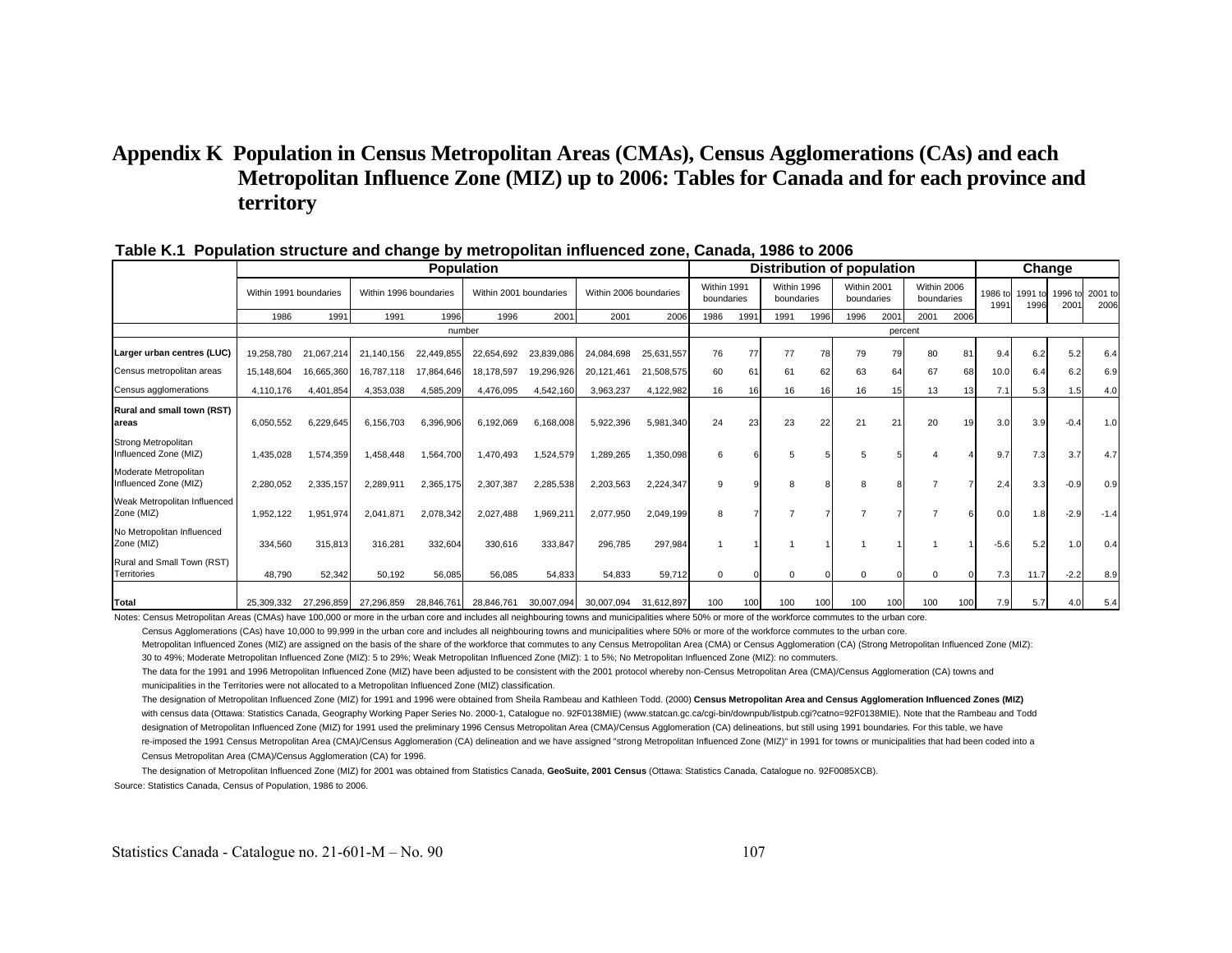|                                                |                        |         |                        |         | <b>Population</b>      |         |                        |         |                           |      | Distribution of population |                 |                           |         | Change                    |      |                 |        |                         |                 |
|------------------------------------------------|------------------------|---------|------------------------|---------|------------------------|---------|------------------------|---------|---------------------------|------|----------------------------|-----------------|---------------------------|---------|---------------------------|------|-----------------|--------|-------------------------|-----------------|
|                                                | Within 1991 boundaries |         | Within 1996 boundaries |         | Within 2001 boundaries |         | Within 2006 boundaries |         | Within 1991<br>boundaries |      | Within 1996<br>boundaries  |                 | Within 2001<br>boundaries |         | Within 2006<br>boundaries |      | 1986 to<br>1991 | 1996   | 1991 to 1996 to<br>2001 | 2001 to<br>2006 |
|                                                | 1986                   | 1991    | 1991                   | 1996    | 1996                   | 2001    | 2001                   | 2006    | 1986                      | 1991 | 1991                       | 1996            | 1996                      | 2001    | 2001                      | 2006 |                 |        |                         |                 |
|                                                |                        |         |                        | number  |                        |         |                        |         |                           |      |                            |                 |                           | percent |                           |      |                 |        |                         |                 |
| Larger urban centres (LUC)                     | 243,443                | 253,379 | 244,889                | 244,868 | 244,868                | 238,538 | 222,942                | 231,801 | 43                        | 45   | 43                         | 44              | 44                        | 47      | 43                        | 46   | 4.1             | 0.0    | $-2.6$                  | 4.0             |
| Census metropolitan areas                      | 161,901                | 171,859 | 171,848                | 174,051 | 174,051                | 172,918 | 172,918                | 181,113 | 28                        | 30   | 30                         | 32 <sub>2</sub> | 32                        | 34      | 34                        | 36   | 6.2             | 1.3    | $-0.7$                  | 4.7             |
| Census agglomerations                          | 81,542                 | 81,520  | 73,041                 | 70,817  | 70,817                 | 65.620  | 50,024                 | 50,688  | 14                        | 14   | 13                         | 13              | 13                        | 13      | 10                        | 10   | 0.0             | $-3.0$ | $-7.3$                  | 1.3             |
| Rural and small town (RST)<br>lareas           | 324,906                | 315,095 | 323,585                | 306,924 | 306,924                | 274,392 | 289,988                | 273,668 | 57                        | 55   | 57                         | 56              | 56                        | 53      | 57                        | 54   | $-3.0$          | $-5.1$ | $-10.6$                 | $-5.6$          |
| Strong Metropolitan<br>Influenced Zone (MIZ)   | 19,955                 | 19,266  | 20,770                 | 19,947  | 19,947                 | 17,804  | 24,360                 | 24,307  |                           |      |                            |                 |                           |         |                           |      | $-3.5$          | $-4.0$ | $-10.7$                 | $-0.2$          |
| Moderate Metropolitan<br>Influenced Zone (MIZ) | 144,022                | 137,833 | 150,471                | 140,672 | 140,596                | 125,213 | 97,361                 | 90,938  | 25                        | 24   | 26                         | 25              | 25                        | 24      | 19                        | 18   | $-4.3$          | $-6.5$ | $-10.9$                 | $-6.6$          |
| Weak Metropolitan Influenced<br>Zone (MIZ)     | 127,765                | 126,456 | 122,833                | 119,012 | 118,960                | 107,024 | 124,489                | 117,468 | 22                        | 22   | 22                         | 22              | 22                        | 21      | 24                        | 23   | $-1.0$          | $-3.1$ | $-10.0$                 | $-5.6$          |
| No Metropolitan Influenced<br>Zone (MIZ)       | 33,164                 | 31,540  | 29,511                 | 27,293  | 27,421                 | 24,351  | 43,778                 | 40,955  |                           |      | 5                          |                 |                           |         |                           |      | $-4.9$          | $-7.5$ | $-11.2$                 | $-6.4$          |
| Rural and Small Town (RST)<br>Territories      |                        |         |                        |         |                        |         |                        |         |                           |      |                            |                 |                           |         |                           |      |                 |        |                         |                 |
| Total                                          | 568,349                | 568,474 | 568,474                | 551,792 | 551,792                | 512,930 | 512,930                | 505,469 | 100                       | 100  | 100                        | 100             | 100                       | 100     | 100                       | 100  | 0.0             | $-2.9$ | $-7.0$                  | $-1.5$          |

## **Table K.2 Population structure and change by metropolitan influenced zone, Newfoundland and Labrador, 1986 to 2006**

Notes: Census Metropolitan Areas (CMAs) have 100,000 or more in the urban core and includes all neighbouring towns and municipalities where 50% or more of the workforce commutes to the urban core.

Census Agglomerations (CAs) have 10,000 to 99,999 in the urban core and includes all neighbouring towns and municipalities where 50% or more of the workforce commutes to the urban core.

Metropolitan Influenced Zones (MIZ) are assigned on the basis of the share of the workforce that commutes to any Census Metropolitan Area (CMA) or Census Agglomeration (CA) (Strong Metropolitan Influenced Zone (MIZ): 30 to 49%; Moderate Metropolitan Influenced Zone (MIZ): 5 to 29%; Weak Metropolitan Influenced Zone (MIZ): 1 to 5%; No Metropolitan Influenced Zone (MIZ): no commuters.

The designation of Metropolitan Influenced Zone (MIZ) for 1991 and 1996 were obtained from Sheila Rambeau and Kathleen Todd. (2000) **Census Metropolitan Area and Census Agglomeration Influenced Zones (MIZ)** with census data (Ottawa: Statistics Canada, Geography Working Paper Series No. 2000-1, Catalogue no. 92F0138MIE) (www.statcan.gc.ca/cgi-bin/downpub/listpub.cgi?catno=92F0138MIE). Note that the Rambeau and Todd designation of Metropolitan Influenced Zone (MIZ) for 1991 used the preliminary 1996 Census Metropolitan Area (CMA)/Census Agglomeration (CA) delineations, but still using 1991 boundaries. For this table, we have re-imposed the 1991 Census Metropolitan Area (CMA)/Census Agglomeration (CA) delineation and we have assigned "strong Metropolitan Influenced Zone (MIZ)" in 1991 for towns or municipalities that had been coded into a Census Metropolitan Area (CMA)/Census Agglomeration (CA) for 1996.

 The designation of Metropolitan Influenced Zone (MIZ) for 2001 was obtained from Statistics Canada, **GeoSuite, 2001 Census** (Ottawa: Statistics Canada, Catalogue no. 92F0085XCB). Source: Statistics Canada, Census of Population, 1986 to 2006.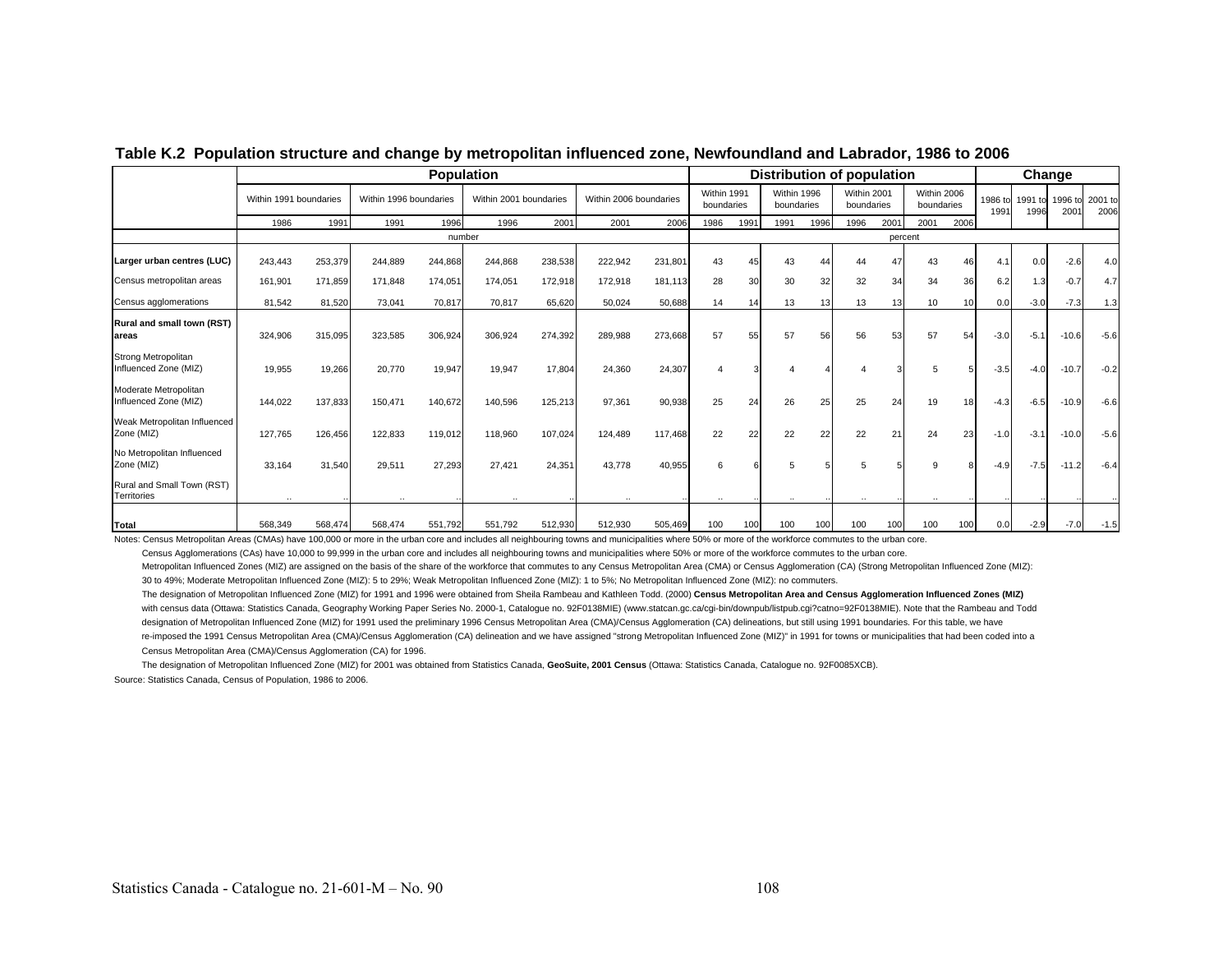|                                                |                        |         |                        |         | <b>Population</b>      |         |                        |         |                           |      |                           |          | <b>Distribution of population</b> |         |                           |      |                 |                 | Change          |                 |
|------------------------------------------------|------------------------|---------|------------------------|---------|------------------------|---------|------------------------|---------|---------------------------|------|---------------------------|----------|-----------------------------------|---------|---------------------------|------|-----------------|-----------------|-----------------|-----------------|
|                                                | Within 1991 boundaries |         | Within 1996 boundaries |         | Within 2001 boundaries |         | Within 2006 boundaries |         | Within 1991<br>boundaries |      | Within 1996<br>boundaries |          | Within 2001<br>boundaries         |         | Within 2006<br>boundaries |      | 1986 to<br>1991 | 1991 to<br>1996 | 1996 to<br>2001 | 2001 to<br>2006 |
|                                                | 1986                   | 1991    | 1991                   | 1996    | 1996                   | 2001    | 2001                   | 2006    | 1986                      | 1991 | 1991                      | 1996     | 1996                              | 2001    | 2001                      | 2006 |                 |                 |                 |                 |
|                                                |                        |         |                        |         | number                 |         |                        |         |                           |      |                           |          |                                   | percent |                           |      |                 |                 |                 |                 |
| Larger urban centres (LUC)                     | 69.458                 | 72,709  | 69.885                 | 73,225  | 73.225                 | 74,558  | 73.434                 | 74.778  | 55                        | 56   | 54                        | 54       | 54                                | 55      | 54                        | 55   | 4.7             | 4.8             | 1.8             | 1.8             |
| Census metropolitan areas                      | $\Omega$               |         | $\mathbf 0$            |         | 0                      |         | $\mathbf 0$            |         | $\cdot$                   |      |                           |          |                                   |         |                           |      |                 |                 |                 |                 |
| Census agglomerations                          | 69,458                 | 72,709  | 69,885                 | 73,225  | 73,225                 | 74,558  | 73,434                 | 74,778  | 55                        | 56   | 54                        | 54       | 54                                | 55      | 54                        | 55   | 4.7             | 4.8             | 1.8             | 1.8             |
| Rural and small town (RST)<br>lareas           | 57,188                 | 57,056  | 59,880                 | 61,332  | 61,332                 | 60,736  | 61,860                 | 61,073  | 45                        |      | 46                        | 46       | 46                                |         | 46                        | 45   | $-0.2$          | 2.4             | $-1.0$          | $-1.3$          |
| Strong Metropolitan<br>Influenced Zone (MIZ)   | 15,378                 | 15,624  | 17,902                 | 18,966  | 18,966                 | 18,989  | 16,580                 | 16,584  | 12                        | 12   | 14                        | 14       | 14                                | 14      | 12                        | 12   | 1.6             | 5.9             | 0.1             | 0.0             |
| Moderate Metropolitan<br>Influenced Zone (MIZ) | 28,753                 | 28,501  | 29,227                 | 29,713  | 29,713                 | 29,371  | 34,787                 | 34,236  | 23                        | 22   | 23                        | 22       | 22                                | 22      | 26                        | 25   | $-0.9$          | 1.7             | $-1.2$          | $-1.6$          |
| Weak Metropolitan Influenced<br>Zone (MIZ)     | 12,177                 | 12,120  | 11,940                 | 11,925  | 11,925                 | 11,690  | 9,550                  | 9,290   | 10                        |      | 9                         | $\Omega$ | 9                                 |         |                           |      | $-0.5$          | $-0.1$          | $-2.0$          | $-2.7$          |
| No Metropolitan Influenced<br>Zone (MIZ)       | 880                    | 811     | 811                    | 728     | 728                    | 686     | 943                    | 963     |                           |      |                           |          |                                   |         |                           |      | $-7.8$          | $-10.2$         | $-5.8$          | 2.1             |
| Rural and Small Town (RST)<br>Territories      |                        |         |                        |         |                        |         |                        |         |                           |      |                           |          |                                   |         |                           |      |                 |                 |                 |                 |
| Total                                          | 126,646                | 129,765 | 129,765                | 134,557 | 134,557                | 135,294 | 135,294                | 135,851 | 100                       | 100  | 100                       | 100      | 100                               | 100     | 100                       | 100  | 2.5             | 3.7             | 0.5             | 0.4             |

#### **Table K.3 Population structure and change by metropolitan influenced zone, Prince Edward Island, 1986 to 2006**

Notes: Census Metropolitan Areas (CMAs) have 100,000 or more in the urban core and includes all neighbouring towns and municipalities where 50% or more of the workforce commutes to the urban core.

Census Agglomerations (CAs) have 10,000 to 99,999 in the urban core and includes all neighbouring towns and municipalities where 50% or more of the workforce commutes to the urban core.

Metropolitan Influenced Zones (MIZ) are assigned on the basis of the share of the workforce that commutes to any Census Metropolitan Area (CMA) or Census Agglomeration (CA) (Strong Metropolitan Influenced Zone (MIZ):

30 to 49%; Moderate Metropolitan Influenced Zone (MIZ): 5 to 29%; Weak Metropolitan Influenced Zone (MIZ): 1 to 5%; No Metropolitan Influenced Zone (MIZ): no commuters.

The designation of Metropolitan Influenced Zone (MIZ) for 1991 and 1996 were obtained from Sheila Rambeau and Kathleen Todd. (2000) **Census Metropolitan Area and Census Agglomeration Influenced Zones (MIZ)** with census data (Ottawa: Statistics Canada, Geography Working Paper Series No. 2000-1, Catalogue no. 92F0138MIE) (www.statcan.gc.ca/cgi-bin/downpub/listpub.cgi?catno=92F0138MIE). Note that the Rambeau and Todd designation of Metropolitan Influenced Zone (MIZ) for 1991 used the preliminary 1996 Census Metropolitan Area (CMA)/Census Agglomeration (CA) delineations, but still using 1991 boundaries. For this table, we have re-imposed the 1991 Census Metropolitan Area (CMA)/Census Agglomeration (CA) delineation and we have assigned "strong Metropolitan Influenced Zone (MIZ)" in 1991 for towns or municipalities that had been coded into a Census Metropolitan Area (CMA)/Census Agglomeration (CA) for 1996.

The designation of Metropolitan Influenced Zone (MIZ) for 2001 was obtained from Statistics Canada, **GeoSuite, 2001 Census** (Ottawa: Statistics Canada, Catalogue no. 92F0085XCB).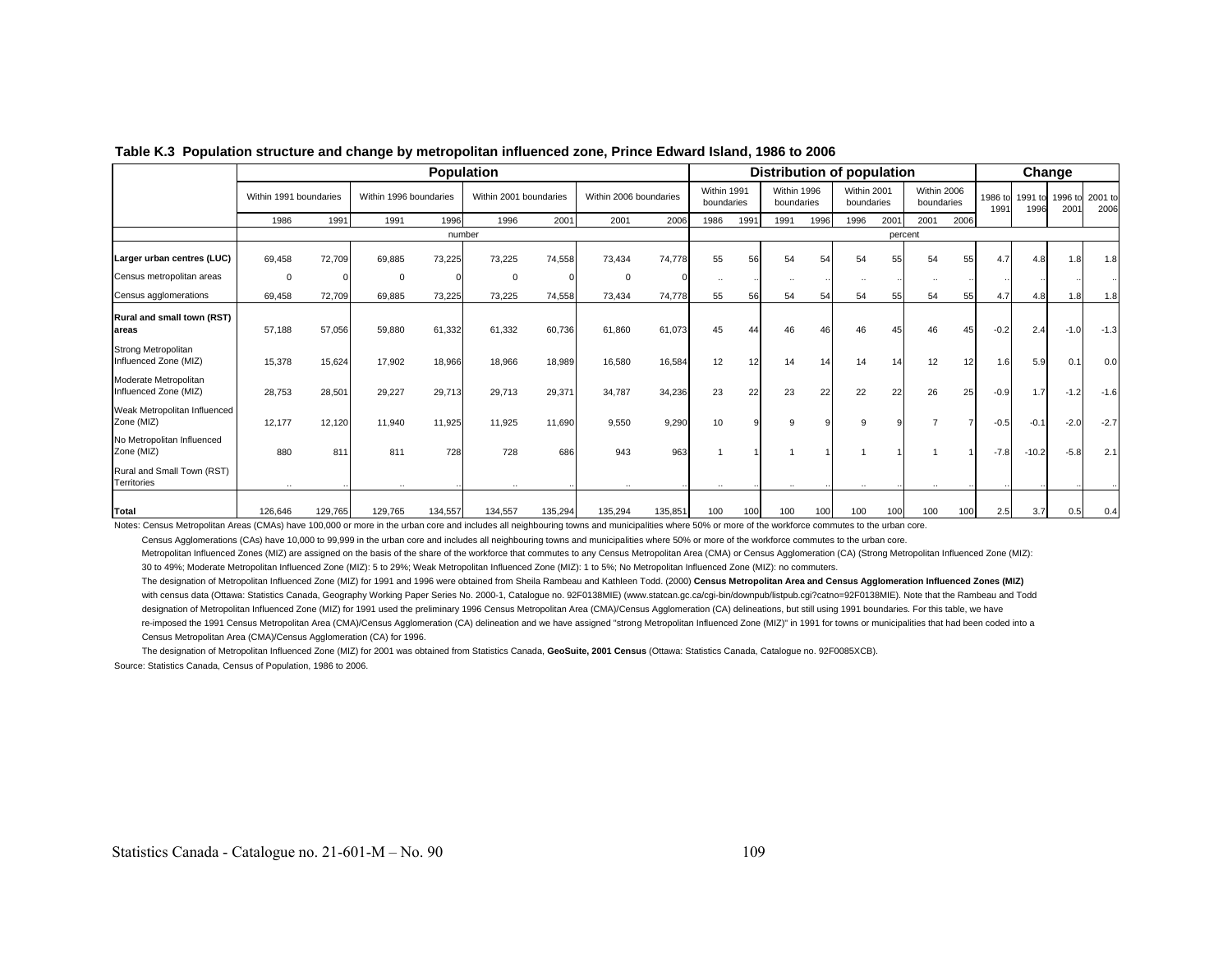|                                                |                        |         | <b>Population</b>      |         |                        |         |                        |         |                           |      |                           | Distribution of population |                           |         |                           |      |                 | Change          |                 |                 |
|------------------------------------------------|------------------------|---------|------------------------|---------|------------------------|---------|------------------------|---------|---------------------------|------|---------------------------|----------------------------|---------------------------|---------|---------------------------|------|-----------------|-----------------|-----------------|-----------------|
|                                                | Within 1991 boundaries |         | Within 1996 boundaries |         | Within 2001 boundaries |         | Within 2006 boundaries |         | Within 1991<br>boundaries |      | Within 1996<br>boundaries |                            | Within 2001<br>boundaries |         | Within 2006<br>boundaries |      | 1986 to<br>1991 | 1991 to<br>1996 | 1996 to<br>2001 | 2001 to<br>2006 |
|                                                | 1986                   | 1991    | 1991                   | 1996    | 1996                   | 2001    | 2001                   | 2006    | 1986                      | 1991 | 1991                      | 1996                       | 1996                      | 2001    | 2001                      | 2006 |                 |                 |                 |                 |
|                                                |                        |         |                        | number  |                        |         |                        |         |                           |      |                           |                            |                           | percent |                           |      |                 |                 |                 |                 |
| Larger urban centres (LUC)                     | 518,302                | 543,360 | 546,052                | 557,614 | 568,062                | 574,696 | 574,696                | 586,120 | 59                        | 60   | 61                        | 61                         | 62                        | 63      | 63                        | 64   | 4.8             | 2.1             | 1.2             | 2.0             |
| Census metropolitan areas                      | 295,922                | 320,501 | 320,501                | 332,518 | 342,966                | 359,183 | 359,183                | 372,858 | 34                        | 36   | 36                        | 37                         | 38                        | 40      | 40                        | 41   | 8.3             | 3.7             | 4.7             | 3.8             |
| Census agglomerations                          | 222,380                | 222,859 | 225,551                | 225,096 | 225,096                | 215,513 | 215,513                | 213,262 | 25                        | 25   | 25                        | 25                         | 25                        | 24      | 24                        | 23   | 0.2             | $-0.2$          | $-4.3$          | $-1.0$          |
| Rural and small town (RST)<br>lareas           | 354,874                | 356,582 | 353,890                | 351,668 | 341.220                | 333,311 | 333,311                | 327,342 | 41                        | 40   | 39                        | 39                         | 38                        | 37      | 37                        | 36   | 0.5             | $-0.6$          | $-2.3$          | $-1.8$          |
| Strong Metropolitan<br>Influenced Zone (MIZ)   | 27,859                 | 29,143  | 28,370                 | 29,777  | 21,172                 | 22,209  | 22,209                 | 22,808  | 3                         |      | 3                         |                            | $\overline{2}$            |         | $\overline{2}$            |      | 4.6             | 5.0             | 4.9             | 2.7             |
| Moderate Metropolitan<br>Influenced Zone (MIZ) | 100,848                | 101,708 | 101,241                | 102,422 | 100,647                | 98,571  | 89,801                 | 89,655  | 12                        | 11   | 11                        |                            | 11                        |         | 10 <sup>1</sup>           |      | 0.9             | 1.2             | $-2.1$          | $-0.2$          |
| Weak Metropolitan Influenced<br>Zone (MIZ)     | 221,413                | 221,070 | 219,618                | 214,691 | 214,691                | 207,881 | 217,366                | 211,049 | 25                        | 25   | 24                        | 24                         | 24                        | 23      | 24                        | 23   | $-0.2$          | $-2.2$          | $-3.2$          | $-2.9$          |
| No Metropolitan Influenced<br>Zone (MIZ)       | 4.754                  | 4,661   | 4.661                  | 4.778   | 4.710                  | 4,650   | 3,935                  | 3,830   |                           |      |                           |                            |                           |         |                           |      | $-2.0$          | 2.5             | $-1.3$          | $-2.7$          |
| Rural and Small Town (RST)<br>Territories      |                        |         |                        |         |                        |         |                        |         |                           |      |                           |                            |                           |         |                           |      |                 |                 |                 |                 |
| Total                                          | 873,176                | 899,942 | 899,942                | 909,282 | 909,282                | 908,007 | 908,007                | 913,462 | 100                       | 100  | 100                       | 100                        | 100                       | 100     | 100                       | 100  | 3.1             | 1.0             | $-0.1$          | 0.6             |

#### **Table K.4 Population structure and change by metropolitan influenced zone, Nova Scotia, 1986 to 2006**

Notes: Census Metropolitan Areas (CMAs) have 100,000 or more in the urban core and includes all neighbouring towns and municipalities where 50% or more of the workforce commutes to the urban core.

Census Agglomerations (CAs) have 10,000 to 99,999 in the urban core and includes all neighbouring towns and municipalities where 50% or more of the workforce commutes to the urban core.

Metropolitan Influenced Zones (MIZ) are assigned on the basis of the share of the workforce that commutes to any Census Metropolitan Area (CMA) or Census Agglomeration (CA) (Strong Metropolitan Influenced Zone (MIZ): 30 to 49%; Moderate Metropolitan Influenced Zone (MIZ): 5 to 29%; Weak Metropolitan Influenced Zone (MIZ): 1 to 5%; No Metropolitan Influenced Zone (MIZ): no commuters.

The designation of Metropolitan Influenced Zone (MIZ) for 1991 and 1996 were obtained from Sheila Rambeau and Kathleen Todd. (2000) Census Metropolitan Area and Census Agglomeration Influenced Zones (MIZ) with census data (Ottawa: Statistics Canada, Geography Working Paper Series No. 2000-1, Catalogue no. 92F0138MIE) (www.statcan.gc.ca/cgi-bin/downpub/listpub.cgi?catno=92F0138MIE). Note that the Rambeau and Todd designation of Metropolitan Influenced Zone (MIZ) for 1991 used the preliminary 1996 Census Metropolitan Area (CMA)/Census Agglomeration (CA) delineations, but still using 1991 boundaries. For this table, we have re-imposed the 1991 Census Metropolitan Area (CMA)/Census Agglomeration (CA) delineation and we have assigned "strong Metropolitan Influenced Zone (MIZ)" in 1991 for towns or municipalities that had been coded into a Census Metropolitan Area (CMA)/Census Agglomeration (CA) for 1996.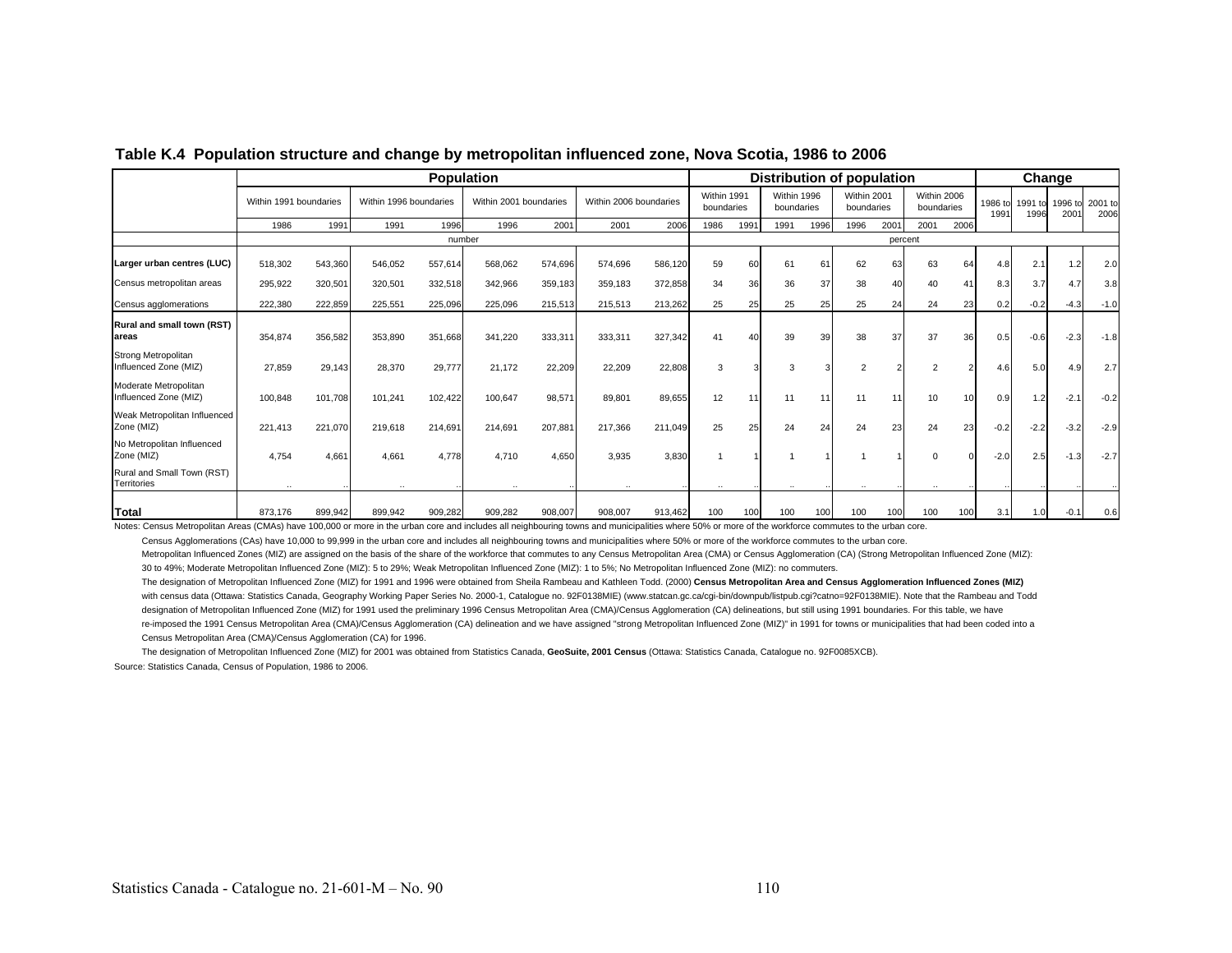|                                                |                        |         |                        | <b>Population</b> |                        |         |                        |         |                           |      |                           | <b>Distribution of population</b> |                           |         |                           |      |                 | Change          |                          |                 |
|------------------------------------------------|------------------------|---------|------------------------|-------------------|------------------------|---------|------------------------|---------|---------------------------|------|---------------------------|-----------------------------------|---------------------------|---------|---------------------------|------|-----------------|-----------------|--------------------------|-----------------|
|                                                | Within 1991 boundaries |         | Within 1996 boundaries |                   | Within 2001 boundaries |         | Within 2006 boundaries |         | Within 1991<br>boundaries |      | Within 1996<br>boundaries |                                   | Within 2001<br>boundaries |         | Within 2006<br>boundaries |      | 1986 to<br>1991 | 1991 to<br>1996 | 1996 to<br>$200^{\circ}$ | 2001 to<br>2006 |
|                                                | 1986                   | 1991    | 1991                   | 1996              | 1996                   | 2001    | 2001                   | 2006    | 1986                      | 1991 | 1991                      | 1996                              | 1996                      | 2001    | 2001                      | 2006 |                 |                 |                          |                 |
|                                                |                        |         |                        | number            |                        |         |                        |         |                           |      |                           |                                   |                           | percent |                           |      |                 |                 |                          |                 |
| Larger urban centres (LUC)                     | 361.493                | 376,506 | 370,439                | 380,149           | 380,153                | 381,169 | 418,537                | 426,930 | 51                        | 52   | 51                        | 52                                | 52                        | 52      | 57                        | 58   | 4.2             | 2.6             | 0.3                      | 2.0             |
| Census metropolitan areas                      | 121,265                | 124,981 | 125,838                | 125,705           | 125,705                | 122,678 | 241,356                | 248,813 | 17                        | 17   | 17                        | 17                                | 17                        | 17      | 33                        | 34   | 3.1             | $-0.1$          | $-2.4$                   | 3.1             |
| Census agglomerations                          | 240,228                | 251,525 | 244.601                | 254,444           | 254.448                | 258,491 | 177.181                | 178,117 | 34                        | 35   | 34                        | 34                                | 34                        | 35      | 24                        | 24   | 4.7             | 4.0             | 1.6                      | 0.5             |
| Rural and small town (RST)<br>lareas           | 347,949                | 347,394 | 353,461                | 357,984           | 357,980                | 348,329 | 310,961                | 303,067 | 49                        | 48   | 49                        |                                   | 48                        |         | 43                        | 42   | $-0.2$          | 1.3             | $-2.7$                   | $-2.5$          |
| Strong Metropolitan<br>Influenced Zone (MIZ)   | 56,365                 | 57,220  | 50,342                 | 51,353            | 51,349                 | 50,527  | 35,540                 | 36,547  | 8                         |      |                           |                                   |                           |         | 5                         |      | 1.5             | 2.0             | $-1.6$                   | 2.8             |
| Moderate Metropolitan<br>Influenced Zone (MIZ) | 138,491                | 137,075 | 148,540                | 150,380           | 150,795                | 145,567 | 159,642                | 154.143 | 20                        | 19   | 21                        | 20 <sup>1</sup>                   | 20                        | 20      | 22                        | 21   | $-1.0$          | 1.2             | $-3.5$                   | $-3.4$          |
| Weak Metropolitan Influenced<br>Zone (MIZ)     | 136,109                | 137,252 | 140,434                | 140,113           | 139,698                | 135,618 | 102,128                | 99,301  | 19                        | 19   | 19                        | 19 <sub>l</sub>                   | 19                        | 19      | 14                        | 14   | 0.8             | $-0.2$          | $-2.9$                   | $-2.8$          |
| No Metropolitan Influenced<br>Zone (MIZ)       | 16.984                 | 15,847  | 14.145                 | 16,138            | 16.138                 | 16,617  | 13.651                 | 13,076  | $\overline{2}$            |      | $\overline{2}$            |                                   | $\overline{2}$            |         | $\mathfrak{p}$            |      | $-6.7$          | 14.1            | 3.0                      | $-4.2$          |
| Rural and Small Town (RST)<br>Territories      |                        |         |                        |                   |                        |         |                        |         |                           |      |                           |                                   |                           |         |                           |      |                 |                 |                          |                 |
| Total                                          | 709,442                | 723,900 | 723,900                | 738,133           | 738,133                | 729,498 | 729,498                | 729,997 | 100                       | 100  | 100                       | 100                               | 100                       | 100     | 100                       | 100  | 2.0             | 2.0             | $-1.2$                   | 0.1             |

### **Table K.5 Population structure and change by metropolitan influenced zone, New Brunswick, 1986 to 2006**

Notes: Census Metropolitan Areas (CMAs) have 100,000 or more in the urban core and includes all neighbouring towns and municipalities where 50% or more of the workforce commutes to the urban core.

Census Agglomerations (CAs) have 10,000 to 99,999 in the urban core and includes all neighbouring towns and municipalities where 50% or more of the workforce commutes to the urban core.

Metropolitan Influenced Zones (MIZ) are assigned on the basis of the share of the workforce that commutes to any Census Metropolitan Area (CMA) or Census Agglomeration (CA) (Strong Metropolitan Influenced Zone (MIZ):

30 to 49%; Moderate Metropolitan Influenced Zone (MIZ): 5 to 29%; Weak Metropolitan Influenced Zone (MIZ): 1 to 5%; No Metropolitan Influenced Zone (MIZ): no commuters.

The designation of Metropolitan Influenced Zone (MIZ) for 1991 and 1996 were obtained from Sheila Rambeau and Kathleen Todd. (2000) **Census Metropolitan Area and Census Agglomeration Influenced Zones (MIZ)** with census data (Ottawa: Statistics Canada, Geography Working Paper Series No. 2000-1, Catalogue no. 92F0138MIE) (www.statcan.gc.ca/cgi-bin/downpub/listpub.cgi?catno=92F0138MIE). Note that the Rambeau and Todd designation of Metropolitan Influenced Zone (MIZ) for 1991 used the preliminary 1996 Census Metropolitan Area (CMA)/Census Agglomeration (CA) delineations, but still using 1991 boundaries. For this table, we have re-imposed the 1991 Census Metropolitan Area (CMA)/Census Agglomeration (CA) delineation and we have assigned "strong Metropolitan Influenced Zone (MIZ)" in 1991 for towns or municipalities that had been coded into a Census Metropolitan Area (CMA)/Census Agglomeration (CA) for 1996.

The designation of Metropolitan Influenced Zone (MIZ) for 2001 was obtained from Statistics Canada, **GeoSuite, 2001 Census** (Ottawa: Statistics Canada, Catalogue no. 92F0085XCB).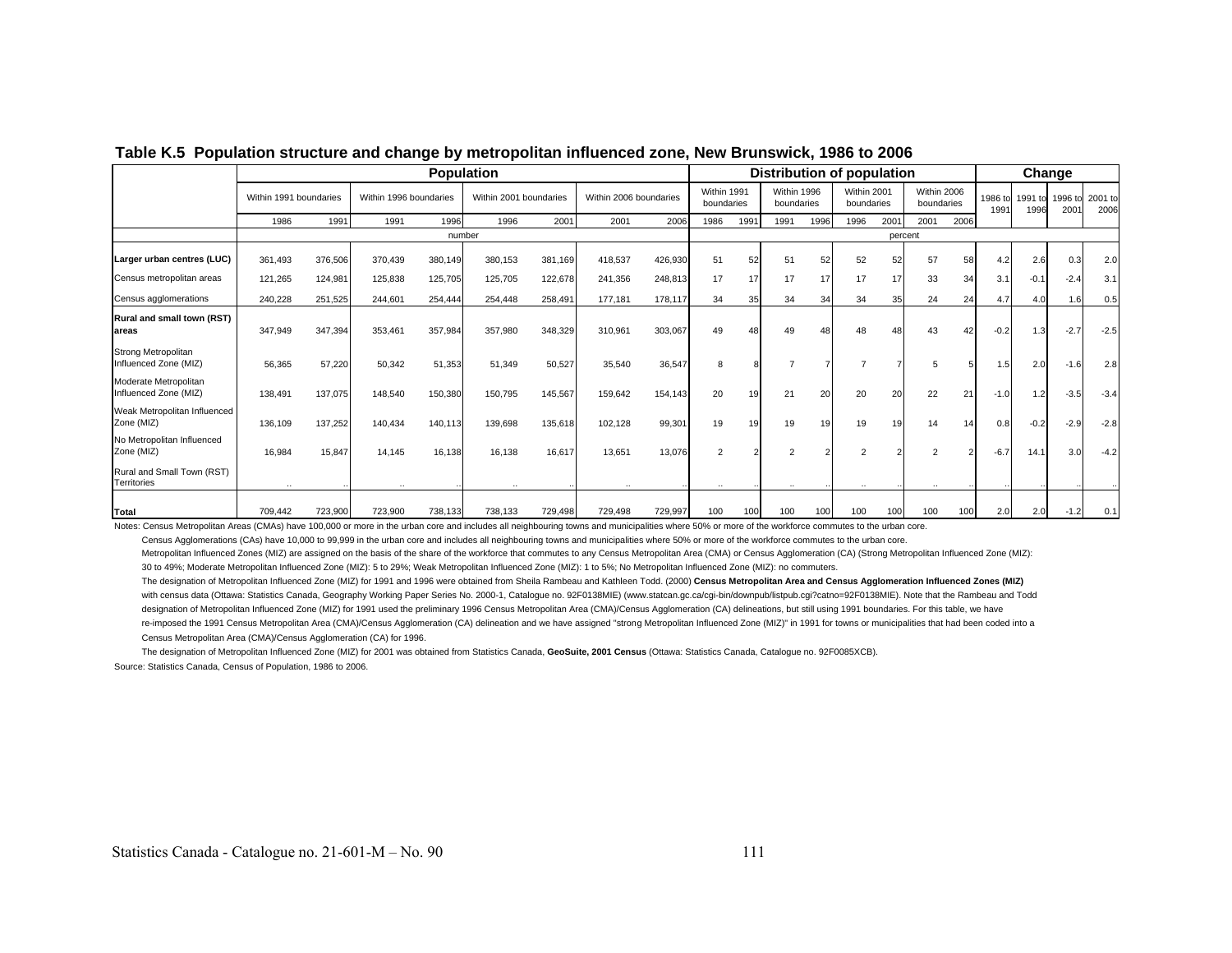|                                                                                                                                                                                                               |                        |           |                        |           | <b>Population</b>      |           |                        |           |                           |      |                           |      | Distribution of population |         |                           |      |                 |                 | Change         |                 |
|---------------------------------------------------------------------------------------------------------------------------------------------------------------------------------------------------------------|------------------------|-----------|------------------------|-----------|------------------------|-----------|------------------------|-----------|---------------------------|------|---------------------------|------|----------------------------|---------|---------------------------|------|-----------------|-----------------|----------------|-----------------|
|                                                                                                                                                                                                               | Within 1991 boundaries |           | Within 1996 boundaries |           | Within 2001 boundaries |           | Within 2006 boundaries |           | Within 1991<br>boundaries |      | Within 1996<br>boundaries |      | Within 2001<br>boundaries  |         | Within 2006<br>boundaries |      | 1986 to<br>1991 | 1991 to<br>1996 | 1996 to<br>200 | 2001 to<br>2006 |
|                                                                                                                                                                                                               | 1986                   | 1991      | 1991                   | 1996      | 1996                   | 2001      | 2001                   | 2006      | 1986                      | 1991 | 1991                      | 1996 | 1996                       | 2001    | 2001                      | 2006 |                 |                 |                |                 |
|                                                                                                                                                                                                               |                        |           |                        | number    |                        |           |                        |           |                           |      |                           |      |                            | percent |                           |      |                 |                 |                |                 |
| Larger urban centres (LUC)                                                                                                                                                                                    | 4,989,062              | 5,327,475 | 5,353,846              | 5,543,060 | 5,569,642              | 5,681,453 | 5.749.965              | 6,026,284 | 76                        | 77   | 78                        | 78   | 78                         | 79      | 79                        | 80   | 6.8             | 3.5             | 2.0            | 4.8             |
| Census metropolitan areas                                                                                                                                                                                     | 4,142,154              | 4,436,174 | 4,519,426              | 4,693,265 | 4,695,387              | 4,812,931 | 4,867,695              | 5,115,169 | 63                        | 64   | 66                        | 66   | 66                         | 67      | 67                        | 68   | 7.1             | 3.8             | 2.5            | 5.1             |
| Census agglomerations                                                                                                                                                                                         | 846,908                | 891,301   | 834,420                | 849,795   | 874,255                | 868,522   | 882,270                | 911,115   | 13                        | 13   | 12                        | 12   | 12                         |         | 12                        | 12   | 5.2             | 1.8             | $-0.7$         | 3.3             |
| Rural and small town (RST)<br>lareas                                                                                                                                                                          | 1,543,399              | 1,568,488 | 1,542,117              | 1,595,735 | 1,569,153              | 1,556,026 | 1,487,514              | 1,519,847 | 24                        | 23   | 22                        | 22   | 22                         | 21      | 21                        | 20   | 1.6             | 3.5             | $-0.8$         | 2.2             |
| Strong Metropolitan<br>Influenced Zone (MIZ)                                                                                                                                                                  | 386,144                | 421,490   | 391,396                | 422,875   | 429,851                | 439,797   | 391,350                | 414,847   | 6                         |      | 6                         |      | 6                          |         |                           |      | 9.2             | 8.0             | 2.3            | 6.0             |
| Moderate Metropolitan<br>Influenced Zone (MIZ)                                                                                                                                                                | 792,868                | 789,707   | 785,081                | 802,485   | 800,113                | 789,980   | 706,610                | 717,967   | 12                        | 11   | 11                        | 11   | 11                         |         | 10                        |      | $-0.4$          | 2.2             | $-1.3$         | 1.6             |
| Weak Metropolitan Influenced<br>Zone (MIZ)                                                                                                                                                                    | 309,253                | 304,230   | 313.032                | 315,625   | 292.140                | 279,400   | 352,791                | 349,980   | 5                         |      | 5                         |      |                            |         | 5                         |      | $-1.6$          | 0.8             | $-4.4$         | $-0.8$          |
| No Metropolitan Influenced<br>Zone (MIZ)                                                                                                                                                                      | 55,134                 | 53,061    | 52,608                 | 54,750    | 47,049                 | 46,849    | 36,763                 | 37,053    |                           |      |                           |      |                            |         |                           |      | $-3.8$          | 4.1             | $-0.4$         | 0.8             |
| Rural and Small Town (RST)<br>Territories                                                                                                                                                                     | $\cdot$ .              |           |                        |           |                        |           |                        |           |                           |      |                           |      |                            |         |                           |      |                 |                 |                |                 |
| Total<br>Notes: Census Metropolitan Areas (CMAs) have 100,000 or more in the urban core and includes all neighbouring towns and municipalities where 50% or more of the workforce commutes to the urban core. | 6.532.461              | 6.895.963 | 6.895.963              | 7.138.795 | 7.138.795              | 7.237.479 | 7,237,479              | 7.546.131 | 100                       | 100  | 100                       | 100  | 100                        | 100     | 100                       | 100  | 5.6             | 3.5             |                | 4.3             |

#### **Table K.6 Population structure and change by metropolitan influenced zone, Quebec, 1986 to 2006**

Census Agglomerations (CAs) have 10,000 to 99,999 in the urban core and includes all neighbouring towns and municipalities where 50% or more of the workforce commutes to the urban core.

Metropolitan Influenced Zones (MIZ) are assigned on the basis of the share of the workforce that commutes to any Census Metropolitan Area (CMA) or Census Agglomeration (CA) (Strong Metropolitan Influenced Zone (MIZ):

30 to 49%; Moderate Metropolitan Influenced Zone (MIZ): 5 to 29%; Weak Metropolitan Influenced Zone (MIZ): 1 to 5%; No Metropolitan Influenced Zone (MIZ): no commuters.

The designation of Metropolitan Influenced Zone (MIZ) for 1991 and 1996 were obtained from Sheila Rambeau and Kathleen Todd. (2000) Census Metropolitan Area and Census Agglomeration Influenced Zones (MIZ) with census data (Ottawa: Statistics Canada, Geography Working Paper Series No. 2000-1, Catalogue no. 92F0138MIE) (www.statcan.gc.ca/cgi-bin/downpub/listpub.cgi?catno=92F0138MIE). Note that the Rambeau and Todd designation of Metropolitan Influenced Zone (MIZ) for 1991 used the preliminary 1996 Census Metropolitan Area (CMA)/Census Agglomeration (CA) delineations, but still using 1991 boundaries. For this table, we have re-imposed the 1991 Census Metropolitan Area (CMA)/Census Agglomeration (CA) delineation and we have assigned "strong Metropolitan Influenced Zone (MIZ)" in 1991 for towns or municipalities that had been coded into a Census Metropolitan Area (CMA)/Census Agglomeration (CA) for 1996.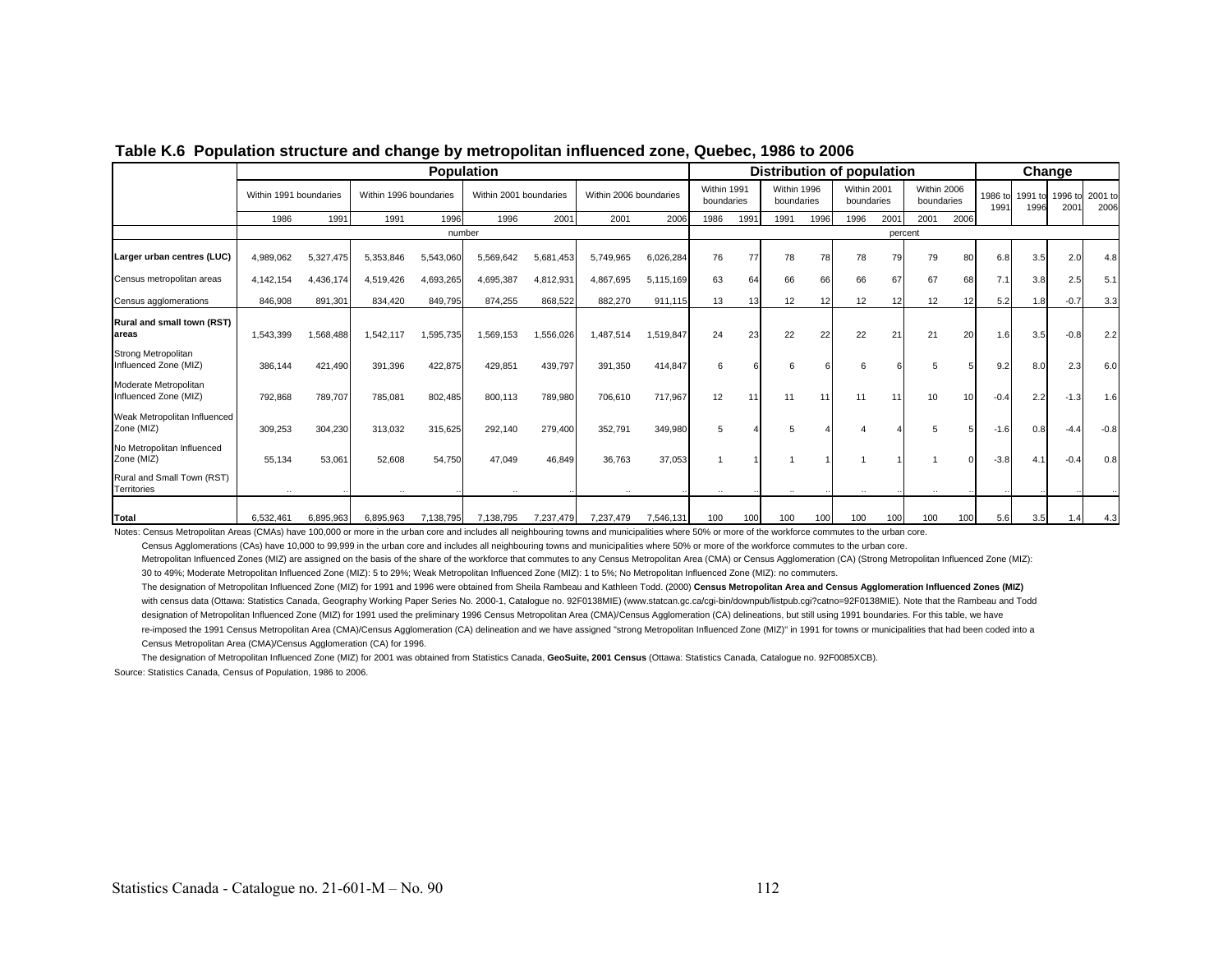|                                                |                        |            | <b>Population</b>      |            |                        |            |                        |            |                           |      | Distribution of population |      |                           |         |                           |      | Change          |                 |                          |                 |
|------------------------------------------------|------------------------|------------|------------------------|------------|------------------------|------------|------------------------|------------|---------------------------|------|----------------------------|------|---------------------------|---------|---------------------------|------|-----------------|-----------------|--------------------------|-----------------|
|                                                | Within 1991 boundaries |            | Within 1996 boundaries |            | Within 2001 boundaries |            | Within 2006 boundaries |            | Within 1991<br>boundaries |      | Within 1996<br>boundaries  |      | Within 2001<br>boundaries |         | Within 2006<br>boundaries |      | 1986 to<br>1991 | 1991 to<br>1996 | 1996 to<br>$200^{\circ}$ | 2001 to<br>2006 |
|                                                | 1986                   | 1991       | 1991                   | 1996       | 1996                   | 2001       | 2001                   | 2006       | 1986                      | 1991 | 1991                       | 1996 | 1996                      | 2001    | 2001                      | 2006 |                 |                 |                          |                 |
|                                                |                        |            |                        | number     |                        |            |                        |            |                           |      |                            |      |                           | percent |                           |      |                 |                 |                          |                 |
| Larger urban centres (LUC)                     | 7,648,076              | 8,495,603  | 8,559,726              | 9,157,435  | 9,291,331              | 9,925,949  | 9,995,841              | 10,712,277 | 84                        | 84   | 85                         | 85   | 86                        | 87      | 88                        | 88   | 11.1            | 7.0             | 6.8                      | 7.2             |
| Census metropolitan areas                      | 6,333,439              | 7,073,420  | 7,100,762              | 7,639,013  | 7,804,030              | 8,403,738  | 8,901,673              | 9,584,840  | 70                        | 70   | 70                         | 71   | 73                        | 74      | 78                        | 79   | 11.7            | 7.6             | 7.7                      | 7.7             |
| Census agglomerations                          | 1,314,637              | 1,422,183  | 1,458,964              | 1,518,422  | 1,487,301              | 1,522,211  | 1,094,168              | 1,127,437  | 14                        | 14   | 14                         | 141  | 14                        | 13      | 10                        |      | 8.2             | 4.1             | 2.3                      | 3.0             |
| <b>Rural and small town (RST)</b><br>lareas    | ,453,618               | 1,589,282  | 1,525,159              | 1,596,138  | ,462,242               | 1,484,097  | 1,414,205              | 1,448,005  | 16                        | 16   | 15                         |      | 14                        | 13      | 12                        |      | 9.3             | 4.7             | 1.5                      | 2.4             |
| Strong Metropolitan<br>Influenced Zone (MIZ)   | 670,192                | 756,056    | 710,094                | 756,992    | 668,346                | 695,979    | 594,823                | 615,909    | $\overline{7}$            |      |                            |      | 6                         |         | 5                         |      | 12.8            | 6.6             | $\mathbf{4}$             | 3.5             |
| Moderate Metropolitan<br>Influenced Zone (MIZ) | 545,276                | 587,096    | 520,565                | 539,257    | 489,985                | 489,378    | 526,565                | 535,477    | 6                         |      | 5                          |      | 5                         |         | 5                         |      | 7.7             | 3.6             | $-0.1$                   | 1.7             |
| Weak Metropolitan Influenced<br>Zone (MIZ)     | 205,430                | 218,108    | 266,562                | 269,132    | 278,623                | 270,527    | 266.116                | 263,137    | $\overline{2}$            |      | 3                          |      | 3                         |         | $\overline{2}$            |      | 6.2             | 1.0             | $-2.9$                   | $-1.1$          |
| No Metropolitan Influenced<br>Zone (MIZ)       | 32,720                 | 28,022     | 27,938                 | 30,757     | 25,288                 | 28,213     | 26,701                 | 33,482     |                           |      | $\Omega$                   |      |                           |         | $\Omega$                  |      | $-14.4$         | 10.1            | 11.6                     | 25.4            |
| Rural and Small Town (RST)<br>Territories      |                        |            |                        |            |                        |            |                        |            |                           |      |                            |      |                           |         |                           |      |                 |                 |                          |                 |
| Total                                          | 9,101,694              | 10,084,885 | 10,084,885             | 10,753,573 | 10,753,573             | 11,410,046 | 11,410,046             | 12,160,282 | 100                       | 100  | 100                        | 100  | 100                       | 100     | 100                       | 100  | 10.8            | 6.6             | 6.1                      | 6.6             |

### **Table K.7 Population structure and change by metropolitan influenced zone, Ontario, 1986 to 2006**

Notes: Census Metropolitan Areas (CMAs) have 100,000 or more in the urban core and includes all neighbouring towns and municipalities where 50% or more of the workforce commutes to the urban core.

Census Agglomerations (CAs) have 10,000 to 99,999 in the urban core and includes all neighbouring towns and municipalities where 50% or more of the workforce commutes to the urban core.

Metropolitan Influenced Zones (MIZ) are assigned on the basis of the share of the workforce that commutes to any Census Metropolitan Area (CMA) or Census Agglomeration (CA) (Strong Metropolitan Influenced Zone (MIZ): 30 to 49%; Moderate Metropolitan Influenced Zone (MIZ): 5 to 29%; Weak Metropolitan Influenced Zone (MIZ): 1 to 5%; No Metropolitan Influenced Zone (MIZ): no commuters.

The designation of Metropolitan Influenced Zone (MIZ) for 1991 and 1996 were obtained from Sheila Rambeau and Kathleen Todd. (2000) Census Metropolitan Area and Census Agglomeration Influenced Zones (MIZ) with census data (Ottawa: Statistics Canada, Geography Working Paper Series No. 2000-1, Catalogue no. 92F0138MIE) (www.statcan.gc.ca/cgi-bin/downpub/listpub.cgi?catno=92F0138MIE). Note that the Rambeau and Todd designation of Metropolitan Influenced Zone (MIZ) for 1991 used the preliminary 1996 Census Metropolitan Area (CMA)/Census Agglomeration (CA) delineations, but still using 1991 boundaries. For this table, we have re-imposed the 1991 Census Metropolitan Area (CMA)/Census Agglomeration (CA) delineation and we have assigned "strong Metropolitan Influenced Zone (MIZ)" in 1991 for towns or municipalities that had been coded into a Census Metropolitan Area (CMA)/Census Agglomeration (CA) for 1996.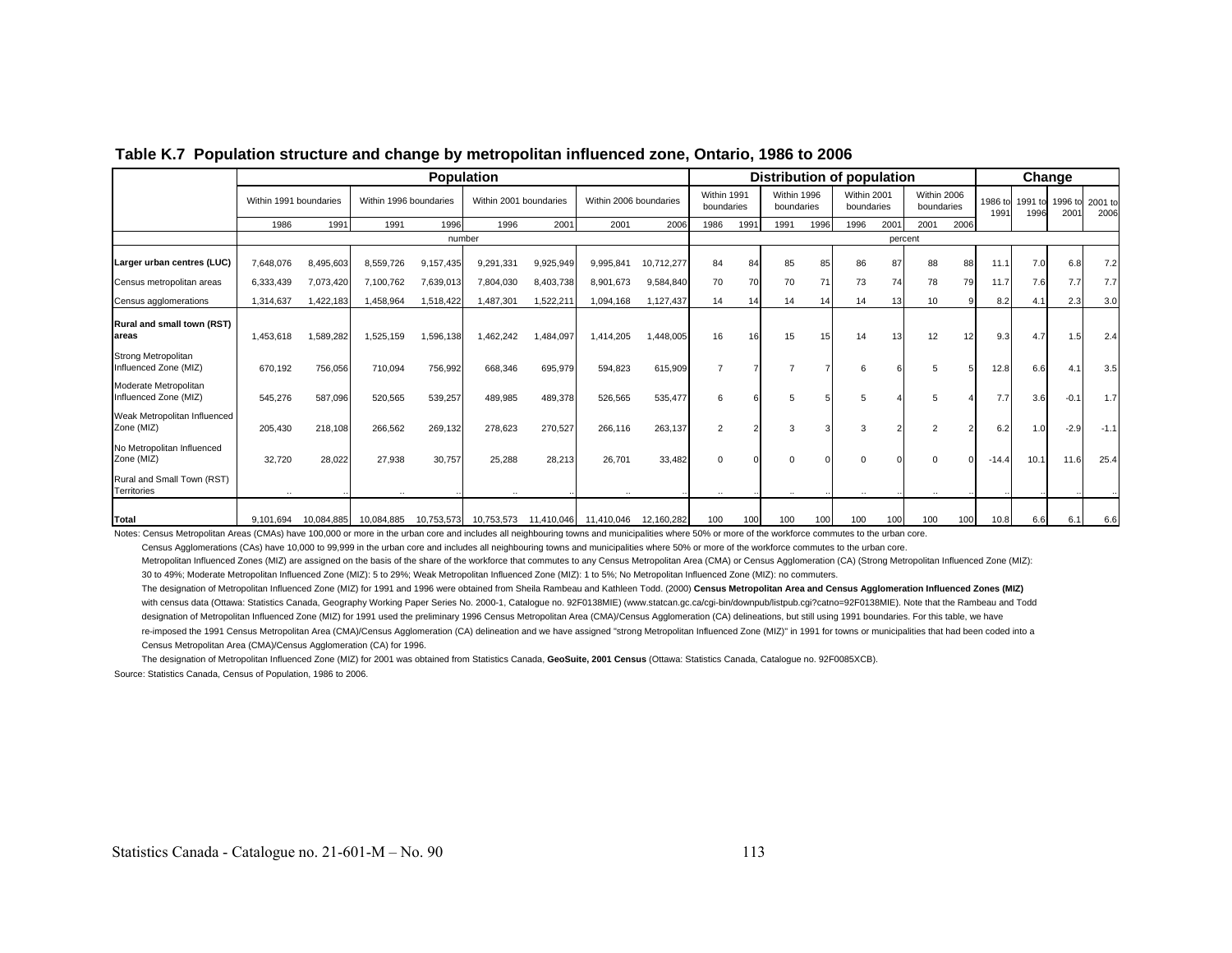|                                                |                        |           |                        |           | <b>Population</b>      |           |                        |           |                           |      |                           |                 | Distribution of population |         |                           |      |                 |                 | Change                   |                 |
|------------------------------------------------|------------------------|-----------|------------------------|-----------|------------------------|-----------|------------------------|-----------|---------------------------|------|---------------------------|-----------------|----------------------------|---------|---------------------------|------|-----------------|-----------------|--------------------------|-----------------|
|                                                | Within 1991 boundaries |           | Within 1996 boundaries |           | Within 2001 boundaries |           | Within 2006 boundaries |           | Within 1991<br>boundaries |      | Within 1996<br>boundaries |                 | Within 2006<br>boundaries  |         | Within 2001<br>boundaries |      | 1986 to<br>1991 | 1991 to<br>1996 | 1996 to<br>$200^{\circ}$ | 2001 to<br>2006 |
|                                                | 1986                   | 1991      | 1991                   | 1996      | 1996                   | 2001      | 2001                   | 2006      | 1986                      | 1991 | 1991                      | 1996            | 1996                       | 2001    | 2001                      | 2006 |                 |                 |                          |                 |
|                                                |                        |           |                        | number    |                        |           |                        |           |                           |      |                           |                 |                            | percent |                           |      |                 |                 |                          |                 |
| Larger urban centres (LUC)                     | 701,952                | 728,968   | 736,318                | 742,560   | 742,444                | 746,184   | 756,745                | 777,011   | 66                        | 67   | 67                        | 67              | 67                         | 67      | 68                        | 68   | 3.8             | 0.8             | 0.5                      | 2.7             |
| Census metropolitan areas                      | 625,304                | 652,354   | 660,450                | 667,209   | 667,093                | 671,274   | 676,594                | 694.668   | 59                        | 60   | 60                        | 60              | 60                         | 60      | 60                        | 60   | 4.3             | 1.0             | 0.6                      | 2.7             |
| Census agglomerations                          | 76,648                 | 76,614    | 75,868                 | 75,351    | 75,351                 | 74,910    | 80,151                 | 82,343    | $\overline{7}$            |      | 7                         |                 | 7                          |         |                           |      | 0.0             | $-0.7$          | $-0.6$                   | 2.7             |
| Rural and small town (RST)<br>lareas           | 361,064                | 362,974   | 355,624                | 371,338   | 371.454                | 373,399   | 362,838                | 371,390   | 34                        | 33   | 33                        | 33              | 33                         | 33      | 32                        | 32   | 0.5             | 4.4             | 0.5                      | 2.4             |
| Strong Metropolitan<br>Influenced Zone (MIZ)   | 53,166                 | 57,084    | 42,279                 | 45,593    | 47,324                 | 48,808    | 28,205                 | 29,659    | 5                         |      |                           |                 |                            |         | 3                         |      | 7.4             | 7.8             | 3.1                      | 5.2             |
| Moderate Metropolitan<br>Influenced Zone (MIZ) | 99,200                 | 100,833   | 110,237                | 115,127   | 114,608                | 116,659   | 104,589                | 108,290   | g                         |      | 10                        | 10 <sup>1</sup> | 10                         | 10      | 9                         | c    | 1.6             | 4.4             | 1.8                      | 3.5             |
| Weak Metropolitan Influenced<br>Zone (MIZ)     | 172,254                | 169,953   | 167,254                | 171,105   | 169,348                | 167,188   | 194,614                | 198,964   | 16                        | 16   | 15                        | 15              | 15                         | 15      | 17                        | 17   | $-1.3$          | 2.3             | $-1.3$                   | 2.2             |
| No Metropolitan Influenced<br>Zone (MIZ)       | 36,444                 | 35,104    | 35,854                 | 39,513    | 40,174                 | 40,744    | 35,430                 | 34,477    | 3                         |      | 3                         |                 |                            |         |                           |      | $-3.7$          | 10.2            |                          | $-2.7$          |
| Rural and Small Town (RST)<br>Territories      |                        |           |                        |           |                        |           |                        |           | $\ddotsc$                 |      |                           |                 |                            |         |                           |      |                 |                 |                          |                 |
| Total                                          | 1,063,016              | 1,091,942 | 1,091,942              | 1,113,898 | 1,113,898              | 1,119,583 | 1,119,583              | 1,148,401 | 100                       | 100  | 100                       | 100             | 100                        | 100     | 100                       | 100  | 2.7             | 2.0             | 0.5                      | 2.6             |

**Table K.8 Population structure and change by metropolitan influenced zone, Manitoba, 1986 to 2006**

Notes: Census Metropolitan Areas (CMAs) have 100,000 or more in the urban core and includes all neighbouring towns and municipalities where 50% or more of the workforce commutes to the urban core.

Census Agglomerations (CAs) have 10,000 to 99,999 in the urban core and includes all neighbouring towns and municipalities where 50% or more of the workforce commutes to the urban core.

Metropolitan Influenced Zones (MIZ) are assigned on the basis of the share of the workforce that commutes to any Census Metropolitan Area (CMA) or Census Agglomeration (CA) (Strong Metropolitan Influenced Zone (MIZ): 30 to 49%; Moderate Metropolitan Influenced Zone (MIZ): 5 to 29%; Weak Metropolitan Influenced Zone (MIZ): 1 to 5%; No Metropolitan Influenced Zone (MIZ): no commuters.

The designation of Metropolitan Influenced Zone (MIZ) for 1991 and 1996 were obtained from Sheila Rambeau and Kathleen Todd. (2000) **Census Metropolitan Area and Census Agglomeration Influenced Zones (MIZ)** with census data (Ottawa: Statistics Canada, Geography Working Paper Series No. 2000-1, Catalogue no. 92F0138MIE) (www.statcan.gc.ca/cgi-bin/downpub/listpub.cgi?catno=92F0138MIE). Note that the Rambeau and Todd designation of Metropolitan Influenced Zone (MIZ) for 1991 used the preliminary 1996 Census Metropolitan Area (CMA)/Census Agglomeration (CA) delineations, but still using 1991 boundaries. For this table, we have re-imposed the 1991 Census Metropolitan Area (CMA)/Census Agglomeration (CA) delineation and we have assigned "strong Metropolitan Influenced Zone (MIZ)" in 1991 for towns or municipalities that had been coded into a Census Metropolitan Area (CMA)/Census Agglomeration (CA) for 1996.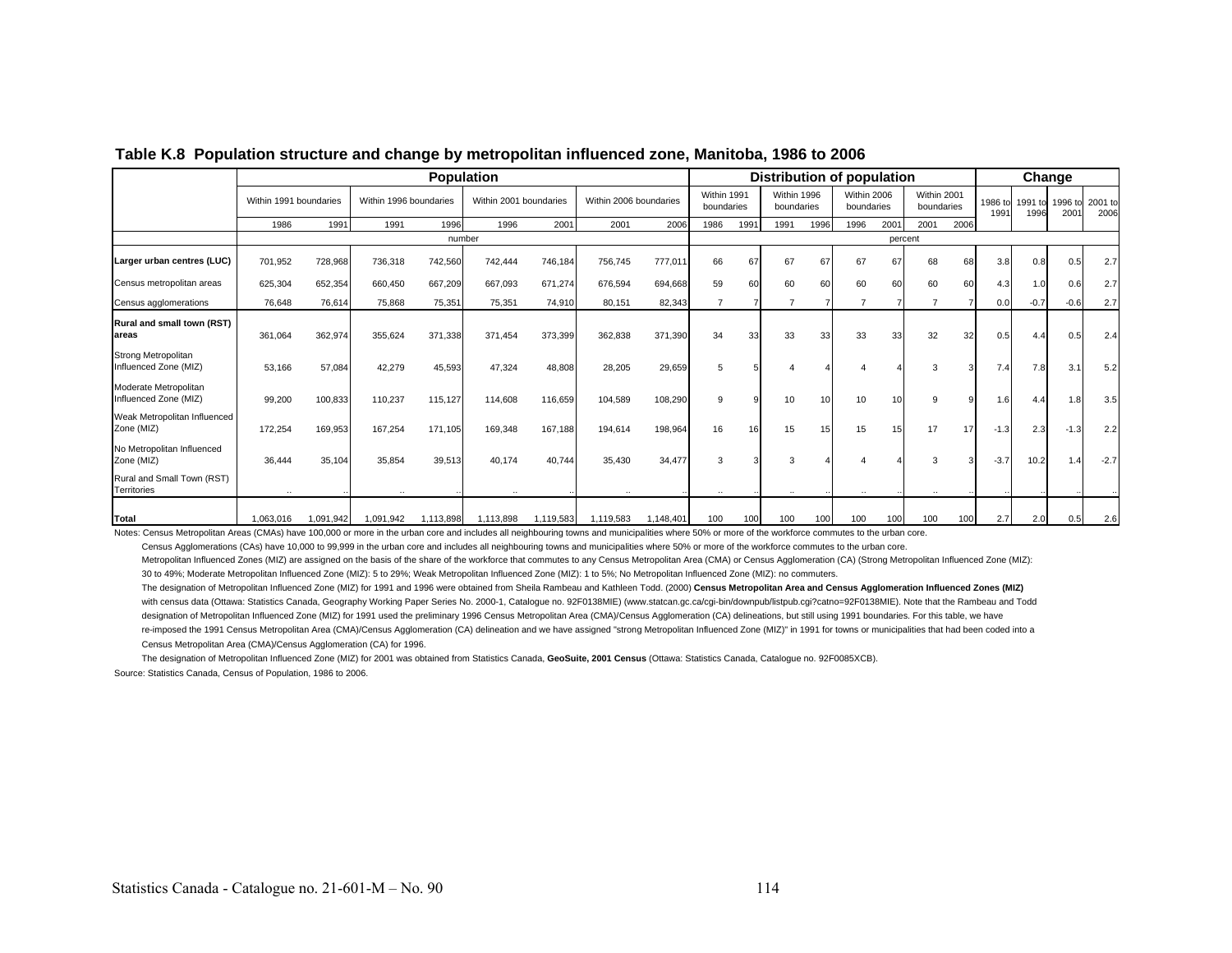|                                                |                        |         |                        | <b>Population</b> |                        |         |                        |         |                           |      | <b>Distribution of population</b> |      |                           |         |                           |      | Change          |                 |                 |                 |
|------------------------------------------------|------------------------|---------|------------------------|-------------------|------------------------|---------|------------------------|---------|---------------------------|------|-----------------------------------|------|---------------------------|---------|---------------------------|------|-----------------|-----------------|-----------------|-----------------|
|                                                | Within 1991 boundaries |         | Within 1996 boundaries |                   | Within 2001 boundaries |         | Within 2006 boundaries |         | Within 1991<br>boundaries |      | Within 1996<br>boundaries         |      | Within 2001<br>boundaries |         | Within 2006<br>boundaries |      | 1986 to<br>1991 | 1991 to<br>1996 | 1996 to<br>2001 | 2001 to<br>2006 |
|                                                | 1986                   | 1991    | 1991                   | 1996              | 1996                   | 2001    | 2001                   | 2006    | 1986                      | 1991 | 1991                              | 1996 | 1996                      | 2001    | 2001                      | 2006 |                 |                 |                 |                 |
|                                                |                        |         |                        | number            |                        |         |                        |         |                           |      |                                   |      |                           | percent |                           |      |                 |                 |                 |                 |
| Larger urban centres (LUC)                     | 546,885                | 558,112 | 551.776                | 561,672           | 561,672                | 565,222 | 568,490                | 577,004 | 54                        | 56   | 56                                | 57   | 57                        | 58      | 58                        | 60   | 2.1             | 1.8             | 0.6             | 1.5             |
| Census metropolitan areas                      | 387,186                | 401,715 | 402,641                | 412,708           | 412,708                | 418,727 | 418,727                | 428,894 | 38                        | 41   | 41                                | 42   | 42                        | 43      | 43                        | 44   | 3.8             | 2.5             | 1.5             | 2.4             |
| Census agglomerations                          | 159,699                | 156,397 | 149,135                | 148,964           | 148.964                | 146,495 | 149.763                | 148,110 | 16                        | 16   | 15                                | 15   | 15                        | 15      | 15                        | 15   | $-2.1$          | $-0.1$          | $-1.7$          | $-1.1$          |
| Rural and small town (RST)<br>lareas           | 462,728                | 430,816 | 437,152                | 428,565           | 428,565                | 413,711 | 410,443                | 391,153 | 46                        | 44   | 44                                | 43   | 43                        | 42      | 42                        | 40   | $-6.9$          | $-2.0$          | $-3.5$          | $-4.7$          |
| Strong Metropolitan<br>Influenced Zone (MIZ)   | 25,494                 | 23,876  | 26,511                 | 26,013            | 25.788                 | 25,990  | 23,313                 | 23,387  | 3                         |      | 3                                 |      | 3                         |         | $\overline{2}$            |      | $-6.3$          | $-1.9$          | 0.8             | 0.3             |
| Moderate Metropolitan<br>Influenced Zone (MIZ) | 119,525                | 111,927 | 105,203                | 102,823           | 103,051                | 100,376 | 108,401                | 103,163 | 12                        | 11   | 11                                |      | 10                        | 10      | 11                        |      | $-6.4$          | $-2.3$          | $-2.6$          | $-4.8$          |
| Weak Metropolitan Influenced<br>Zone (MIZ)     | 211,281                | 197,125 | 207,229                | 202,570           | 203,012                | 193,996 | 192,993                | 183,763 | 21                        | 20   | 21                                | 20   | 21                        | 20      | 20                        | 19   | $-6.7$          | $-2.2$          | $-4.4$          | $-4.8$          |
| No Metropolitan Influenced<br>Zone (MIZ)       | 106.428                | 97,888  | 98,209                 | 97,159            | 96.714                 | 93,349  | 85,736                 | 80,840  | 11                        | 10   | 10                                |      | 10                        |         | g                         |      | $-8.0$          | $-1.1$          | $-3.5$          | $-5.7$          |
| Rural and Small Town (RST)<br>Territories      | $\ddotsc$              |         | $\ddotsc$              |                   |                        |         | $\ldots$               |         | $\ldots$                  |      | $\ddot{\phantom{0}}$              |      | $\cdot$                   |         |                           |      |                 |                 |                 |                 |
| Total                                          | 1,009,613              | 988,928 | 988,928                | 990,237           | 990,237                | 978,933 | 978,933                | 968,157 | 100                       | 100  | 100                               | 100  | 100                       | 100     | 100                       | 100  | $-2.0$          | 0.1             | $-1.1$          | $-1.1$          |

### **Table K.9 Population structure and change by metropolitan influenced zone, Saskatchewan, 1986 to 2006**

Notes: Census Metropolitan Areas (CMAs) have 100,000 or more in the urban core and includes all neighbouring towns and municipalities where 50% or more of the workforce commutes to the urban core.

Census Agglomerations (CAs) have 10,000 to 99,999 in the urban core and includes all neighbouring towns and municipalities where 50% or more of the workforce commutes to the urban core.

Metropolitan Influenced Zones (MIZ) are assigned on the basis of the share of the workforce that commutes to any Census Metropolitan Area (CMA) or Census Agglomeration (CA) (Strong Metropolitan Influenced Zone (MIZ): 30 to 49%; Moderate Metropolitan Influenced Zone (MIZ): 5 to 29%; Weak Metropolitan Influenced Zone (MIZ): 1 to 5%; No Metropolitan Influenced Zone (MIZ): no commuters.

The designation of Metropolitan Influenced Zone (MIZ) for 1991 and 1996 were obtained from Sheila Rambeau and Kathleen Todd. (2000) **Census Metropolitan Area and Census Agglomeration Influenced Zones (MIZ)** with census data (Ottawa: Statistics Canada, Geography Working Paper Series No. 2000-1, Catalogue no. 92F0138MIE) (www.statcan.gc.ca/cgi-bin/downpub/listpub.cgi?catno=92F0138MIE). Note that the Rambeau and Todd designation of Metropolitan Influenced Zone (MIZ) for 1991 used the preliminary 1996 Census Metropolitan Area (CMA)/Census Agglomeration (CA) delineations, but still using 1991 boundaries. For this table, we have re-imposed the 1991 Census Metropolitan Area (CMA)/Census Agglomeration (CA) delineation and we have assigned "strong Metropolitan Influenced Zone (MIZ)" in 1991 for towns or municipalities that had been coded into a Census Metropolitan Area (CMA)/Census Agglomeration (CA) for 1996.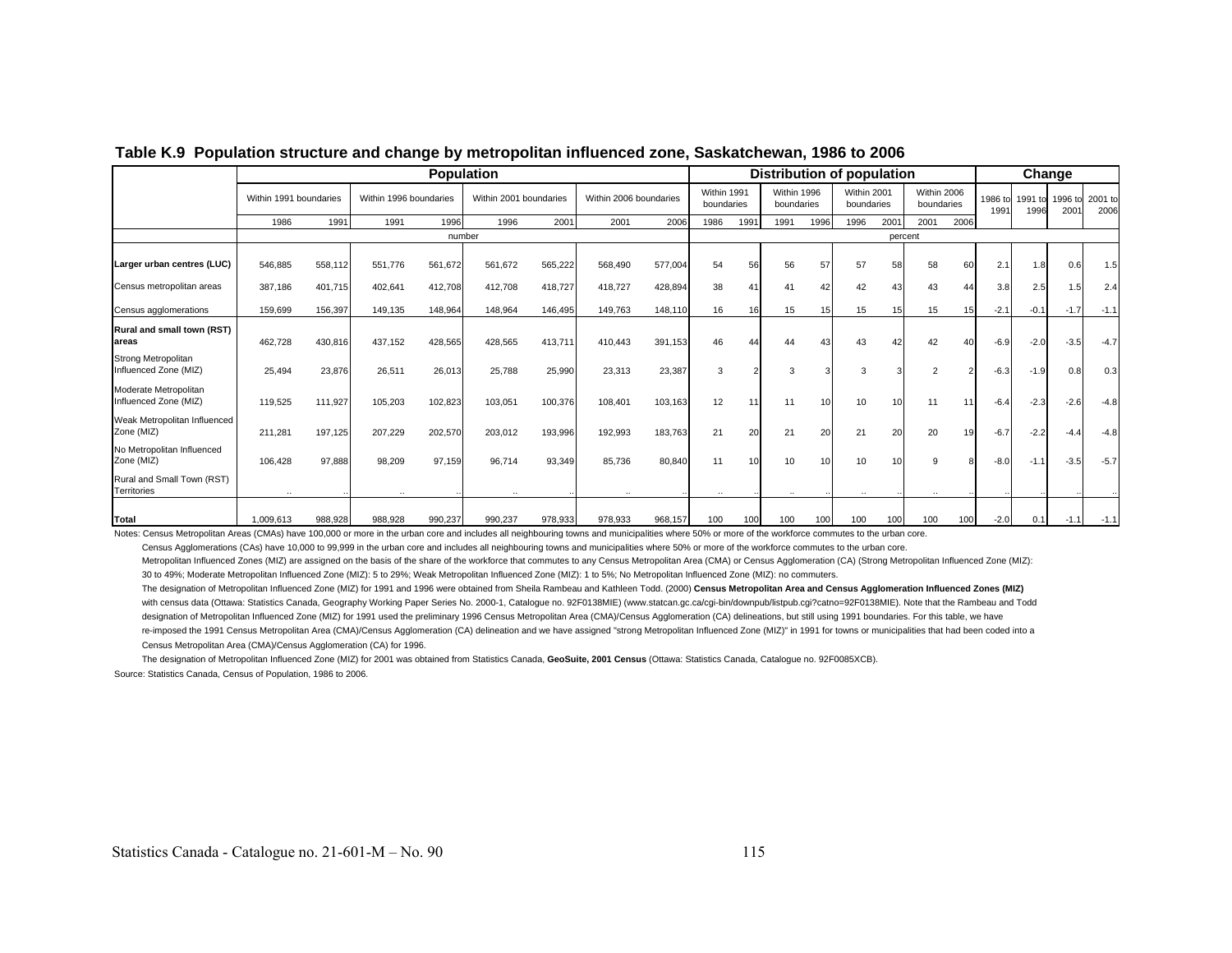|                                                |                        |           |                        |           | <b>Population</b>      |           |                        |           |                                 |      |                          |                 | Percent distribution of population |         |                           |      |                 |      | Change                  |                 |
|------------------------------------------------|------------------------|-----------|------------------------|-----------|------------------------|-----------|------------------------|-----------|---------------------------------|------|--------------------------|-----------------|------------------------------------|---------|---------------------------|------|-----------------|------|-------------------------|-----------------|
|                                                | Within 1991 boundaries |           | Within 1996 boundaries |           | Within 2001 boundaries |           | Within 2006 boundaries |           | <b>Wthin 1991</b><br>boundaries |      | Wthin 1996<br>boundaries |                 | Within 2001<br>boundaries          |         | Within 2006<br>boundaries |      | 1986 to<br>1991 | 1996 | 1991 to 1996 to<br>2001 | 2001 to<br>2006 |
|                                                | 1986                   | 1991      | 1991                   | 1996      | 1996                   | 2001      | 2001                   | 2006      | 1986                            | 1991 | 1991                     | 1996            | 1996                               | 2001    | 2001                      | 2006 |                 |      |                         |                 |
|                                                |                        |           |                        | number    |                        |           |                        |           |                                 |      |                          |                 |                                    | percent |                           |      |                 |      |                         |                 |
| Larger urban centres (LUC)                     | 1,741,493              | 1,901,582 | 1,901,066              | 2,002,352 | 2,004,641              | 2,244,336 | 2,302,517              | 2,592,386 | 74                              | 75   | 75                       | 74              | 74                                 | 75      | 77                        | 79   | 9.2             | 5.3  | 12.0                    | 12.6            |
| Census metropolitan areas                      | 1,445,479              | 1,593,957 | 1,595,165              | 1,684,225 | 684,225                | 1,889,240 | 1,889,339              | 2,114,255 | 61                              | 63   | 63                       | 62              | 62                                 | 64      | 64                        | 64   | 10.3            | 5.6  | 12.2                    | 11.9            |
| Census agglomerations                          | 296,014                | 307,625   | 305,901                | 318,127   | 320,416                | 355,096   | 413,178                | 478,131   | 13                              | 12   | 12                       | 12 <sup>1</sup> | 12                                 | 12      | 14                        | 15   | 3.9             | 4.0  | 10.8                    | 15.7            |
| <b>Rural and small town (RST)</b><br>lareas    | 624,332                | 643,971   | 644.487                | 694,474   | 692,185                | 730,471   | 672,290                | 697,964   | 26                              | 25   | 25                       | 26              | 26                                 | 25      | 23                        | 21   | 3.1             | 7.8  | 5.5                     | 3.8             |
| Strong Metropolitan<br>Influenced Zone (MIZ)   | 105,430                | 113,644   | 103,035                | 115,974   | 118,425                | 133,432   | 71,816                 | 81,051    |                                 |      |                          |                 |                                    |         | 2                         |      | 7.8             | 12.6 | 12.7                    | 12.9            |
| Moderate Metropolitan<br>Influenced Zone (MIZ) | 156,011                | 162,183   | 158,227                | 169,300   | 190,335                | 201,612   | 216,703                | 224,113   | $\overline{7}$                  |      | 6                        |                 |                                    |         |                           |      | 4.0             | 7.0  | 5.9                     | 3.4             |
| Weak Metropolitan Influenced<br>Zone (MIZ)     | 335,624                | 341,840   | 356,885                | 377,669   | 352,527                | 358,995   | 359,389                | 364,978   | 14                              | 13   | 14                       | 14              | 13                                 | 12      | 12                        | 11   | 1.9             | 5.8  | 1.8                     | 1.6             |
| No Metropolitan Influenced<br>Zone (MIZ)       | 27.267                 | 26,304    | 26.340                 | 31,531    | 30.898                 | 36,432    | 24,382                 | 27,822    |                                 |      |                          |                 |                                    |         |                           |      | $-3.5$          | 19.7 | 17.9                    | 14.1            |
| Rural and Small Town (RST)<br>Territories      |                        |           |                        |           |                        |           |                        |           |                                 |      |                          |                 |                                    |         |                           |      |                 |      |                         |                 |
| Total                                          | 2,365,825              | 2,545,553 | 2,545,553              | 2,696,826 | 2,696,826              | 2,974,807 | 2,974,807              | 3,290,350 | 100                             | 100  | 100                      | 100             | 100                                | 100     | 100                       | 100  | 7.6             | 5.9  | 10.3                    | 10.6            |

#### **Table K.10 Population structure and change by metropolitan influenced zone, Alberta, 1986 to 2006**

Notes: Census Metropolitan Areas (CMAs) have 100,000 or more in the urban core and includes all neighbouring towns and municipalities where 50% or more of the workforce commutes to the urban core.

Census Agglomerations (CAs) have 10,000 to 99,999 in the urban core and includes all neighbouring towns and municipalities where 50% or more of the workforce commutes to the urban core.

Metropolitan Influenced Zones (MIZ) are assigned on the basis of the share of the workforce that commutes to any Census Metropolitan Area (CMA) or Census Agglomeration (CA) (Strong Metropolitan Influenced Zone (MIZ): 30 to 49%; Moderate Metropolitan Influenced Zone (MIZ): 5 to 29%; Weak Metropolitan Influenced Zone (MIZ): 1 to 5%; No Metropolitan Influenced Zone (MIZ): no commuters.

The designation of Metropolitan Influenced Zone (MIZ) for 1991 and 1996 were obtained from Sheila Rambeau and Kathleen Todd. (2000) Census Metropolitan Area and Census Agglomeration Influenced Zones (MIZ) with census data (Ottawa: Statistics Canada, Geography Working Paper Series No. 2000-1, Catalogue no. 92F0138MIE) (www.statcan.gc.ca/cgi-bin/downpub/listpub.cgi?catno=92F0138MIE). Note that the Rambeau and Todd designation of Metropolitan Influenced Zone (MIZ) for 1991 used the preliminary 1996 Census Metropolitan Area (CMA)/Census Agglomeration (CA) delineations, but still using 1991 boundaries. For this table, we have re-imposed the 1991 Census Metropolitan Area (CMA)/Census Agglomeration (CA) delineation and we have assigned "strong Metropolitan Influenced Zone (MIZ)" in 1991 for towns or municipalities that had been coded into a Census Metropolitan Area (CMA)/Census Agglomeration (CA) for 1996.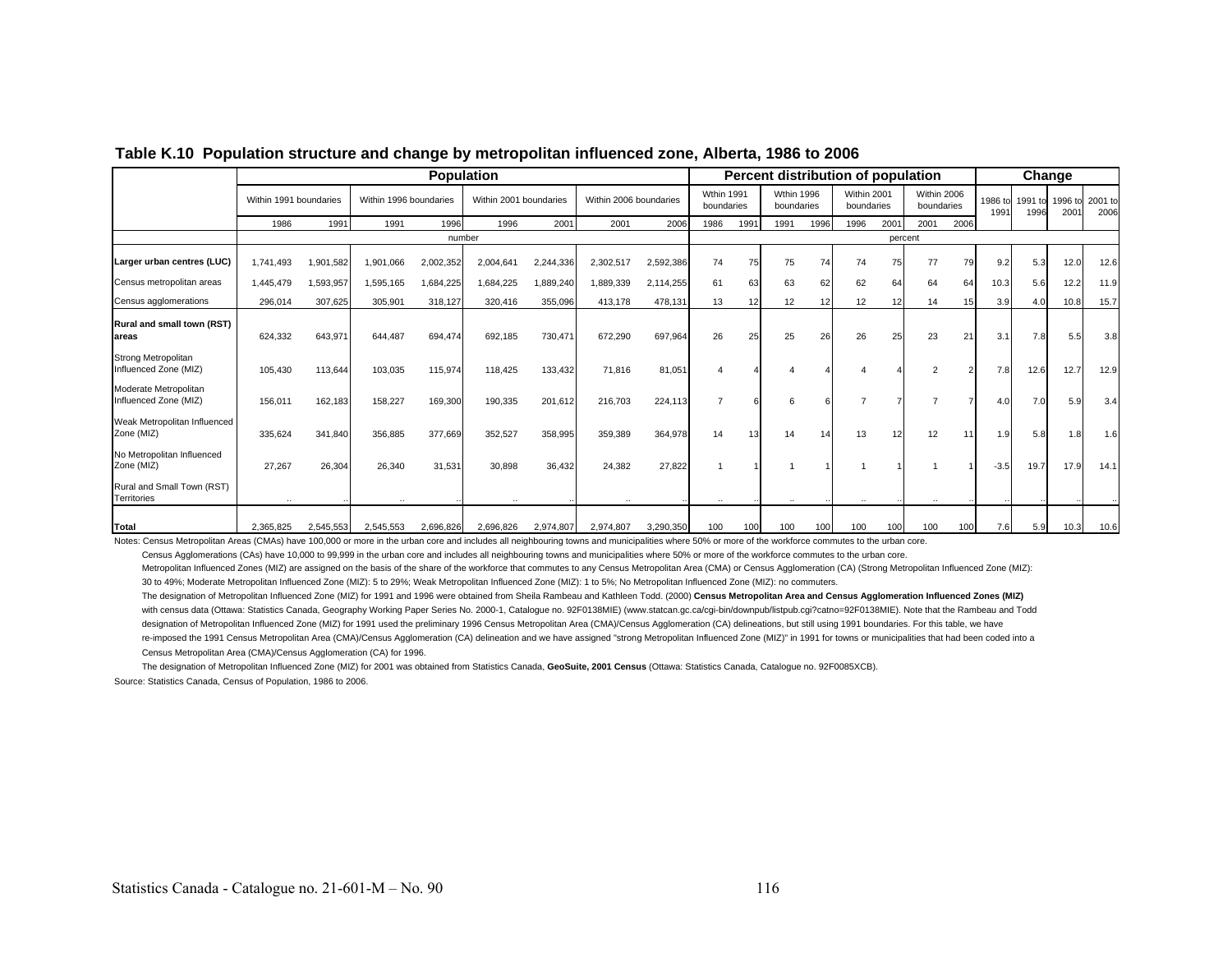|                                                |                        | <b>Population</b> |                        |           |                        |           |                        |           |                           |      |                           |      | <b>Distribution of population</b> |         |                           |      |                 |                 | Change                   |                 |
|------------------------------------------------|------------------------|-------------------|------------------------|-----------|------------------------|-----------|------------------------|-----------|---------------------------|------|---------------------------|------|-----------------------------------|---------|---------------------------|------|-----------------|-----------------|--------------------------|-----------------|
|                                                | Within 1991 boundaries |                   | Within 1996 boundaries |           | Within 2001 boundaries |           | Within 2006 boundaries |           | Within 1991<br>boundaries |      | Within 1996<br>boundaries |      | Within 2001<br>boundaries         |         | Within 2006<br>boundaries |      | 1986 to<br>1991 | 1991 to<br>1996 | 1996 to<br>$200^{\circ}$ | 2001 to<br>2006 |
|                                                | 1986                   | 1991              | 1991                   | 1996      | 1996                   | 2001      | 2001                   | 2006      | 1986                      | 1991 | 1991                      | 1996 | 1996                              | 2001    | 2001                      | 2006 |                 |                 |                          |                 |
|                                                |                        |                   |                        | number    |                        |           |                        |           |                           |      |                           |      |                                   | percent |                           |      |                 |                 |                          |                 |
| Larger urban centres (LUC)                     | 2,411,663              | 2,776,416         | 2,770,905              | 3,147,837 | 3,179,571              | 3,369,035 | 3,383,585              | 3,585,368 | 84                        | 85   | 84                        | 85   | 85                                | 86      | 87                        | 87   | 15.1            | 13.6            | 6.0                      | 6.0             |
| Census metropolitan areas                      | 1,635,954              | 1,890,399         | 1,890,487              | 2,135,952 | 2,272,432              | 2,446,237 | 2,593,976              | 2,767,965 | 57                        | 58   | 58                        | 57   | 61                                | 63      | 66                        | 67   | 15.6            | 13.0            | 7.6                      | 6.7             |
| Census agglomerations                          | 775,709                | 886,017           | 880,418                | 1,011,885 | 907,139                | 922,798   | 789,609                | 817,403   | 27                        | 27   | 27                        | 27   | 24                                | 24      | 20                        | 20   | 14.2            | 14.9            | 1.7                      | 3.5             |
| Rural and small town (RST)<br>lareas           | 471,704                | 505,645           | 511.156                | 576,663   | 544,929                | 538,703   | 524,153                | 528,119   | 16                        | 15   | 16                        | 15   | 15                                | 14      | 13                        | 13   | 7.2             | 12.8            | $-1.1$                   | 0.8             |
| Strong Metropolitan<br>Influenced Zone (MIZ)   | 75,045                 | 80,956            | 67,749                 | 77,210    | 69,325                 | 71,044    | 81,069                 | 84,999    | 3                         |      | 2                         |      | $\overline{2}$                    |         | $\overline{2}$            |      | 7.9             | 14.0            | 2.5                      | 4.8             |
| Moderate Metropolitan<br>Influenced Zone (MIZ) | 155,058                | 178,294           | 181.119                | 212,996   | 187,544                | 188,811   | 159,104                | 166,365   | 5                         |      | 6                         |      | 5                                 |         |                           |      | 15.0            | 17.6            | 0.7                      | 4.6             |
| Weak Metropolitan Influenced<br>Zone (MIZ)     | 220,816                | 223,820           | 236,084                | 256,500   | 246,564                | 236,892   | 258,514                | 251,269   | 8                         |      |                           |      | 7                                 |         |                           |      | 1.4             | 8.6             | $-3.9$                   | $-2.8$          |
| No Metropolitan Influenced<br>Zone (MIZ)       | 20,785                 | 22,575            | 26,204                 | 29,957    | 41,496                 | 41,956    | 25,466                 | 25,486    |                           |      |                           |      |                                   |         |                           |      | 8.6             | 14.3            | 1.1                      | 0.1             |
| Rural and Small Town (RST)<br>Territories      | $\ldots$               |                   |                        |           |                        |           |                        |           |                           |      |                           |      |                                   |         |                           |      |                 |                 |                          |                 |
| Total                                          | 2,883,367              | 3,282,061         | 3,282,061              | 3,724,500 | 3,724,500              | 3,907,738 | 3,907,738              | 4,113,487 | 100                       | 100  | 100                       | 100  | 100                               | 100     | 100                       | 100  | 13.8            | 13.5            | 4.9                      | 5.3             |

**Table K.11 Population structure and change by metropolitan influenced zone, British Columbia, 1986 to 2006**

Notes: Census Metropolitan Areas (CMAs) have 100,000 or more in the urban core and includes all neighbouring towns and municipalities where 50% or more of the workforce commutes to the urban core.

Census Agglomerations (CAs) have 10,000 to 99,999 in the urban core and includes all neighbouring towns and municipalities where 50% or more of the workforce commutes to the urban core.

Metropolitan Influenced Zones (MIZ) are assigned on the basis of the share of the workforce that commutes to any Census Metropolitan Area (CMA) or Census Agglomeration (CA) (Strong Metropolitan Influenced Zone (MIZ): 30 to 49%; Moderate Metropolitan Influenced Zone (MIZ): 5 to 29%; Weak Metropolitan Influenced Zone (MIZ): 1 to 5%; No Metropolitan Influenced Zone (MIZ): no commuters.

The designation of Metropolitan Influenced Zone (MIZ) for 1991 and 1996 were obtained from Sheila Rambeau and Kathleen Todd. (2000) **Census Metropolitan Area and Census Agglomeration Influenced Zones (MIZ)** with census data (Ottawa: Statistics Canada, Geography Working Paper Series No. 2000-1, Catalogue no. 92F0138MIE) (www.statcan.gc.ca/cgi-bin/downpub/listpub.cgi?catno=92F0138MIE). Note that the Rambeau and Todd designation of Metropolitan Influenced Zone (MIZ) for 1991 used the preliminary 1996 Census Metropolitan Area (CMA)/Census Agglomeration (CA) delineations, but still using 1991 boundaries. For this table, we have re-imposed the 1991 Census Metropolitan Area (CMA)/Census Agglomeration (CA) delineation and we have assigned "strong Metropolitan Influenced Zone (MIZ)" in 1991 for towns or municipalities that had been coded into a Census Metropolitan Area (CMA)/Census Agglomeration (CA) for 1996.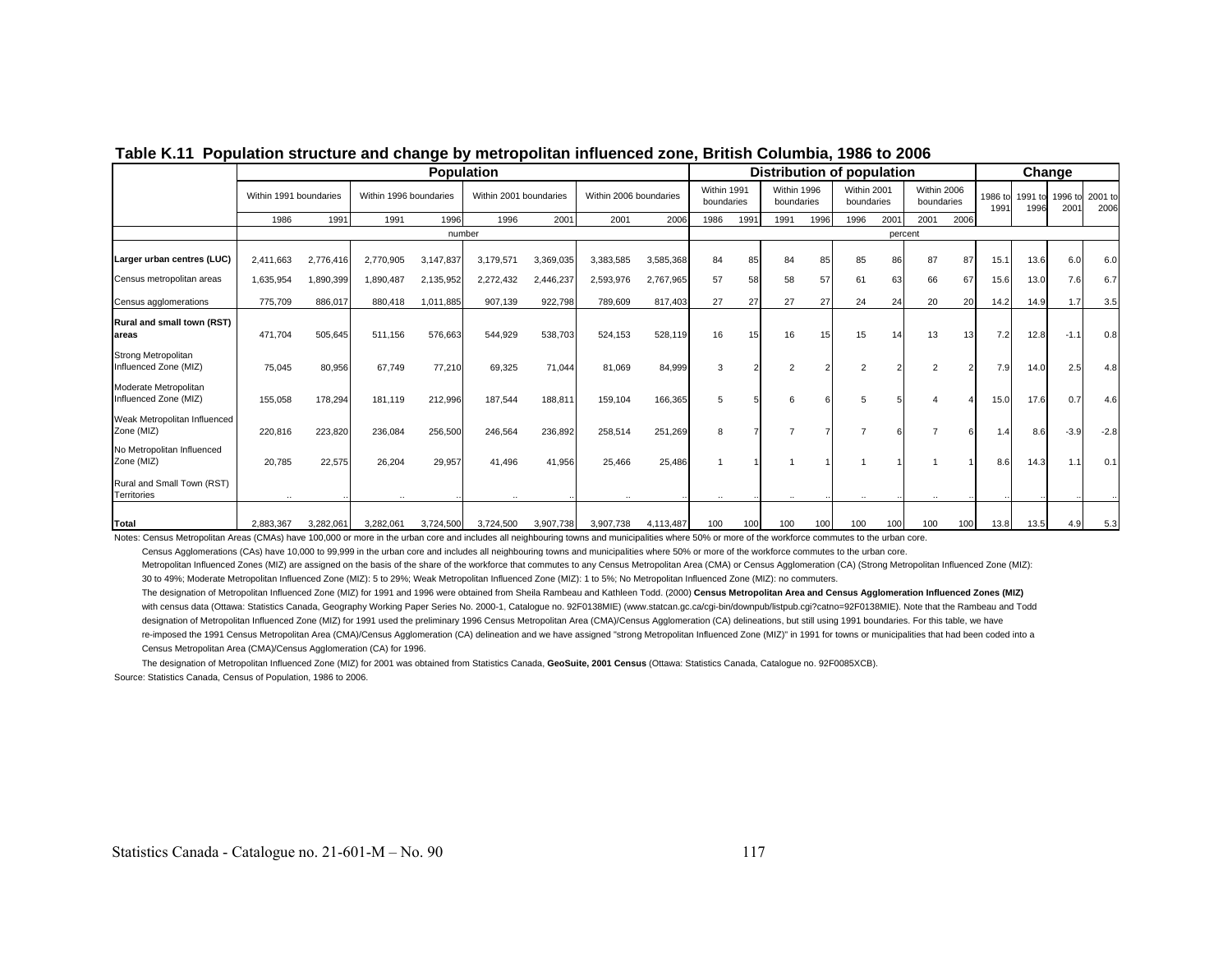|                                                |                        |        | <b>Population</b>      |        |                        |        |                        |        |                           |      | Distribution of population |      |                           |         |                           |      | Change          |      |                         |                 |
|------------------------------------------------|------------------------|--------|------------------------|--------|------------------------|--------|------------------------|--------|---------------------------|------|----------------------------|------|---------------------------|---------|---------------------------|------|-----------------|------|-------------------------|-----------------|
|                                                | Within 1991 boundaries |        | Within 1996 boundaries |        | Within 2001 boundaries |        | Within 2006 boundaries |        | Within 1991<br>boundaries |      | Within 1996<br>boundaries  |      | Within 2001<br>boundaries |         | Within 2006<br>boundaries |      | 1986 to<br>1991 | 1996 | 1991 to 1996 to<br>2001 | 2001 to<br>2006 |
|                                                | 1986                   | 1991   | 1991                   | 1996   | 1996                   | 2001   | 2001                   | 2006   | 1986                      | 1991 | 1991                       | 1996 | 1996                      | 2001    | 2001                      | 2006 |                 |      |                         |                 |
|                                                |                        |        |                        | number |                        |        |                        |        |                           |      |                            |      |                           | percent |                           |      |                 |      |                         |                 |
| Larger urban centres (LUC)                     | 15,199                 | 17,925 | 20,075                 | 21,808 | 21,808                 | 21,405 | 21,405                 | 22,898 | 65                        | 64   | 72                         | 71   | 71                        | 75      | 75                        | 75   | 17.9            | 8.6  | $-1.8$                  | 7.0             |
| Census metropolitan areas                      | $^{\circ}$             |        | 0                      |        | $\Omega$               |        | 0                      |        | $\Omega$                  |      | $\Omega$                   |      | $\Omega$                  |         | $\Omega$                  |      |                 |      |                         |                 |
| Census agglomerations                          | 15,199                 | 17,925 | 20,075                 | 21,808 | 21,808                 | 21,405 | 21,405                 | 22,898 | 65                        | 64   | 72                         | 71   | 71                        | 75      | 75                        | 75   | 17.9            | 8.6  | $-1.8$                  | 7.0             |
| Rural and small town (RST)<br>lareas           | 8,305                  | 9,872  | 7.722                  | 8,958  | 8,958                  | 7,269  | 7,269                  | 7,474  | 35                        | 36   | 28                         | 29   | 29                        | 25      | 25                        | 25   | 18.9            | 16.0 | $-18.9$                 | 2.8             |
| Strong Metropolitan<br>Influenced Zone (MIZ)   |                        |        |                        |        |                        |        |                        |        |                           |      |                            |      |                           |         |                           |      |                 |      |                         |                 |
| Moderate Metropolitan<br>Influenced Zone (MIZ) |                        |        |                        |        |                        |        |                        |        |                           |      |                            |      |                           |         |                           |      |                 |      |                         |                 |
| Weak Metropolitan Influenced<br>Zone (MIZ)     |                        |        |                        |        |                        |        |                        |        |                           |      |                            |      |                           |         |                           |      |                 |      |                         |                 |
| No Metropolitan Influenced<br>Zone (MIZ)       |                        |        |                        |        |                        |        |                        |        |                           |      |                            |      |                           |         |                           |      |                 |      |                         |                 |
| Rural and Small Town (RST)<br>Territories      | 8,305                  | 9,872  | 7,722                  | 8,958  | 8,958                  | 7,269  | 7,269                  | 7,474  | 35                        | 36   | 28                         | 29   | 29                        | 25      | 25                        | 25   | 18.9            | 16.0 | $-18.9$                 | 2.8             |
| <b>Total</b>                                   | 23,504                 | 27,797 | 27,797                 | 30,766 | 30,766                 | 28,674 | 28,674                 | 30,372 | 100                       | 100  | 100                        | 100  | 100                       | 100     | 100                       | 100  | 18.3            | 10.7 | $-6.8$                  | 5.9             |

### **Table K.12 Population structure and change by metropolitan influenced zone, Yukon, 1986 to 2006**

Notes: Census Metropolitan Areas (CMAs) have 100,000 or more in the urban core and includes all neighbouring towns and municipalities where 50% or more of the workforce commutes to the urban core.

Census Agglomerations (CAs) have 10,000 to 99,999 in the urban core and includes all neighbouring towns and municipalities where 50% or more of the workforce commutes to the urban core.

Metropolitan Influenced Zones (MIZ) are assigned on the basis of the share of the workforce that commutes to any Census Metropolitan Area (CMA) or Census Agglomeration (CA) (Strong Metropolitan Influenced Zone (MIZ): 30 to 49%; Moderate Metropolitan Influenced Zone (MIZ): 5 to 29%; Weak Metropolitan Influenced Zone (MIZ): 1 to 5%; No Metropolitan Influenced Zone (MIZ): no commuters.

The data for the 1991 and 1996 Metropolitan Influenced Zone (MIZ) have been adjusted to be consistent with the 2001 protocol whereby non-Census Metropolitan Area (CMA)/Census Agglomeration (CA) towns and municipalities in the Territories were not allocated to a Metropolitan Influenced Zone (MIZ) classification.

The designation of Metropolitan Influenced Zone (MIZ) for 1991 and 1996 were obtained from Sheila Rambeau and Kathleen Todd. (2000) Census Metropolitan Area and Census Agglomeration Influenced Zones (MIZ) with census data (Ottawa: Statistics Canada, Geography Working Paper Series No. 2000-1, Catalogue no. 92F0138MIE) (www.statcan.gc.ca/cgi-bin/downpub/listpub.cgi?catno=92F0138MIE). Note that the Rambeau and Todd designation of Metropolitan Influenced Zone (MIZ) for 1991 used the preliminary 1996 Census Metropolitan Area (CMA)/Census Agglomeration (CA) delineations, but still using 1991 boundaries. For this table, we have re-imposed the 1991 Census Metropolitan Area (CMA)/Census Agglomeration (CA) delineation and we have assigned "strong Metropolitan Influenced Zone (MIZ)" in 1991 for towns or municipalities that had been coded into a Census Metropolitan Area (CMA)/Census Agglomeration (CA) for 1996.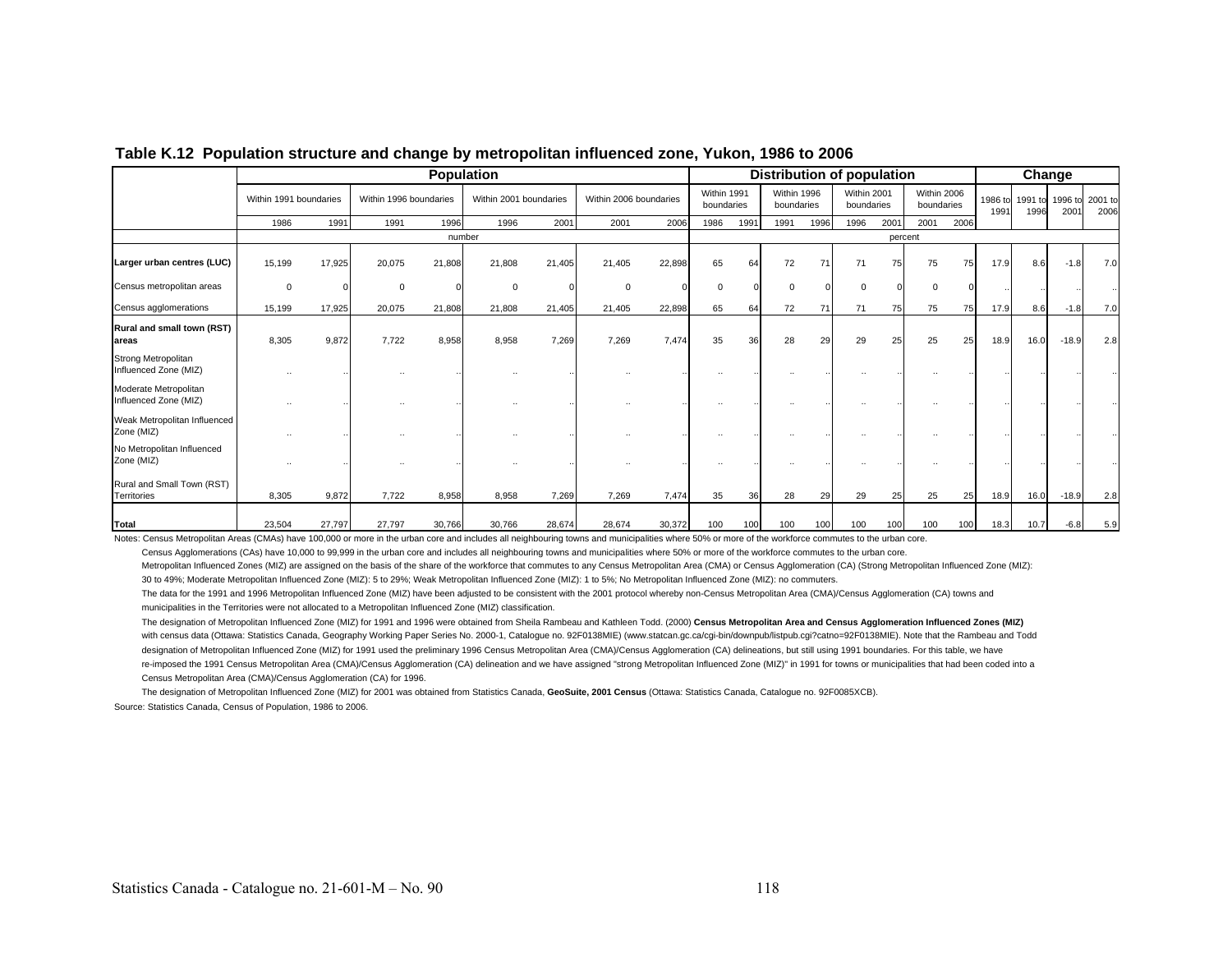|                                                |                        | <b>Population</b> |                        |        |                        |        |                        |        |                           |      |                           | Distribution of population |                           |         |                           |      |                 | Change          |                 |                              |
|------------------------------------------------|------------------------|-------------------|------------------------|--------|------------------------|--------|------------------------|--------|---------------------------|------|---------------------------|----------------------------|---------------------------|---------|---------------------------|------|-----------------|-----------------|-----------------|------------------------------|
|                                                | Within 1991 boundaries |                   | Within 1996 boundaries |        | Within 2001 boundaries |        | Within 2006 boundaries |        | Within 1991<br>boundaries |      | Within 1996<br>boundaries |                            | Within 2001<br>boundaries |         | Within 2006<br>boundaries |      | 1986 to<br>1991 | 1991 to<br>1996 | 1996 to<br>2001 | 2001 <sup>1</sup><br>to 2006 |
|                                                | 1986                   | 1991              | 1991                   | 1996   | 1996                   | 2001   | 2001 <sup>1</sup>      | 2006   | 1986                      | 1991 | 1991                      | 1996                       | 1996                      | 2001    | 2001 <sup>1</sup>         | 2006 |                 |                 |                 |                              |
|                                                |                        |                   |                        | number |                        |        |                        |        |                           |      |                           |                            |                           | percent |                           |      |                 |                 |                 |                              |
| Larger urban centres (LUC)                     | 11,753                 | 15,179            | 15,179                 | 17,275 | 17,275                 | 16,541 | 16,541                 | 18,700 | 22                        | 26   | 26                        | 27                         | 27                        | 26      | 26                        | 26   | 29.2            | 13.8            | $-4.2$          | 13.1                         |
| Census metropolitan areas                      | $\mathbf 0$            |                   | $\mathbf 0$            |        | $\mathbf 0$            |        | $\mathbf 0$            |        | $^{\circ}$                |      | $\Omega$                  |                            | $\Omega$                  |         | $\Omega$                  |      |                 |                 |                 |                              |
| Census agglomerations                          | 11,753                 | 15,179            | 15,179                 | 17,275 | 17,275                 | 16,541 | 16,541                 | 18,700 | 22                        | 26   | 26                        | 27                         | 27                        | 26      | 26                        | 26   | 29.2            | 13.8            | $-4.2$          | 13.1                         |
| Rural and small town (RST)<br>lareas           | 40,485                 | 42,470            | 42,470                 | 47,127 | 47,127                 | 47,564 | 47,564                 | 52,238 | 78                        | 74   | 74                        | 73                         | 73                        | 74      | 74                        | 74   | 4.9             | 11.0            | 0.9             | 9.8                          |
| Strong Metropolitan<br>Influenced Zone (MIZ)   |                        |                   |                        |        |                        |        |                        |        |                           |      |                           |                            |                           |         |                           |      |                 |                 |                 |                              |
| Moderate Metropolitan<br>Influenced Zone (MIZ) |                        |                   |                        |        |                        |        |                        |        |                           |      |                           |                            |                           |         |                           |      |                 |                 |                 |                              |
| Weak Metropolitan Influenced<br>Zone (MIZ)     |                        |                   |                        |        |                        |        |                        |        |                           |      |                           |                            |                           |         |                           |      |                 |                 |                 |                              |
| No Metropolitan Influenced<br>Zone (MIZ)       |                        |                   |                        |        |                        |        |                        |        |                           |      |                           |                            |                           |         |                           |      |                 |                 |                 |                              |
| Rural and Small Town (RST)<br>Territories      | 40,485                 | 42,470            | 42,470                 | 47,127 | 47,127                 | 47,564 | 47,564                 | 52,238 | 78                        | 74   | 74                        | 73                         | 73                        | 74      | 74                        | 74   | 4.9             | 11.0            | 0.9             | 9.8                          |
| Total                                          | 52,238                 | 57,649            | 57,649                 | 64,402 | 64,402                 | 64,105 | 64,105                 | 70,938 | 100                       | 100  | 100                       | 100                        | 100                       | 100     | 100                       | 100  | 10.4            | 11.7            | $-0.5$          | 10.7                         |

**Table K.13 Population structure and change by metropolitan influenced zone, Northwest Territories and Nunavut, 1986 to 2006**

1. Care should be exercised in comparing the Northwest Territories 2006 Census population counts with counts from the 2001 Census. In 2001, the net undercount for the overall Northwest Territories population was estimated at 8.11%, substantially higher than the national level of 2.99%, and almost double its 1996 level. The increase in the overall population between 2001 and 2006 is likely overstated due to improvements in coverage of the Northwest Territories in 2006.

Notes: Census Metropolitan Areas (CMAs) have 100,000 or more in the urban core and includes all neighbouring towns and municipalities where 50% or more of the workforce commutes to the urban core.

Census Agglomerations (CAs) have 10,000 to 99,999 in the urban core and includes all neighbouring towns and municipalities where 50% or more of the workforce commutes to the urban core.

Metropolitan Influenced Zones (MIZ) are assigned on the basis of the share of the workforce that commutes to any Census Metropolitan Area (CMA) or Census Agglomeration (CA) (Strong Metropolitan Influenced Zone (MIZ):

30 to 49%; Moderate Metropolitan Influenced Zone (MIZ): 5 to 29%; Weak Metropolitan Influenced Zone (MIZ): 1 to 5%; No Metropolitan Influenced Zone (MIZ): no commuters.

The data for the 1991 and 1996 Metropolitan Influenced Zone (MIZ) have been adjusted to be consistent with the 2001 protocol whereby non-Census Metropolitan Area (CMA)/Census Agglomeration (CA) towns and municipalities in the Territories were not allocated to a Metropolitan Influenced Zone (MIZ) classification.

The designation of Metropolitan Influenced Zone (MIZ) for 1991 and 1996 were obtained from Sheila Rambeau and Kathleen Todd. (2000) Census Metropolitan Area and Census Agglomeration Influenced Zones (MIZ) with census data (Ottawa: Statistics Canada, Geography Working Paper Series No. 2000-1, Catalogue no. 92F0138MIE) (www.statcan.gc.ca/cgi-bin/downpub/listpub.cgi?catno=92F0138MIE). Note that the Rambeau and Todd designation of Metropolitan Influenced Zone (MIZ) for 1991 used the preliminary 1996 Census Metropolitan Area (CMA)/Census Agglomeration (CA) delineations, but still using 1991 boundaries. For this table, we have re-imposed the 1991 Census Metropolitan Area (CMA)/Census Agglomeration (CA) delineation and we have assigned "strong Metropolitan Influenced Zone (MIZ)" in 1991 for towns or municipalities that had been coded into a Census Metropolitan Area (CMA)/Census Agglomeration (CA) for 1996.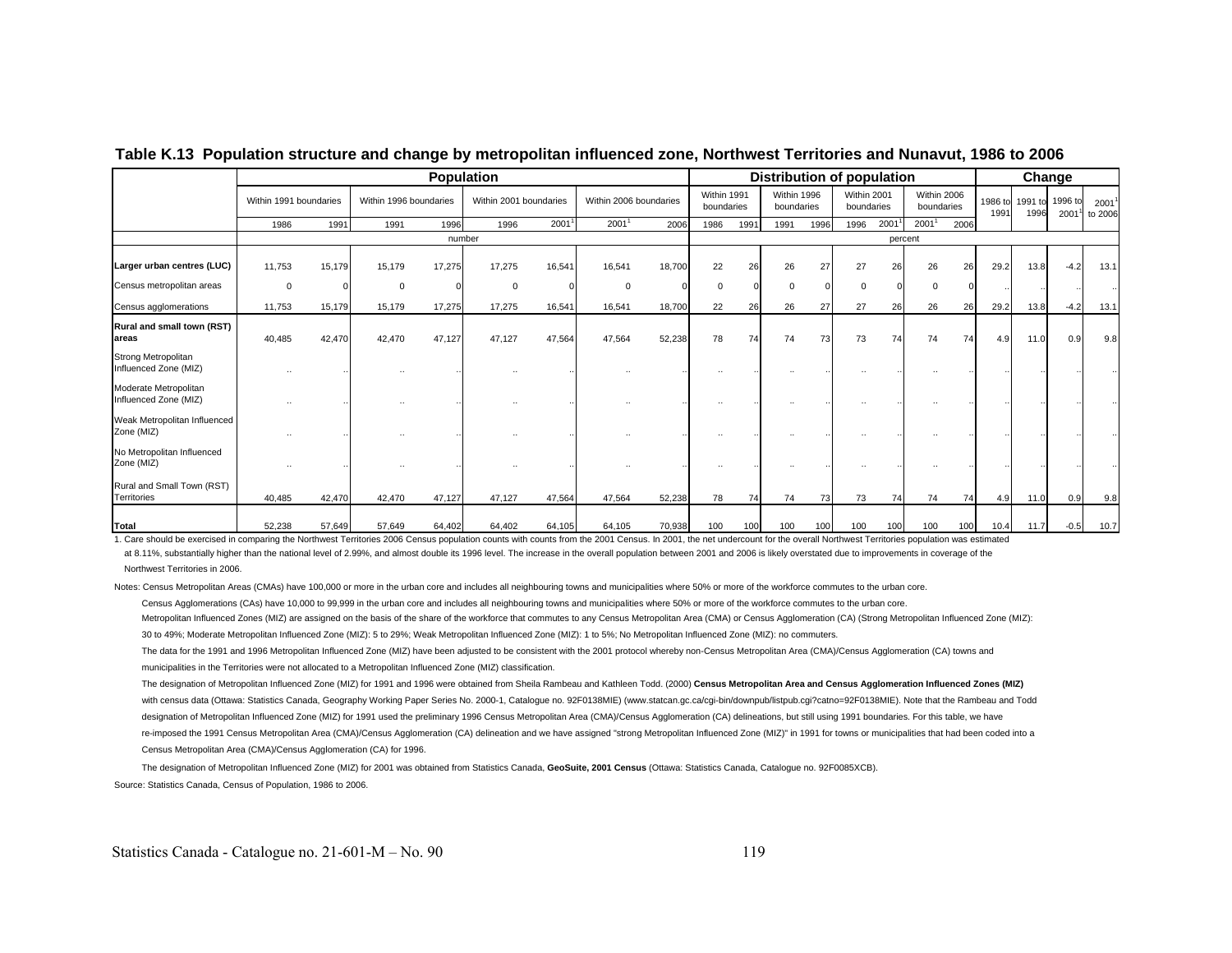## **Appendix L Population in predominantly urban, intermediate and predominantly rural regions up to 2006 tables for Canada and for each province and territory**

|                                                                               |         |        |                                                             |         | <b>Population</b>             |         |                                                                                                    |                                                             |                     |                |                              |      |                |                |                 | <b>Distribution of population</b> |                                  |      |              |              |                              | Change       |              |                                                        |                         |
|-------------------------------------------------------------------------------|---------|--------|-------------------------------------------------------------|---------|-------------------------------|---------|----------------------------------------------------------------------------------------------------|-------------------------------------------------------------|---------------------|----------------|------------------------------|------|----------------|----------------|-----------------|-----------------------------------|----------------------------------|------|--------------|--------------|------------------------------|--------------|--------------|--------------------------------------------------------|-------------------------|
| Type of region                                                                |         |        | Non-institutional population                                |         |                               |         |                                                                                                    | Total (institutional plus non-<br>institutional) population |                     |                | Non-institutional population |      |                |                |                 | Total (institutional plus         | non-institutional)<br>population |      |              |              | Non-institutional population |              |              | Total<br>(institutional<br>plus non-<br>institutional) | population              |
|                                                                               | 1981    | 1986   | 1991                                                        | 1996    | 2001                          | 2006    | 1996                                                                                               | 200                                                         | 2006                | 1981           | 1986                         | 1991 | 1996           | 2001           | 2006            | 1996                              | 2001                             | 2006 | 1981<br>1986 | 1986<br>1991 | 1991<br>1996                 | 1996<br>2001 | 2001<br>2006 | 200                                                    | 1996 to 2001 to<br>2006 |
|                                                                               |         |        |                                                             |         | number                        |         |                                                                                                    |                                                             |                     |                |                              |      |                |                |                 |                                   | percent                          |      |              |              |                              |              |              |                                                        |                         |
| Predominantly urban<br>regions                                                |         |        |                                                             |         |                               |         | 11 389 145 11 985 370 13 110 355 13 939 975 14 779 945 15 723 790 14 078 550 14 944 860 15 897 138 |                                                             |                     | 47             |                              |      |                | 50             | 50              | 49                                | 50                               | 50   | 5.2          | 9.4          | 6.3                          | 6.0          | 6.4          | 6.2                                                    | 6.4                     |
| Intermediate regions                                                          |         |        | 4 604 590 4 861 610 5 339 720 5 618 025 5 855 635 6 254 960 |         |                               |         |                                                                                                    | 5 683 975 5 932 170 6 330 884                               |                     | 19             | 19                           | 20   | 20             | 20             | 20              | 20                                | 20                               | 20   | 5.6          | 9.8          | 5.2                          | 4.2          | 6.8          | 4.4                                                    | 6.7                     |
| All predominantly<br>rural regions                                            |         |        |                                                             |         |                               |         | 8 089 735 8 175 045 8 540 050 8 939 450 9 003 415 9 262 115 9 053 355 9 130 070 9 384 875          |                                                             |                     | 34             | 33                           | 32   | 31             | 30             | 30 <sup>l</sup> | 31                                | 30                               | 30   | 1.1          | 4.5          | 4.7                          | 0.7          | 2.9          | 0.8                                                    | 2.8                     |
| Rural metro-<br>adjacent regions                                              |         |        | 3 783 365 3 875 870 4 146 885                               |         | 4 415 890 4 546 930 4 766 035 |         | 4 4 7 9 3 0 5                                                                                      |                                                             | 4 615 930 4 833 567 | 16             | 15                           | 15   | 15             | 15             | 15              | 16                                | 15                               | 15   | 2.4          | 7.0          | 6.5                          | 3.0          | 4.8          | 3.1                                                    | 4.7                     |
| Rural non-metro-<br>adjacent regions                                          |         |        | 3714 690 3711 865 3785 435 3921 085 3842 545 3871 360       |         |                               |         |                                                                                                    | 3 968 610 3 896 505 3 922 699                               |                     | 15             | 15                           | 14   | 14             | 13             | 12              | 14                                | 13                               | 12   | $-0.1$       | 2.0          | 3.6                          | $-2.0$       | 0.7          | $-1.8$                                                 | 0.7                     |
| Rural northern<br>regions                                                     | 591 680 | 587310 | 607 730                                                     | 602 475 | 613 940                       | 624 720 | 605 440                                                                                            | 617 635                                                     | 628 609             | $\overline{2}$ | $\overline{2}$               | 2    | $\overline{2}$ | $\overline{2}$ |                 | $\overline{2}$                    | $\overline{2}$                   |      | $-0.7$       | 3.5          | $-0.9$                       | 1.9          | 1.8          | 2.0                                                    | 1.8                     |
| <b>Total</b><br>Source: Statistics Canada, Census of Population, 1981 to 2006 |         |        |                                                             |         |                               |         | 24 083 470 25 022 025 26 990 125 28 497 450 29 638 995 31 240 865 28 815 880 30 007 100 31 612 897 |                                                             |                     | 100            | 100                          | 100  | 100            | 100            | 100             | 100                               | 100                              | 100  | 3.9          | 7.9          | 5.6                          | 4.0          | 5.4          | 4.1                                                    | 5.4                     |

### **Table L.1 Population structure and change by type or region, Canada, 1981 to 2006**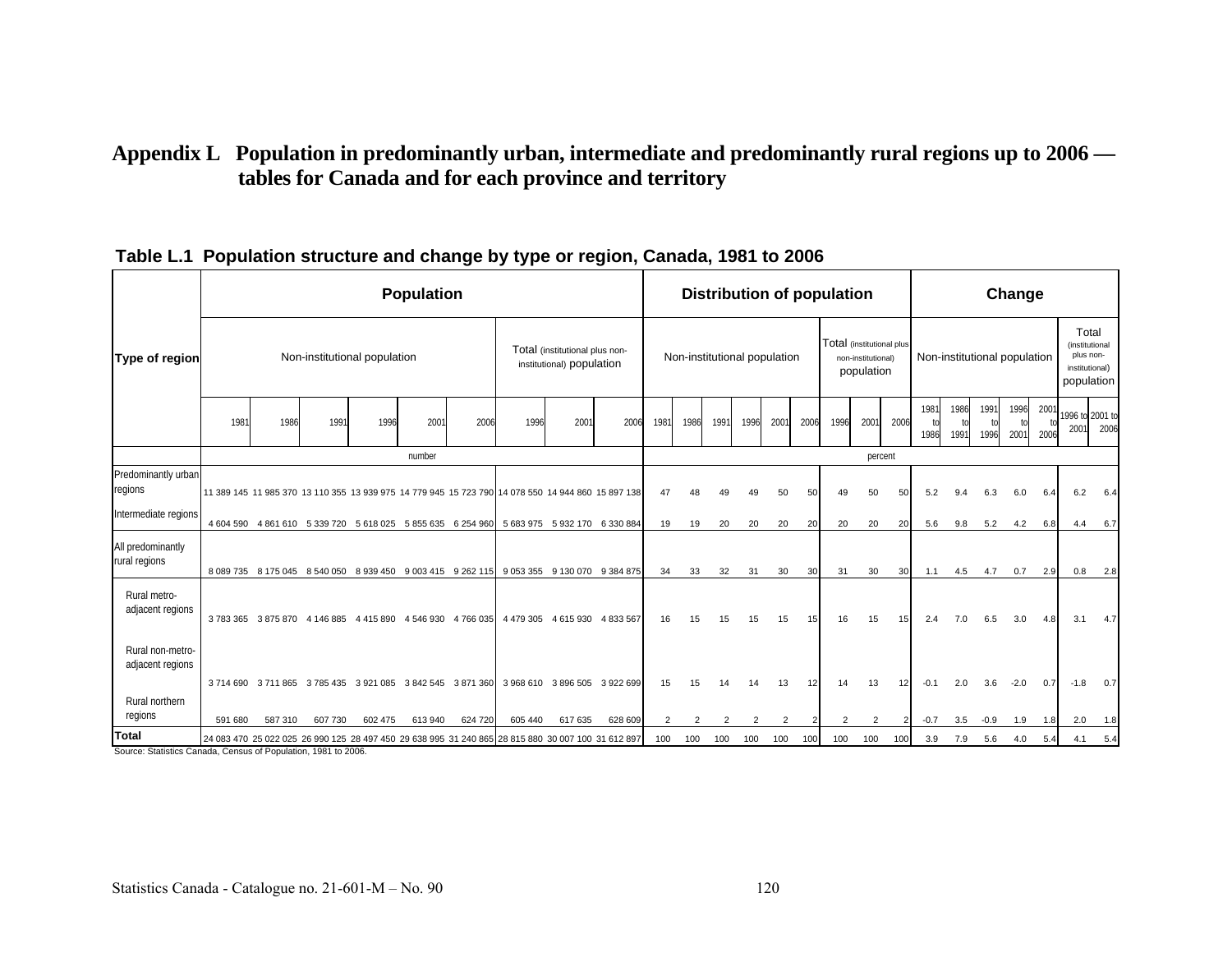|                                                                        |           |                                         |        |                              | <b>Population</b>                                                       |        |        |                                                             |                 |     |                              |     |     |     |     | Distribution of population                        |                                    |     |                                                                 |        |              | Change                       |             |                                                    |                                  |
|------------------------------------------------------------------------|-----------|-----------------------------------------|--------|------------------------------|-------------------------------------------------------------------------|--------|--------|-------------------------------------------------------------|-----------------|-----|------------------------------|-----|-----|-----|-----|---------------------------------------------------|------------------------------------|-----|-----------------------------------------------------------------|--------|--------------|------------------------------|-------------|----------------------------------------------------|----------------------------------|
| Type of region                                                         |           |                                         |        | Non-institutional population |                                                                         |        |        | Total (institutional plus non-<br>institutional) population |                 |     | Non-institutional population |     |     |     |     | plus non-institutional)                           | Total (institutional<br>population |     |                                                                 |        |              | Non-institutional population |             | Total<br>plus non-<br>population                   | (institutional<br>institutional) |
|                                                                        | 1981      | 1986                                    | 1991   | 1996                         | 2001                                                                    | 2006   | 1996   | 2001                                                        |                 |     |                              |     |     |     |     | 2006 1981 1986 1991 1996 2001 2006 1996 2001 2006 |                                    |     | 1981 1986 1991 1996<br>to<br>1986 1991 1996 2001 2006 2001 2006 | t٥     |              |                              | 2001<br>tol | 1996 2001<br>tol                                   | to                               |
|                                                                        |           |                                         |        |                              | number                                                                  |        |        |                                                             |                 |     |                              |     |     |     |     |                                                   | percent                            |     |                                                                 |        |              |                              |             |                                                    |                                  |
| Predominantly urban<br>regions                                         | $\ddotsc$ |                                         |        |                              |                                                                         |        |        |                                                             |                 |     |                              |     |     |     |     |                                                   |                                    |     |                                                                 |        |              |                              |             |                                                    |                                  |
| Intermediate regions                                                   |           |                                         |        |                              | 236,465 243,185 250,280 248,790 240,245 245,975 251,520                 |        |        |                                                             | 242,875 248,418 | 42  | 43                           | 44  | 45  | 47  | 49  | 46                                                | 47                                 | 49  | 2.8                                                             | 2.9    | $-0.6 - 3.4$ |                              | 2.4         |                                                    | $-3.4$ 2.3                       |
| All predominantly rural<br>regions                                     |           |                                         |        |                              | 327,280 320,825 313,660 298,365 267,825 254,625 300,270                 |        |        | 270,060 257,051                                             |                 | 58  | 57                           | 56  | 55  | 53  | 51  | 54                                                | 53                                 | 51  |                                                                 |        |              |                              |             | $-2.0$ $-2.2$ $-4.9$ $-10.2$ $-4.9$ $-10.1$ $-4.8$ |                                  |
| Rural metro-<br>adjacent regions                                       | $\ddotsc$ |                                         |        |                              |                                                                         |        |        |                                                             |                 |     |                              |     |     |     |     |                                                   |                                    |     |                                                                 |        |              |                              |             |                                                    |                                  |
| Rural non-metro-<br>adjacent regions                                   |           |                                         |        |                              | 270,320 266,275 258,470 246,540 220,150 210,445 248,225 222,100 212,603 |        |        |                                                             |                 | 48  | 47                           |     |     | 43  | 42  | 45                                                | 43                                 | 42  | $-1.5$                                                          | $-2.9$ |              |                              |             | $-4.6 - 10.7 - 4.4 - 10.5 - 4.3$                   |                                  |
| Rural northern<br>regions                                              | 56,960    | 54,550                                  | 55,190 | 51,825                       | 47,675                                                                  | 44,180 | 52,045 | 47,960                                                      | 44,448          | 10  | 10                           | 10  | 9   | 9   |     | 9                                                 | 9                                  |     | $-4.2$                                                          | 1.2    |              |                              |             | $-6.1$ $-8.0$ $-7.3$ $-7.8$ $-7.3$                 |                                  |
| Total<br>Source: Statistics Canada, Consus of Population, 1081 to 2006 |           | 563,745 564,010 563,940 547,155 508,070 |        |                              |                                                                         |        |        | 500,600 551,790 512,935                                     | 505,469         | 100 | 100                          | 100 | 100 | 100 | 100 | 100                                               | 100                                | 100 | 0.0                                                             | 0.0    |              | $-3.0 -7.1$                  | $-1.5$      |                                                    | $-7.0 - 1.5$                     |

# **Table L.2 Population structure and change by type or region, Newfoundland and Labrador, 1981 to 2006**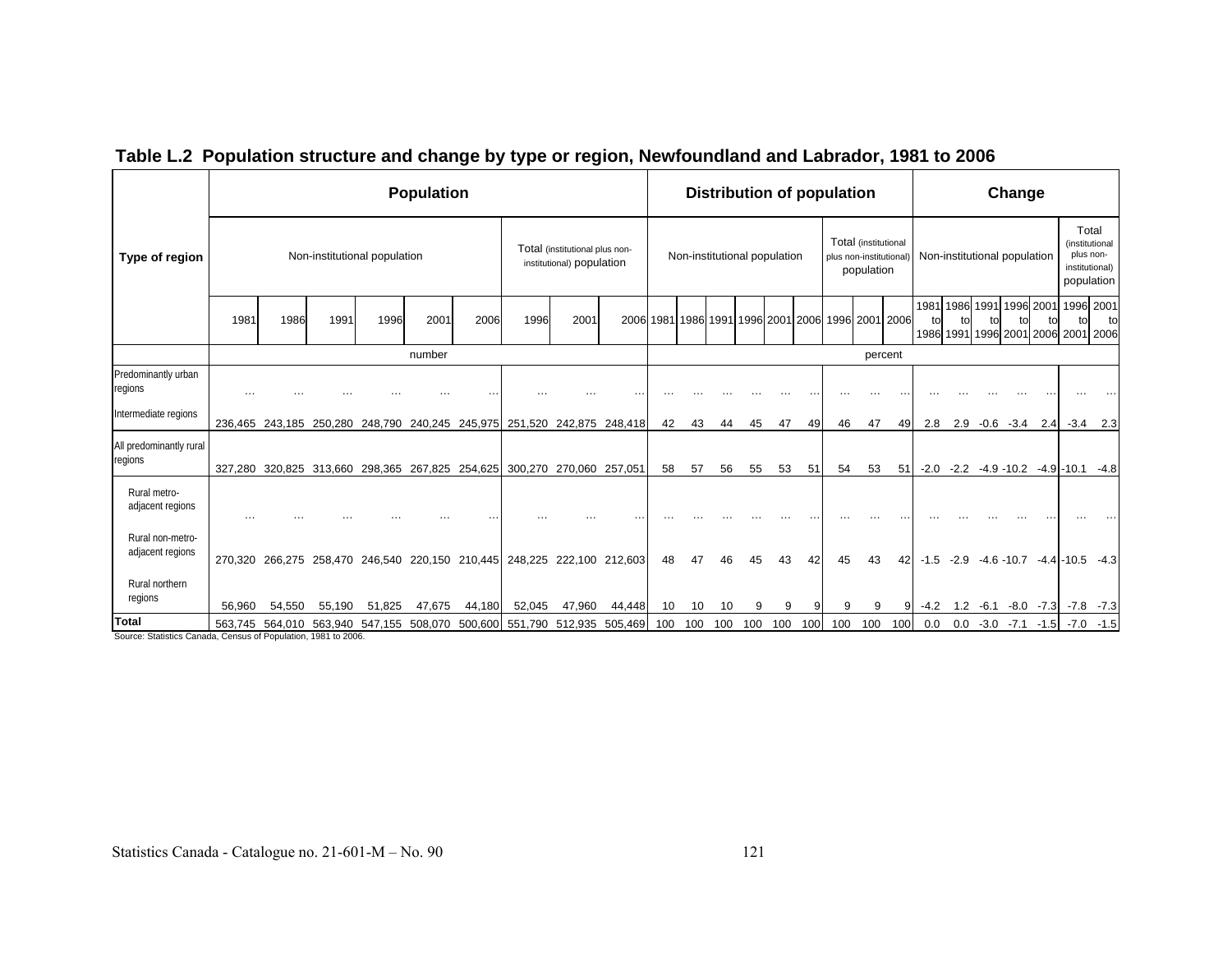|                                                                        |               |          |          |                              | <b>Population</b>       |          |          |                                                             |         |          |                              |     |     |          |           | <b>Distribution of population</b>                 |                                    |           |                      |        |                              | Change          |           |                                           |                                                       |
|------------------------------------------------------------------------|---------------|----------|----------|------------------------------|-------------------------|----------|----------|-------------------------------------------------------------|---------|----------|------------------------------|-----|-----|----------|-----------|---------------------------------------------------|------------------------------------|-----------|----------------------|--------|------------------------------|-----------------|-----------|-------------------------------------------|-------------------------------------------------------|
| Type of region                                                         |               |          |          | Non-institutional population |                         |          |          | Total (institutional plus non-<br>institutional) population |         |          | Non-institutional population |     |     |          |           | plus non-institutional)                           | Total (institutional<br>population |           |                      |        | Non-institutional population |                 |           | (institutional<br>plus non-<br>population | Total<br>institutional)                               |
|                                                                        | 1981          | 1986     | 1991     | 1996                         | 2001                    | 2006     | 1996     | 2001                                                        |         |          |                              |     |     |          |           | 2006 1981 1986 1991 1996 2001 2006 1996 2001 2006 |                                    |           | 1981 1986 1991<br>to | to     | t٥                           | 1996 2001<br>t∩ | to        | tol                                       | 1996 2001<br>to<br>1986 1991 1996 2001 2006 2001 2006 |
|                                                                        |               |          |          |                              | number                  |          |          |                                                             |         |          |                              |     |     |          |           |                                                   |                                    | percent   |                      |        |                              |                 |           |                                           |                                                       |
| Predominantly urban<br>regions                                         | $\cdots$      | $\cdots$ | .        |                              | $\cdots$                | $\cdots$ |          | .                                                           |         |          |                              |     |     |          |           |                                                   |                                    |           |                      |        |                              |                 |           |                                           |                                                       |
| Intermediate regions                                                   | $\sim$ $\sim$ | $\cdots$ | $\cdots$ | $\cdots$                     | $\cdots$                | $\cdots$ | $\cdots$ | $\cdots$                                                    |         | $\cdots$ | $\cdots$                     |     |     | $\cdots$ | $\ddotsc$ | $\cdots$                                          | $\cdots$                           | $\ddotsc$ | $\cdots$             |        | $\cdots$                     | $\cdots$        | $\ddotsc$ | $\cdots$                                  |                                                       |
| All predominantly rural<br>regions                                     | 121.220       | 125.090  | 128.100  |                              | 132,855 133,385 134,200 |          |          | 134,560 135,295 135,851                                     |         | 100      | 100                          | 100 | 100 | 100 100  |           | 100                                               | 100                                | 100       | 3.2                  | 2.4    | 3.7                          | 0.4             | 0.6       | 0.5                                       | 0.4                                                   |
| Rural metro-<br>adjacent regions                                       | 59.595        | 62,395   | 66,020   | 69,330                       | 70,365                  | 71,630   | 70,430   | 71,620                                                      | 72,734  | 49       | 50                           | 52  | 52  | 53       | 53        | 52                                                | 53                                 | 54        | 4.7                  | 5.8    | 5.0                          | 1.5             | 1.8       | 1.7                                       | 1.6                                                   |
| Rural non-metro-<br>adjacent regions                                   | 61,625        | 62,695   | 62,080   | 63,525                       | 63,020                  | 62,570   | 64,130   | 63,675                                                      | 63,117  | 51       | 50                           |     | 48  | 47       | 47        | 48                                                | 47                                 | 46        | 1.7                  | $-1.0$ |                              | $2.3 -0.8 -0.7$ |           | $-0.7$                                    | $-0.9$                                                |
| Rural northern<br>regions                                              |               |          |          |                              |                         |          |          |                                                             |         |          |                              |     |     |          |           |                                                   |                                    |           |                      |        |                              |                 |           |                                           |                                                       |
| Total<br>Source: Statistics Canada, Census of Population, 1981 to 2006 | 121,220       | 125,090  | 128,100  | 132,855                      | 133,385                 | 134,200  | 134,560  | 135,295                                                     | 135,851 | 100      | 100                          | 100 | 100 | 100      | 100       | 100                                               | 100                                | 100       | 3.2                  | 2.4    | 3.7                          | 0.4             | 0.6       | 0.5                                       | 0.4                                                   |

### **Table L.3 Population structure and change by type or region, Prince Edward Island, 1981 to 2006**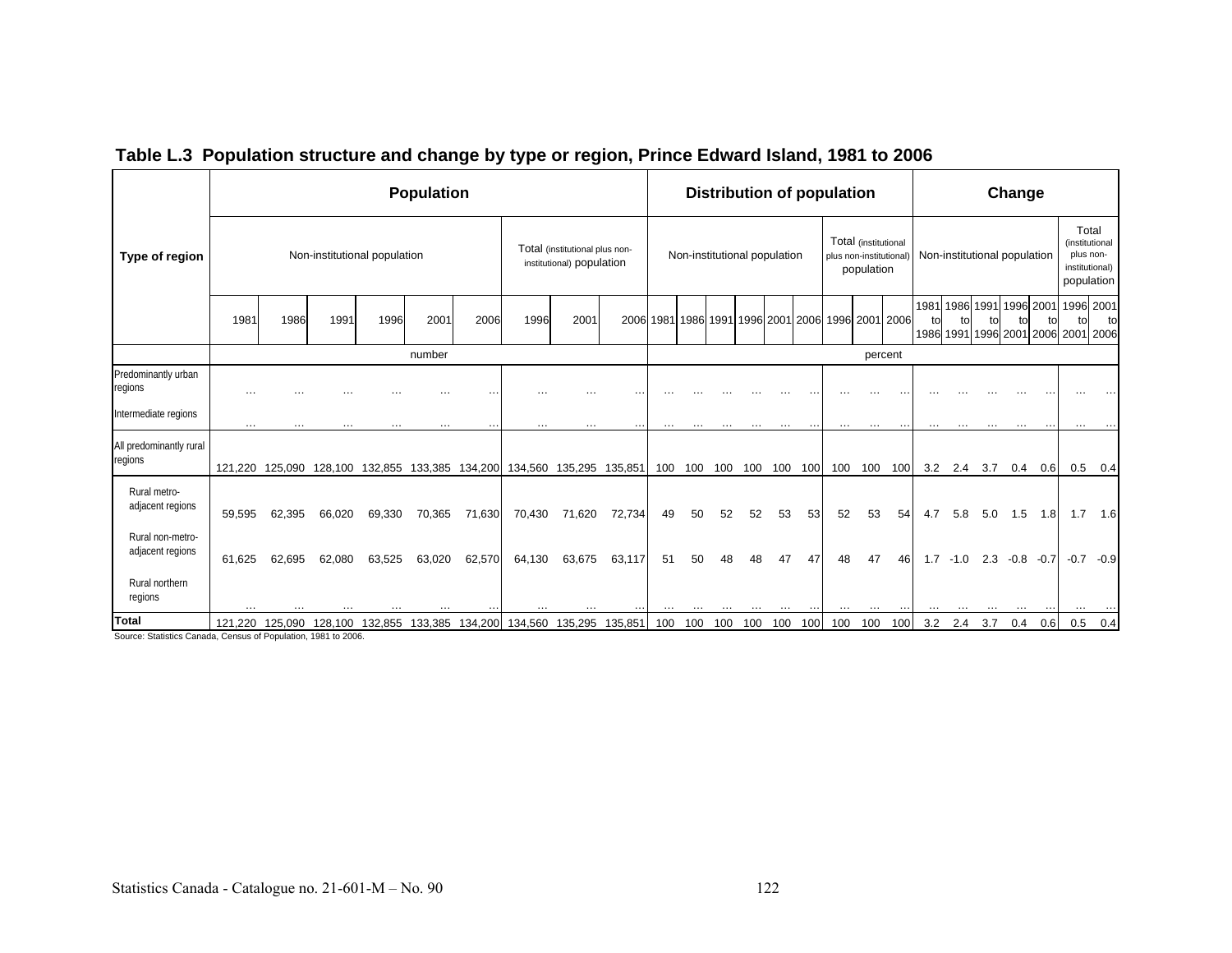|                                                        |      |      |      |                              | <b>Population</b> |      |                                                                         |                                                             |                     |     |     |     | <b>Distribution of population</b> |     |     |                                                               |     |                     |                         |                                | Change    |             |                         |                                           |
|--------------------------------------------------------|------|------|------|------------------------------|-------------------|------|-------------------------------------------------------------------------|-------------------------------------------------------------|---------------------|-----|-----|-----|-----------------------------------|-----|-----|---------------------------------------------------------------|-----|---------------------|-------------------------|--------------------------------|-----------|-------------|-------------------------|-------------------------------------------|
| Type of region                                         |      |      |      | Non-institutional population |                   |      |                                                                         | Total (institutional plus non-<br>institutional) population |                     |     |     |     | Non-institutional population      |     |     | Total (institutional<br>plus non-institutional)<br>population |     |                     |                         | Non-institutional population   |           |             | plus non-<br>population | Total<br>(institutional<br>institutional) |
|                                                        | 1981 | 1986 | 1991 | 1996                         | 2001              | 2006 | 1996                                                                    | 2001                                                        | 2006 1981 1986 1991 |     |     |     | 1996 2001 2006 1996 2001 2006     |     |     |                                                               |     | 1981<br>tol<br>1986 | 1986<br>t٥<br>1991 1996 | 1991                           | 1996 2001 | to          | to                      | 1996 2001<br>to<br>2001 2006 2001 2006    |
|                                                        |      |      |      |                              | number            |      |                                                                         |                                                             |                     |     |     |     |                                   |     |     | percent                                                       |     |                     |                         |                                |           |             |                         |                                           |
| Predominantly urban<br>regions                         |      |      |      |                              |                   |      |                                                                         |                                                             |                     |     |     |     |                                   |     |     |                                                               |     |                     |                         |                                |           |             |                         |                                           |
| Intermediate regions                                   |      |      |      |                              |                   |      | 286,085 303,395 327,890 340,170 355,945 369,455 342,970 359,185 372,858 |                                                             | 34                  | 35  | 37  | 38  | 40                                | 41  | 38  | 40                                                            | 41  | 6.1                 | 8.1                     | 3.7                            | 4.6       | 3.8         | 4.7                     | 3.8                                       |
| All predominantly rural<br>regions                     |      |      |      |                              |                   |      | 553,715 560,775 563,060 559,780 541,620 533,635 566,310 548,825 540,604 |                                                             | 66                  | 65  | 63  | 62  | 60                                | 59  | 62  | 60                                                            | 59  | 1.3                 |                         | $0.4 -0.6 -3.2 -1.5 -3.1 -1.5$ |           |             |                         |                                           |
| Rural metro-<br>adjacent regions                       |      |      |      |                              |                   |      | 267,570 269,855 270,830 270,860 261,830 258,790 273,650 264,920 261,612 |                                                             | 32                  | 31  | 30  | 30  | 29                                | 29  | 30  | 29                                                            | 29  | 0.9                 | 0.4                     | 0.0                            | $-3.3$    | $-1.2$      |                         | $-3.2 -1.2$                               |
| Rural non-metro-<br>adjacent regions<br>Rural northern |      |      |      |                              |                   |      | 286,145 290,920 292,230 288,920 279,790 274,845 292,660 283,905 278,992 |                                                             | 34                  | 34  | 33  | 32  | 31                                | 30  | 32  | 31                                                            | 31  | 1.7                 | $0.5^{\circ}$           | $-1.1$                         |           | $-3.2 -1.8$ |                         | $-3.0$ $-1.7$                             |
| regions<br><b>Total</b>                                |      |      |      |                              |                   |      |                                                                         |                                                             |                     |     |     |     |                                   |     |     |                                                               |     |                     |                         |                                |           |             |                         |                                           |
|                                                        |      |      |      |                              |                   |      | 839,800 864,170 890,950 899,950 897,565 903,090 909,280 908,010 913,462 |                                                             | 100                 | 100 | 100 | 100 | 100                               | 100 | 100 | 100                                                           | 100 | 2.9                 | 3.1                     | 1.0                            | $-0.3$    | 0.6         | $-0.1$                  | 0.6                                       |

## **Table L.4 Population structure and change by type or region, Nova Scotia, 1981 to 2006**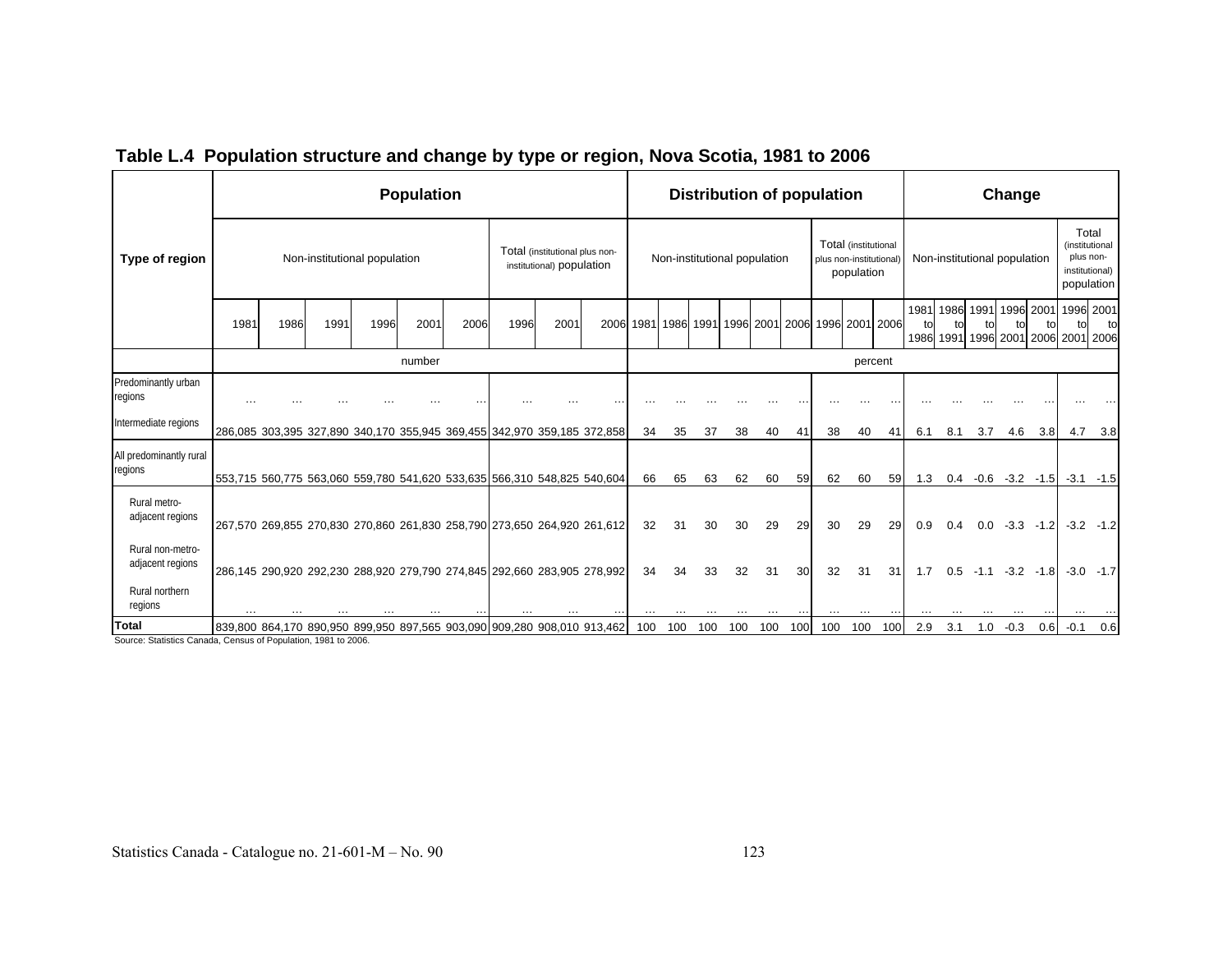|                                                                  |        |        |        |                              | <b>Population</b> |        |                                                                         |                                                             |        |                                                   |     | <b>Distribution of population</b> |     |     |                 |                        |                                    |         |                                |        |                              | Change          |     |                                                                      |              |
|------------------------------------------------------------------|--------|--------|--------|------------------------------|-------------------|--------|-------------------------------------------------------------------------|-------------------------------------------------------------|--------|---------------------------------------------------|-----|-----------------------------------|-----|-----|-----------------|------------------------|------------------------------------|---------|--------------------------------|--------|------------------------------|-----------------|-----|----------------------------------------------------------------------|--------------|
| Type of region                                                   |        |        |        | Non-institutional population |                   |        |                                                                         | Total (institutional plus non-<br>institutional) population |        |                                                   |     | Non-institutional population      |     |     |                 | plus non-institutional | Total (institutional<br>population |         |                                |        | Non-institutional population |                 |     | Total<br>(institutional<br>plus non-<br>institutional)<br>population |              |
|                                                                  | 1981   | 1986   | 1991   | 1996                         | 2001              | 2006   | 1996                                                                    | 2001                                                        |        | 2006 1981 1986 1991 1996 2001 2006 1996 2001 2006 |     |                                   |     |     |                 |                        |                                    |         | 1981 1986 1991 1996 2001<br>t٥ |        |                              |                 |     | 1996 2001<br>1986 1991 1996 2001 2006 2001 2006                      | to           |
|                                                                  |        |        |        |                              | number            |        |                                                                         |                                                             |        |                                                   |     |                                   |     |     |                 |                        |                                    | percent |                                |        |                              |                 |     |                                                                      |              |
| Predominantly<br>urban regions<br>Intermediate                   | 84.555 | 81.190 | 80,140 | 78,030                       | 75,270            | 73,270 | 79,300                                                                  | 76,500                                                      | 74,631 | 12                                                | 12  | 11                                | 11  | 10  | 10 <sup>1</sup> | 11                     | 10                                 | 10      | $-4.0$                         | $-1.3$ | $-2.6$                       | $-3.5 -2.7$     |     |                                                                      | $-3.5 -2.4$  |
| regions                                                          | 73.755 | 76.655 | 81,795 | 85.220                       | 86,435            | 90,145 | 85,720                                                                  | 87,210                                                      | 90,872 | 11                                                | 11  | 11                                | 12  | 12  | 13              | 12                     | 12                                 | 12I     | 3.9                            | 6.7    |                              | 4.2 1.4 4.3     |     | 1.7                                                                  | 4.2          |
| All predominantly<br>rural regions                               |        |        |        |                              |                   |        | 531,055 544,010 554,560 566,365 558,000 556,215 573,110 565,775 564,494 |                                                             |        | 77                                                | 78  | 77                                | 78  | 78  | 77              | 78                     | 78                                 | 77      | 2.4                            |        |                              |                 |     | $1.9$ $2.1$ $-1.5$ $-0.3$ $-1.3$ $-0.2$                              |              |
| Rural metro-<br>adjacent<br>regions                              |        |        |        |                              |                   |        | 258,150 270,210 281,790 293,050 296,375 305,915 296,535 300,075 310,114 |                                                             |        | 37                                                | 38  | 39                                | 40  | 41  | 43 <sub>l</sub> | 40                     | 41                                 | 42      | 4.7                            | 4.3    | 4.0                          | 1.1             | 3.2 |                                                                      | $1.2$ $3.3$  |
| Rural non-<br>metro-adjacent<br>regions                          |        |        |        |                              |                   |        | 272,905 273,800 272,770 273,315 261,625 250,300 276,575 265,700 254,380 |                                                             |        | 40                                                | 39  | 38                                | 37  | 36  | 35 <sub>l</sub> | 37                     | 36                                 | 35      | 0.3                            | $-0.4$ |                              | $0.2 -4.3 -4.3$ |     |                                                                      | $-3.9 - 4.3$ |
| Rural northern<br>regions                                        |        |        |        |                              |                   |        |                                                                         |                                                             |        |                                                   |     |                                   |     |     |                 |                        |                                    |         |                                |        |                              |                 |     |                                                                      |              |
| Total<br>Otatistics Openeda, Opening of Deputation, 4004 to 0000 |        |        |        |                              |                   |        | 689,365 701,855 716,495 729,615 719,705 719,630 738,130 729,485 729,997 |                                                             |        | 100                                               | 100 | 100                               | 100 | 100 | 100             | 100                    | 100                                | 100     | 1.8                            | 2.1    |                              | $1.8 - 1.4$     | 0.0 |                                                                      | $-1.2$ 0.1   |

### **Table L.5 Population structure and change by type or region, New Brunswick, 1981 to 2006**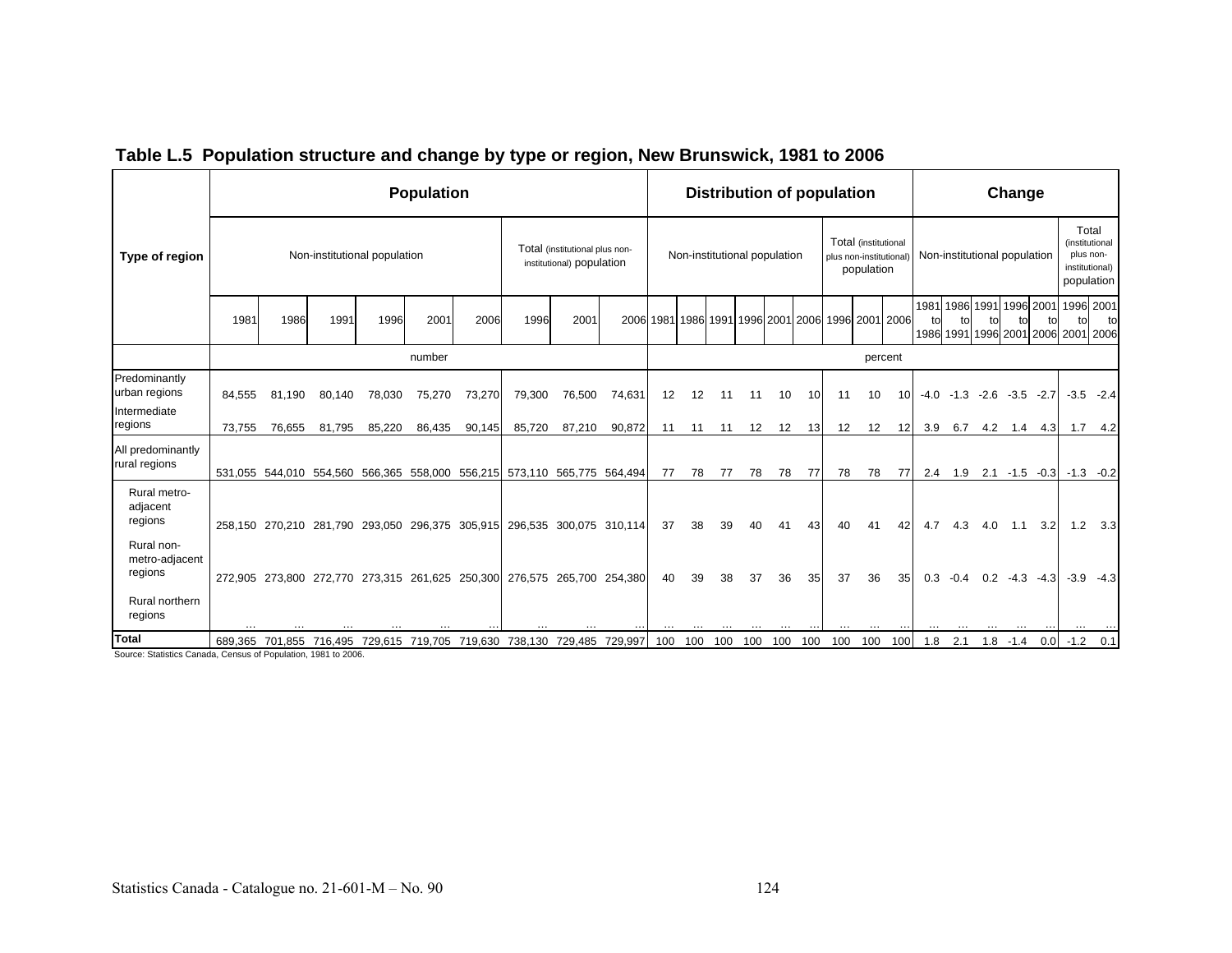|                                         |         |         |         |                              | <b>Population</b> |         |                                                                                           |                                                             |         |      |                              |      |      |      |      | <b>Distribution of population</b> |                                    |                 |        |        |                                                 | Change      |        |                                                                      |            |
|-----------------------------------------|---------|---------|---------|------------------------------|-------------------|---------|-------------------------------------------------------------------------------------------|-------------------------------------------------------------|---------|------|------------------------------|------|------|------|------|-----------------------------------|------------------------------------|-----------------|--------|--------|-------------------------------------------------|-------------|--------|----------------------------------------------------------------------|------------|
| Type of region                          |         |         |         | Non-institutional population |                   |         |                                                                                           | Total (institutional plus non-<br>institutional) population |         |      | Non-institutional population |      |      |      |      | plus non-institutional)           | Total (institutional<br>population |                 |        |        | Non-institutional population                    |             |        | Total<br>(institutional<br>plus non-<br>institutional)<br>population |            |
|                                         | 1981    | 1986    | 1991    | 1996                         | 200               | 2006    | 1996                                                                                      | 200 <sup>°</sup>                                            | 2006    | 1981 | 1986                         | 1991 | 1996 | 2001 | 2006 | 1996                              | 2001                               | 2006            | 1986   | 1991   | 1981 to 1986 to 1991 to 1996 to 2001 to<br>1996 | 2001        | 2006   | 1996 to 2001 to<br>200                                               | 2006       |
|                                         |         |         |         |                              | number            |         |                                                                                           |                                                             |         |      |                              |      |      |      |      |                                   | percent                            |                 |        |        |                                                 |             |        |                                                                      |            |
| Predominantly<br>urban regions          |         |         |         |                              |                   |         | 3,405,445 3,479,070 3,718,080 3,842,200 3,932,480 4,112,365 3,887,975 3,895,945 4,168,520 |                                                             |         | 53   | 54                           | 55   | 55   | 55   | 55   | 54                                | 55                                 | 55              | 2.2    | 6.9    | 3.3                                             | 2.3         | 4.6    | 0.2                                                                  | 7.0        |
| Intermediate<br>regions                 |         |         |         |                              |                   |         | 1,307,310 1,341,235 1,431,635 1,492,610 1,507,890 1,588,975 1,514,785 1,536,035 1,616,789 |                                                             |         | 21   | 21                           | 21   | 21   | 21   | 21   | 21                                | 21                                 | 21              | 2.6    | 6.7    | 4.3                                             | 1.0         | 5.4    | 1.4                                                                  | 5.3        |
| All predominantly<br>rural regions      |         |         |         |                              |                   |         | 1,656,315 1,634,185 1,656,670 1,710,270 1,685,215 1,734,490 1,735,985 1,715,525 1,760,822 |                                                             |         | 26   | 25                           | 24   | 24   | 24   | 23   | 24                                | 24                                 | 23              | $-1.3$ | 1.4    |                                                 | $3.2 - 1.5$ | 2.9    |                                                                      | $-1.2$ 2.6 |
| Rural metro-<br>adjacent<br>regions     | 653.670 | 657.140 | 688,395 | 727.135                      | 735,175           | 776,850 | 738,505                                                                                   | 748,450                                                     | 788,628 | 10   | 10                           | 10   | 10   | 10   | 10   | 10                                | 10                                 | 10 <sup>1</sup> | 0.5    | 4.8    | 5.6                                             | 1.1         | 5.7    | 1.3                                                                  | 5.4        |
| Rural non-<br>metro-adjacent<br>regions | 923.030 | 899,280 | 891,355 | 904.545                      | 872,930           | 880,780 | 918,355                                                                                   | 889,280                                                     | 894,715 | 14   | 14                           | 13   | 13   | 12   | 12   | 13                                | 12                                 | 12              | $-2.6$ | $-0.9$ | 1.5                                             | $-3.5$      | 0.9    | $-3.2$                                                               | 0.6        |
| Rural northern<br>regions               | 79,615  | 77,765  | 76,920  | 78,590                       | 77,110            | 76,860  | 79,125                                                                                    | 77,795                                                      | 77,479  |      |                              |      |      |      |      |                                   |                                    |                 | $-2.3$ | $-1.1$ |                                                 | $2.2 - 1.9$ | $-0.3$ | $-1.7$                                                               | $-0.4$     |
| <b>Total</b>                            |         |         |         |                              |                   |         | 6,369,070 6,454,490 6,806,385 7,045,080 7,125,585 7,435,830 7,138,745 7,147,505 7,546,131 |                                                             |         | 100  | 100                          | 100  | 100  | 100  | 100  | 100                               | 100                                | 100             | 1.3    | 5.5    | 3.5                                             | 1.1         | 4.4    | 0.1                                                                  | 5.6        |

### **Table L.6 Population structure and change by type or region, Quebec, 1981 to 2006**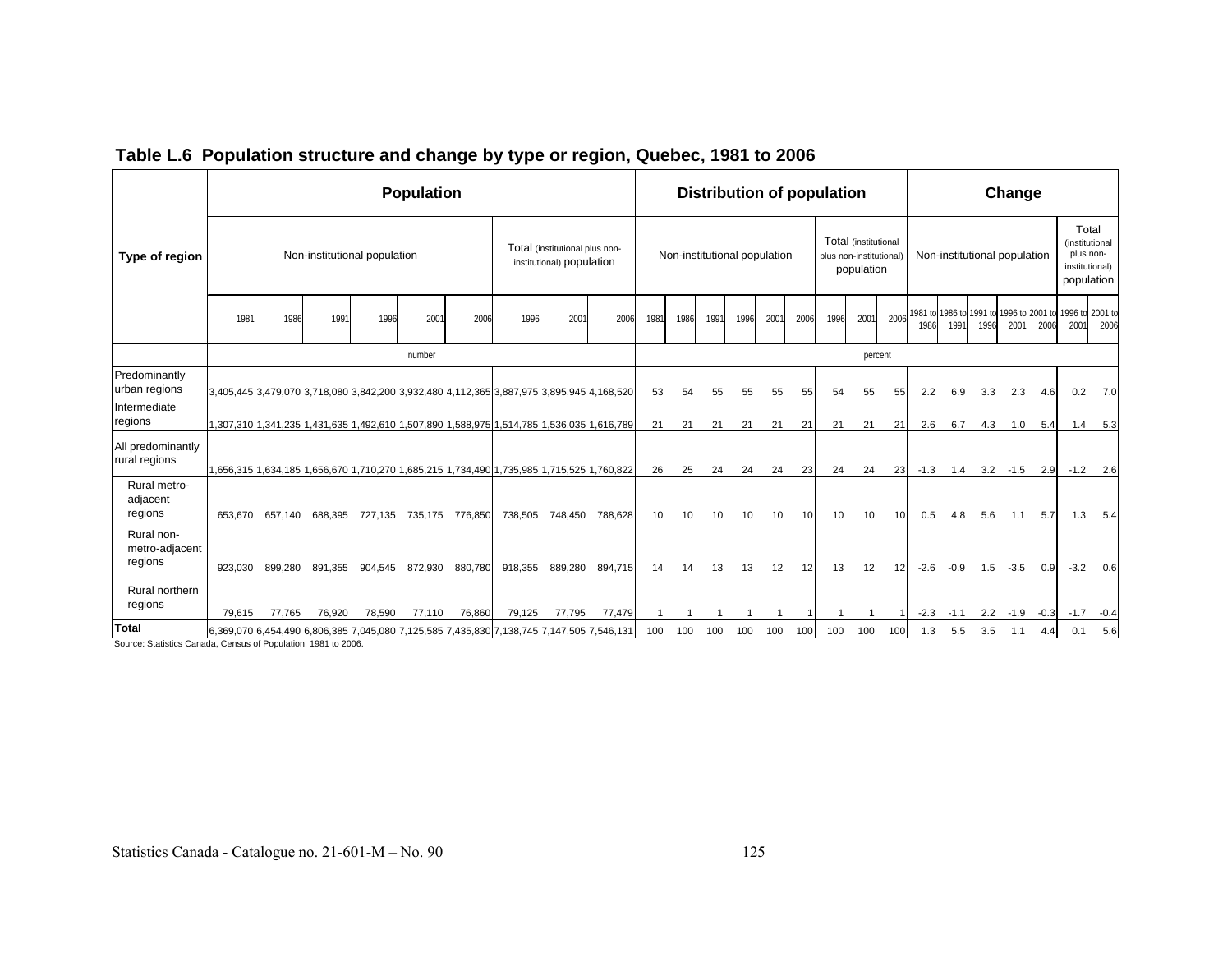|                                         |           |                     |                     |                              | <b>Population</b>                                           |           |                                                                                                 |                                                             |                     |      |      |                              |      |      |      | <b>Distribution of population</b> |                                           |         |                    |              |              | Change                       |              |                                                                      |              |
|-----------------------------------------|-----------|---------------------|---------------------|------------------------------|-------------------------------------------------------------|-----------|-------------------------------------------------------------------------------------------------|-------------------------------------------------------------|---------------------|------|------|------------------------------|------|------|------|-----------------------------------|-------------------------------------------|---------|--------------------|--------------|--------------|------------------------------|--------------|----------------------------------------------------------------------|--------------|
| Type of region                          |           |                     |                     | Non-institutional population |                                                             |           |                                                                                                 | Total (institutional plus non-<br>institutional) population |                     |      |      | Non-institutional population |      |      |      | Total (institutional              | plus non-<br>institutional)<br>population |         |                    |              |              | Non-institutional population |              | Total<br>(institutional<br>plus non-<br>institutional)<br>population |              |
|                                         | 1981      | 1986                | 1991                | 1996                         | 2001                                                        | 2006      | 1996                                                                                            | 200                                                         | 2006                | 1981 | 1986 | 1991                         | 1996 | 2001 | 2006 | 1996                              | 2001                                      | 2006    | 1981<br>tn<br>1986 | 1986<br>1991 | 1991<br>1996 | 1996<br>200 <sup>°</sup>     | 2001<br>2006 | 1996<br>200                                                          | 2001<br>2006 |
|                                         |           |                     |                     |                              | number                                                      |           |                                                                                                 |                                                             |                     |      |      |                              |      |      |      |                                   |                                           | percent |                    |              |              |                              |              |                                                                      |              |
| Predominantly<br>urban regions          |           |                     |                     |                              | 4,427,055 4,705,950 5,155,915 5,514,185 5,892,390           | 6,255,575 |                                                                                                 | 5,561,810 5,951,710 6,319,026                               |                     | 52   | 52   | 52                           | 52   | 52   | 52   | 52                                | 52                                        | 52      | 6.3                | 9.6          | 6.9          | 6.9                          | 6.2          | 7.0                                                                  | 6.2          |
| Intermediate<br>regions                 |           |                     |                     |                              | 2,311,725 2,470,840 2,809,490 3,003,855 3,214,815 3,501,640 |           | 3,036,410                                                                                       |                                                             | 3,249,985 3,537,072 | 27   | 27   | 28                           | 28   | 28   | 29   | 28                                | 28                                        | 29      | 6.9                | 13.7         | 6.9          | 7.0                          | 8.9          | 7.0                                                                  | 8.8          |
| All predominantly<br>rural regions      | 1.795.500 |                     | 1,824,360 2,011,640 |                              | 2,124,745 2,175,320 2,271,675                               |           |                                                                                                 | 2,155,345 2,208,335 2,304,184                               |                     | 21   | 20   | 20                           | 20   | 19   | 19   | 20                                | 19                                        | 19      | 1.6                | 10.3         | 5.6          | 2.4                          | 4.4          | 2.5                                                                  | 4.3          |
| Rural metro-<br>adjacent<br>regions     |           | 1,210,225 1,247,805 | 1,392,860           | 1,487,775                    | 1,552,295                                                   | 1,636,050 | 1,510,935                                                                                       | 1,576,465                                                   | 1,660,000           | 14   |      |                              | 14   | 14   | 14   | 14                                | 14                                        | 14      | 3.1                | 11.6         | 6.8          | 4.3                          | 5.4          | 4.3                                                                  | 5.3          |
| Rural non-<br>metro-adjacent<br>regions | 430,140   | 431,285             | 467,520             | 481,590                      | 477,305                                                     | 490,150   | 487,835                                                                                         | 484,855                                                     | 497,252             | 5    |      |                              |      |      |      | 5                                 |                                           |         | 0.3                | 8.4          | 3.0          | $-0.9$                       | 2.7          | $-0.6$                                                               | 2.6          |
| Rural northern<br>regions               | 155,135   | 145,270             | 151,260             | 155,380                      | 145,720                                                     | 145,475   | 156,575                                                                                         | 147,015                                                     | 146,932             | 2    |      |                              |      |      |      |                                   |                                           |         | $-6.4$             | 4.1          | 2.7          | $-6.2$                       | $-0.2$       |                                                                      | $-6.1 - 0.1$ |
| Total                                   |           |                     | 1001                |                              |                                                             |           | 8,534,280 9,001,150 9,977,045 10,642,785 11,282,525 12,028,890 10,753,565 11,410,030 12,160,282 |                                                             |                     | 100  | 100  | 100                          | 100  | 100  | 100  | 100                               | 100                                       | 100     | 5.5                | 10.8         | 6.7          | 6.0                          | 6.6          | 6.1                                                                  | 6.6          |

## **Table L.7 Population structure and change by type or region, Ontario, 1981 to 2006**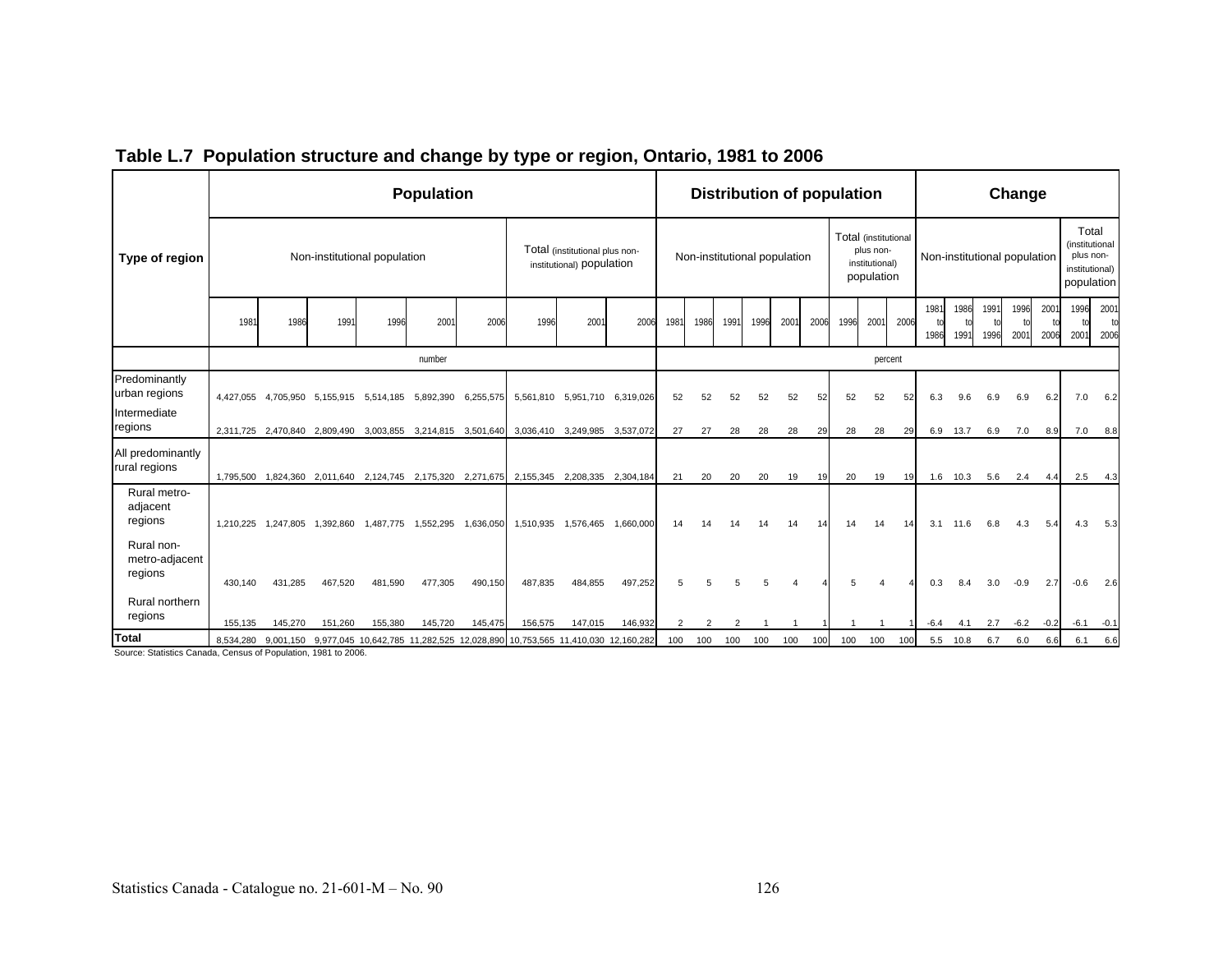|                                                                   |                                                                                           |         |                              |         | <b>Population</b> |         |         |                                                             |                 |     |                                                   | <b>Distribution of population</b> |     |     |                 |                        |                                    |     |            |        |                              | Change          |        |                                      |                                                         |
|-------------------------------------------------------------------|-------------------------------------------------------------------------------------------|---------|------------------------------|---------|-------------------|---------|---------|-------------------------------------------------------------|-----------------|-----|---------------------------------------------------|-----------------------------------|-----|-----|-----------------|------------------------|------------------------------------|-----|------------|--------|------------------------------|-----------------|--------|--------------------------------------|---------------------------------------------------------|
| Type of region                                                    |                                                                                           |         | Non-institutional population |         |                   |         |         | Total (institutional plus non-<br>institutional) population |                 |     | Non-institutional population                      |                                   |     |     |                 | plus non-institutional | Total (institutional<br>population |     |            |        | Non-institutional population |                 |        | plus non-                            | Total<br>(institutional<br>institutional)<br>population |
|                                                                   | 1981                                                                                      | 1986    | 1991                         | 1996    | 2001              | 2006    | 1996    | 2001                                                        |                 |     | 2006 1981 1986 1991 1996 2001 2006 1996 2001 2006 |                                   |     |     |                 |                        |                                    |     | to<br>1986 | tol    | 1981 1986 1991<br>to         | 1996 2001<br>t٥ | to     | tol<br>1991 1996 2001 2006 2001 2006 | 1996 2001<br>to                                         |
|                                                                   |                                                                                           |         |                              |         | number            |         |         |                                                             |                 |     |                                                   |                                   |     |     |                 |                        | percent                            |     |            |        |                              |                 |        |                                      |                                                         |
| Predominantly<br>urban regions<br>Intermediate<br>regions         | 558.430                                                                                   | 587.415 | 610.265                      | 613,205 | 612,170           | 627.780 | 620,065 | 621,450                                                     | 636.177         | 55  | 56                                                | 57                                | 56  | 55  | 55              | 56                     | 56                                 | 55  | 5.2        | 3.9    | 0.5                          | $-0.2$          | 2.5    | 0.2                                  | 2.4                                                     |
| All predominantly<br>rural regions                                | 455.045                                                                                   | 461,705 | 469,120                      | 487,095 | 491,550           | 505,720 | 493,815 |                                                             | 498,125 512,224 | 45  | 44                                                | 43                                | 44  | 45  | 45              | 44                     | 44                                 | 45  | 1.5        | 1.6    | 3.8                          | 0.9             | 2.9    | 0.9                                  | 2.8                                                     |
| Rural metro-<br>adjacent<br>regions                               | 177.510                                                                                   | 186.515 | 198.020                      | 208,485 | 218,005           | 230,700 | 212,030 | 221.290                                                     | 233,978         | 18  | 18                                                | 18                                | 19  | 20  | 20              | 19                     | 20                                 | 20  | 5.1        | 6.2    | 5.3                          | 4.6             | 5.8    | 4.4                                  | 5.7                                                     |
| Rural non-<br>metro-adjacent<br>regions<br>Rural northern         | 216.595                                                                                   | 210.810 | 207.160                      | 210,505 | 207,210           | 207,025 | 213,380 | 210,205                                                     | 209,967         | 21  | 20                                                | 19                                | 19  | 19  | 18 <sup>l</sup> | 19                     | 19                                 | 18  | $-2.7$     | $-1.7$ | 1.6                          | $-1.6$          | $-0.1$ |                                      | $-1.5 -0.1$                                             |
| regions                                                           | 60.940                                                                                    | 64,380  | 63,940                       | 68,105  | 66,335            | 67,995  | 68,405  | 66,630                                                      | 68,279          | 6   | 6                                                 |                                   | 6   | 6   |                 | 6                      | 6                                  |     | 5.6        | $-0.7$ | 6.5                          | $-2.6$          | 2.5    | $-2.6$                               | 2.5                                                     |
| Total<br>Chatiating Concela, Congress of Deputation, 4004 to 0000 | 1,013,475 1,049,120 1,079,385 1,100,300 1,103,720 1,133,500 1,113,880 1,119,575 1,148,401 |         |                              |         |                   |         |         |                                                             |                 | 100 | 100                                               | 100                               | 100 | 100 | 100             | 100                    | 100                                | 100 | 3.5        | 2.9    | 1.9                          | 0.3             | 2.7    | 0.5                                  | 2.6                                                     |

## **Table L.8 Population structure and change by type or region, Manitoba, 1981 to 2006**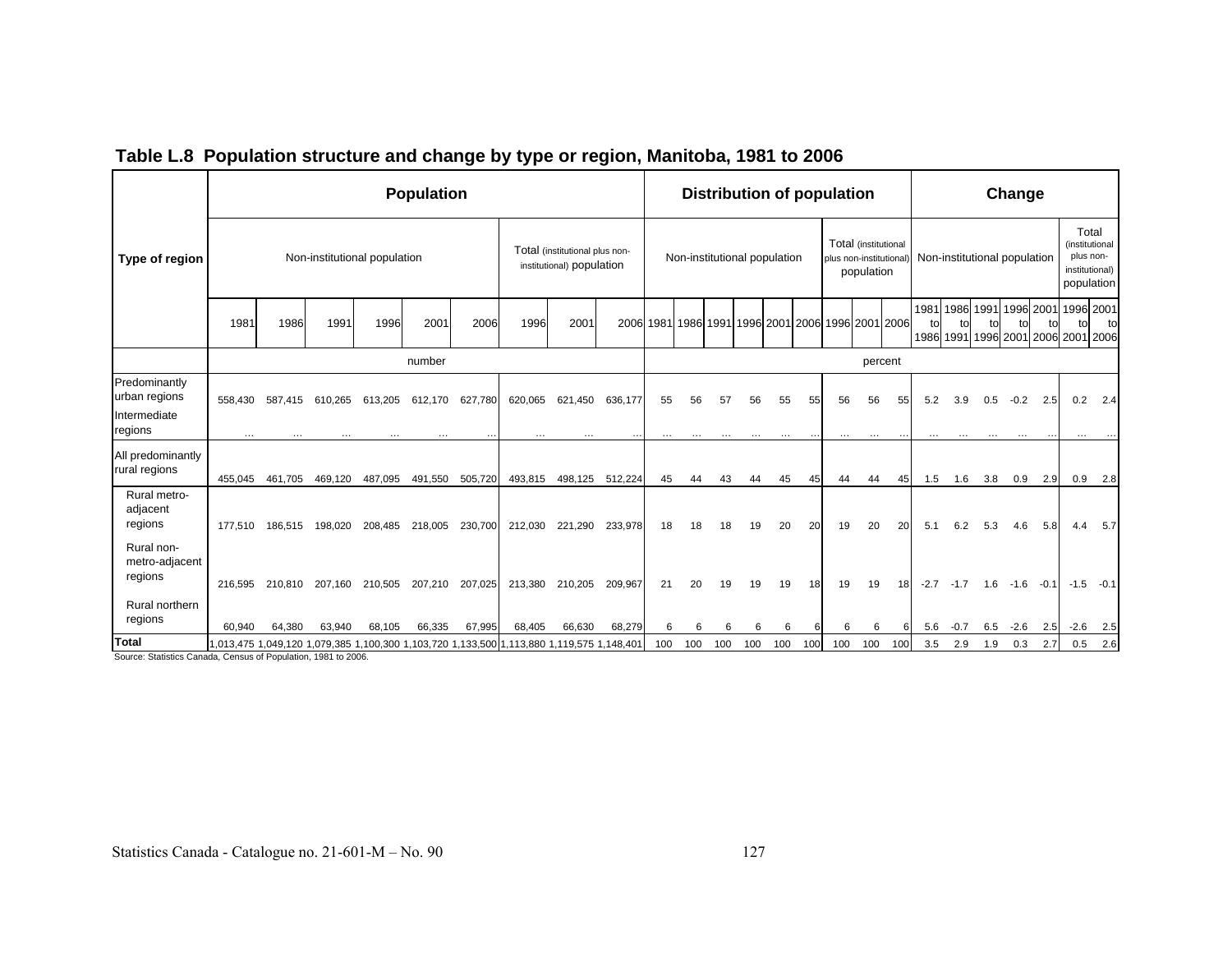|                                                                  |          |                                                                         |                              |        | <b>Population</b> |        |         |                                                             |         |     |     | <b>Distribution of population</b> |     |    |         |                        |                                    |                                                   |                      |            |                              | Change               |             |     |                                                                      |
|------------------------------------------------------------------|----------|-------------------------------------------------------------------------|------------------------------|--------|-------------------|--------|---------|-------------------------------------------------------------|---------|-----|-----|-----------------------------------|-----|----|---------|------------------------|------------------------------------|---------------------------------------------------|----------------------|------------|------------------------------|----------------------|-------------|-----|----------------------------------------------------------------------|
| Type of region                                                   |          |                                                                         | Non-institutional population |        |                   |        |         | Total (institutional plus non-<br>institutional) population |         |     |     | Non-institutional population      |     |    |         | plus non-institutional | Total (institutional<br>population |                                                   |                      |            | Non-institutional population |                      |             |     | Total<br>(institutional<br>plus non-<br>institutional)<br>population |
|                                                                  | 1981     | 1986                                                                    | 1991                         | 1996   | 2001              | 2006   | 1996    | 2001                                                        |         |     |     |                                   |     |    |         |                        |                                    | 2006 1981 1986 1991 1996 2001 2006 1996 2001 2006 | 1981 1986 1991<br>t٥ |            |                              | 1996 2001            |             | tol | 1996 2001<br>to<br>1986 1991 1996 2001 2006 2001 2006                |
|                                                                  |          |                                                                         |                              |        | number            |        |         |                                                             |         |     |     |                                   |     |    |         |                        | percent                            |                                                   |                      |            |                              |                      |             |     |                                                                      |
| Predominantly<br>urban regions                                   | $\cdots$ |                                                                         |                              |        |                   |        |         |                                                             |         |     |     |                                   |     |    |         |                        |                                    |                                                   |                      |            |                              |                      |             |     |                                                                      |
| Intermediate<br>regions                                          |          | 389,250 426,300                                                         | 438,630 447,380              |        | 450,305 458,770   |        | 452,570 | 456,880 464,875                                             |         | 41  | 43  | 45                                | 46  | 47 | 48      | 46                     | 47                                 | 48                                                | 9.5                  | 2.9        | 2.0                          | 0.7                  | 1.9         |     | $1.0$ 1.7                                                            |
| All predominantly<br>rural regions                               |          | 567,400 570,595 537,400 529,240 512,845 495,055 537,665 522,055 503,282 |                              |        |                   |        |         |                                                             |         | 59  | 57  | 55                                | 54  | 53 | 52      | 54                     | 53                                 | 52                                                |                      |            | $0.6$ -5.8 -1.5 -3.1 -3.5    |                      |             |     | $-2.9 - 3.6$                                                         |
| Rural metro-<br>adjacent<br>regions                              |          | 243,720 247,160 235,220 231,595 226,560 220,260                         |                              |        |                   |        |         | 236,130 231,615 224,580                                     |         | 25  | 25  | 24                                | 24  | 24 | 23      | 24                     | 24                                 | 23                                                | 1.4                  | $-4.8$     | $-1.5$                       |                      | $-2.2 -2.8$ |     | $-1.9 -3.0$                                                          |
| Rural non-<br>metro-adjacent<br>regions                          |          | 298,245 297,975 275,470 266,560 254,330 240,895                         |                              |        |                   |        |         | 270,430 258,410 244,783                                     |         | 31  | 30  | 28                                | 27  | 26 | 25      | 27                     | 26                                 | 25                                                | $-0.1$               | $-7.6$     |                              | $-3.2$ $-4.6$ $-5.3$ |             |     | $-4.4 -5.3$                                                          |
| Rural northern<br>regions                                        | 25,435   | 25,460                                                                  | 26,710                       | 31,085 | 31,955            | 33,900 | 31,105  | 32,030                                                      | 33,919  | 3   | 3   | 3                                 | 3   | 3  |         | 3                      | 3                                  |                                                   | 0.1                  |            | 4.9 16.4                     | 2.8                  | 6.1         |     | $3.0$ $5.9$                                                          |
| Total<br>Chatating Councils, Connect of Deputation, 4004 to 0000 |          | 956,650 996,895 976,030 976,620 963,150 953,825 990,235 978,935         |                              |        |                   |        |         |                                                             | 968,157 | 100 | 100 | 100                               | 100 |    | 100 100 | 100                    | 100                                | 100                                               |                      | $4.2 -2.1$ | 0.1                          | $-1.4$               | -1.01       |     | $-1.1 - 1.1$                                                         |

# **Table L.9 Population structure and change by type or region, Saskatchewan, 1981 to 2006**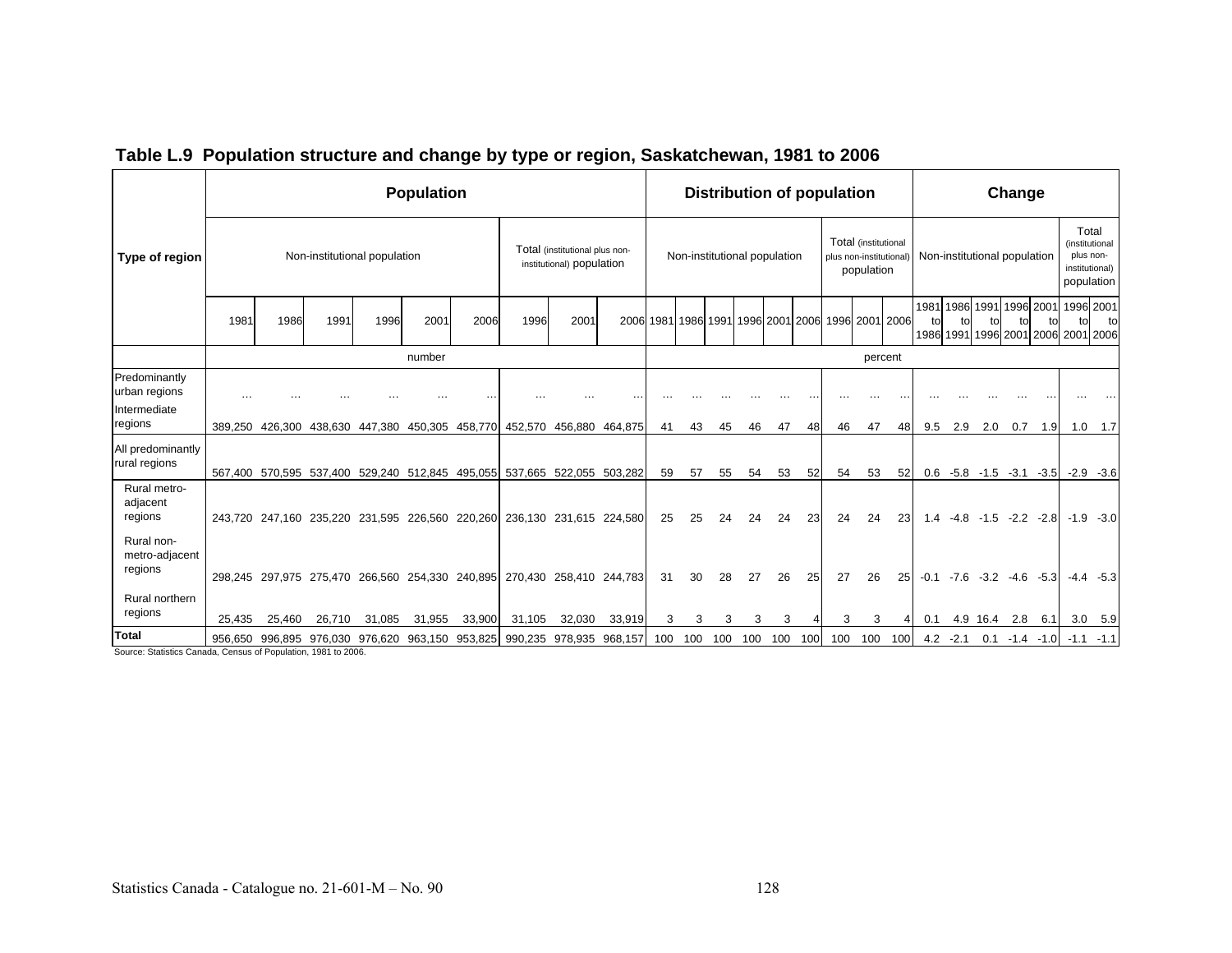|                                                                        |          |                                                                                           |                              |         | <b>Population</b> |                   |          |                                                             |                   |                |                              |      |      |     |      | <b>Distribution of population</b> |                                    |      |          |          |                              | Change   |      |                                                                 |                                                                      |
|------------------------------------------------------------------------|----------|-------------------------------------------------------------------------------------------|------------------------------|---------|-------------------|-------------------|----------|-------------------------------------------------------------|-------------------|----------------|------------------------------|------|------|-----|------|-----------------------------------|------------------------------------|------|----------|----------|------------------------------|----------|------|-----------------------------------------------------------------|----------------------------------------------------------------------|
| Type of region                                                         |          |                                                                                           | Non-institutional population |         |                   |                   |          | Total (institutional plus non-<br>institutional) population |                   |                | Non-institutional population |      |      |     |      | plus non-institutional)           | Total (institutional<br>population |      |          |          | Non-institutional population |          |      |                                                                 | Total<br>(institutional<br>plus non-<br>institutional)<br>population |
|                                                                        | 1981     | 1986                                                                                      | 1991                         | 1996    | 2001              | 2006              | 1996     | 2001                                                        | 2006              | 1981           | 1986                         | 1991 | 1996 | 200 | 2006 | 1996                              | 2001                               | 2006 | 1986     | 1991     | 1996                         | 2001     | 2006 | 1981 to 1986 to 1991 to 1996 to 2001 to 1996 to 2001 to<br>2001 | 2006                                                                 |
|                                                                        |          |                                                                                           |                              |         | number            |                   |          |                                                             |                   |                |                              |      |      |     |      |                                   | percent                            |      |          |          |                              |          |      |                                                                 |                                                                      |
| Predominantly<br>urban regions                                         |          | 1,417,585 1,509,425 1,666,560 1,764,815 1,976,450 2,216,785 1,779,745 1,996,535 2,237,039 |                              |         |                   |                   |          |                                                             |                   | 64             | 64                           | 66   | 66   | 67  | 68   | 66                                | 67                                 | 68   | 6.5      | 10.4     | 5.9                          | 12.0     | 12.2 |                                                                 | 12.2 12.0                                                            |
| Intermediate<br>regions                                                | $\cdots$ |                                                                                           |                              |         |                   |                   | $\cdots$ |                                                             |                   | $\cdots$       | $\cdots$                     |      |      |     |      |                                   |                                    |      | $\cdots$ | $\cdots$ |                              |          |      |                                                                 |                                                                      |
| All predominantly<br>rural regions                                     | 796,065  | 830,840                                                                                   | 852,635                      | 904,395 |                   | 964,680 1,039,565 | 917,070  |                                                             | 978,275 1,053,311 | 36             | 36                           | 34   | 34   | 33  | 32   | 34                                | 33                                 | 32   | 4.4      | 2.6      | 6.1                          | 6.7      | 7.8  | 6.7                                                             | 7.7                                                                  |
| Rural metro-<br>adjacent<br>regions                                    | 509.295  | 527.455                                                                                   | 548.005                      | 584.575 | 629.995           | 678,800           | 594,020  | 640.195                                                     | 689,535           | 23             | 23                           | 22   | 22   | 21  | 21   | 22                                | 22                                 | 21   | 3.6      | 3.9      | 6.7                          | 7.8      | 7.7  | 7.8                                                             | 7.7                                                                  |
| Rural non-<br>metro-adjacent<br>regions                                | 253.485  | 265,835                                                                                   | 266,995                      | 283,360 | 291,820           | 307,770           | 286,560  | 295,105                                                     | 310,696           | 11             | 11                           | 11   |      | 10  |      | 11                                | 10                                 |      | 4.9      | 0.4      | 6.1                          | 3.0      | 5.5  | 3.0                                                             | 5.3                                                                  |
| Rural northern<br>regions                                              | 33,285   | 37,550                                                                                    | 37,635                       | 36,460  | 42,865            | 52,995            | 36,490   | 42,975                                                      | 53,080            | $\overline{2}$ | $\overline{2}$               |      |      |     |      |                                   |                                    |      | 12.8     | 0.2      |                              |          |      | -3.1 17.6 23.6 17.8 23.5                                        |                                                                      |
| Total<br>Poursey Ptotistics Canada, Canava of Depulation, 1081 to 2006 |          | 2,213,650 2,340,265 2,519,195 2,669,210 2,941,130 3,256,350 2,696,815 2,974,810 3,290,350 |                              |         |                   |                   |          |                                                             |                   | 100            | 100                          | 100  | 100  | 100 | 100  | 100                               | 100                                | 100  | 5.7      | 7.6      |                              | 6.0 10.2 | 10.7 |                                                                 | 10.3 10.6                                                            |

### **Table L.10 Population structure and change by type or region, Alberta, 1981 to 2006**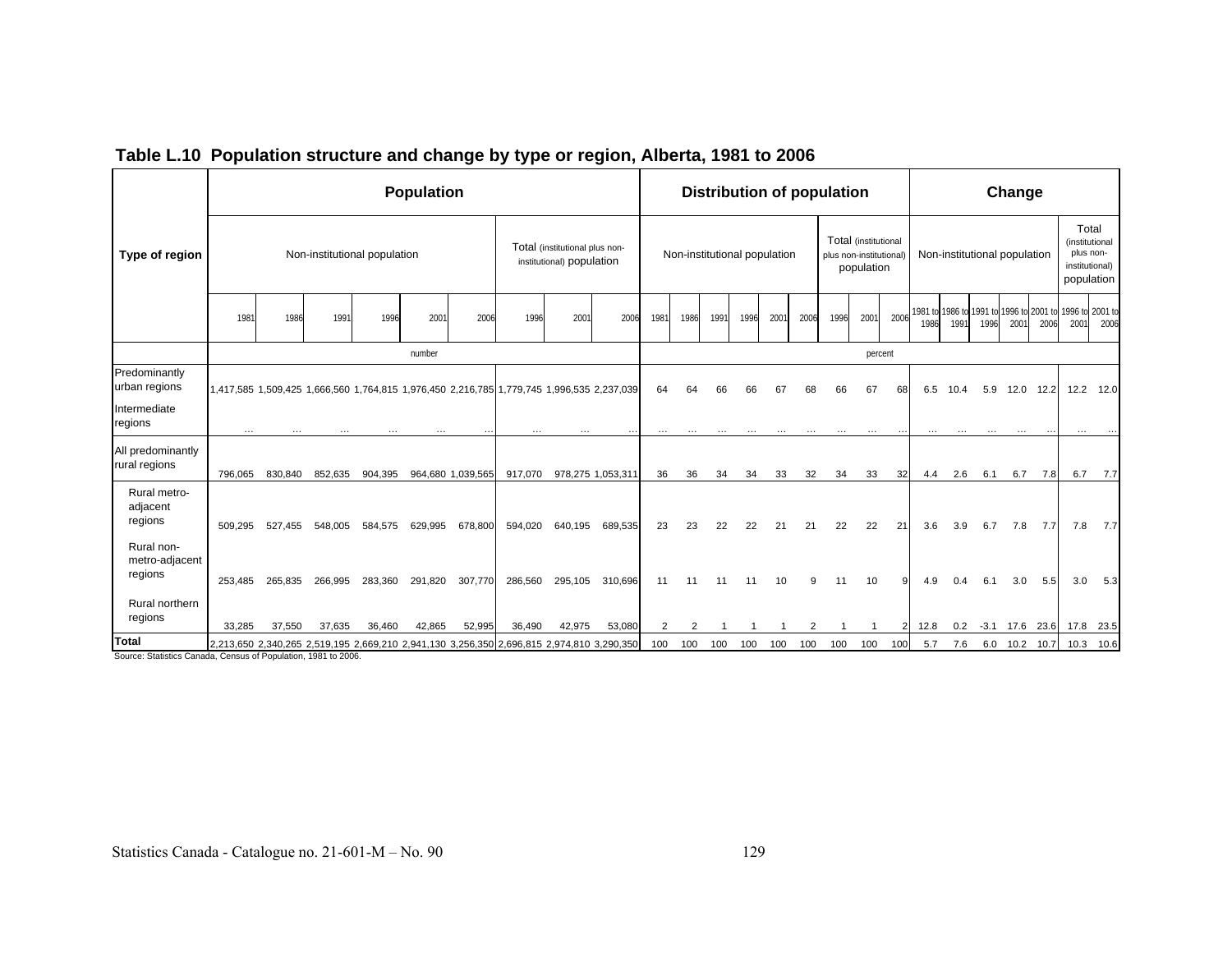|                                                               |          |          |                                                                                           |         | <b>Population</b> |         |          |                                                             |         |                |      | <b>Distribution of population</b> |      |          |      |                      |                                           |      |              |              |                              | Change       |             |                                                                      |        |
|---------------------------------------------------------------|----------|----------|-------------------------------------------------------------------------------------------|---------|-------------------|---------|----------|-------------------------------------------------------------|---------|----------------|------|-----------------------------------|------|----------|------|----------------------|-------------------------------------------|------|--------------|--------------|------------------------------|--------------|-------------|----------------------------------------------------------------------|--------|
| Type of region                                                |          |          | Non-institutional population                                                              |         |                   |         |          | Total (institutional plus non-<br>institutional) population |         |                |      | Non-institutional population      |      |          |      | Total (institutional | plus non-<br>institutional)<br>population |      |              |              | Non-institutional population |              |             | Total<br>(institutional<br>plus non-<br>institutional)<br>population |        |
|                                                               | 1981     | 1986     | 1991                                                                                      | 1996    | 200               | 2006    | 1996     | 200                                                         | 2006    | 1981           | 1986 | 1991                              | 1996 | 2001     | 2006 | 1996                 | 2001                                      | 2006 | 1981<br>1986 | 1986<br>1991 | 1991<br>1996                 | 1996<br>2001 | 200<br>2006 | 1996 to 2001 to<br>200 <sup>°</sup>                                  | 2006   |
|                                                               |          |          |                                                                                           |         | number            |         |          |                                                             |         |                |      |                                   |      |          |      |                      | percent                                   |      |              |              |                              |              |             |                                                                      |        |
| Predominantly<br>urban regions                                |          |          | 1,496,075 1,622,320 1,879,395 2,127,540 2,288,185 2,438,015 2,149,655 2,312,720 2,461,745 |         |                   |         |          |                                                             |         | 55             | 57   | 58                                | 58   | 59       | 60   | 58                   | 59                                        | 60   | 8.4          | 15.8         | 13.2                         | 7.6          | 6.5         | 7.6                                                                  | 6.4    |
| Intermediate<br>regions                                       | $\cdots$ | $\cdots$ | $\cdots$                                                                                  |         |                   |         | $\cdots$ |                                                             |         | $\cdots$       |      |                                   |      | $\cdots$ |      | $\cdots$             | $\cdots$                                  |      | $\cdots$     | $\cdots$     | $\cdots$                     | $\cdots$     |             |                                                                      |        |
| All predominantly<br>rural regions                            |          |          | 1,217,535 1,227,280 1,368,115 1,562,220 1,580,685 1,636,360 1,574,825 1,595,030 1,651,742 |         |                   |         |          |                                                             |         | 45             | 43   | 42                                | 42   | 41       | 40   | 42                   | 41                                        | 40   |              |              | 0.8 11.5 14.2 1.2            |              | 3.5         | 1.3                                                                  | 3.6    |
| Rural metro-<br>adjacent<br>regions                           | 403.630  | 407,335  | 465,745                                                                                   | 543,085 | 556,330           | 587,040 | 547,070  | 561,300                                                     | 592,386 | 15             | 14   |                                   | 15   | 14       | 14   | 15                   | 14                                        | 14   |              |              | 0.9 14.3 16.6                | 2.4          | 5.5         | 2.6                                                                  | 5.5    |
| Rural non-<br>metro-adjacent<br>regions                       | 702.200  | 712.990  | 791,385                                                                                   | 902,225 | 914.365           | 946,580 | 910.460  | 923,270                                                     | 956,194 | 26             | 25   |                                   |      | 24       | 23   | 24                   | 24                                        | 23   |              |              | 1.5 11.0 14.0                | 1.3          | 3.5         | 1.4                                                                  | 3.6    |
| Rural northern<br>regions                                     | 111.705  | 106.955  | 110.985                                                                                   | 116.910 | 109,990           | 102,740 | 117,295  | 110,460                                                     | 103,162 | $\overline{4}$ |      |                                   | 3    | 3        |      | 3                    | 3                                         |      | $-4.3$       | 3.8          |                              | $5.3 - 5.9$  | $-6.6$      | $-5.8$                                                               | $-6.6$ |
| Total<br>Chatiatics Consule Consumed Deputation, 1001 to 2000 |          |          | 2,713,610 2,849,600 3,247,510 3,689,760 3,868,870 4,074,375 3,724,480 3,907,750 4,113,487 |         |                   |         |          |                                                             |         | 100            | 100  | 100                               | 100  | 100      | 100  | 100                  | 100                                       | 100  |              |              | 5.0 14.0 13.6                | 4.9          | 5.3         | 4.9                                                                  | 5.3    |

## **Table L.11 Population structure and change by type or region, British Columbia, 1981 to 2006**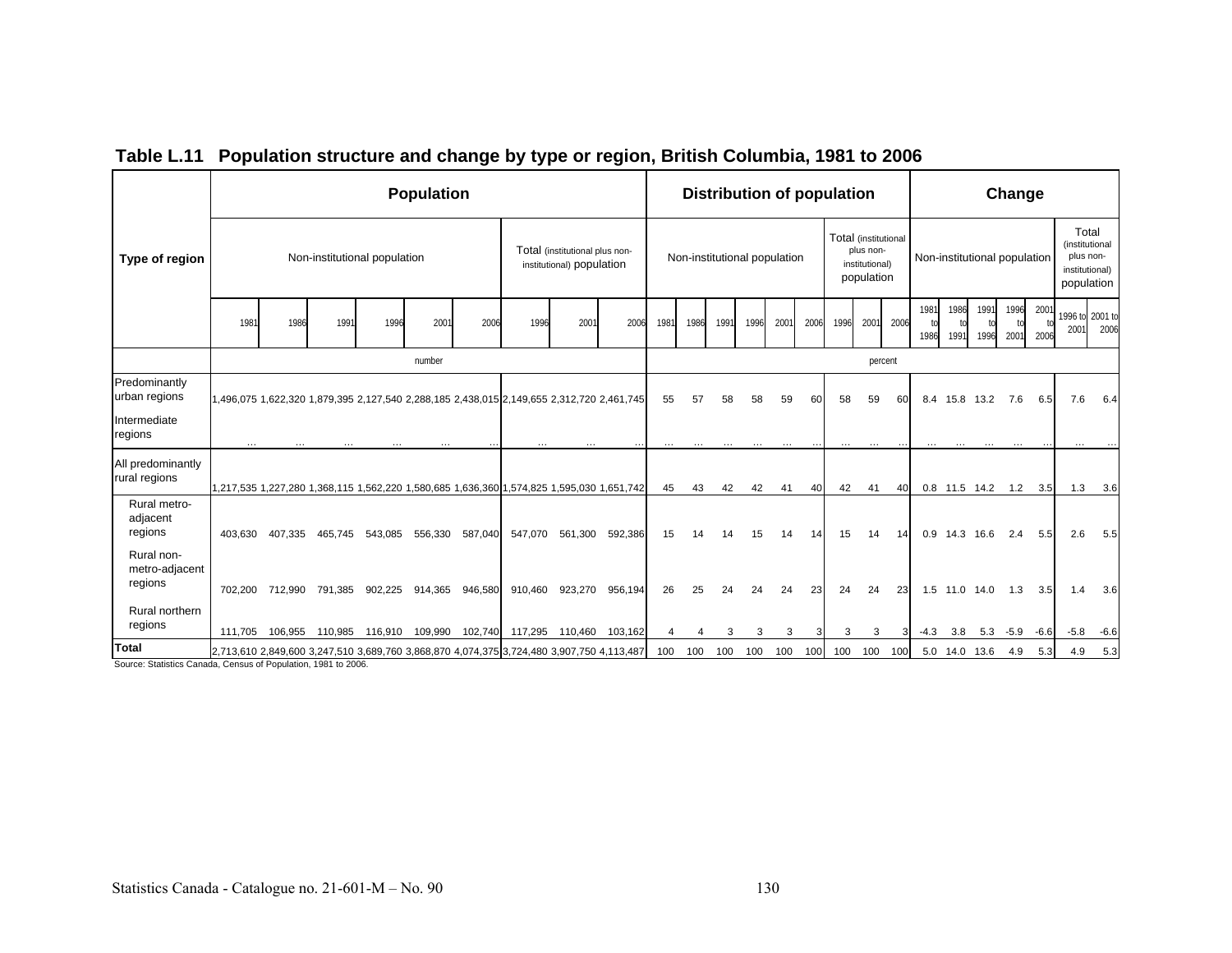|                                      |          |        |                              |        | <b>Population</b> |        |        |                                                             |        |          |                              |     |     |         |     | <b>Distribution of population</b>                 |                                    |           |                      |    |                              | Change     |             |          |                                                                      |
|--------------------------------------|----------|--------|------------------------------|--------|-------------------|--------|--------|-------------------------------------------------------------|--------|----------|------------------------------|-----|-----|---------|-----|---------------------------------------------------|------------------------------------|-----------|----------------------|----|------------------------------|------------|-------------|----------|----------------------------------------------------------------------|
| Type of region                       |          |        | Non-institutional population |        |                   |        |        | Total (institutional plus non-<br>institutional) population |        |          | Non-institutional population |     |     |         |     | plus non-institutional                            | Total (institutional<br>population |           |                      |    | Non-institutional population |            |             |          | Total<br>(institutional<br>plus non-<br>institutional)<br>population |
|                                      | 1981     | 1986   | 1991                         | 1996   | 2001              | 2006   | 1996   | 2001                                                        |        |          |                              |     |     |         |     | 2006 1981 1986 1991 1996 2001 2006 1996 2001 2006 |                                    |           | 1981 1986 1991<br>to | to | to                           | 1996<br>to | 2001<br>tol | tol      | 1996 2001<br>to<br>1986 1991 1996 2001 2006 2001 2006                |
|                                      |          |        |                              |        | number            |        |        |                                                             |        |          |                              |     |     |         |     |                                                   | percent                            |           |                      |    |                              |            |             |          |                                                                      |
| Predominantly urban<br>regions       | $\cdots$ |        |                              |        |                   |        |        |                                                             |        |          |                              |     |     |         |     |                                                   |                                    |           |                      |    |                              |            |             |          |                                                                      |
| Intermediate regions                 | $\cdots$ | .      | .                            |        | $\cdots$          |        |        |                                                             | . .    | $\cdots$ |                              |     |     |         |     | $\cdots$                                          | $\cdots$                           | $\cdot$ . | .                    |    |                              |            |             | $\cdots$ |                                                                      |
| All predominantly rural<br>regions   | 23,075   | 23,360 | 27,655                       | 30,655 | 28,520            | 30,195 | 30,765 | 28,670                                                      | 30,372 | 100      | 100                          | 100 |     | 100 100 | 100 | 100                                               | 100                                | 100       |                      |    | 1.2 18.4 10.8                | $-7.0$     | 5.9         |          | $-6.8$ 5.9                                                           |
| Rural metro-<br>adjacent regions     | $\cdots$ |        |                              |        |                   |        |        |                                                             |        |          |                              |     |     |         |     |                                                   |                                    |           |                      |    |                              |            |             |          |                                                                      |
| Rural non-metro-<br>adjacent regions | $\cdots$ |        |                              |        |                   |        |        |                                                             |        |          |                              |     |     |         |     |                                                   |                                    |           |                      |    |                              |            |             |          |                                                                      |
| Rural northern<br>regions            | 23,075   | 23,360 | 27,655                       | 30,655 | 28,520            | 30,195 | 30,765 | 28,670                                                      | 30,372 | 100      | 100                          | 100 | 100 | 100     | 100 | 100                                               | 100                                | 100       |                      |    | 1.2 18.4 10.8                | $-7.0$     | 5.9         | $-6.8$   | 5.9                                                                  |
| Total                                | 23,075   | 23,360 | 27,655                       | 30,655 | 28,520            | 30,195 | 30,765 | 28,670                                                      | 30,372 | 100      | 100                          | 100 | 100 | 100     | 100 | 100                                               | 100                                | 100       |                      |    | 1.2 18.4 10.8 -7.0           |            | 5.9         | $-6.8$   | 5.9                                                                  |

### **Table L.12 Population structure and change by type or region, Yukon, 1981 to 2006**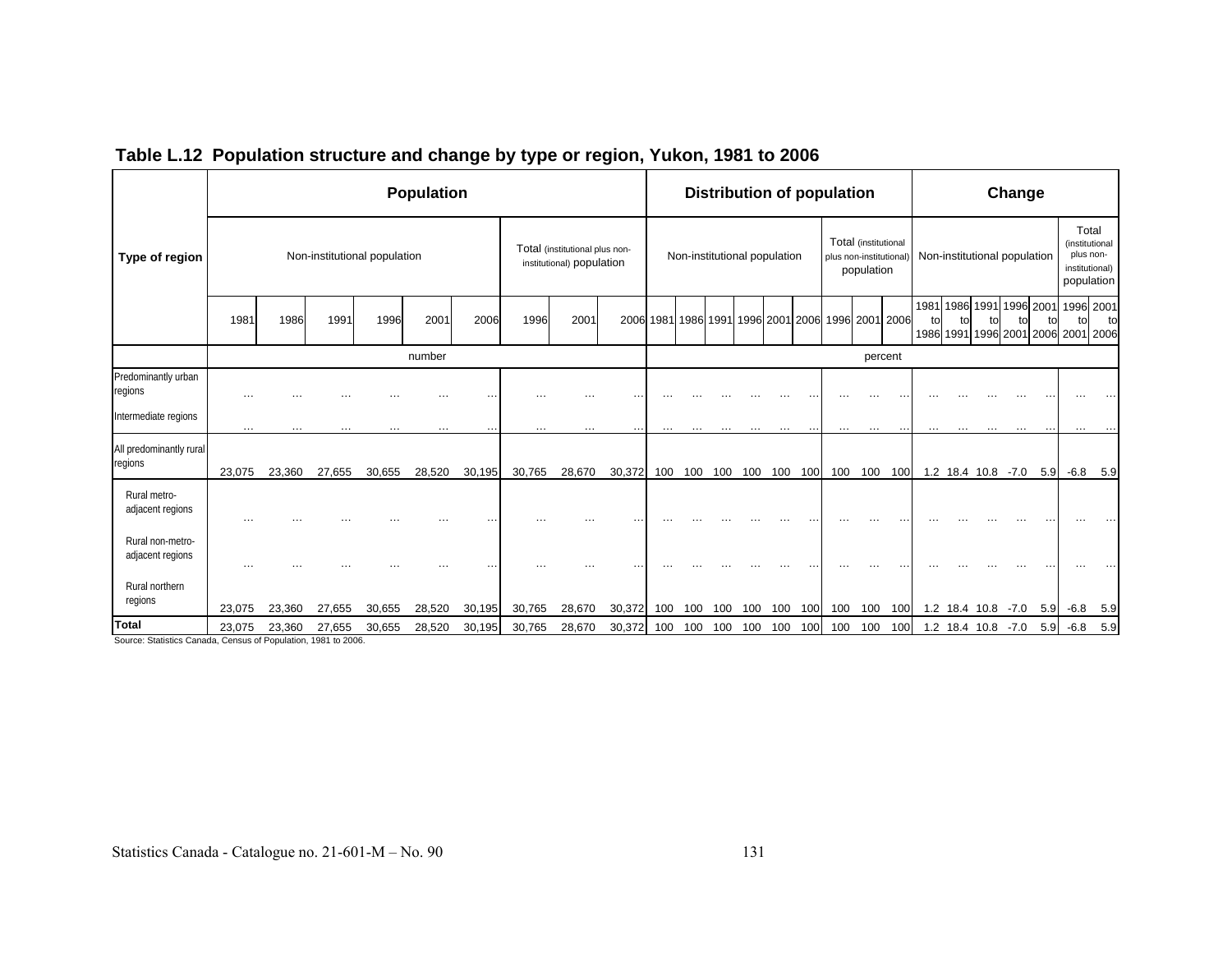|                                      |          |               |          |                              | <b>Population</b> |      |                                                                |                                                             |      |          |                              |      |           | <b>Distribution of population</b> |      |          |                                                               |         |                    |                    |                              | Change           |      |                                                                  |                          |
|--------------------------------------|----------|---------------|----------|------------------------------|-------------------|------|----------------------------------------------------------------|-------------------------------------------------------------|------|----------|------------------------------|------|-----------|-----------------------------------|------|----------|---------------------------------------------------------------|---------|--------------------|--------------------|------------------------------|------------------|------|------------------------------------------------------------------|--------------------------|
| Type of region                       |          |               |          | Non-institutional population |                   |      |                                                                | Total (institutional plus non-<br>institutional) population |      |          | Non-institutional population |      |           |                                   |      |          | Total (institutional plus<br>non-institutional)<br>population |         |                    |                    | Non-institutional population |                  |      | Total<br>(institutional plus<br>non-institutional)<br>population |                          |
|                                      | 1981     | 1986          | 1991     | 1996                         | 2001              | 2006 | 1996                                                           | 2001                                                        | 2006 | 1981     | 1986                         | 1991 | 1996 2001 |                                   | 2006 |          | 1996 2001                                                     | 2006    | 1981<br>to<br>1986 | 1986<br>to<br>1991 | 1991<br>to<br>1996 20011     | 1996 2001<br>tol | 2006 | to<br>2001                                                       | 1996 20011<br>to<br>2006 |
|                                      |          |               |          |                              | number            |      |                                                                |                                                             |      |          |                              |      |           |                                   |      |          |                                                               | percent |                    |                    |                              |                  |      |                                                                  |                          |
| Predominantly urban<br>regions       |          |               |          |                              |                   |      |                                                                |                                                             |      |          |                              |      |           |                                   |      |          |                                                               |         |                    |                    |                              |                  |      |                                                                  |                          |
| Intermediate regions                 | $\cdots$ | $\cdots$      | $\cdots$ | $\cdots$                     | $\cdots$          |      | $\cdots$                                                       | $\cdots$                                                    |      | $\cdots$ | $\cdots$                     | .    | .         | $\cdots$                          |      | $\cdots$ | $\cdots$                                                      |         | $\cdots$           | $\cdots$           |                              | $\cdots$         |      | $\cdots$                                                         |                          |
| All predominantly<br>rural regions   |          |               |          |                              |                   |      | 45,530 52,020 57,435 64,120 63,770 70,385 64,400 64,100 70,938 |                                                             |      | 100      | 100                          | 100  | 100       | 100                               | 100  | 100      | 100                                                           | 100     | 14.3               | 10.4               | 11.6                         | $-0.5$           | 10.4 | $-0.5$                                                           | 10.7                     |
| Rural metro-<br>adjacent regions     |          |               |          |                              |                   |      |                                                                |                                                             |      |          |                              |      |           |                                   |      |          |                                                               |         |                    |                    |                              |                  |      |                                                                  |                          |
| Rural non-metro-<br>adjacent regions | .        |               |          |                              |                   |      |                                                                |                                                             |      |          |                              |      |           |                                   |      |          |                                                               |         |                    |                    |                              |                  |      |                                                                  |                          |
| Rural northern<br>regions            |          | 45,530 52,020 |          | 57,435 64,120                | 63,770            |      | 70,385 64,400 64,100 70,938                                    |                                                             |      | 100      | 100                          | 100  | 100       | 100                               | 100  | 100      | 100                                                           | 100     | 14.3               | 10.4               | 11.6                         | $-0.5$           | 10.4 | $-0.5$                                                           | 10.7                     |
| Total                                |          |               |          |                              |                   |      | 45,530 52,020 57,435 64,120 63,770 70,385 64,400 64,100 70,938 |                                                             |      | 100      | 100                          | 100  | 100       | 100                               | 100  | 100      | 100                                                           | 100     | 14.3               |                    | 10.4 11.6                    | $-0.5$           | 10.4 | $-0.5$                                                           | 10.7                     |

### **Table L.13 Population structure and change by type or region, Northwest Territories and Nunavut, 1981 to 2006**

1. Care should be exercised in comparing the Northwest Territories 2006 Census population counts with counts from the 2001 Census. In 2001, the net undercount for the overall Northwest Territories populat was estimated at 8.11%, substantially higher than the national level of 2.99%, and almost double its 1996 level. The increase in the overall population between 2001 and 2006 is likely overstated due to improvements in coverage of the Northwest Territories in 2006.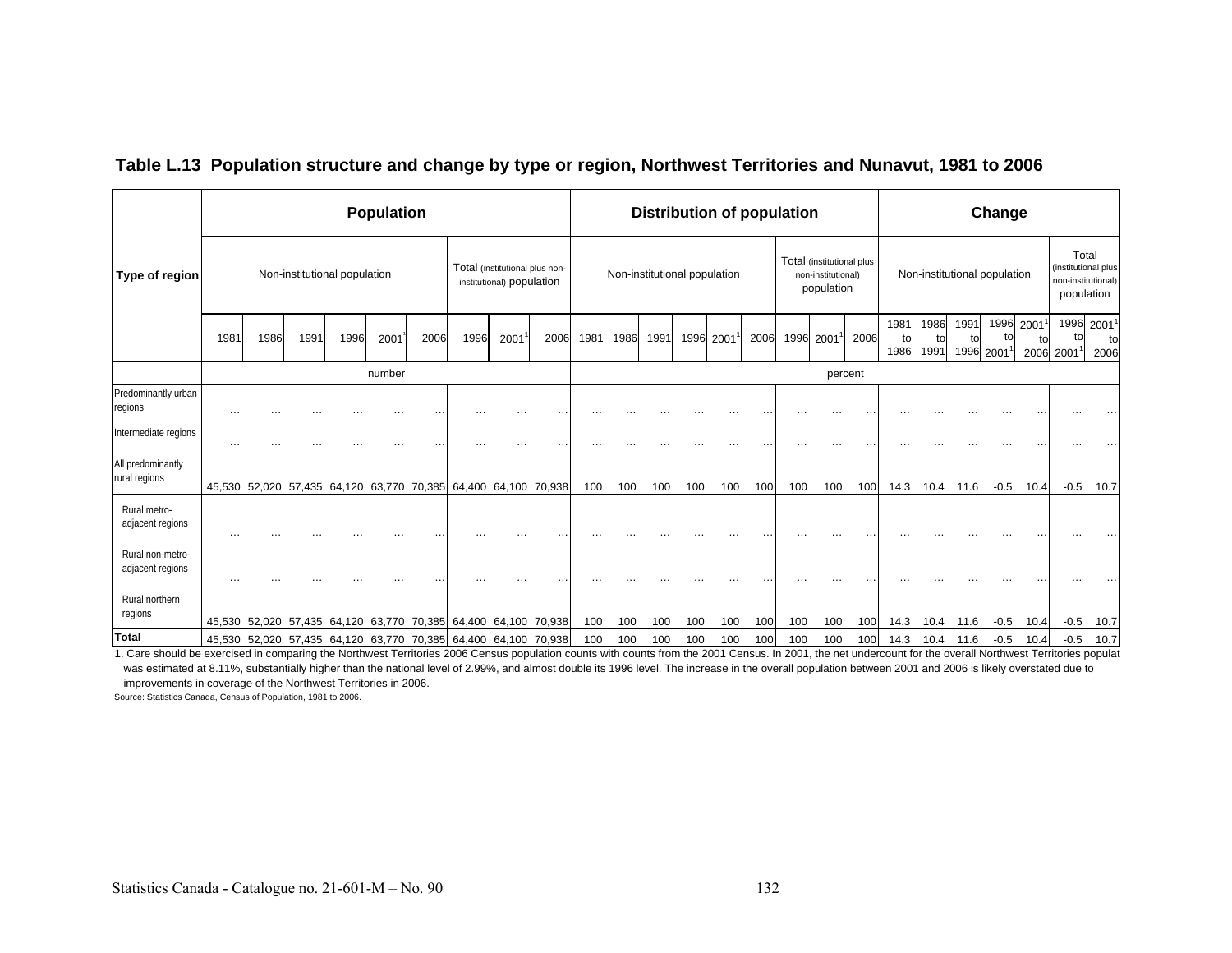# **Agriculture and Rural Working Paper Series**

| No.1  | (21-601-MPE1980001) A Description of Theil's RMPSE Method in Agricultural                                                                        |
|-------|--------------------------------------------------------------------------------------------------------------------------------------------------|
|       | <b>Statistical Forecasts (1980), Stuart Pursey</b>                                                                                               |
| No.3  | (21-601-MPE1981003) A Review of the Livestock Estimating Project with<br>Recommendations for the Future (1981), Bernard Rosien and               |
|       | Elizabeth Leckie                                                                                                                                 |
| No.4  | (21-601-MPE1984004) An Overview of the Canadian Oilseed Industry (1984), Glenn                                                                   |
|       | Lennox                                                                                                                                           |
| No.5  | (21-601-MPE1984005) Preliminary Analysis of the Contribution of Direct Government                                                                |
|       | Payments to Realized Net Farm Income (1984), Lambert Gauthier                                                                                    |
| No.6  | (21-601-MPE1984006) Characteristics of Farm Entrants and their Enterprises in                                                                    |
|       | Southern Ontario for the Years 1966 to 1976 (1984), Jean B. Down                                                                                 |
| No.7  | (21-601-MPE1984007) A Summary of Commodity Programs in the United States (1984),                                                                 |
|       | <b>Allister Hickson</b>                                                                                                                          |
| No.8  | (21-601-MPE1984008) Prairie Summerfallow Intensity: An Analysis of 1981 Census Data                                                              |
|       | (1984), Les Macartney                                                                                                                            |
| No.9  | (21-601-MPE1985009) The Changing Profile of the Canadian Pig Sector (1985), Mike                                                                 |
|       | Shumsky                                                                                                                                          |
| No.10 | (21-601-MPE1986010) Revisions to the Treatment of Imputed House Rents in the                                                                     |
|       | Canadian Farm Accounts, 1926-1979 (1986), Mike Trant                                                                                             |
| No.11 | (21-601-MPE1992011) The Ratio Estimator: an Intuitive Explanation and Its Use in                                                                 |
|       | Estimating Agriculture Variables (1992), François maranda and                                                                                    |
|       | <b>Stuart Pursey</b>                                                                                                                             |
| No.12 | (21-601-MPE1991012) The Impact of Geographic Distortion Due to the Headquarters                                                                  |
|       | Rule (1991), Rick Burroughs                                                                                                                      |
| No.13 | (21-601-MPE1991013) The Quality of Agriculture Data - Strengths and Weaknesses                                                                   |
|       | (1991), Stuart Pursey                                                                                                                            |
| No.14 | (21-601-MPE1992014) Alternative Frameworks for Rural Data (1992), A.M. Fuller, Derek                                                             |
|       | Cook and Dr. John Fitzsimons                                                                                                                     |
| No.15 | (21-601-MPE1993015) Trends and Characteristics of Rural and Small Town Canada                                                                    |
|       | (1993), Brian Bigs, Ray Bollman and Michael McNames                                                                                              |
| No.16 | (21-601-MPE1992016) The Microdynamics and Farm Family Economics of Structural                                                                    |
|       | Change in Agriculture (1992), Phil Ehrensaft and Ray Bollman                                                                                     |
| No.17 | (21-601-MPE1993017) Grains and Oilseeds Consumption by Livestock and Poultry,                                                                    |
|       | Canada and Provinces 1992, Livestock and Animal Products Section                                                                                 |
| No.18 | (21-601-MPE1994018) Trends and Patterns of Agricultural Structural Change: Canada /                                                              |
| No.19 | US Comparison, Ray Bollman, Leslie A. Whitener and Fu Lai Tung<br>(21-601-MPE1994019) Farm Family Total Income by Farm Type, Region and Size for |
|       | 1990 (1994), Saiyed Rizvi, David Culver, Lina Di Piétro and Kim                                                                                  |
|       | O'Connor                                                                                                                                         |
| No.20 | (21-601-MPE1991020) Adjustment in Canadian Agriculture (1994), George McLaughlin                                                                 |
| No.21 | (21-601-MPE1993021) Microdynamics of Farm Size Growth and Decline: A Canada-                                                                     |
|       | United States Comparison, Fred Gale and Stuart Pursey                                                                                            |
| No.22 | (21-601-MPE1992022) The Structures of Agricultural Household Earnings in North                                                                   |
|       | America: Positioning for Trade Liberalization, Leonard Apedaile,                                                                                 |
|       | Charles Barnard, Ray Bollman and Blaine Calkins                                                                                                  |
| No.23 | (21-601-MPE1992023) Potatoes: A Comparison of Canada/USA Structure, Glenn Zepp,                                                                  |
|       | Charles Plummer and Barbara McLaughlin                                                                                                           |
| No.24 | (21-601-MPE1994024) Farm Structure Data: A US-Canadian Comparative Review, Victor                                                                |
|       | J. Oliveira, Leslie A. Whitener and Ray Bollman                                                                                                  |
| No.25 | (21-601-MPE1994025) Grain Marketing Statistics Statistical Methods Working Paper                                                                 |
|       | Version 2, Karen Gray                                                                                                                            |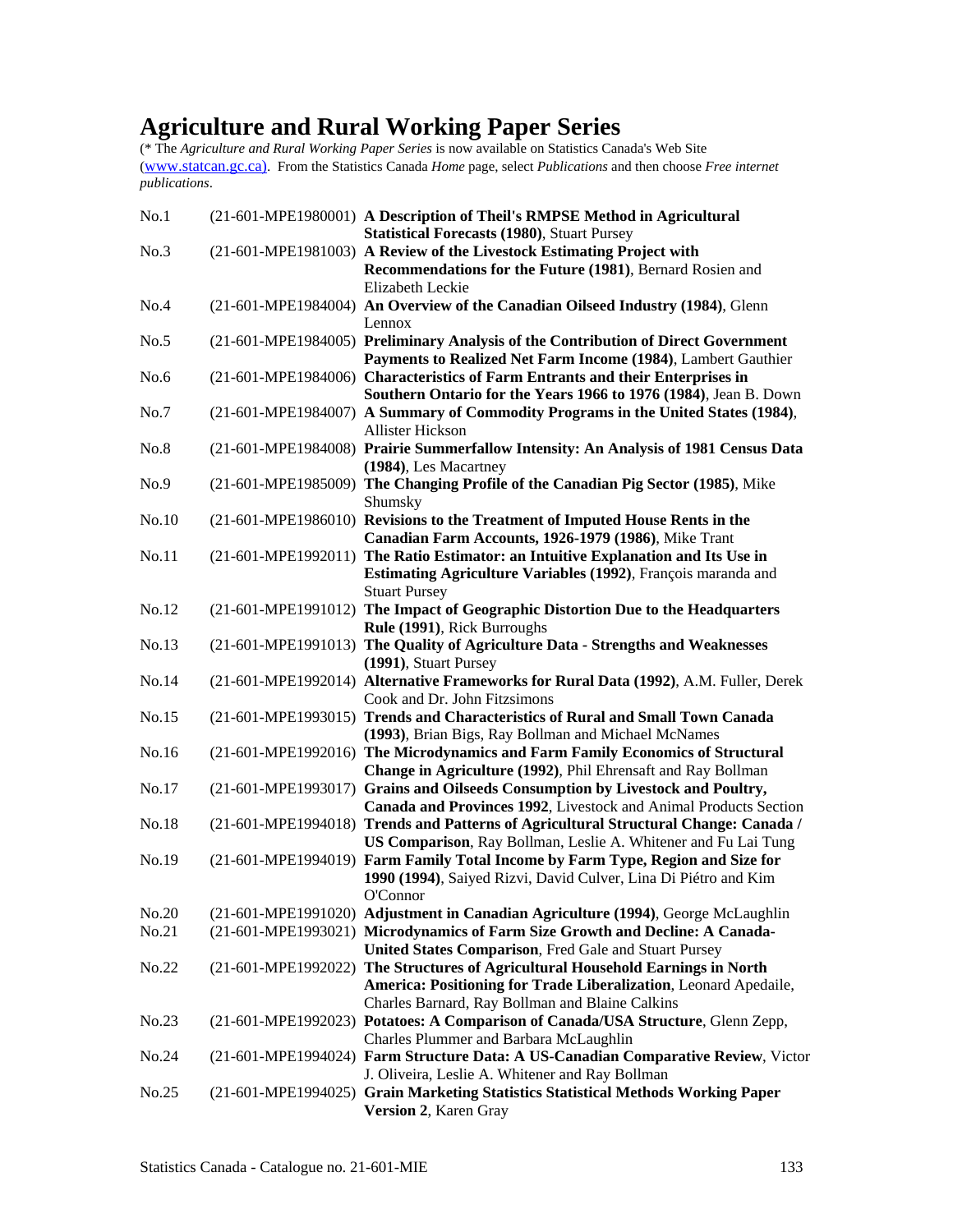## **Agriculture and Rural Working Paper Series** (continued)

| No.26    |                       | (21-601-MPE1994026) Farm Business Performance: Estimates from the Whole Farm<br>Database, W. Steven Danford |
|----------|-----------------------|-------------------------------------------------------------------------------------------------------------|
| No.27    |                       | (21-601-MPE1994027) An Attempt to Measure Rural Tourism Employment, Brian Biggs                             |
| $No.28*$ | $(21-601-MIE1995028)$ | Delineation of the Canadian Agricultural Ecumene for 1991,                                                  |
|          |                       | Timothy J. Werschler                                                                                        |
| No.29    |                       | (21-601-MPE1995029) Mapping the Diversity of Rural Economies: A preliminary                                 |
|          |                       | Typology of Rural Canada, Liz Hawkins                                                                       |
| $No.30*$ | $(21-601-MIE1996030)$ | <b>Structure and Trends of Rural Employment: Canada in the</b>                                              |
|          |                       | Context of OECD Countries, Ron Cunningham and Ray D. Bollman                                                |
| $No.31*$ | $(21-601-MIE1996031)$ | A New Approach to Non-CMA/CA Areas, Linda Howatson-Leo and                                                  |
|          |                       | Louise Earl                                                                                                 |
| No.32    |                       |                                                                                                             |
|          |                       | (21-601-MPE1996032) Employment in Agriculture and Closely Related Industries in                             |
|          |                       | Rural Areas: Structure and Change 1981-1991, Sylvain Cloutier                                               |
| $No.33*$ | $(21-601-MIE1998033)$ | Hobby Farming - For Pleasure or Profit?, Stephen Boyd                                                       |
| $No.34*$ | (21-601-MIE1998034)   | Utilization of Document Imaging Technology by the 1996 Canadian                                             |
|          |                       | Census of Agriculture, Mel Jones and Ivan Green                                                             |
| $No.35*$ | $(21-601-MIE1998035)$ | <b>Employment Patterns in the Non-Metro Workforce, Robert</b>                                               |
|          |                       | Mendelson                                                                                                   |
| $No.36*$ | (21-601-MIE1998036)   | Rural and Small Town Population is Growing in the 1990s, Robert                                             |
|          |                       | Mendelson and Ray D. Bollman                                                                                |
| $No.37*$ | (21-601-MIE1998037)   | The Composition of Business Establishments in Smaller and                                                   |
|          |                       | Larger Communities in Canada, Robert Mendelson                                                              |
| $No.38*$ | (21-601-MIE1998038)   | Off-farm Work by Census-farm Operators: An Overview of                                                      |
|          |                       | <b>Structure and Mobility Patterns, Michael Swidinsky, Wayne</b>                                            |
|          |                       | Howard and Alfons Weersink                                                                                  |
| $No.39*$ | (21-601-MIE1999039)   | Human Capital and Rural Development: What Are the Linkages?,                                                |
|          |                       | Ray D. Bollman                                                                                              |
| $No.40*$ | $(21-601-MIE1999040)$ | <b>Computer Use and Internet Use by Members of Rural Households,</b>                                        |
|          |                       | <b>Margaret Thompson-James</b>                                                                              |
| $No.41*$ | $(21-601-MIE1999041)$ | RRSP Contributions by Canadian Farm Producers in 1994, Marco                                                |
|          |                       | Morin                                                                                                       |
| $No.42*$ | (21-601-MIE1999042)   | Integration of Administrative Data with Survey and Census Data,                                             |
|          |                       | Michael Trant and Patricia Whitridge                                                                        |
| $No.43*$ | $(21-601-MIE2001043)$ | The Dynamics of Income and Employment in Rural Canada: The                                                  |
|          |                       | Risk of Poverty and Exclusion, Esperanza Vera-Toscano, Euan                                                 |
|          |                       | Phimister and Alfons Weersink                                                                               |
| $No.44*$ | $(21-601-MIE2001044)$ | Rural Youth Migration Between 1971 and 1996, Juno Tremblay                                                  |
| $No.45*$ | $(21-601-MIE2001045)$ | <b>Measuring Economic Well-Being of Rural Canadians Using</b>                                               |
|          |                       | Income Indicators, Carlo Rupnik, Margaret Thompson-James and Ray                                            |
|          |                       | D. Bollman                                                                                                  |
| $No.46*$ | $(21-601-MIE2001046)$ | The Geographical Patterns of Socio-Economic Well-Being of First                                             |
|          |                       | Nations Communities in Canada, Robin P. Armstrong                                                           |
| $No.47*$ | $(21-601-MIE2001047)$ | Distribution and Concentration of Canadian Livestock, Martin S.                                             |
|          |                       | Beaulieu                                                                                                    |
| $No.48*$ |                       | (21-601-MIE2001048) Intensive Livestock Farming: Does Farm Size Matter?, Martin S.                          |
|          |                       | Beaulieu                                                                                                    |
| $No.49*$ | $(21-601-MIE2001049)$ | <b>Agriculture Statistics for Rural Development, Ray D. Bollman</b>                                         |
| $No.50*$ |                       | (21-601-MIE2001050) Rural and Small Town Employment: Structure by Industry,                                 |
|          |                       | Roland Beshiri and Ray D. Bollman                                                                           |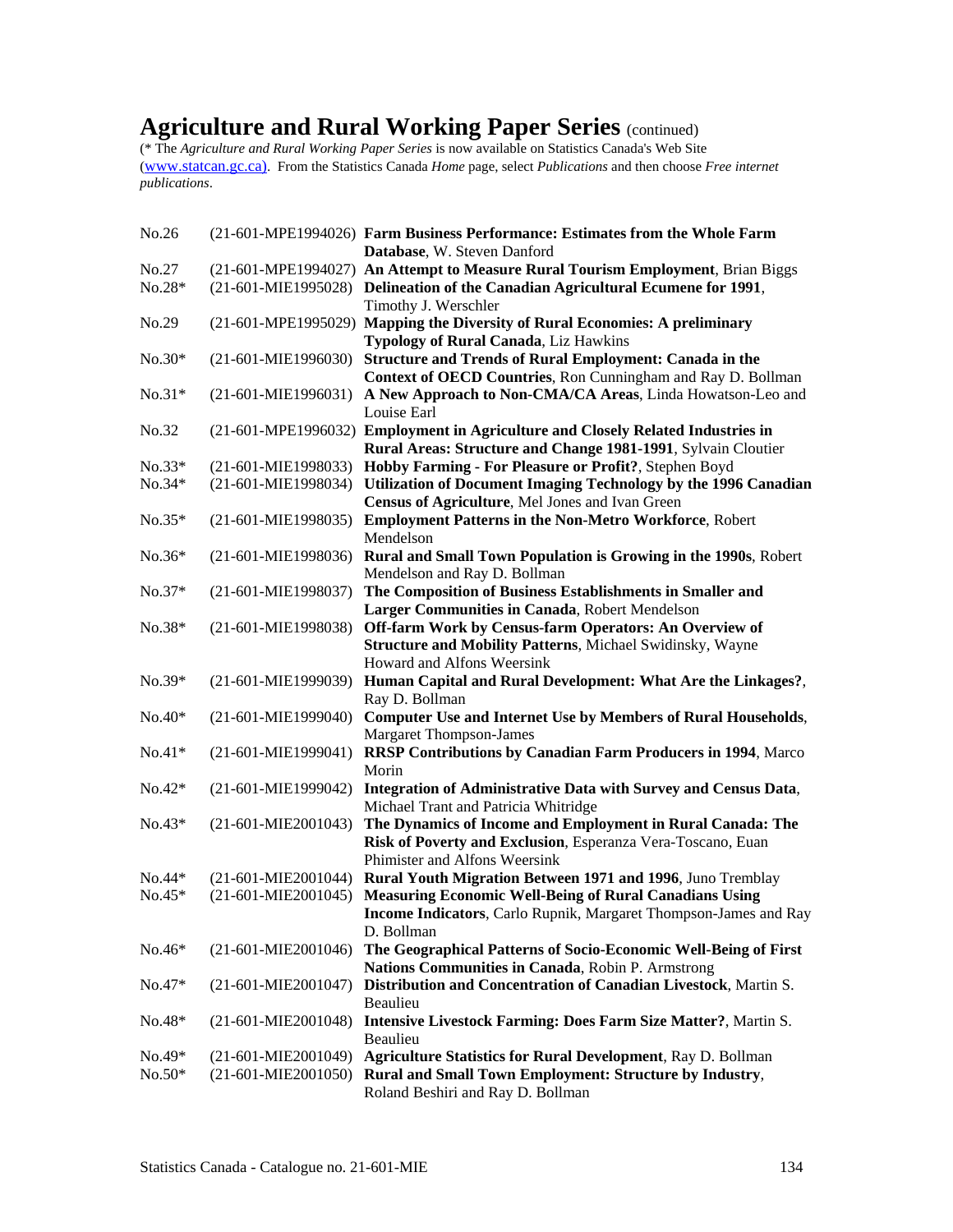## **Agriculture and Rural Working Paper Series** (continued)

| $No.51*$ |                       | $(21-601-MIE2001051)$ Working Time: How do Farmers Juggle with it and How has it                                      |
|----------|-----------------------|-----------------------------------------------------------------------------------------------------------------------|
|          |                       | <b>Impacted Their Family Total Income, Sylvain Cloutier</b>                                                           |
| $No.52*$ | (21-601-MIE2001052)   | Growers of Genetically Modified Grain Corn and Soybeans in                                                            |
|          |                       | Quebec and Ontario: A Profile, Bernard Hategekimana                                                                   |
| $No.53*$ | $(21-601-MIE2002053)$ | Integration of Canadian and U.S. Cattle Markets, Rita Athwal                                                          |
| $No.54*$ | $(21-601-MIE2002054)$ | Genetically Modified Grain Corn and Soybeans in Quebec and                                                            |
|          |                       | Ontario in 2000 and 2001, Bernard Hategekimana                                                                        |
| $No.55*$ | $(21-601-MIE2002055)$ | Recent Migration Patterns in Rural and Small Town Canada, Neil                                                        |
|          |                       | Rothwell et al                                                                                                        |
| $No.56*$ | $(21-601-MIE2002056)$ | Performance in the Food Retailing Segment of the Agri-Food                                                            |
|          |                       | Chain, David Smith and Michael Trant                                                                                  |
| $No.57*$ | $(21-601-MIE2002057)$ | Financial Characteristics of Acquired Firms in the Canadian Food                                                      |
|          |                       | <b>Industry, Martin S. Beaulieu</b>                                                                                   |
| $No.58*$ | (21-601-MIE2002058)   | Provincial Trade Patterns, Marjorie Page                                                                              |
| $No.59*$ | (21-601-MIE2002059)   | An Analysis of Profits within the Canadian Food Processing Sector,                                                    |
|          |                       | Rick Burroughs and Deborah Harper                                                                                     |
| $No.60*$ | $(21-601-MIE2002060)$ | Rural Diversification, Marjorie L. Page                                                                               |
| $No.61*$ | $(21-601-MIE2002061)$ | Definitions of "Rural", Valerie du Plessie et al                                                                      |
| $No.62*$ | (21-601-MIE2003062)   | A Geographic Profile of Canadian Livestock, Martin S. Beaulieu and<br>Frédéric Bédard                                 |
| $No.63*$ | $(21-601-MIE2003063)$ | Sub-provincial Income Disparity in Canada: Evidence from 1992                                                         |
|          |                       | to 1999, Alessandro Alasia                                                                                            |
| $No.64*$ | $(21-601-MIE2003064)$ | Canada - Mexico Agricultural Economies and Trade Under Closer                                                         |
|          |                       | North American Relations, Verna Mitura et al                                                                          |
| $No.65*$ | $(21-601-MIE2003065)$ | <b>Computer Technology Adoption by Canadian Farm Businesses:</b>                                                      |
|          |                       | An Analysis Based on the 2001 Census of Agriculture, Jean Bosco                                                       |
|          |                       | Sabuhoro and Patti Wunsch                                                                                             |
| $No.66*$ | $(21-601-MIE2004066)$ | Factors Associated with Household Internet Use in Canada, Vik                                                         |
|          |                       | Singh                                                                                                                 |
| $No.67*$ | $(21-601-MIE2004067)$ | Mapping the Socio-Economic Diversity of Rural Canada: A                                                               |
|          |                       | Multivariate Analysis, Alessandro Alasia                                                                              |
| $No.68*$ | (21-601-MIE2004068)   | The Effect of FDI on Agriculture and Food Trade: An Empirical                                                         |
|          |                       | Analysis, W.H. Furtan and J.J. Holzman                                                                                |
| $No.69*$ | $(21-601-MIE2004069)$ | Canada's Beef Cattle Sector and the Impact of BSE on Farm                                                             |
|          |                       | Family Income, Verna Mitura and Lina Di Piétro<br><b>Measuring Industry Concentration in Canada's Food Processing</b> |
| $No.70*$ | $(21-601-MIE2004070)$ | Sectors, Darryl Harrison and James Rude                                                                               |
| $No.71*$ | $(21-601-MIE2004071)$ | Trends in Non-farm Self-employment Activity for Rural Women,                                                          |
|          |                       | Valerie du Plessis                                                                                                    |
| No.72*   | $(21-601-MIE2004072)$ | The Redesign of the Canadian Farm Product Price Index, Andy                                                           |
|          |                       | Baldwin                                                                                                               |
| $No.73*$ | $(21-601-MIE2005073)$ | <b>Effect of Urbanization on the Adoption of Environmental</b>                                                        |
|          |                       | Management Systems in Canadian Agriculture, Udith Jayasinghe-                                                         |
|          |                       | Mudalige, Alfons Weersink, Brady Deaton, Martin Beaulieu and Mike                                                     |
|          |                       | Trant                                                                                                                 |
| $No.74*$ | $(21-601-MIE2005074)$ | <b>Factors Leading to the Implementation of Beneficial Management</b>                                                 |
|          |                       | <b>Practices for Manure Management on Canadian Hog Operations,</b>                                                    |
|          |                       | Diep Le and Martin S. Beaulieu                                                                                        |